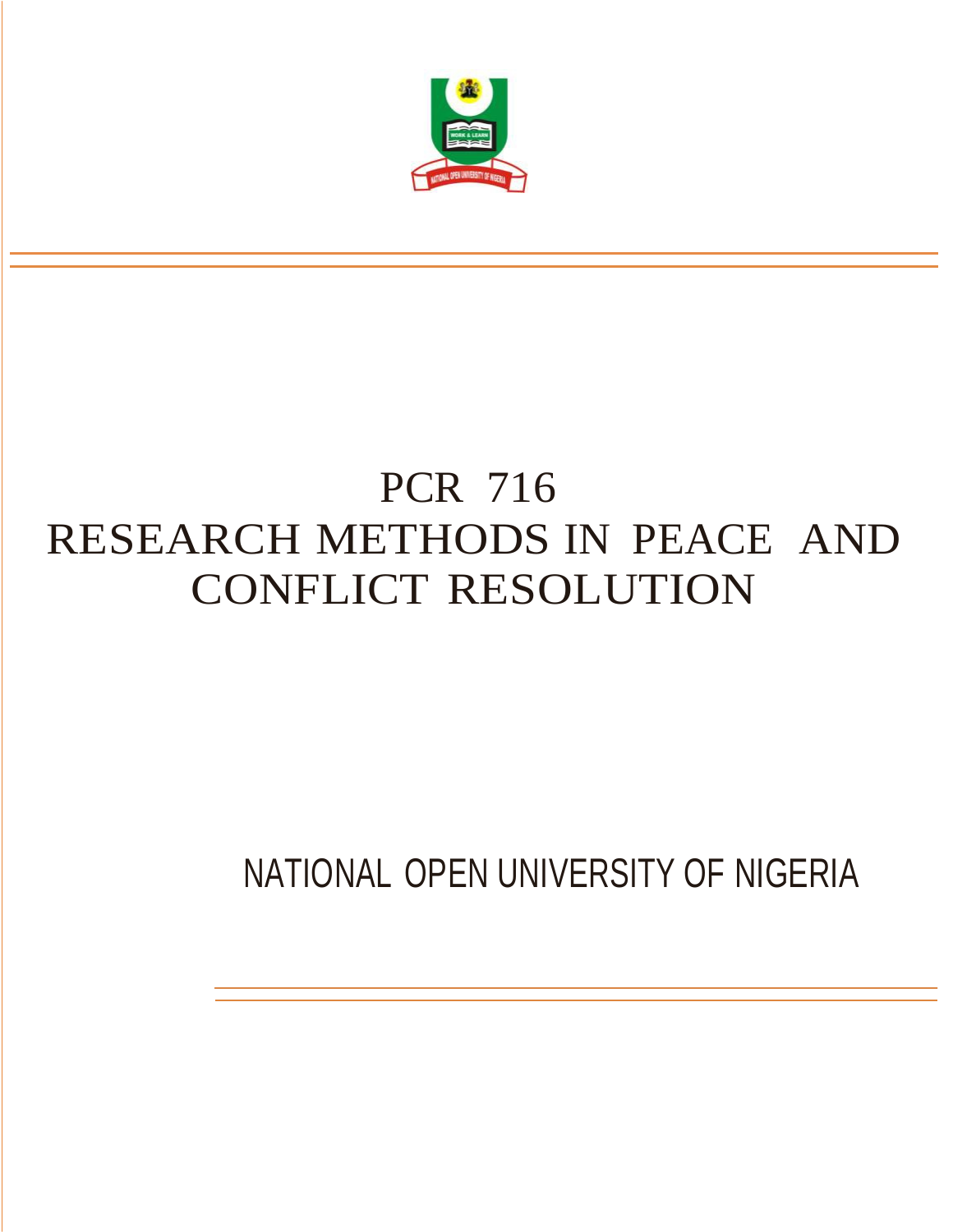# **COURSE GUIDE**

# **PCR 716 RESEARCH METHODS IN PEACE AND CONFLICT RESOLUTION**

| Course Writer             | Joshua Olusegun Bolarinwa<br>Nigerian Institute of International<br>Affairs,<br>Lagos.            |
|---------------------------|---------------------------------------------------------------------------------------------------|
| Course Editor             | Dr. Olawale Isaac Albert<br><b>Institute of African Studies</b><br>University of Ibadan<br>Ibadan |
| Programme Leader:         | Christine I. Ofulue (Ph.D)<br>National Open University of Nigeria                                 |
| Course Developer          | Dr. Osita Agbu<br>Nigerian Institute of International<br>Affairs,<br>Lagos.                       |
| <b>Course Coordinator</b> | Mr Oyedolapo B. Durojaye<br>National Open University of Nigeria<br>Lagos                          |



**NATIONAL OPEN UNIVERSITY OF NIGERIA**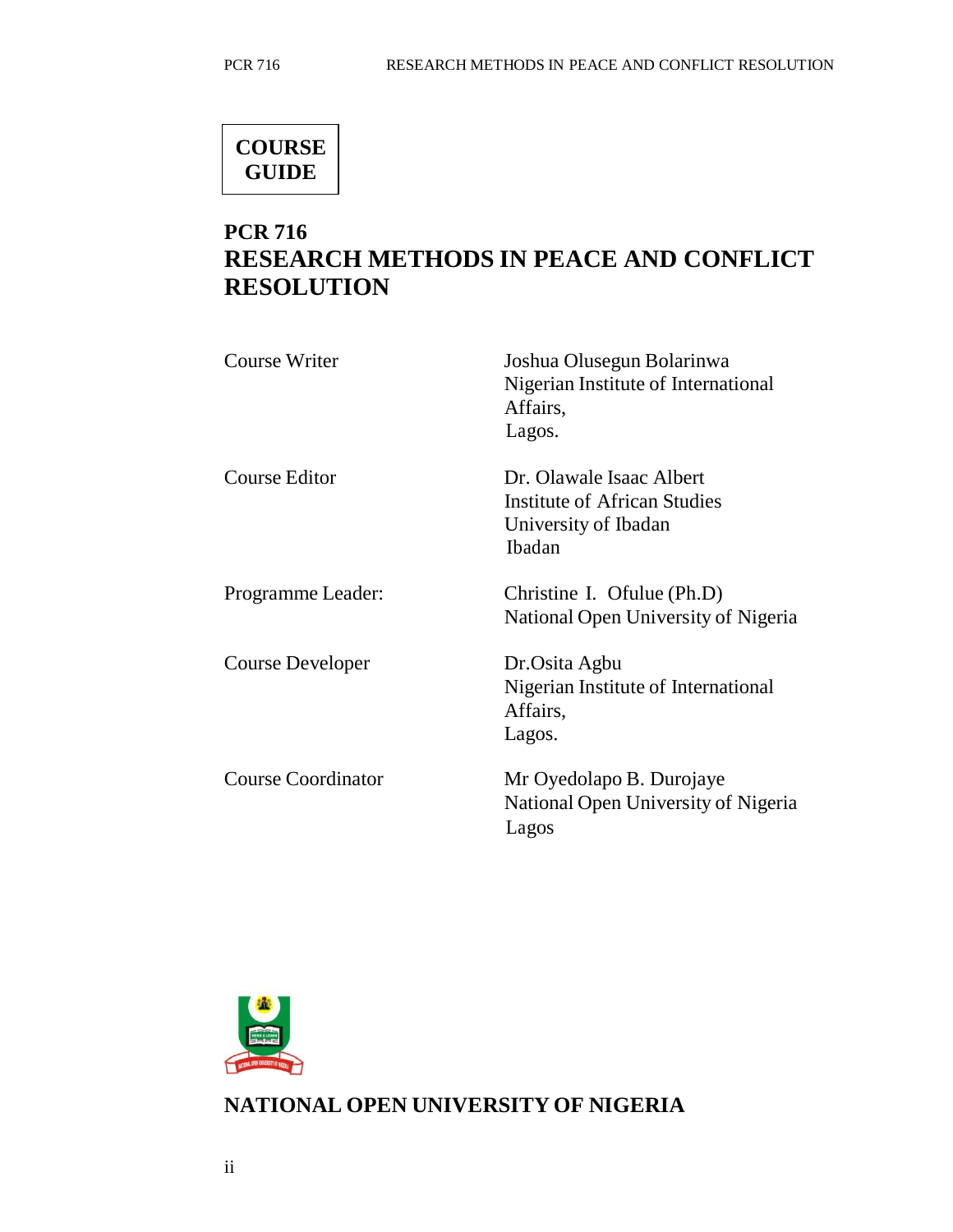National Open University of Nigeria Headquarters 14/16 Ahmadu Bello Way Victoria Island Lagos

Abuja Annex 245 Samuel Adesujo Ademulegun Street Central Business District Opposite Arewa Suites Abuja

e-mail: [centralinfo@nou.edu.ng](mailto:centralinfo@nou.edu.ng) URL: [www.nou.edu.ng](http://www.nou.edu.ng/)

National Open University of Nigeria 2006

First Printed 2006

ISBN: 978-058-314-9

All Rights Reserved

Printed by …………….. For National Open University of Nigeria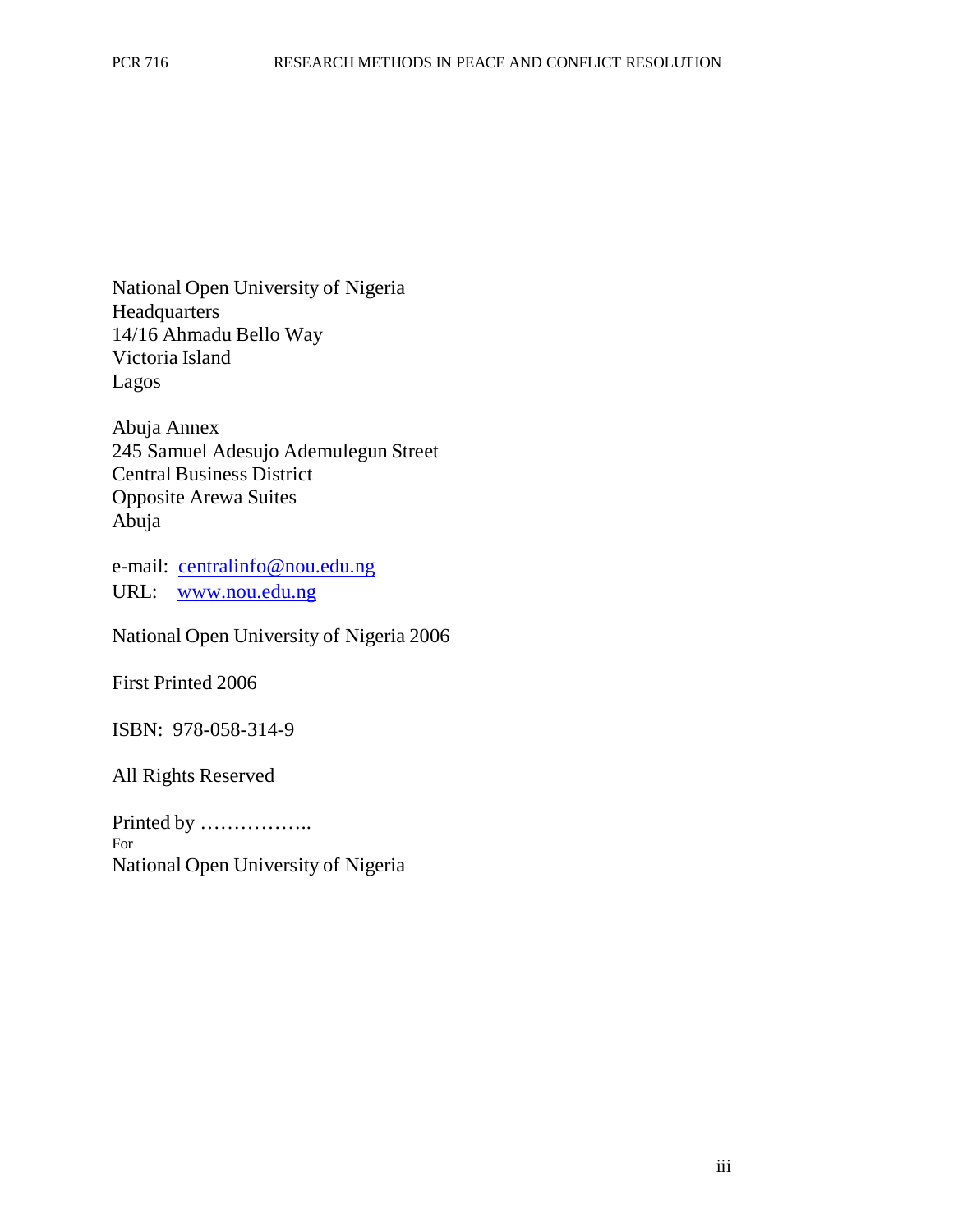## **Content**

| $\mathbf{1}$   |
|----------------|
| $1 - 2$        |
| $\overline{2}$ |
| $2 - 3$        |
| 3              |
| 3              |
| $3 - 5$        |
| 5              |
| 5              |
| 5              |
| 6              |
| 6              |
| 7              |
| $7-9$          |
| $9-10$         |
| 10             |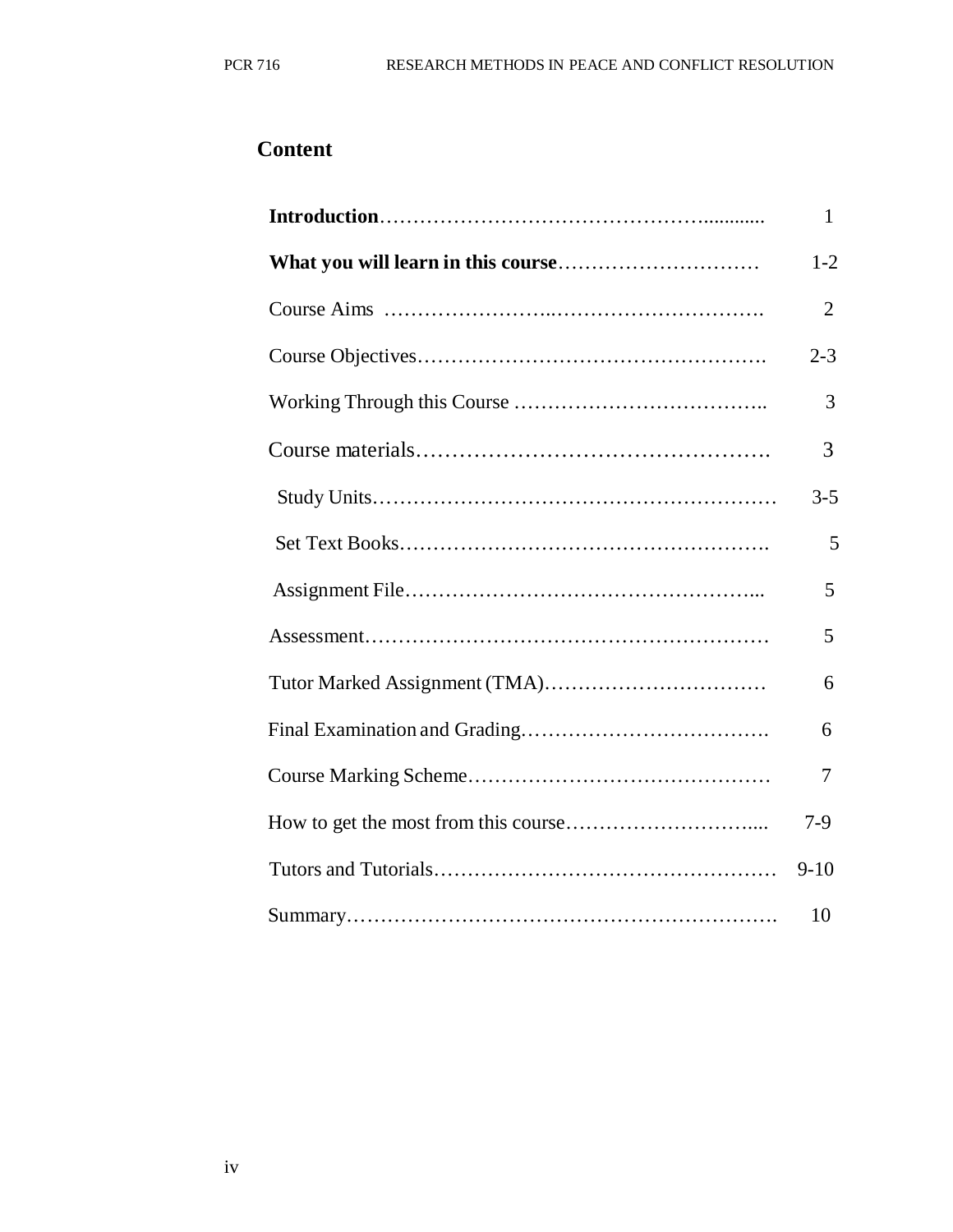#### **1.0 Introduction**

**PCR 716 Research Methods in Peace and Conflict Resolution** is a one Semester course. It will be available for you to take towards the core module of the Master of Arts in Peace Studies and Conflict Resolution. This course is suitable for post graduate students seeking to understand and obtain the required skills necessary for carrying out research in conflict analysis and peace studies.

This course consists of 27 units, it examines in detail certain key terms and instruments necessary for carrying out both qualitative and quantitative research in the social sciences. It presents an overview of theoretical paradigms in research, the meaning and parts of a theory, the various perspectives in research and why we need research, the research methods – both qualitative and quantitative in data collection analysis, and the use of the case study method, etc.

There are compulsory prerequisites for this course. The course guide tells you briefly what the course is all about, what you are expected to know in each unit, what course materials you need to use and how you can work your way through these materials. It also emphasizes the necessity for tutor– marked assignments. There are also periodic tutorial classes that are linked to this course.

#### **1.1 What you will learn in this Course**

The overall objective of **PCR 716 Research Methods in Peace and Conflict Resolution is** to acquaint you with the array of methods that could be used in carrying social research especially in the area of conflict analysis and peace studies. How to write research proposals, the basic methods of research in the social sciences are revisited with a view to giving you an array of methods, both qualitative and quantitative from which to select suitable instruments for studying problems of our society. The ultimate objective is to sensitize and enhance your capacity to contribute to the various efforts at finding solutions to conflicts within the communities.

Your understanding of this course will serve to expose you to a very important part of peace studies that have to do with the very important perspective of consciously building peace in societies in order to prevent wars.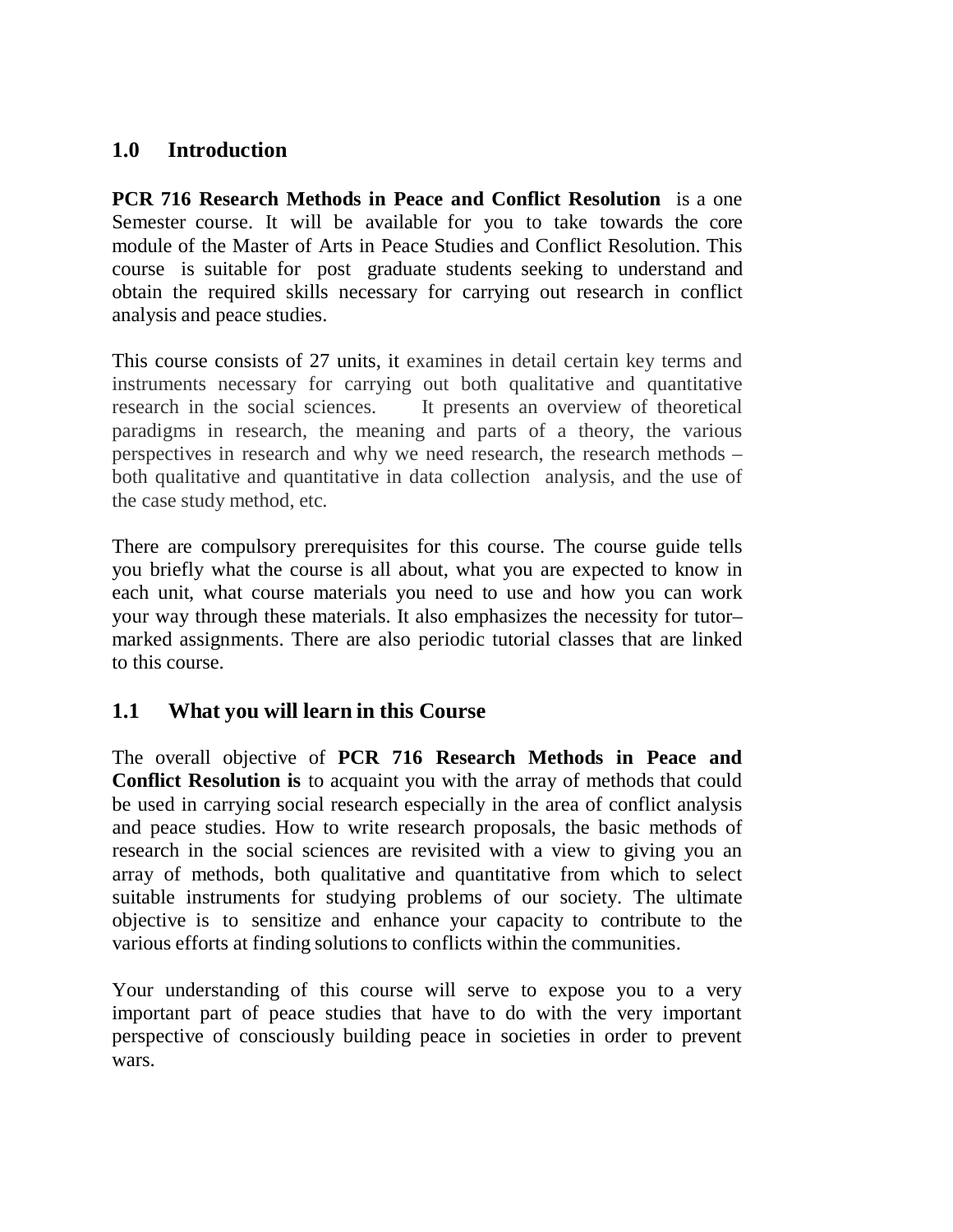This course PCR 716, Research Methods in Peace and Conflict Resolution is for and academic Master's degree. In this course, emphasis is on science which focuses on the structural bases. The study of science leads to the practice. This course provides such a platform.

# **1.2 Course Aims**

The basic aim of this course is to expose you to the various methods of research in the social sciences. Get you to appreciate the various efforts and methods of seeking conflict resolution, and the necessity of good background study of a conflict situation to enable a more sustainable resolution.

## **1.3 Course Objectives**

Several objectives can be delineated from this course. In addition, each unit has specific objectives. The unit objectives can be found at the beginning of a unit. You may want to refer to them during your study of the particular unit to check on the progress you are making. You should always look at the unit objectives after completing a unit. In this way, you can be sure that you have covered what is required of you in that unit.

On successful completion of the course, you should be able to:

- 1. Understand the meaning of the Scientific Method in research
- 2. Be able to understand what a theory is, the nature of theories and the various parts of a theory
- 3. Understand the steps of research process
- 4. How to write research proposals
- 5. Be able to discuss the scope of theories
- 6. Define research and how to raise research questions
- 7. Be conversant with the Problem-Solving Approach
- 8. Understand the meanings of methodology
- 9. Know the usefulness of Literature Review in Social Research
- 10. Understand the time dimension in research
- 11. Understand the meaning and uses of qualitative data
- 12. Be familiar with Participant Observation and Focus Group Discussions
- 13. Understand quantitative Data Analysis, know qualitative data analysis
- 14. Discuss Content Analysis and the use of Secondary Sources of materials
- 15. Understand the use of quantitative data in research
- 16. Be familiar with the use of the Questionnaire and the Survey Method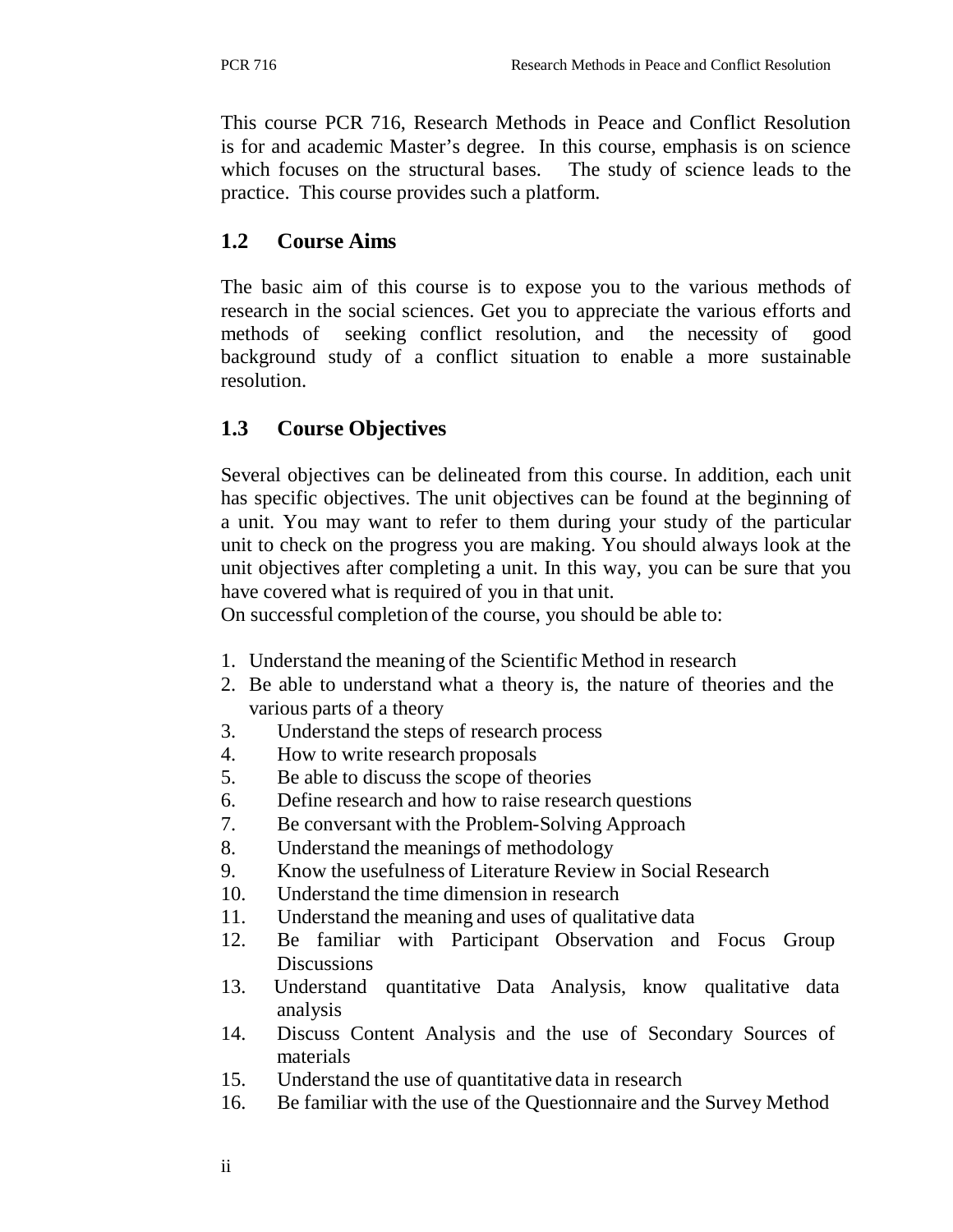- 17. Be familiar with the Case Study Method and Coding in conflict research.
- 18. Experimental Research
- 19. Understand the usefulness of sampling in Research
- 20. The Purpose of Field Research

#### **1.4 Working through this Course**

To complete this course you are required to read the study units, read recommended books and read other materials provided by the National Open University of Nigeria (NOUN). Most of the units contain selfassessment exercises, and at points in the course, you are required to submit assignments for assessment purposes. At the end of this course there is a final examination. Stated below are the components of the course and what you are expected to do.

### **1.5 Course Materials**

- 1. Course Guide
- 2. Study Units
- 3. Textbooks and other Reference Sources
- 4. Assignment File
- 5. Presentation

In addition, you must obtain the text materials. They are provided by the NOUN. You may also be able to purchase the materials from the bookshops. Please, contact your tutor if you have problems in obtaining the text materials.

### **1.6 Study Units**

There are twenty-seven study units in this course, as follows:

# **MODULE 1**

Unit 1: Overview of Theoretical Paradigms in research

- Unit 2: The parts of a Theory
- Unit 3: Classification of Theory
- Unit 4: Dimension of Research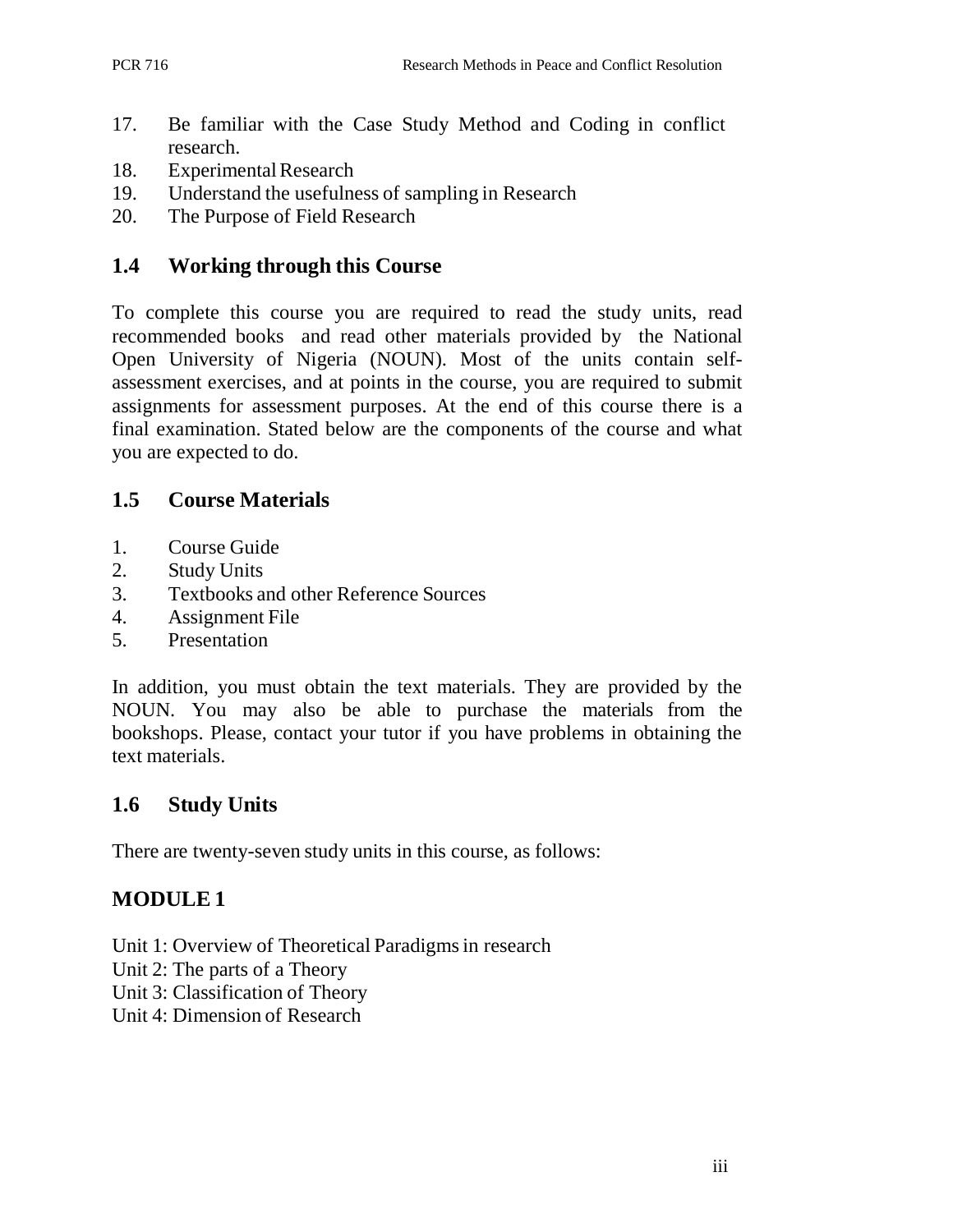### **MODULE 2**

Unit 1: Tools of Research

Unit 2: Perspective of Research

- Unit 3: Steps of The Research process
- Unit 4: Writing a Research Proposal

#### **MODULE 3**

- Unit 1: Why do we need Research?
- Unit 2: Data Collection
- Unit 3: Qualitative Research Methods
- Unit 4: Quantitative Research Methods

## **MODULE 4**

- Unit 1: Meanings of Methodology in Research
- Unit 2: Feminist and Post-Modern Research
- Unit 3: Reading other people's Research
- Unit 4: Measurement and Research Designs

#### **MODULE 5**

- Unit 1: The Concept of Reliability and Validity in social research
- Unit 2: Indexes and Scales in Social research
- Unit 3: Quantitative Research Designs
- Unit 4: Sampling

### **MODULE 6**

- Unit 1: Experimental Research
- Unit 2: Survey Research
- Unit 3: Field Research
- Unit 4: Qualitative Research Design

### **MODULE 7**

- Unit 1: Analyzing Qualitative Data
- Unit 2: Analyzing Quantitative Data
- Unit 3: The Use of Case Studies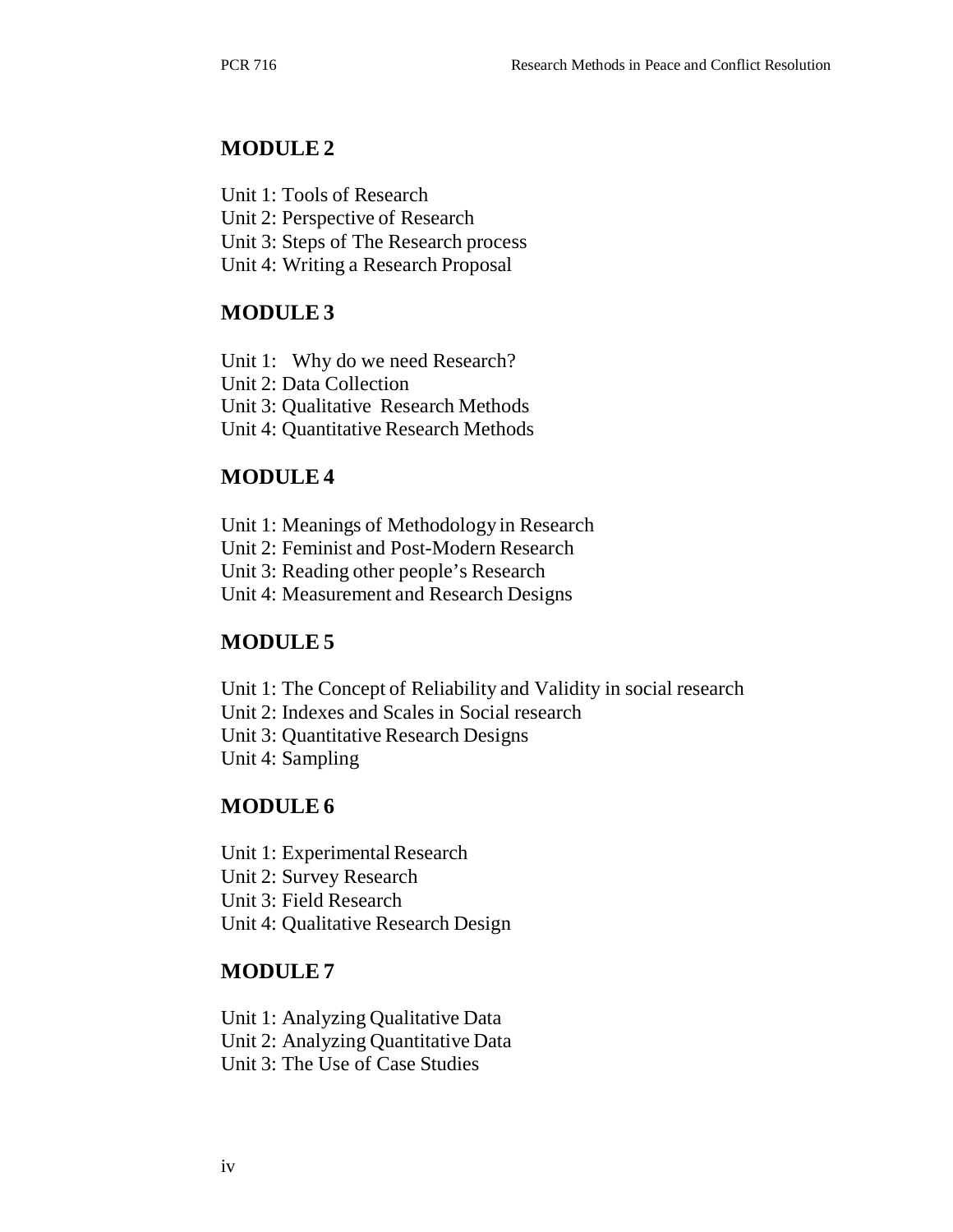Each unit contains a number of self-test. In general, these self-test questions you on the materials you have just covered or require you to apply it in some way and, thereby, assist you gauge your progress as well as reinforcing your understanding of the material. Together with tutor-marked assignments, these exercises will assist you in achieving the stated learning objectives of the individual units and of the Course.

#### **1.7 Set Textbooks**

- 1. Phyllis Brazee, 1999 Research Methods for the Social Sciences, UK, Oxford University Press.
- 2. Umaru A. Pate, 2002 Introduction to Conflict Reporting in Nigeria, Lagos, Friedrich Ebert Stiftung,
- 3. E.C Osuala, 1982Introduction to Research Methodology, Onitsha, Africana-Fep Publishers,

### **1.8 Assignment File**

There are two aspects to the assessment of this course. In this file, you will find all the details of the work you must submit to your course facilitator for marking. The marks you obtain for these assignments will count towards the final mark you obtain for this course. Further information on assignment will be found in the Assignment File itself, and later in this Course Guide in the section on assessment.

There are many assignments for this course, with each unit having at least one assignment. These assignments are basically meant to assist you to understand the course.

### **1.9 Assessment Schedule**

There are two aspects to the assessment of this course. First, are the tutormarked assignments; second, is a written examination.

In tackling these assignments, you are expected to apply the information, knowledge and experience acquired during the course. The assignments must be submitted to your course facilitator for formal assessment in accordance with the deadlines stated in the Assignment File. The work you submit to your course facilitator for assessment will account for 30 per cent of your total course mark.

At the end of the course, you will need to sit for a final examination of three hours duration. This examination will account for the other 70 per cent of your total course marks.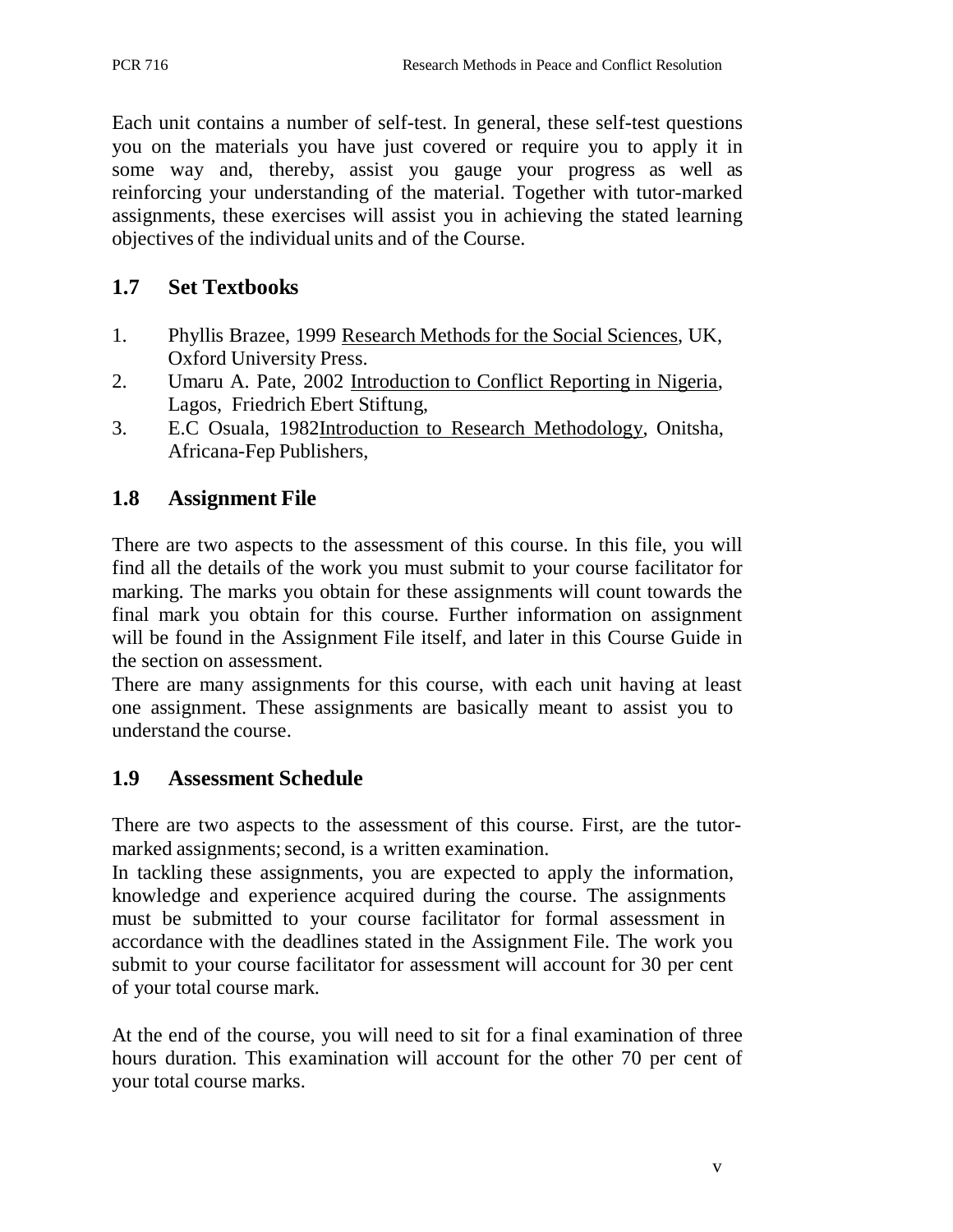#### **1.10 Tutor-Marked Assignments (TMAs)**

There are 27 tutor-marked assignments in this course. You only need to submit all the assignments. The best four (i.e the highest four of the 27 marks) will be counted. Each assignment counts for 20 marks but on the average when the five assignments are put together, then each assignment will count 10 % towards your total course mark. This implies that the total marks for the best four (4) assignments which would have been 100 marks will now be 30% of your total course mark.

The Assignments for the units in this course are contained in the Assignment File. You will be able to complete your assignments from the information and materials contained in your set books, reading and study units. However, it is always desirable at this level of your education to research more widely, and demonstrate that you have a very broad and indept knowledge of the subject matter.

When each assignment is completed, send it together with a TMA (tutormarked assignment) form to your Course Facilitator. Ensure that each assignment reaches your course facilitator on or before the deadline given in the Assignment File. If, for any reason you cannot complete your work on time, contact your course facilitator before the assignment is due to discuss the possibility of an extension. Extensions will not be granted after the due date unless there are exceptional circumstances warranting such.

#### **1.11 Final Examination and Grading**

The final examination for **PCR 702 Research Methods in Peace and Conflict Resolution will** be of three hours' duration and have a value of 70% of the total course grade. The examination will consist of questions which reflect the practice exercises and tutor-marked assignments you have previously encountered. All areas of the course will be assessed.

Use the time between the completion of the last unit and sitting for the examination, to revise the entire course. You may find it useful to review your tutor-marked assignments and comment on them before the examination. The final examination covers information from all aspects of the course.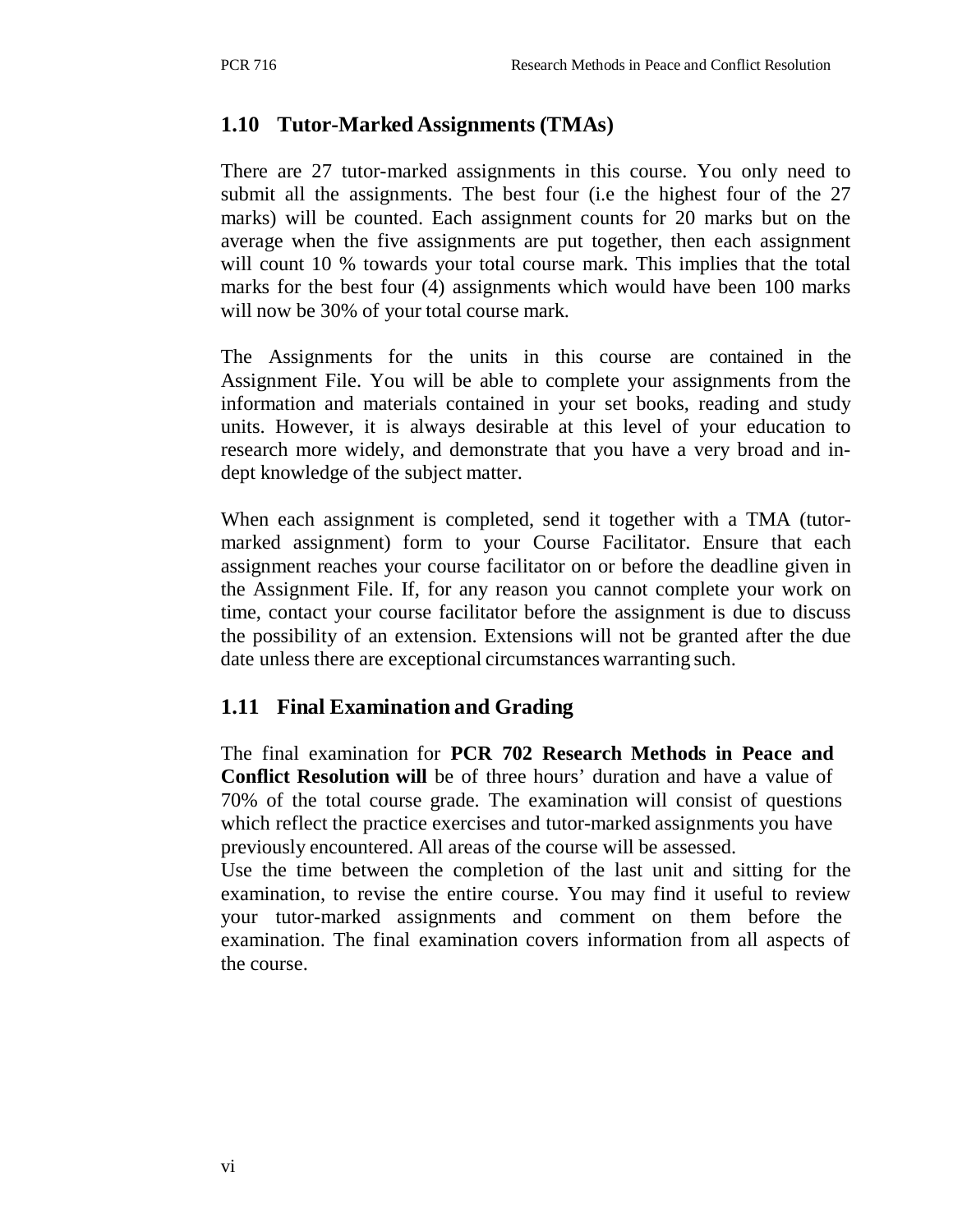#### **1.12 Course Marking Scheme**

**Table 1:** *Course marking Scheme*

| <b>ASSESSMENT</b> | <b>MARKS</b>                                                                              |
|-------------------|-------------------------------------------------------------------------------------------|
| Assignments       | Best four marks of the Assignments @10% each<br>(on the average) = $30\%$ of course marks |
| Final examination | 70% of overall course marks                                                               |
| <b>Total</b>      | 100% of course marks                                                                      |

#### **1.13 How to get the most from this Course**

In distance learning, the study units replace the university lecturer. This is one of the great advantages of distance learning; you can read and work through specially designed study materials at your own pace, and at any time and place that suits you best. Think of it as reading the lecture instead of listening to the lecturer. In the same way a lecturer might give you some reading to do, the study units tell you when to read, and which are your text materials or set books. You are provided exercises to do at appropriate points, just as a lecturer might give you in an in-class exercise.

Each of the study units follows a common format. The first item is an introduction to the subject matter of the unit, and how a particular unit is integrated with the other units and the course as a whole. Next to this is a set of learning objectives. These objectives, lets you know what you should be able to do by the time you have completed the units. These learning objectives are meant to guide your study. The moment a unit is finished, you must go back and check whether you have achieved the set objectives. If this is made a habit, then you will significantly improve your chances of passing the course.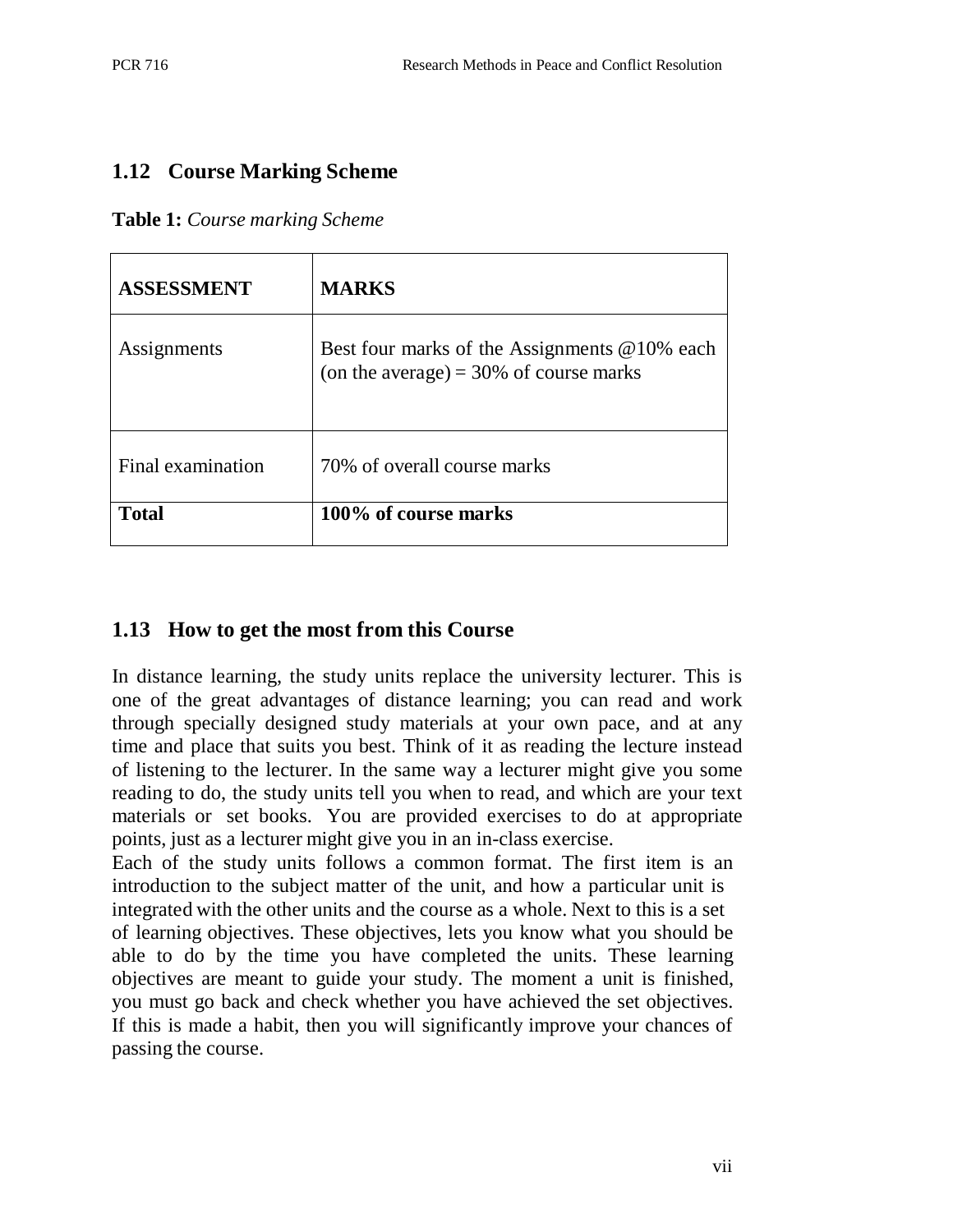The main body of the unit guides you through the required reading from other sources. This will usually be either from your set books or from a Reading section.

The following is a practical strategy for working through the course. If you run into any trouble, telephone your tutorial facilitator. . Remember that your tutorial facilitator's job is to help you. When you need assistance, do not hesitate to call and ask your tutorial facilitator to provide it.

The following is a preatical strategy for working through the course.

- 1. Read this Course Guide thoroughly, it is your first assignment.
- 2. Organize a Study Schedule. Design a 'Course Overview' to guide you and note the time you are expected to spend on each unit and how the assignments relate to the units. You need to gather all the information into one place, such as your diary or a wall calendar. Whatever method you choose to use, you should decide on and write down your own dates and schedule of work for each unit.
- 3. Once you have created your own study schedule, do everything to stay faithful to it. The major reason that students fail is that they get behind with their course work. If you get into difficulties with your schedule, please, let your tutorial facilitator know before it is too late for help.
- 4. Turn to Unit 1, and read the introduction and the objectives for the unit.
- 5. Assemble the study materials. You will need your set books and the unit you are studying at any point in time.
- 6. Work through the unit. As you work through it, you will know what sources to consult for further information.
- 7. Review the objectives for each study unit to confirm that you have achieved them. If you are unsure of about any objectives review study material or consult your tutorial facilitator.
- 8. When you are confident that you have achieved a unit objective, you can then start on the next unit. Keep to your schedule. When the Assignment is returned, pay particular attention to your tutorial facilitator's comment, both on the tutor marked as well as written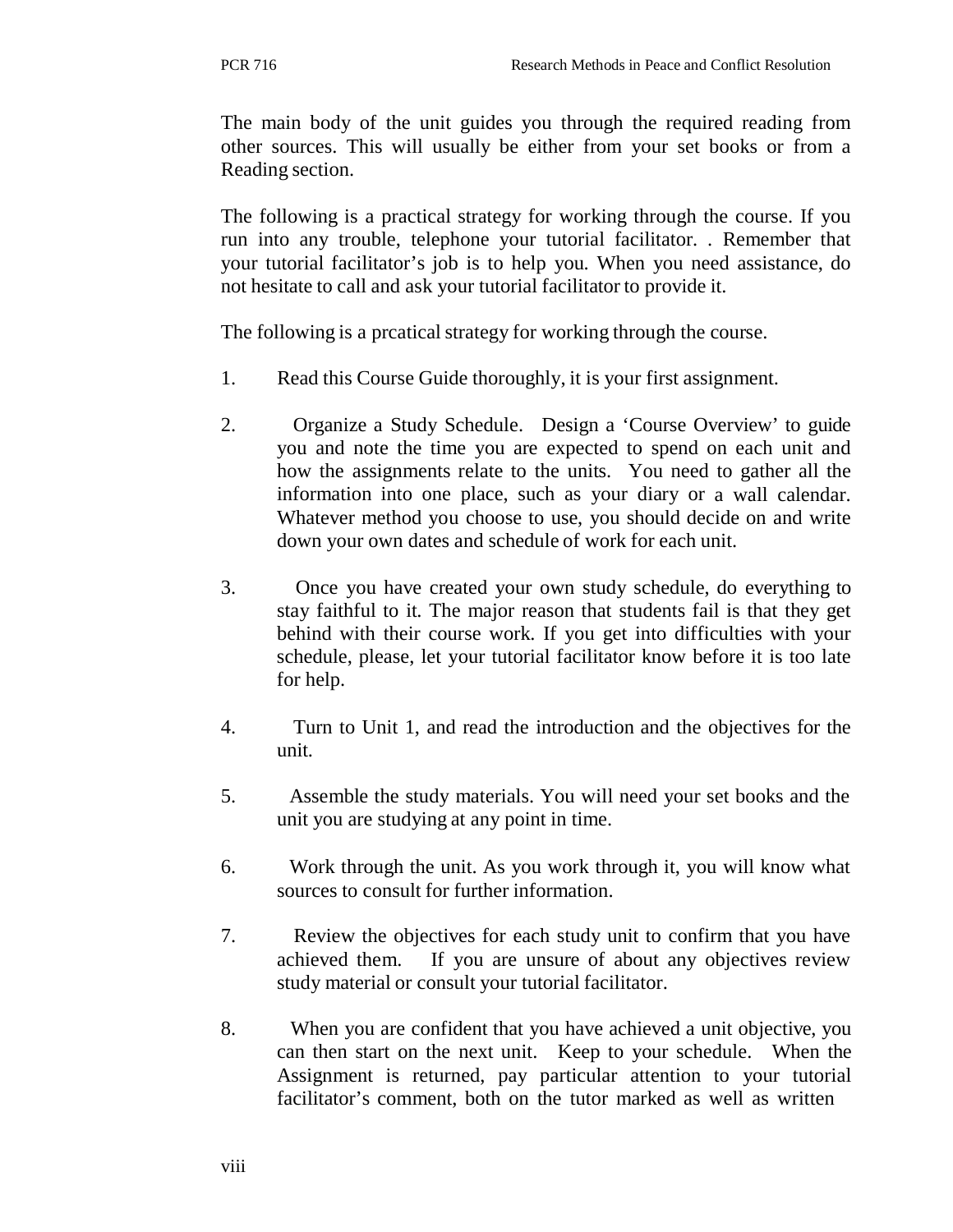assignment. Consult your tutorial facilitator if you have any problems.

- 9. Review the objectives for each study unit to confirm that you have achieved them. If you feel unsure about any of the objectives, review the study materials or consult your tutor.
- 10. When you are confident that you have achieved a unit's objectives, you can start on the next unit. Proceed unit by unit through the course and try to space your study so that you can keep yourself on schedule.
- 11. When you have submitted an assignment to your tutorial facilitator for marking, do not wait for its return before starting on the next unit. Keep to your schedule. When the Assignment is returned, pay particular attention to your tutorial facilitator comments, both on the tutor-marked assignment form and also the written comments on the ordinary assignments.
- 12. After completing the last unit, review the course and prepare yourself for the final examination. Check that you have achieved the unit objectives (listed at the beginning of each unit) and the course objectives(listed in the Course Guide).

#### **1.14 Tutors and Tutorials**

There are 15 hours of tutorials provided in support of this course. You will be notified of the dates, times and location of these tutorials, together with the name and phone number of your tutorial facilitator, as soon as you are allocated a tutorial group.

Your tutorial facilitator will mark and comment on your assignments, keep a close watch on your progress and on any difficulties you might encounter and provide assistance to you during the course. You must mail your tutormarked assignments to your tutorial facilitator well before the due date (at least two working days are required). They will be marked by your tutorial facilitator and returned to you as soon as possible.

Do not hesitate to contact your tutorial facilitator by telephone, e-mail, or discussion board. The following might be circumstances in which you will find help necessary. Contact your tutorial facilitator if -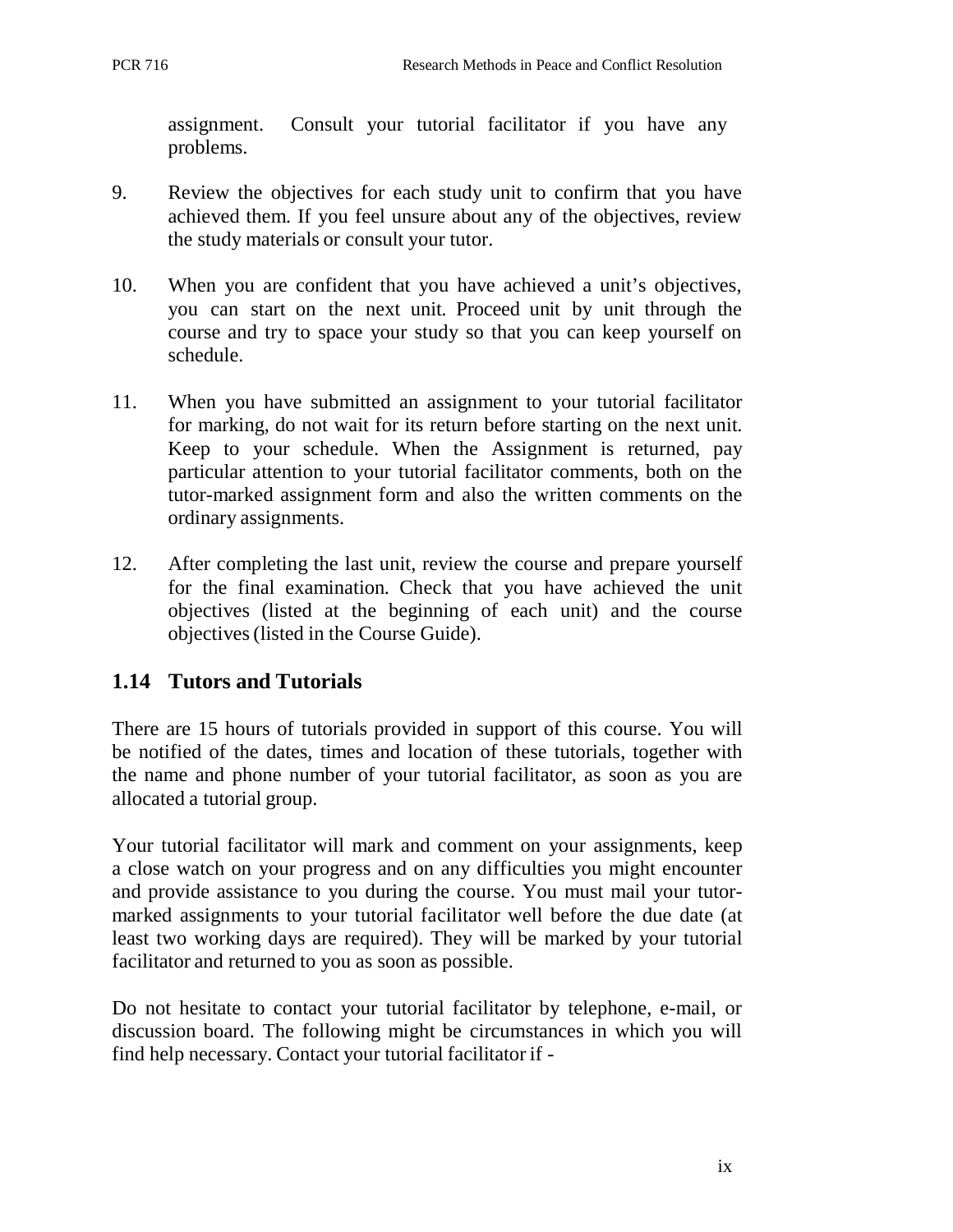You do not understand any part of the study units or the assigned readings.

You have difficulties within the exercises.

You have a question or problem with an assignment, with your tutor's comments on an assignment or with the grading of an assignment.

You should try your best to attend the tutorials. This is the only chance to have face to face contact with your tutorial facilitator and ask questions which are answered instantly. You can raise any problem encountered in the course of your study. To gain the maximum benefits from course tutorials, prepare a question list before attending them. You will learn quite a lot from participating in the discussions.

#### **1.15 Summary**

This course guide has introduced you to every aspect of your course on Research Methods in Peace and Conflict Resolution. We wish every success in your studies.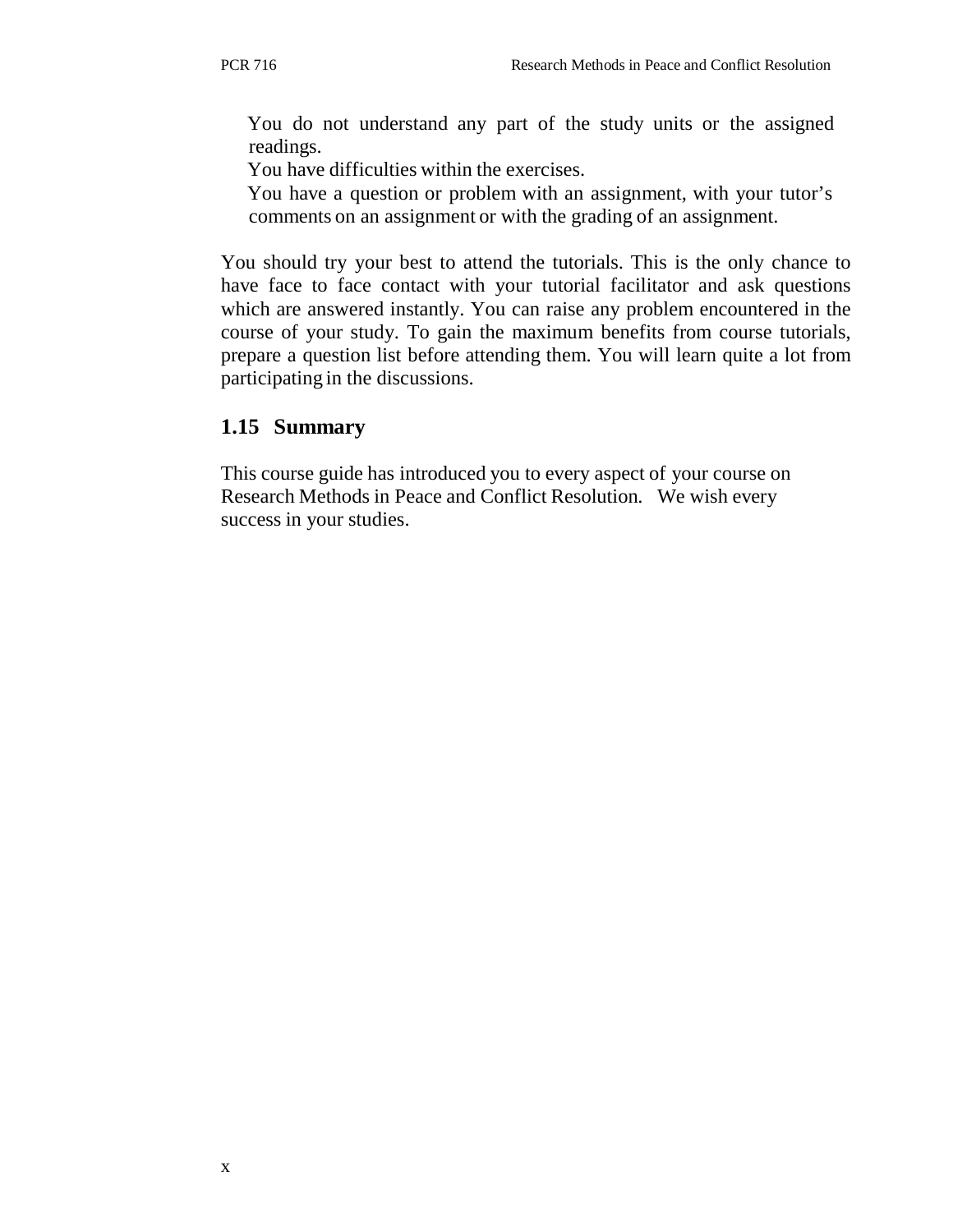| <b>MAIN</b><br><b>COURSE</b> |                                                                                                   |
|------------------------------|---------------------------------------------------------------------------------------------------|
| <b>Course Code</b>           | <b>PCR 716</b>                                                                                    |
| <b>Course Title</b>          | Research Methods in Peace and Conflict<br>Resolution                                              |
| <b>Course Developer</b>      | Dr.Osita Agbu<br>Nigerian Institute of International<br>Affairs,<br>Lagos.                        |
| <b>Course Writer</b>         | Joshua Olusegun Bolarinwa<br>Nigerian Institute of International<br>Affairs.<br>Lagos.            |
| <b>Course Editor</b>         | Dr. Olawale Isaac Albert<br><b>Institute of African Studies</b><br>University of Ibadan<br>Ibadan |
| Programme Leader:            | Christine I. Ofulue (Ph.D)<br>National Open University of Nigeria<br>Lagos                        |
| <b>Course Coordinator</b>    | Mr. Oyedolapo B. Durojaye<br>National Open University of Nigeria<br>Lagos                         |



NATIONAL OPEN UNIVERSITY OF NIGERIA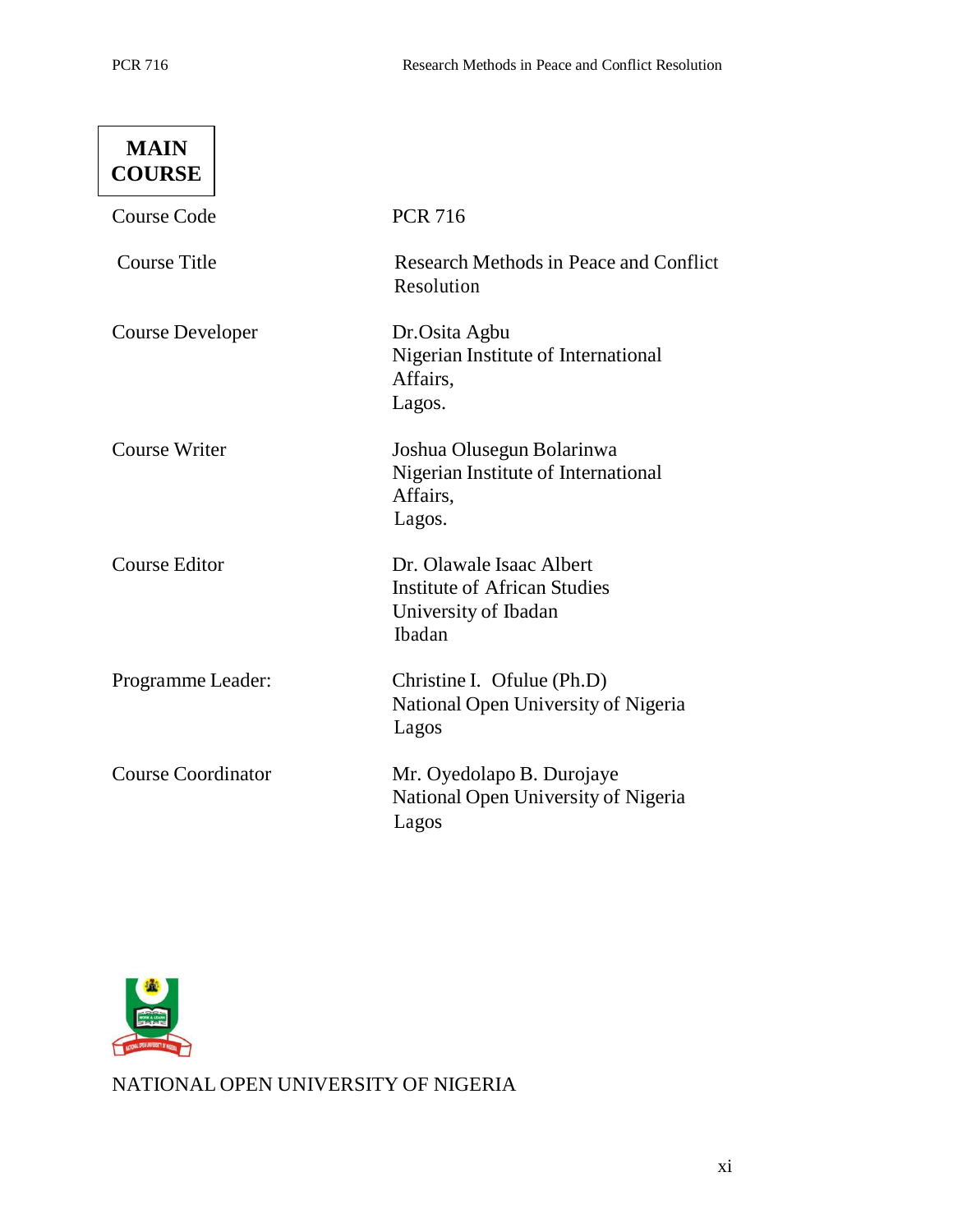National Open University of Nigeria Headquarters 14/16 Ahmadu Bello Way Victoria Island Lagos

Abuja Annex 245 Samuel Adesujo Ademulegun Street Central Business District Opposite Arewa Suites Abuja

e-mail: [centralinfo@nou.edu.ng](mailto:centralinfo@nou.edu.ng) URL: [www.nou.edu.ng](http://www.nou.edu.ng/)

National Open University of Nigeria 2006

First Printed 2006

ISBN: 978-058-314-9

All Rights Reserved

Printed by …………….. For National Open University of Nigeria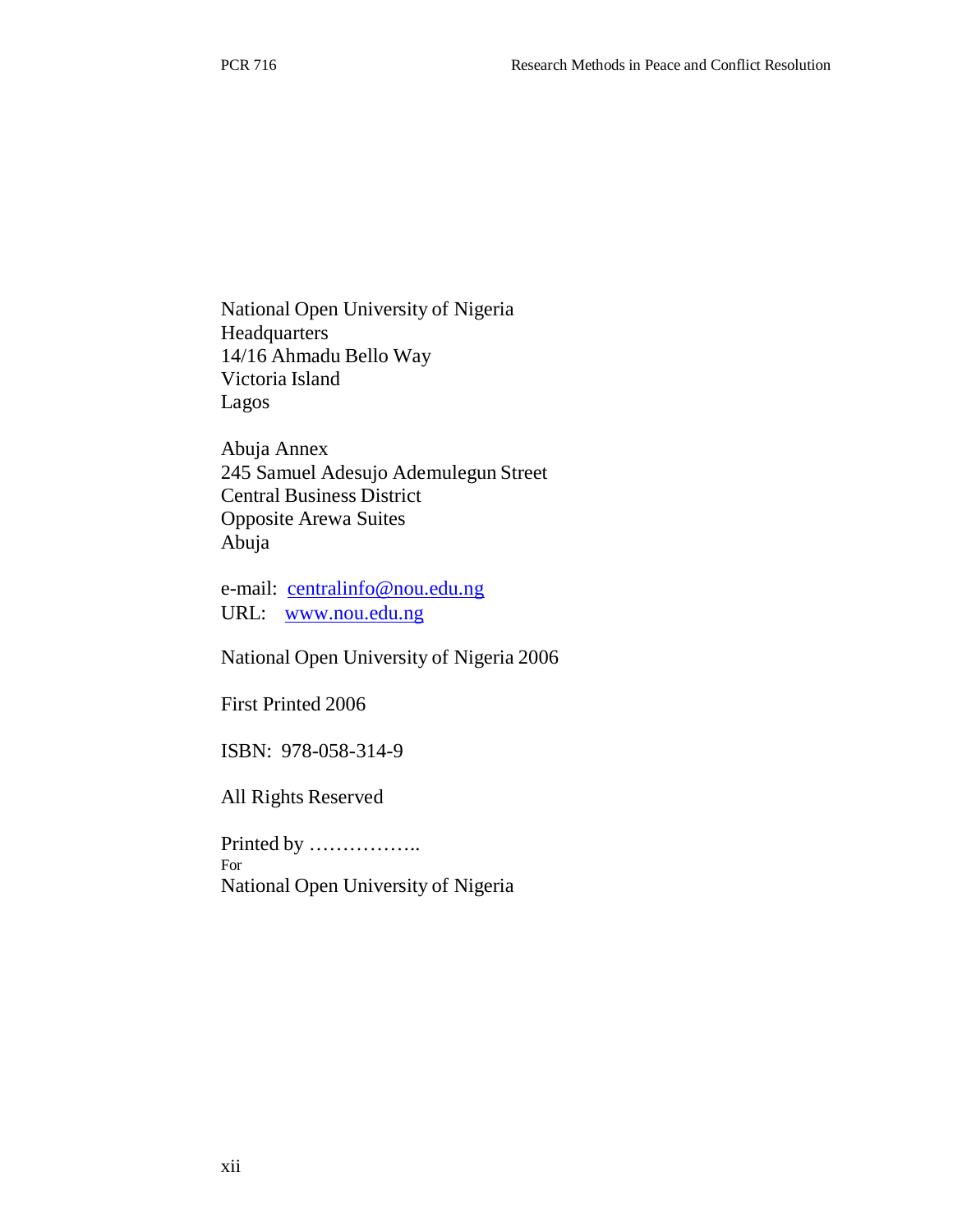# **Table of Content**

Page

## **MODULE 1**

| Unit 1: Overview of Theoretical Paradigms in research | $1 - 5$   |
|-------------------------------------------------------|-----------|
|                                                       | $6-10$    |
|                                                       | $11 - 17$ |
|                                                       | 18-22     |

# **MODULE 2**

| 23-29 |
|-------|
| 30-34 |
| 35-40 |
| 41-46 |
|       |

## **MODULE 3**

| 47-50 |
|-------|
| 51-54 |
| 55-67 |
| 68-71 |

## **MODULE 4**

| 72-78 |
|-------|
| 79-83 |
| 84-89 |
| 90-95 |

## **MODULE 5**

| Unit 1: The Concept of Reliability and Validity in social research 96-102 |  |
|---------------------------------------------------------------------------|--|
|                                                                           |  |
|                                                                           |  |
|                                                                           |  |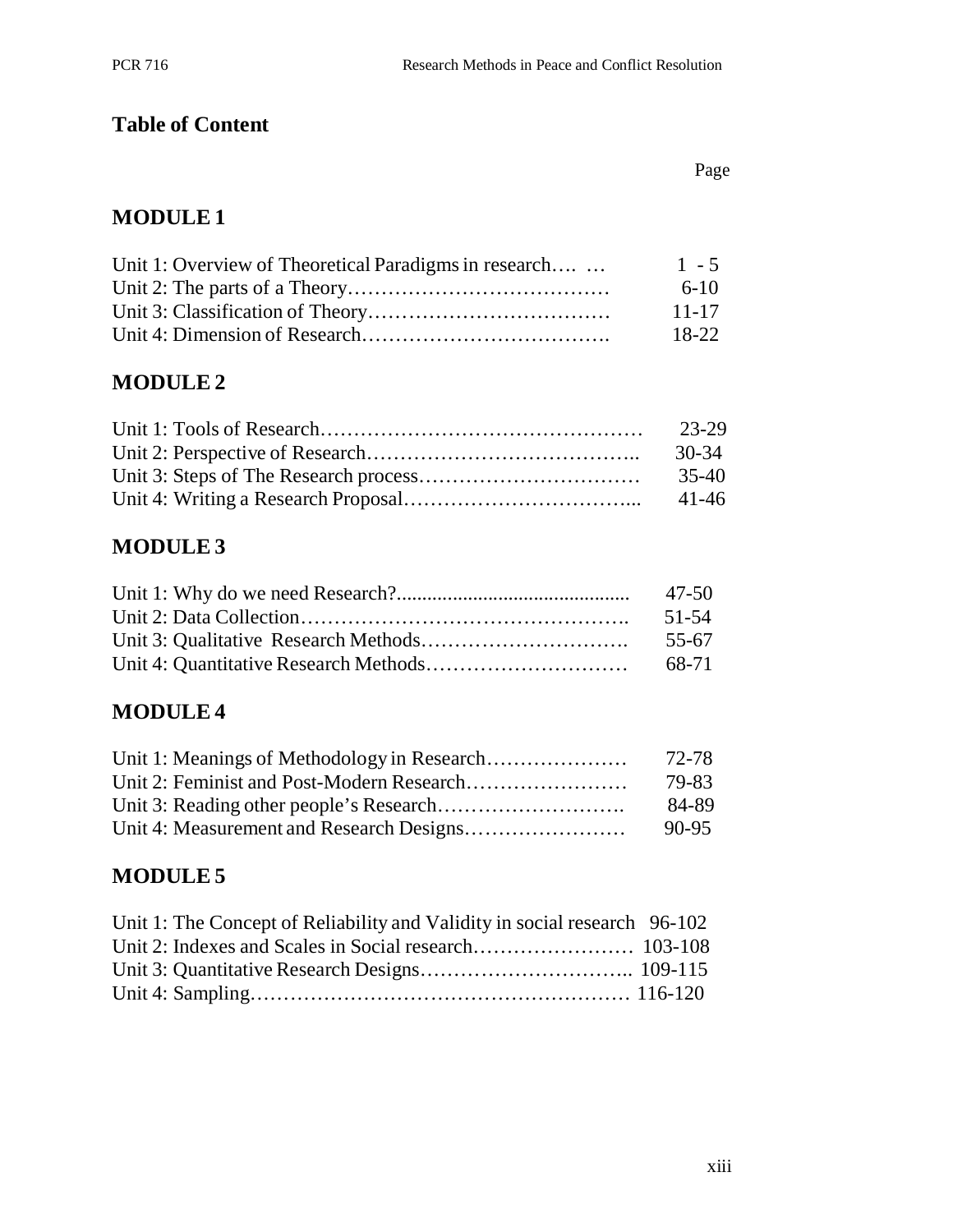# **MODULE 6**

## **MODULE 7**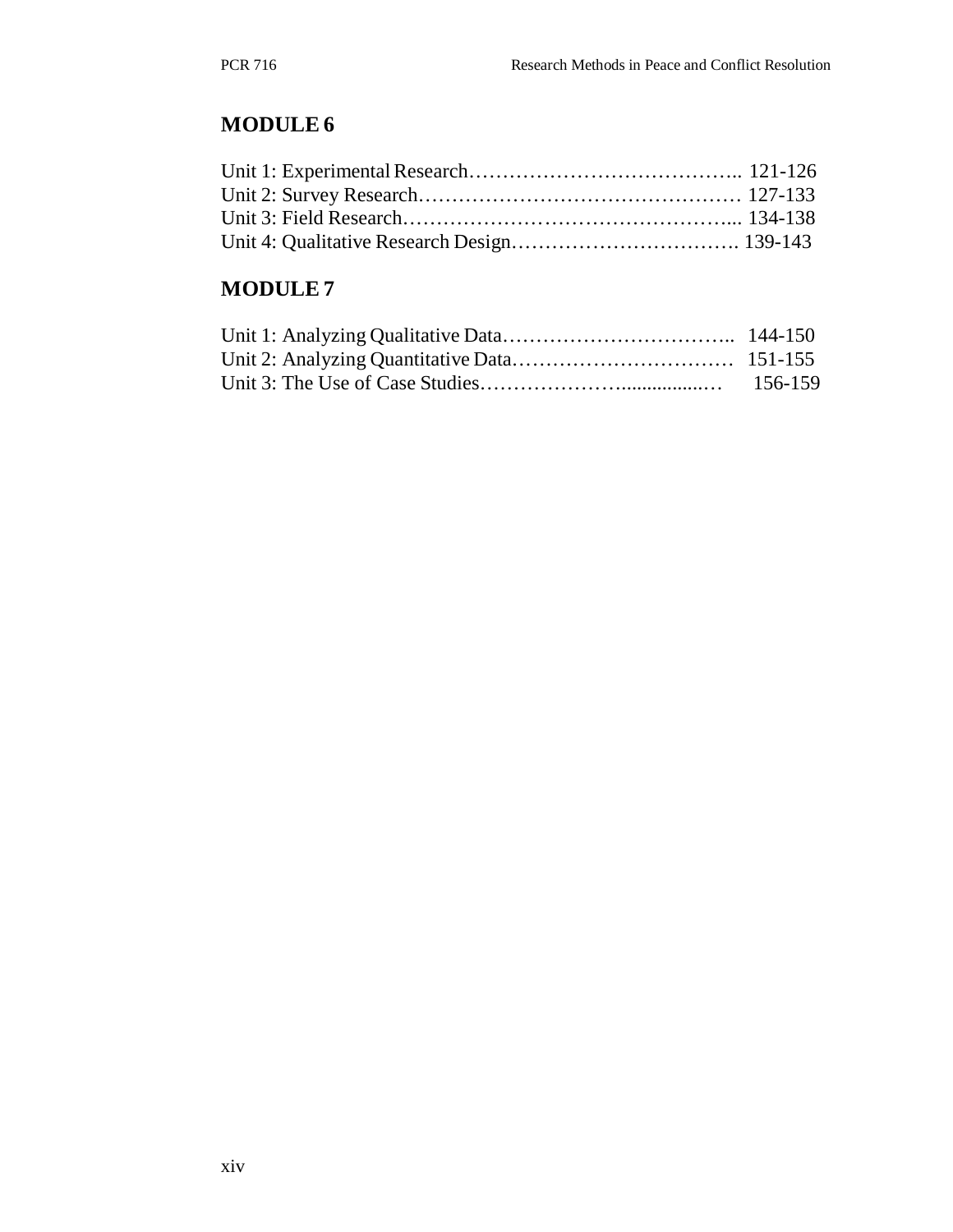## **MODULE 1**

#### **INTRODUCTION**

- Unit 1: Overview of Theoretical Paradigms in Research
- Unit 2: The Parts of a Theory
- Unit 3: Classification of Theory
- Unit 4: Dimension of Research

#### **UNIT 1: OVERVIEW OF THEORETICAL PARADIGMS IN RESEARCH**

### **CONTENT**

- 1.0 Introduction
- 2.0 Objectives
- 3.0 Main Body
	- 3.1 The Scientific Method and Theoretical Paradigms in Research.
		- 3.1.1 Theoretical Paradigms
		- 3.1.2 What is Theory?
		- 3.1.3 Exercise
- 4.0 Conclusion
- 5.0 Summary
- 6.0 Tutor-Marked Assignment
- 7.0 References/Further Readings

#### **1.0 Introduction**

This is the beginning of this particular course. In this unit, we shall examine the scientific method, and generally examine the linkages between hypotheses, variables, theory and the issue of parsimony. However, the important point for the student is to be able to understand the basis for categorizing Social Sciences as Science and how this can be used in the study of social phenomena including the study of peace and conflicts.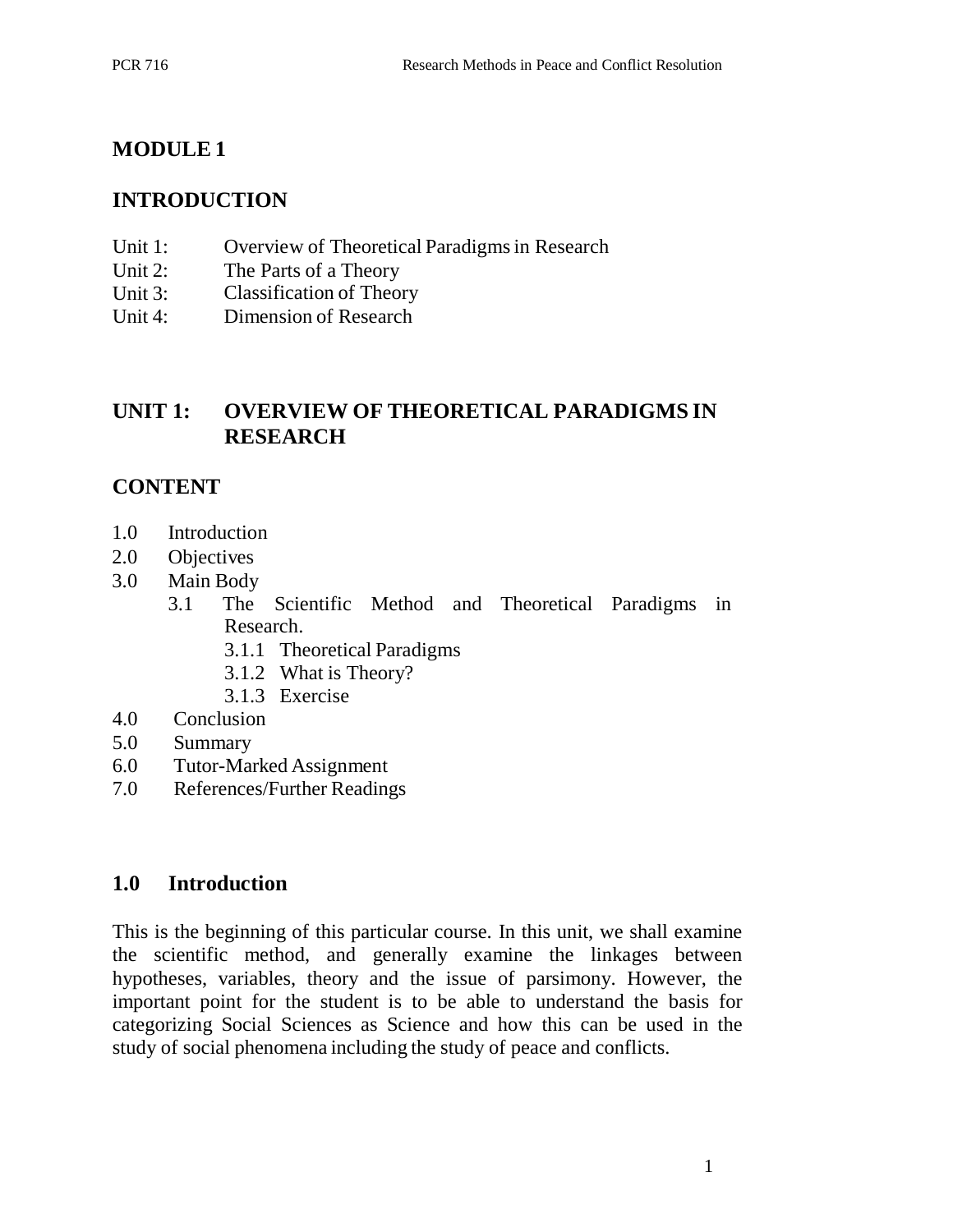#### **2.0 Objectives**

By the end of this unit, you should be able to:

Understand the Scientific Method Discuss Social Science as Science Define what a Theory is Understand the following concepts- variables, hypothesis, and parsimony.

## **3.0 MAIN BODY**

#### **3.1 The Scientific Method and Theoretical Paradigms in Research**

When we engage in research of the empirical nature, as opposed to qualitative research, we usually focus our attention on quantitative variables that may help us determine what is happening in society. We are concerned with knowledge based on observations and experimentation. To the extent that we are engaged in discovering and categorizing such empirical knowledge, we are being scientific. Scientists are those engaged in collecting and interpreting empirical information. They do so in order to formulate and test Hypotheses .A Hypothesis is a statement of possible relationships or associations among the phenomena being studied or put in another way, a hypothesis is the possible relationship between two or more variables subject to verification. Since subjects like Economics, communications, cultural anthropology, political science, sociology and Psychology concern themselves with aspects of society, but especially with the study of human behaviour, they are often termed Social Sciences. They empirically study social phenomena. Their goals are to formulate and test hypotheses or suppositions about relationships and possible causes and effects among various aspects of a society, a culture, or a political system.

Social Sciences share two common features with all Sciences. The first is the commitment to the Scientific Method, which involves a series of logical steps that, if followed, help minimize any distortion of facts stemming from the researcher's personal values and beliefs. The second is the use of quantitative techniques, measuring and counting, for the gathering and analysis of the factual information that is collected. The Scientific Method is really a series of intellectual steps. It is not so much the actual techniques with which the research is carried out, but the thought process whereby hypotheses is formulated, tested, and verified or not verified. If followed,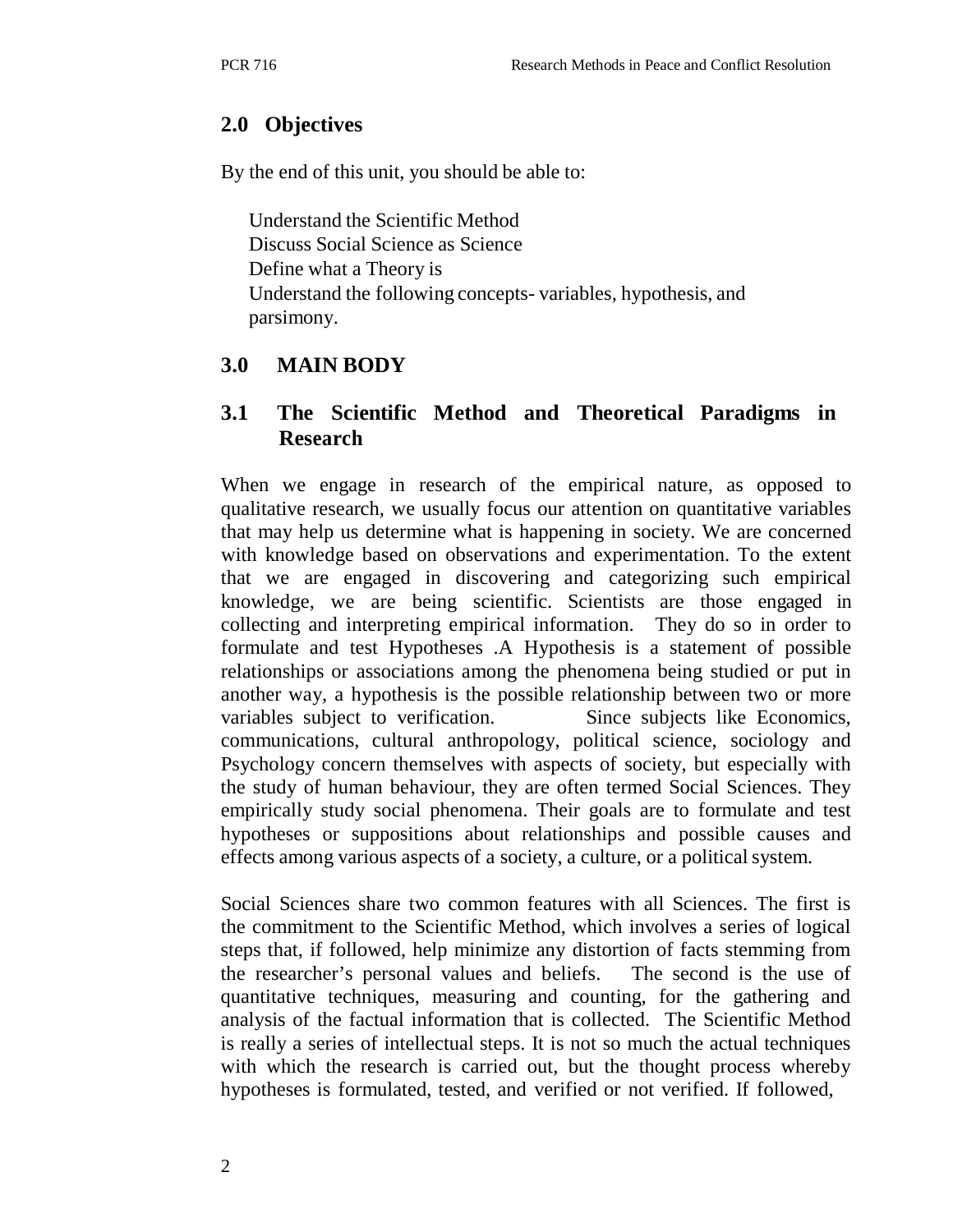the Scientific Method provides a basis for acquiring knowledge that will be eventually accepted by the scientific community. Our main focus here is about social research. In simple terms, research is a way of going about finding answers to questions. Social research involves many things. It is how a person finds out something new and original about the social world. To do this, a researcher needs to think logically, follow rules, and repeat steps over and over. A researcher will combine theories or ideas with facts in a systematic way and use his or her imagination and creativity. A good researcher quickly learns to organize and plan carefully and to select the appropriate technique to address a question.

Researchers must be sensitive to treating the people they study in ethnical and moral ways. In addition, a researcher must communicate to others clearly.

Social research is a collection of methods people use systematically to produce knowledge. It is an exciting process of discovery, but it requires persistence, personal integrity, tolerance for ambiguity, interaction with others, and pride in doing quality work.

The critical factor that separates social research from other ways of knowing about the social world is that it uses a scientific approach. So, social research is more than a collection of methods and a process for creating knowledge; it is a process for producing new knowledge about the social world that uses a scientific approach. Although, it is known that events of the social world are not repeatable. So, in the social sciences such as anthropology, psychology, political science, sociology and even peace studies, we are involve in the study of people, their beliefs, behaviour, interaction, institutions and so forth.

Meanwhile, science refers to both a system for producing knowledge and the knowledge produced from that system. The system over many years is slowly but constantly changing. It combines assumptions about the nature of the world and knowledge. It is visible in a social institution called the scientific community. The knowledge of science is organized in terms of theories. For now, we can define social theory as a system of interconnected abstractions or ideals that condense and organize knowledge about the social world.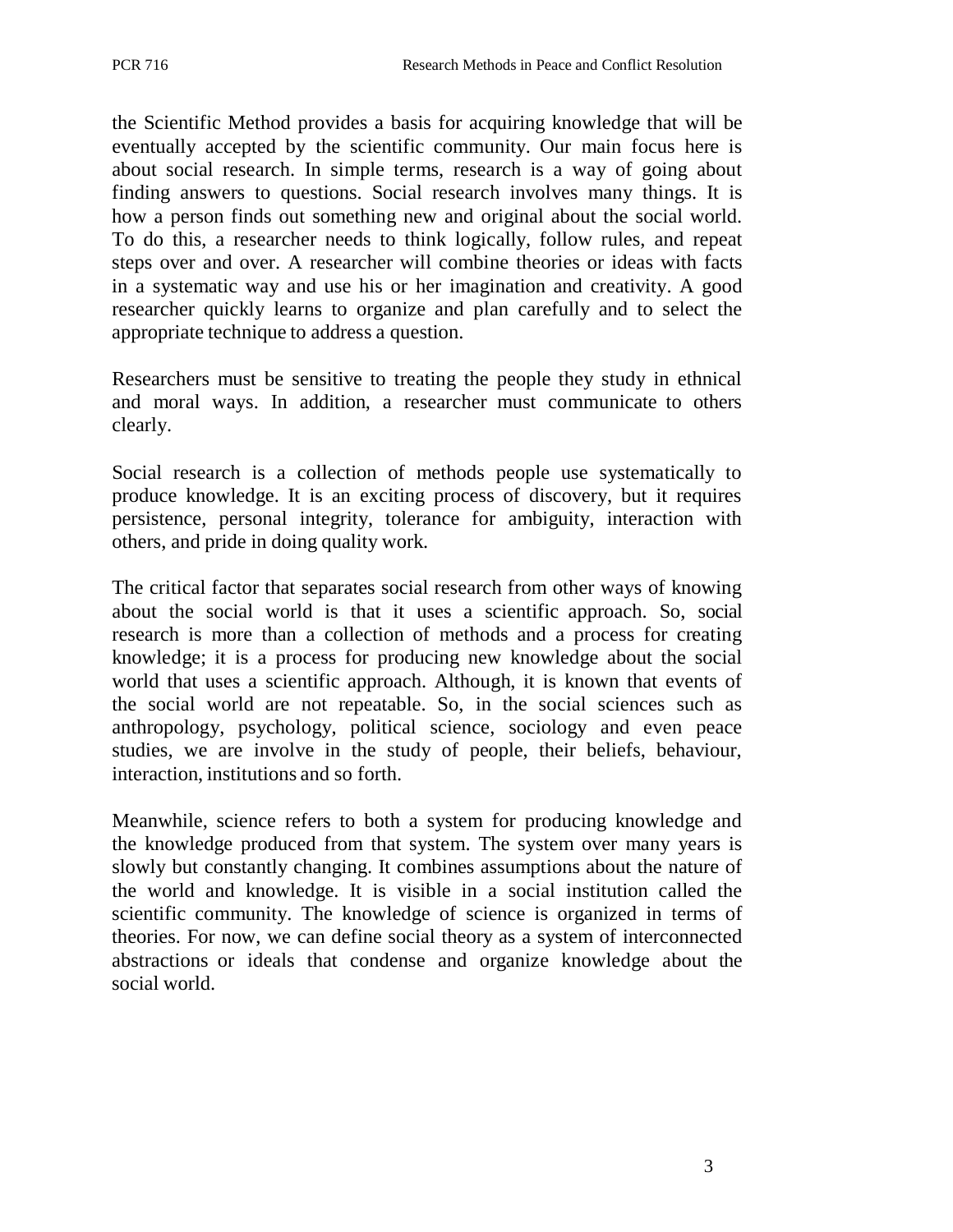## **3.1.1 Theoretical Paradigms**

One of the major functions of theory is in order of experience with the help of concepts. It also selects relevant aspects and data among the enormous multitude of "facts" that confront the investigator of social phenomena.

One may be wondering; where does theory fit into the process of moving from a topic to a hypothesis, which can be tested. Theory takes many forms. Researchers use general theoretical issues and puzzles as sources for topics. *Theories and theoretical frameworks provide researchers with concepts and ideas that they turn into variables.* Theory provides the reasoning or mechanism that helps researchers connect variables into a research question. A hypothesis can be both an answer to a research question and an untested proposition from a theory. Researchers can express a hypothesis as an abstract, conceptual level. They can also restate it in a more concrete, measurable form.

### **3.1.2 What is Theory**

It is a systematic and organized postulation about social phenomenon. It can result from testing of phenomenon or an observation. They are usually abstractions from the real world.

Theory plays an important role in research because it helps you to determine how relevant it is to your area. Sometimes we confuse "theory" with "social thoughts" or what great thinkers thought. For example, Marx Weber and Karl Marx played important roles in generating political ideas and espoused certain foundation of other social thinkers, e.g. Awoism is a political thought while Maxism and Communism are more like grand theories. Karl Max and others radically challenged the existing world. Theorists and even thinkers do not have to be geniuses. If we claim that inadequate education can lead to conflict. Is this a theory or a thought? It has to be interconnected, it is tested and then it becomes a theory; taking into consideration so many factors. They do not have to be parsimonious but brief. A parsimonious theory is one with minimum excesses.

The concept of parsimony says that a more powerful theory does more than less. The less complex of the two is a better one.

In general almost all research involves some theory. So, the question is not how much but how do I use the theory. For policy research anchored on good theory is better. But, the presentation is needed to emphasize political ideas or jargons.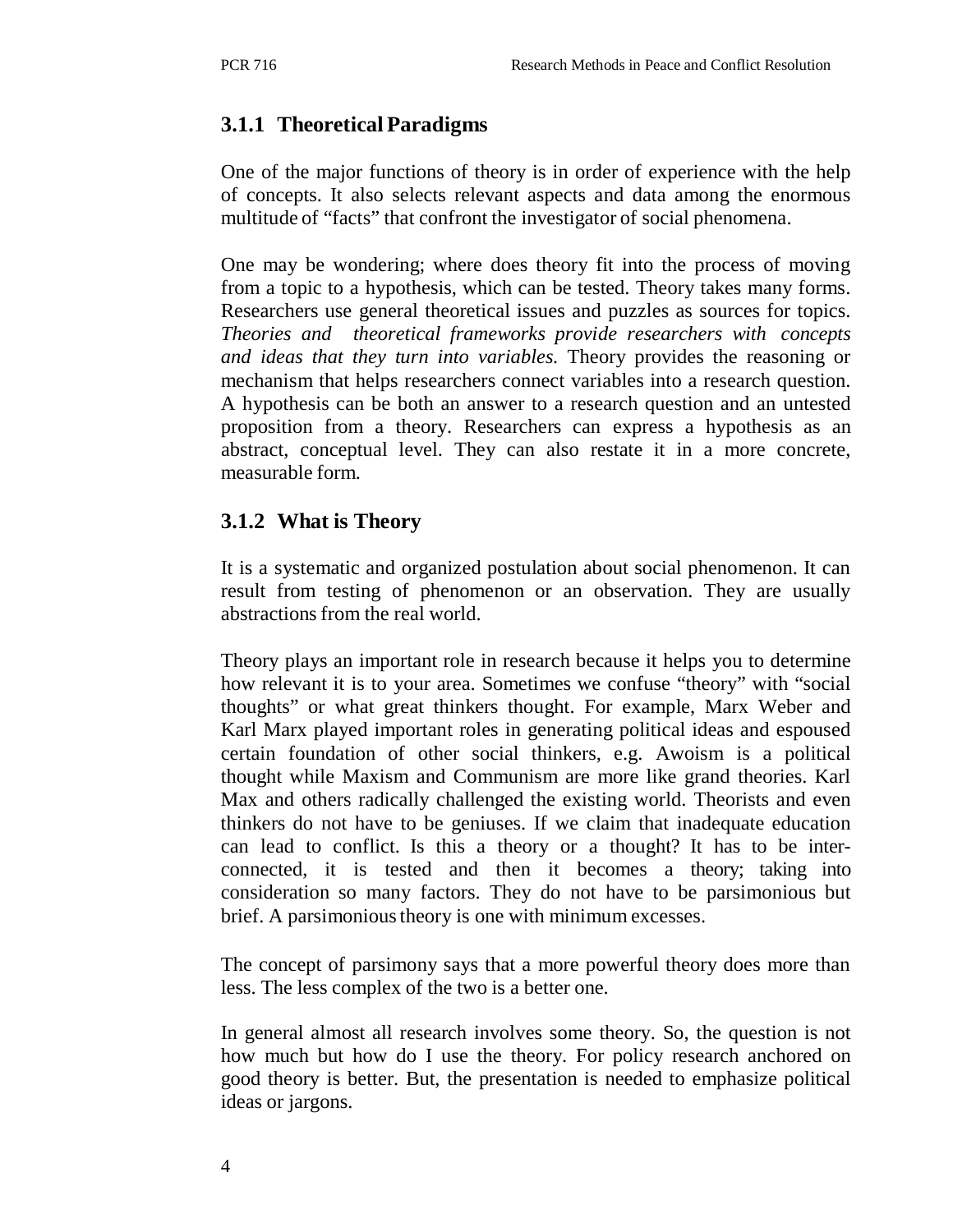## **3.1.3 Exercise**

- (i) What is the Scientific Method?
- (ii) How is a theory built?

## **4.0 CONCLUSION**

Though, we have examined the Scientific Method, theory and the various linkages to theory, it is equally essential to note that Social Science research can also be carried out using qualitative research which sometimes is more suitable for the particular kind of study. However, it is always better to make your study as scientific as possible, especially at the post-graduate level. This is important, so that others who want can test the veracity of your claims by following the Scientific Method in assessing your findings.

## **5.0 SUMMARY**

We have examined the Scientific Method in this unit, and the basis for saying that Social Science is *Science.* We also defined what theory is and the process of formulating a theory.

### **6.0 TUTOR-MARKED ASSIGNMENT**

Define a Theory and discuss the Scientific Method.

# **7.0 REFERENCES/FURTHER READINGS**

- Osuala, E.C (1982). Introduction to Research Methodology, Onitsha, Africana-Fep Publishers.
- Phyllis Brazee, (1999). Research Methods for Social Sciences, UK, Oxford University Press.
- R.Mark Sirkin, (1995). Statistics for the Social Sciences, London, SAGE Publications.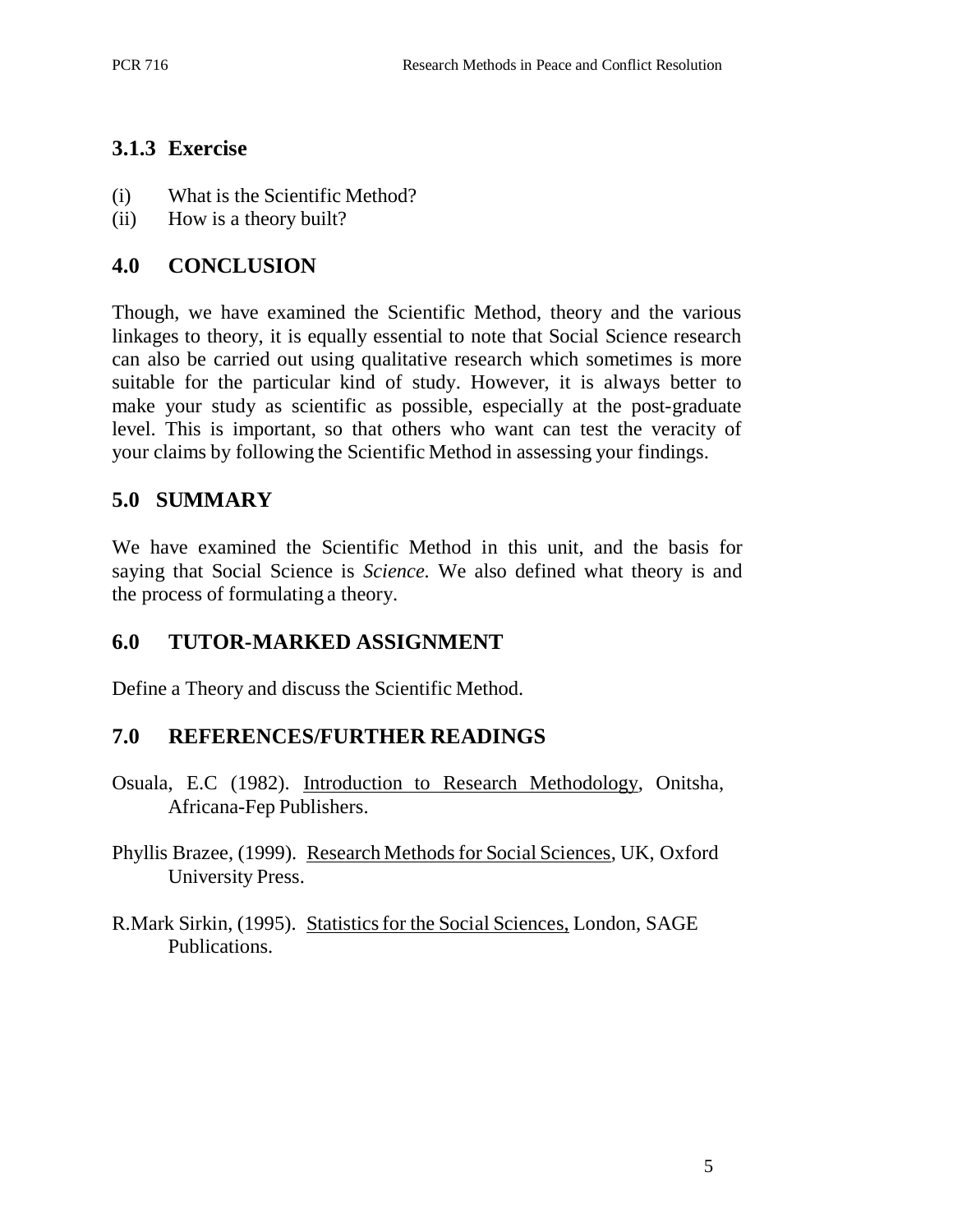## **UNIT 2: THE PARTS OF A THEORY**

#### **CONTENT**

- 1.0 Introduction
- 2.0 Objectives
- 3.0 Main Body
	- 3.1 Building Blocks of Theory
		- 3.1.1 Relationship
		- 3.1.2 Scope
		- 3.1.3 Exercise
- 4.0 Conclusion
- 5.0 Summary
- 6.0 Tutor-Marked Assignment
- 7.0 References/Further Readings

### **1.0 INTRODUCTION**

In this unit, we shall examine the nature of concepts, of the various parts of a concept and the relationships that may exist between concepts. In addition, we will also examine the scope of theories and the different possible levels of abstraction.

#### 2.0 **OBJECTIVES**

By the end of this unit, you should be able to:

Understand the meaning and nature of concepts

Note that relationships are possible between concepts

Discuss the scope of

theories

### **3.0 MAIN BODY**

### **3.1 Building Blocks of Theory**

These are building blocks of theory. *A concept is an idea expressed in words or symbols*. Most social science concepts are expressed both in words and symbols. For example, the concept of social relations, peace, conflict and conflict resolution, e.g. What is conflict? Does conflict mean violence? And in physical science we talk of speed and distance etc. So, concepts are the blocks of ideas and concepts are everywhere; but it takes a little effort to get them organized. Concepts have two parts: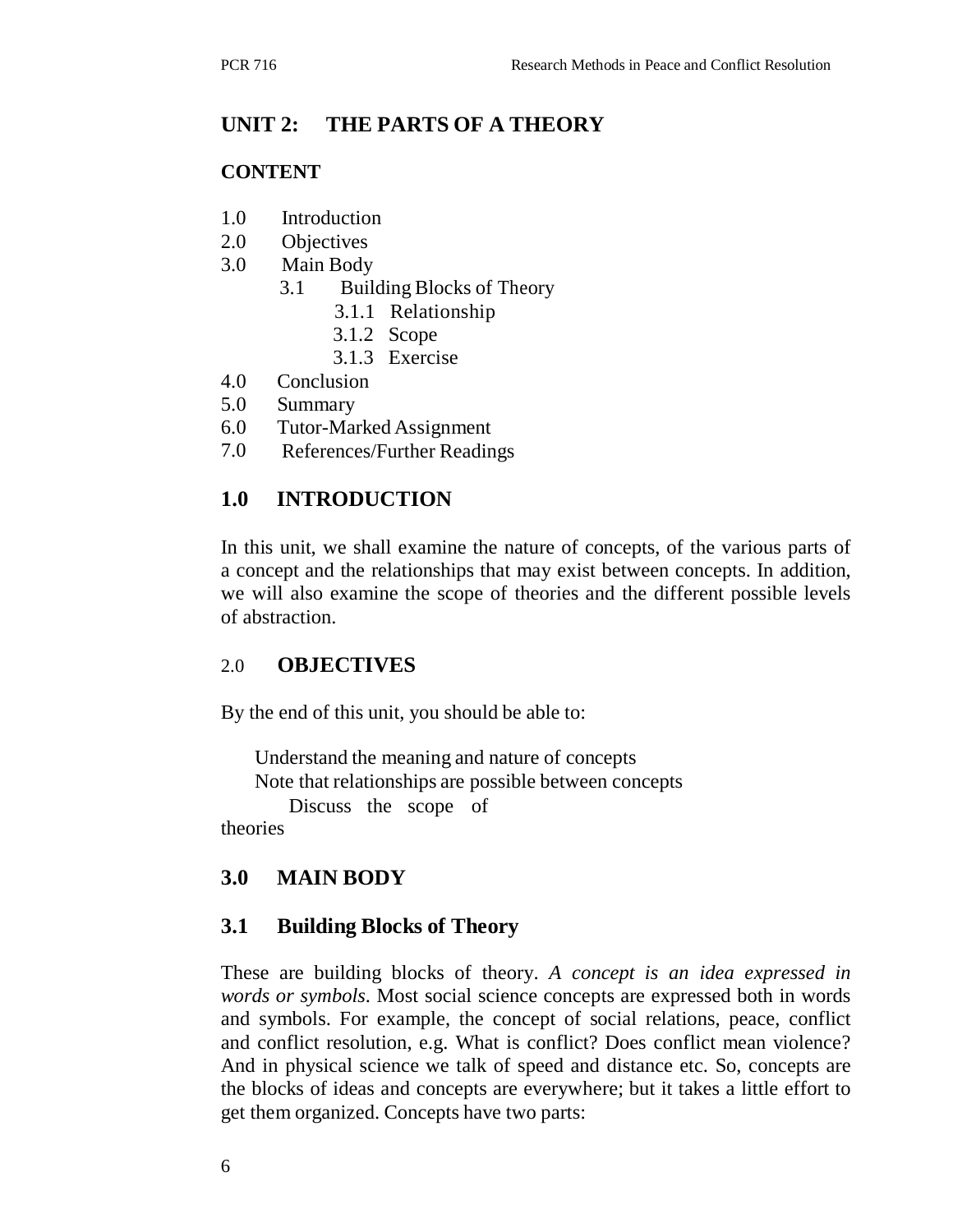- (i) A symbol or a word or term
- (ii) The definition of that word or term or symbol.

The term research is a concept; the definition is the description of research. It varies from one discipline to another depending on the language.

Concepts vary in their level of abstraction and they can be from the most abstract to concrete e.g. ethnic conflict, religious conflicts are abstracts but this can be made concrete when it has physical violence. Thus conflict can be viewed as both concrete concepts and abstract concepts. Some can be very abstract because of lack social control, political control, cognitive disorders, deviant behaviours etc.

Some concepts are concrete while some are physical. Concrete refers to familiar or concrete things or ideas e.g. height, tribe. We also have concepts that are not concrete such as prejudice and they are very important even though they are abstract.

Thus, conflict can be viewed as both concrete concepts and abstract concepts. Concepts are rarely used in isolation thus one of the characteristics of concept is (a) Concept clusters (b) Classification.

Theories make use of variable – concepts and nonvariable concepts. They contain in-built assumptions i.e. statements about the nature of things that are not easily observable or testable. Concept and theories build an assumption about the nature of human social reality or a particular phenomenon. Because assumption can be hidden. Example of concept that can lead to conflict. Racial and ethic prejudice. We assume that people make distinction based on racial prejudice. People also make generalized assumption.

The third characteristics of concept is classification. This is very important in theory cause. They provide the path way between a single concept and a theory. They help in organizing abstract concepts to create a new classification.

# **3.1.1 Relationship**

Theories specify how concepts are related to one another. Theory states why relationships do or do not exist e.g. Beck and Tolney (1990) Lynching of African Americans by white mobs in late 1800 to the 1930. The theory says that lynching is related to economic distress (lower prices received by white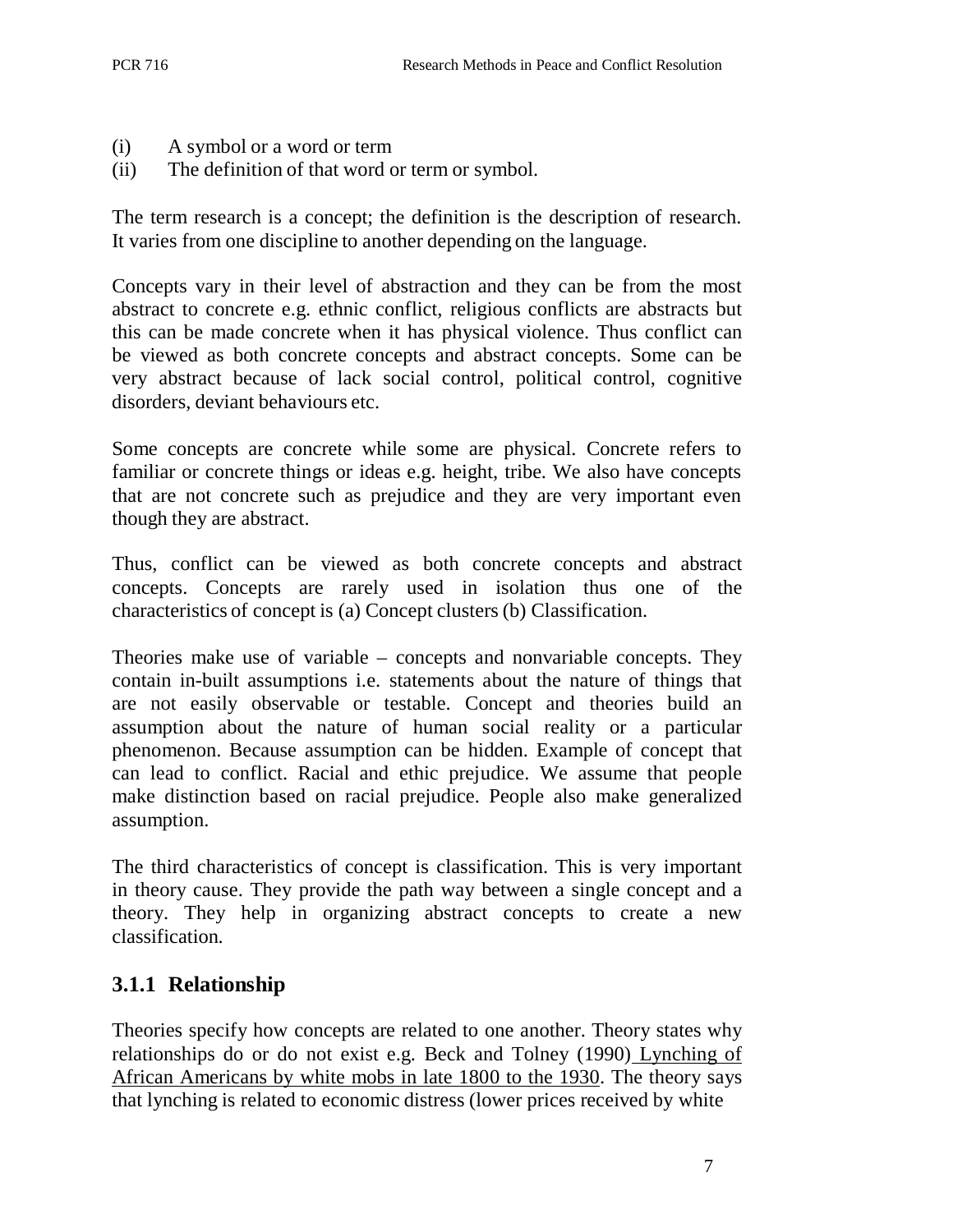farmers). But lynching is not related to an increase in crime committed by black Americans. This theory indicates that there are relationship between lynching, economic distress and black victimization. A preposition is a logical statement that a relationship exist between two concepts, e.g. economic distress among farmers is related to increase in mob violence against black Americans. Thus, a preposition is statement that has been stated theoretically without being tested. When a researcher test a relationship empirically it became a hypothesis.

A social theory contains concepts, relationship among concepts and the reasons for the existence of this relationships. The reasons advanced consists a set of logically interconnected preposition and logic. In the process of building a theory, new concepts are built and their relationships specified using general assumption e.g. the theory of inlinching of African Americans.

The southern whites held hostility about the blacks because of the civil war between the north and south.

### **3.1.2 Scope**

The third and final aspect of a theory is the scope of the theory. Some concepts are highly abstract, some at the middle level and some at the concrete level of abstraction. The more abstract a theory is the more applicable it is to a wider range of social phenomenon than those of concrete nature. Example, there is this abstract theoretical relationship which states increased size create centralization which in turn creates formalization. There are 3 abstract concepts here referring to features of a group organization or society. The bigger a group becomes, the tendency is for authority and power to be centralized and once they become centralized, power is concentrated in small elite. And the elites tend to rely more on written policies, rule of law in order to control others within the organization or society. By contrast what we call an empirical generalization is a simple relationship that is not complicated, not very abstract and at the lowest level of relationship and abstraction. It is created by observing the regularity in the analysis of data set.

A theory on a topic often implies many generalization which may be elementary hypothesis. A hypothesis is an empirically tested experiment. An example of an empirical generalization is that those under 30 years are the ones that drive small Japanese cars. Two concepts are involved here i.e. the types of car and the age of the individuals and the relationship between them.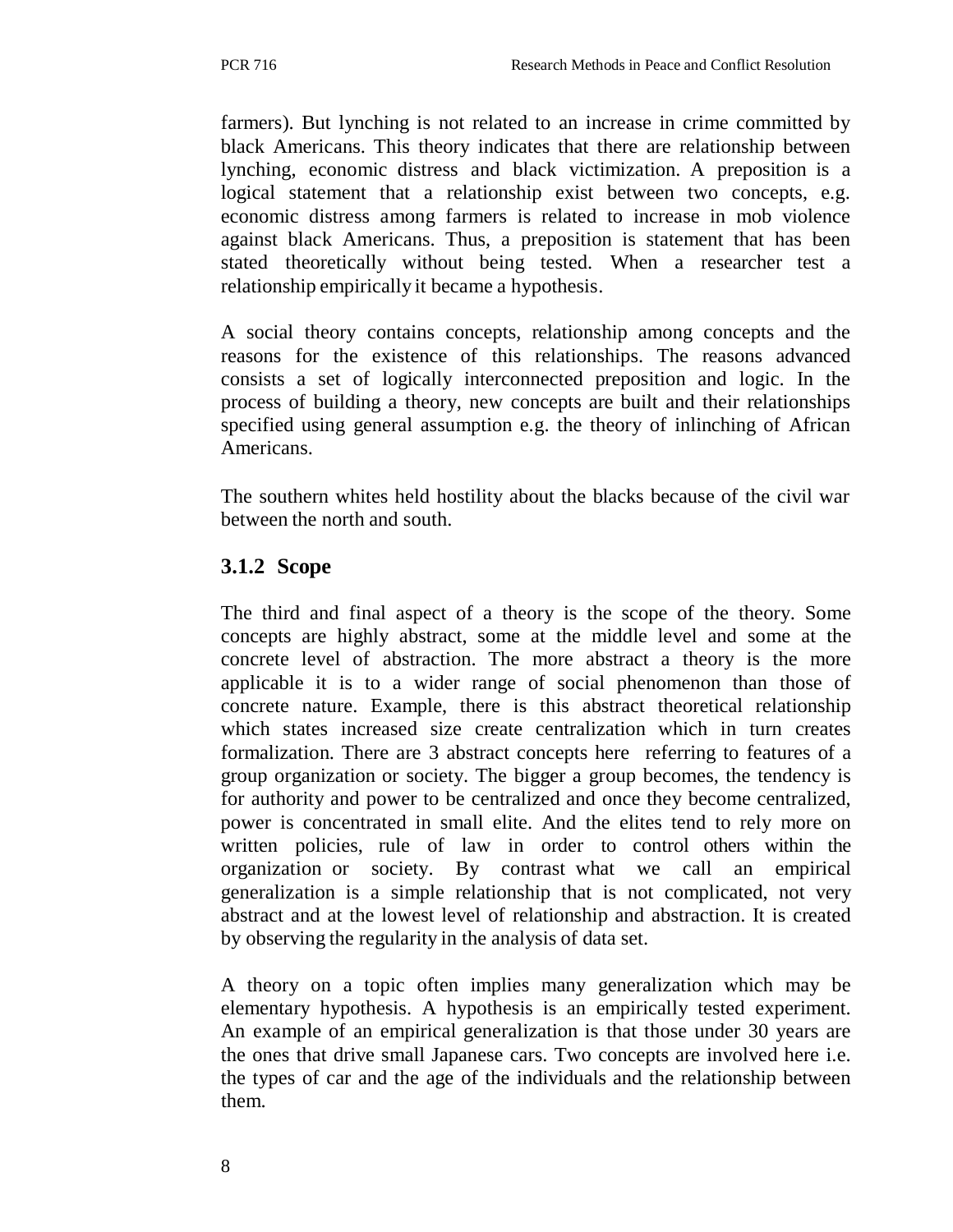To become a theory we require further elaboration, the reason for the relationship has to be analyzed. In a study of skin bone and social stratification among African Americans Keith and Herin (1991). They linked an empirical generalization to theory. The test of an empirical generalization that African American with lighter skin tone has better economic background as compared to the dark skinned ones. And they found support for generalization. But they then put up a theory in order to justify the generalization, using certain concepts e.g. whites are more willing to help skin toned blacks, which is an indication of partial white ancestry for estetic reasons the white aristocracy like fair skinned blacks as steward and bedmates. This relationship makes it easier for light skinned slaves to buy their freedom.

Over the years African American with lighter skin tone have greater access to skill education and advantages derived over black skin Negroes.

Finally, African slavery ended and lighter skin was still common in the social elites of the American community subsequent inter-marriage among people with similar amount of education and in perpetuated advantage of light skinned slaves over the black ones. Their skin colour did not put them at an advantage but the opportunity did.

The larger theory makes the empirical generalization richer because, it connects it to other ideas under slavery.

So, to become a theory we require further elaboration, the reason for the relationship has to be analyzed.

#### **3.1.3 Exercise**

What is a Concept?

#### **4.0 CONCLUSION**

Let us therefore, note that concepts are also the building blocks of theories. We should equally note that the relevance and clarity of any field of study, depends substantially on the quality of concepts in use in that discipline, especially, in terms of a general acceptance of the meanings attached to such concepts for purposes of description and analysis. The more agreement there is about a concept in a particular discipline, the better for that discipline.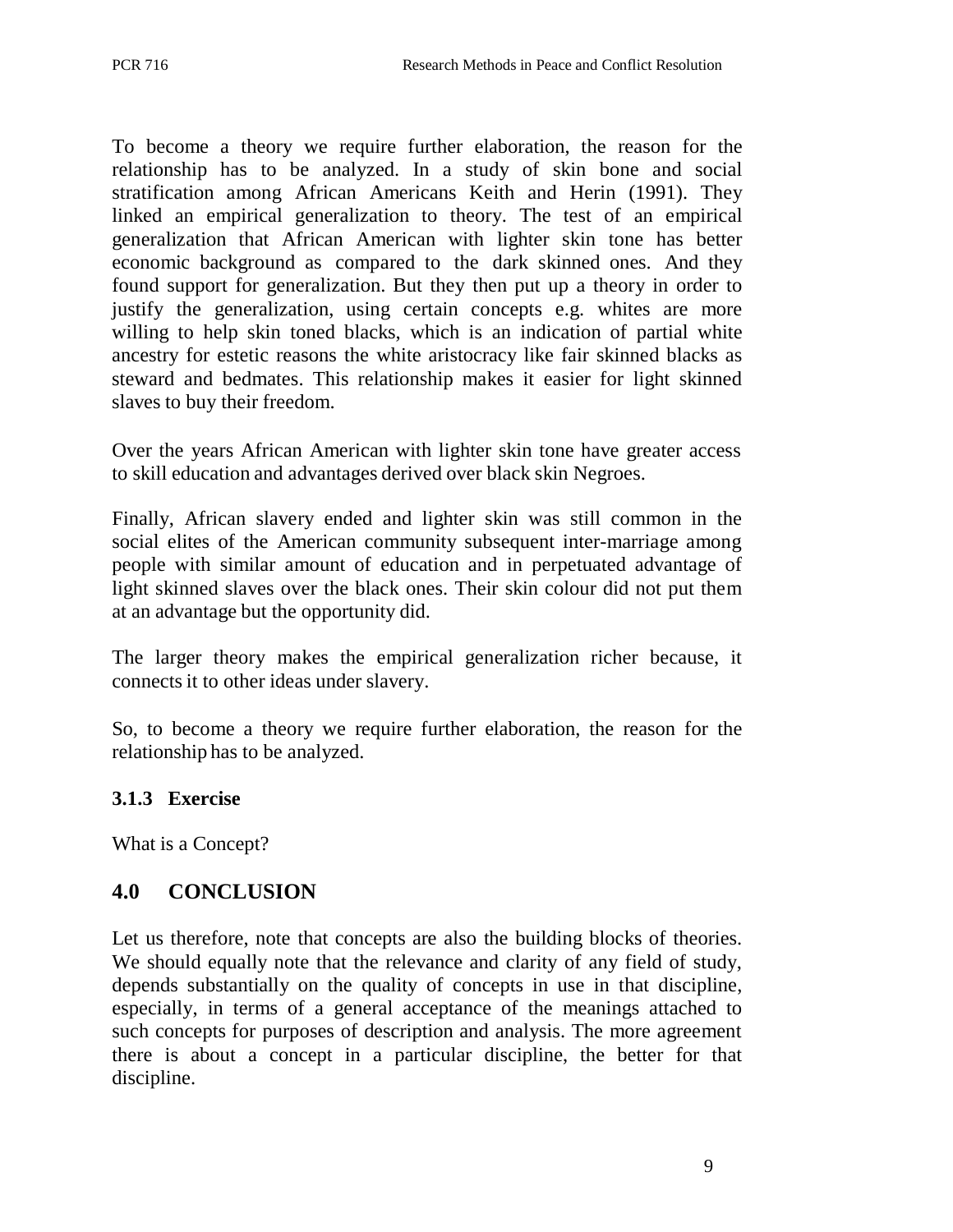## **5.0 SUMMARY**

In this unit, we have discussed the nature of concepts as an important factor in theory building and research and noted the parts of a concept and relationship that exists amongst the various concepts. We also examined the scope of theory with respect to the level of abstraction.

#### **6.0 TUTOR-MARKED ASSIGNMENT**

Discuss the meaning of Concept in relation to theory building?

## **7.0 REFERENCES/FURTHER READINGS**

- Phyllis Brazee, (1999). Research Methods for the Social Sciences, UK, Oxford University Press.
- C. Nachmias and D. Nachmias, Research Methods in the Social Sciences (4th ed.), New York, St.Martins Press.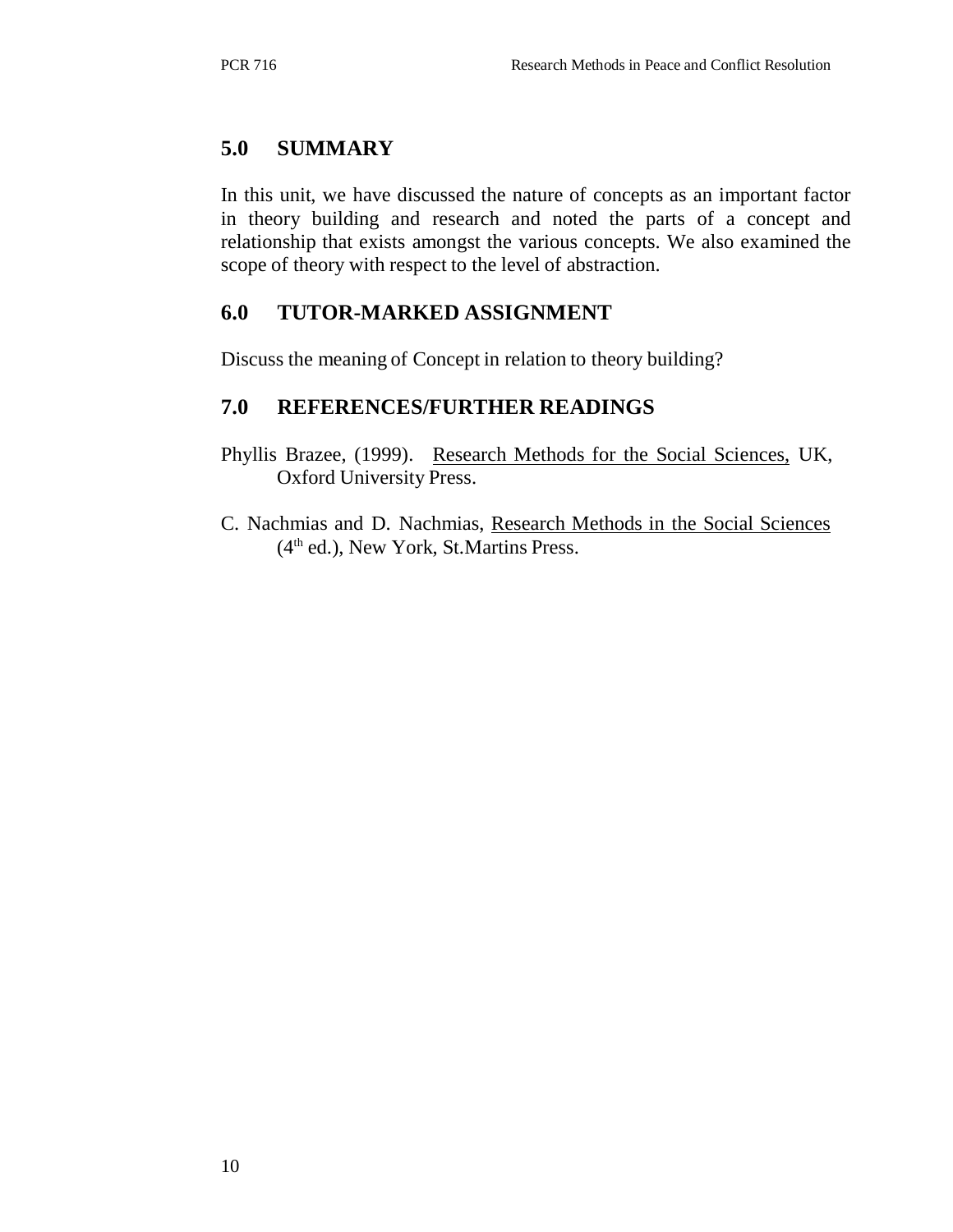# **UNIT 3 CLASSIFICATIONOF THEORY**

#### **CONTENT**

- 1.0 Introduction
- 2.0 Objectives
- 3.0 Main Body
	- 3.1 Categories of Theory
		- 3.1.1 Direction of Reasoning
		- 3.1.2 Levels of Social Reality
		- 3.1.3 Forms of Explanation
		- 3.1.4 Types of Explanation
		- 3.1.5 Overall Framework and Assumption
- 4.0 **Conclusion**
- 5.0 Summary
- 6.0 Tutor-Marked Assignment
- 7.0 References/Further Reading

### **1.0 INTRODUCTION**

One of the major functions of theory is to initiate experience with the help of concepts. It also selects relevant aspects and data among the enormous multitude of "facts" that confront the investigator of social phenomena. Thus, the classification of theories is necessitated.

### **2.0 OBJECTIVES**

At the end of this unit you should be able to;

Highlight how many forms of theories are classified; Understand the level of theory; Distinguish between different forms of explanation.

### **3.0 MAIN BODY**

### **3.1 Categories of Theory**

- a. Direction of reasoning
- b. Level of social reality explained
- c. The forms of explanation employed
- d. The overall framework of assumptions and concepts are embedded in each other.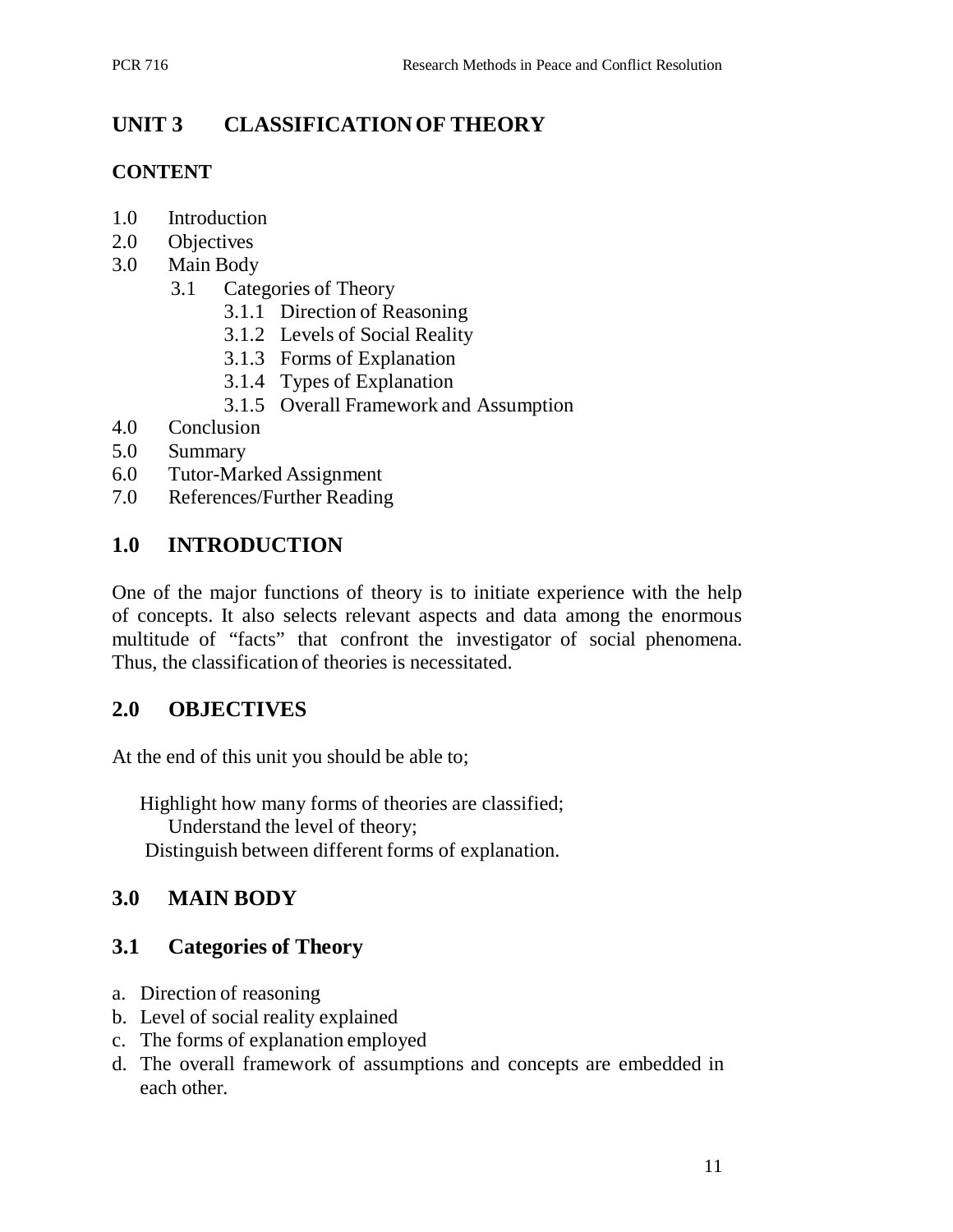## **3.1.1 Direction of Reasoning**

- Two approaches / types of theory can be identified a] Deduction b] Induction

In the deduction approach to reasoning, we begin with an abstract logical relationship among concepts and they move to concrete empirical evidence. That is, we create idea on how the world operates and to yeast the idea against hand data.

In an inductive, it begins with details observation of the world and move towards more general abstract generalization and ideas. At the beginning there must be just one or more.

With observation, the concepts are retired, empirical generalization are developed and preliminary relationship are identified. The theory is built from the ground-up i.e. it is a ground-up approach to theory building.

There is a theory of rural crisis related to Jane fitches. This concepts began as farm crisis or crisis in the farm, collapse prices, shortage of food e.t.c. she interviewed and expanded her research and redirected her focus to not just farm issues but to border issues involving the entire rural areas i.e the family structure, issues of firm family, education, health e.t.c. she also retired and generated empirical generalization and finally developed a theory on how people developed self-identity as a rural community e.g crisis in Niger delta can become a crisis in Nigeria. This is as a result of marginalisation, environmental, degradation e.t.c.

Another example by Joseph Shipman's [1991] study of two anti-nuclear groups in San Francisco. Her finding was that different political movement adopts very different strategies based on how the society defined power. This finding arose during her detail observation and differed from her initial goal which was to learn how the single movement organization resolved internal conflict. She said my data forced me to re-define my project.

Theoretical generalization generated by inductive approach is called ground theory.

- General to specific is deduction.
- Specific to general is induction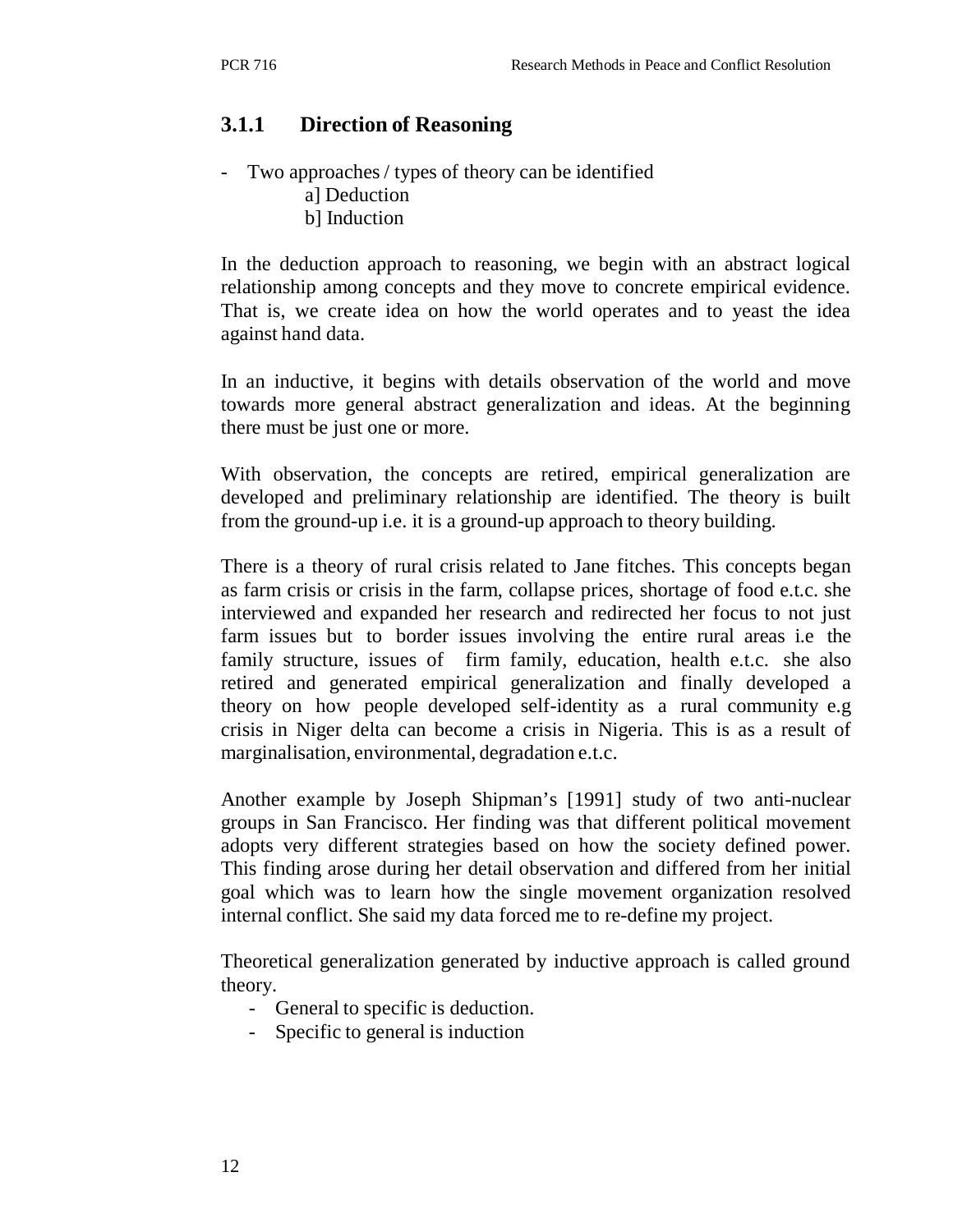#### **3.1.2 Levels of Social Reality Explained**

Social theories can be divided into three grouping according to the level of social reality, these are:

- Micro- level
- Macro- level
- Meso- level

Micro level theory deals with small slices, of time, space and number of people. The concepts are usually not very abstract, e.g. so called "face work" theory of serving caftan. The theory says that people engage in rituals in face to face interaction that is, an individuals adopts a "line" of interaction [design me as an individual and the types of situation that I am in] an individual adopts different "line" of action to suit different situation e.g. in a classroom situation, I can present myself as a good husband at one time or bad husband at another time.

Macro level theory concerns operations of larger aggregates such as social institutions, entire cultural system, whole society, the entire country or the economy. It uses move abstract concept e.g. Gerhard Lenski (1966) presented a Macro level theory of social stratification explaining overall social inequality across thousand of year of human society. He gave this in four main areas:

- (a) He argued that the amount of surplus produced by society increases with the development of that society.
- (b) Surplus grows as society development from an agrarian form to modern industrial form.
- (c) Inequality increases as a small group of the society and take control of the surplus.
- (d) Inequality peaks in historically agrarian society and declined in industrials societies. This defines power among social group. As they gain power, various groups were able to get some of the surplus.

The meso level is relatively rare. It attempt to link Micro and Macro levels or to operate at an intermediately level between them there is macro level theory of control organizations by Colling (1988). The theory identifies three basics methods of controlling people in large organizations.

- 1. Method of Coercion
- 2. Method of offering material reward
- 3. Using internal control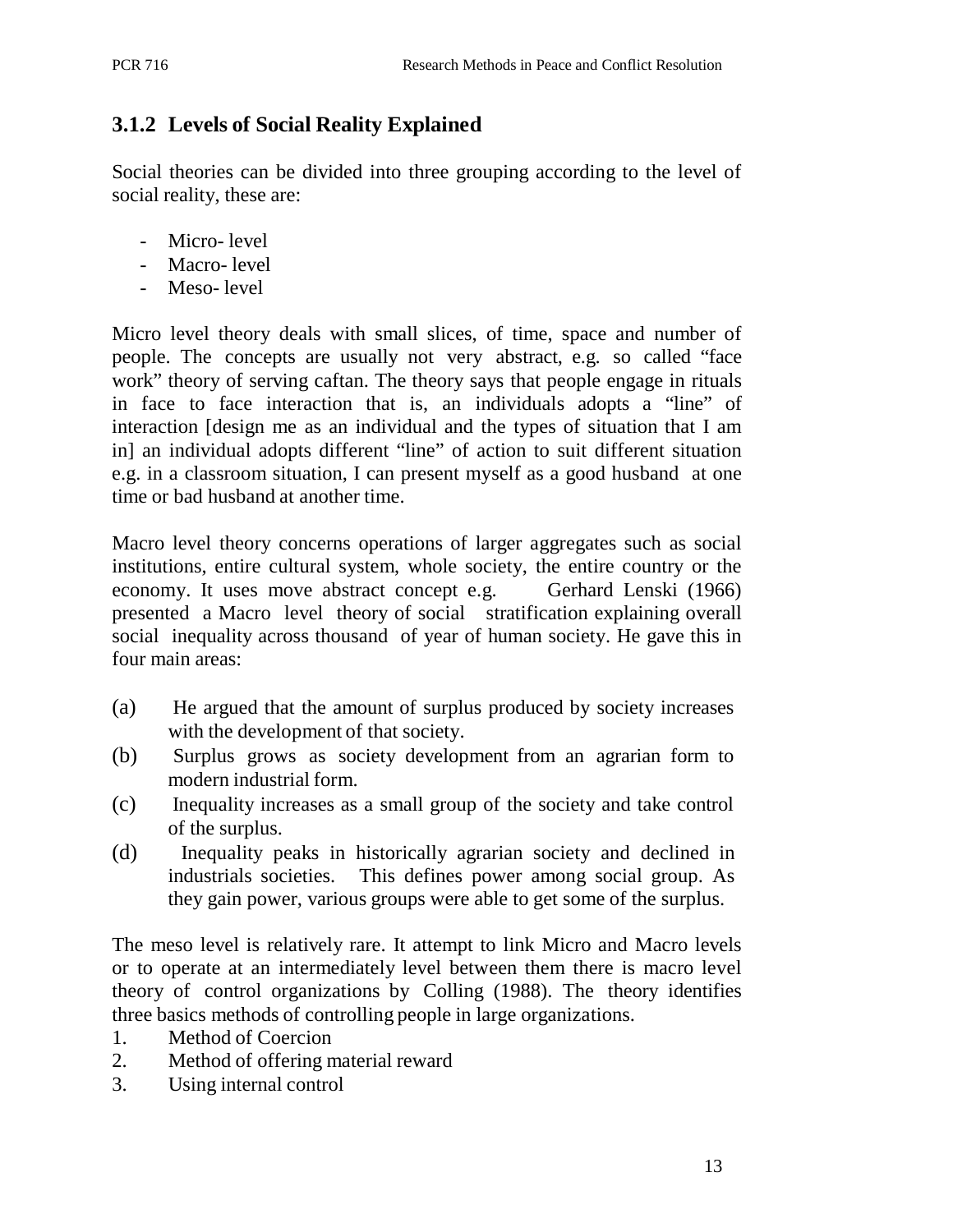## **3.1.3 Forms of Explanation**

The primal purpose of any theory is to explain. You sometimes predict. There are two types of explanation.

Theoretical explanation is a logical statement telling why something has occurred. It refers to general rule or principle. On the other hand an ordinary explanation attempts to make something clear, describes it in a way that illustrates it to make sense.

Researchers use theoretical explanations to indicate relationship or interconnectedness between concepts where as they use ordinary explanation to make the theory themselves reasonable.

What is prediction? It is a statement indicating that something will occur. It is often time easier to predict than to explain. An explanation has more logical power than prediction. However good explanation also predicts e.g. the indigene settler syndrome (Ife – Modakeke) as a cause of conflict in Nigeria.

However an explanation really predicts more than one outcome. But the same outcome can also be predicted by a number of opposing or rival explanation e.g. political opposition parties (Ife – PDP and Modekeke to AD could be a cause of conflict between them.

A good explanation depends on a well developed theory and its confirmed research by empirical explanation.

### **3.1.4 Types of Explanation**

#### **(a) Causal Explanation**:

Is the most common type of explanation with a cause and effect relationship. In everyday terms, a good example should be that poverty and divorce causes conflict in the home.

The concept of cause has been controversy even in philosophy. David Hume a Scottish philosopher  $(1711 - 1776)$  is noted for letting us know that the concept of cause is controversial. Some people argued that causality exist in the world in what they called existing reality and researches have only found evidence for it. Others say that causality is only an idea that exists in human mind, it is a mental construct; it is not real. Often people imagine many things. To them it is real, but whatever position we hold of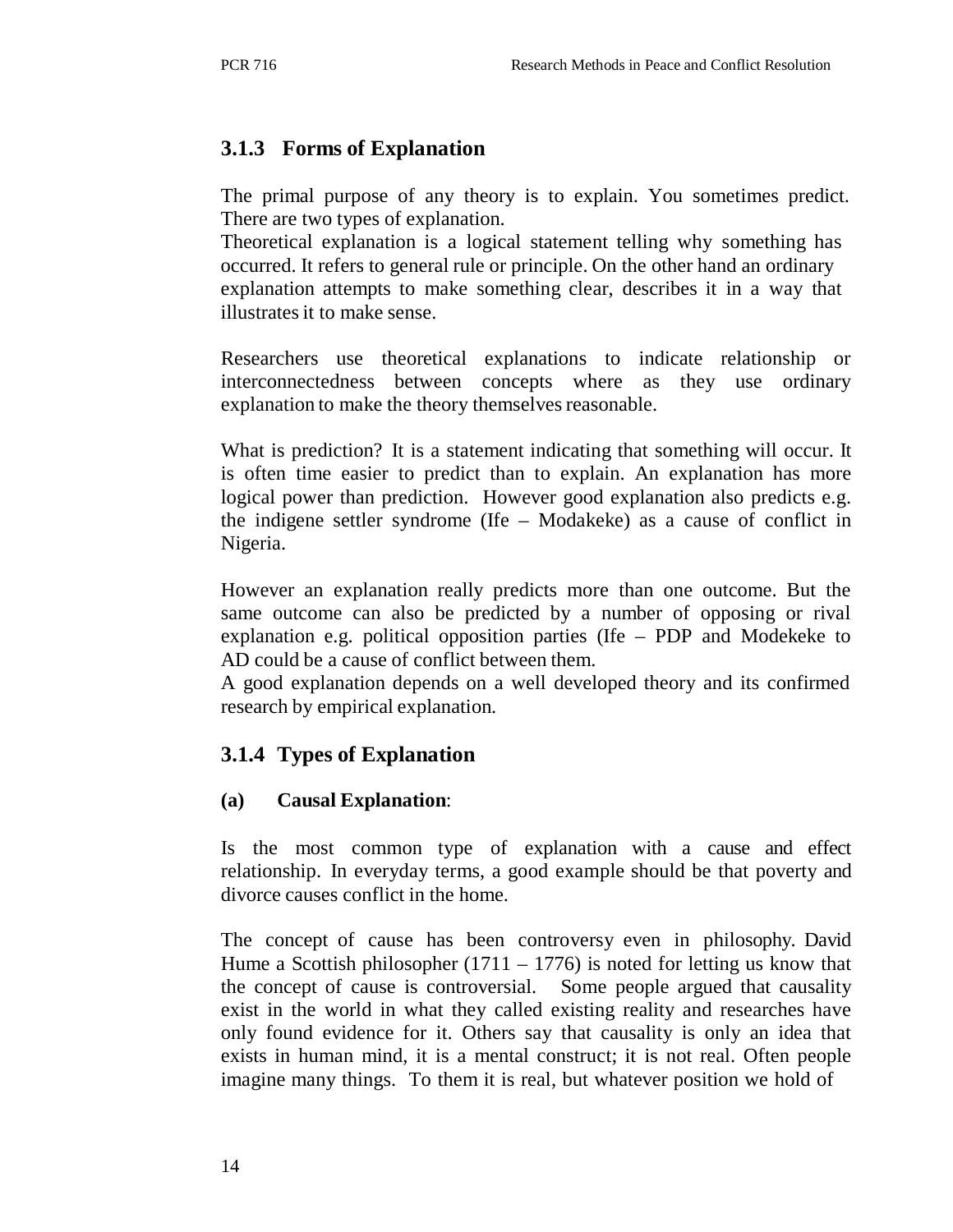causality, researchers will still have to look for casual relationship. In CEPAS we need to know conflict and what causes conflict.

There are 3 ways we need in explaining causality.

- 1. Temporal order (causes before effect).
- 2. Association relationship between two temporal order e.g Egg & Chicken problem.
- 3. Elimination of implausible alternatives

Beside these, there is an implicit that makes sense when it fits into a brother assumptions or some theoretical frame work.

#### **1. Temporal Order**

This means that cause come before the effect in a conflict. Common assumption establishes the direction of causality from the cause to the effect.

However this is in one of the conditions of causality that exit. It is necessary but not sufficient. It is not always easy to establish temporal order particularly in a cross- sectional data (one – shot data) a data collected now or at a point in time. For example data about the education of people, their income. From that data person with a lot of education are less prejudiced or highly prejudice people lack more interaction with people. What is causing prejudice may be what causes people not to go to school. To resolve such a problem the researchers needs to design the research to specifically have more information.

#### **2. Association**

Is also needed to establish causality. Two Phenomena are said to be associated if they occur in a pattern way or seen to come together. Two concepts correlation and association. Correlation is a statistical method of association. And there are many ways of measuring association. It is said to be concomitant association.e.g Race and income in the society. Usually white people, tend to have higher income than blacks. Is it race that causes whites to have better education, better opportunities opened to them? However association should not be confused with causality. In Kano State for example there are more civil unrest on Fridays. Here, using the instrumentality of religion, it is easier to mobilize people on Friday. Association does not mean causality. However a researcher needs to show association to demonstrate causality. Association is necessary but not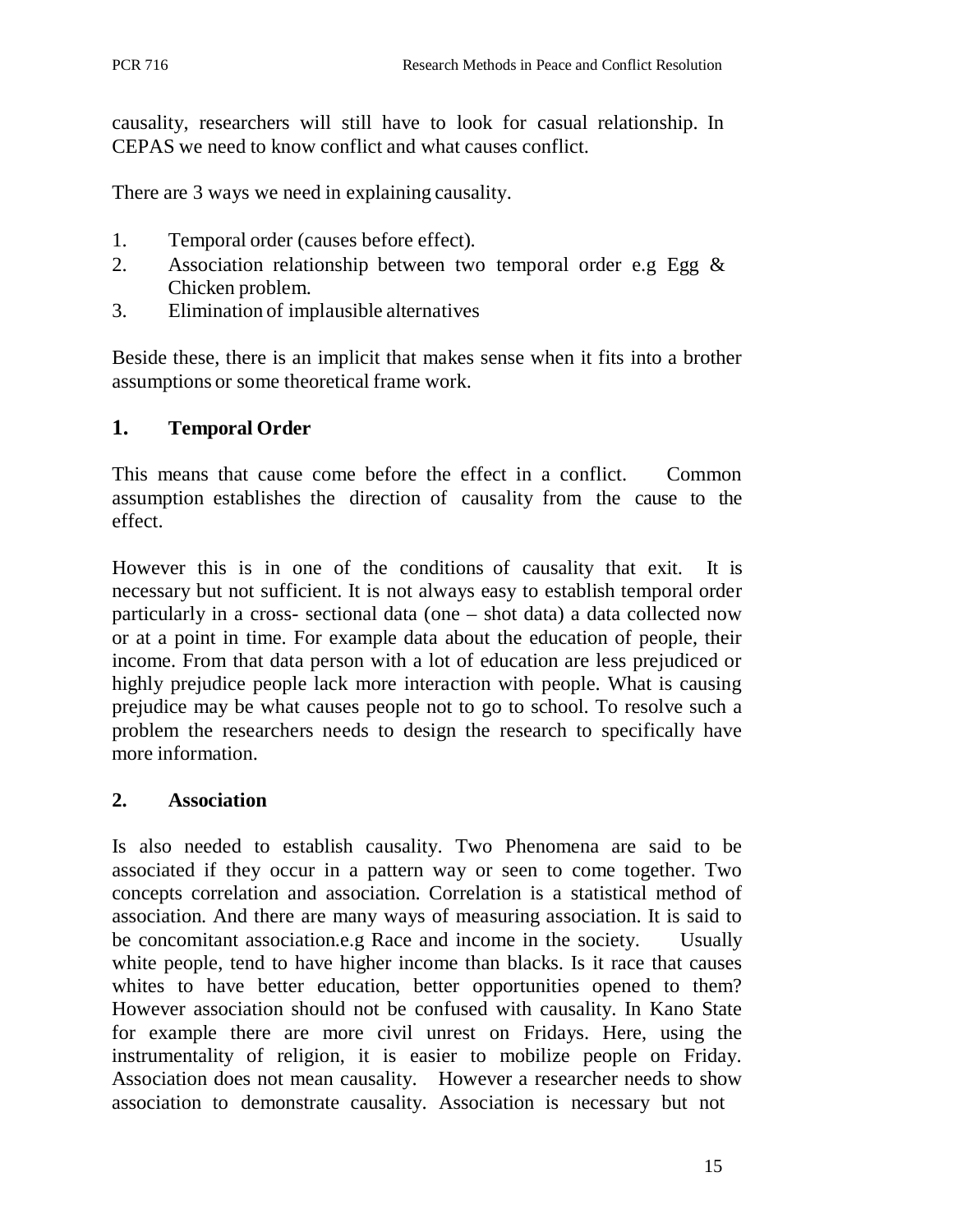sufficient for causality. In causality there must be causality. Association is important to HRS,

#### **3.1.5 Elimination of Implausible Alternative**

To establish causality, a researcher needs to know that the effect is uses to particular causal variables and not something that is a research and must eliminate spuriousness. To eliminate major or implausible alternative a researcher can use two alternatives.

- 1. Through built in design controls
- 2. By measuring potential hidden causes these two approaches isolates an experimental situation from the influence of all variables except the main causal variables. Through experimental design you can introduce filters for sieving as it where implausible causes, in order to isolate the main causes. Researcher can also eliminate implausible alternative cause, we call this in survey design controlling for other variables. For example Niger Delta – Youth are involved in violence. And you say youths of this place cause violent. You have to look at their age, employment income, and education. It may be unemployment of these youths that causes the conflict. It is done in many areas distinct from social research.

### **b) InterpretativeExplanation**

Foster understanding of situation is being studied. These theorists' attempts discover the meaning of an event or practice by placing it within a specific content. He does this for two major reasons.

- 1. To comprehend or mentally crab the social world.
- 2. To see the world as another person does.

The reason for doing this is that each person has a subjective view of the world. As an interpretation researcher you should attempt to know other peoples subjective views and their reasoning. The interpretative explanation of a theory is similar to decoding a text or a literary work.

### **3.1.6 Overall Frame Work and Assumption**

Social research device theory into middle rate theories and theories on the topic. Middle range theories are slightly more abstract that empirical generalization or hypothesis on a particular topic. These assumptions are used in social research to guide empirical enquiry. However, a theory on a topic of a theory of ethnic conflict or divorce is broader and more abstract than middle range theory because it uses a range of more abstract concepts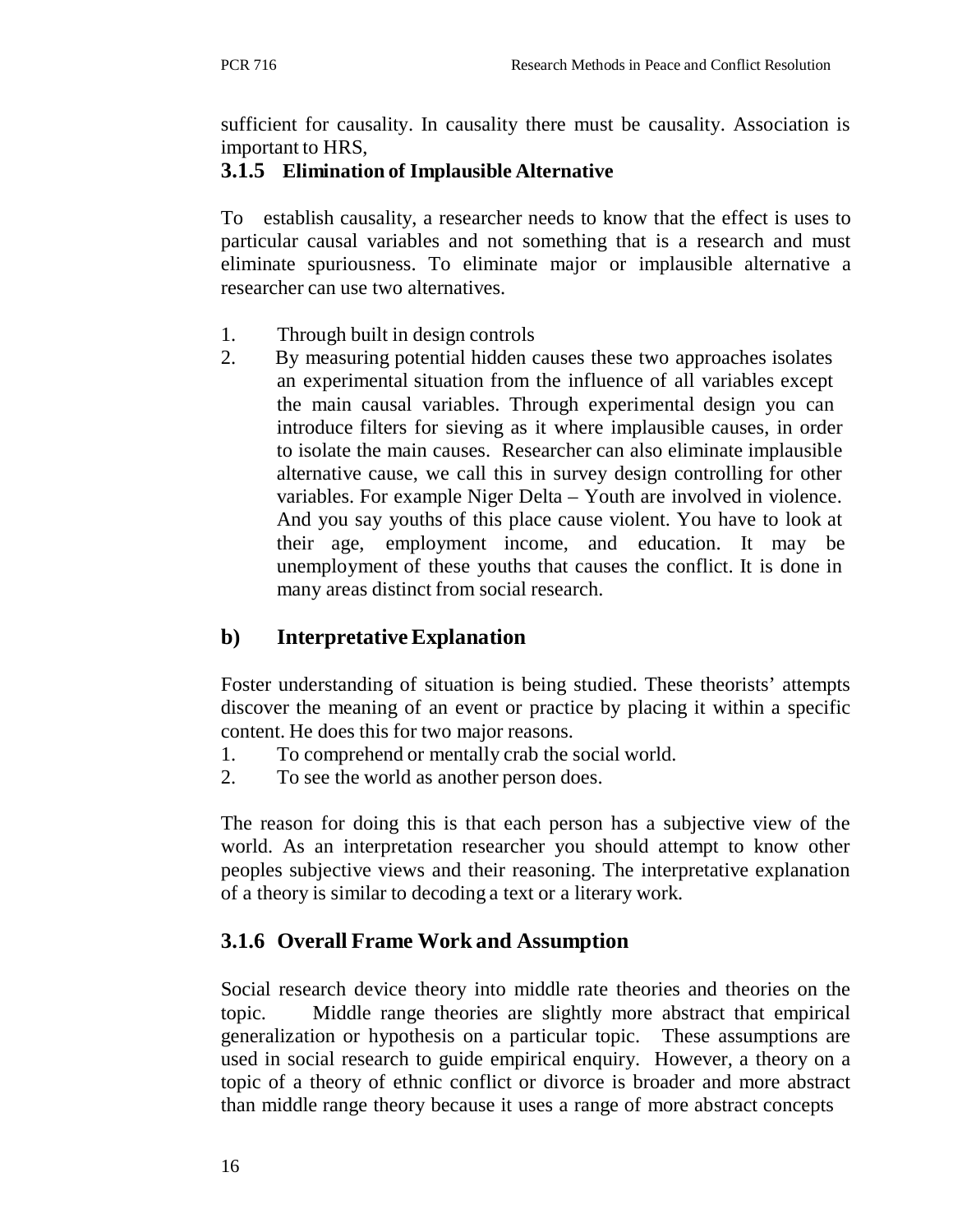than relationship. This is the mid-way between a theory on a topic e.g. divorce and empirical generalization.

## **4.0 CONCLUSION**

In this unit you have learned about social theory, its classification and types. The dichotomy between theory and research is an artificial one that even misleads some professionals. The value of theory and its necessity for conducting good research should be clear.

# **5.0 SUMMARY**

It is now clear to you that researchers who proceed without theory rarely conduct top-quality research and frequently find themselves in a quandary. Likewise, theorists who proceed without linking theory to research or anchoring it to empirical reality are in jeopardy of floating off into incomprehensible speculation and conjecture.

# **6.0 TUTOR-MARKED ASSIGNMENT (TMA)**

- 1. What is the difference between inductive and deductive approach to theorizing?
- 2. Describe how the micro, meso and macro levels of social reality differ.

# **7.0 REFERENCES/FURTHER READINGS**

- Craib, Ian (1984); Modern Social Theory: From Parson's to Habermos; New York: St. Martins.
- Collins, Randall (1988); Theoretical Sociology; New York: Harcourt Brace Javanovich.
- Little, Daniel (1991); Varieties of Social Explanation: An Introduction to the Philosophy of Social Science. Boulder, CO: West View.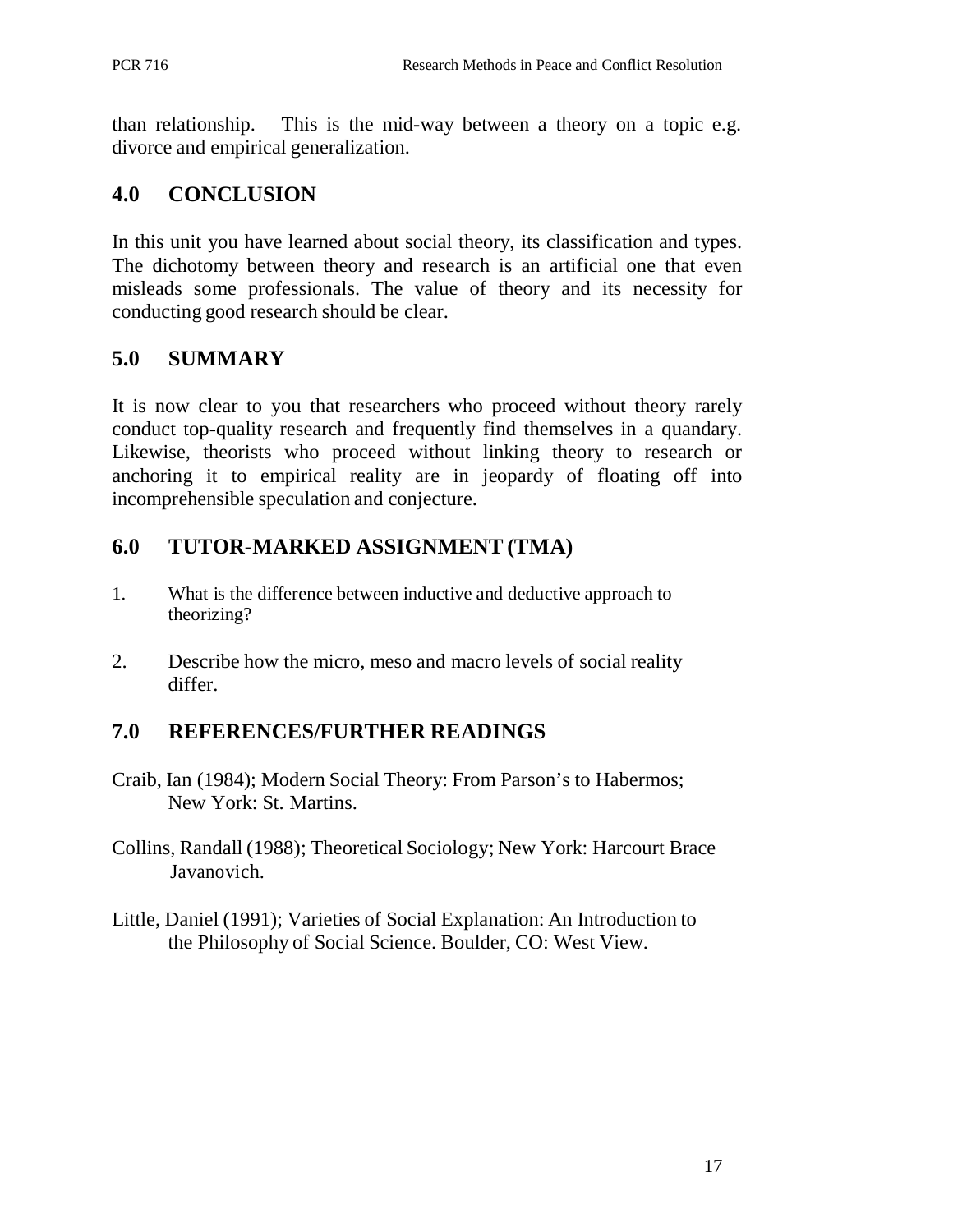## **UNIT 4: THE DIMENSIONS OF RESEARCH**

#### **CONTENTS**

- 1.0 Introduction
- 2.0 Objectives
- 3.0 Main Body
	- 3.1 Why Research
		- 3.1.1 A Temporal View of Research
		- 3.1.2 The Essence of Research Methodology
		- 3.1.3 Erroneous ContemporaryConcepts of Research
		- 3.1.4 What is Research?
- 4.0 Conclusion
- 5.0 Summary
- 6.0 Tutor-Marked Assignment
- 7.0 References/Further Reading

### 1.0 **INTRODUCTION**

Research comes in several shapes and sizes. Before a researcher begins to conduct a study, he must decide on a specific type of research. Good researchers understand the advantages and disadvantages of each type, although most end up specializing in one.

### **2.0 OBJECTIVES**

In this unit you will learn about the four dimensions of social research:

Define the purpose of doing

it

Explain its intended

use

Discuss how dimensions of research treat time?

The research techniques used in it

### **3.0 MAIN BODY**

### **3.1 Why Research?**

Research powers the world. Not the planet itself, of course, but the more intimate and intricate world of human activity. That world is in fervent need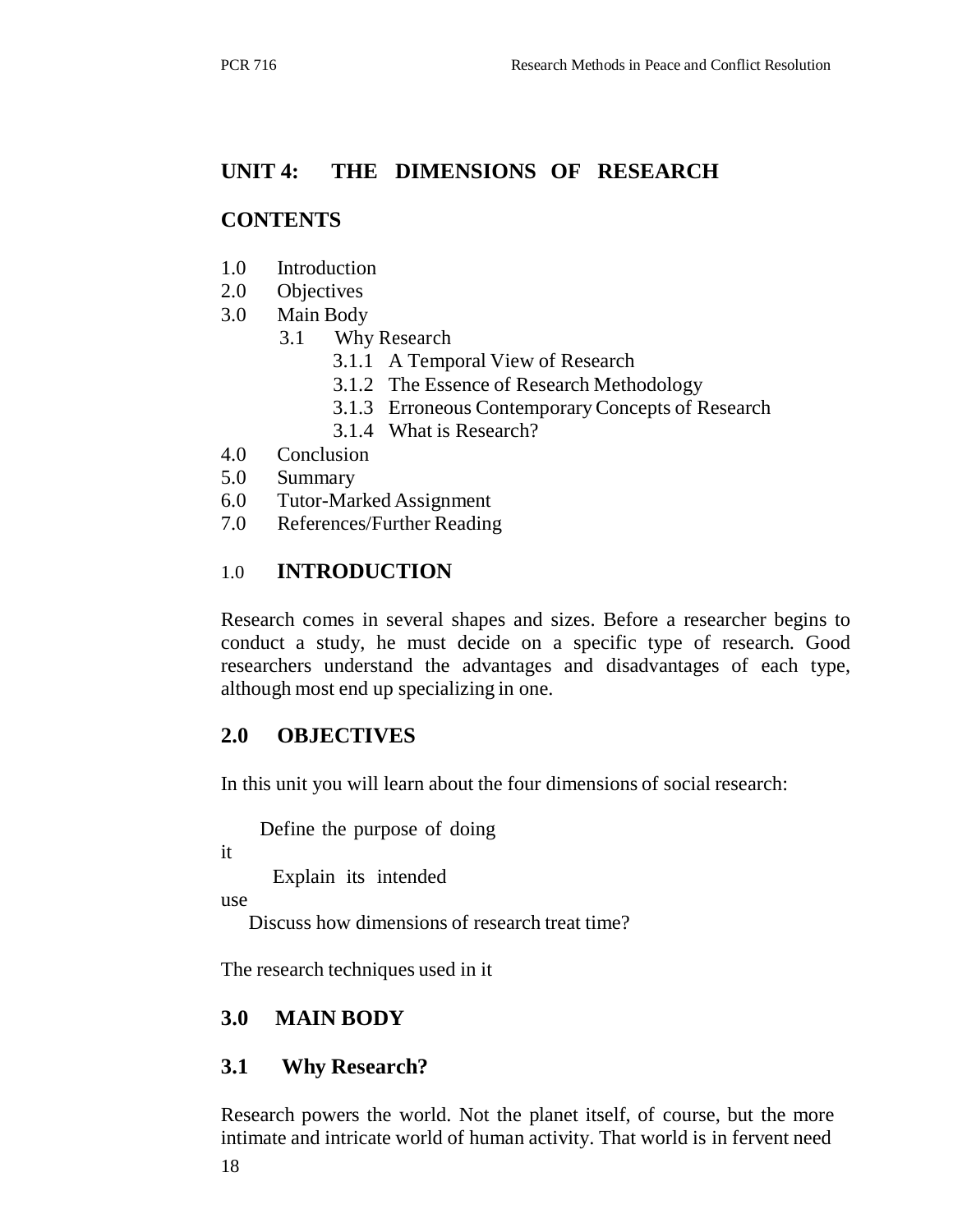of change. It is changing constantly because of the discovery of new information and the resolving of old problems. In the vanguard of this change is a relatively small cadre of dedicated men and women who make it happen. They are the movers and shakers of our age. They attempt to know the unknown and to do the undoable. These are those who do research.

Hidden away in laboratories, offices, libraries and achieves and mingling on city streets with the surging tides of everyday life, unrecognized observers of the rest of us, these individuals are at work discovering the facts that will make the world of tomorrow as different from the world of today as the last century was from this one.

A century ago, we tapped our messages in Morse code and sent them along copper wires that for the most part are paralleled like railroad tracks. Today we fax our messages and transmit them at the speed of light. In the Civil War, men died of their wounds because of raging infection. Today, we have the miracle of antibiotics. At the turn of the century, we cranked the telephone on the wall to talk to a neighbour over a strand of wire that served the communication needs of multiple subscribers. Now, on a fiberglass thinner than a human hair, our words are carried across a continent or beneath the sea on a wavelength of light. Far above, at the edge of space, we survey the civilities of other nations, check global weather patterns, and explore the outer reaches of the universe. Television permits us to see the history of tomorrow as it happens today. The kitchen stove has been replaced by the microwave oven, and instead of laboriously writing out this edition of *Practical Research* in longhand, it was typed, juggled, and edited on a personal computer using convenient world processing software. These are but a few examples of the power of research to revolutionalize our way of life. But despite all this, the present is merely a prelude. An unconquered universe lies out there, and we are surprisingly ignorant of either its dimensions or its nature.

#### **3.1.1 Dimension Two: A Temporal View of Research**

Research has one prime goal: *discovery*. But that goal is as old as the human race. Discovery was essential for primal existence: how to make fire; how to cover distances more efficiently, more quickly, and without the fatigue of walking; how to cook food and make it more nutritious and palatable. These and other problems faced primeval humans, who needed to find practical ways to solve them.

Let us look for a moment as the first of the problems suggested above. Our ancestors needed to discover how to kindle a fire. The first fire they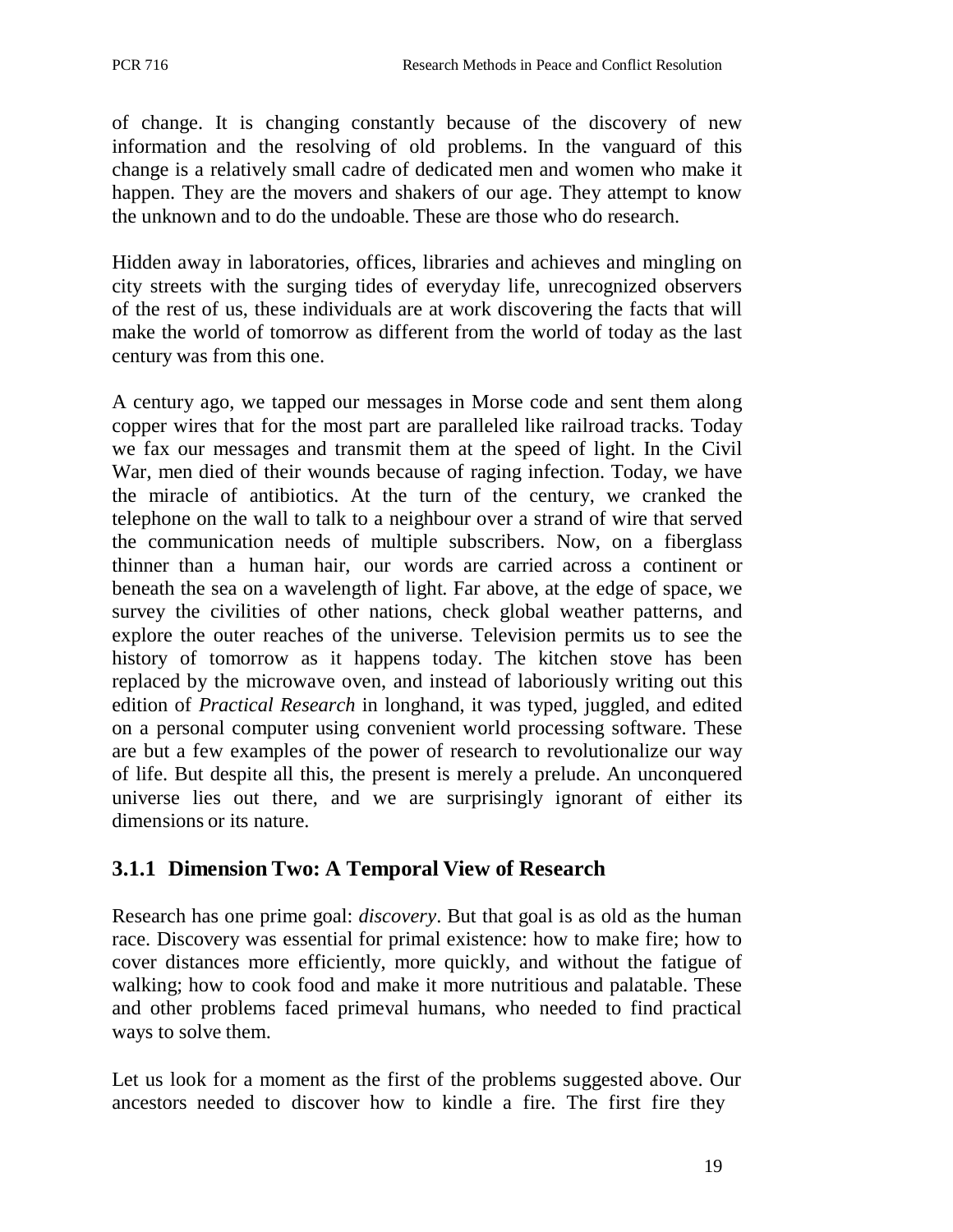experienced was probably with a gift from the heavens. A storm approached. Lightening struck. Thunder crashed, and – Behold! There was fire. But how does one kindle a fire without the pyrotechnics of a storm? Our early ancestors needed fire on demand for comfort, for cooking, for protection. They could not always wait for lightning to start a blaze. How, then, could fire be created? This was, perhaps, one of the earliest problems for research that the human race encountered and, after some experimentation, finally resolved.

Some early experiment discovered that if two sticks were vigorously rubbed together, they became warm. Alas! A brilliant idea exploded within that skull. Fire was in the stick. This was probably the first research hypothesis! Rub the sticks long enough and vigorously enough and the sticks would smoke. Ultimately, the smoke would ignite, solving one of humanity's earliest problems. And it was resolved by research methodology, although certainly unwittingly and unplanned.

This method was empirical. It was elemental. It was simple. But it was the first research method. The term *research methodology* merely means *the way in which we proceed to solve problems,* and that is what this text will explain.

### **3.1.2 The Essence of Research Methodology**

We have started with a simple example to illustrate two basic facts:

- 1. The methodology of research is a basic procedure; and
- 2. the steps in solving an unsolved problem are practically the same for the modern researcher as they were for our first ancestors.

Let us review those steps briefly:

- 1. In the beginning was a problem. How can humans kindle a fire?
- 2. Then came the recognition that there were *data relating to the problem:* sticks rubbed together became warm. That was fact.
- 3. Next, came a rationalization and a guess: a *hypothesis,* we call it. Logical reasoning entered the process: The sticks are warm. Fire is warm. Thereafter, fire is in the stick. Further data were amazed to see whether the hypothesis should be supported or rejected.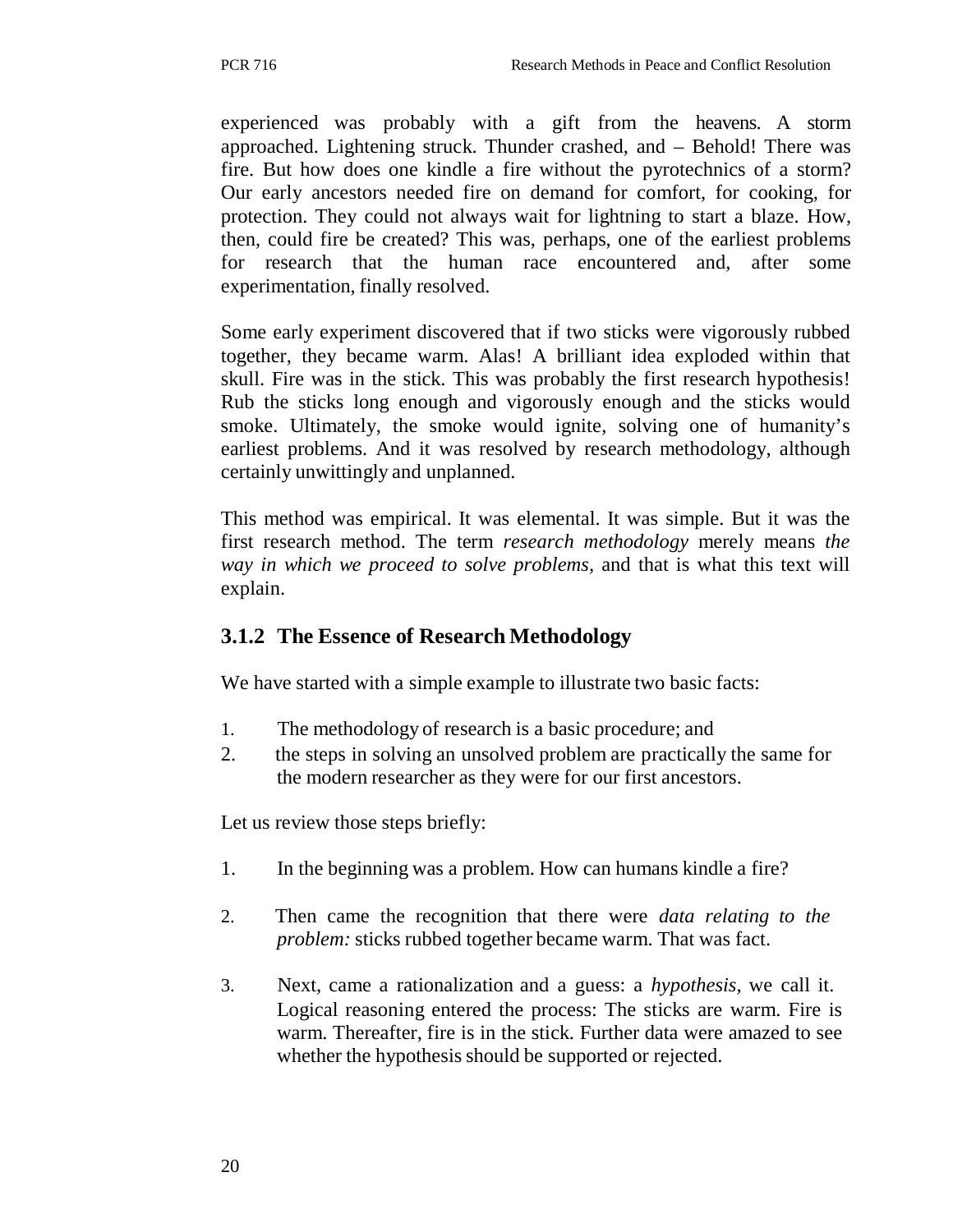- 4. The sticks were rubbed against each other with increasing force and vigour. They began to smoke. There was another fact.
- 5. These additional data seemingly *confirmed the hypothesis* and was leading apparently to solving the problem: further rubbing caused the temperature to rise to the kindling point – the smoke ignited. Fire!
- 6. *The problem was resolved*, and our ancestor's guess (hypothesis) proved to be correct.

The process of research, then, is largely circular in configuration: It begins with a problem: it ends with that problem resolved. Between crude prehistoric attempts to resolve problems and the refinements of modern research methodology the road has not always been smooth, nor has the researcher's zeal remained unimpeded.

### **3.1.3 Erroneous Contemporary Concepts of Research**

Research *-* It is probably one of the most misused words in the English language. No word in everyday speech has been used with more meanings and given rise to more erroneous concepts than the world *research*. Students have been misled through incorrect teaching and false touch of counterfeit prestige and distinction, while others capitalize on the aura of mystique that the word evokes. Merchandisers profit from the ignorance of "those who know not, and know not that they know not" and offer them a myriad of articles, touting them as being "the result of years of research", the magic phrase that stimulates business and which the gullible readily accept.

# **3.1.4 What is Research?**

I have already indicated the nature of research. We looked at the aborigine attempting to produce fire and suggested that this might have constituted a primitive type of research. Now we shall spell out precisely what research is and what makes it a unique procedure, separate them all the pseudoresearch situations that we have discussed above.

We begin with a basic definition. It is perhaps the most comprehensive and poignant definition that I have ever seen, and it comes from one of our most accessible sources: *Webster's Dictionary of the English Language. Research:* A studious inquiry or examination, especially a critical and

exhaustive investigation of experimentation having for its aim the discovery of new facts and their correct interpretation, the revision of accepted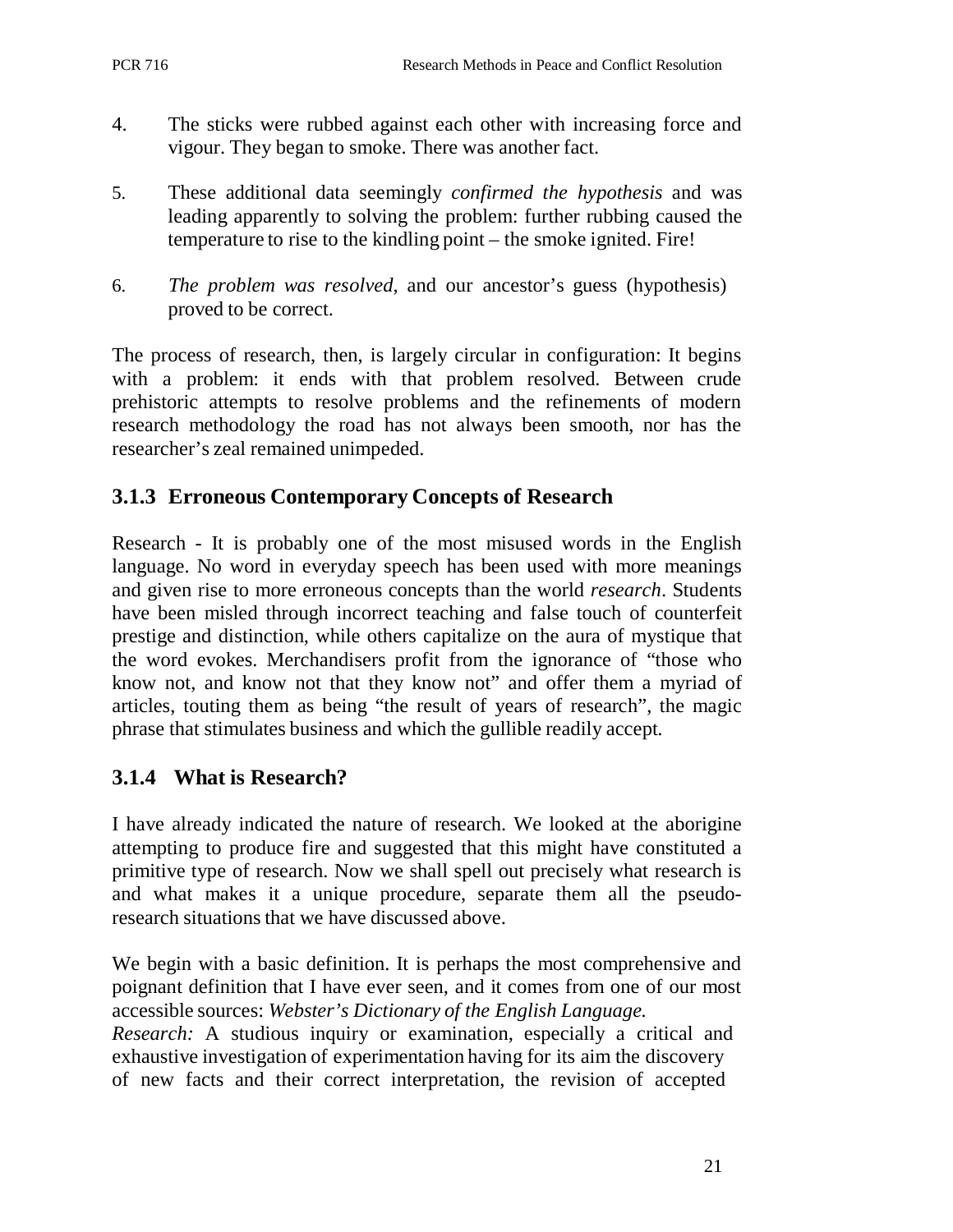conclusions, theories, or laws in the light of newly discovered facts or the practical application of such conclusions, theories or laws.

### **4.0 CONCLUSION**

This unit gave you an overview of the dimensions of social research. You saw that research can be classified in a number of different ways e.g. by its purpose, by its research techniques and that the dimensions of research loosely overlap with each other. The dimensions of research provide a "road map" through the terrain that is social research.

#### **5.0 SUMMARY**

We have learnt how the four dimensions reinforce one another; that is, a purpose tends to go with certain techniques and particular uses. Few studies are pure types, but the dimensions organize the complexity of the ways of conducting research.

Before conducting a research project, a researcher makes several decisions. By understanding the dimensions of research, you will be better prepared to make such decisions. In addition, an awareness of the types of research and how they fit into the research process will make it easier for you to read and understand published studies.

#### **6.0 TUTOR-MARKED ASSIGNMENT(TMA)**

- 1. When is explanatory research used, and what can it accomplish.
- 2. What are the basic uses of research?

#### **7.0 REFERENCES/FURTHER READING**

- Barzum, Jacques (1985)., and Henry Graft (1985), The Modern Researchers; 4<sup>th</sup> ed. New York: Harcourt, Brace, Jovawovich
- Beveredge, I.B. (1980), Seeds of Discovery: A Sequel to the Art of Scientific Investigation; New York: W.W. Norton;

Saslow, Carol A. (1982); Basic Research Methods; New York: Random House.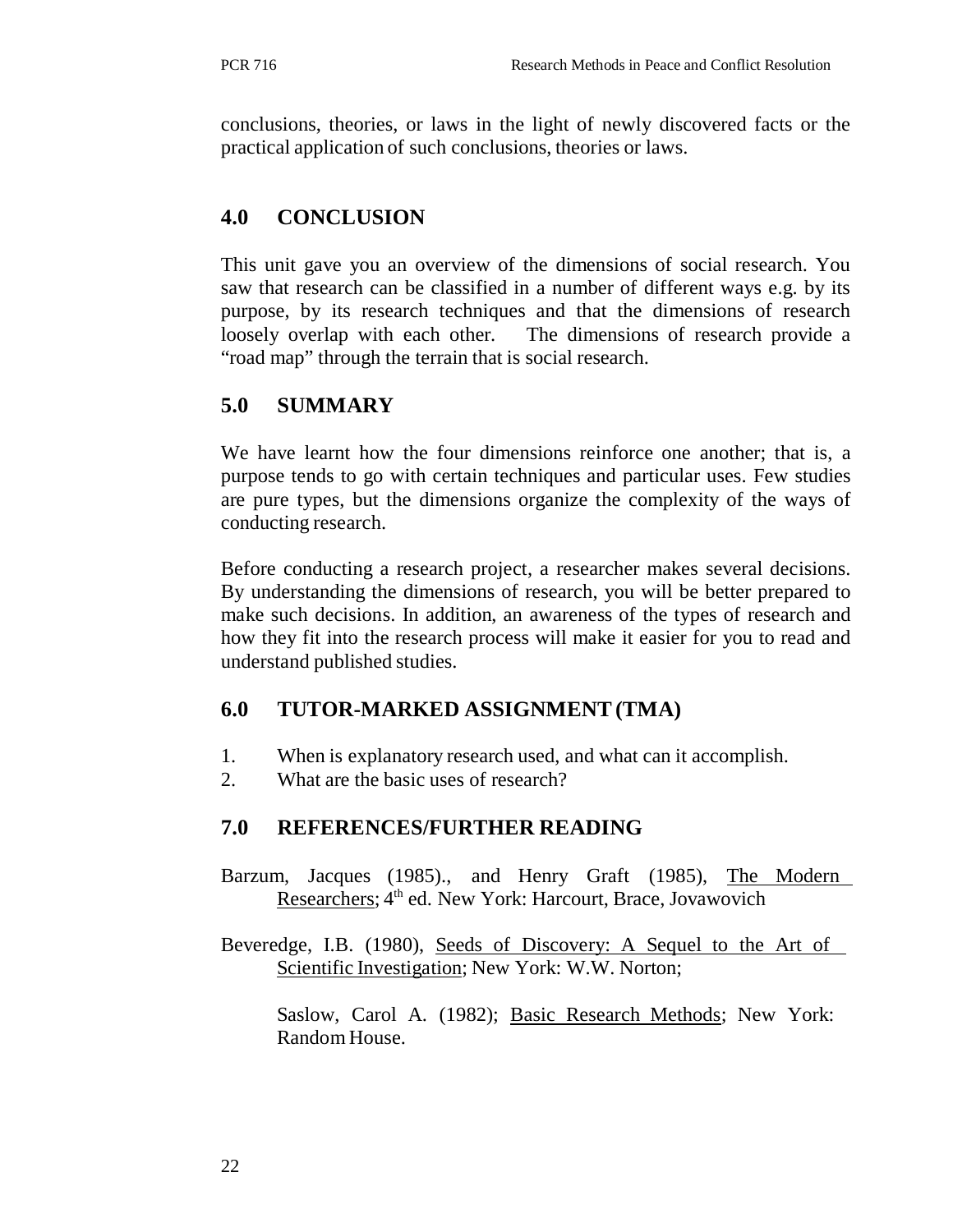### **MODULE 2**

#### **INTRODUCTION**

- Unit 1 Tools of Research
- Unit 2 Perspective of Research
- Unit 3 Steps of the Research Process
- Unit 4 Writing a Research Proposal

### **UNIT 1: TOOLS OF RESEARCH**

### **CONTENT**

- 1.0 Introduction
- 2.0 Objectives
- 3.0 Main Body
	- 3.1 What are the Tools of Research?
		- 3.1.1 The General Tools of Research
		- 3.1.2 Confusing the Tool with the Method
		- 3.1.3 The Library and Its Resources
		- 3.1.4 Measurement as a Tool of Research
		- 3.1.5 Statistics
		- 3.1.6 Using the Computer for Research
		- 3.1.7 Language and the ability to use it
- 4.0 Conclusion
- 5.0 Summary
- 6.0 Tutor-Marked Assignment
- 7.0 References/Further Readings

# **1.0 INTRODUCTION**

Every worker needs tools. The carpenter needs a hammer and saw; the surgeon, a scalpel; the dentist, a drill; and the researcher needs an array of means by which data may be discovered and manipulated, and facts made meaningful.

The tools of research are merely ancillary to the ultimate goal of research itself: to derive conclusion from a body of desperate fact and discover that which was hitherto unknown.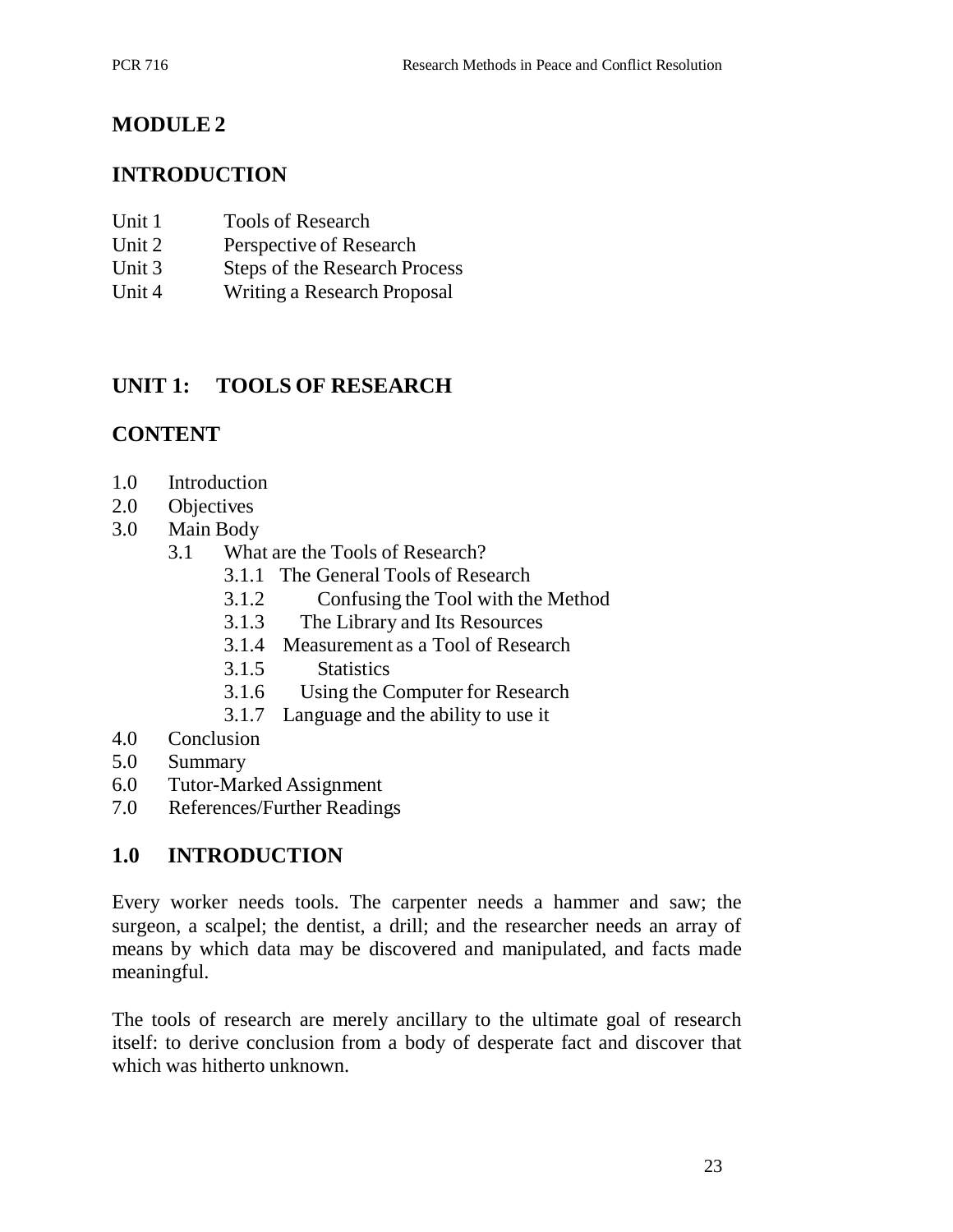### **2.0 OBJECTIVES**

At the end of this unit, you shall be able to:

Identify "tools of research" Explain the General tools of research Define Library as a tool of research Discuss Measurement as a tool of research Explain Statistics as a tool of research Define Computer as a tool of research

### **3.0 MAIN BODY**

### **3.1 What Are Tools of Research?**

Let us simplify the phrase, "tools of research." We all need tools to work efficiently. Without tools, no house would be built, no life saved, no tooth filled. Tools are indigenous to the task. Every trade, every profession, every academic discipline has its own precise tools. Researchers, likewise, have their own kit of tools to help them achieve their goals and carry out their plans. In some instances, these may not be as tangible as a hammer and saw. Nevertheless, they serve to assist the researcher to reach the final target of all research – the resolution of a problem and the discovery of new knowledge.

Tools vary according to the job to be done. The tools some researchers use to achieve their goals are distinctly different from those of their investigator colleagues. The microbiologist needs a microscope; the attorney, a library of legal decisions and statute law. But these are *specialized* tools, intrinsic and necessary for the solution of research problems within a specialized research of that discipline. Can you imagine attempting to do research in microbiology without a microscope? You would be immobilized.

In this unit, however, our concern will be with the more general tools of research that all researchers, regardless of discipline or situation, are likely to need to derive meaningful and insightful conclusions from their unique data.

### **3.1.1 The General Tools of Research**

For most researchers, there are five general tools of research:

1. The library and its resources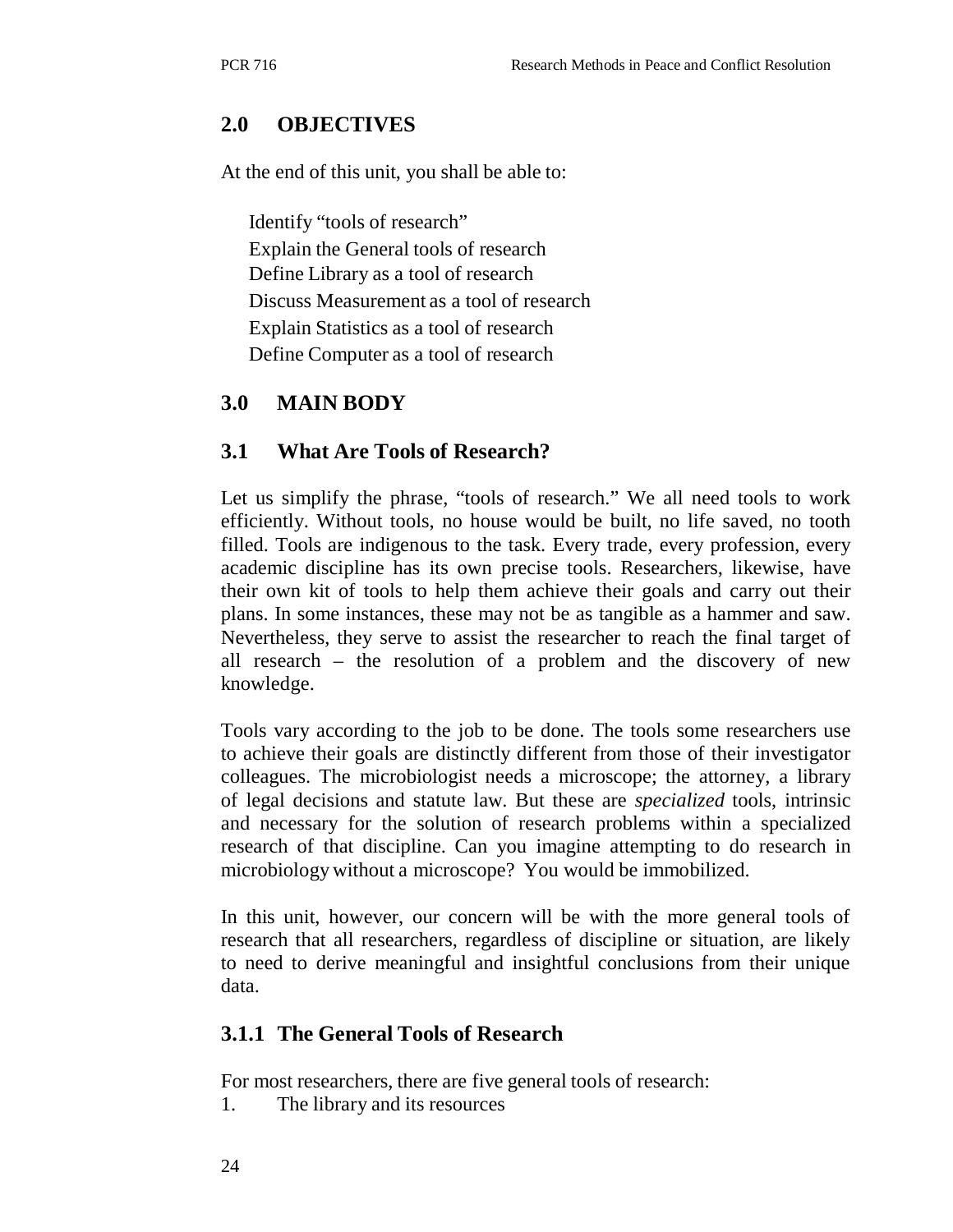- 2. Techniques of measurement
- 3. Statistics
- 4. The computer and its software
- 5. Facility with language: both English and required foreign languages.

Volumes have been written on each of these. In this text, we will simply introduce each general tool so that those unfamiliar with its use or its recent developments may begin employing it effectively.

# **3.1.2 Confusing the Tool with the Method**

Confusing the tool with the research method is immediately recognizable. Such phrases as "library research" or "statistical research" are telltale signs, and largely meaningless. They suggest immediately that those who use such phrases fail to understand the nature of pure or basic research. They demonstrate, more seriously, confusion in thinking. They reveal the failure to differentiate between tool and method.

The library is merely a place for locating or discovery certain data that will then be analyzed and interpreted later in the research process. Likewise, statistics is merely a way to represent data numerically By so doing we are able to manipulate those data: to view them in a new environment so that we may see more clearly their nature and significance. The more angles from which we view data, the more meaningful those data become.

Statistics can tell us where the center of an accumulation of data lies, how broadly they are spread, the degree of relationship that exists between one set of data and another, how they conform to an ideal distribution, and other surface characteristics of the data. But statistics cannot *interpret those data and arrive at a logical conclusion as to their meaning.* Only the mind of the researcher can do that. The human brain is the most magnificent research tool of all! Its functioning dwarfs all other gadgetry. Nothing equals its power of comprehension, of insight and of integrative reasoning. Let us now consider each of the general tools of research separately.

# **3.1.3 The Library and Its Resources**

For thousands of years, the library had one basic function. It was a repository of writings, books and manuscripts: the thought and knowledge of great and lesser minds. From the great libraries of antiquity – the clay tablet collections of Babylonia, the temple libraries of Egypt, the renowned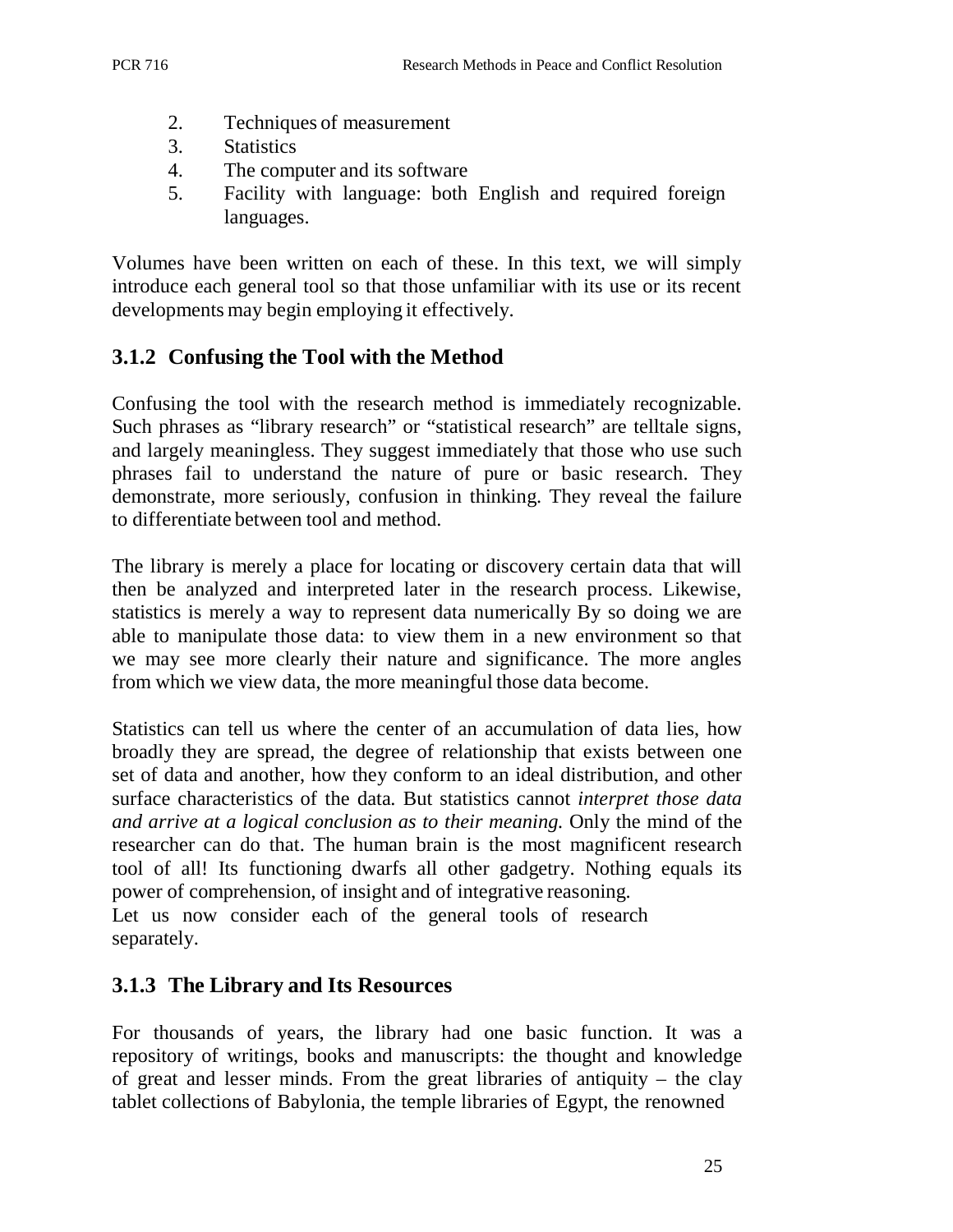library of Ashurbanipal at Nineveh, and the famous collections at Alexandria and Pergamum – to those of the present day, their sole *raison d'etre* has been preserving the sources and expressions of human wisdom.

Traditionally, the library has been a kind of literature mausoleum: a place where manuscripts and books were kept and added to as the slow advance in literature or factual enlightenment became available. It was, for the most part, a static or slowly expanding universe of knowledge, one that could be comfortably contained within masonry walls.

In the twentieth century – and especially in the latter half of the century – the role of the library changed. We had an explosion of information, of knowledge; Research altered old ideas in practically every domain of human interest. Never have the words of Abraham Lincoln been more appropriate: "The dogmas of the quiet past are inadequate for the stormy present. We must think anew, and act anew. We must disenthrall ourselves."

Words that were appropriate for a national crisis in the nineteenth century have become a manifesto for the informational crisis in the closing years of the twentieth. And this is especially true for the library.

The avalanche of new knowledge has caught many libraries unprepared. Most are struggling to revamp their original purpose of providing a repository of written thought and factual information. Today, journals carrying announcements of new discoveries have proliferated in every segment of human endeavour. Books are out of date before they can be put on shelves. One rocket fired into space revises our knowledge and invalidates many of our previous concepts of the universe and our planet. In previous editions of this text, this section gave directions for acquainting you with the traditional library. Much of that information is now passé. A modicum of it is given here in the final pages of this section, merely because some students still need it. Knowledge does not march forward any more; it arrives with the speed of light.

#### **3.1.4 Measurement as a Tool of Research**

An old adage says, "If it exists, it is measurable." In research, we go one step further: If it exists, then it must be measurable.

But what is measurement? Most of us think of measurement in terms of rulers and yardsticks, scales and dials, and values of squared surfaces or cubic units of volumetric objects. In research, measurement takes on an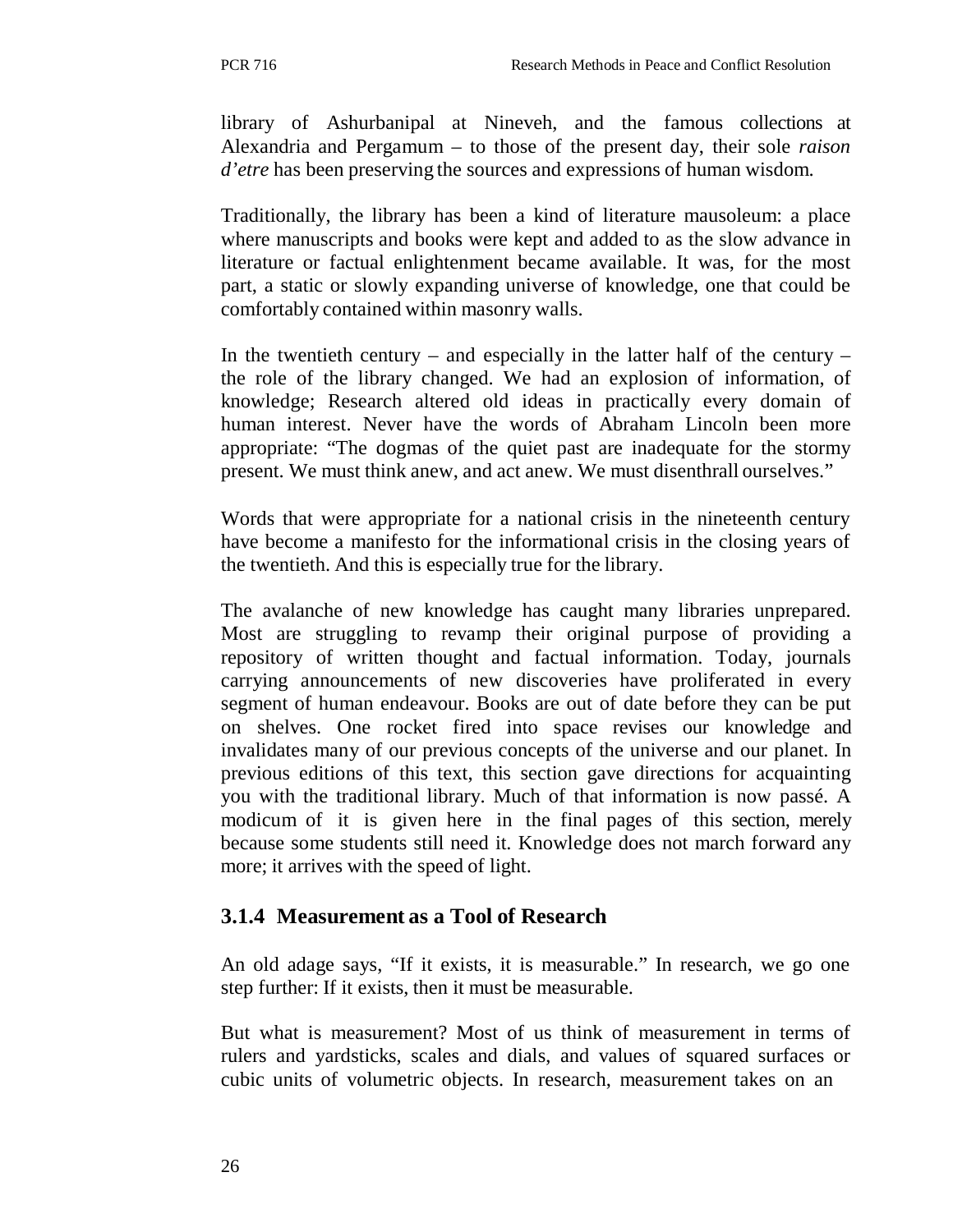entirely new meaning. The following definition is probably an entirely new concept of measurement; different from any you have held previously:

*Measurement is limiting the data of any phenomenon – substantial or insubstantial – so that those data may be examined mathematically and, ultimately, according to an acceptable qualitative or quantitative standard.*

Definitions frequently contain more fog than clarity. Their verbal compression often produces such density that discerning the concepts and meanings is most impossible. Because of its etymological overtones, this may be one such, and so let's try to clear the fog and let some light filter through these twenty-nine words. As researchers, we need to understand precisely what measurement really is.

### **3.1.5 Statistics**

Statistics is merely a *tool* of research, nothing more. It provides a means by which the researcher may more comprehensively view data. And viewing data properly is one of the major secrets of successful research. Data should *always be viewed from as many angles as possible* statistically, logically, inquisitively, comparatively and so forth. Because of the undue emphasis that has been placed upon statistics both in textbook and classroom, you frequently consider this as the only way data may be significantly comprehended. Despite that, statistics is a most insightful tool and its importance should be undervalued in the role it plays in comprehending the meaning of the data.

### **3.1.6 Using the Computer for Research**

The computer is perhaps the workhorse of the generalized tools of research. The variety of things it can do is incredible. The speed with which it works is comprehensible. But, like any tool, no matter how powerful, it has its limitations. It is a truism that a computer cannot do anything that you cannot do with pencil and paper, although it can do it in much shorter time. But you can do what no computer can ever do: dream, imagine, plan and create. No computer on earth has this ability.

As tools of research, computers are becoming increasingly commonplace. But to the uninitiated, they still have an aura of mystery. They are sometimes considered a panacea for any problem that the researcher faces. "Let the computer do it" is the contemporary equivalent for the older shibboleth "Let George do it." We often seem to think that whenever the task becomes difficult or the thinking become difficult, a computer will solve all our problems. Nothing could be further from the truth.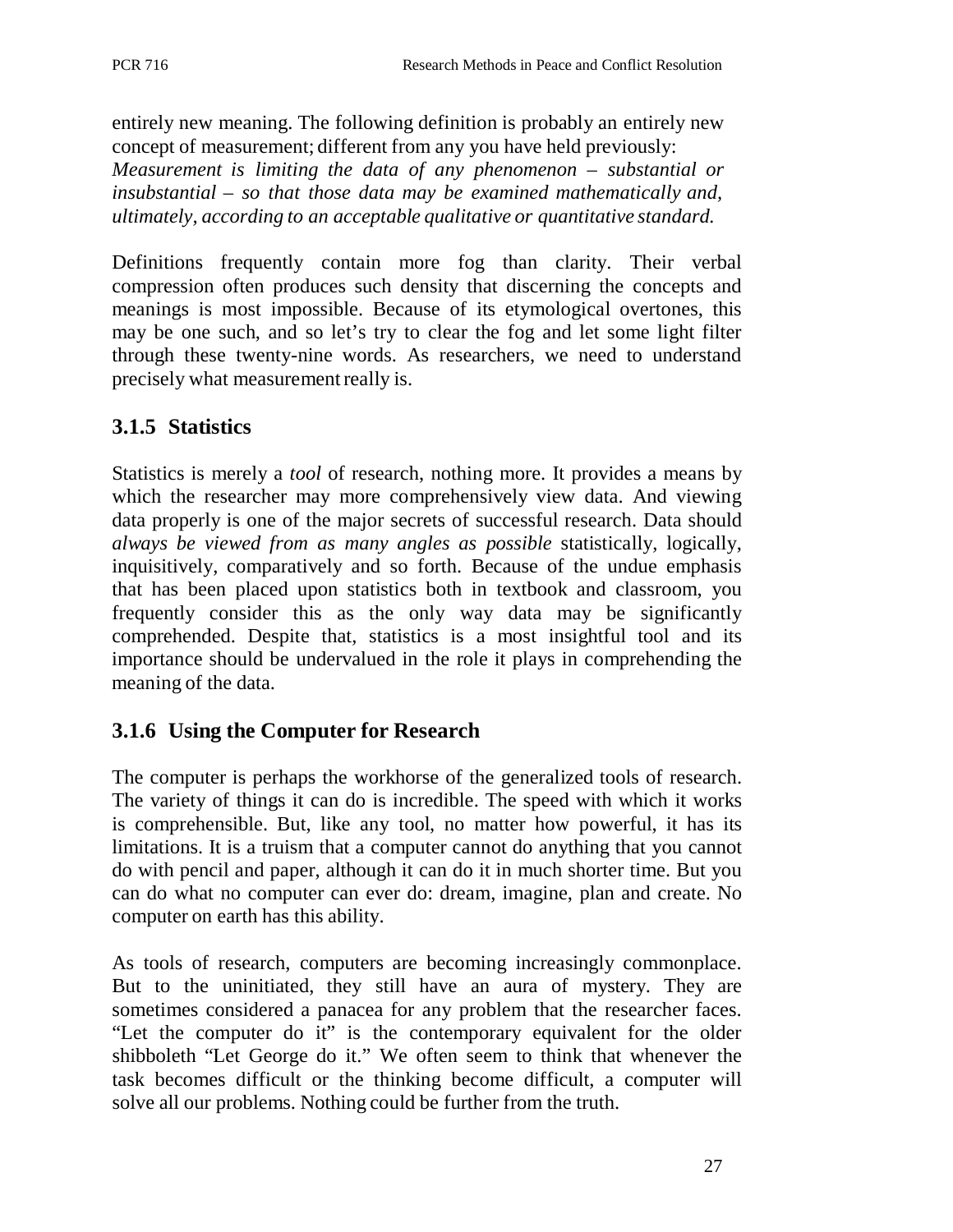# **3.1.7 Language and the Ability to Use It**

All research, to be generally useful, must ultimately be issued as a written document. To be able to produce such a document, the researcher must possess the ability to use language to communicate with a degree of skill and accuracy that will clearly delineate all aspects of the research process. We usually refer to the written document as the *research report.* The basic requirement for writing such a report is the ability to use the English language – to write clear, coherent exposition – so that our document will leave no doubt in the reader's mind precisely what the research problem is and what steps and considerations resulted in its solution.

The problem of research must be set forth with such clarity that it will be impossible not to comprehend precisely what is being investigated. It requires you to have a vocabulary that is adequate for the common exigencies of exposition. But this is a surface manifestation of certain elements of expression that lie much deeper. doing research. Those who operate on that premise are doomed to disaster.

We write the way we do because we think the way we do. Good writing is merely precise, sensitive thinking mirrored in carefully chosen, logically presented words. Sentences lumber across the page because those who wrote them have lumbering minds – minds that have little facility in clothing thoughts with words. Those minds have never been taught to think with verbal precision.

But there is another aspect to language used as a tool of research. We cannot assume that all significant research is reported in English. Most doctoral programs have language requirements, which usually require you to demonstrate as reading competence in two foreign languages in addition to proficiency in writing English. The choice of those languages is usually linked to the area of proposed research.

### **4.0 CONCLUSION**

This unit has provided an orientation to some of the tools of research. We have touched on the use of library, language, computer etc. as tools of research.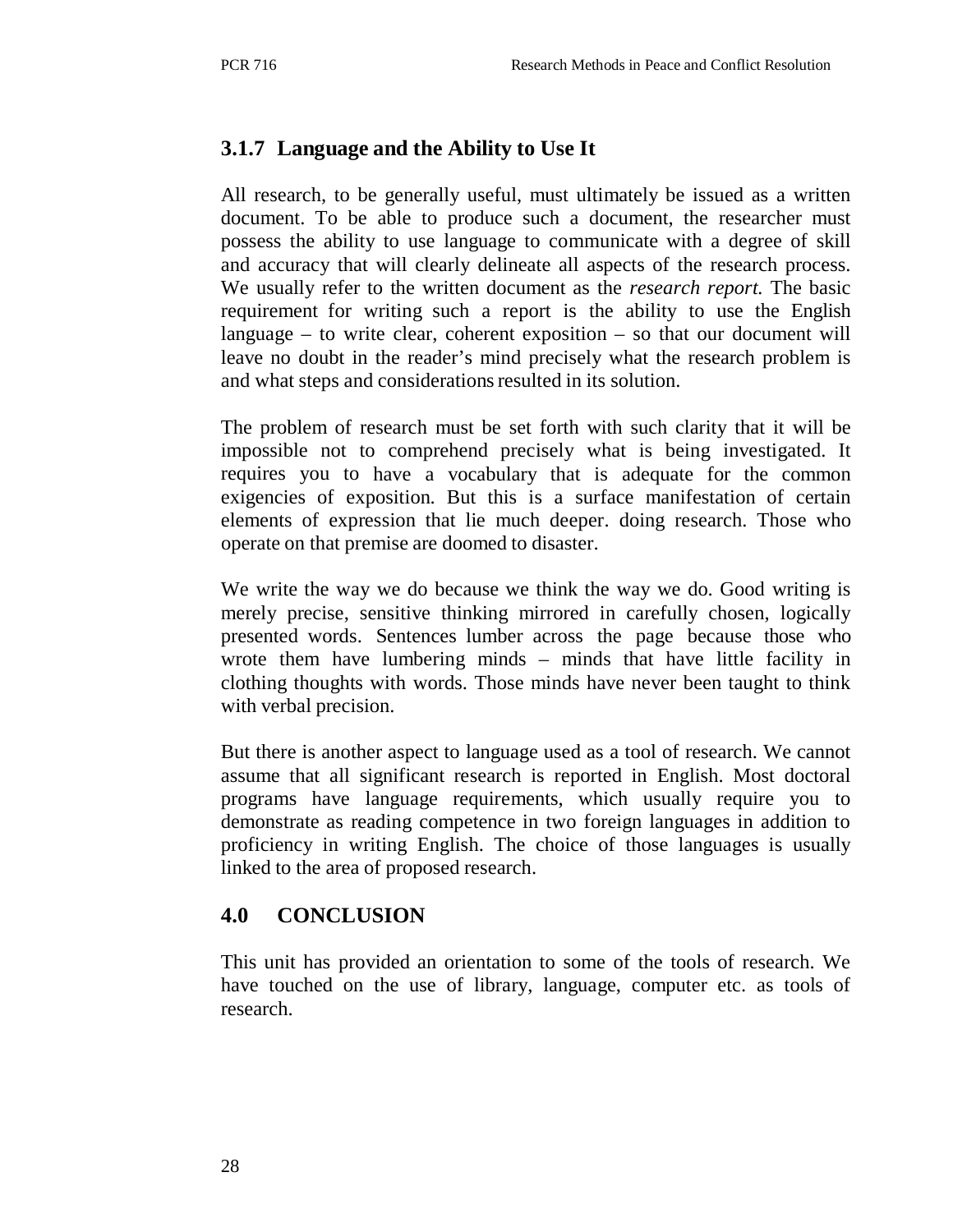#### **5.0 SUMMARY**

The relevance of the procedures of great research has been identified. We have also seen that all research begins with a problem, an observation, a question. Curiosity is the germinal seed. Hypothesis is formulated, and then data are gathered using research tools.

#### **6.0 TUTOR MARKED ASSIGNMENT(TMA)**

- 1. What are the basic tools of research?
- 2. Explain the use of language as a tool of research.

#### **7.0 REFERENCES/FURTHER READINGS**

- Berry, Dorothea M. (1980); A Biblographic Guide to Educational Research; 2<sup>nd</sup> ed. Metuchen, NJ: Scare crow.
- Cook Margaret G. (1975); The New Library Key; 3d ed. New York: H.W. Wilson.

Gold, R.S. et.al., (June 1988); Measurement Issues in Research Design.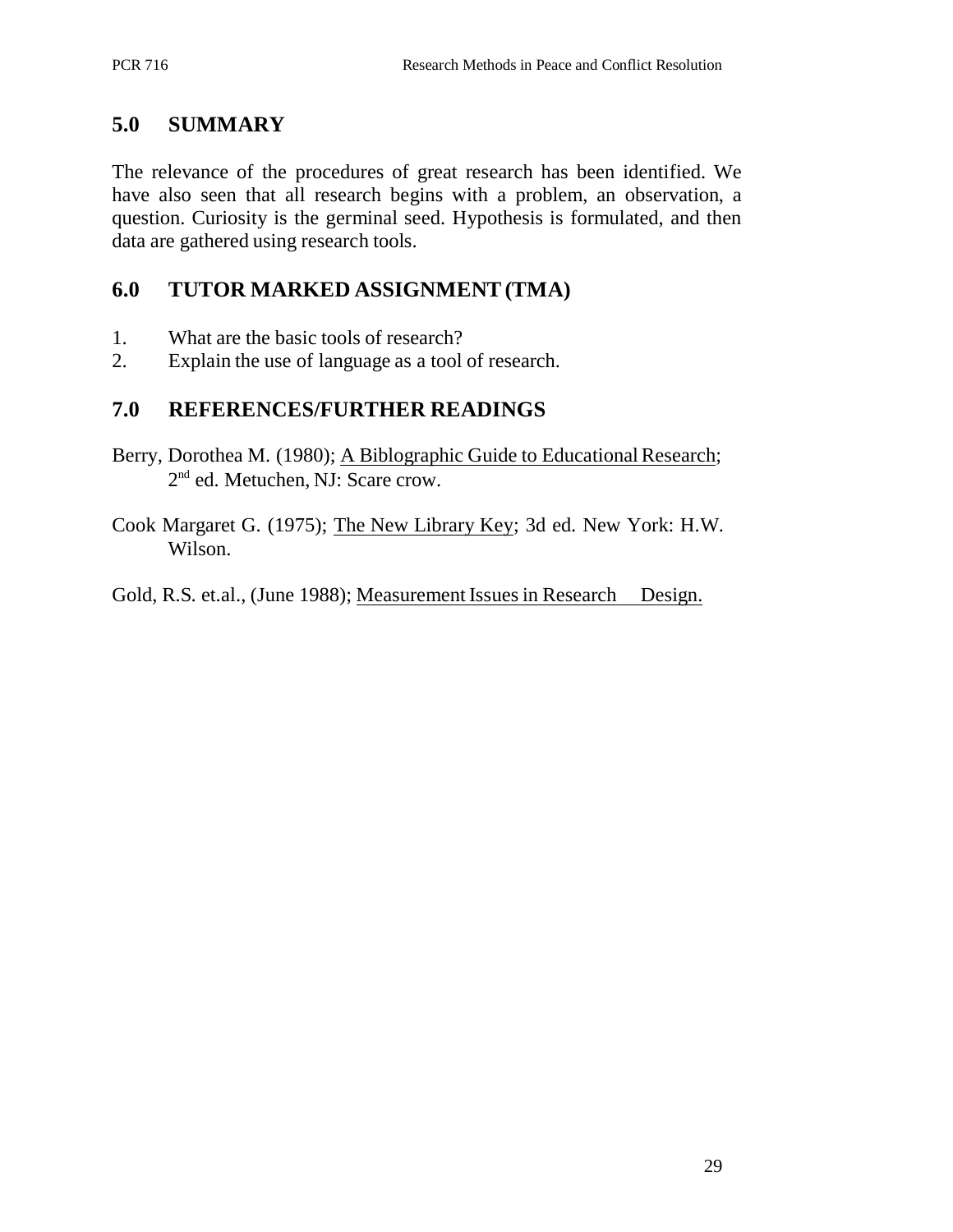# **UNIT 2: PERSPECTIVES IN RESEARCH**

### **CONTENTS**

- 1.0 Introduction
- 2.0 Objectives
- 3.0 Main Body
	- 3.1 The Meaning of Research 3.1.1 Exercise
- 4.0 Conclusion
- 5.0 Summary
- 6.0 Tutor Marked Assignment
- 7.0 References/Further Readings

# **1.0 INTRODUCTION**

In all Social Sciences, and indeed, in the Sciences also, human beings seek to understand particular phenomena in order to be able to make predictions and/or provide explanations about that phenomena, and possibly to gain control over it. Usually two fundamental kinds of questions are raised – What is? And What ought to be? Questions pertaining to knowing "What is" we call empirical, and questions about "What ought to be" we call normative. These two types of questions are found side by side in all disciplines, with the normative dominating in the humanities and the empirical predominating in the laboratory sciences. Questions about what ought to be, form a core essential to understanding our society. We can ask such questions as - What should we do to improve governance in Nigeria? How can we get Nigerians to be conscious about refuse generating and disposal? How can we make our elections less susceptible to rigging by the political parties? How can the Nigerian Police be made more peoplefriendly and accountable? Why is Lagos so crowded? Who should we hold responsible for attitude menace of Area Boys in Lagos? Why is the Nigerian President very visible in Africa? How can the OPC and the Police be made to be partners? How do we have frequent local violence in Plateau state of Nigeria? These are social and political problems that are germane and researchable within our immediate environment. In this unit, we shall therefore examine the meaning of research and the Problem-Solving Approach to addressing social and political maladies.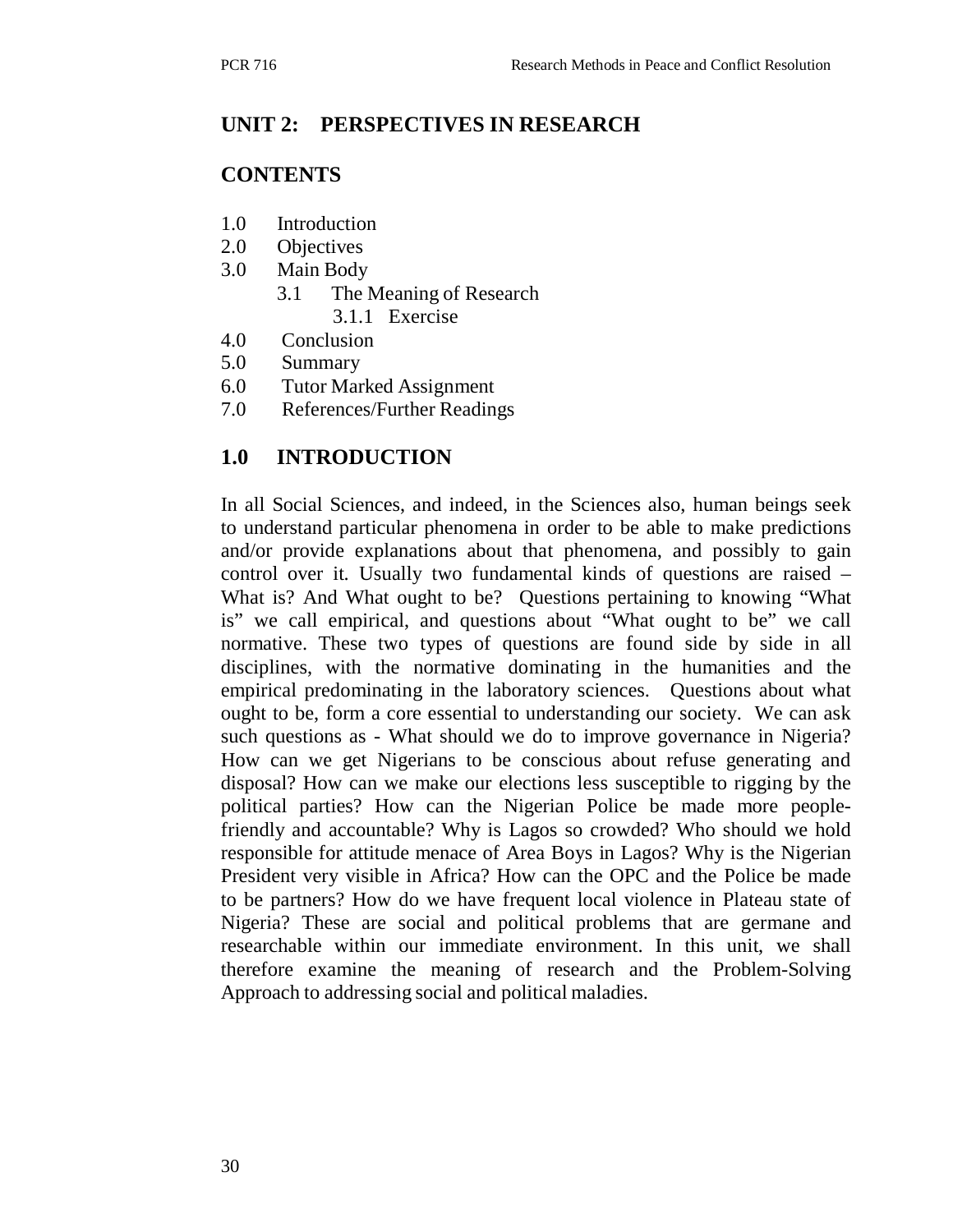#### **2.0 OBJECTIVES**

By the end of this unit, you should be able to: Discuss the nature of research Define research and how to raise research questions Identify with the problem-Solving Approach

#### **3.0 MAIN BODY**

#### **3.1 The Meaning of Research**

Research can be understood as is a systematic and organized way of investigation or enquiry often undertaken to achieve a purpose of discovering new facts or verifying hypothesis or theory. The key words here are: organized, systematic, AND controlled – Purposeful i.e. to verify hypothesis using the problem solving approach. Sometimes, it is meant to identify a policy problem and it can also be embarked upon to ascertain ways of finding a solution to a problem. For example, the Niger Delta Crisis.

The problem in that Niger Delta area requires investigation or research. Research can be used to generate ideas on how to solve a problem using a Problem-Solving Approach. The problem solving approach is carried out through the use of different approaches.

a) FIRST APPROACH - What is the problem? The researcher defines the problem. Until the problem is recognized, solutions to those problems cannot be found. Therefore, the solution to a problem begins with its identification or recognition.

b) SECOND APPROACH - Why do we have to solve the problem? What will be achieved by solving it? Otherwise you have to state your objectives of solving the problem. In the case of conflict studies, we can say it is of policy relevance i.e. conflict. The objective must be measurable and must have a general objective i.e. factors or causes of conflicts in the Niger Delta. Also, there must be specific objective, which should be measurable and used to evaluate the project.

c) THIRD APPROACH - Design your methodology. How is it done? That is, how the problem or research is done. The literature review is very important in the third approach wherein you distill a methodological framework or theoretical framework depending on your angle of approach.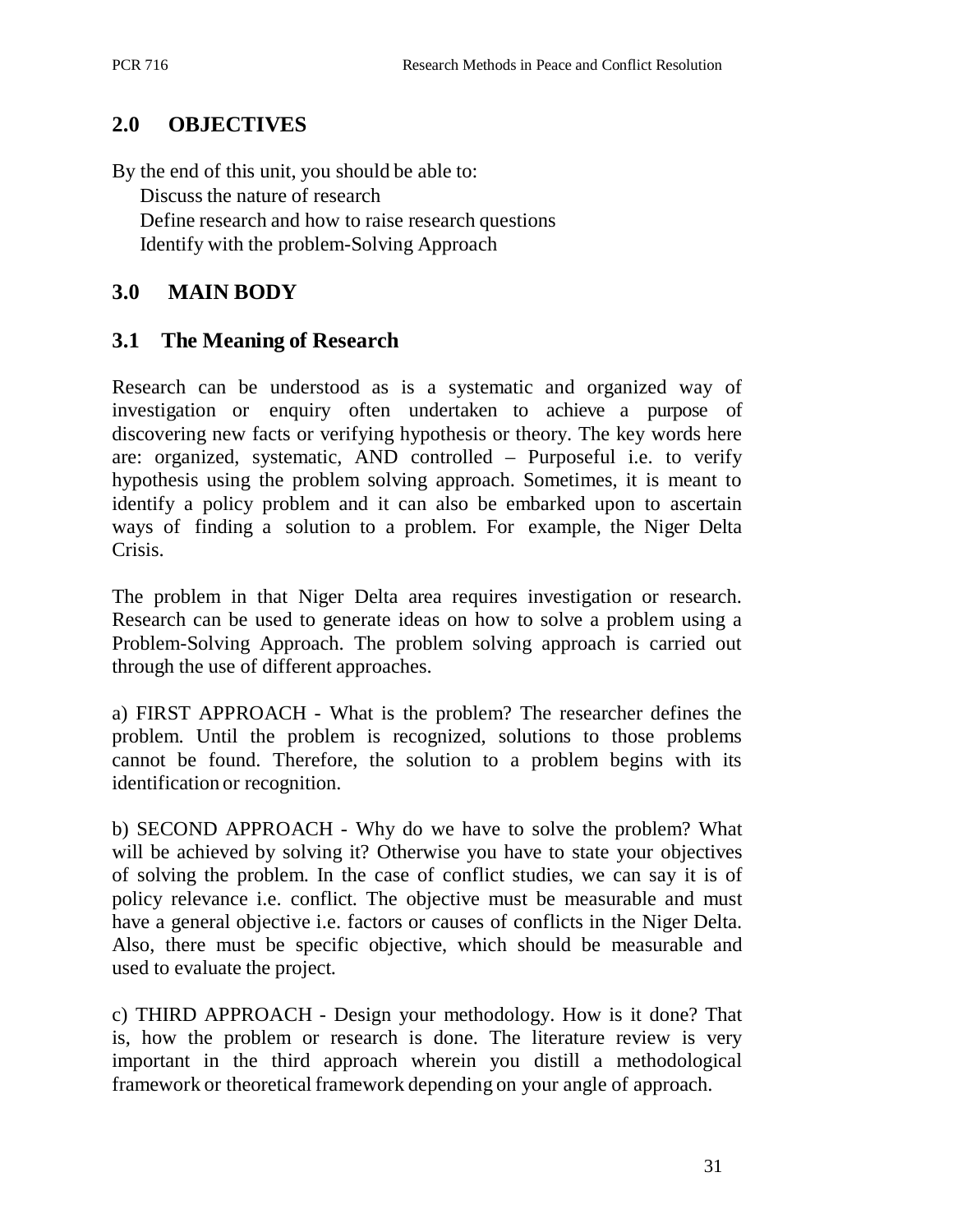d) FOURTH APPROACH - What are the implications or recommendations i.e. the utility or usefulness of the research. At this stage, the perspective here is that, the researcher's recommendations will serve as policy options for the government in resolving the conflicts.

The foregoing can be summarized thus:

What is to be researched? Why is it to be researched? How is it to be researched? What is

the utility of the research?

Peace and conflict research is utilitarian, i.e. it is useful and not just research for research sake.

Generally, the approaches to conducting research could be analytical in nature. Research could be done through verbal collection of materials for example ethnographic and histographic research.

Also, a researcher could also be descriptive using mean or averages, proportion or percentages; cross tabulations and graph with text significance e.g. You may wish to know the effects of conflict on the people.

Here, you collect data. Data before conflicts, during and after conflict. You find the averages, percentages and cross tabulates. One can also use the health of refugees in the country (by zones) or outside the country.

In research, there are also relationships between two or more variables of interest with a view to gaining a better or fuller understanding of factors affecting the variables or subjects of interest at such feature times or under predictive studies.

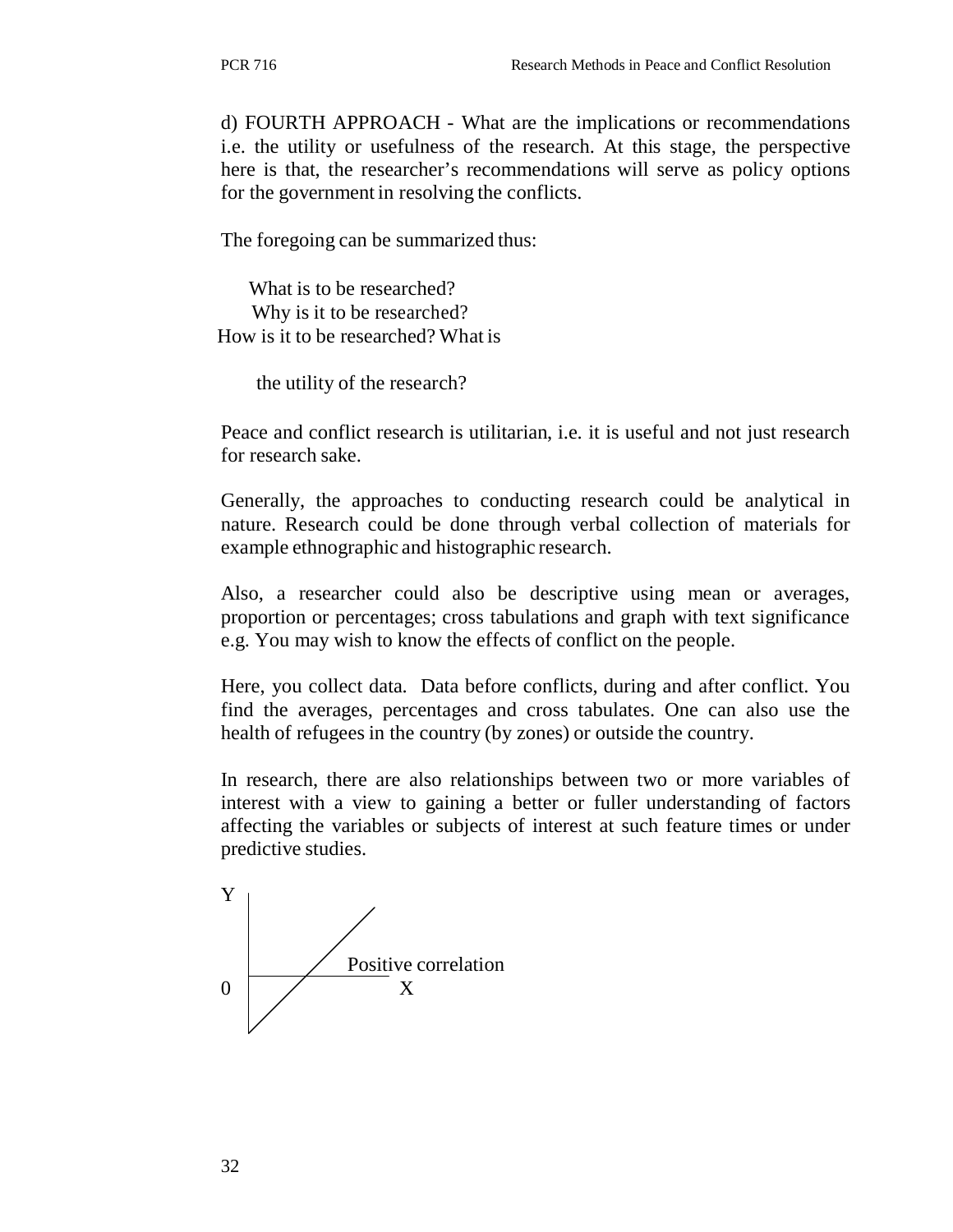

A researcher can also approach its research from an experimental perspective which is common in social and behavioural science e.g. a treated group and a control group. That is by looking at the differences between those affected and those who were not affected. In peace and conflict studies, a group of people are put together for experimental purpose.

#### **3.1.2 Exercise**

What is Research? Identify researchable problems in the Nigerian Society?

#### **4.0 CONCLUSION**

From our knowledge of this unit, we should realize that research is not necessarily an abstract exercise but a living activity. Often, research is not carried out for its own sake, but is a response to finding solutions to identified problems within the society. People, and especially the young ones in the society, must be trained to be observant, because research begins with observation, and curious at the same time.

Without a questioning in mind, and the urge to contribute to the development of the society through careful work based on research, a society may never progress.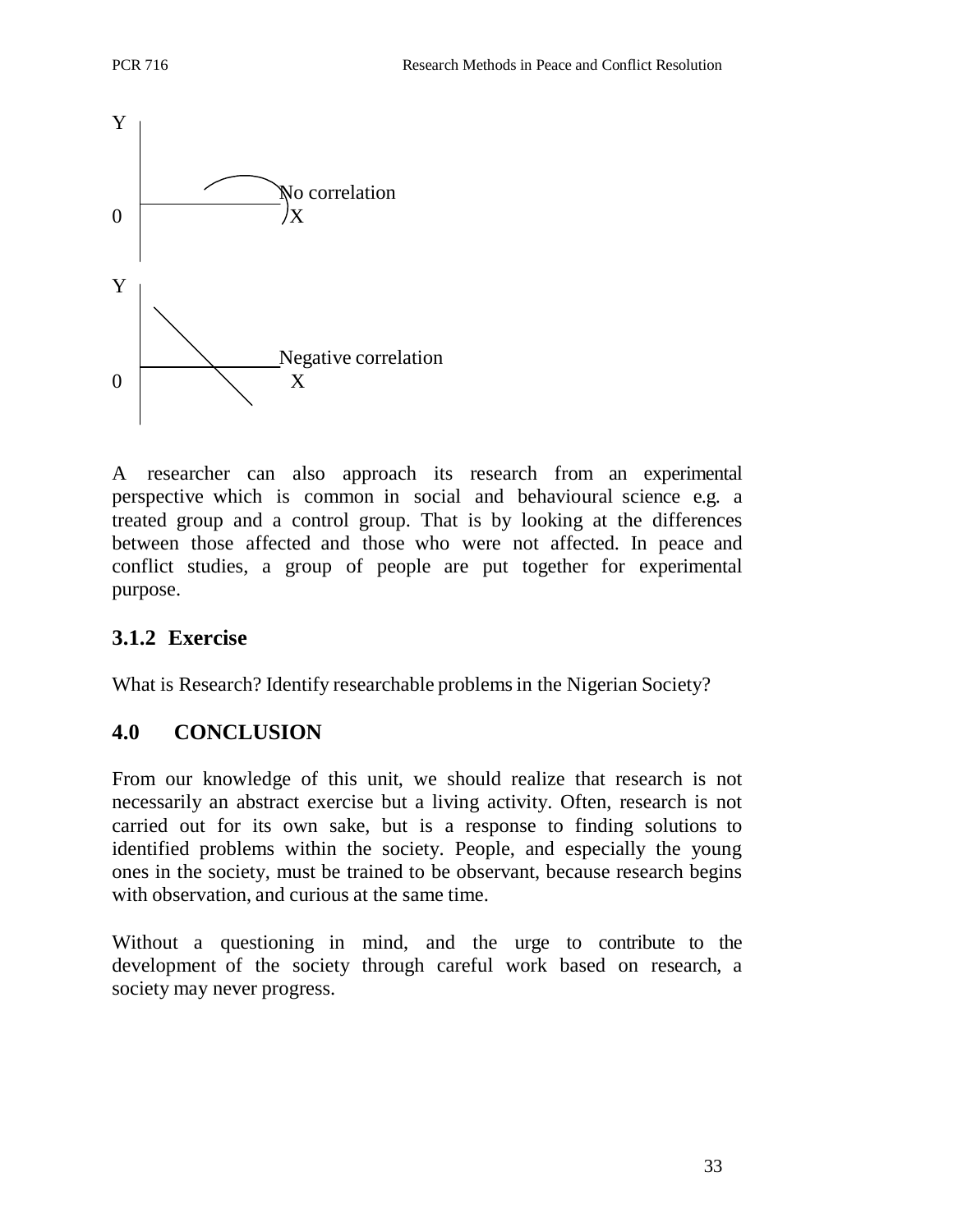### **5.0 SUMMARY**

In this unit, we discussed the nature of research, and the application of this to the society. We also, examined the Problem-Solving Approach to seeking solutions to societal maladies.

#### . **6.0 TUTOR-MARKED ASSIGNMENT(TMA)**

What is Research? Discuss the Problem-Solving Approach.

# **7.0 REFERENCES/FURTHER READINGS**

E.C Osuala, (1982) Introduction to Research Methodology, Onitsha, Africana-Fep Publishers.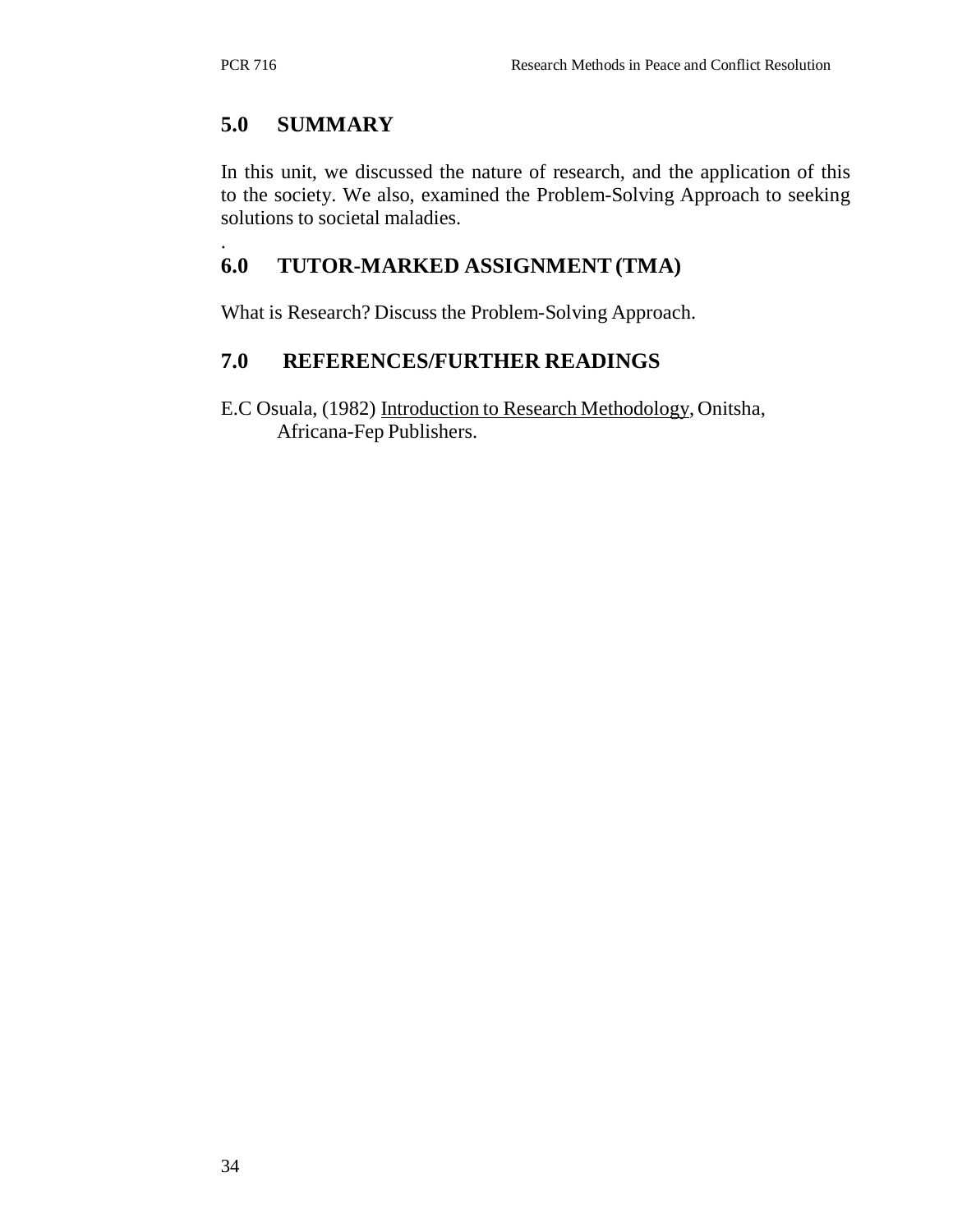### **UNIT 3: STEPS OF THE RESEARCH PROCESS**

### **CONTENTS**

- 1.0 Introduction
- 2.0 Objectives
- 3.0 Main Body
	- 3.1 The Research Process
		- 3.1.1 Chose a Topic
		- 3.1.2 Focus the Project
		- 3.1.3 Design the Study
		- 3.1.4 Gather the Data
		- 3.1.5 Analyze the Data
		- 3.1.6 Interpret the Findings
		- 3.1.7 Inform Others
- 4.0 Conclusion
- 5.0 Summary
- 6.0 Tutor Marked Assignment
- 7.0 References/Further Readings

# **1.0 INTRODUCTION**

As earlier discussed, social research is for, and all about people. Thus, we need to learn about how the research process operates and most especially the various steps that are involved in any research process.

In other words, in a research process certain steps must be followed and these steps must be inter-connected; that is, all the steps must link to one another.

# **2.0 OBJECTIVES**

By the end of this unit you should be able to:

Explain research

process;

Identify various steps of required in research process;

Be familiar with basic examples and principles of social science research process.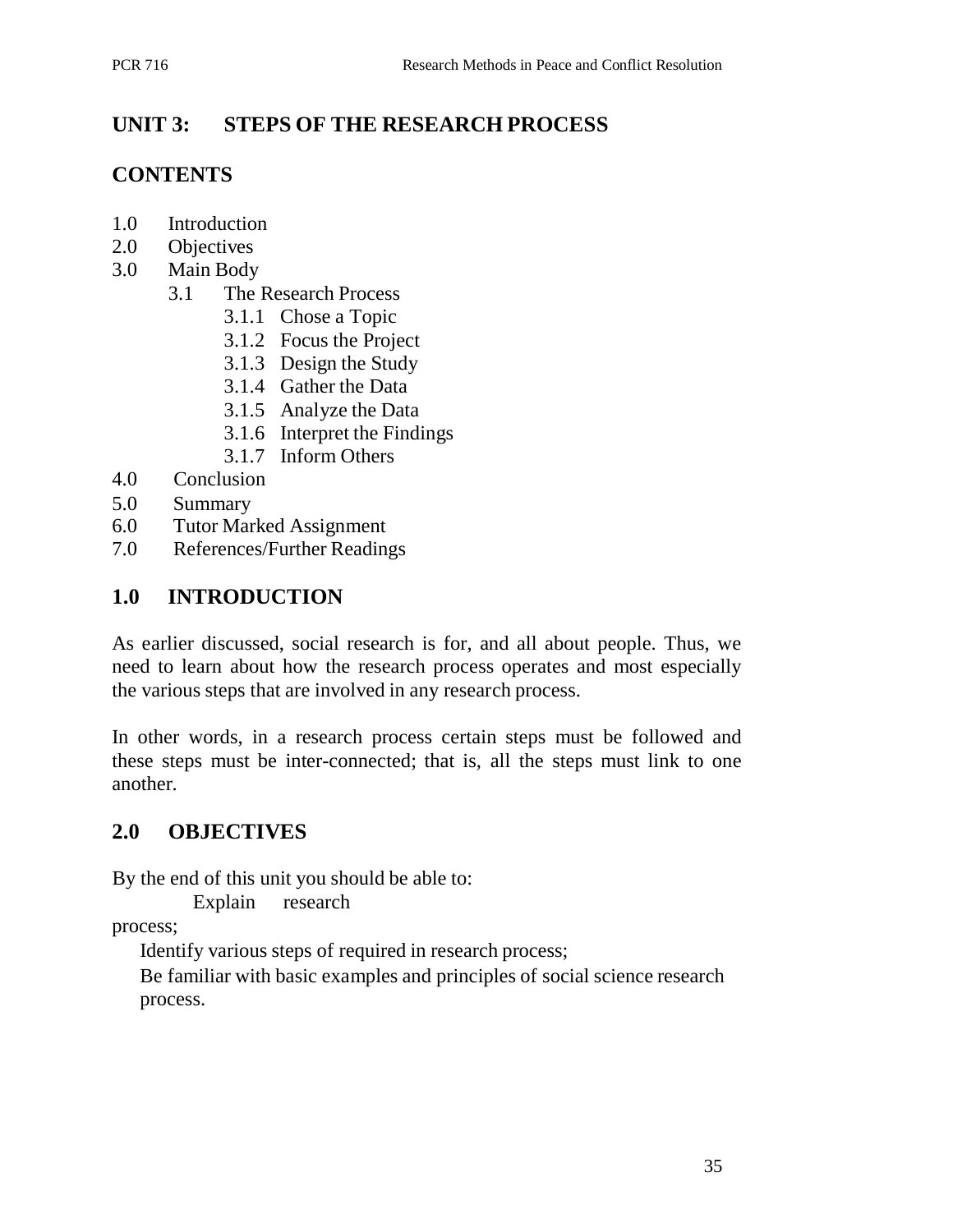### **3.0 MAIN BODY**

### **3.1 The Research Process**

The research process requires a sequence of steps. The different approaches suggest somewhat different steps, but most seem to follow the steps in the figure below.

The process begins with a researcher selecting a topic- a general area of study or issues such as divorce, crime, homelessness, or powerful elites. A topic is too broad for conducting research. This is why the next step is crucial. The researcher arrows down, or focuses, the topic into the specific research question that she can address in the study e.g. "do people who marry younger have a higher divorce rate,"]. When learning about a topic and narrowing the focus, she usually reviews past research, or the literature, on a topic or a question.

After specifying a research question, the researcher plans how she will carry out the specific study or research project. The third step involves making decisions about the many practical details of doing the research (e.g. whether to use a survey or observe in the field, how many subjects to use, which question to ask). Now the researcher is ready to gather the data or evidence (e.g. ask people the question, record answers).

Once she collects the data, her next step is to manipulate or analyze the data to see any patterns that emerge. The pattern in the data or evidence helps to research interpret or give meaning to the data (e.g. "people who marry young in cities have higher divorce rates, but those in rural areas do not"). Finally, the researcher writes a report that describes the background to the study, how she conducted it, and what she discovered.

*1. Chose a Topic*. The topic of the study is the moral attitudes of college students. The authors asked how student attitudes had changed from 1948 to 1984. They saw students as the pacesetters of cultural change. Who modifies their older adults.

*2. Focus the project*. Media reports of student attitudes suggested that 1980 were a return to the consent in 1950s the authors asked whether the moral beliefs also shifted. The study on college student 1920 and 1970 found shifts in the strength of religious beliefs. The shifts parallel to conservatism and liberalism on general and political issues. The hypothesis religious and moral beliefs would become conservative in the 1930s than the 1950s following the shifts to more conservation on non religious issues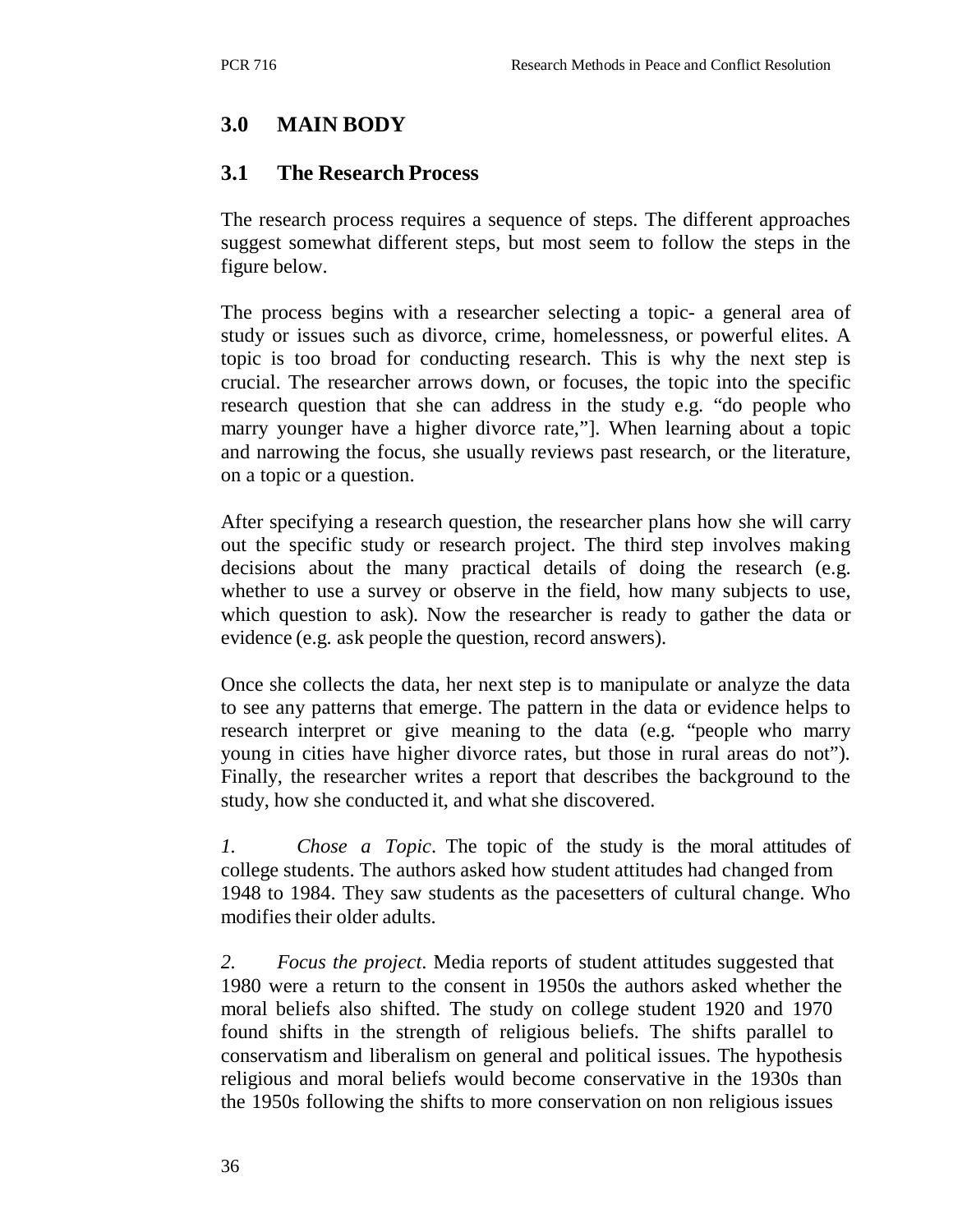found in other students. The authors also wanted to see whether any changes had occurred since their publication of a similar study on students religious attitudes five years earlier.

*3. Design the study* in 1948. Philip hasting used questionnaires to ask a sample of 205 students at Williams collage about their religious attitudes. Students were given approximately 20 questions regarding their religious beliefs. For example, one question asked whether belief that science and religion were irreconcilable. The students were also asked about religious upbringing and family income. And other back ground factors. The design was to ask student at the same college the same question in later years so that trends in attitudes could be detected.

*4. Gather the data:* The 1948 questionnaire was distributed to random samples of Williams college student in 1967, 1979 and 1984 questions on moral issues were added in 1974. an example of moral question is, "should laws against homosexual acts between consenting adults be repealed,"

*5. Analyze the data*: The author wanted to be sure that they were comparing similar students over time. Until 1970, Williams College admitted only men, so female student were exclude from the 1974, 1979, and 1984data; in addition, half of the 1948 student were veterans. To make comparisons, the response of veterans was removed. The author constructed percentage tables to show how student answered the religious questions for 1972 to 1984.

*6. Interpret the findings*: the author find that the percentage of student who retained their parent religion was high before 1967, dropped between1967 and 1979, as well as between 1967 and 1984. On most religious question, there was a decline in conservative attitudes between 1948 and 1947, but there was a reversal from 1947 to 1948. On moral questions, the questionnaires answer also showed increases in conservative attitude toward sex and drugs. The response also suggested that students has less moral obligation to society between 1974 and 1984. For example, in 1974, 83 percent of student agreed that American had a moral obligation to conserve resources: this dropped to 72 percent in 1984. The author concluded that the religious attitudes of Williams college student became increasingly liberal between the 1940s and early 1970s but became more traditional after the mid- 1970s. They concluded that the religious and moral attitude of college students follow the over-all political climate of the country.

*7. Inform others*: This part of the research was written and submitted to social force for publication.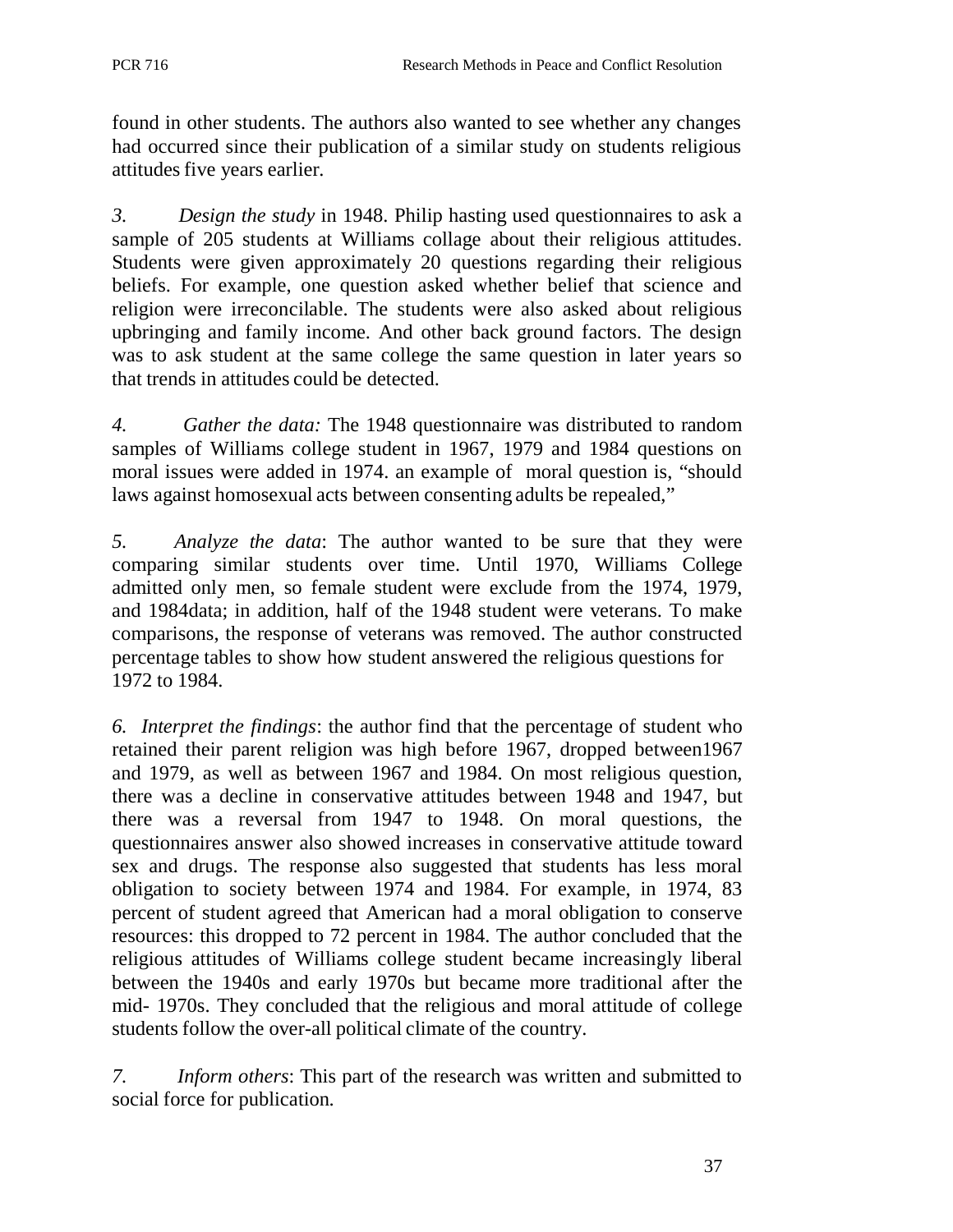### **EXPLANATION**

*Choose a Topic:* The topic of the study was a large growth in the number of people who are in asylums for the insane and its relationship to public policy.

*Focus the Project:* The study focused on a dramatic increase in the number of people in U.S. Insane asylums between the 1880s and the 1920s.it built on two books on the history of mental illness in the United States written by another researcher, Gerald Grob. The book documented that many criminologists, charity experts. And physicians criticized prisons, mental hospitals almshouses, and reformatories as inhumane and called for reforms in the 1880s and 1890s. Despite some reforms in the penal system and almshouses, the number of people in asylums grew from 40.000 to over 260.000 between 1880 and 1923, and people feared an ''epidemic of madness'' Grob had argued that the almshouses for poor people were harshly criticized and most were closed yet, no system of welfare was created in their place, especially for the thousands of impoverished elderly in the poorhouses. In this era, prior to programmed social welfare, the asylum was one of the only institutions open to them. Without alternative, thousands of poverty-stricken people were classified as insane as a way to get food, shelter, and care.

Sutton built on Grob's work and focused his study using a theory that says that governments try to expand, responding to public crises in ways that will protect or expand the power of government officials. Sutton noted that most government resources before the 1930s were located in state governments, in which the political party in power provided patronage and construction jobs in order to expand its power. He hypothesized that the growth rate in asylum inmates would vary across different state, depending on the need to expand political power and availability of economic resources in each state.

*Design the study*. Sutton examined details of the historical context and how mental hospitals operated in the period. He also gathered numerous statistics on the economic and political characteristics of each State.

*Gather Data:* Sutton examined historical studies on psychiatry. Mental hospitals and government policy in the period. He also gathered quantitative data on the size of sample populations, political competition, wealth available to states, and other state characteristics.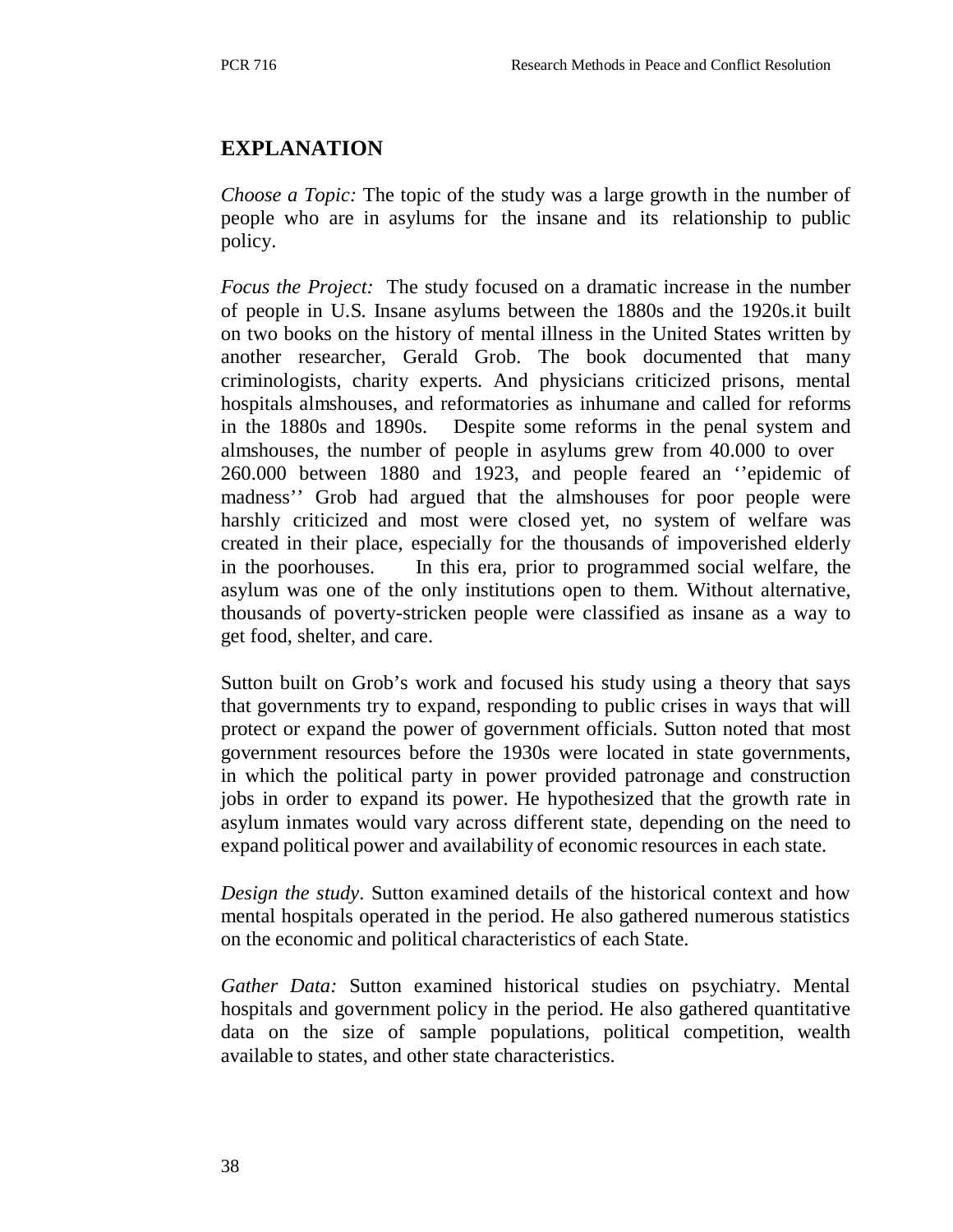*Analyze Data:* Sutton was able to predict the size of the increase in numbers of asylum inmates in a state largely on the basis of its political and economic characteristic. The insane population grew fastest in states that had more resources, more intense competition between political parties, older people, and more people in cities. At the time, many people in some states received federal government assistance because either they or a relative had fought on the Union side in the U.S. Civil War. Sutton found that asylums grew much less rapidly in states where more people were getting such federal assistance.

*Interpret the Findings:* Sutton argued that asylum expansion occurred because there was no federal government solution to the poverty problem. He agreed with Grob that many impoverished older people were classified as insane by the loose methods of early psychiatry. But he went beyond Grob to show that this did not happen equally across the country. The insane populations grew most where there was little help for impoverished people from federal government coming, where sufficient State- Level resources existed to build and staff the asylums, and where greater competition between political parties formed a need to create patronage jobs. At this time, most of the jobs in asylums and the funds to build the asylums were given out by state – level political party officials. Thus, the State government response to the crisis of thousands of impoverished elderly people, who had no place to go when the old almshouses were shut down. These almshouses were built to staff many new asylums where there was little federal assistance and when political parties sought to expand their power and stay in office by using tax revenue to swell the ranks of those who depended on the party for their jobs. Asylum expansion is the method used to deal with the poor people while providing jobs controlled by the political party in power in the state government.

*Inform Others.* Prior to its publication in the American Sociological Review, this study was reported at a meeting of the American Sociological Association and at Stanford University.

### **4.0 CONCLUSION**

Social research is for, about, and conducted by people. Despite the attention to the principles, rules, or procedures, remember that social research is a human activity. Researchers are people, not unlike yourself, who became absorbed in a desire to create and discover knowledge. Many find social research to be fun and exciting. They conduct it to discover new knowledge and to gain a richer understanding of the social world. Whether you become a professional social researcher, someone who applies a few research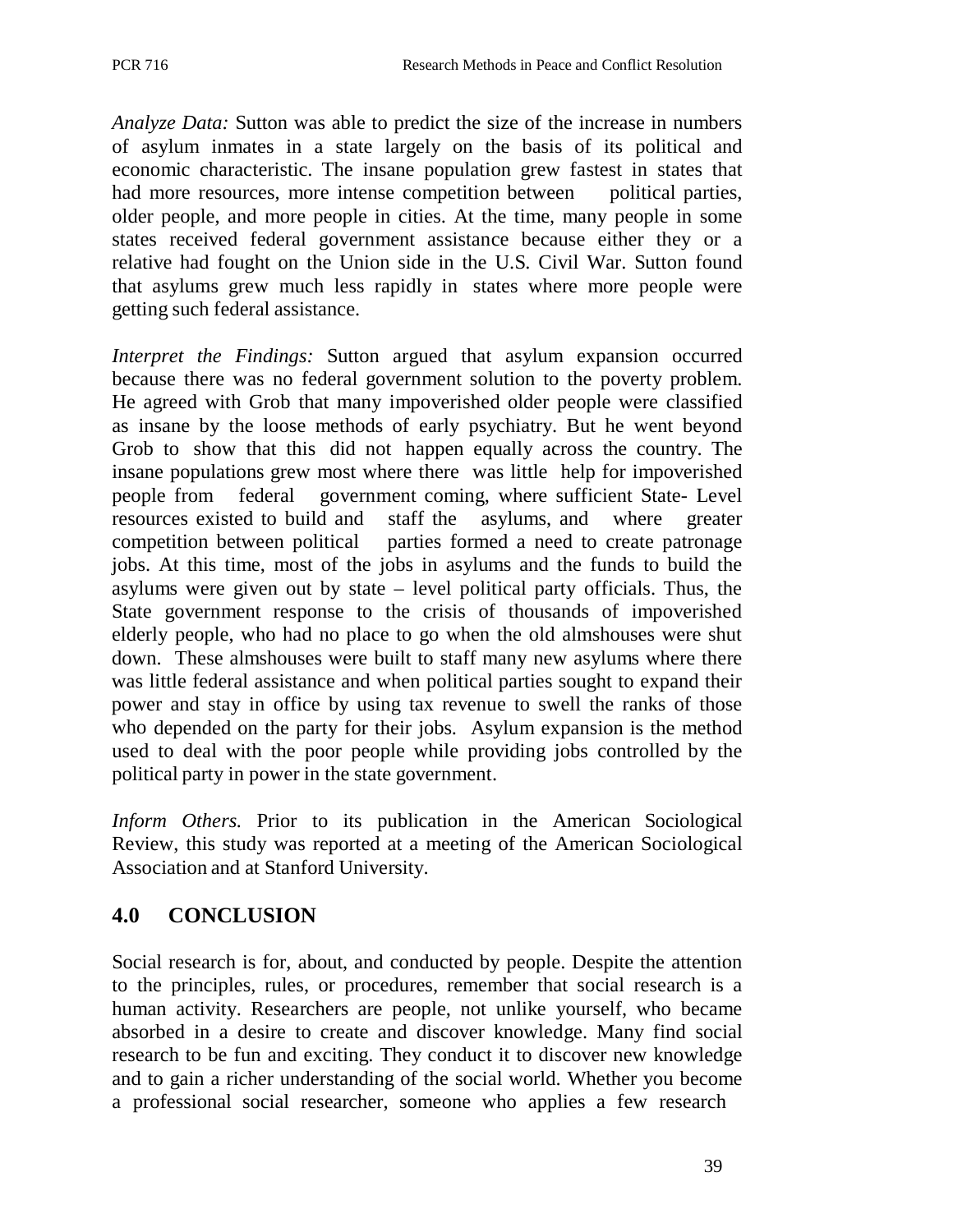techniques as part of a job, or just someone who uses the results of research, you will benefit from reading about the research process. You will be enriched if you can begin to create a personal link between yourself and the research process

#### . **5.0 SUMMARY**

In this unit, we have examined the necessary sequential steps which are taken during a research process. Followed by a good diagram to illustrate the seven steps involved in a research process. We also cited two basic examples to further demonstrate this.

# **6.0 TUTOR MARKED ASSIGNMENT (TMA)**

- 1. What steps are involved in conducting a research?
- 2. What does it mean to say that research steps are not rigidly fixed?

# 7.0 **REFERENCES/FURTHER READINGS**

- Agnew, Neil McK and Sandra W. Pyke (1991); The Science Game: An Introduction to Research in the Social Sciences;  $5<sup>th</sup>$  ed. Englewood Clifts NJ: Prentice Hall.
- Berger, Bennet M., ed. (1990); Authors of Their Own Lives: Intellectual Autobiographies of Twenty American Sociologists; Berkeley University Press.
- W. Lawrence Neuman (1994); Social Research Methods, Qualitative and Quantitative Approaches;  $2<sup>nd</sup>$  Edition Library of Congress Cataloguing-in-Publication Data.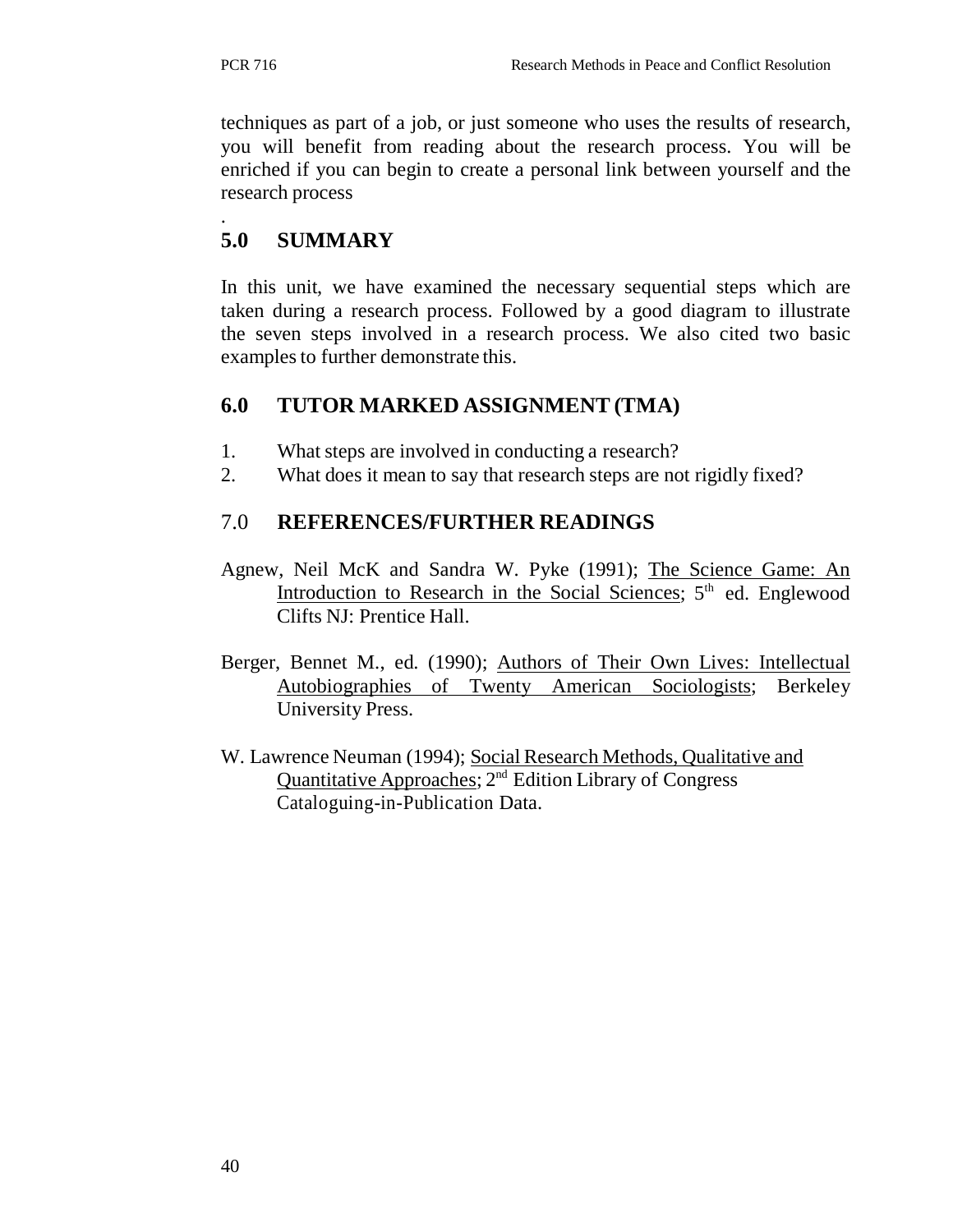# **UNIT 4: WRITING THE RESEARCH PROPOSAL**

### **CONTENT**

- 1.0 Introduction
- 2.0 Objectives
- 3.0 Main Body
	- 3.1 The Meaning of Proposal
		- 3.1.1 A proposal is a straight forward Document
		- 3.1.2 A proposal is not a literary production
		- 3.1.3 A proposal is clearly organized
- 4.0 Conclusion
- 5.0 Summary
- 6.0 Tutor Marked Assignment
- 7.0 References/Further Readings

# **1.0 INTRODUCTION**

Research is never a solo flight, an individual excursion. It begins by researchers communicating their thoughts, their plans their methods, their objectives for other to read, to discuss and to act upon it. The overture opens such a research dialogue for the research proposal. As a point of departure, it must be a precision instrument from the first word to the last.

# **2.0 OBJECTIVES**

At the end of this unit you should be able to:

Explain what a proposal

is?

Why do we need proposal before any research could be conducted? Highlight Methods of enquiring into any research project.

### **3.0 MAIN BODY**

### **3.1 The Meaning of Proposal**

Research is never a solo flight. It is an activity that involves many people and presumes the accession to and the use of resources far beyond one's personal possessions. For that reason, research is not some "do-it-in-acorner" activity. It must be aired, laid out, inspected, and, in nearly every instance, approved by others.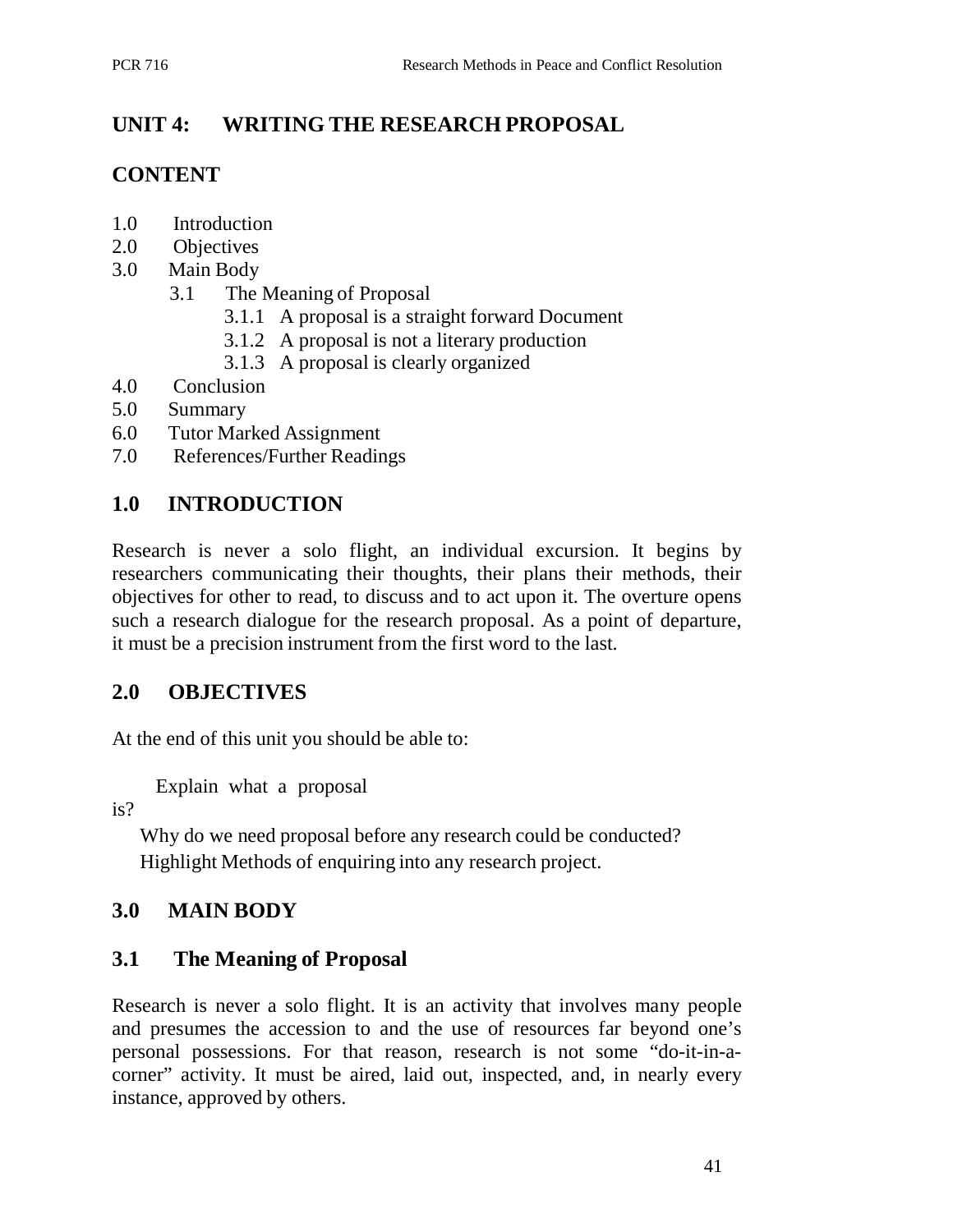The graduate student must get the approval of an academic committee. A researcher seeking a grant must get approval from the university or the organization for which he or she works, and the projects must merit the approval of the grant-awarding agency. These approvals are usually secured through the submission to proper authorities, a document known as a *research proposal.* The proposal discusses openly the problem for research, exactly how the research will be executed, and spells out in precise detail the sources – both personal and instrumental – that the researcher has available for producing the proposed results.

### **3.1.1 A Proposal is a Straightforward Document**

It should not be cluttered with extraneous matter. It begins without introduction, with a straightforward statement of the problem to be researched. It stands upon its own feet; it needs no explanatory props, no introduction, prologue, or statement of reasons why the researcher became interested in the problem or feels a burning need to research it. That may be interesting, but none of it is necessary or appropriate. Those who will review your proposal are not interested in such autobiographical excursions. These, indeed, suggest that you cannot separate essentials from irrelevancies; and that, unfortunately, will neither enhance your stature as a researcher nor recommend you as one who can think without irrelevancy and digression.

Whatever does not contribute directly to the delineation of the problem and its solution must be eliminated. Anything else only obscures and is diversionary. Remember the architect's drawing: clean, clear and economical. It contains all that is necessary; not one detail more.

Journalists are taught – or if not taught, soon learn – that the first words they write are the important ones. You capture or lose your reader's attention with the first sentence. It is impossible to over-emphasize the importance of the beginning, whether of a speech, a news story, an article, or a proposal.

A proposal begins with these words: "Four decades ago the social and economic status of minority groups in the United States were …" The normal reaction of the reader of such a proposal might readily be: "Who cares, at this moment about what the social and economic status of minorities were, forty years ago? What we want to know is not history but prophecy. What does the researcher propose to do now? C'mon, what's the problem? *State it!*"

You see, your first sentence has irritated your reader, puts you immediately at a disadvantage, and perhaps sacrificed your reader's interest; more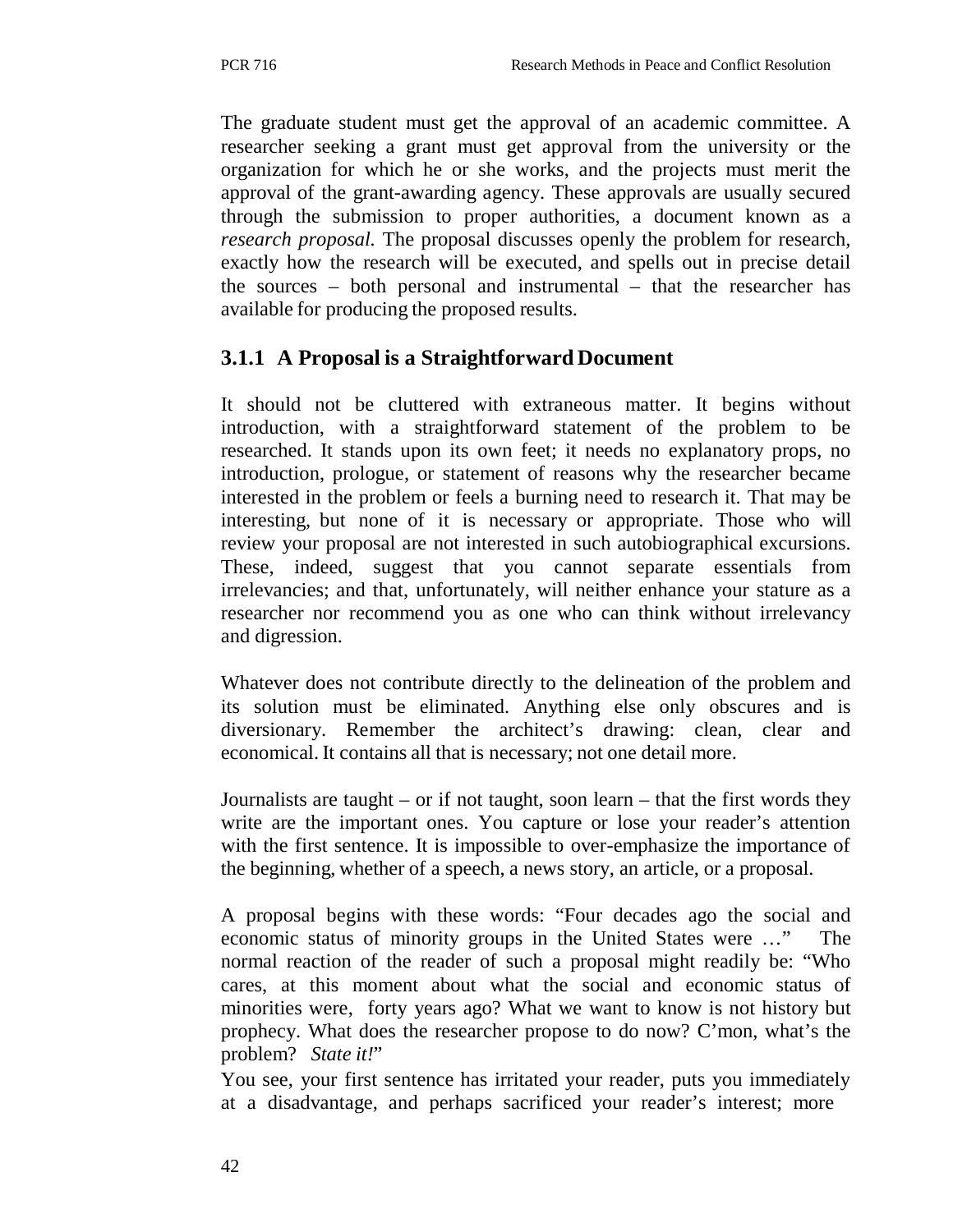seriously, it has indicated that you cannot distinguish between history and future planning and so casts umbrage upon your ability as a researcher to think clearly and critically.

In fact, such a beginning might even suggest that the writer does not actually know the meaning of proposal, which is a serious indictment, indeed. This is a word that looks forward, to what the researcher plans to do in the future. It is a document that employs the future tense of the verb. If the writer intended to make an analytical comparison of the social and economic conditions of two groups, he or she should have forthrightly begun: This study will analyze the social and economic status of certain specific minority groups today with their similar status four decades ago for the purpose of the research.

This is a no-nonsense beginning, and it indicates that the writer knows what a proposal should be.

### **3.1.2 A Proposal is Not a Literary production**

An architect's drawing is not a work of art; a proposal is not a "literary" (in the sense of being consciously a piece of fine writing) production. The mission of neither is to be artistic; the purpose of both is to communicate clearly. As an architect's drawings present an idea of construction with economy of line and precision of measurement, so also proposal indicates how a research project is to be executed to completion, with an economy of words and a precision of expression. It provides no opportunity for fine writing, for literary composition. Stylistically, it is generally stark and prosaic. When you have written such a document you may discover, perhaps to your surprise, that direct writing is also elegant writing. The language must be clear, precise, and sharp. The proposal provides a chance to show with what ultimate clarity and precision the researcher can state a problem, delineate the treatment of the data and establish the logical validity of a conclusion.

To those who have been nurtured with the idea that writing should be stylistically interesting and artistically creative, the preceding statements may come as a distinct shock. But writing a superb proposal calls for skills of expression quite as demanding as those needed for the forging of an unforgettable sentence.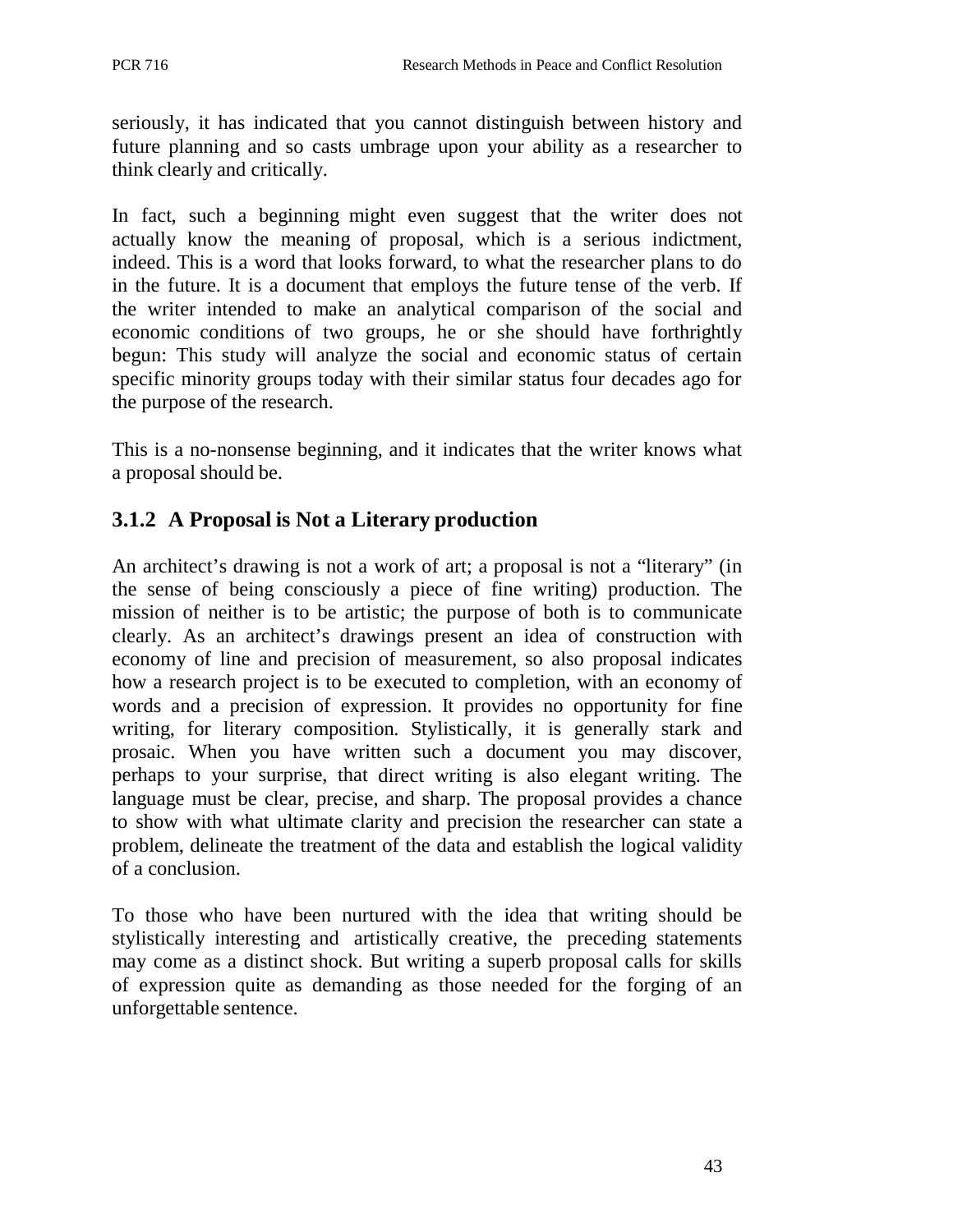### **3.1.3 A Proposal is clearly organized**

Proposals are written in conventional pros style, and thoughts are expressed in simple paragraph form. The organization of the thought – the outline, as it were – is indicated by the proposed use of heading and subheading. The use of the indented outline is neither conventional nor acceptable in the presentation of formal proposals. Those who employ the indented outline form may lay themselves open to criticism on two counts: They may be suspected of never having learned how to express the outline of their thought by the use of headings and subheadings; but more serious, outlines hint at brevity, brevity hints at superficiality, superficiality suggests a most undesirable quality on the part of the researcher. Such may, of course, not be so; but no proposal should ever result in its author being represented in an unfavourable light.

Nevertheless, organization and outline are absolutely essential. They hinge at an orderly and disciplined mind – one of the highest tributes to a researcher's qualifications. If you are not conversant with the use of headings to indicate thought organization, refer to the section in Chapter 12 titled, Headings Show Organization. There you will find a working knowledge of the basics of this stylistic convention. Efficient readers recognize immediately the outline organization of the thought when expressed with appropriate headings.

There is a rule of thumb that may assist you in reading and writing, headings and in recognizing their relative importance.

- 1. The most important headings are in ALL CAPITAL LETTERS and centered on the page. These are headings of the largest units of writing. Chapter headings are thus designated in typescript (corresponding to Roman numerals I, II, III, etc., in an outline).
- 2. Headings in ALL CAPITAL LETTERS, Capital and lowercase usually boldface – or other distinctly different typographic presentation flush with the left margin and separated from the text. (These are freestanding sideheads – that is, sideheads separated from the text above by two spaces and from the text followed by a single space) are in second order of importance (corresponding to the capital letters A,B,C, etc., in an outline).
- 3. Headings in capital and lowercase letter, which are also freestanding, are of the next lower order subheadings (corresponding to the 1,2,3, etc., level in an outline). In typescript, underlining means to italicize.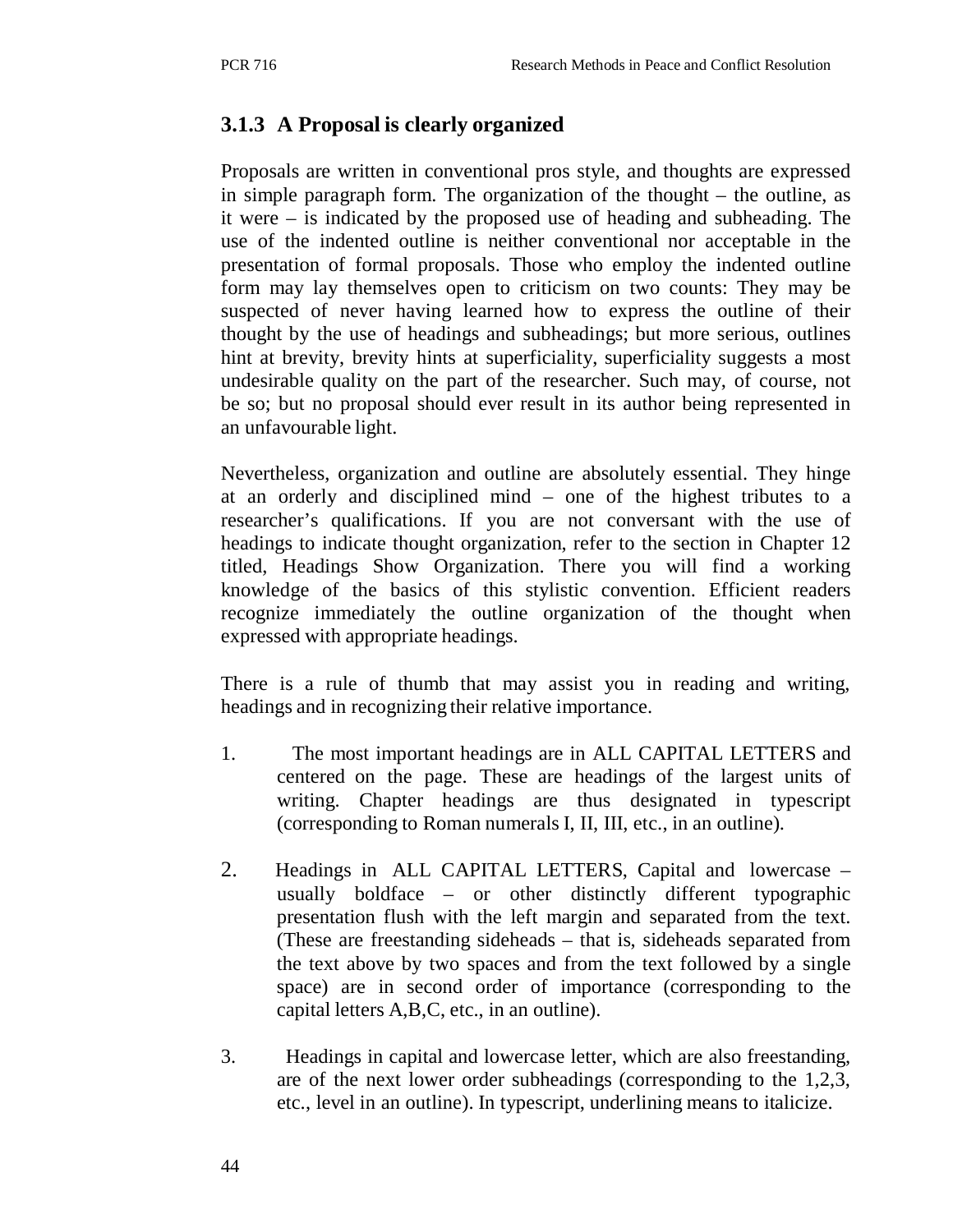This heading is followed by a period. Other headings have no mark of punctuation following them.

- 4. Paragraph sidelines are headings inserted into the opening of a paragraph. The first word is printed with a capital letter and the rest of the words begin with lowercase letter. All are in italic. These correspond to the, b, c, etc, level in an outline.
- 5. Seldom encountered is the least important heading of all. It is a centered heading with the first word capitalized and not underlined. It corresponds to the 1', 2', 3', etc., level in an outline.

Proposals follow a simple, logical form of presentation. Although there are many ways to arrange the items within the proposal.

# **4.0 CONCLUSION**

Usually, mentors or supervisors will want to see the proposal as it is being developed and, equally, will want to monitor your progress as you proceed with your study. This is a desirable relationship; a process of continual guidance and a process of advance and consent.

### **5.0 SUMMARY**

We have seen that the proposal for an anticipated research endeavour merit words that are carefully chosen, style that is clear and concise, attention to the most minute procedural detail, and a rationale for each procedure that is logically and clearly stated. This is a big order; but it reveals the quality of scholarship of the individual writing the proposal as perhaps no other academic assignment would ever do.

# **6.0 TUTOR MARKED ASSIGNMENT(TMA)**

1. How do you write a research proposal?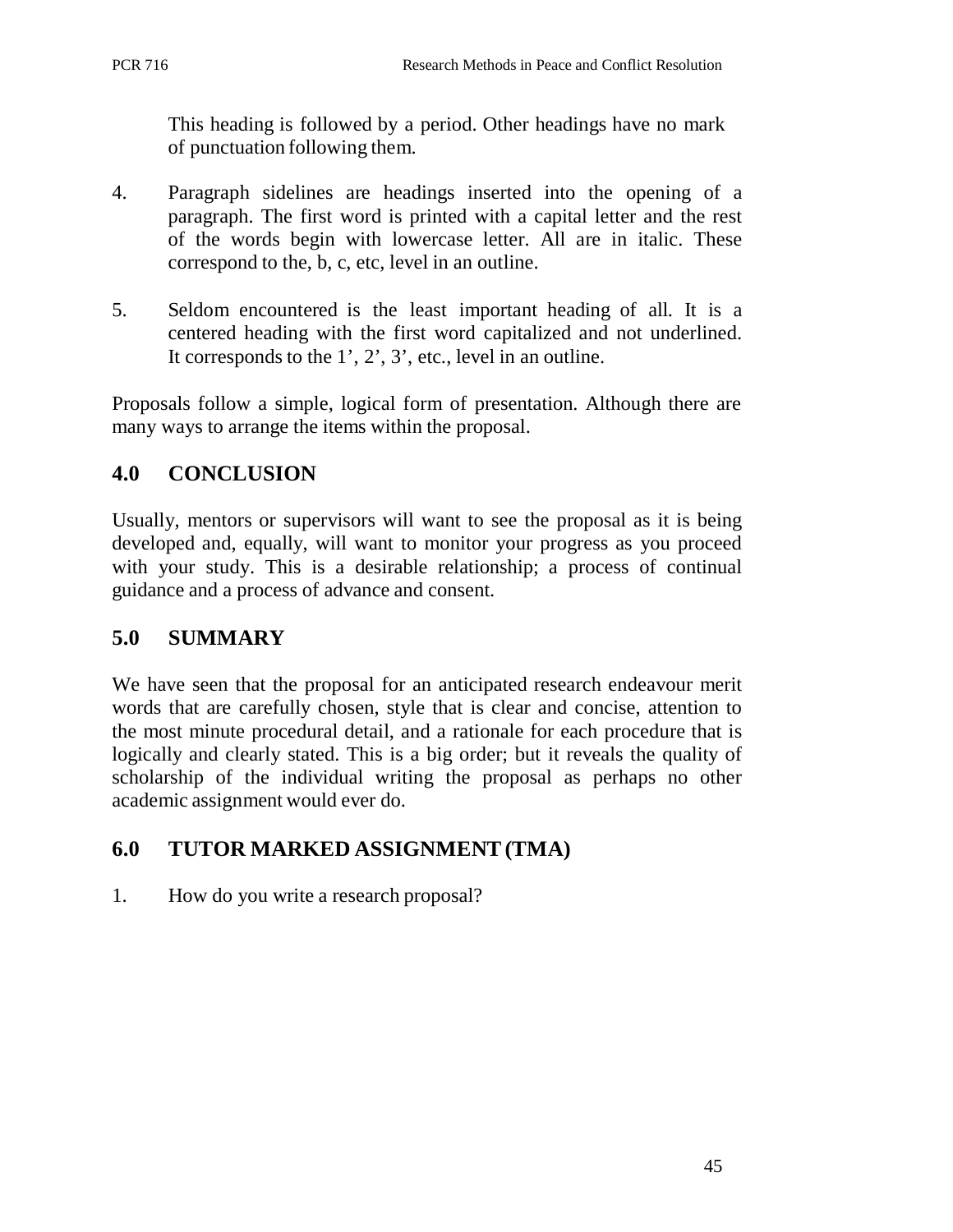#### **7.0 REFERENCES/FURTHER READINGS**

- Allen, E.M. (1960): Why Are Research Grant Applications Disapproved? Sage Publications(1532 – 34).
- DeBakey, Lois (1976); The Persuasive Proposal; Journal of Technical Writing and Communication (5-25).
- Englebret, David (December 1972); Storyboarding Better Way of Planning and Writing Proposals; IEEF Transactions on Professional Communication Pp.115 – 18).
- Gortner, S.R. (1971); Research Grant Applications: They Are Not, and Should Be; Nursing Rearch; 292 – 95.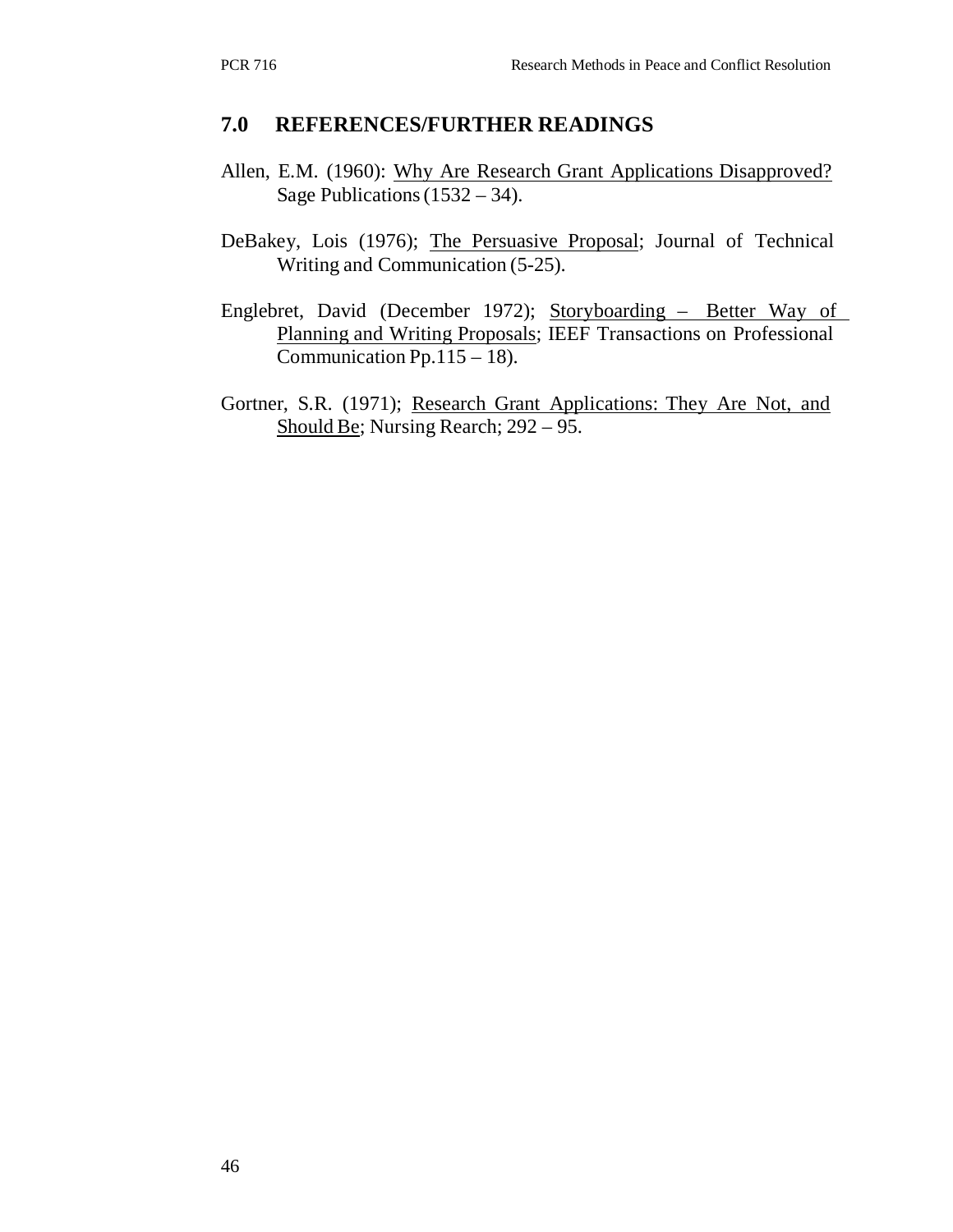#### **MODULE 3**

#### **INTRODUCTION**

- Unit 1 Why do we need a Research?
- Unit 2 Data Collection
- Unit 3 Oualitative Research Methods
- Unit 4 Quantitative Research Methods

#### **UNIT 1: WHY DO WE NEED A RESEARCH?**

#### **CONTENT**

- 1.0 Introduction
- 2.0 Objectives
- 3.0 Main Body
	- 3.1 Social Research
		- 3.1.1 Why Conduct Social Research?
		- 3.1.2 Reasons for Research
		- 3.1.3 Exercise
		- 3.14 Time Dimension in Research
- 4.0 Conclusion
- 5.0 Summary
- 6.0 Tutor Marked Assignment
- 7.0 References/Further Readings

#### **1.0 INTRODUCTION**

In this unit, we will briefly take a look at the various reasons why a research could be carried out or embarked upon. We will also examine the time dimension in research.

#### **2.0 OBJECTIVES**

By the end of this unit, you should be able to:

Discuss the reasons why a research could be embarked upon? Explain the time dimension in research.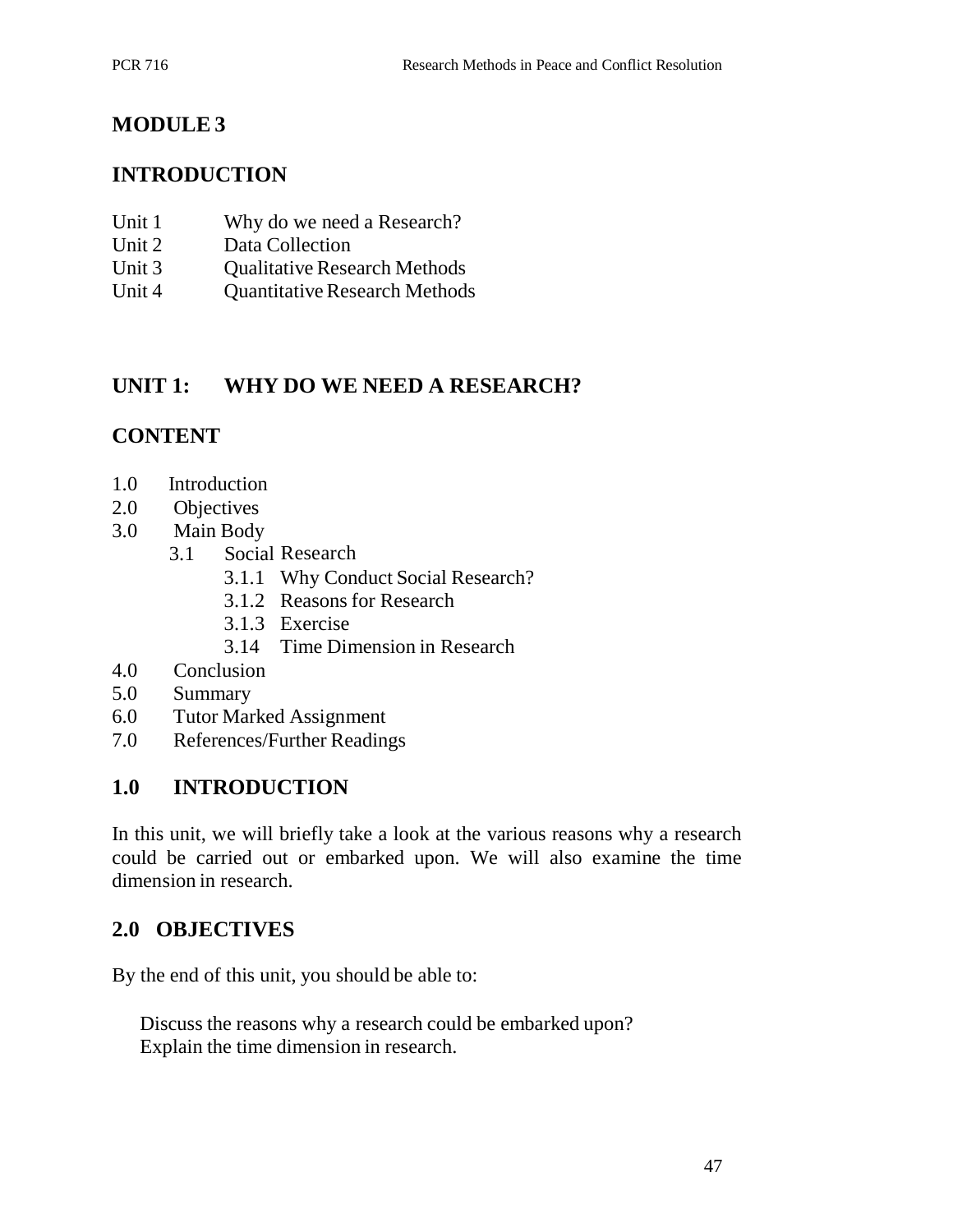### **3.0 MAIN BODY**

#### **3.1 Social Research**

#### **3.1.1 Why Conduct Social Research?**

Where can you find people conduction social research? Students, Professors, Professional Researchers, and the government, with an army of assistants and technicians, conduct much social research. This research is not visible to the average person. Although the results may appear only in specialized publications or textbooks, the basic knowledge and research methods that professional research develop becomes the basis for all other social research.

In addition to those in universities, people who work for newspaper, television network, market research firms, schools, hospital, social service, government agencies, political parties, consulting firms, school, hospitals, social service agencies, political parties, consulting firms, government agencies, personnel department, public interest organizations, insurance companies, or law firms may conduct research as part of their jobs Numerous people make use of social research techniques. The findings from this social research usually yield better informed persons. Less biased decisions than the guessing, bunches, intuition, and personal experience that were previously used. Unfortunately, those being studied may feel over studied or overloaded by the research. For example, the many exit poll studied by the mass median during election have promoted a backlash of people refusing to vote and debate over legal restrictions on such polling. Also, some people misuse or abuse social- research -use sloppy research techniques. Misinterpreted findings rig studies to find previously decided results. But the hostile reactions to such misuses may be directed at research in general instead of at the people who misuse it.

People conduct social research for many reasons. Some want to answer practical questions (e.g., "will reductions in average class size from 25 to 2 increase student writing skill?"). Others want to make informed decisions (e.g. "Should our company introduce flex-time to reduce employee turnover?"). Still others want to change society (e.g., "What can be done to reduce rape?"). Finally, those in the scientific community seek to build basic knowledge about society (e.g., "Why is the divorce rate higher for blacks than for whites?"). *You must learn to use your experiences in your intellectual work: continually to examine and interpret it. In this sense*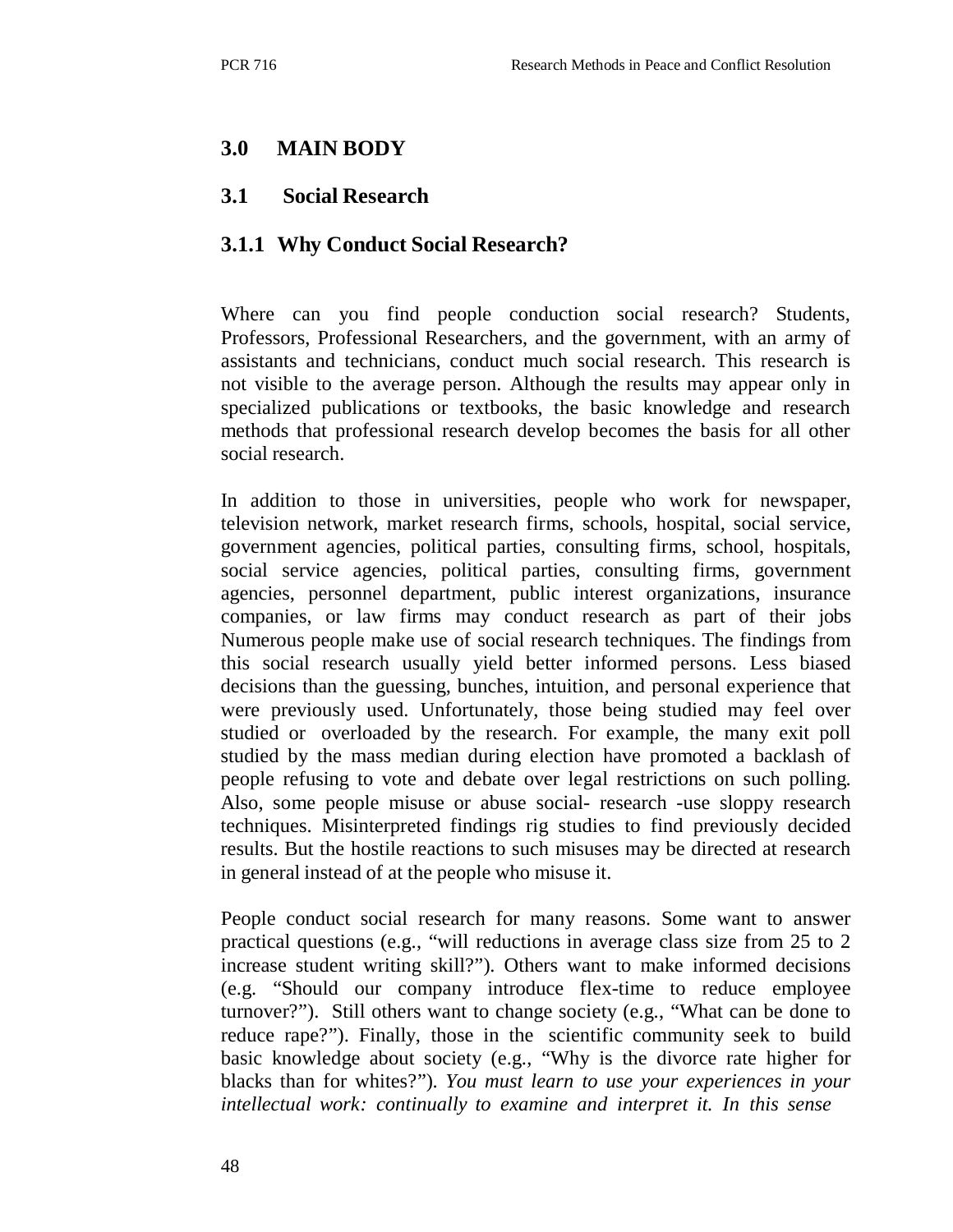*craftsmanship is the center of yourself and you are personally involved in every intellectual product upon which you may work.*

### **3.1.2 Reasons for Research**

- 1. To understand and/or explain a given situation e.g. conflict in a particular area, say for example the Niger Delta, the Ife-Modakeke conflict, the Ijaw and Itsekiri and the Warri crisis, the Kaduna religious crisis.
- 2. Why a given conflict situation in spite of all efforts to solve it has not been transformed or solved. Here we need to examine the causes before the symptoms.
- 3. We also conduct research to give information to enhance decision or policy-making.
- 4. Research can also bring about promotion of objectivity in our policy analysis, policy designs and policy choices.
- 5. Through research we can also promote meritocracy.
- 6. To enhance knowledge i.e. to improve on the way things are done in a better way especially how resources are shared to promote equity.
- 7. To set up a standard operating material procedure for a system e.g. government, community or society or an organization.
- 8. In peace and conflict studies, research is necessary to draw out the ingredients of reconciliation – that is, understanding, what the aggrieved parties are contesting for, and what they used for a settlement.
- 9. To determine what we need for the future so that we can do a better planning.

# **3.1.3 Exercise**

Under what circumstances can research be embarked upon?

### **3.1.4 Time Dimension in Research**

Another dimension of social research is the treatment of time. An awareness of the time dimension will help you read or conduct research because different research questions or issues incorporate time in different ways.

Some studies give you a snapshot of what is going on at a single, fixed time point and allow you to analyze it is detail. Other studies provide more of a moving picture that lets you follow events, people, or social relations over extended periods of time. Still other research focuses on one or a very few cases during a limited time period.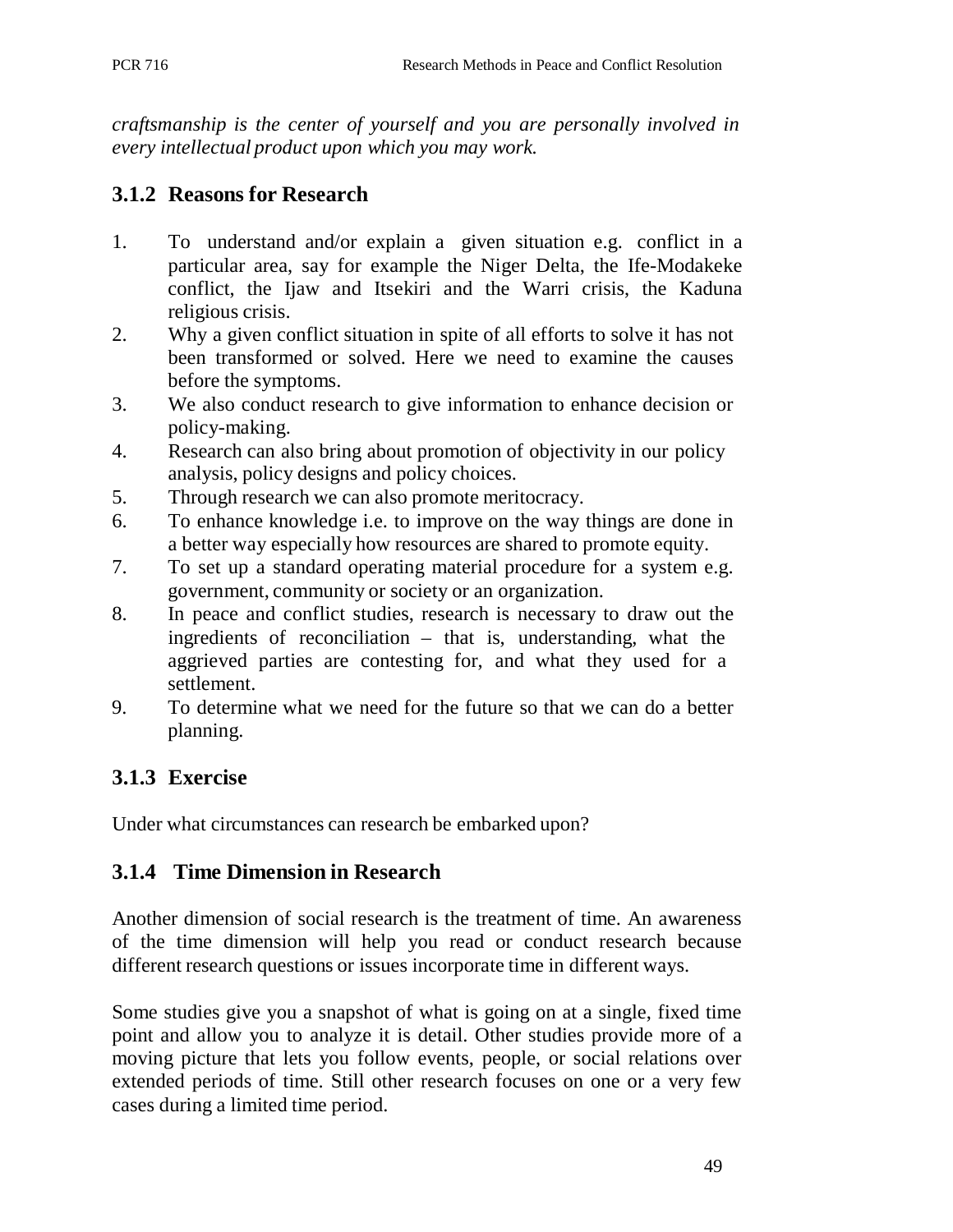Sometimes, these studies have been referred to as longitudinal studies, time series or in a sense as an aspect of participant-observation. You are advised to carry out more researches on the time dimension in research.

### **4.0 CONCLUSION**

In this unit, the goal has been to sensitize the student to be conscious of the various reasons that could lead to a need for carrying out research. In addition, the importance of the time dimension in research cannot be overlooked, as sometimes it goes a long way in determining the validity of this study.

### **5.0 SUMMARY**

We have to examine the possible reasons why research could be embarked upon, and the importance of time dimension in research.

#### **6.0 TUTOR MARKED ASSIGNMENT (TMA)**

1. Discuss the time dimension in research.

#### **7.0 REFERENCES/FURTHER READINGS**

- Berry, Dorothea M. (1980); A Bibliographic Guide to Educational Research; 2<sup>nd</sup> ed. Metuchen, NJ: Scare crow.
- Cook Margaret G. (1975); The New Library Key; 3d ed. New York: H.W. Wilson.

Gold, R.S. et.al, (June 1988); Measurement Issues in Research Design.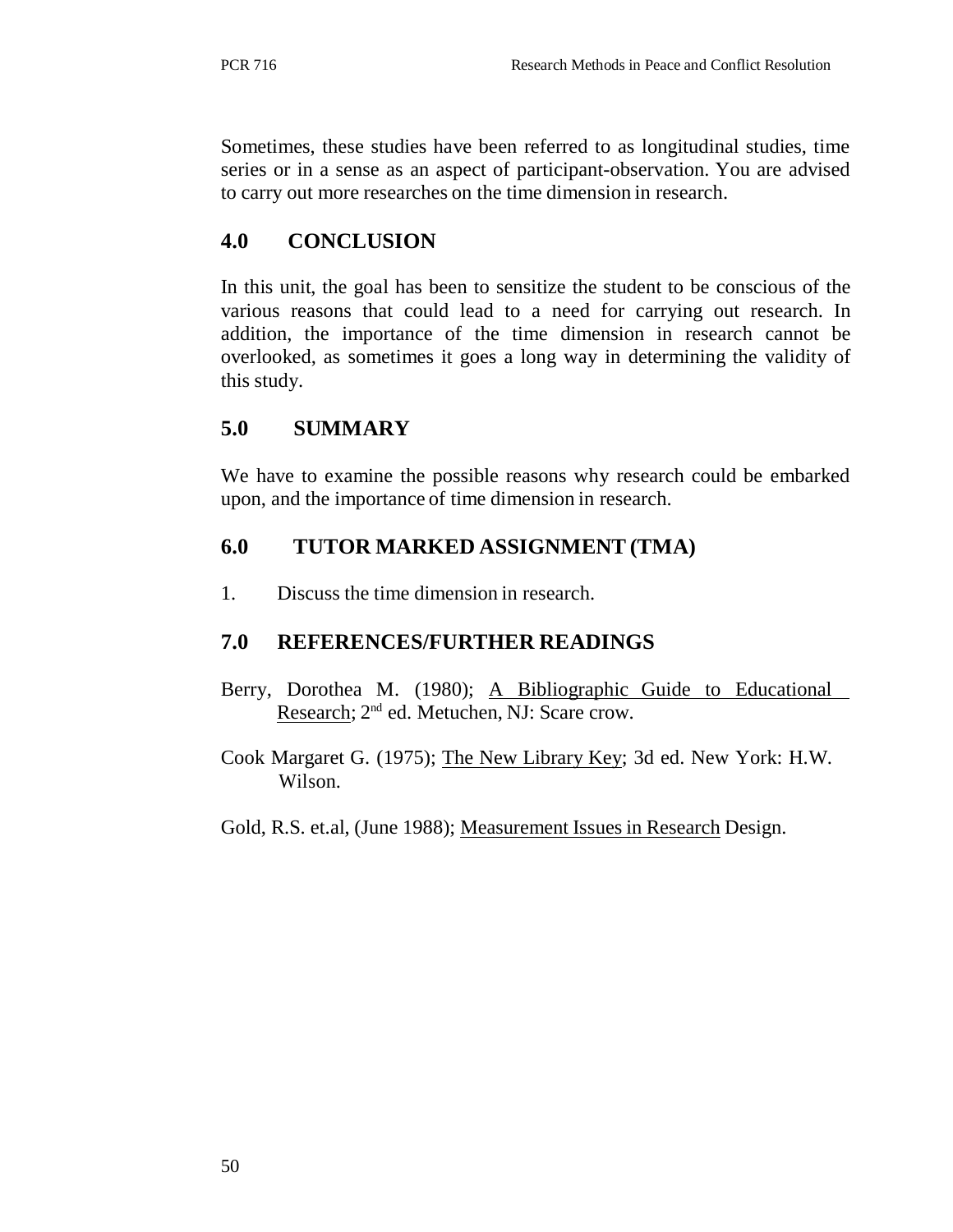# **UNIT 2: DATA COLLECTION**

# **CONTENT**

- 1.0 Introduction
- 2.0 Objectives
- 3.0 Main Body
	- 3.1 Approaches to Collecting Data
		- 3.1.1 Primary and Secondary data
		- 3.1.2 Telephone Survey
		- 3.1.3 Personal Interview
		- 3.1.4 Mail Survey
		- 3.1.5 Exercise
- 4.0 **Conclusion**
- 5.0 Summary
- 6.0 Tutor-Marked Assignment
- 7.0 References

# **1.0 INTRODUCTION**

In this unit, we will take a closer look at the various instruments used in data collection in the Social Sciences in a quantitative manner. We will examine the use of primary and secondary sources of data, the questionnaire and the use of surveys.

# **2. O OBJECTIVES**

By the end of this unit, you should be able to:

Explain the sources of quantitative data in research Highlight the use of the questionnaire in research. Discuss the use of Secondary sources of materials List the use of the Survey method

# **3.0 MAIN BODY**

# **3.1 Approaches to Collecting Data**

# **3.1.1 Primary and Secondary Data**

Every researcher collects data using one or more techniques. Data collection in research takes two types of approaches: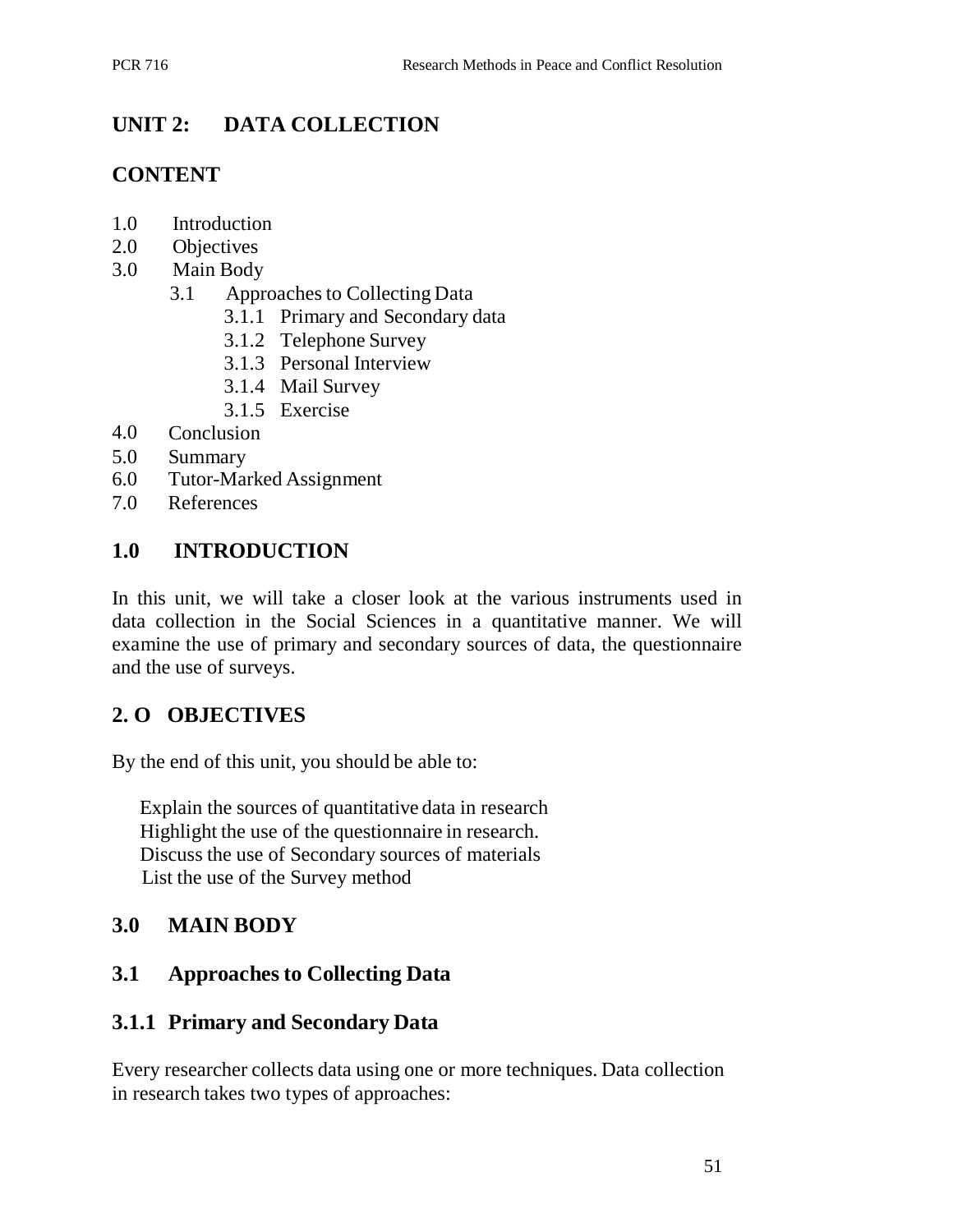- (a) Primary data approach
- (b) Secondary data approach

Primary data is the approach through which data is freshly collected by the researcher from primary sources or whose origin of generation of data by the researcher is first hand. Whereas secondary data are already generated data, often published or whose origin belongs to some other researchers. Although, secondary data can be re-analyzed or reproduced by the researcher, it is very essential that we acknowledge the sources of our secondary data or the information that we are using, such as texts, journals, articles, Internet and the media.

Primary data is usually collected through the survey method and the use of the questionnaire.

The Questionnaire

There are three (3) types of questionnaires:

- (i) Open ended/unstructured
- (ii) Semi-structured
- (iii) Structured/close-ended.

\* In open-ended questionnaire the researcher asks questions and the answers are recorded (audio, picture, video). The answers are then transcribed.

Semi-structured questionnaire have some open-ended and closeended/structured questions together. You ask a question and give answers. The respondents then select the answers that are appropriate to them. The researcher makes sure that all their options are exhaustive. Usually, you make them mutually exclusive and collectively exhausted. To make them this way, the researcher always add the option- OTHERS (SPECIFY).

\* Structured questionnaire – In this type, the questions have already been planned and written down even with expected answers from the respondents. The questionnaire(s) will then be distributed to the respondents and they will tick their selected answers, which the researchers had already pre-empted.

The Survey Method is another source of data collection. It is more of primary data collection. Survey can also be divided into three (3):

- (i) Telephone survey
- (ii) Personal interviews
- (iii) Mail survey.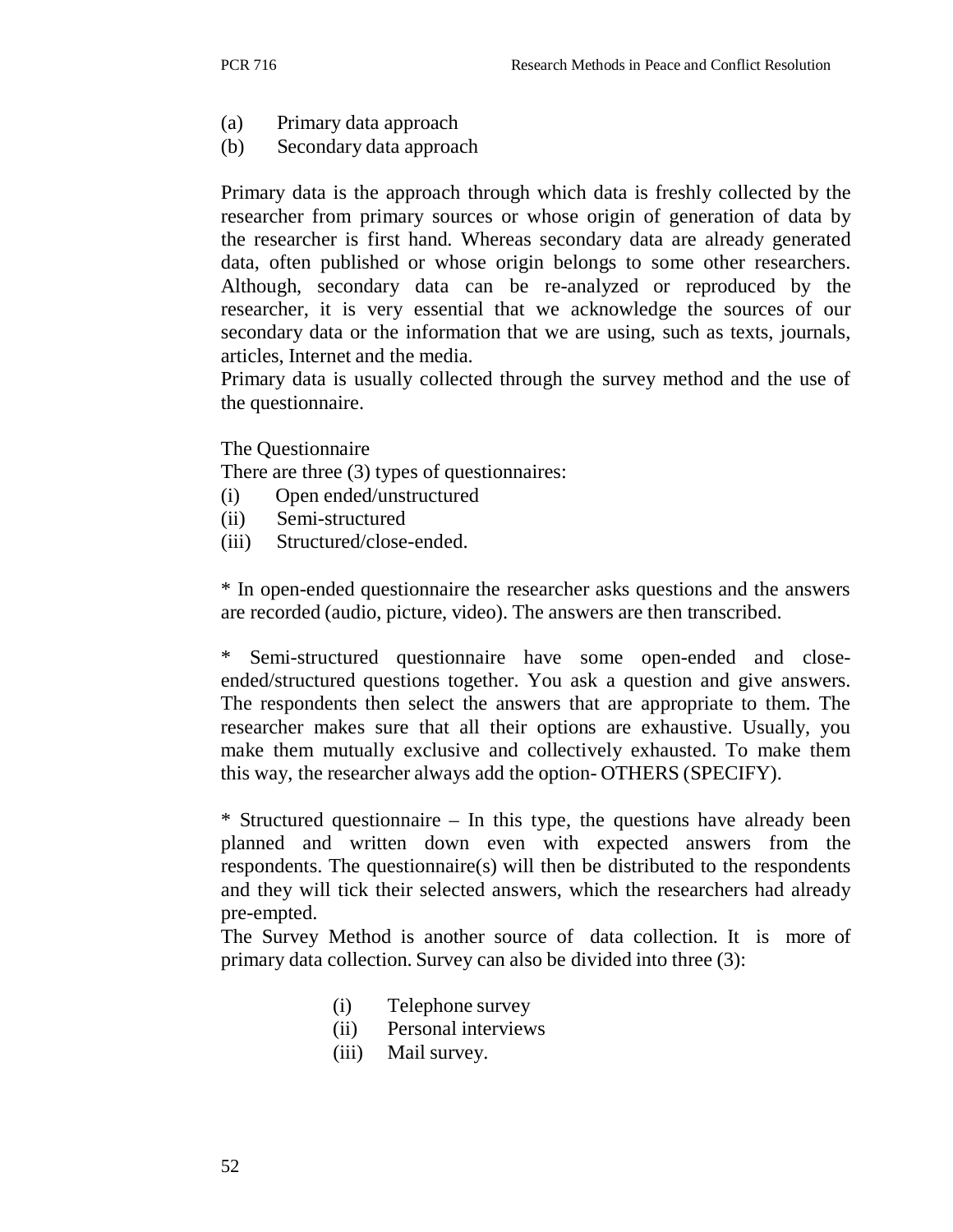# **3.1.2 Telephone Survey (interview)**

This is often used for opinion surveys i.e. when you want to know the opinion of people about something or about the government or government policies. For example, a representative sample can be selected about the opinion of all Liberians as to whether Charles Taylor should leave office or not, or whether Charles Taylor should be given political asylum in Nigeria or not. The researcher uses the result from the opinion survey to make certain conclusionsthat will be of use to the country concerned.

All the opinion is not selective in any way, but rather a representative sample of what the people think:

| Advantages of telephone survey                                                                                                                                                                                                                            | Disadvantages of telephone survey                                                                                                              |
|-----------------------------------------------------------------------------------------------------------------------------------------------------------------------------------------------------------------------------------------------------------|------------------------------------------------------------------------------------------------------------------------------------------------|
| It is very cheap<br>(i)<br>You do not have to travel<br>(ii)<br>(iii)<br>You talk and ask questions on<br>sensitive issues and socially<br>desirable answers may be obtained.<br>No face to face contact; it is<br>(iv)<br>through telephone conversation | It can easily exclude an<br>(i)<br>important part of the<br>population.<br>The poor or the illiterate's<br>(11)<br>opinion are not considered. |

# **3.1.3 Personal Interviews**

This involves face-to-face interview of the respondents by the interviewers. In fact, the three types of questionnaires can be used in this method. Meanwhile, your questionnaire should be as short as possible and straight to the point; precise language should be adopted; the interview must be friendly but not to be patronized; the researcher must understand the interpretation of answers to questions; the researcher must respect the privacy and traditions of the respondents.

# **3.1.4 Mail Survey**

The researcher may not face the respondent, the questions are mailed to them and they may be bulky. The features of mail survey are,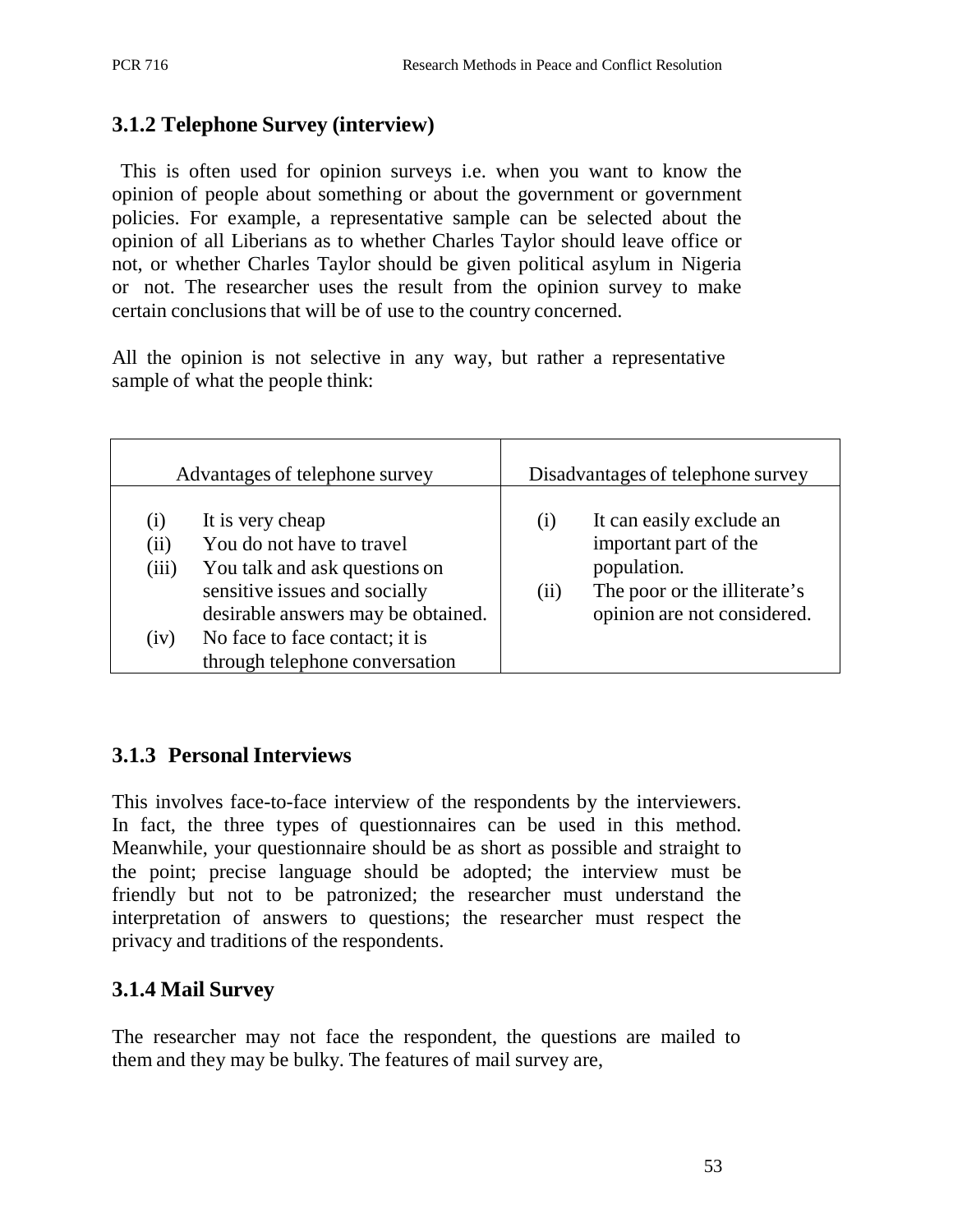- (a) It has long reach
- (b) The amount of data desired can be obtained
- (c) The response rate is important
- (d) It can be flexible and controlled.

# **3.1.5 Exercise**

- 1. Discuss the use of the interview methods in data collection. How is the use of the telephone survey different from personal interviews?
- 2. What is mail survey?

# **4.0 CONCLUSION**

It is important that we understand the use of the above–mentioned methods of data collection, because during field research one may be required to utilize one or more of these methods. Conflict research is also social research and involves the study of human behaviour, but unfortunately at its most sensitive and violent level. It is therefore important that the right approach is used in collecting data and analyzing the results, as this has implications for the resolution of the conflicts.

# **5.0 SUMMARY**

In this unit, we have examined the various methods of data collection, primary and secondary sources of data, the questionnaire, and the various interview methods including survey research.

#### . **6.0 TUTOR MARKED ASSIGNMENT (TMA)**

- 1. What is a questionnaire? Discuss the use of the questionnaire in data collection?
- 2. What do you understand by the Survey method in social research?

# **7.0 REFERENCES**

- E.C Osuala, (1982.) Introduction to Research Methodology, Onitsha, Afrcana-Fep, Publishers.
- M. Brenner et.al (eds.), (1985). The Research Interview, uses and approaches, London, Academic Press E.G Mischler, Research Interviewing: context and narrative, Cambridge, MA: Harvard University Press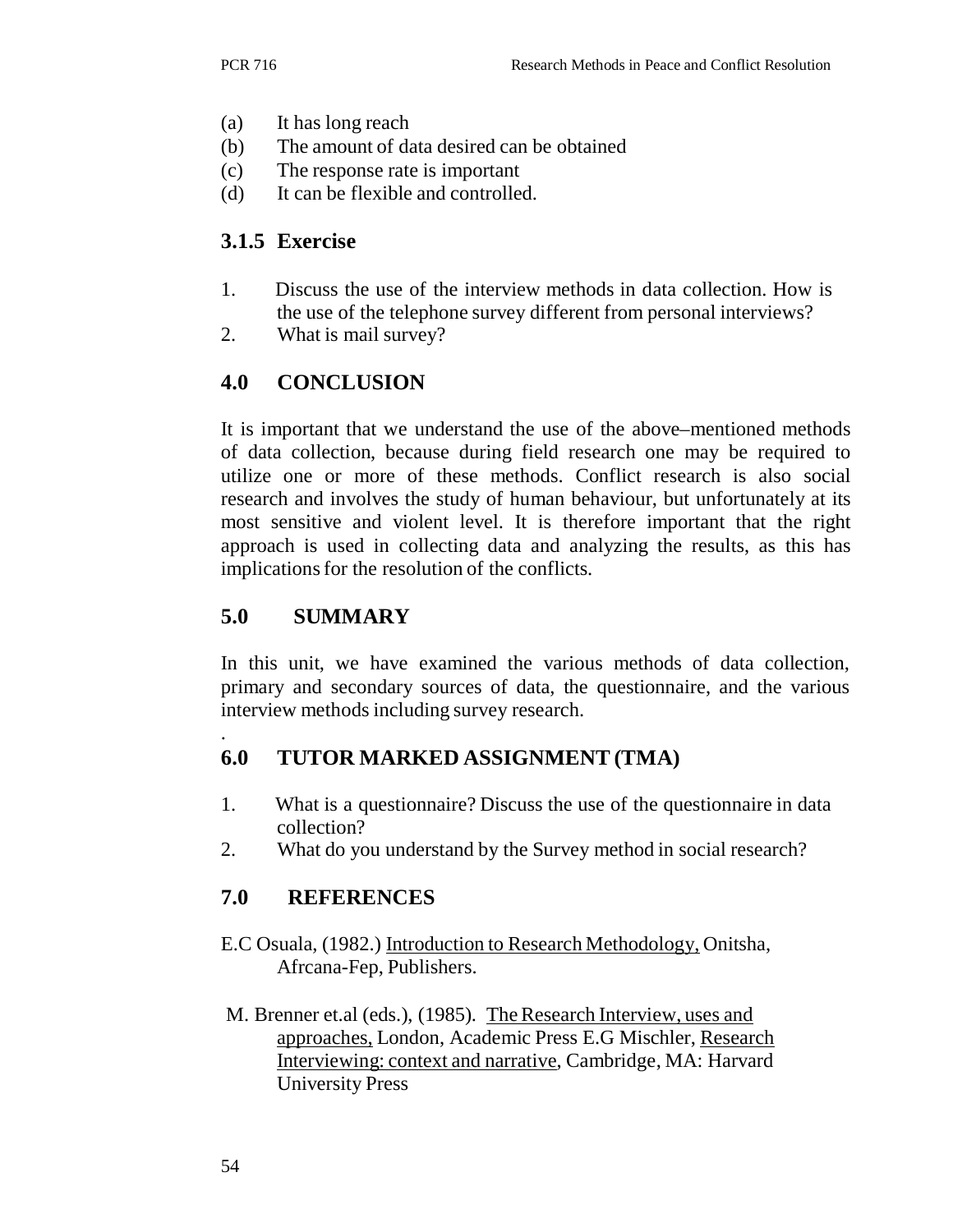# **UNIT 3: QUALITATIVE RESEARCH METHODS**

#### **CONTENT**

- 1.0 Introduction
- 2.0 Objectives
- 3.0 Main Body
	- 3.1 Qualitative Research
		- 3.1.1 Limits to the use of Qualitative Data
		- 3.1.2 Data and Qualitative Research
		- 3.1.3 The Many Methods of Qualitative Research
		- 3.1.4 Ethnography
		- 3.1.5 Photography
		- 3.1.6 Ethno methodology
		- 3.1.7 Dramaturgical Interviewing
		- 3.1.8 Case Study
		- 3.1.9 Unobtrusive Measures
		- 3.1.10 Content Analysis
		- 3.1.11 Historiography
		- 3.1.12 Secondary Analysis
		- 3.1.13 Exercise
- 4.0 Conclusion
- 5.0 Summary
- 6.0 Tutor-Marked Assignment
- 7.0 References/Further Readings

## **1.0 INTRODUCTION**

In research we have different classification schemes or methods. None of them is said to be right, and none is said to be wrong. In the general analytical methods, we have data collection methods and various other methods requiring specific analytical or methodological tools of study. All types overlap and none are mutually exclusive or independent. But our area of study will restrict us to the general analytical method, which is based on the method of analysis used. The General analytical method can be Qualitative or Quantitative research. In this unit, we will focus on Qualitative research, and examine methodologies like Participant Observation, Interviews, Focus Group Discussions (FGD), Ethnography, Photography, Ethnomethodology, Dramaturgical Interviewing, Sociometry, Case Study, Unobstructive Measures, Content Analysis, Historiography and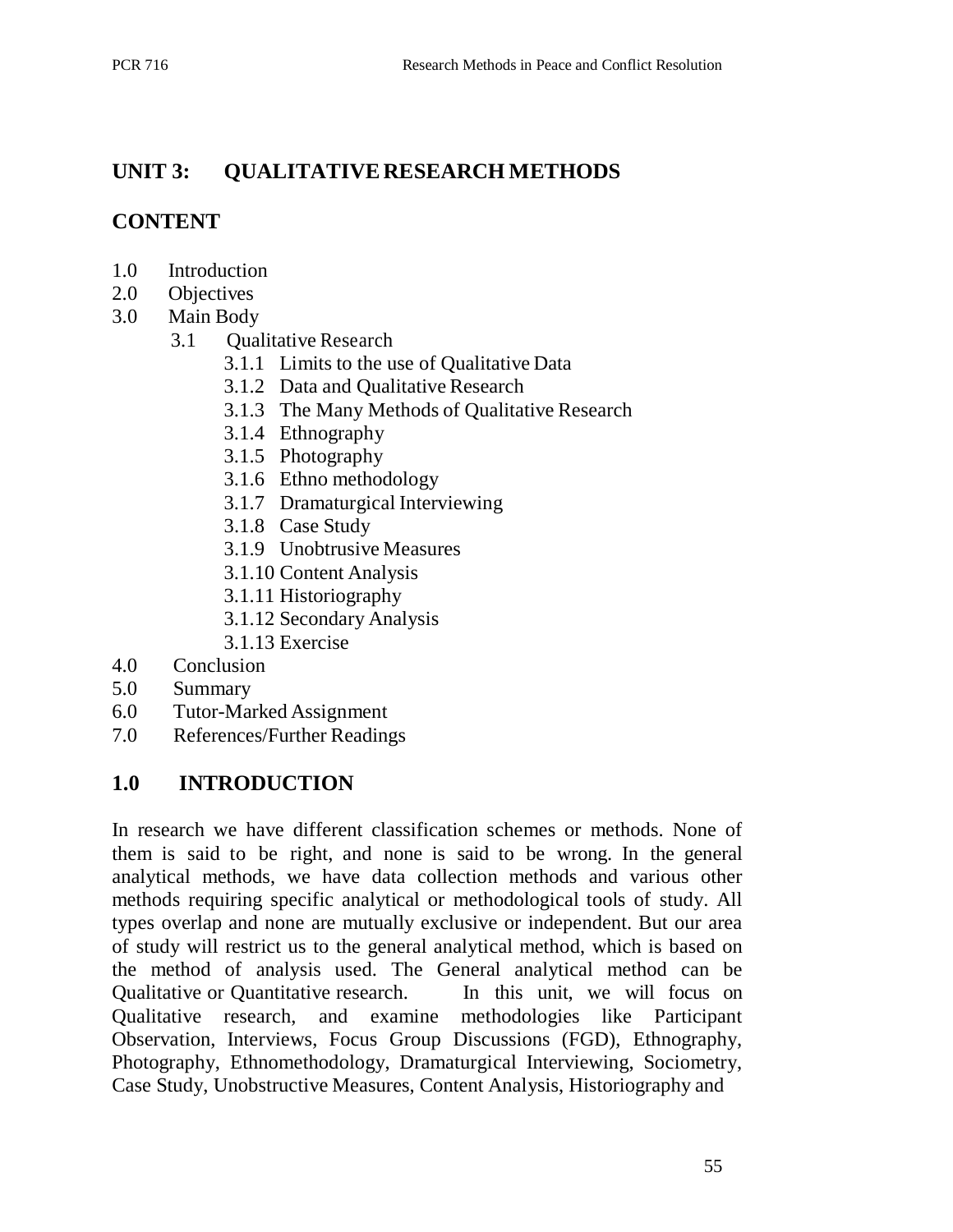Secondary Analysis. Any of these methods could be used in the study of conflicts depending on the nature of the conflict.

# **2.0 OBJECTIVES**

By the end of this unit, you should be able to:

Explain the meaning and uses of qualitative data Identify with Participant Observation, Focus Group Discussions Discuss Ethnography and Photography

Define interview

methods

Explain Sociometry and Historiography Define Content Analysis and use of Secondary information

# **3.0 MAIN BODY**

# **3.1 Qualitative Research**

Qualitative research verbally describes or tells what is done or what has been done. It tells the story around events, occurrences and practices. This is allowed in ethnographic studies. It can also be adopted in Peace and Conflict Resolution. This research usually adopts such data collecting methods like personal observations, unstructured or semi-structured interview, containing open-ended questions e.g. the practices of one ethnic group and another on marriage issues. It also uses Focus Group discussions (FGDs). FGDs assemble people or participants and encourage the group to follow some specific questions of discourse or to discuss amongst themselves with a view to delineating possible solutions to a problem. It could also use experts on panel discussions (e.g. committee leaders, youth leaders, elders, soldiers, academics) in its investigation.

However, there is always the fear of bandwagon effects, which must be avoided at all costs. Bandwagon usually involves the overwhelming views of respected people in communities, which tend to override that of the ordinary people in society even if on the panel of experts. Some peoples' opinion due to economic, educational, social status or age usually has the tendency to prevail. When such people talk, others just keep quiet and listen.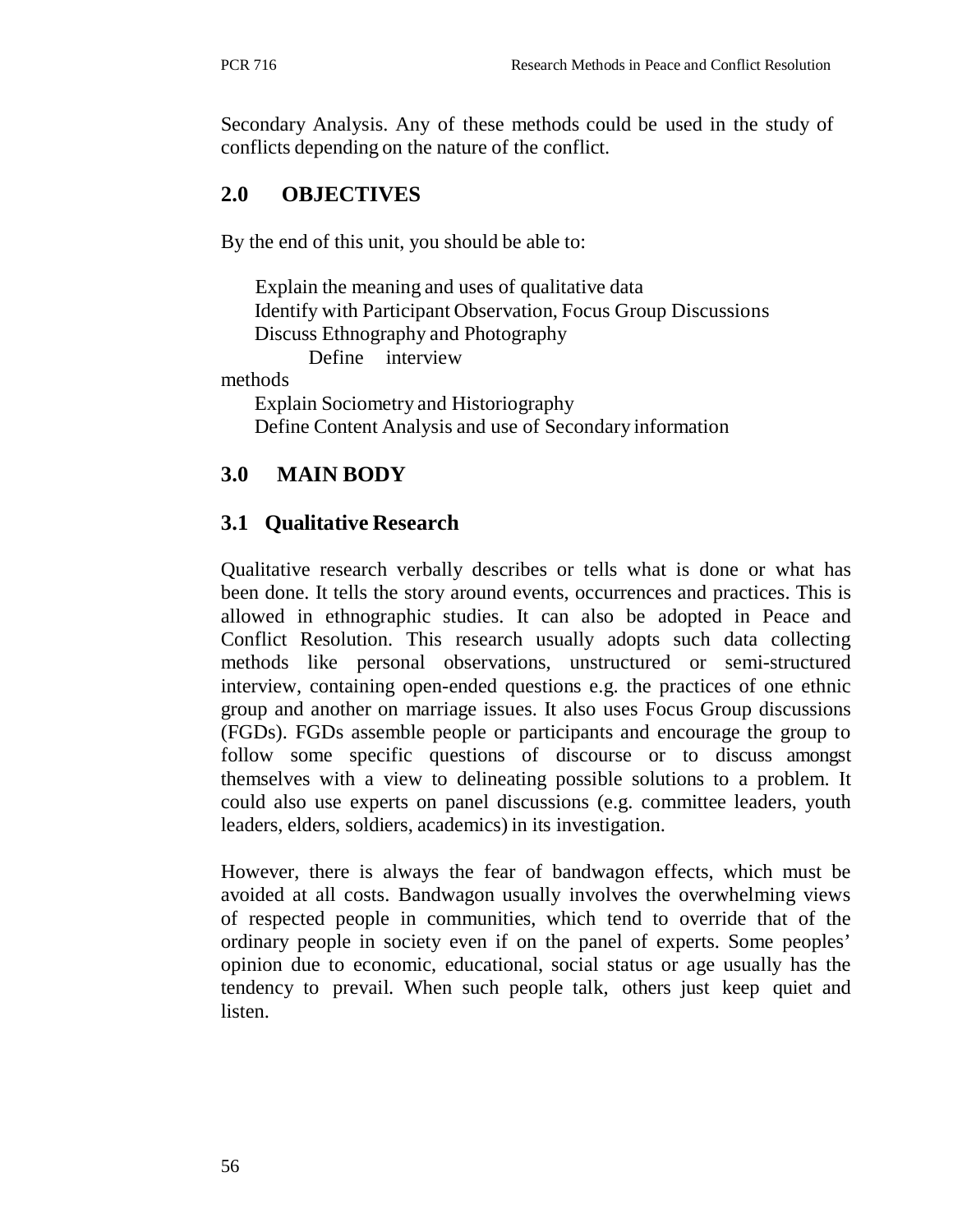#### **3.1.1 Limits to the use of Qualitative Data**

Qualitative data are in the form of texts, written words, phrases, or symbols describing or representing people, actions, and events in social life. Except for the occasional content analysis study, qualitative researchers rarely use statistical analysis. This does not mean that qualitative data analysis is based on speculation or on vague impressions. It can be systematic and logically rigorous, although in a different way from quantitative or statistical analysis.

In the past, few qualitative researchers explained how they analyzed data. In fact, a common criticism of qualitative research was that data analysis was not made explicit or open to inspection. Much of the best works in sociology, political science and peace and conflict resolution has been carried out using qualitative methods without statistical tests. This has been true of research areas ranging from organization and community studies to micro-studies of face-to-face interaction and macro studies of the world system. Nor should such work be regarded as being weak because of the initial "exploratory" approaches to these topics.

Qualitative explanations take many forms. A qualitative researcher does not have to choose between a rigid ideographic – homothetic dichotomy – that is, between describing specifics and verifying universal laws. Instead, she\he develops explanations or generalizations that are close to concrete data and contexts but are more than simple descriptions. The researcher usually uses a lower level, less abstract theory, which is grounded in concrete details.

A qualitative researcher rarely tries to document universal laws; rather, she/ he divides explanations into two categories: highly unlikely and plausible. The researcher using qualitative analysis can eliminate an explanation by showing that a wide array of evidence contradicts it. The data might support more than one explanation, but all explanations will not be consistent with it.

The form of analysis and theorizing in qualitative research sometimes makes it difficult to see generalizations. Some qualitative researchers are almost entirely descriptive and avoid theoretical analysis. In general, it is best to make theories and concepts explicit.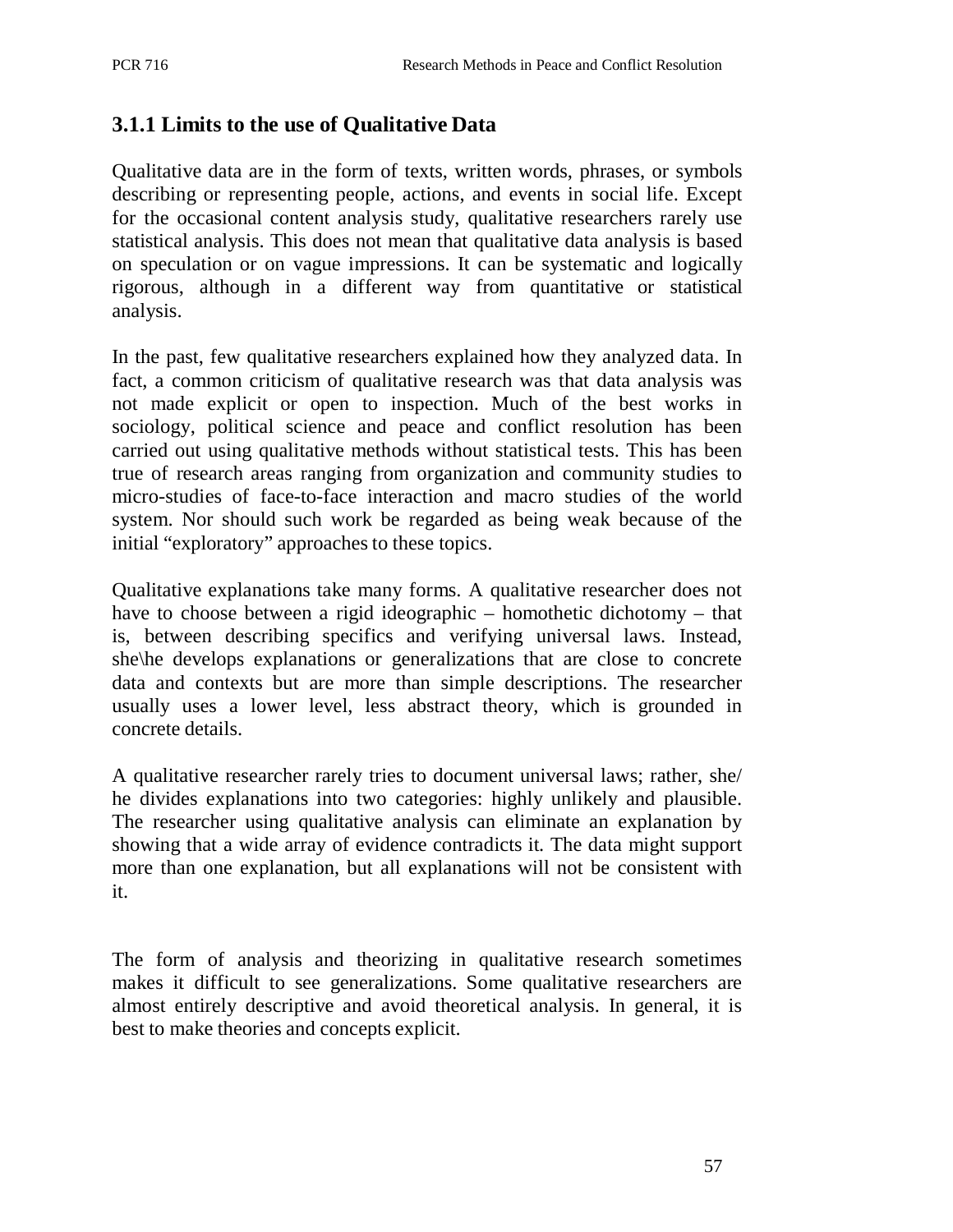# **3.1.2 Data and Qualitative Research**

Data are not inherently quantitative, and can be bits and pieces of almost anything. They do not necessarily have to be expressed in numbers. Frequency distributions and probability tables do not have to be used. Data can come in the form of words, images, impressions, gestures, or tones which represent real events or reality as it is seen symbolically or sociologically (*If people believe things to be real, they are real in their consequences* - the Thomas Dictum). Qualitative research uses unreconstructed logic to get at what is really real -- the quality, meaning, context, or image of reality in what people actually do, not what they say they do (as on questionnaires). Unreconstructed logic means that there are no step-by-step rules, that researchers ought not to use prefabricated methods or reconstructed rules, terms, and procedures that try to make their research look clean and neat (as in journal publications).

It is therefore difficult to define qualitative research since it does not involve the same terminology as ordinary science. The simplest definition is to say it involves methods of data collection and analysis that are nonquantitative (Lofland & Lofland 1984). Another way of defining it is to say it focuses on "quality", a term referring to the essence or ambience of something (Berg 1989). Others would say it involves a subjective methodology and your self as the research instrument (Adler & Adler 1987). Everyone has their favorite or "pet" definition. Historicalcomparative researchers would say it always involves the historical context, and sometimes a critique of the "front" being put on to get at the "deep structure" of social relations. Qualitative research most often is *grounded theory*, built from the ground up.

#### 3.1.3 The Many Methods of Qualitative Research

| 1. Participant-Observation | 7. Natural Experiment          |
|----------------------------|--------------------------------|
| 2. Ethnography             | 8. Case Study                  |
| 3. Photography             | 9. Unobtrusive Measures        |
| 4. Ethnomethodology        | 10. Content Analysis           |
| 5. Dramaturgical           | 11. Historiography             |
| Interviewing               | 12. Secondary Analysis of Data |
| 6. Sociometry              |                                |

**PARTICIPANT-OBSERVATION** is the process of immersing yourself in the study of people you are not too different from. It is almost always done covertly, with the researcher never revealing their true purpose or identity.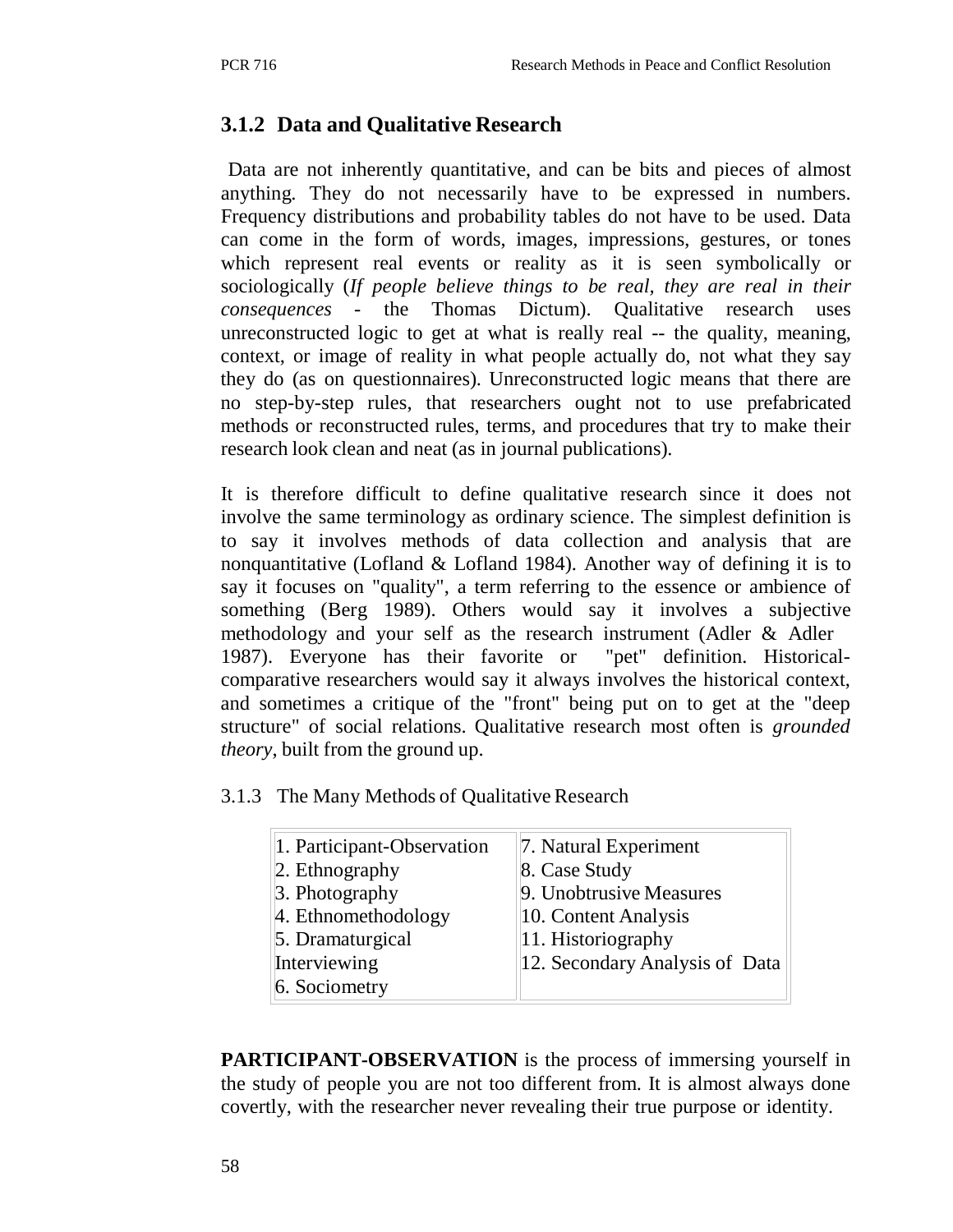If it's a group you already know a lot about, you need to step back and take the perspective of a "martian", as if you were from a different planet and seeing things in a fresh light. If it's a group you know nothing about, you need to become a "convert" and really get committed and involved. The more secretive and amorphous the group, the more you need participation. The more localized and turf-conscious the group, the more you need observation. It's customary in the literature to describe four roles:

Complete participation -- the researcher participates in deviant or illegal activities and goes on to actively influence the direction of the group Participant as observer -- the researcher participates in deviant or illegal activities but does not try to influence the direction of the group Observer as participant -- the researcher participates in a one-time deviant or illegal activity but then takes a back seat to any further activities Complete observation -- the researcher is a member of the group but does not participate in any deviant or illegal activities

It is difficult to say which of these four roles are the most common, probably the middle two. The key point behind all of them is that the researcher must operate on two levels: becoming an insider while remaining an outsider. They must avoid becoming oversocialized, or "going native", as well as being personally revolted or repulsed by the group conduct. Going native is sometimes described as giving up research and joining the group for life, but in most criminological circles, it means losing your objectivity and glorifying criminals. Generally, it takes time to carry out participantobservation research, several weeks or months to 2-4 years. Gangs, hate groups, prostitutes, and drug dealers have all been studied by this method.

# **3.1.4 Ethnography**

is the process of describing a culture or way of life from a folk peoples' point of view. Another name for it is field research. The folk point of view is the idea of a universe in a dewdrop, each person a reflection of their culture in that all their gestures, displays, symbols, songs, sayings, and everything else has some implicit, tacit meaning for others in that culture. It is the job of ethnography to establish the hidden inferences that distinguish, for example, a wink and a nod in any given culture. Numerous funding opportunities exist both abroad and domestically for ethnographic research.

The ethnographic method involves observation and note taking. The anthropologist Clifford Geertz called it *thick description*. For about every half hour of observation, an ethnographic researcher would write notes for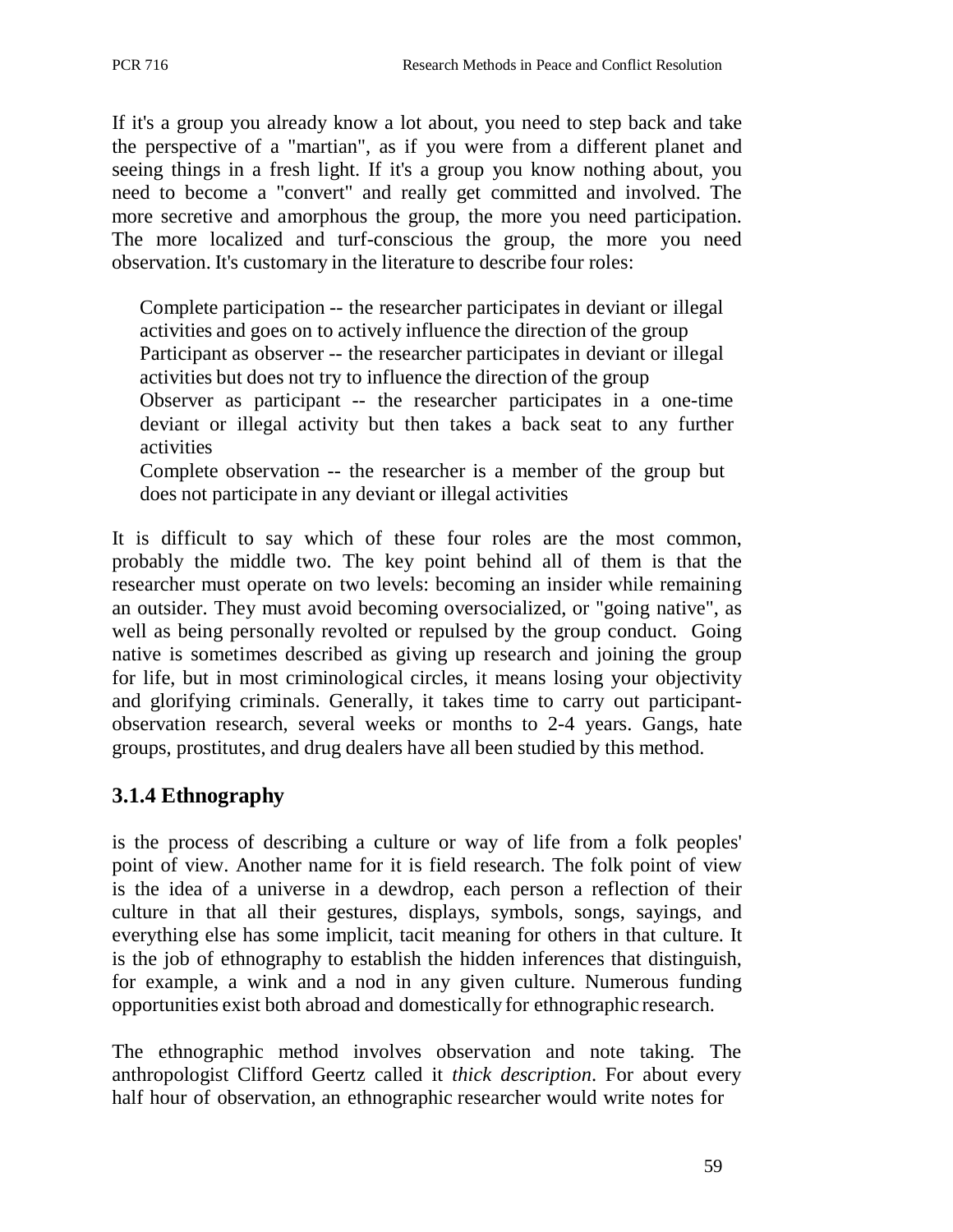about two hours. These notes would contain rich, detailed descriptions of everything that went on. There would be no attempt at summarizing, generalizing, or hypothesizing. The notes would capture as factual a description of the drama as possible to permit multiple interpretations, and most of all, to later infer cultural meaning. A coding procedure (much like content analysis) would be used later for this.

One of the assumptions of ethnography is naturalism, or leaving natural phenomenon alone. In essence, the researcher tries to be invisible. There are a variety of ways the researcher develops trust and rapport with the folk group in order to do this, to watch and listen carefully without being noticed. At some point, however, the researcher has to disengage, retreat to a private place, and take notes. The following are some standard rules for taking field notes:

- Take notes as soon as possible, and do not talk to anyone before note taking
- Count the number of times key words or phrases are used by members of the folk group
- Carefully record the order or sequence of events, and how long each sequence lasts
- Do not worry that anything is too insignificant; record even the smallest things
- Draw maps or diagrams of the location, including your movements and any reaction by others
- Write quickly and don't worry about spelling; devise your own system of punctuation
- Avoid evaluative judgments or summarizing; don't call something "dirty" for example, describe it
- Include your own thoughts and feelings in a separate section; your later thoughts in another section
- Always make backup copies of your notes and keep them in a separate location

## 3.1.5 **Photography**

Photography or film making is ethnography with recording equipment. While many ethnographers would advocate staying away from such technology, it is hard to deny the benefits as an aid to recall, multiple interpretations, and reaching a wider audience. Ethnographic film reports on the homeless, for example, may be just what is needed to mobilize community action or public funding. Little has been written on this new qualitative method, but it appears that the technique known as *oral history* is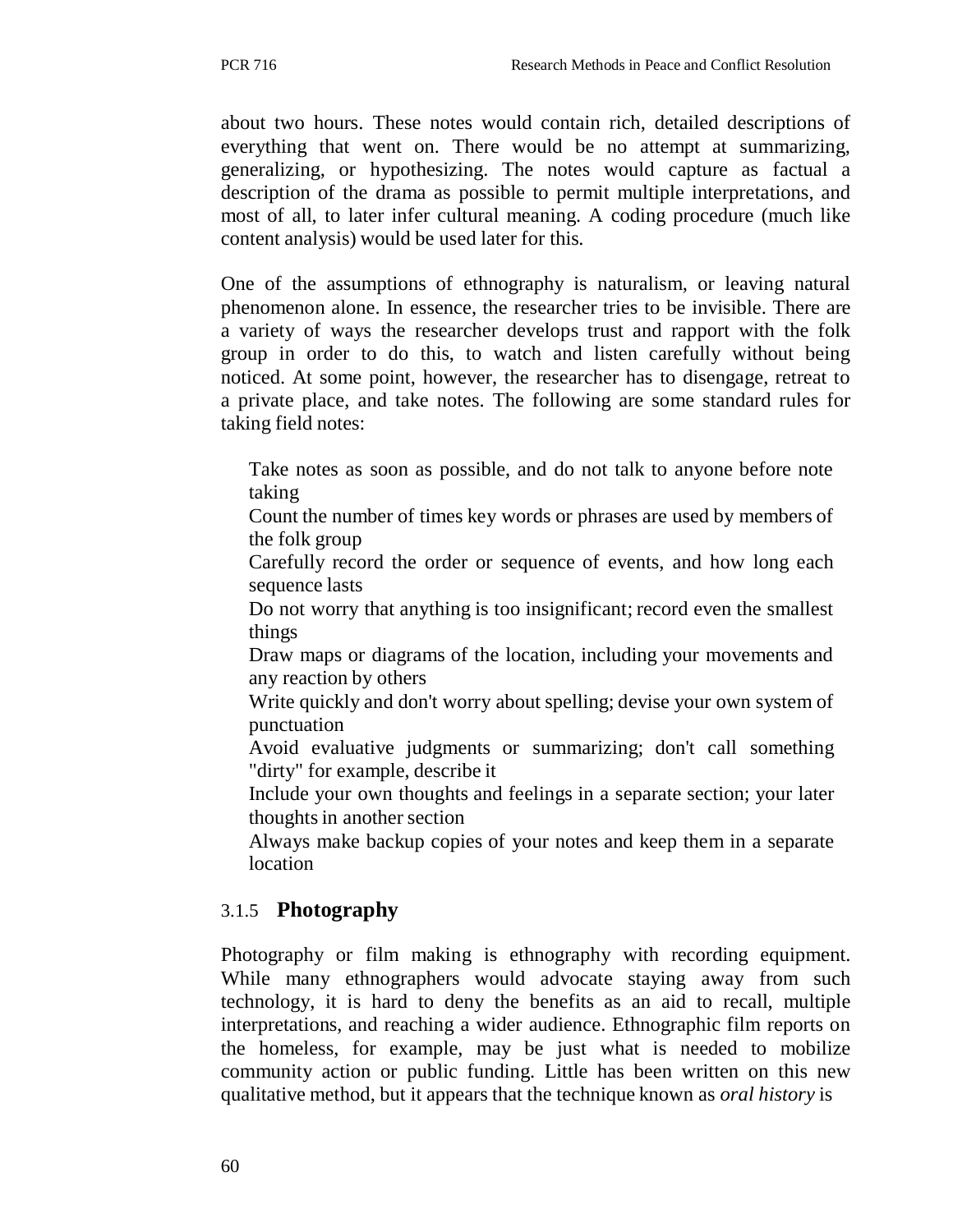sometimes combined with it. Oral history is the recording of people speaking in their own words, about their life experiences, both public and private, in ways that are unavailable in writing. You'd be amazed at the things people say, and the nuances they can communicate, while in front of a video camera. It's unfortunate that this method hasn't caught on in criminal justice or criminology.

#### **3.1.6 Ethno methodology**

This is the study of commonsense knowledge, and is an ethnographic technique popularized by the sociologist Harold Garfinkel in the late 1960s. It assumes a more active role for the researcher, one that involves "breaking up" the standard routines of folk groups in order to see how strongly and in what ways group members mobilize to restore the cultural order. The researcher would do weird things, for example, at inappropriate times. One of the classic textbook examples is looking up at the ceiling in a crowded elevator. Some people would glance up to see what you are looking at; another person might ask what you are looking at; and yet another person might demonize you by saying "What's the matter, too good to ride the elevator with the rest of us?" The whole idea is not to break the law or even the norms of social conduct, but just do silly little things that violate customs or folkways, which will most likely get you labeled as odd, eccentric, or a folk devil. The researcher is then in a better position to understand the fragile and fluid processes of social control, as well as the rules that people use for maintaining cultural boundaries. In spite of the great theoretical potential of this research method, it is not all that commonly used. In fact, since 1989, most people refer to refined versions of this method as *conversation analysis* or *sociolinguistics*.

#### **3.1.7 DramaturgicalInterviewing. or just Plain dramaturgy.**

This is a technique of doing research by role-playing or play-acting your own biases in some symbolic interaction or social performance. Interviewing is conversation with a purpose. Dramaturgy was popularized by the sociologist Erving Goffman in the early 1960s and is also associated with the pseudopatient study "On Being Sane in Insane Places" by Rosenhan in 1973. Both researchers pretended to be mentally ill to find out what it's like in a psychiatric hospital. It's important to note that the acting out doesn't have to be deceptive. In fact, it's preferable if the researcher acts out on a self-conscious awareness of their own bias, and just exaggerates a bit, in order to instigate a more emotional response from the person being interviewed. A researcher interested in the beliefs of devout Catholics, for example, might start asking "So you're Catholic, huh? I hear Catholics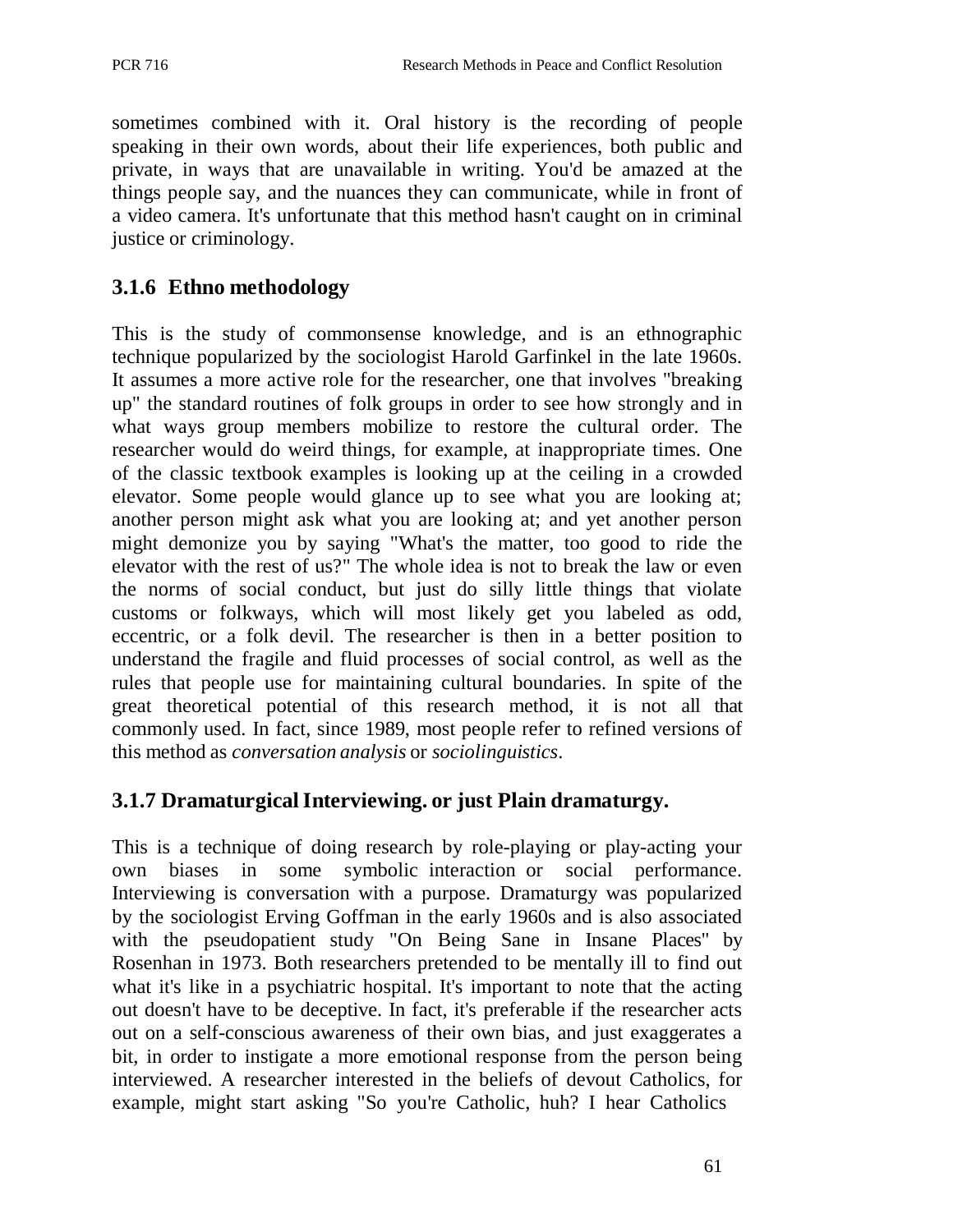engage in cannibalism when they go to Mass, is that true?" Knowing your biases is different from *bracketing* those biases, the latter requiring not just an awareness, but being hard on yourself, and developing a special openness or frankness that is the hallmark of a dramaturgical researcher. At a minimum, you should examine yourself according to the following:

- your gender, age, ethnicity, religion, political party, and favorite psychological theory
- the ways in which these characteristics might bias you in your efforts at interviewing
- the ways in which you might counteract these biases
- the ways in which your efforts to counteract your biases might lead to other biases

Rapport and trust come from meeting the interviewee's expectations about ascribed and achieved characteristics (gender, age, race, mannerisms, etc.), and then the interview proceeds in a semi-directed manner with the interviewer (always self-consciously) acting out on some bias believed to be associated with their own characteristics or those of the interviewee (if different). In the first case, the researcher is a dramaturgical performer; in the second case, a dramaturgical choreographer. The thing to focus on with this technique is the nonverbal body language, as it is believed that affective messages contained therein are more important than verbal messages. A debriefing session is usually held after the dramaturgical interview. This method is probably one of the most difficult qualitative methods as it's basis is in phenomenological theory, but it has many advocates who point to its therapeutic value for both interviewer and interviewee.

## **3.1.8 Case Study**

This occurs when all you have is information about one unique offender, and you want to generalize about all offenders of that type. The field of Justice Studies has been slower than Social Work and Clinical Psychology in embracing the value of a single-subject (sample size  $N=1$ ) or case study approach, yet some examples exist:

Almost all case studies involve unstructured interview and ethnographic methodology (meaning the subject was allowed to express themselves in their own words). It's difficult to describe the variety of techniques used to arrive at useful generalizations in a case study. Hagan (2000) even covers a few quantitative techniques. One way to generalize from a sample of one is to argue that group data overlooks or blurs the significance of individual success or failure. Nomothetic (group) designs simply add up the totals and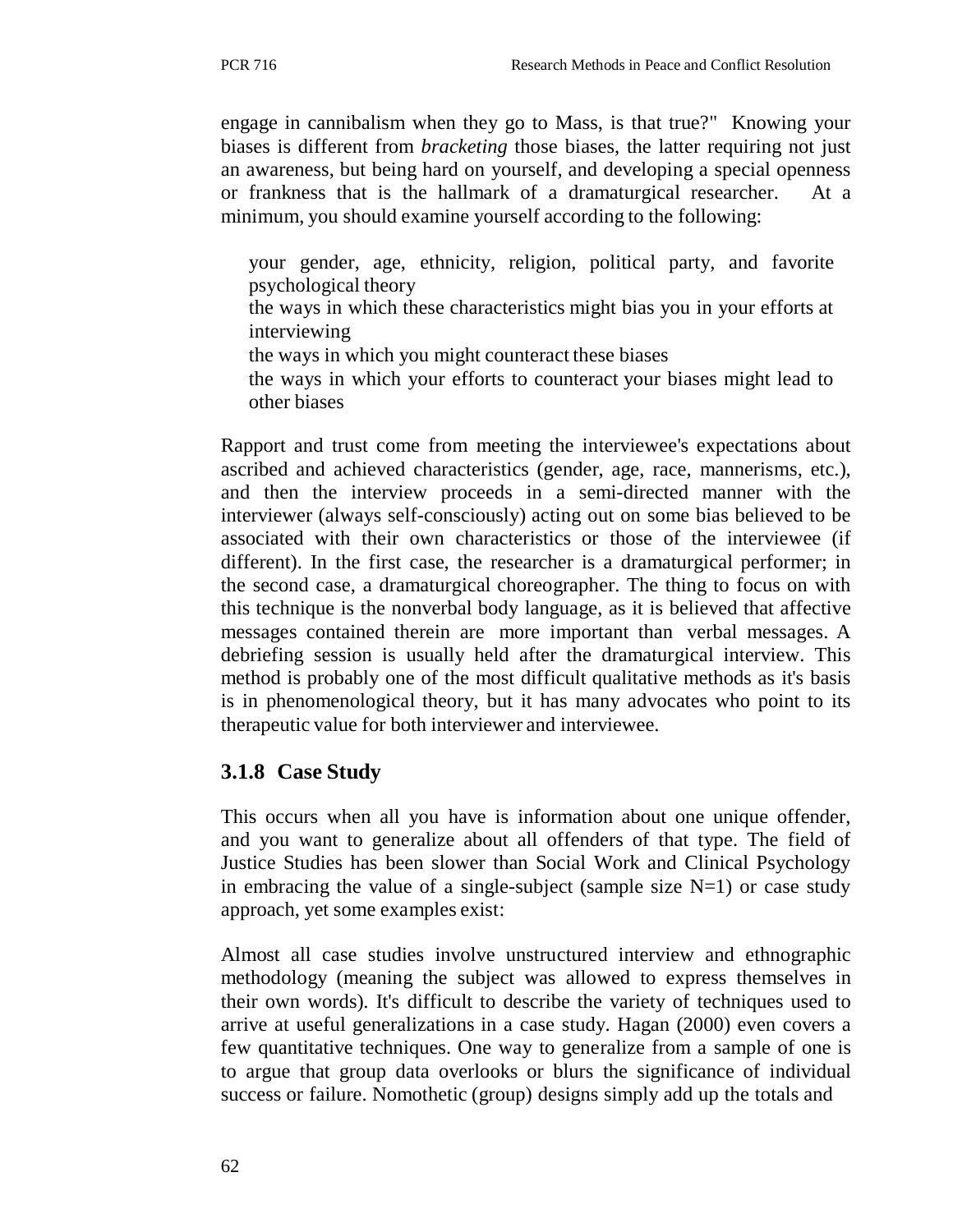look at averages. Idiographic (single subject) designs have the advantage of rescuing individual data from the pile of averages. This argument works best if the individual in question falls into some extreme category (successful at crime or a complete failure at it). Scientists refer to these cases as "outliers", and it is probably better to use someone successful than a failure. Studies of so-called successful, or able, criminals are especially useful at finding out how most offenders try to avoid detection by law enforcement.

Another way to generalize from a sample of one is to use the "universe in a dewdrop" argument we saw with ethnography. With case studies, this is called "methodological holism" and is quite common in Historical-Comparative research. The idea is to find a subject so average, so typical, so much like everyone else that he/she seems to reflect the whole universe of other subjects around him/her. Anthropologists used to seek out the witchdoctor of a village, so you need to find someone who is a natural "storyteller". Many offenders, if you can find one you believe to be articulate and truthful, have taken it upon themselves to chronicle, record, or otherwise keep an eye on the careers of others in their particular field of criminal behavior. These particular individuals will often pontificate on and on about what it's like to be someone like them and some of them can be surprisingly accurate about it, even though they lack self-insight themselves. In order for this to be more than an exercise in typicality, you should use some standard protocol. In other words, try to figure out which issues the subject regards as essential or worthwhile and which ones he/she regards as useless. You'll probably need some nonverbal behavior also. Several complex techniques exist for coding and analyzing the data, from content analysis to historiography to meta-ethnography, but a simple, old-fashioned Q-sort technique works well where you put the subject's different ideas down on 3x5 cards, lay them down on the floor, and shuffle them into 3-4 master categories (called "themes") that you make up the names for. Some standard categories might be: (1) growing up a criminal; (2) becoming a successful criminal; (3) trying to stop being a criminal; and (4) adjusting to the criminal life, but use your own creativity in naming the categories, and stay close to the actual statements by your subject.

#### **3.1.9 Unobstrusive Measures**

These are ways of gathering data in which subjects are not aware of their being studied, and are sometimes called nonreactive measures. They usually involve clandestine, novel, or oddball collection of trace data that falls into one of two categories: accretion or erosion. Accretion is the stuff left behind by human activity. An example would be going through someone's garbage.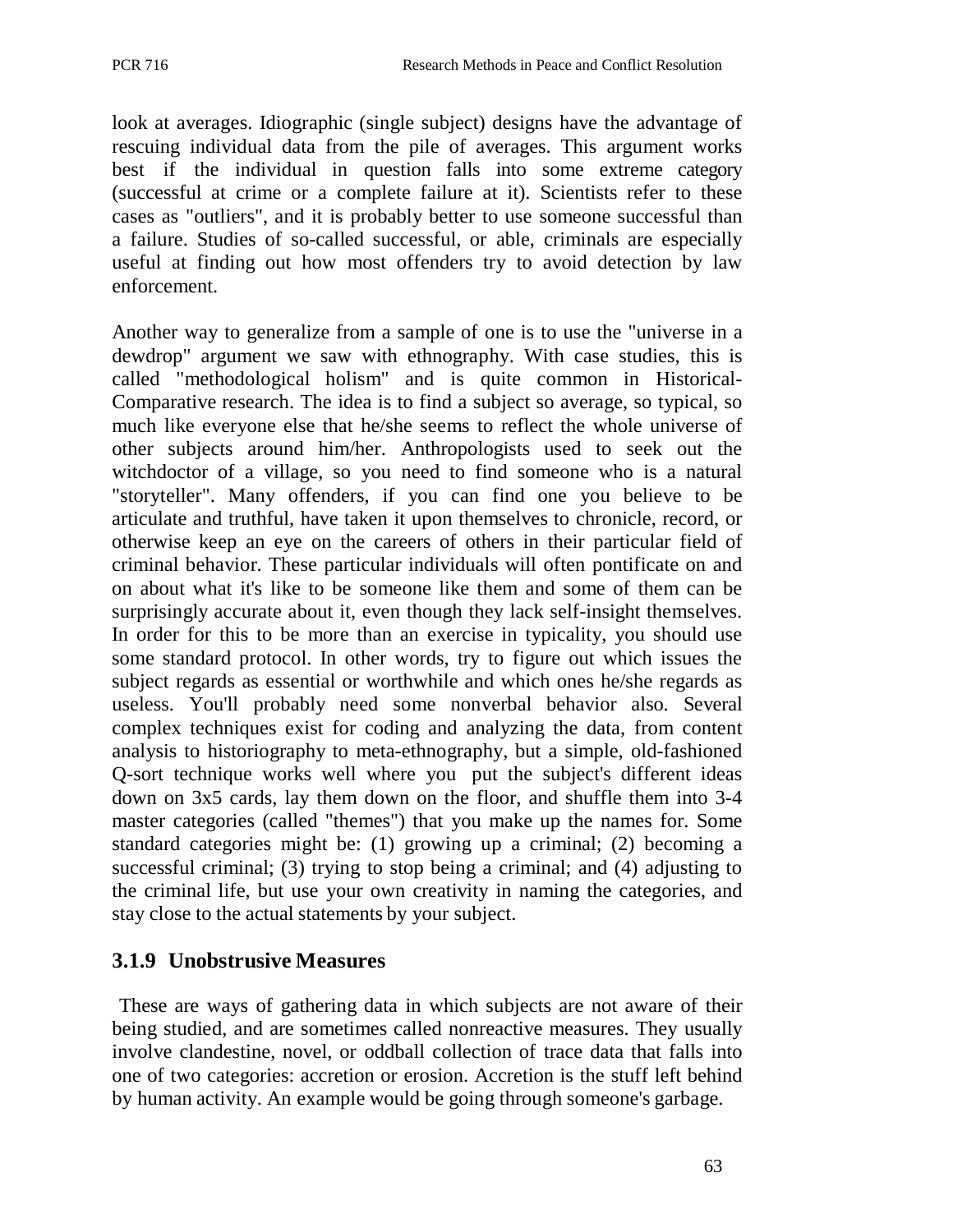Erosion is the stuff that is worn down by human activity. An example would be examining wear and tear on floor tiles to estimate how much employees use the restroom. Examination of graffiti and vandalism are examples of unobtrusive measures in criminal justice. Nobody claims that unobtrusive measures are superior to other research methods. The only advantage is that it is useful when the subjects to be studied are very suspicious and distrustful.

#### **3.1.10 Content Analysis**

This is a technique for gathering and analyzing the content of text. The content can be words, phrases, sentences, paragraphs, pictures, symbols, or ideas. It can be done quantitatively as well as qualitatively, and computer programs can be used to assist the researcher. The initial step involves sorting the content into themes, which depends on the content. If you were studying white-collar crime, for example, you might have themes like planning, action, and cover up. Then, a coding scheme is devised, usually in basic terms like frequency (amount of content), direction (who the content is directed to), intensity (power of content), and space (size of content). The coding system is used to reorganize the theme of the content in what is called manifest coding. Manifest coding is highly reliable because you can train assistants to do it, ensuring intercoder reliability, and all you're doing is using an objective method to count the number of times a theme occurs in your coding scheme. At the next level, the researcher engages in what is called latent coding. This requires some knowledge, usually gained from fieldwork or observation, about the language rules, or *semiotics*, of your subjects. It is less reliable than manifest coding, but involves the researcher using some rubric or template to make judgment calls on implicit, ironic, or doubtful content. Since not everything always fits in categories, there's always some leftover content to be accounted for, and it must be interpreted in context by a knowledgeable researcher who knows something about the culture of his/her subjects.

There are strict limitations on the inferences a researcher can make with content analysis. For example, inferences about motivation or intent can not normally be made, nor can the researcher infer what the effect of seeing such content would be on a viewer. Content analysis is only analysis of what is in the text. A researcher cannot use it to prove what newspapers intended, for example, to mislead the public, or that a certain style of journalism has a particular effect on public attitudes. The most common inferences in content analysis make use of concepts like unconscious bias or unintended consequences, and these are not the same as saying intentional bias or intended effect. Content analysis has been applied extensively to all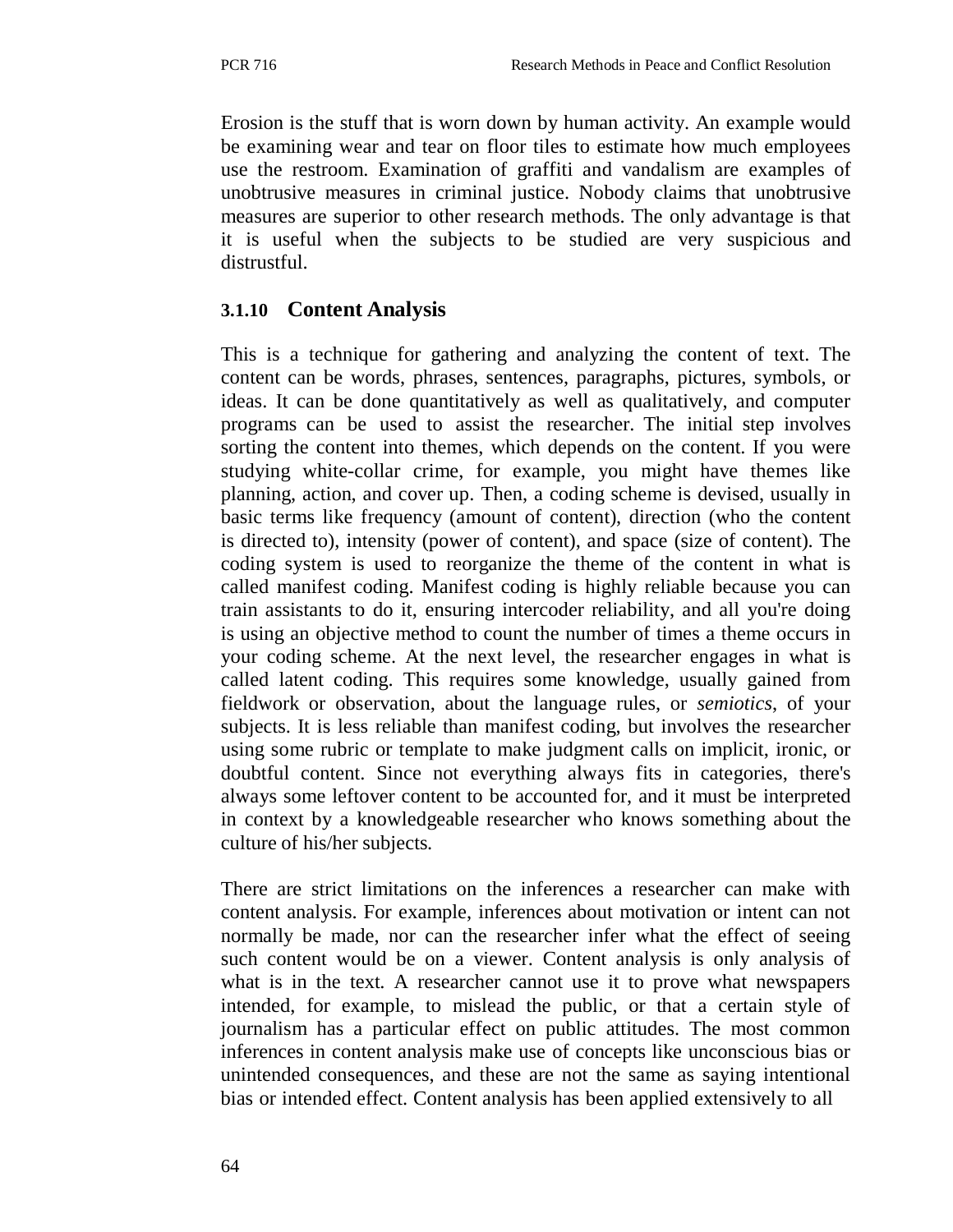kinds of media: newspapers, magazines, television, movies, and the Internet (see the Journal of [Criminal](http://www.albany.edu/scj/jcjpc/) Justice and Popular Culture for some examples of recent research). Intelligence and law enforcement agencies also do content analysis regularly on diplomatic channels of communication, overseas phone calls, and Internet emails. A key point to remember is that the more quantitative aspects of content analysis come first; the qualitative part of the analysis comes last, although some advocates say the technique involves moving back and forth between quantitative and qualitative methods.

# **3.1.11 Histography**

This is the method of doing historical research or gathering and analyzing historical evidence. There are four types of historical evidence: primary sources, secondary sources, running records, and recollections. Historians rely mostly on primary sources, which are also called *archival data* because they are kept in museums, archives, libraries, or private collections. Emphasis is given to the written word on paper, although modern historiography can involve any medium. Secondary sources are the work of other historians writing history. Running records are documentaries maintained by private or nonprofit organizations. Recollections are autobiographies, memoirs, or oral histories. Archival research, which is the most common, involves long hours of sifting through dusty old papers, yet inspection of untouched documents can yield surprising new facts, connections, or ideas. Historiographers are careful to check and doublecheck their sources of information, and this lends a good deal of validity and reliability to their conclusions. Inferences about intent, motive, and character are common, with the understanding of appropriateness to the context of the time period. Historical-comparative researchers who do historiography often have to make even more disclaimers about meanings in context, such as how they avoided western bias.

# **3.1.12 Secondary Analysis**

This is the reanalysis of data that was originally compiled by another researcher for other purposes than the one the present researcher intends to use it for. Several datasets in criminal justice and criminology exist just for this purpose. The UCR (Uniform Crime Reports), for example, can be analyzed in a number of ways other than for its purpose as being a health scorecard for the nation. Often, secondary analysis will involve adding an additional variable to an existing dataset. This variable will be something that the researcher collects on their own, from another dataset, or from a common source of information. For example, one could take police call for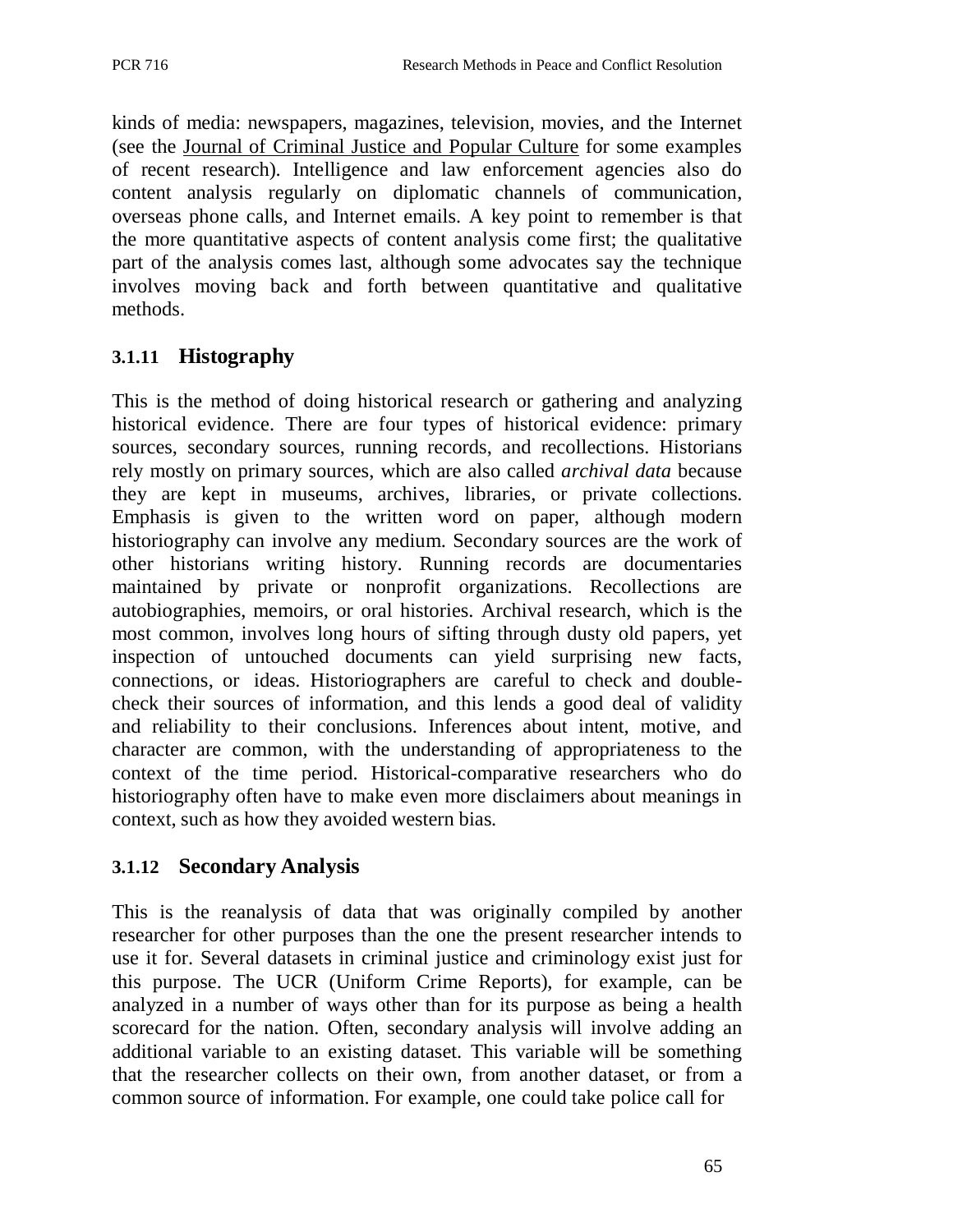service data and combine it with lunar cycles from the Farmer's Almanac to study the effect of full moons on weird human behavior. Secondary data analysis is only limited by the researcher's imagination. While the technique is mostly quantitative, limitations exist that often force such researchers to have some qualitative means of garnering information also. In such cases (as with much Historical-Comparative research), the qualitative part of the study is used as a validity check on the quantitative part.

A related technique, called *meta-analysis*, is the results of combining several different studies dealing with the same research question. It is decidedly quantitative, but involves some of the same sorting and coding techniques found in qualitative research. Meta-analysis is no substitute for a good literature review.

# **3.1.13 Exercise**

- 1. What do you understand by qualitative research?
- 2. Describe in detail Participant Observation as a method of data collection?
- 3. What is Focus Group Discussion?
- 4. Describe the interview method in data collection?

# **4.0 CONCLUSION**

In this unit, we discussed the meaning of qualitative data and the various methods of qualitative research. No one method is necessarily superior to the other. However, each of the methods has its own strengths and weaknesses. Hence, what should determine the particular method of research chosen should ideally be the nature of the study in question? However, we should note that qualitative research is just as important as quantitative research.

# **5.0 SUMMARY**

We have discussed the nature and meaning of qualitative research, outlining the various methods or methodological approaches in qualitative research in the social sciences.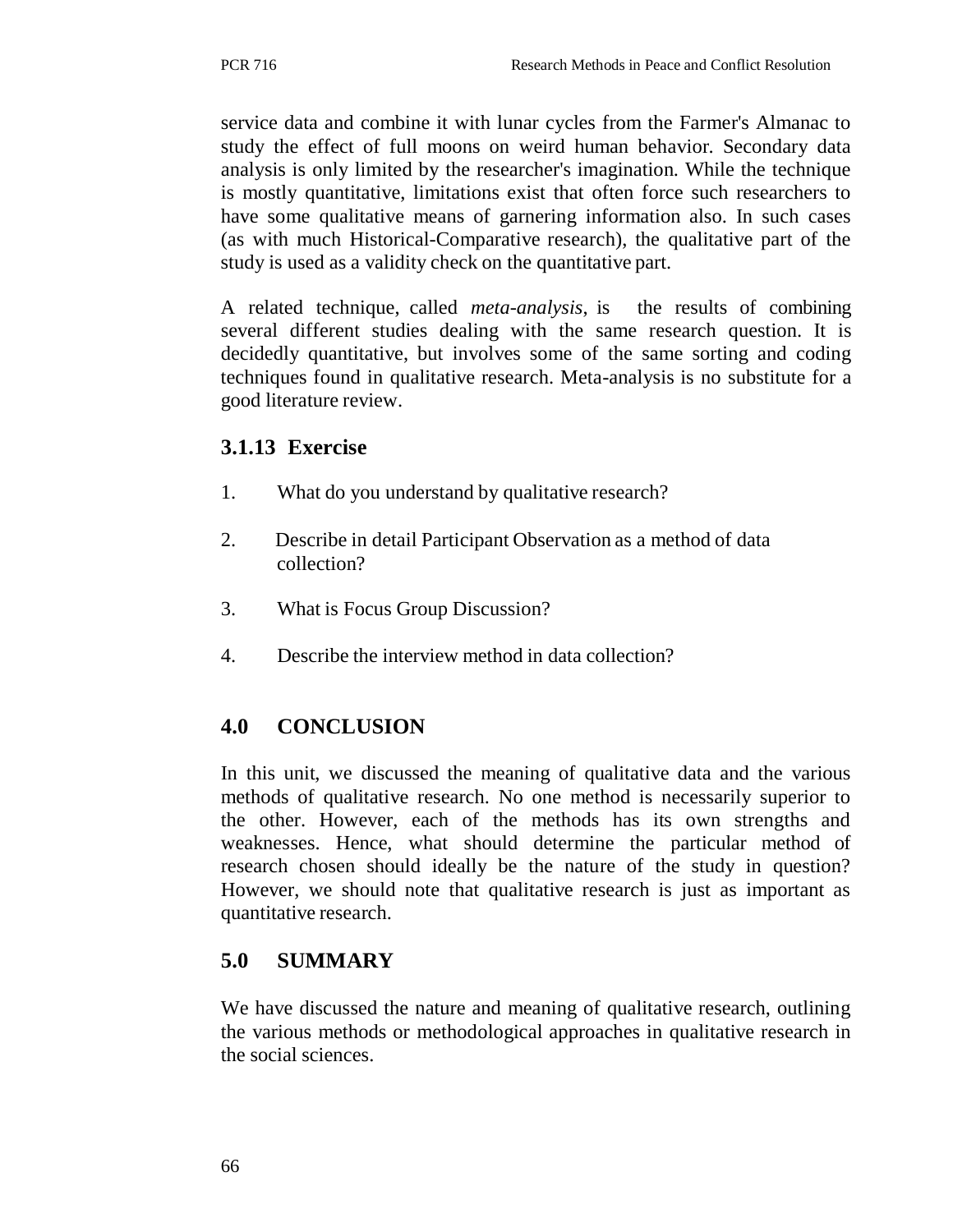#### **6.0 TUTOR MARKED ASSIGNMENT(TMA)**

1. What is qualitative research? Identify the various types of qualitative methods and describe in detail the use of Content Analysis and Secondary information?

#### **7.0 REFERENCES/FURTHER READINGS**

Adler, P. & P, (1987.) Membership Roles in Field Research, Beverly Hills, Sage

Berg, B, (1989).Qualitative Research Methods for the Social Sciences, Boston, Allyn & Bacon,

Lofland, J. & L, (1984). Analyzing Social Settings, Belmont, CA: Wadsworth,

## **UNIT 4: QUANTITATIVE RESEARCH METHODS**

#### **CONTENTS**

- 1.0 Introduction
- 2.0 Objectives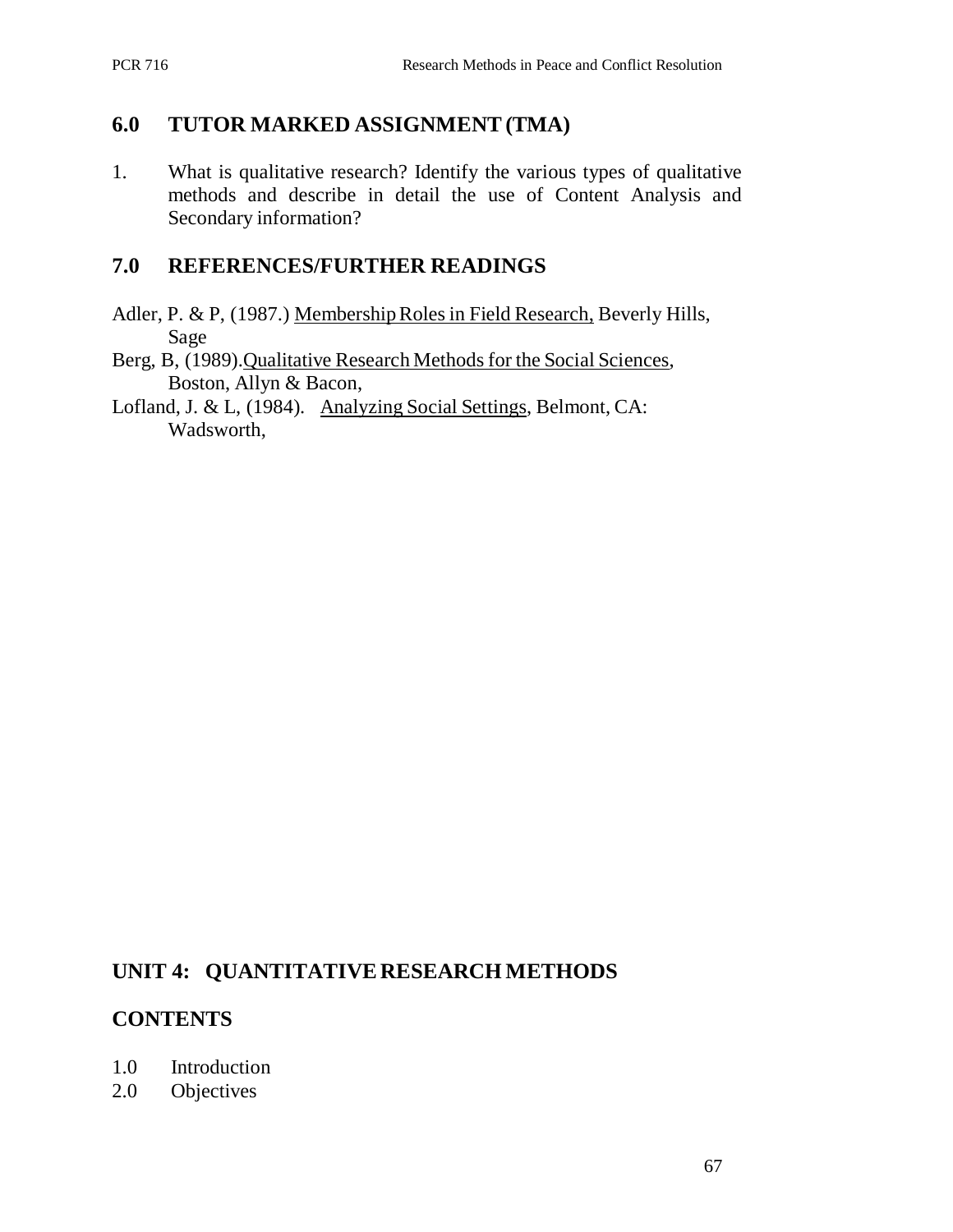- 3.0 Main Body
	- 3.1 Variables in Peace and Conflict Resolution
		- 3.1.1 Some Variables in Peace and Conflict Resolution
		- 3.1.2 Effects and Solution
		- 3.1.3 Coding
- 4.0 Conclusion
- 5.0 Summary
- 6.0 Tutor Marked Assignment
- 47.0 References/Further Readings

# **1.0 INTRODUCTION**

As the name suggests, quantitative research measures events and occurrences in quantitative terms e.g. in peace and conflict resolution we may want to know the types and numbers of occurrences of conflict by location, by their severity, including the duration of time that the people suffered property loss, values and the magnitude of property that was lost etc. The duration of peace, by location, economic development during peace time, types of governance and peace relationship between governance and peace.

In this type of research, we may evaluate the relationship between variables, estimate values, calculate summary values for them like averages/means proportions, standard deviation or variances, ranges etc.

# **2.0 OBJECTIVES**

By the end of this unit, you should be able to:

Explain the nature of quantitative data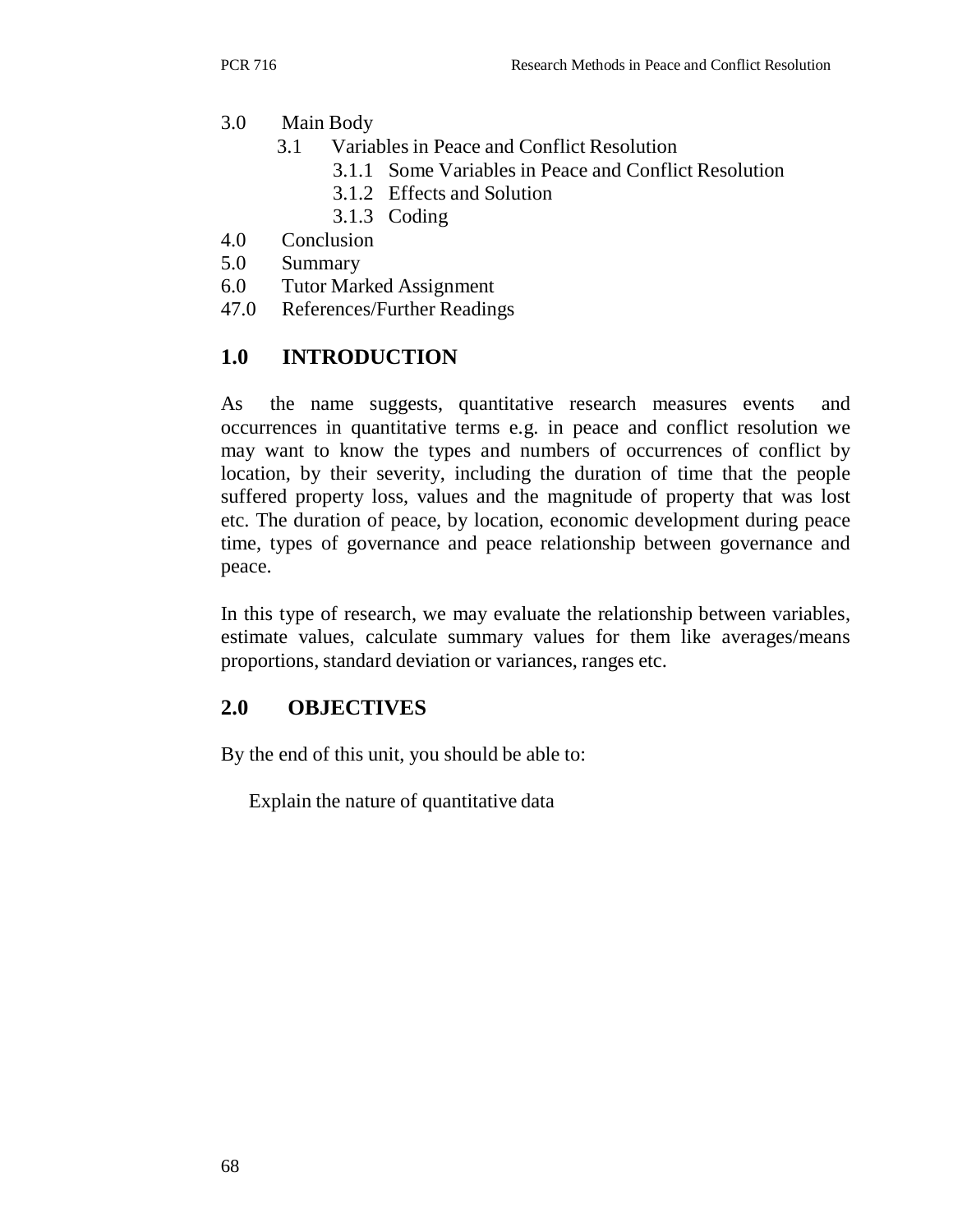Identify with averages and means in quantitative research method Discuss standard deviation and variances Explain how to the analyse conflict data using quantitative method

### **3.0 MAIN BODY**

#### **3.1 Variables in Peace and Conflict Resolution**

Collecting these types of data is usually associated with measures of central tendency. Here, the measures describe how a set of scores on one particular variable for some group is used to describe the group and also to compare with some other group. Two types of measures used for this are the measures of central tendency and the measures of dispersion. The arithmetic mean) is a good example of a measure of central tendency.

Researchers often want to summarize the information about one variable into a single number. They use these measures of central tendency, or measures of the center of the frequency distribution: mean, median and mode, which are often called "averages".

As measures of variation, researchers also make use of measures of central tendency and as a summary of the distribution employing tools like variance, mean deviation and standard deviation.

The student is encouraged to practice the use of these measures like the mean, mode, median, ratios, and the analysis of variance. However, the important thing is to be able to apply these in the analysis of conflict issues. Below we will take a look at some variables that can be identified in analyzing conflict issues.

#### **3.1.1 Some Variables in Peace and Conflict Resolution**

#### **Severity of Conflict**

In general, variables need to be clearly defined and measure(s) or indices designed for them.

Definition: is the degree, the extent, and the intensity of the occurrence of conflict.

Indices: For Example -

- (i) Number of deaths/fatalities
- (ii) Number of property lost
- (iii) Cost of property lost and/or estimated values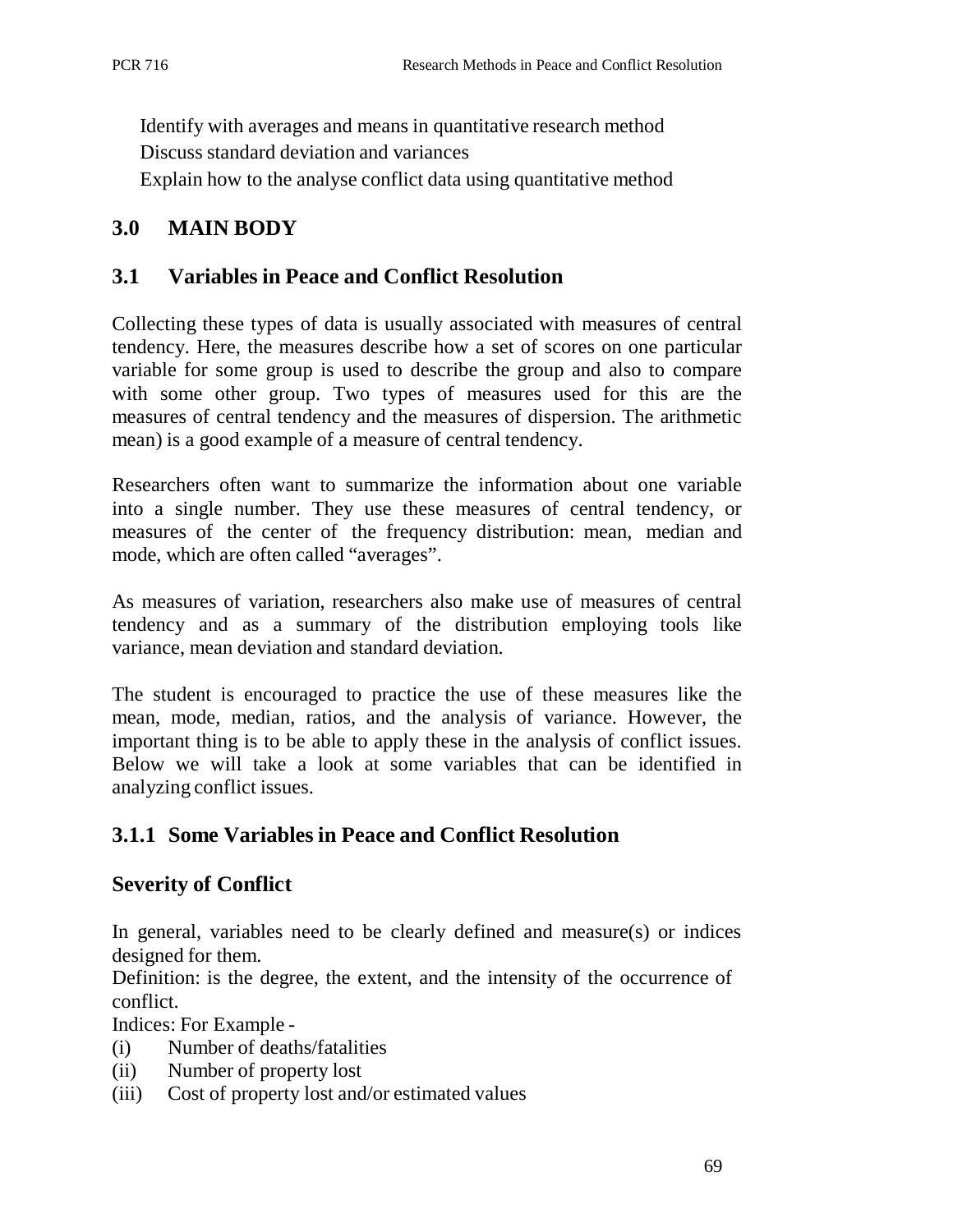- (iv) Number of people wounded/casualty
- (v) Duration of conflict
- (vi) Number of occurrences
- (vii) Frequency of occurrences
- (viii) Types/group of people involved i.e. status of casualty/fatality e.g. by age, income group, ethnicity and religion
- (ix) Number of internally displaced (IDPs) generated
- (x) Number of refugees created
- (xi) Number of governmentsinvolved in the peace talk/resolution
- (xii) Number of warring factions
- (xiii) Types and number of weaponry used.

### **3.1.2 Effects and Solutions/Resolution/ Containment or Management of Conflict**

- (i) Number of peace meetings called/held by location and by whom
- (ii) Number of ceasefires called or brokered
- (iii) Number of successful ceasefires, duration and reasons for breakdown
- (iv) Number of peace treaties signed
- (v) Number of agencies/IDPs or Refugees (the number to be catered for by status e.g. adult, children etc.
- (vi) Cost of resources consumed and for what e.g. medicine, food, housing, clothing etc.
- NOTE: that Qualitative data can be turned to quantitative data by the responses.

# **3.1.3 Coding**

Coding is a method used to obtain or generate categorical variables from qualitative data/research.

# **4.0 CONCLUSION**

We note that the measures of central tendency like the mean or averages, median and ratios/percentages can be used to make information more manageable and easy to understand. These can be used in the articulation and interpretation of data from the field.

## **5.0 SUMMARY**

In this unit, we have been introduced to the rudiments of quantitative data handling and its application to the study of peace and conflict, through the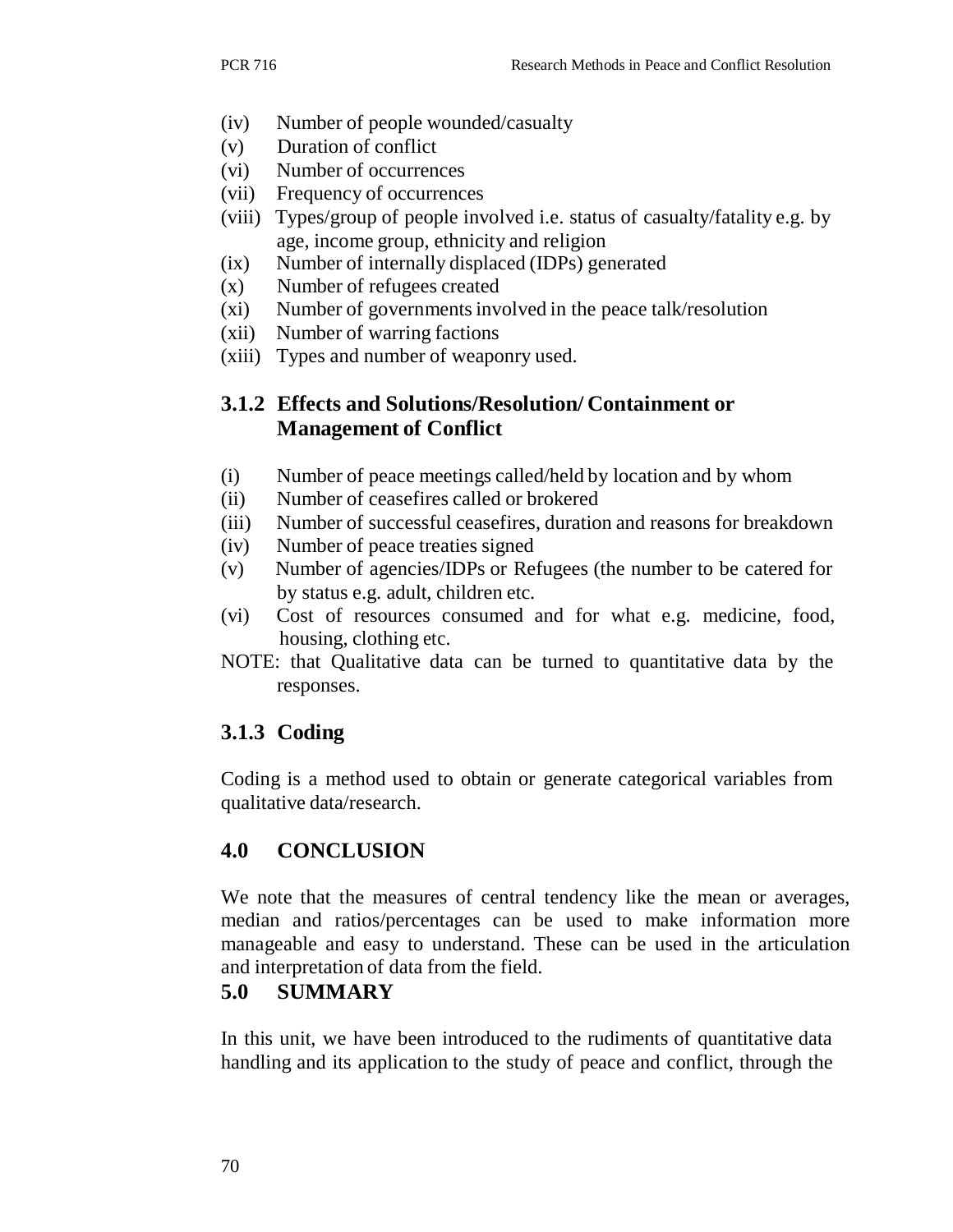identification of variables for analyses and the possible effect of these on seeking solutions or containment of conflicts.

# **6.0 TUTOR MARKED ASSIGNMENT**

What do you understand by quantitative data and how can this be used in conflict research?

# **7.0 REFERENCES/FURTHER READINGS**

- Umaru A. Pate, Introduction to Conflict Reporting in Nigeria, Lagos, Friedrich Ebert Foundation, 2002.
- J.B Johnson and R.A Joslyn (eds.), Political Science Research Methods(rd ed.), Washington D.C, CQ Press, 1995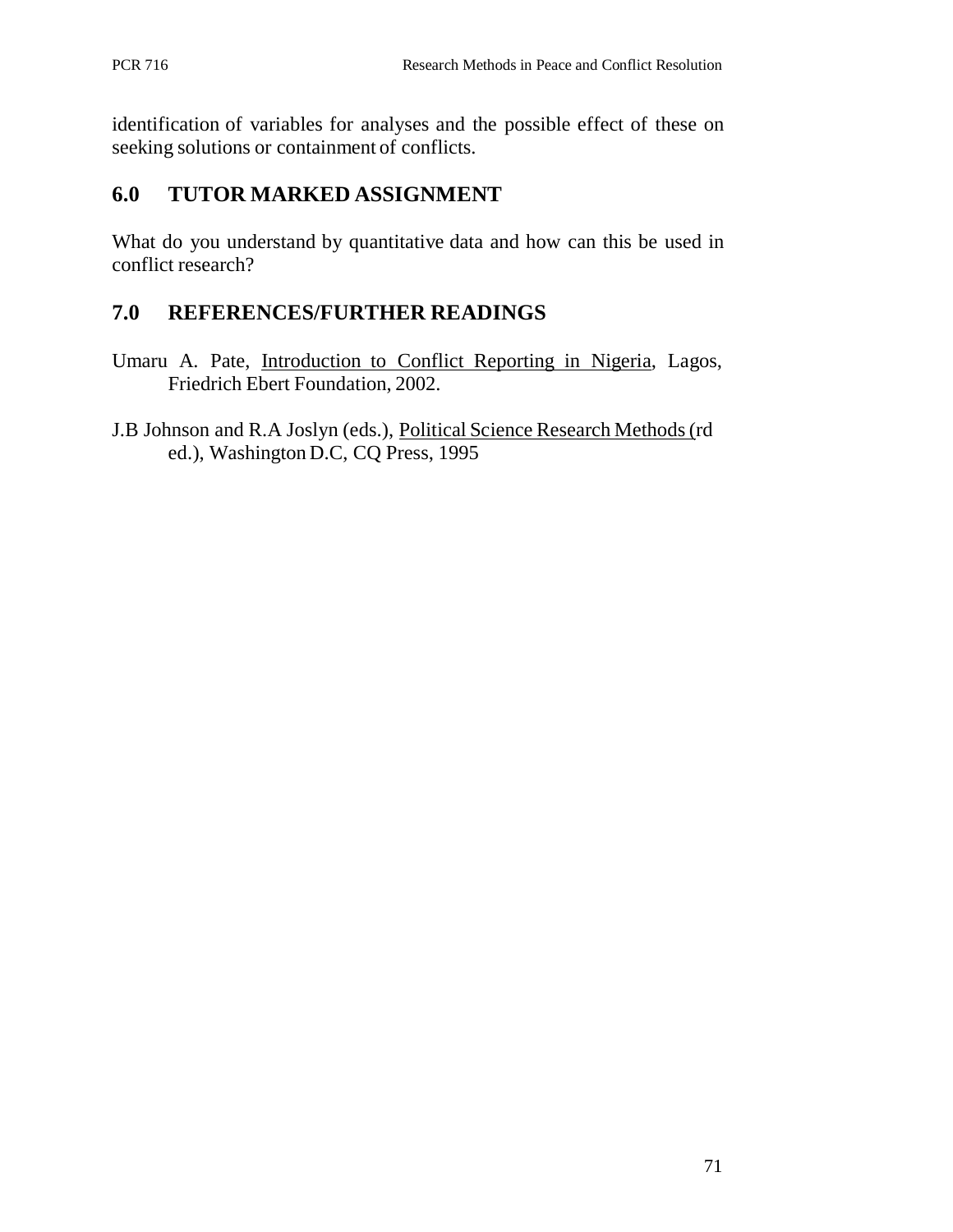## **MODULE 4**

# **INTRODUCTION**

- Unit 1 The Meanings of Methodology in Research
- Unit 2 Feminist and Post-Modern Research
- Unit 3 Reading other Peoples Research
- Unit 4 Measurement and Research Designs

### **UNIT 1: THE MEANINGS OF METHODOLOGY IN RESEARCH**

# **CONTENTS**

- 1.0 Introduction
- 2.0 Objectives
- 3.0 Main Body
	- 3.1 The Three Approaches
		- 3.1.1 Positivist Social Science
		- 3.1.2 Interpretative Social Science
		- 3.1.3 Critical Social Science
		- 3.1.4 Exercise
- 4.0 Conclusion
- 5.0 Summary
- 6.0 Tutor-Marked Assignment
- 7.0 References

# **1.0 INTRODUCTION**

Many people, including professionals outside of the social sciences and humanities, question whether humanities and the social sciences are really sciences. They think only of the natural sciences (physics, chemistry, biology). So, it is imperative to know the meaning of science in the social sciences.

The question "Where is science in social science?" is relevant to anyone learning social research methods because the answer is found by looking to the methods used by researcher. Social science is scientific because of its research methodology.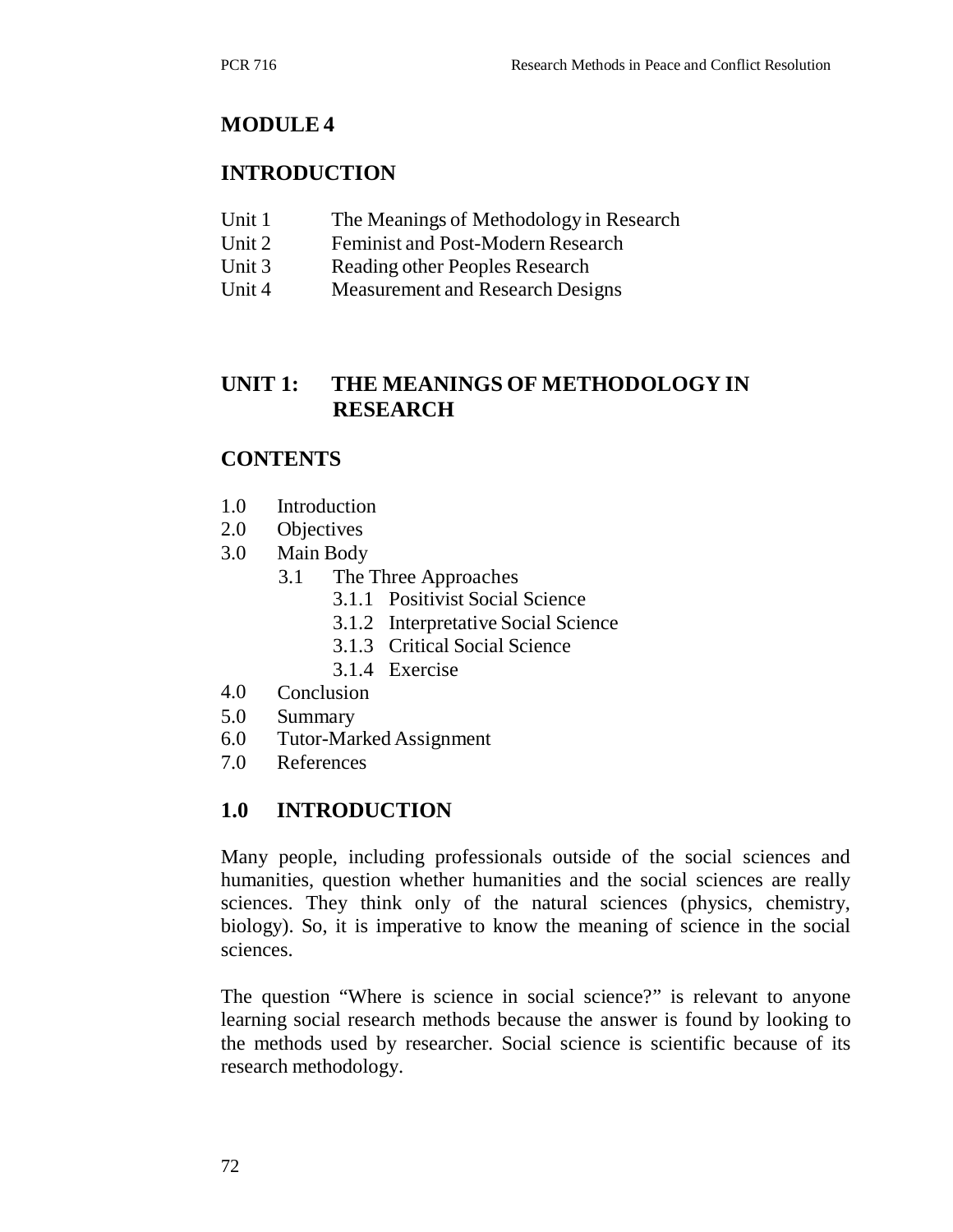## **2.0 OBJECTIVES**

After the proper study of this unit, you should be able to:

Explain "what is scientific about social scientific research?" Explain what good social research involves? Discuss the diversity you will encounter as you read social science research studies. Identify the three approaches that are involved in conducting social

## **3.0 MAIN BODY**

science research.

#### **3.1 The Three Approaches**

The approaches are positive, interpretable social science and the critical social science. Most ongoing social research is based on the first two. Positivism is the oldest and the most widely used approach. Critical social science is the most recent approach and is less commonly seen in scholarly journals. It criticizes each of the other approaches and tries to move beyond them.

#### **3.1.1 Positivist Social Science**

This is widely used in the social sciences, and positivism is the approach of the natural sciences. In fact, most people never hear of alternative approaches and assume that the positivist approach is science. There are many versions of positivism, and it has a long history within the philosophy of science among researchers. The answers to the eight questions give you a general picture of what a positivist believes to constitute social science. You may encounter varieties of positivism with manes like logical empiricism, the covering law model; naturalism, the covering law model; or behaviorism.

Positivism is based on an early nineteenth century philosophical school of thought founded by the father of sociology. Auguste Comte (1789 – 1857). Comet's major work. The Course of positive Philosophy. Outlined many principles of positivism still in the use today. The classical French sociologist Emile Durkheim (1858 – 1917) outlined one version of positivism in his Rules of the sociological Method. Which became a bible for many positivism social researchers?

Positivism is associated with many specific social theories. It is best known for its linkage to the structural functional and exchange theory frameworks.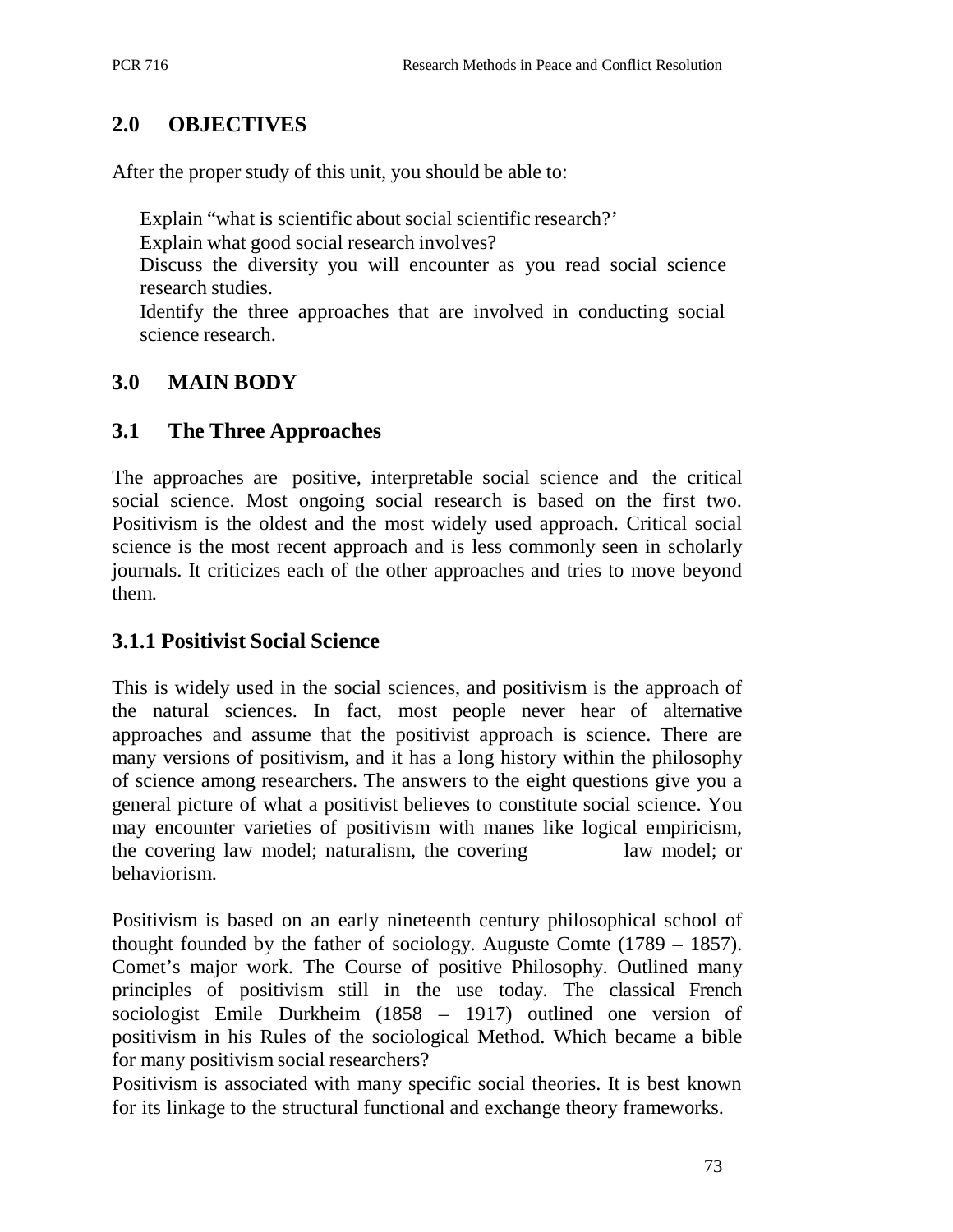Positivist researchers are likely to favour quantitative social research and to use experiments, surveys, and statistics. They favour "objective" research, attempt to measure precisely things about people, and rest hypotheses by carefully analyzing numbers from the measures. The positivist approach is favored by many applied researchers (policy analysts, administrators, program evaluators, market researchers, and planners). Critics say that positivism reduces people to numbers. Its concern with abstract laws and formulas are not relevant to the actual lives of real people.

Positivism says that "there is only one logic to science, to which any intellectual activity aspiring to the titles of 'science must conform" (Keat & Uris 1975:25 emphasis in original). Thus, the social sciences and the natural sciences must use the same method. In this view, differences between the natural and social sciences are due to the immaturity or youthfulness of the social sciences and their subject matter. Eventually, all science, even the social science, will be like the most advanced science; will be like the most advanced science, physics. There will be differences among the sciences due to their subject matter (e.g. geology requires different techniques than does astrophysics or microbiology because of the objects being studied). But all sciences share a common set of principles and logic.

Positivism defines social science as an organized method for combining deductive logic with precise empirical observations of individual behaviour in order to discover and confirm a set of probabilistic causal laws that can be used to predict general patterns of human activity. Many positive assumptions probably sound familiar because the positivist approach is widely taught as being the same as science. Few people are aware of the origins of the positivist assumption or even of what they are. An early religious aspects exits in some assumption because the positivist principle were developed in western Europe during the eighteenth and nineteenth centuries by scholars who had religious training and who lived when specific religious beliefs were widely assumed.

## **3.1.2 Interpretative Social Science**

This can be traced to the German sociologist mix Weber (1864 – 1920). Who said that sociologist should study social action. Weber emphasized socially meaningful or purposeful social action. His idea of Verstehen (emphatic understanding) also reflects his concern for looking at how people feel inside, how they create meaning, how their personal reasons or motivations can be used to understand them.

We shall speak of "Social actions" whenever human action is subjectively related in meaning to the behaviour of others. An unintended collusion of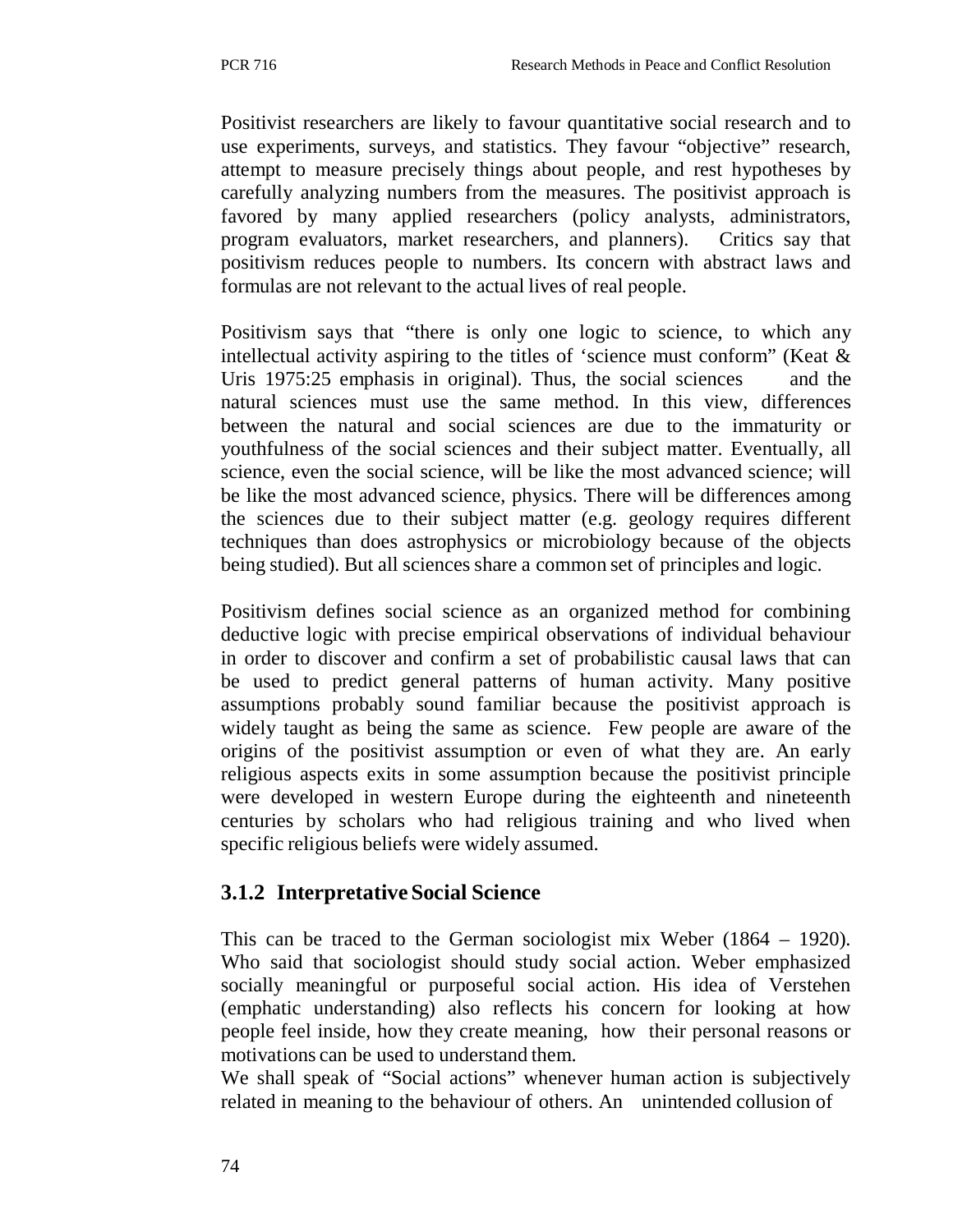two eyelists, for example, shall not be called social actions. But we will define as such their possible priority attempts to dodge one another …. Social action is not the only kind of action significant for sociological causal explanation, but it is the primary object of an "interpretive sociology "(Weber 1981:159)

Interpretive social science is also related to hermeneutics. A theory of evocating that which originated in the nineteenth century but is largely found in the humanities (Philosophy, art history, religious studies, linguistic, and literary criticism). It emphasizes a detailed reading or examination of text, which could refer to a conversation, written words, or pictures. The theory says that people carry their subjective experience to a text. When people study the text, they absorb or get inside the viewpoint it presents as a whole, and then develop a deep understanding of how its parts relate to the meaning of the whole.

There are several varieties of interpretative social science (ISS); hermeneutics, ethnomethodology, verstehen, cognitive, field, idealist, phenomenological. Subjectivist or qualitative sociology. An interpretive approach is associated with the symbolic interactionist or old Chicago school theoretical framework in sociology.

Interpretive researches often use participant observation or field research. These techniques require that they spend numerous hours in direct personal contact with those being studied. Interpretive researches also analyze transcripts of conversations or study videotapes of behaviour in extraordinary detail, looking for subtle nonverbal communication because they want to understand details of interactions in their context.

The interpretive researcher uses rigorous and detailed methods to gather large quantities of qualitative data in the form of specific details, whereas a positivist researcher precisely measures details about thousands of people and uses statistics to test for laws, by contrast the interpretive researcher may spend a year living with a dozen people to get an in-depth understanding of their lives.

In contrast to positivism's instrumental orientation, the interpretive approach takes a practical orientation and focuses on the issue of social integration. it is concerned with how ordinary people manage their practical affairs in everyday life or how they get things done. it is concerned with how ordinary people manage their practical affairs in everyday life, or how they get things done. It is concerned with how people interact and get along with each other. In general, the interpretive approach is the systematic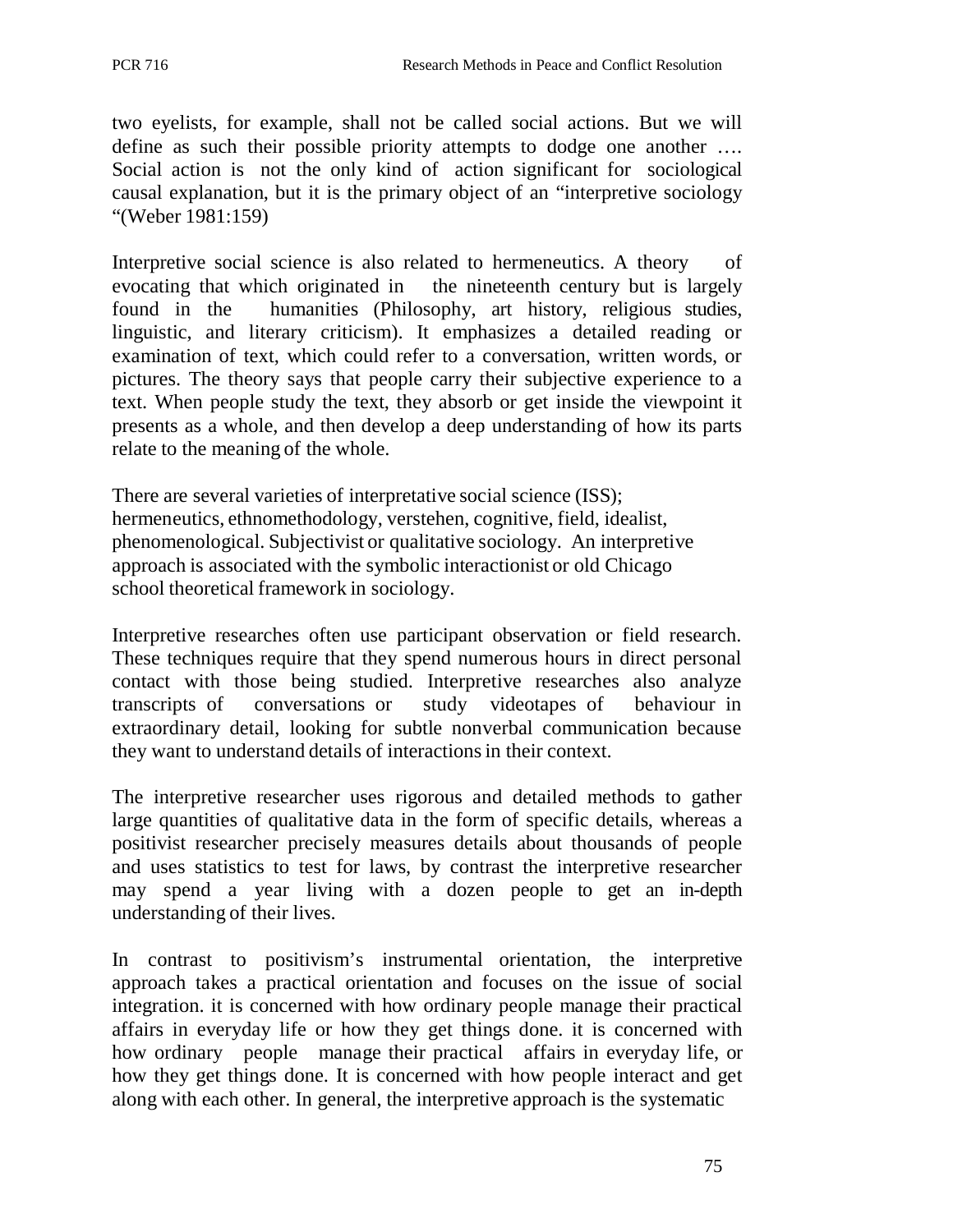analysis of socially meaningful action through the direct detailed observation of people in natural settings in order to arrive at understandings and interpretation of how people create and maintain their social worlds.

The interpretive approach is very different from positivism. It has existed for many years as the loyal opposition to positivism, and there and many studies in this tradition. Although some positivist social researchers see it as useful in exploratory research few consider it to be truly scientific. The interpretive approach is the foundation of social research techniques that are sensitive to context, that use various methods to get inside the ways others see the world, and that are more concerned with achieving an empathic understanding of feelings and world view than with testing laws of human behavior.

# **3.1.3 Critical Social Science**

Critical social science (CSS) offers a third alternative. Versions of this approach are called dialectical materialism, class analysis, structuralism, and realist social science. It mixes nomothetic and ideographic approaches. It agrees with many of the criticisms the interpretive approach directs at positivism, but it adds some of its own and disagrees with ISS on some points. This approach is traced back to Karl Marx (1818 – 1883), Sigmund Freud (1856 – 1939), and other social thinkers. CSS is particularly associated with conflict theory. Feminist analysis and radical psychotherapy.

The interpretive approach criticizes positivism because it does not deal with the meanings of real people and their capacity to feel and think. Does not take account of social context. And is antihumanist. CSS agrees with the criticisms. In addition, it believes that positivism defends the status quo because it assumes as unchanging order instead of seeing current society as a particular stage in an ongoing process.

Critical researchers criticize the interpretive approach for being too subjective and relativist. The critical researcher says that ISS sees all point of views as equal and it's concerned only with subjective reality. Critical researcher sees the interpretive approach as passive; it does not take a value position or help people to see illusions around them so that they can improve on their lives.

In general, CSS defines social science as a critical process of inquiry that goes beyond surface illusions to uncover the real structure in the material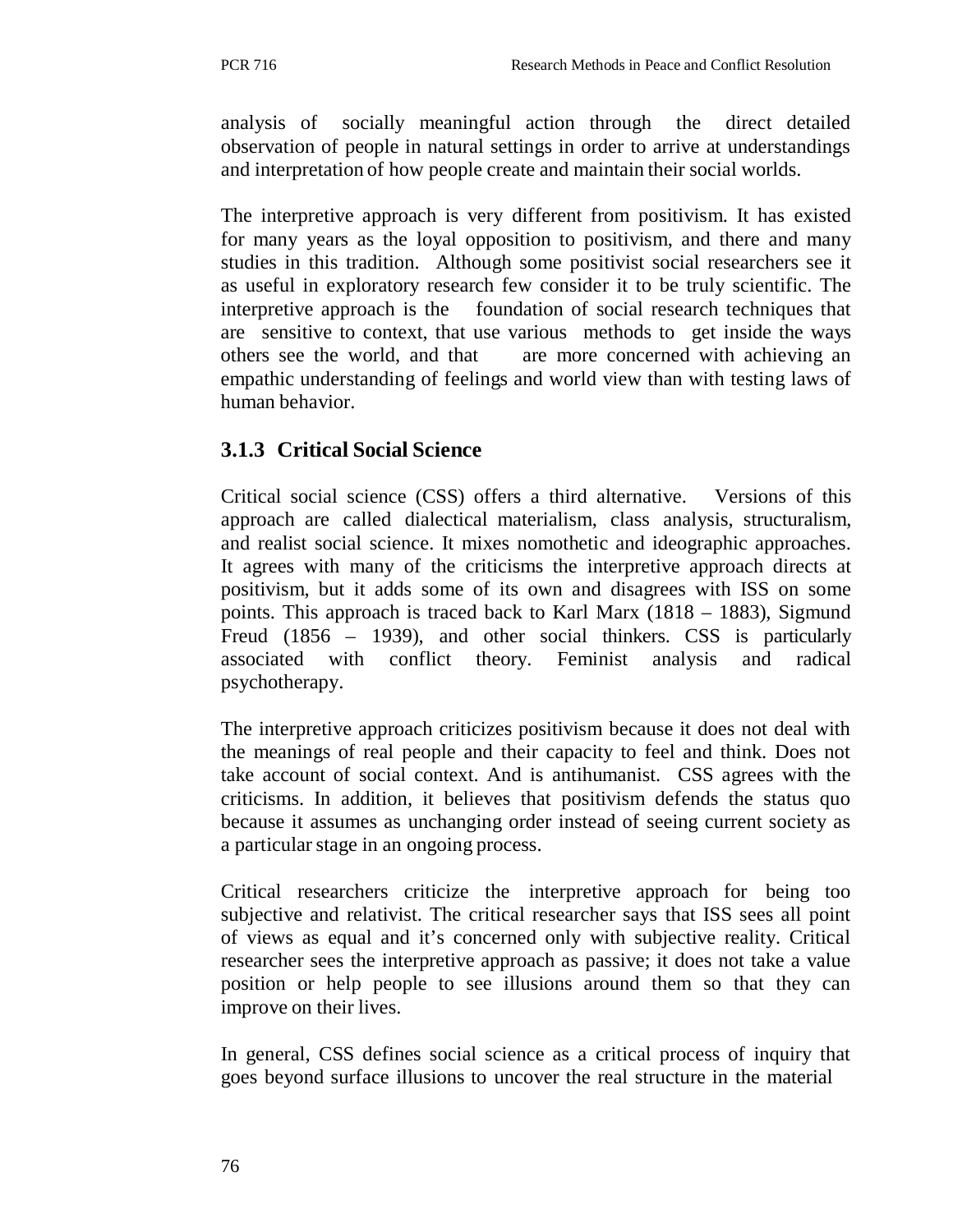world in order to help people change conditions and build a better world for themselves.

The critical science approach is less common among researcher, these are the two other approaches: - Community action groups and political organization. Social movement use the result of critical science studies, and occasionally appears in scholarly journals.

# **3.1.4 Exercises**

- 1. What is the purpose of social research according to each approach?
- 2. How does each approach define social reality?

# **4.0 CONCLUSION**

You have learned two basic things in this unit. First, there is no single approach to social research. Instead, there are several approaches that are based on different philosophical assumptions about the purpose of science and the nature of social reality.

Second, the three ideal – type approaches to social science answers basic questions about research differently. So far, we have looked at the overall operation of the research process, different types of studies and theory. By now you should have a grasp of the basic contours of social research.

# **5.0 SUMMARY**

The three approaches treat social research from different angles. A positivist approach implies that researchers begin with a general causal law in general theory. The researcher logically links abstract ideas in laws to precise measurements of the social world.

The interpretative approach is the foundation of social research techniques that are sensitive to context, that use various methods to get inside the way others see the world, and that are more concerned with achieving an emphatic understanding of feelings and world views by testing laws of human behaviour.

The critical researchers use many research techniques, but tend to favour the historical – comparative method because of its emphasis on change and because it helps a research uncover underlying structures.

# **6.0 TUTOR MARKED ASSIGNMENT**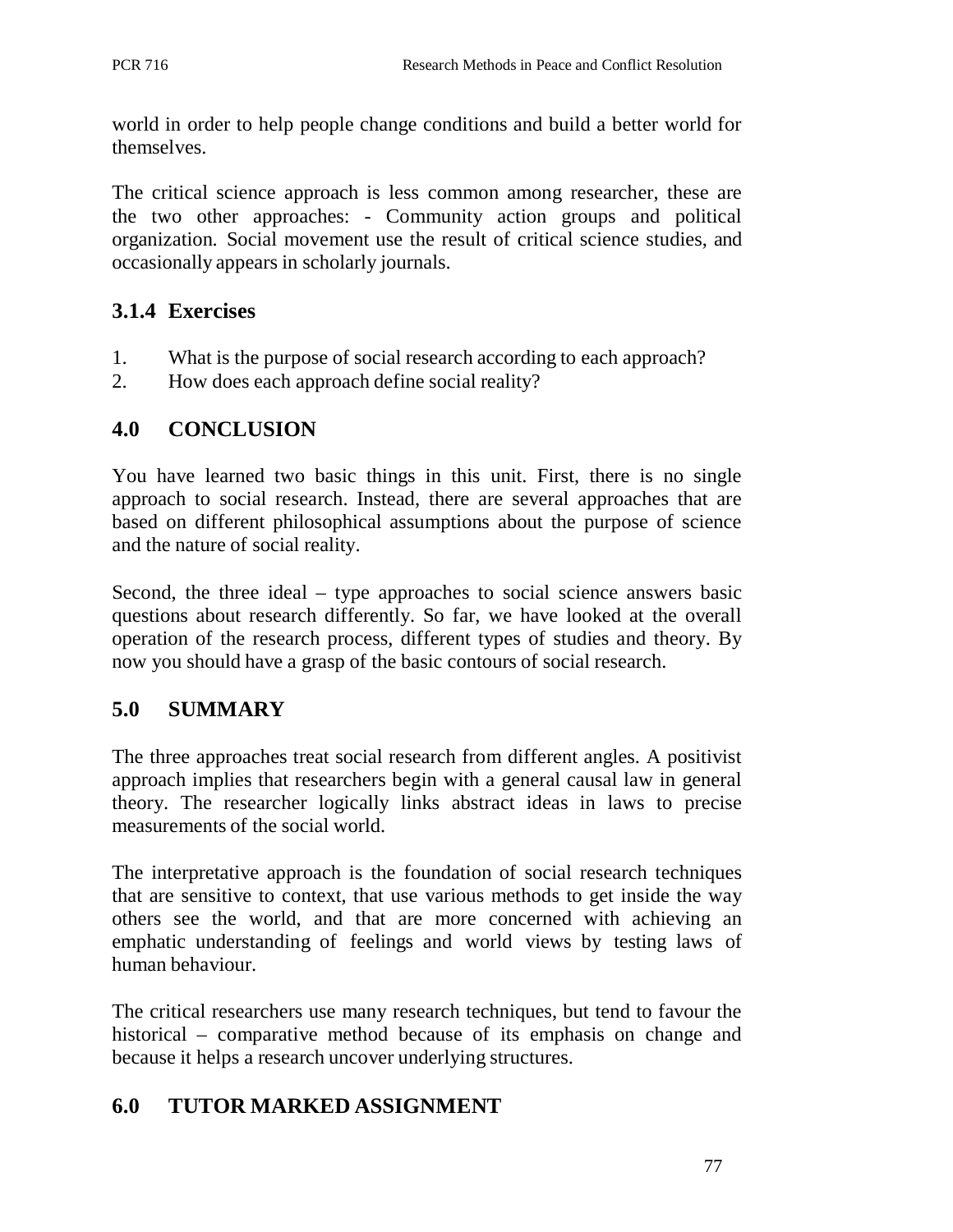- 1. How are the criticisms of positivism by the interpretative and critical science approaches similar?
- 2. How are science and common-sense different in each approach?

### **7.0 REFERENCES/FURTHER READINGS**

- Benton, Ted (1977); Philosophical Foundations of the Three Sociologies; Boston: Routledge and Kegan Pau.
- Berger, Peter and Thomas Luckman (1967); The Social Construction of Reality: A Treatise in the Sociology of Knowledge; Garden City, NY: Anchor.
- Keat, Russel, and John Urry (1975); Social Theory as Science; Boston: Routledge and Kegan Paul.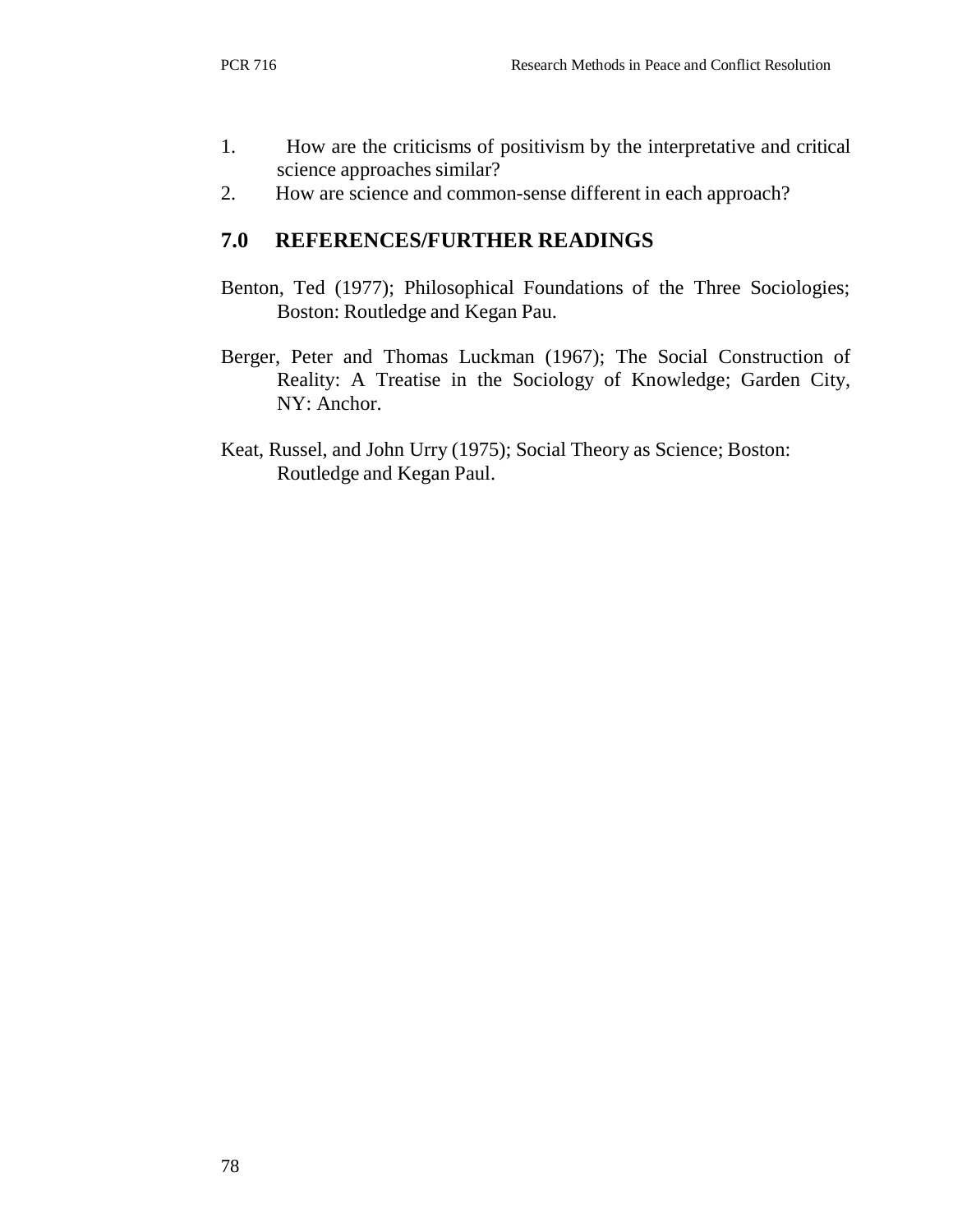### **UNIT 2: FEMINIST AND POSTMODERN RESEARCH**

### **CONTENT**

- 1.0 Introduction
- 2.0 Objectives
- 3.0 Main Body
	- 3.1 Feminist and Post-Modernisation
- 4.0 Conclusion
- 5.0 Summary
- 6.0 Tutor-Marked Assignment
- 7.0 References

## **1.0 INTRODUCTION**

This is another approach that is different from other approaches discussed earlier in the previous units. Feminist and postmodern researches are new alternatives in social science research. They criticize the positivist social science but build on interpretive and critical social science.

### **2.0 OBJECTIVES**

At the end of this unit, you should be able to:

Discuss the new approaches to conducting social research;

Highlight its principles and procedure;

At what stage would you employ the use feminist and postmodern research?

#### **3.0 MAIN BODY**

#### **3.1 Feminism and Post-Modernisation**

You may hear about two additional approaches that are still in a formative stage and are less well known than the three major ones. They are feminist and postmodern social research. Both criticize positivism, another alternative that builds on interpretive and critical social science. They are still embryonic, having gained visibility only in the late 1980s.

Feminist research is conducted by people. Almost all of them are women, who hold a feminist self-identity and consciously use a feminist perspective. They use multiple research techniques. Feminist methodology attempts to give voice to women and correct the male-oriented perspective that has predominated in the development of social science. It is inspired by works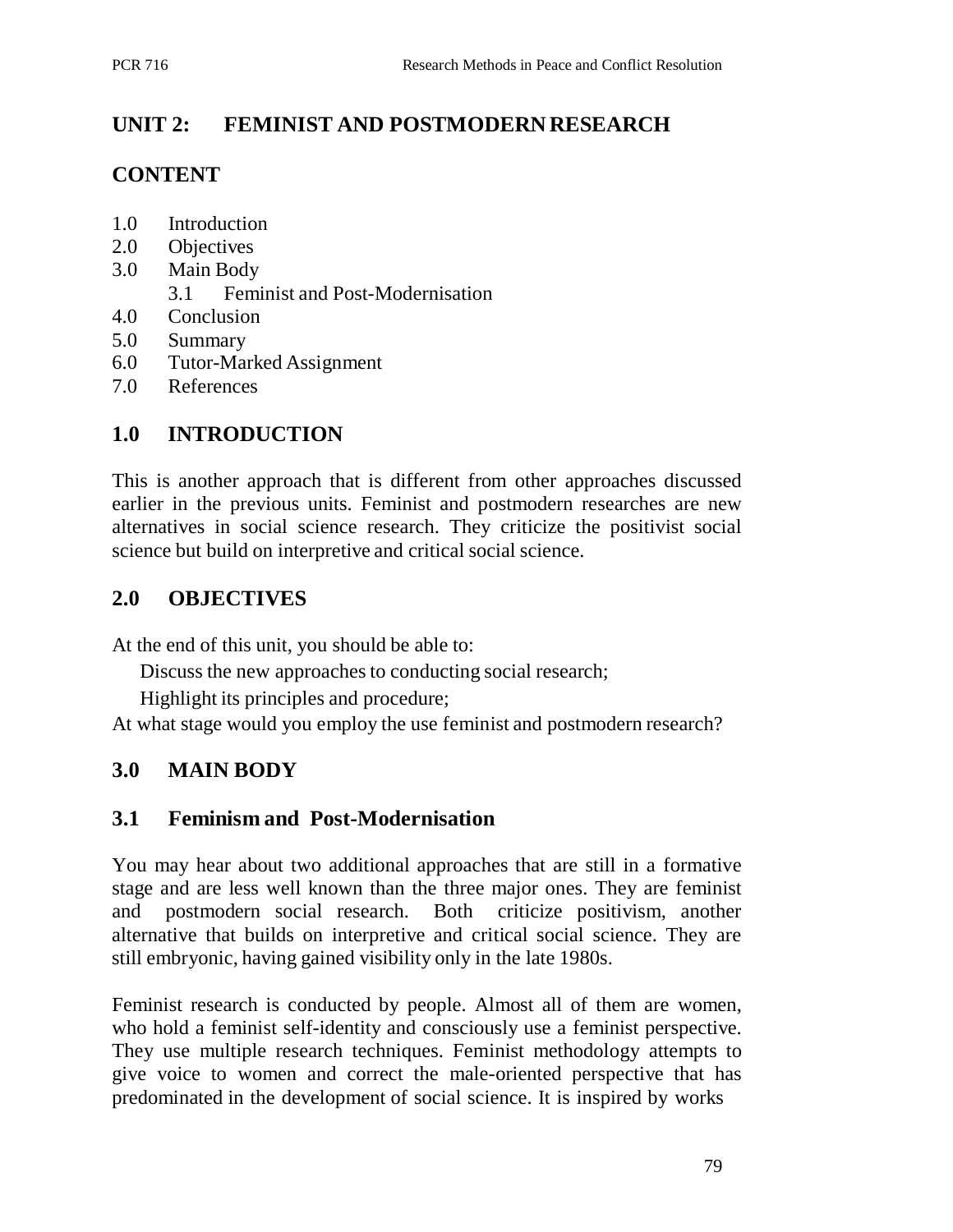by the likes of (Belenky, clincy, gold- Berger, & Tarule, 1986) who all argue that women learn and express themselves differently from men. Many feminist researchers argue that positivism is consistent with a male point of view". It is objective, logical, tasks-oriented, and instrumental. Inflected a male emphasizes on individual competition on dominating and controlling the environment, and on the hard facts and forces that acts on the world. In contrast, women tend to emphasize on accommodation and gradual development of bonds. They see the social world as interconnected webs of human relations, full of people linked to one another by feeling of trust and mutual obligation. Women tend to emphasize the subjective, emphatic, process-oriented, and inclusive sides of social life. Feminist research is also action-oriented and seeks to advance feminist values.

Feminist researchers argue that a great deal of non feminist researchers is sexist, largely as a result of broader cultural beliefs and a preponderance of male researchers. Sexist researchers over generalizes from the experience of men to all people, ignores gender as a fundamental social division, focuses on men's problem and concern, use male as a point of reference, and assumes traditional gender roles. For example, traditional researcher would say that a family has a problem of unemployment when the adult male in it cannot find stable work. When a woman in the family cannot find stable work outside the home, this would not be considered to constitute a small family problem. A concept such as "unwed mother" is widely used by traditional researchers, but not a parallel one to "unwed father".

#### **Characteristics of Feminist Social Research**

- Advocacy of a feminist value position value position and perspective
- Rejection of sexism in assumption, concepts, and research questions
- Creation of emphatic connection between the researcher and those she studies
- Sensitivity to how nation of gender and power permeate all spheres of social life
- Incorporation of the researcher personal feelings and experience into the research process
- Flexibility in choosing research techniques and crossing boundaries between academic fields
- Recognition of the emotional and mutual dependence dimension in human experience
- Action oriented research that seeks to facilitate personal and social change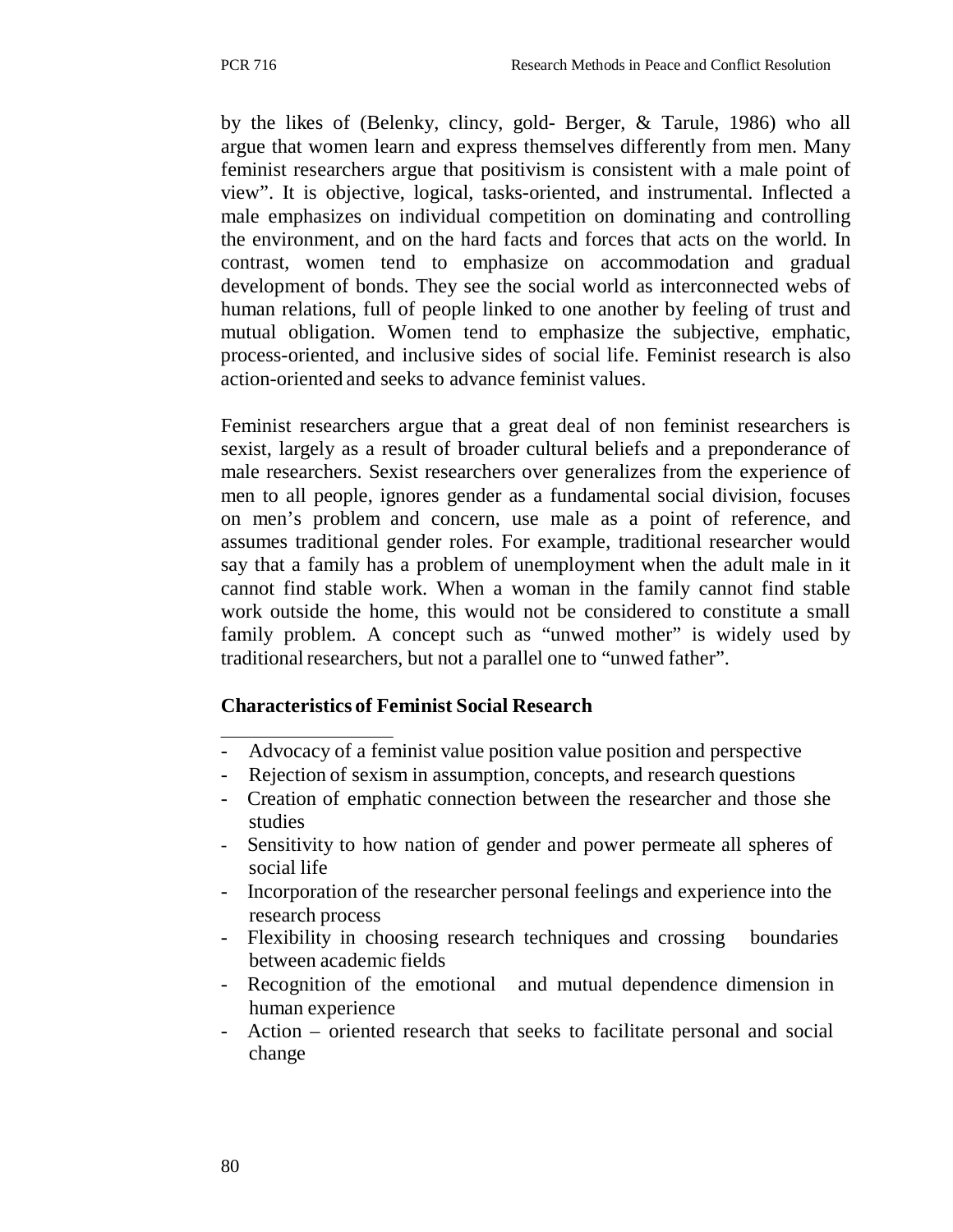As stated by Shulamit Reinharz, a feminist researcher is not detached: she interacts and collaborates with the people she studies. She fuse her personality with her professional life. For example, she will attempt to comprehend an interviewee's experiences while sharing her own feelings and experiences. This process may give birth to a personal relationship between researcher and interviewee that might mature over time.

This blurring of the disconnection between formal and personal relations, just as the removal of the distinction… between the research project and the researcher'slife. Is some of the characteristic, if not all, feminist research? The impact of a woman's perspective and her desire to seek and gain an intimate, profound relationship with what she studies occurs even in the biological science. She is rarely rigidly attached to one method but uses multiple methods, often qualitative research and case study. Sherry Gorelick (1991) criticizes then affinity of many feminist researchers for interpretive social science. She feels that ISS becomes limited to the consciousness of those being studied and fails to reveal hidden structures. She wants feminist researchers to adopt a more critical approach and to advocate social change more assertively.

Postmodern research bites the separation between the arts or humanities and social science. This approach began in the humanities and has roots in the philosophers of existentation, nihilism, and anarchism and in the ideas expounded by Heidegger, Nietzsche, Sartre, and Wittgenstein. It goes beyond interpretive and critical social science in an attempt to transform social science radically. Extreme postmodermists rejects world. They distrust systematic empirical observation and question whether knowledge is generalizable or accumulates over time. Postmodernist see knowledge as taking numerous forms and as unique as particular people or specific locates. As Pardina Rosenau (1992:77) argues.

Almost all postmodermists reject truth as even a goal or ideal because it is the very epitome of modernity …. Truth makes reference to order, rules and values: depends on logic, rationality and reason, all of which the postmodernists question. Postmodermism rejects "modernism", the assumptions and beliefs that arose in the Enlightenment era of Western history. Modernism relies on logical reasoning, is optimistic about the future, believes in progress, has confidence in technology and science, and embraces humanist value (i.e, judging ideas based on their effect on human welfare). Postmodernism is anti-elitist. It rejects the use of science to predict and to make policy decisions. Postmodernists oppose those who use positivist science to reinforce power relations and positivist science to reinforce power relations and bureaucratic forms of control over people.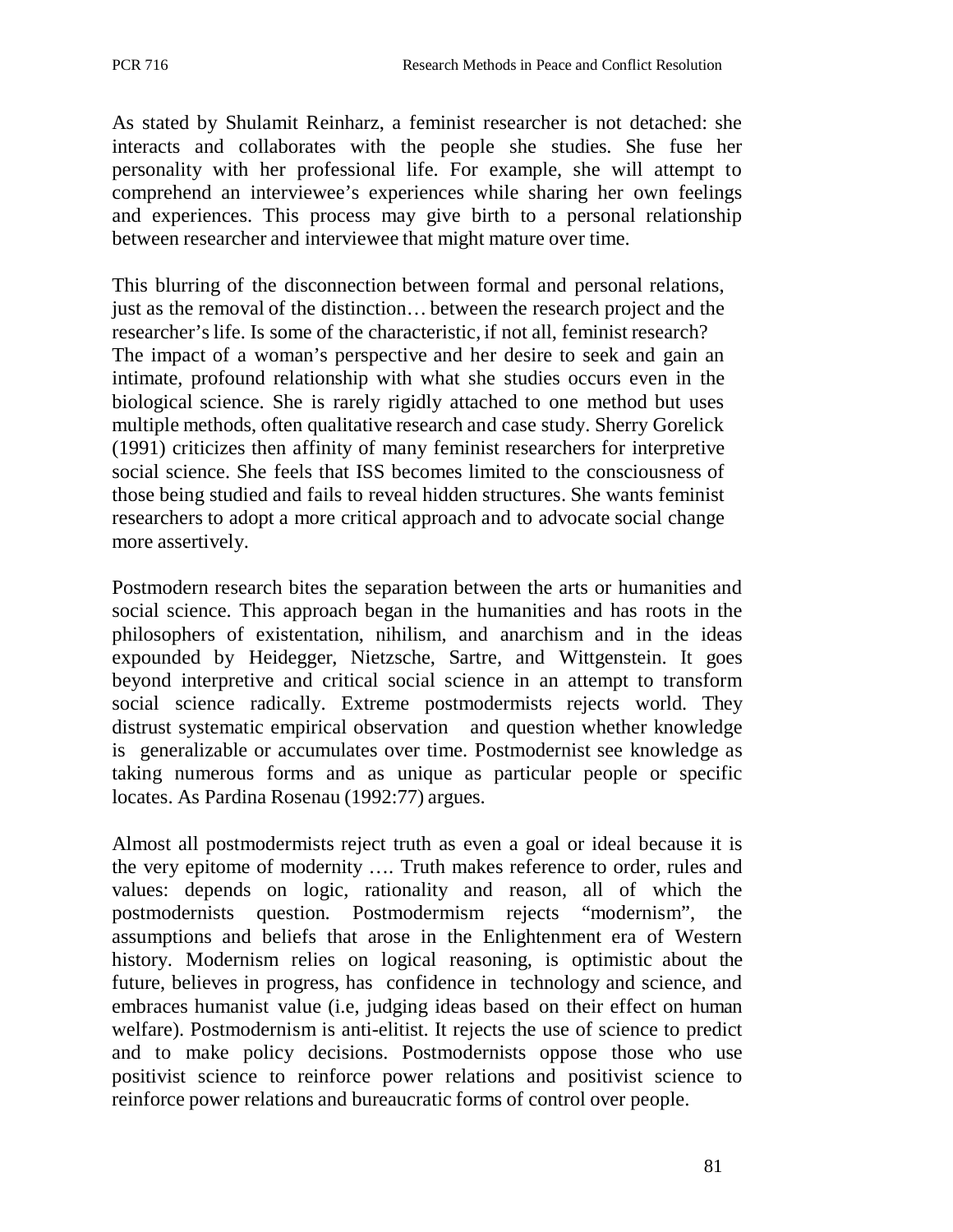Postmodernism shares with critical social science the goal of demystifying the social world.

Characteristics of Postmodern Social Research

- Rejection of all ideological and organized belief systems, including all social theory
- Strong reliance on intuition, imagination, personal experience and emotion
- Senses odd meaninglessness and pessimism, belief that the world will never improve
- Extreme subjectivity in which there is no distinction between the mental and the external world.
- Ardent relativism in which there are infinite interpretations, none superior to another
- Espousal of diversity, chaos, and complexity that is constantly changing
- Rejection of studying the past or different places since only the here and now is relevant
- Belief that causality cannot be studies because life is too complex and rapidly changing
- Assertion that research can never truly represent what occurs in the social world.

Its approach is to deconstruct or tear apart surface appearances to the real internal hidden structure. Like extreme forms of ISS. It distrusts abstract explanation and holds that research can never do more than describe, with all descriptions equally valid. In postmodernist a researcher's description is neither superior nor inferior to anyone else's. A researcher can do no more than describe his or her personal experiences.

The value of such description is as a story that may stimulate experiences within the people who read or encounter it. Postmodernists object to presenting research results in a detached and neutral way. The researcher or author of a report should never be hidden when someone reads it; his presence needs to be unambiguously evident in the report. Thus, a postmodern research report is similar to a work of art. Its purpose is to stimulate others, give pleasure, evoke a response, or to arouse curiosity. Postmodern reports often have a theatrical, expressive, or dramatic style of presentation. They may be in the form of a work of fiction, a movie, or a play. The postmodernist argues that the knowledge about social life created by a researcher may be better communicated through a skit or musical piece than by a scholarly journal article.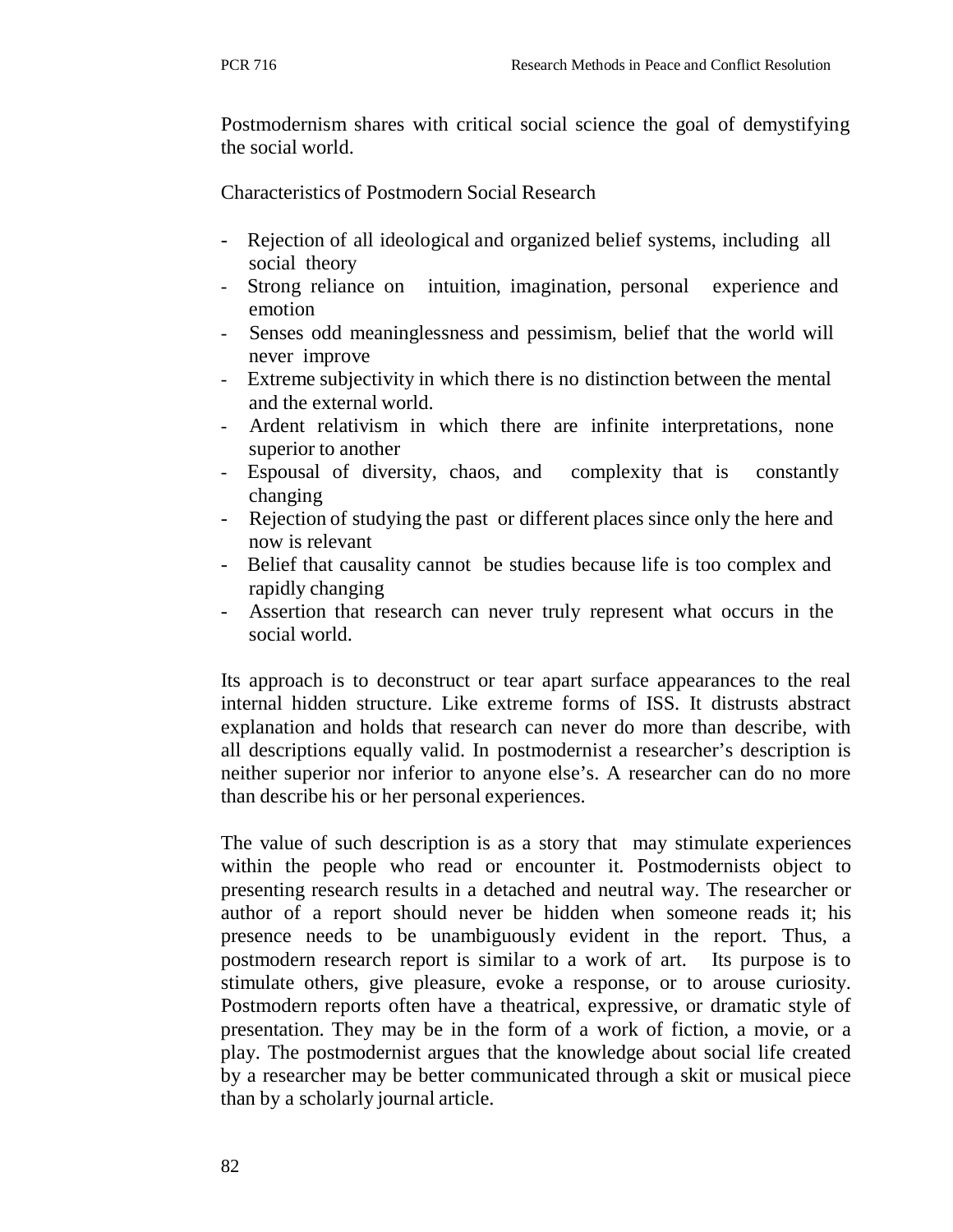### **4.0 CONCLUSION**

Remember that you can study the same topic from any of these approaches, but each approach implies going about it differently. This can be illustrated with the topic of discrimination and job competition between minority and majority groups in four countries.

#### **5.0 SUMMARY**

We have learned in this unit what a feminist and postmodern research is. A postmodern research is similar to a work of art. Its purpose is to stimulate others, to give pleasure, evoke a response, or to arouse curiosity. Postmodern reports often have a theoretical, expressive, or dramatic style of presentation.

## **6.0 TUTOR MARKED ASSIGNMENT(TMA)**

1. How does the feminist approach in social science research criticizes the previous approaches?

#### **7.0 REFERENCES/FURTHER READINGS**

- Benton, Ted. (1977); Philosophical Foundations of the Three Sociologies; Boston.
- Berger, Peter and Thomas Luckman (1967); The Social Construction of Reality: A Treatise in the Sociology of Knowledge; Garden City, NY.
- Reinharz, Shulamit (1992); Feminist Method in Social Research; New York: Oxford University Press.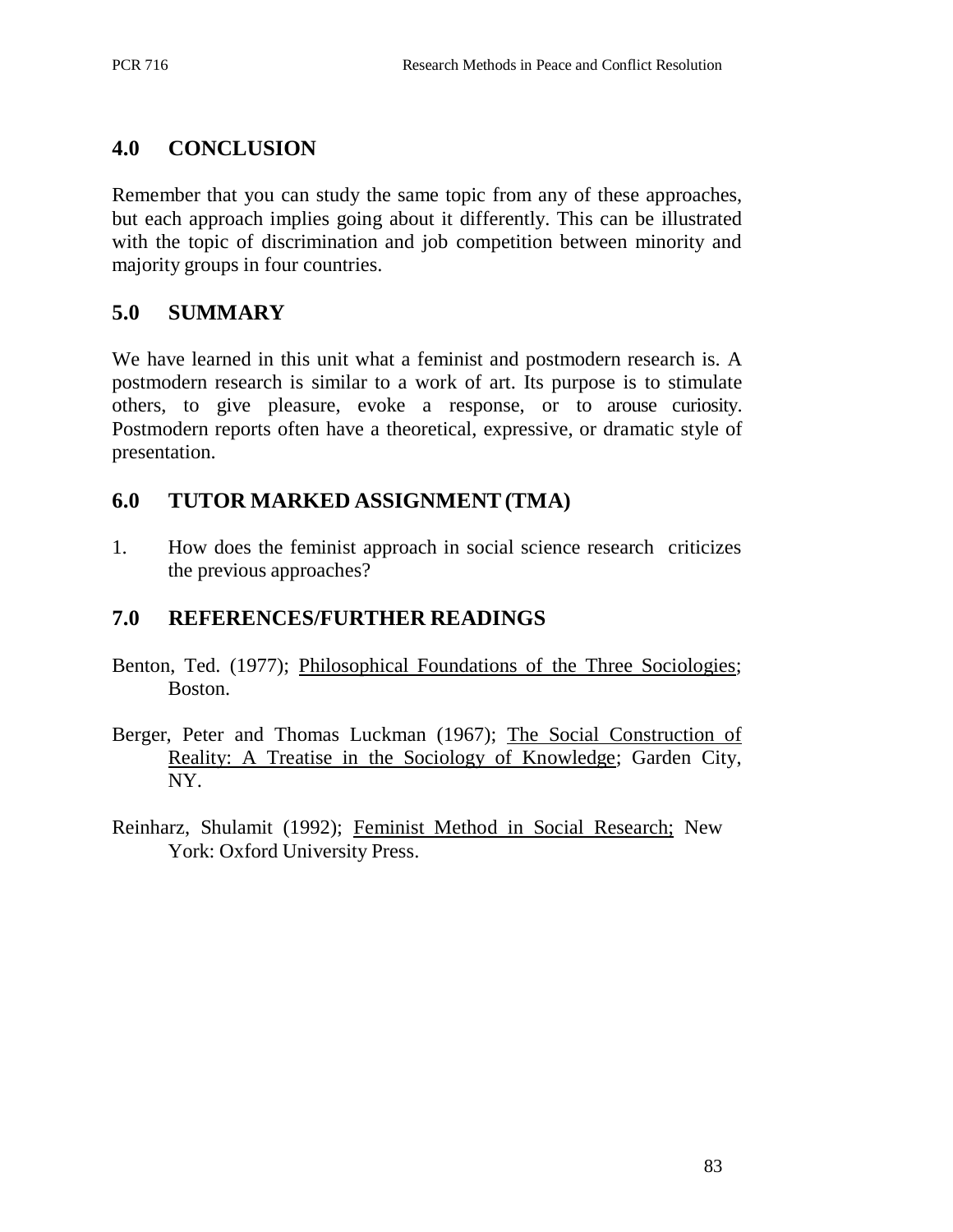# **UNIT 3: READING OTHER PEOPLE'S RESEARCH**

## **CONTENT**

- 1.0 Introduction
- 2.0 Objectives
- 3.0 Main Body
	- 3.1 Why Conduct a Literature Review?
		- 3.1.1 Goals of a Literature Review
		- 3.1.2 Where do I find the Research Literature?
		- 3.1.3 Types of Reviews
		- 3.1.4 Scholarly Journals
		- 3.1.5 Dissertation
		- 3.1.6 Government Documents
		- 3.1.7 Policy Reports and Presented Papers
- 4.0 Conclusion
- 5.0 Summary
- 6.0 Tutor-Marked Assignment
- 7.0 References/Further Readings

# **1.0 INTRODUCTION**

Reviewing the accumulated knowledge about a question is an essential early step in the research process no matter which approach to social science you adopt. As in other areas of life, it is best to find out what is already known about a question before trying to answer it yourself.

# **2.0 OBJECTIVES**

At the end of this unit you should be able to

Explain why conduct a literature review? Identify where you can find the research literature? Discuss how to conduct a systematic review?

How to write a review and its place in a research

# **3.0 MAIN BODY**

# **3.1 Why Conduct a Literature Review?**

A literature review is based on the assumption that knowledge acumens that we learn from and build on what others have done. Scientific research is not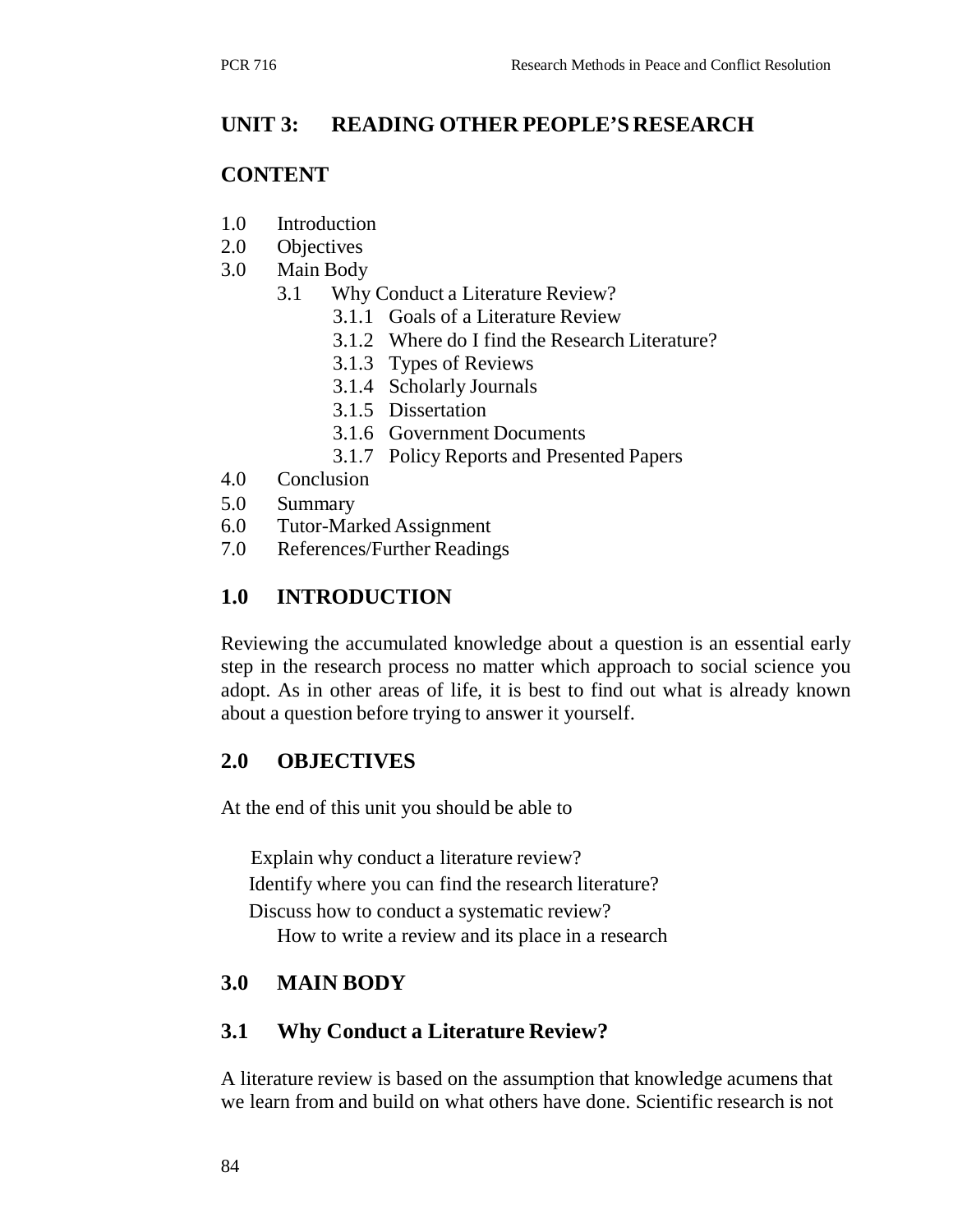an activity of isolated hermits who ignore other's findings. Rather, it is a collective effort of many researchers who share their results with one another and who share their results with one another and who pursue knowledge as a community. Although some studies may be especially important and individual researchers may become famous, a specific research project is just a tiny part of the overall process of creating knowledge. Today's studies build on those of yesterday. Researchers read studies to compare, replicate, or criticize them for weakness. They conduct a literature review for several reasons.

Reviews vary in scope and depth. Different kinds of review are stronger at fulfilling one or another of the four goals. It may take a researcher over a year to complete an extensive professional summary review of all the literature on a board question. The same researcher might complete a highly focused review in a very specialized area in a few weeks. When beginning a review, a researcher decides on a topic or field of knowledge to examine, how much depth to go into, and the kind of review to conflict. The kinds are ideal.

### **3.1.1 Goals of a Literature Review**

- 1. To demonstrate a familiarity with a body of knowledge and establish credibility. A review tells a reader that the researcher knows the research in an area and knows the major issues. A good review increases a reader's confidence in the researcher's professional competence, ability and background.
- 2. To show the path of prior research and how a current project is linked to it. A review outlines the direction of research on a question and shows the development of knowledge. A good review places a research project in a context and demonstrates its relevance by making connections to a body of knowledge.
- 3. To integrate and summarize what is known is an area. A review puts together and synthesizes different results. A good review points out areas where prior studies agree. Where they disagree and where major questions remain. It collects what is known up to a point in time and indicates the directions for future research.
- 4. To learn from others and stimulate new ideas a review tells what others have found so that a researcher can benefit from the efforts of others. A good review identifies blind alleys and suggests hypothesis for replication. It divulges procedure, techniques, and research designs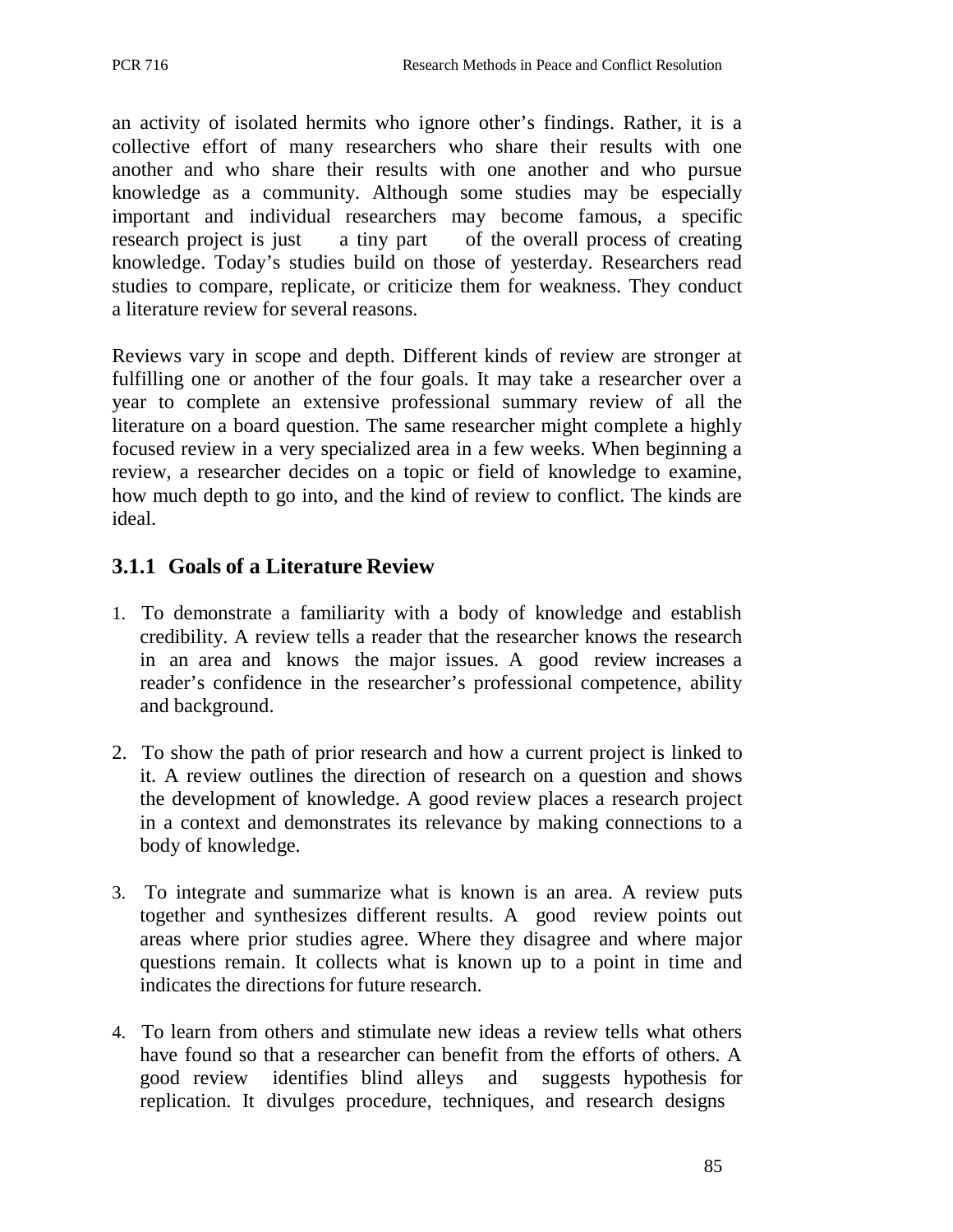worth copying so that a research can have better focus hypotheses and gain new insights.

Another kind of review combines the second and third goals. The historical review traces the development of an idea or shows how a particular issue or theory has evolved over time. Researchers conduct historical review only on the most important ideas in a field. They are also used in studies of the history of thought. Sometimes they are helpful, when student are introduced to an area. To show how we got to where we are today. They may show how, during the advance of knowledge a single past idea split into different parts or separate ideas combined into broad thought.

The theoretical review primarily follows the third goal. It presents different theories that purport to explain the same thing, and then evaluates how well each accounts for findings. In addition to examining the consistency of perditions with findings, a theoretical review may compare theories for the soundness of their assumptions, logical consistency, and scope of explanation. Researchers also use it when they want to integrate two theories or extend a theory to new issues. It sometimes forms a hybrid, the historical-theoretical review.

### **3.1.2 Where do I find the Research Literature?**

Researchers present reports of their researchers' projects in several written forms. For the most part you can find them only in a college or a university library. Researchers publish studies as books, scholarly journals, articles, dissertations, government documents, or policy reports. They also present them as papers at the meeting of professional societies. This section briefly discusses each type:

## **3.1.3 Six Types of Reviews**

- 1. Self study reviews increase the readers confidence
- 2. Context reviews places a specific project in the big picture
- 3. Historical reviews trace the development of an issue over time
- 4. Theoretical review compares how different theories address an issue.
- 5. Methodological reviews points out how methodology varies by study.
- 6. Integrative reviews summarize what it knows at a point in time. And gives you simple map on how to access them. You can find the results of research in text books; newspapers, popular magazine (e.g, Time, News Statesman, and Economist) and radio or television news, but these are not true reports of scientific research. Rather, they are condensed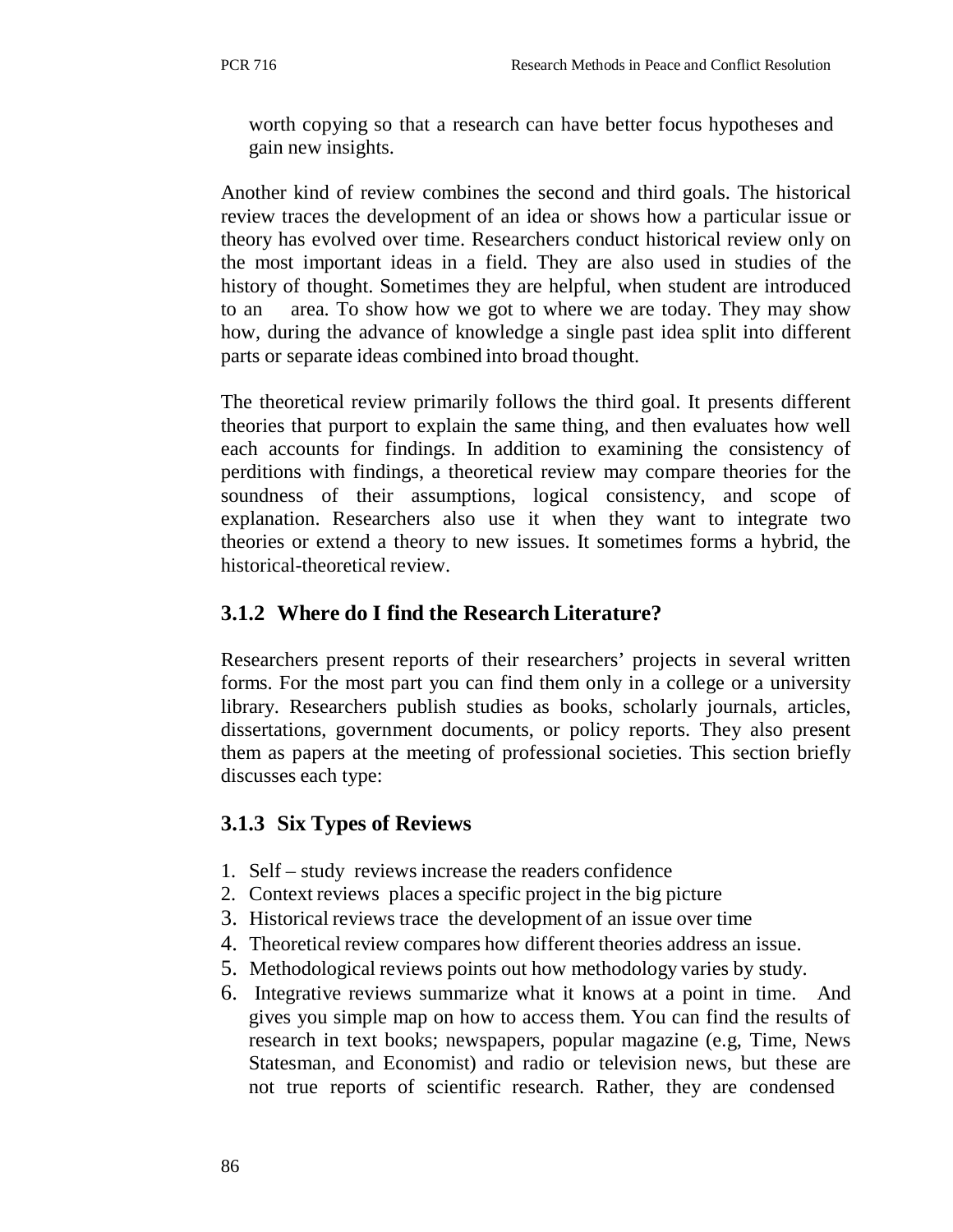summaries of true reports. Authors or journalists selected them for their popular appeal or teaching usefulness and rewrote them for a general audience. Such popularizations lack essential details that the scientist community requires for a serious evaluation of the research and for use in building the knowledge base.

# **3.1.4 Scholarly Journals**

A researcher who conducts a complete literature review will examine all research outlets. Different search strategies. We begin with scholarly journals because they are the place in which most reports appear and are the most crucial outlet. They are central to the communication system of science.

Sociology is criticized in the popular press for its severe proliferation of journals. The critics charges that numerous journals have sprung up; that permit any study, no matter how flawed or trivial, to be published, and that no one reads most of the sea articles. The evidence does not support this view.

Some types of social science research are more likely to appear in book form than others. For example, studies by anthropologists and historians are more likely to appear in book – length reports than are those of economists or psychologists. Yet, some anthropological and historical studies are articles, and some economics and psychological studies appear as books. In education social work, sociology, and political science, the results of long complex studies may appear both in two or three articles and in book form. Studies that involve detailed clinical or ethnographic descriptions and complex theoretical or philosophical discussion usually appear in the form of a book.

## **3.1.5 Dissertation**

All graduates students who receive the Ph.D. degree are required to complete a work of original research; which they write up as a dissertation thesis. The dissertation is bound and shelved in the library of the university that granted the Ph.D. about half of all dissertations are eventually published as books or articles, but half are never published. Because dissertation report on original research, are valuable sources of information,. some students who receive the master's degree conduct original research and write a master's thesis, but master's thesis involve serious research, and they are much more difficult to locate than unpublished dissertation completed by students at accredited universities, for example, Dissertation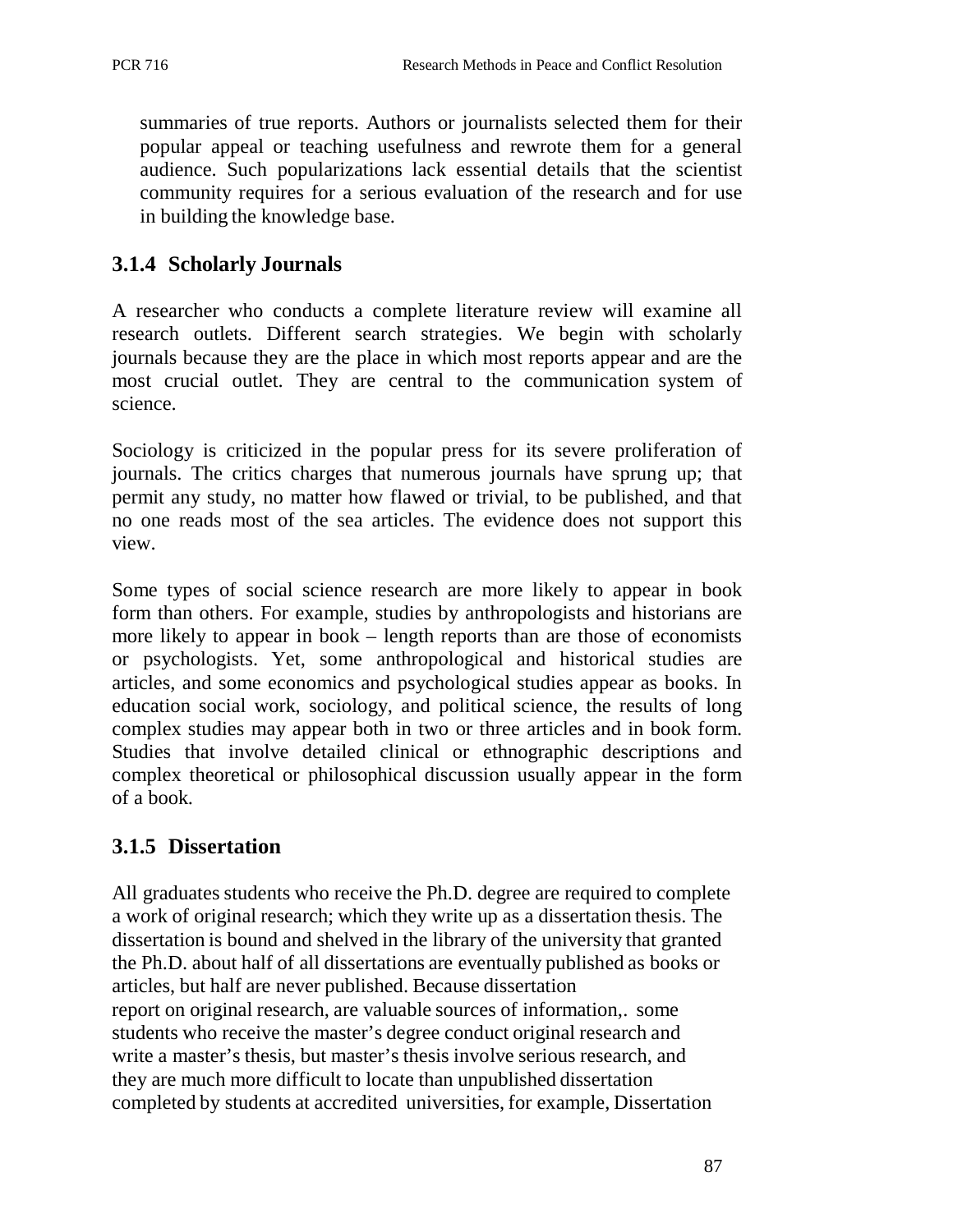Abstracts, International lists, dissertation with their authors, titles, and universities.

#### **3.1.6 Government Documents**

The federal government of the United States, the governments of other nations, state or provincial level governments, the United Nations, and other international agencies such as the World Bank, all sponsor studies and publish reports of the research. Many college and university libraries have these documents in their holdings, usually in a special "government documents" section. These reports are rarely found in the catalog system. You must use specialized lists of publications and indexes, usually with the help of a librarian, to locate these reports. Most college and university libraries hold only the most requested documents of different persons..

### **3.1.7 Policy Reports and Presented Papers**

A researcher conducting a through review of the literature will examine these two last sources, which are difficult for all but the trained specialist to obtain. Research institutes and policy centers (e.g. Brooking Institute for Research on poverty, Rand Corporation) publish "papers" or "reports" Some major research libraries purchase these and shelves them with books. The only way to get at what has been published is to write directly to the institute or center and request a list of reports.

## **4.0 CONCLUSION**

Literature reviews let consumers of social science get at the information in research reports. They show the reviewers familiarity with a body of knowledge; they show the path, prior research has taken and how a current project is linked to it; they can integrate and summarize the current knowledge in a topic area. They are ways for researchers to learn from others and they often stimulate new ideas and insights.

## **5.0 SUMMARY**

In this unit we have discussed the different types of review available in research.

A literature review requires a plan and a clear idea of the topic. When conducting a literature search, researchers use multiple search strategies because each single way of conducting a search has weaknesses.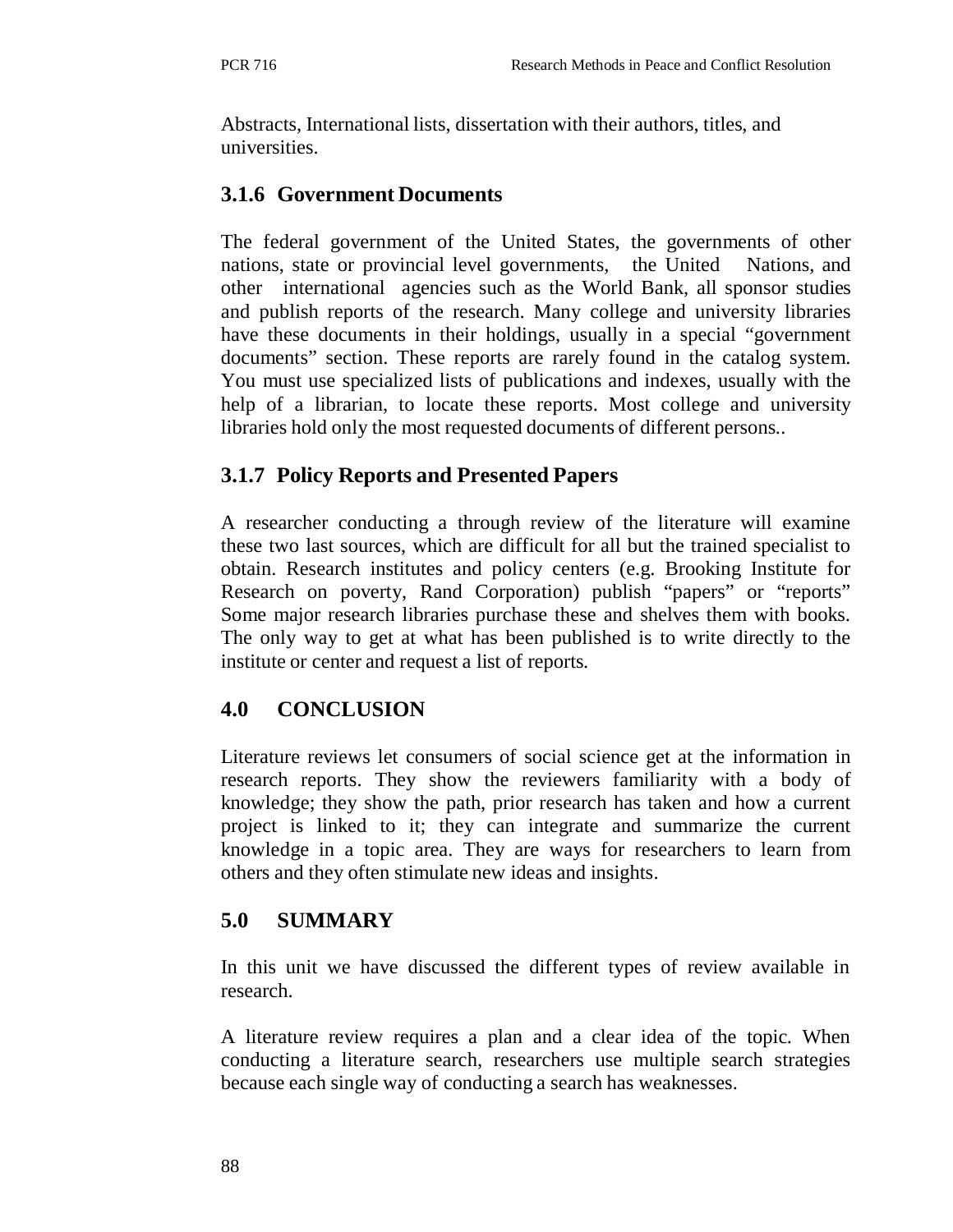#### **6.0 TUTOR MARKED ASSIGNMENT(TMA)**

- 1. What are the four major goals of a review of the literature?
- 2. What type of review is likely to organize studies in chronological order?

#### **7.0 REFERENCES/FURTHER READINGS**

- Bart, Pauline, and Linda Frankel (1986); The Student Sociologist' s Handbook; 4<sup>th</sup> ed. New York: Random House.
- Beansley, David (1988); How to Use a Research Library; New York: Oxford Unversity Press.
- Katzer, Jeffrey, Kenneth H. Cook and Wayne W. Crouch (1982); Evaluating Information: A Guide for Users of Social Science Research,  $2<sup>nd</sup>$  ed.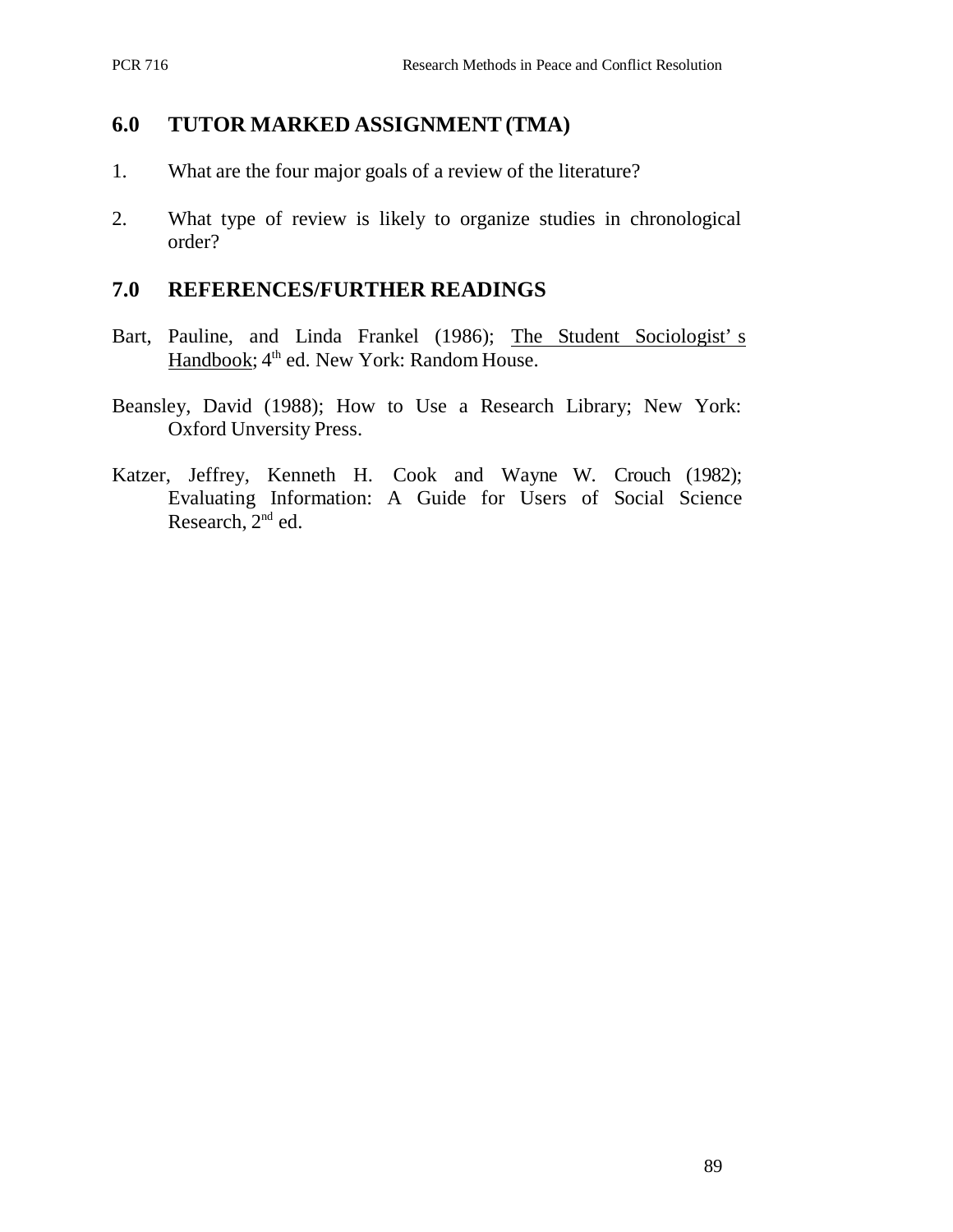# **UNIT 4: MEASUREMENT AND RESEARCH DESIGN**

#### **CONTENTS**

- 1.0 Introduction
- 2.0 Objectives
- 3.0 Main Body
	- 3.1 Why Measure
		- 3.1.1 Measures Extend our Senses
		- 3.1.2 Parts of the Measurement Process
		- 3.1.3 Conceptualization
		- 3.1.4 Suggestionsfor coming up with a Measure
		- 3.1.5 Abstract Construct to Concrete Measure
		- 3.16 Conceptualization and Operationalization
- 4.0 Conclusion
- 5.0 Summary
- 6.0 Tutor Marked Assignment (TMA)
- 7.0 References/Further Readings

## **1.0 INTRODUCTION**

Many people look surprised when social researchers claim to measure strange, invisible things like affection, self-esteem, ideology, political power, or alienation and conflicts.

## **2.0 OBJECTIVES**

How social researchers measure? The key principles of quantitative measurement

## **3.0 MAIN BODY**

#### **3.1 Why Measure?**

We use many measures in our daily lives. For example, this morning I woke up and hopped onto a bathroom scale to see how well my diet is working. I glanced at a thermometer to find out whether or not to wear a coat. Next, I got into my car and checked the gas gauge to be sure I could make it to campus. As I drove, I watched the speed meter so I would not get a speeding ticket. By 8:00 A.M. I had measured weight, temperature, gasoline volume, and speed – all measures about the physical world. Such precise,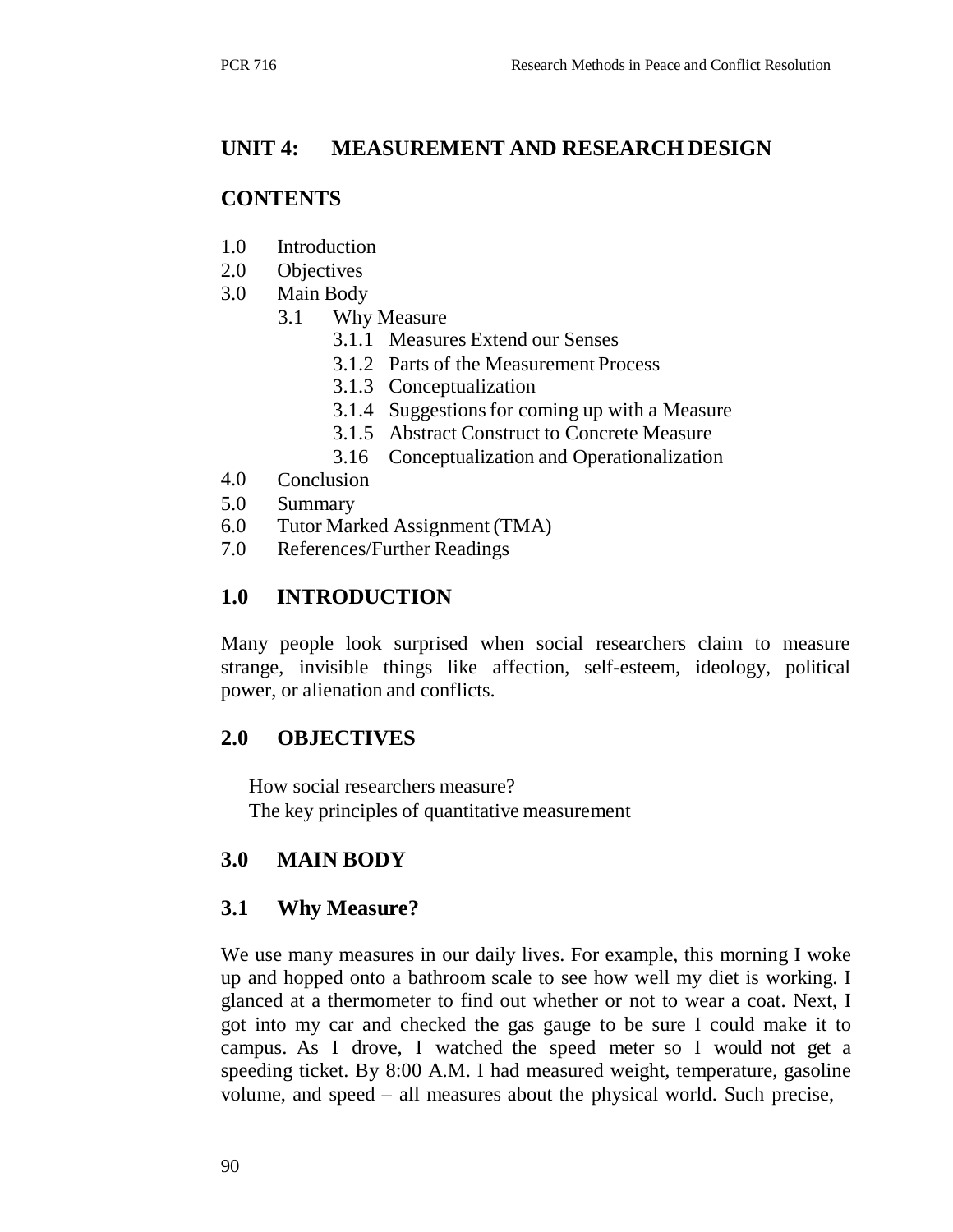well-developed measures, which we use in daily life, are fundamental in the natural sciences.

We also measure the nonphysical world in everyday life, but usually in less exact terms. We are measuring when we say that a restaurant is excellent, that Pablo is really smart, that Karen has a negative attitude toward life, that Johnson is "really prejudiced", or that the movies last night has "a lot of violence" in it. However, such everyday judgment is "really prejudiced" or a lot of violence" are imprecise, vague, or intuitive measures. This does not have to be the case.

### **3.1.1 Measures Extend our Senses**

Measurement extends our senses. For example, the astronomer or biologist uses the telescope or the microscope to extend natural vision. In contrast to our senses, scientific measurement is more sensitive, varies less with the specific observer, and yields more exact quantitative information. You recognize that a thermometer gives more specific, precise information about temperature than a touch can. Likewise, a good bathroom scale gives you more specific, constant and precise information about the weight of a 5 year old girl than you get by lifting her and calling her "heavy" or "light". Social measures provide precise information about social reality.

#### **3.1.2 Parts of the Measurement Process**

Before you can measure, you need to begin with a concept. You also need to distinguish what you are interested in from "notice" or other things. The idea that you first need to construct or concept of what is to be measured simply makes sense. How can you observe or measure something unless you know what you are looking for? For example, a biologist cannot observe a cell unless she first knows what a cell is, has a microscope, and has learned to distinguish it from non-cell "stuff" or "junk" under the microscope. The process of measurement involves more than just having a measurement instrument (e.g., a microscope). In order to measure, the researcher needs three things: a construct, a measurement instrument, and an ability to recognize what one is looking for.

# **3.1.3 Conceptualization**

At the beginning of the measurement process, a researcher conceptualizes and operationalizes each variable in a hypothesis. Conceptualization is the process of taking construct or concept and refining it by giving it a conceptual or theoretical definition. A conceptual definition is a definition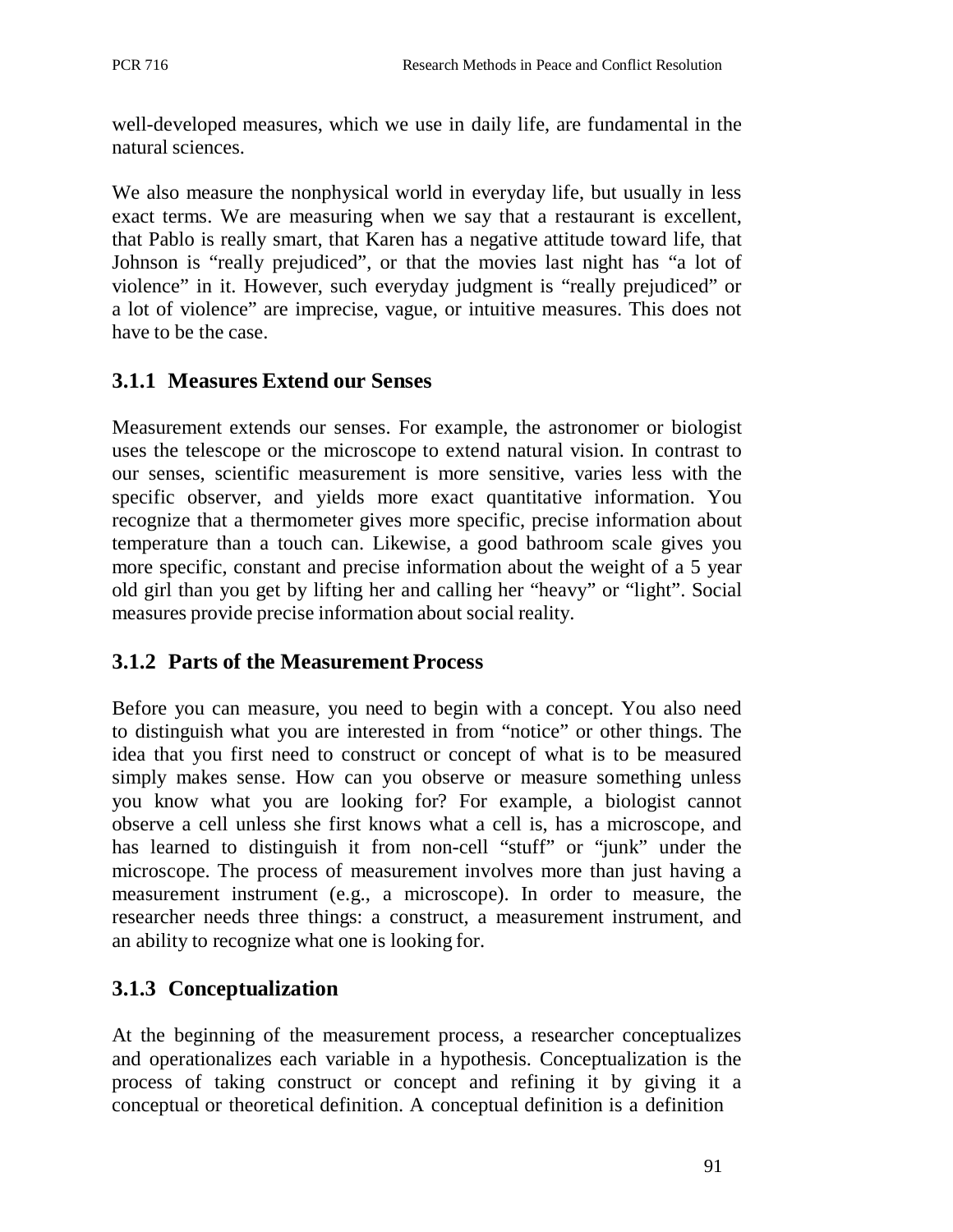in abstract, theoretical terms. In the example, this step came when I asked, "What does morale mean? It refers to other ideas or constructs.

There is no magical way to turn a construct into a precise conceptual definition. It involves thinking carefully, observing directly, consulting with other reading what others have said, and trading possible definitions.

A good definition is unambiguous and has one clear, explicit, and specific meaning. Some article in scholarly journals is devoted to conceptualization. For example, Gibbs (1989) wrote an article on conceptualizing the concept of terrorism.

How can I develop a conceptual definition of teacher morale, or at least a tentative working definition to get started? I begin with my everyday understanding of the idea of morale, something vague like "how people feel about things" "I ask some of my friends how they define it. I also look at an unabridged dictionary and a thesaurus. They give definitions like "confidence, spirit, zeal, cheerfulness, esprit decorps, mental condition towards something. "I go to the library and search the research literature on moral or teacher morale to see how others have defined it. If someone else has already given an excellent definition. I might borrow it (citing the source, of course). If I do not find a definition that fits my purposes, I turn to theories of group behaviour, individual states, and the likes for ideas. As I collect definitions, parts of definitions, and related topics I begin to see the boundaries of the research.

#### **3.1.3 Five Suggestions for Coming up with a Measure**

- 1. Remember the conceptual definition. The underlying principle or any measure is to match it to the specific conceptual definition of the construct that will be used in the study.
- 2. Keep an open mind. Do not get locked into a single measure or type of measure. Be creative and constantly look for better measure. Avoid what Kaplan (1964:28) called the "law of the instrument", which means being locked into using one measurement instrument for all problems
- 3. Borrow from others. Do not be afraid to borrow from others researchers, as long as credit is given. Good ideas for measures can be found in other studies or modified from other measures.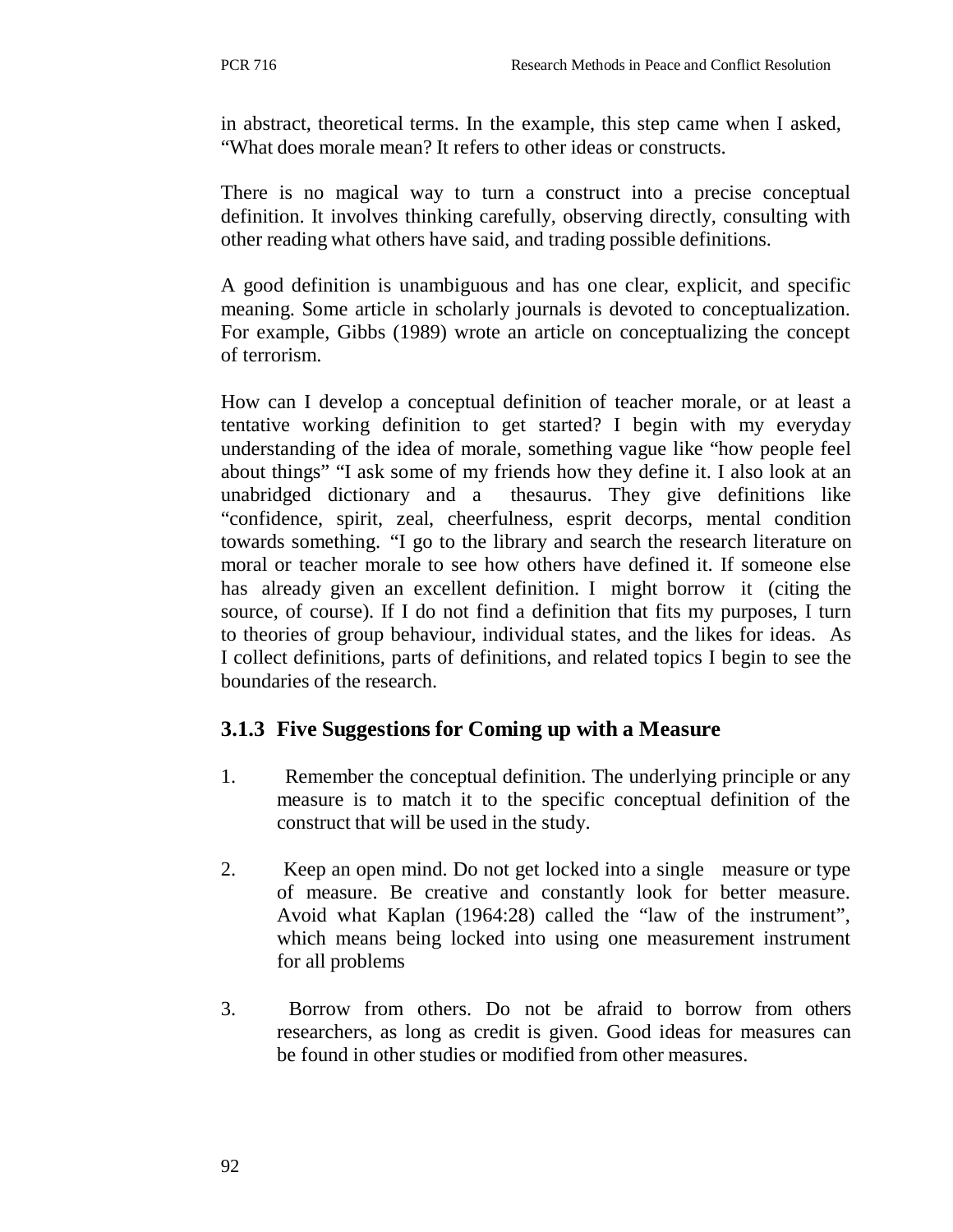- 4. Anticipated difficulties. Logical and practical problems often arise when trying to measure variables of interest. Sometime a problem can be anticipate and avoided with careful forethought and planning.
- 5. Do not forget your interest of analysis. Your measure should fit with the units of analysis of the study and permit you to generalize to the universe of interest.

The link between indicators and constructs is a central issue for quantitative measurement. During operationalisation, a research tries to link the world of ideas to observable reality. Rules of correspondence or auxiliary theory link the conceptual definitions of construct to concrete measures or operations for measuring constructs.

Rules of correspondence are logical statements of how an indicator correspondence states that a person's verbal agreement with a set of ten specific statements is evidence that the person holds strongly antifeminist beliefs and values. Likewise, an auxiliary theory is a theory that explains how and why indicator and constructs connect. Such theories play a crucial role in research. As Carmines and Zeller (1979:11) note, " the auxiliary theory specifying the relationship between concepts and indicators is equally important to social research as the substantive theory linking concepts to one another. "For example, a researcher wants to measure alienation. An auxiliary theory suggests that the construct has four parts, each of which is indicated in a different sphere of life: family relations, work relations, relations with community, and relations with friends. The theory further specific that certain behaviours or feelings in each sphere of life express alienation. For example, in the sphere of work, an indicator of alienations is that a person feels a total lack of control over when he works, what he does when he is working, where he works, whom he works with, or how fast he must work.

There are three levels to consider, conceptual, operational, and empirical. At the most abstract level, the researcher is interested in the causal relationship between two constructs, or a conceptual hypothesis. At the level of operational definition, the researcher is interested in testing an empirical hypothesis to determine the degree of association between indicators this is the level at which correlations; statistics, questionnaire and the like are used. The third level is the concrete empirical world. If the operational indicators of variables (e.g., questionnaires) are logically linked to a construct (e.g., racial discrimination) they will capture what actually happens in the empirical social world and relate it to the conceptual level.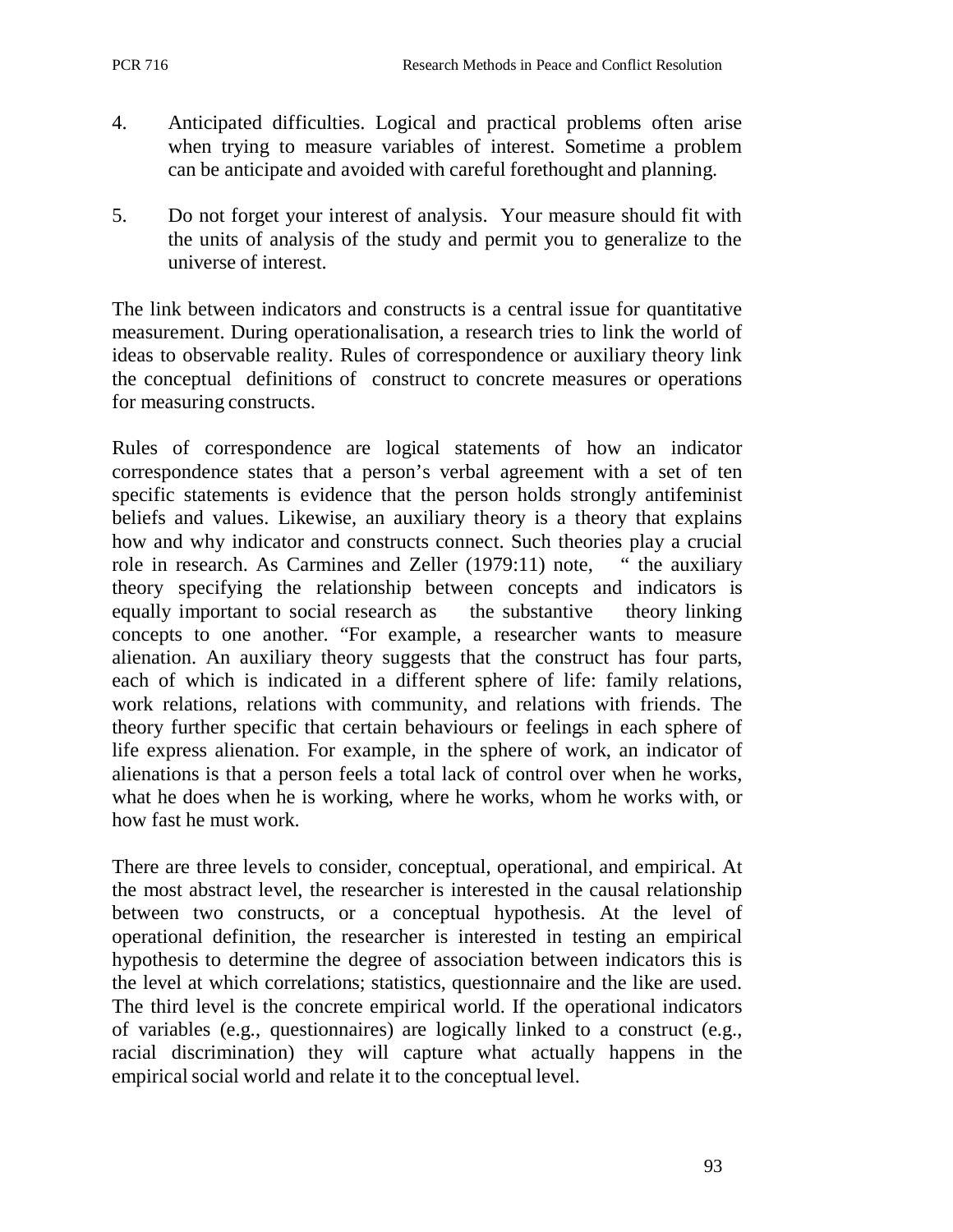The measurement process links the three levels by proceeding deductively from the abstract to concrete. It begins with the conceptualization process, in which a construct is refined. Next a researcher operationalizes the construct by developing an operational definition or set of indicators. The researcher then uses indicators to measure aspects of the empirical world. The link between abstract construct and empirical reality lets a researcher say that a test of the empirical hypotheses in observable, concrete reality informs the conceptual hypothesis in the world of theory, explanation, and causal relationships.



#### **3.1.5 Abstract Construct to Concrete Measure**

# **3.1.6 Conceptualization and Operationalisation**

A hypothesis has at least two variables, and the processes of conceptualization and operationalisation are necessary for each variable. In the preceding example, morale is not a hypothesis. It is one variable. It could be a dependent variable caused by something else, or it could be an independent variable causing something else. It is an independent variable causing something else. It depends on the theoretical explanation and the hypothesisI am testing.

Here is another example of measuring concepts. Seeman and Anderson (1983) conducted a study in which they tested the hypotheses that alienated people from drinking more alcohol. They measure alcohol drinking by a series of questions that tapped different aspects of the construct "drinking behaviour." They define the construct as having three sub-dimensions: the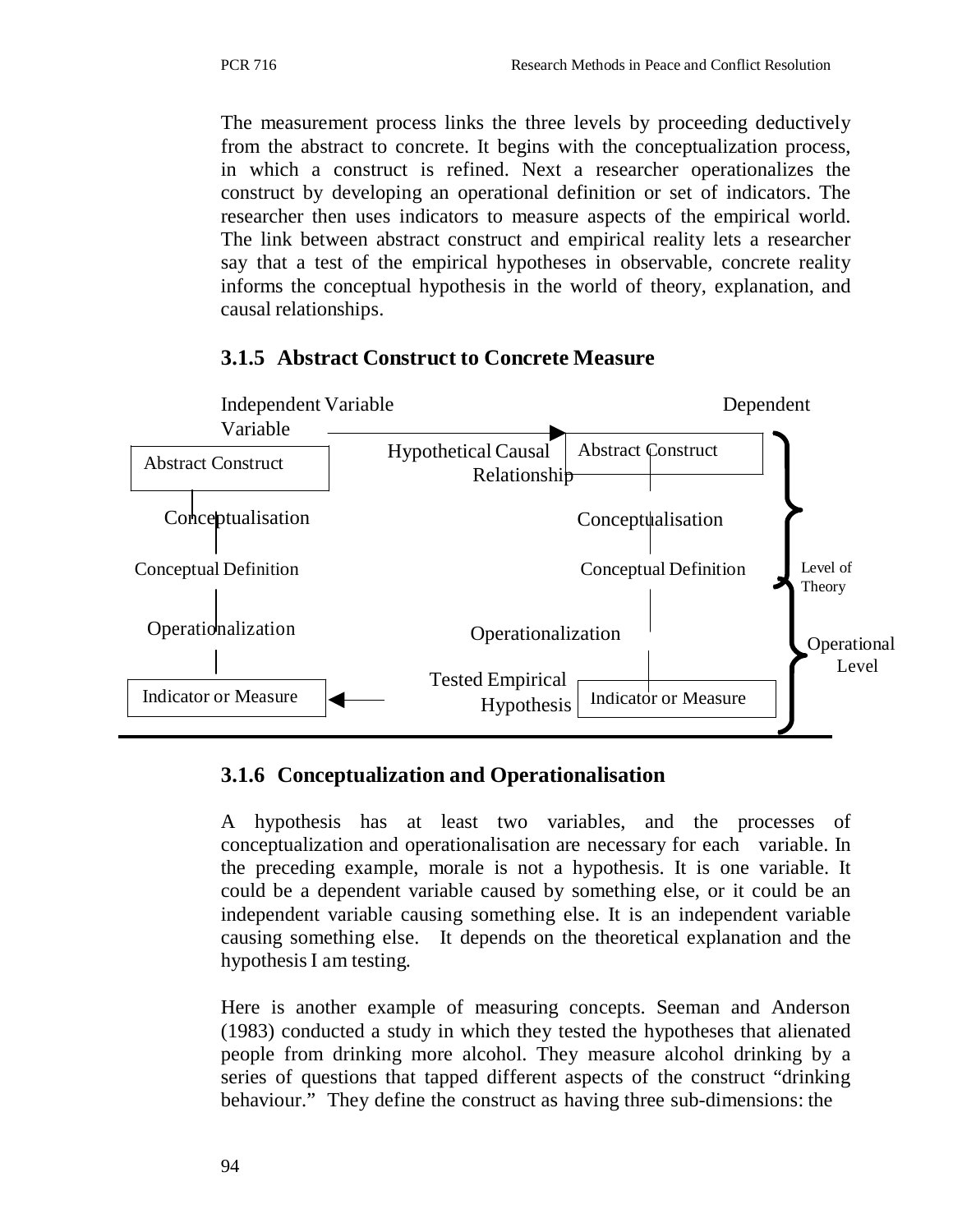frequency of drinking the quantity consumed per drinking occasion, and behavioural impairment due to drinking. They operationalised each dimensions as several survey questions combine the answers to question to form an overall drinking measure. For example, they measured the behaviour impairment sub-dimension by asking six questions about how often the respondent missed work because of drinking, was worried about drinking, drank on the job, drank before noon, drank alone, or had family quarrels as a result of drinking. In this way, the authors created a concrete quantitative indicator of drinking behavior.

#### **4.0 CONCLUSION**

The ratio level of measurement is rarely used in the social sciences. For most purposes, it is indistinguishable from internal measurement. The only difference is that ratio measurement has a "true zero".

# **5.0 SUMMARY**

Measurement in short, is not an end in itself. Its scientific worth can be appreciated only in an instrumentalist perspective, in which we as what ends measurement is intended to survey, what role is it called upon to play in the scientific situation. What functions it performs in inquiry.

# 6.0 **TUTOR MARKED ASSIGNMENT(TMA)**

- 1. What are the three basic parts of measurement, and how do they fit together?
- 2. Why is a theoretical definition important for measurement?

#### **7.0 REFERENCES/FURTHER READINGS**

- Bart, Pauline, and Linda Frankel (1986); The Student Sociologist' s Handbook; 4<sup>th</sup> ed. New York: Random House.
- Beasley, David (1988); How to Use a Research Library; New York: Oxford University Press.
- Katzer Jeffrey, Kenneth H. Cook and Wayne W. Crouch (1982); Evaluating Information: A Guide for Users of Social Science Research, 2<sup>nd</sup> ed.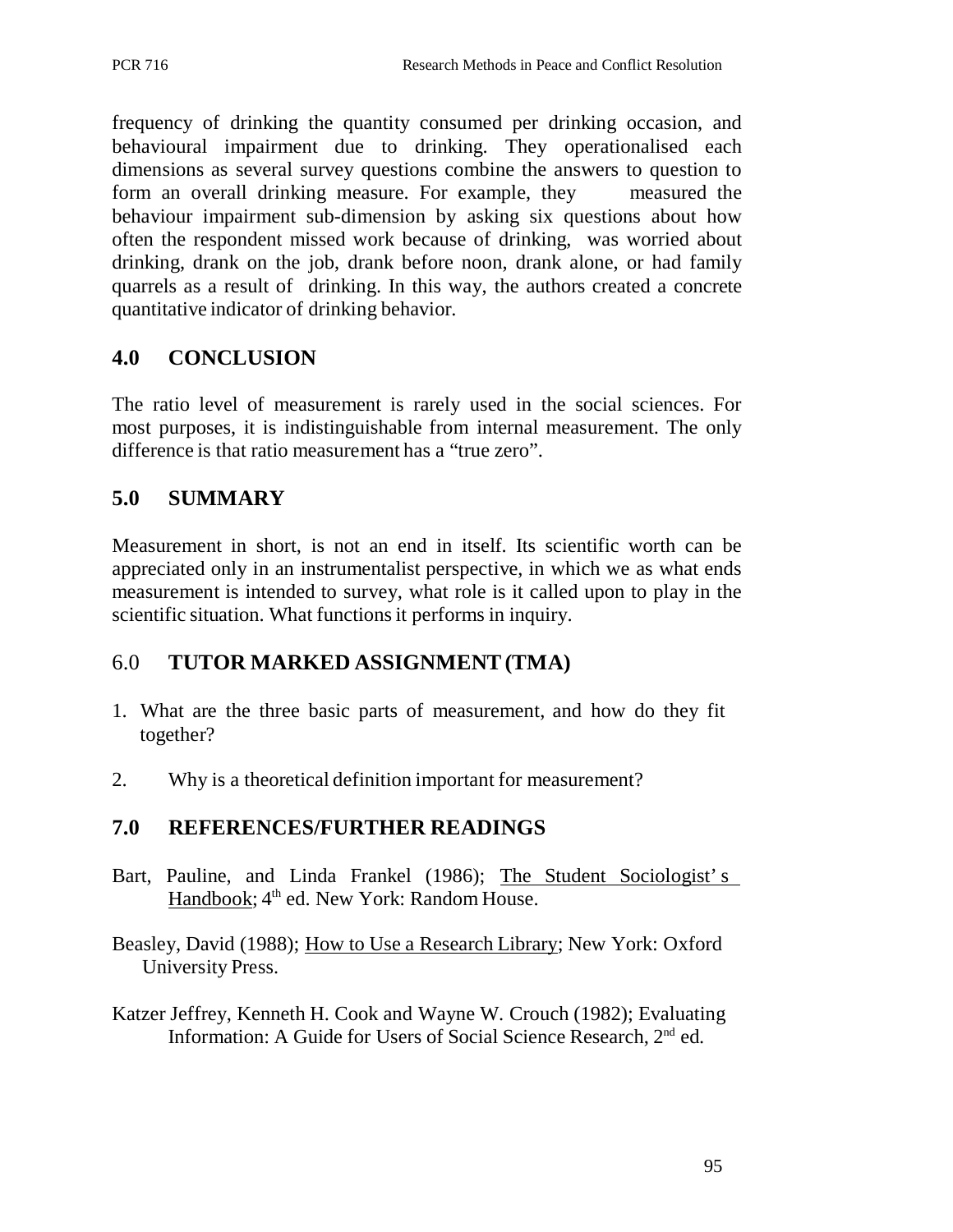### **MODULE 5**

- Unit 1 The Concept of Reliability and Validity in social Research
- Unit 2 Indexes and Scales in Social Research
- Unit 3 Quantitative Research Designs
- Unit 4 Sampling

# **INTRODUCTION**

### **UNIT 1: CONCEPT OF RELIABILITY AND VALIDITY IN SOCIAL RESEARCH**

# **CONTENT**

- 1.0 Introduction
- 2.0 Objectives
- 3.0 Main Body
	- 3.1 Reliability
		- 3.1.1 Types of Reliability
		- 3.1.2 Validity
		- 3.1.3 Types Measurement Validity
		- 3.1.4 Continuous and Discrete Variables
		- 3.1.5 Level of Scale of Measurement
- 4.0 Conclusion
- 5.0 Summary
- 6.0 Tutor Marked Assignment (TMA)
- 7.0 References/Further Readings

# **1.0 INTRODUCTION**

Reliability and validity are central issues in all scientific measurement. Both concern how concrete measures, or indicators are developed for constructs. Reliability and validity are salient in social research because constructs in social theories are often ambiguous; diffuse and not directly servable. Perfect reliability and validity are virtually impossible to achieve. Rather they are ideas researchers strive for.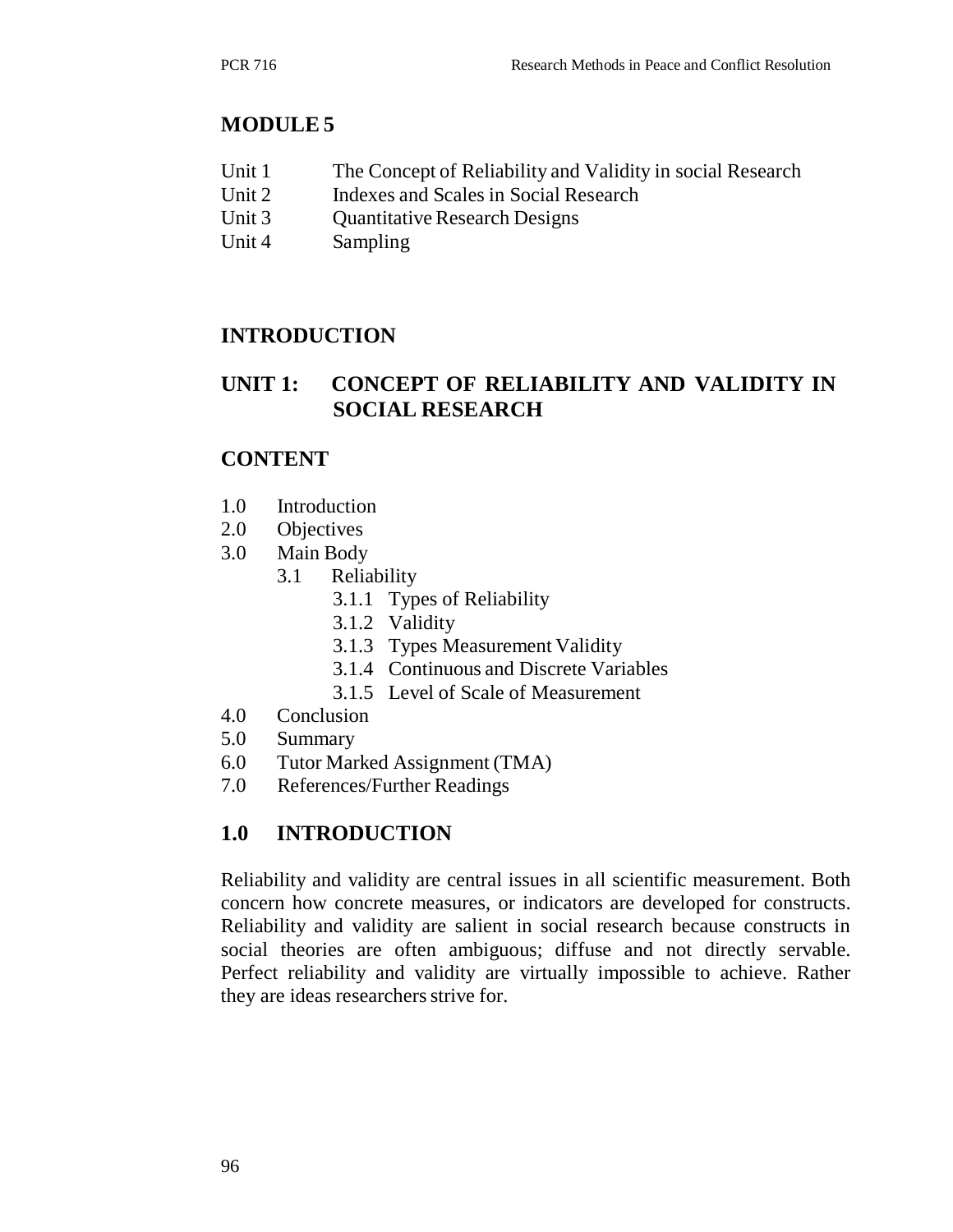### **2.0 OBJECTIVES**

At the end of this unit, you should be able to

Explain the ideas of reliability and validity; Examine the fundamentals of "measurement theory"; Distinguish between reliability and validity in social research and their applicability.

# **3.0 MAIN BODY**

### **3.1 Reliability**

Deals with indicators dependability. A reliable indicators gives the same results each time the same thing is measured as long as the measured items is not changed e.g. measuring weight. Reliability means that information provided by indicator of questionnaire does not vary as a result of the characteristic of the indicator devices as long a it does not change.

# **3.1.1 Types of Reliability**

- **1. STABILITY RELIABILITY**: This is reliability across time. There is stability reliability when the result of an indicator or measure applied to the same thing does not vary over time. Stability Reliability of an indicator can be assured using the text – retest with which the instrument of the indicator is re-administered to the same thing or group being measured.
- **2. REPRESENTATIVE RELIABILITY**: This is reliability across some pop. Or groups of items were measured. An indicator has high representative reliability if it uses the same result for a construct applied to different populations of different social clauses, different races ethic groups etc.
- **3. EQUIVALENCE RELIABILITY**: applies to situations where multiple indicators are used. That is, when multiple specific measures are used in the operationalization of a construct for Example, when several items in a questionnaire are used to measure the same constructs. Of infidelity between spouses. If several indicators measure the same construct then a reliable measure gives, the same result with all indicators.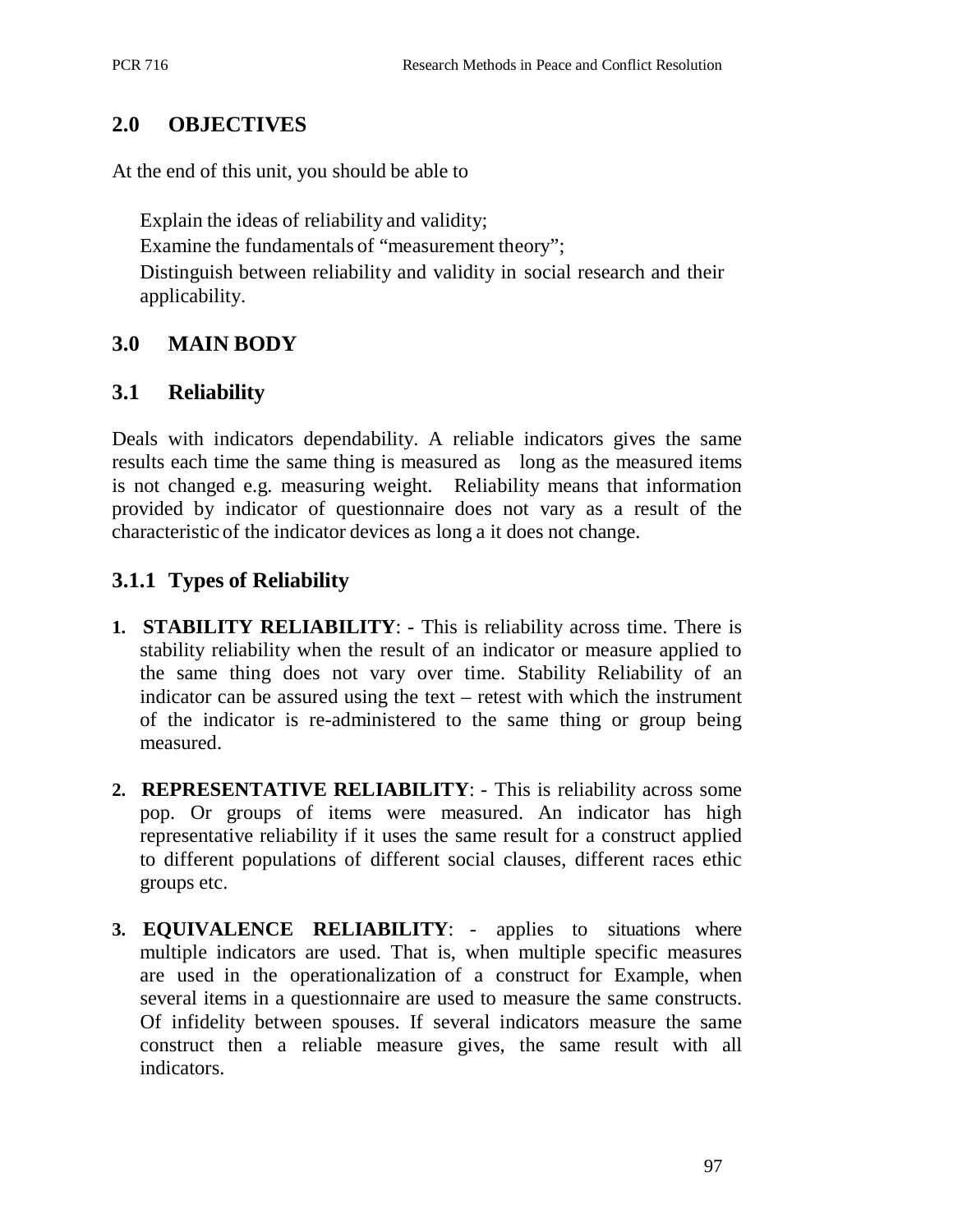# **3.1.2 VALIDITY**

It is an over used term and can be very confusing, and often confused with some related ideas. Sometimes it is used to mean true or correct values.

However measurement validity is a relative term. When a researcher says an indicator is valid it, is so for a particular purpose and definition. The same indicator can be valid for one purpose but less valid or invalid for another of the concept of morale among workers (the desire to do well). Questions relating to measuring the morale among teacher. This will be valid in the educational context but not valid in the military or police system. A general morale question among workers will be valid for all worker.

# **3.1.3 Types of Measurement Validity**

#### 1. **Face Validity**

The most basic type of validity and easiest to achieve. I addresses the issue of whether on the face value people believe that the definition and method of measurement fit e.g. to know the ability of student in a class.

#### **2. Content Validity**

There are special types of validity which addresses the issue of whether the full content of a definition is captured or represented by a measure. We say a conceptual definition "Holds Ideas" or a "Space" of ideas and concepts. The measures should sample or represent all ideas or concept in the ideas space. Content validity involves 3 steps.

- 1) To specify the concept in a constructs definition
- 2) To Sample from all areas of definition
- 3) To develop an indicator that taps or takes from all areas of the definition.

#### **3. Criterion Validity**

This uses some standard or criterions that are known to indicate a construct accurately. That is, the validity, of an indicator is verified by comparing it to another measure of the same construct in which a researcher has confidence.

There are 2 types of criterion validity

1. Concurrent Criterion Validity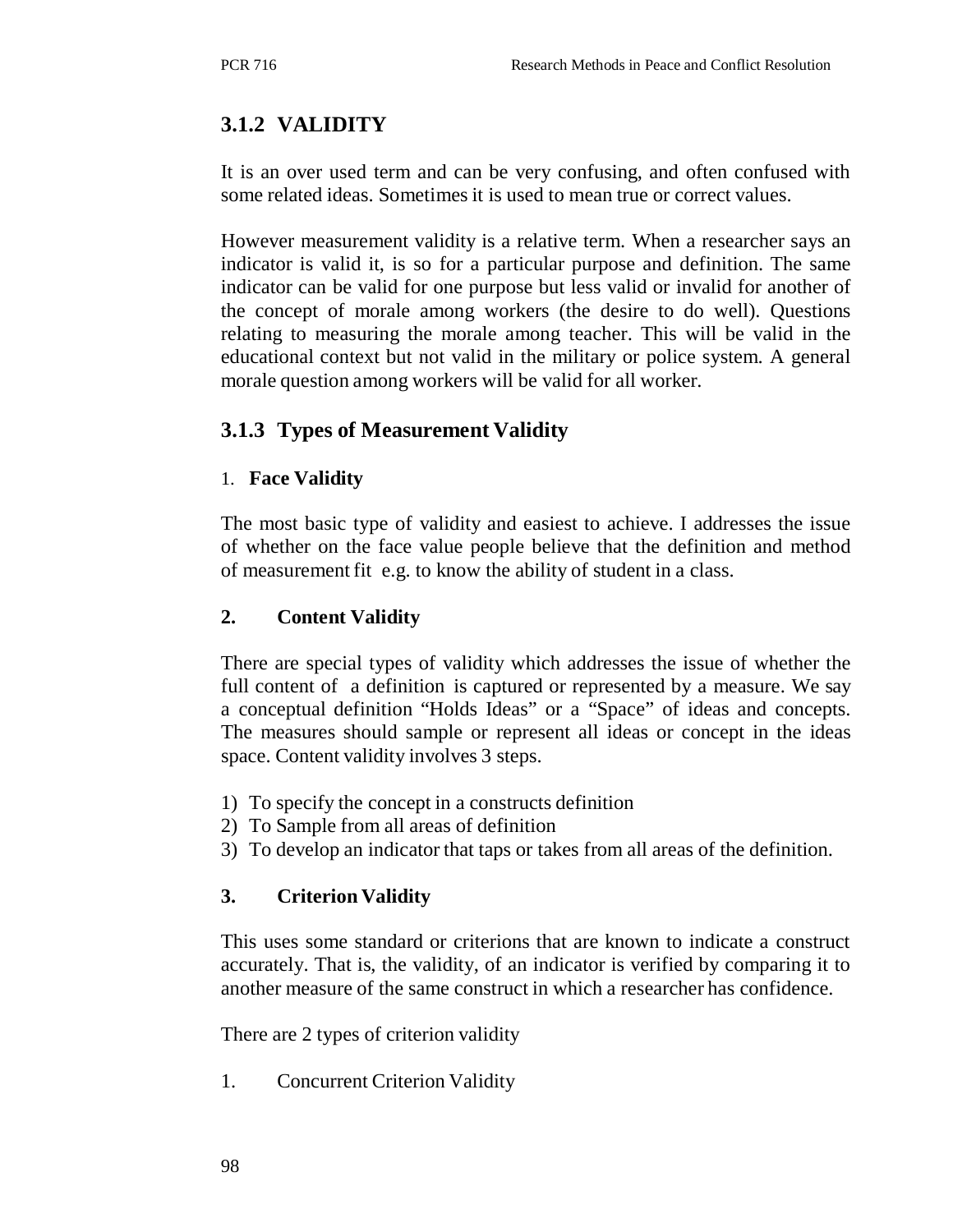This is an indicator associated with a presenting indicator that has been judged to be valid of new indicator for measuring peoples intelligences.

2. Predictive Criterion Validity

This is criterion validity where an indicator predicts future events that are logically related to construct. The measure and the actions predicted must be distinct and must indicate the same construct, for example SAT that is done in us helps with admission to the University. This high predictive validity of university performance. JAMB has not been a predictive criterion validity of University performance school certificate/JAMB University performance should have high predictive validity of one another.

# **3.1.4 Continuous and Discrete Variables**

Continuous variables have an infinite number of values or attribute that flow along a continuum. The values can be divided into infinitely many increment between 0-1 there are infinitely many increments of variables like temperature age, fractions of a second, money, crime rate, death rate, birth rate, population rate, years of selecting all these are continuous variables. But have relatively fixed sets of separate values or variable attributes. Instead of a smooth continuum discrete variables contain distrust categories of gender, Male/Female, religion (in the US we say protestant, Christians, Muslims and others) marital status – never named, named, single or divorced. Whether a variable is discrete or contains affects, its level of scale of measurement leads to discrete variables.

# **3.1.5 Level or Scale of Measurement**

There are four levels or scale of measurement each of which is categorized according to the degree of precision of measurement of a variable this depends on two things:

- 1. How a construct is conceptualized
- 2. The type of indicator or measurement the researcher uses.

The way a researcher conceptionalizes can be measured. For example, a variable that is normally a continuous variable can be conceptionalize as a discrete variable of temperature and is normally a continuous variable but you can measure it in 2 craterous (hot or cool). Age –infancy children adolescent, young, middle age, old.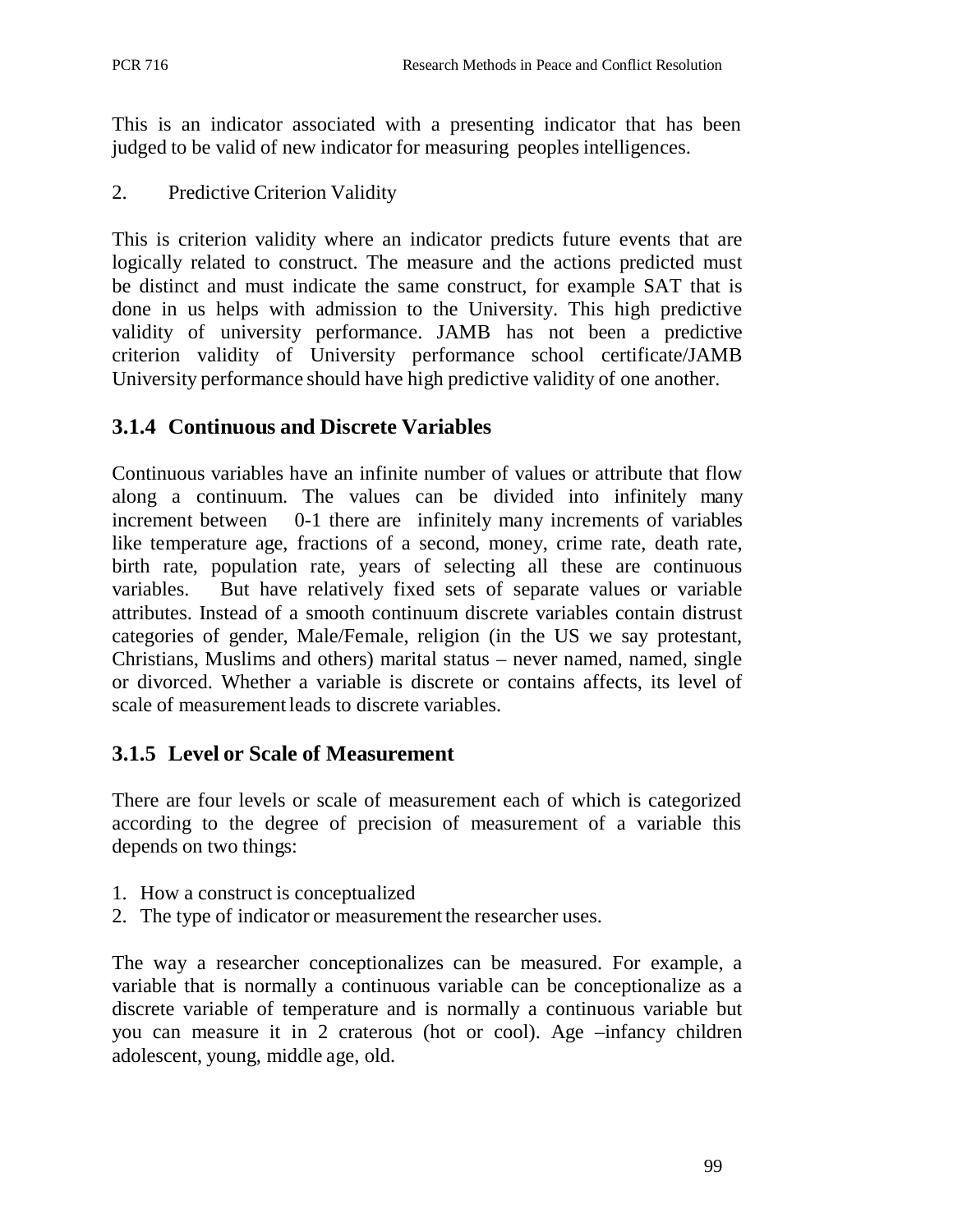However most discrete variable cannot be conceptualized as continuous variable of gender, religion, although related concepts can be conceptionalised in feminity (degree of religiouless or religiosity) or commitment to marital relationship. The level of measurement limit satisfied measures that can be used. A wide range of powerful statistical procedure is available for higher levels of measure. But the types of statistics that can be used with the lowest levels are very limited.

There is a practical reason to conceptualize and measure variables at a higher level of measurement. It is possible to collapse from higher levels to lower levels, that is, if you start from simple it becomes difficult.

There are 4 levels of measurement from lowest to higher level

- 1. Nominal level
- 2. Ordinary Level
- 3. Internal Level
- 4. Ration Level
- 1. Normal Measures

This indicates the different classes or categories of the measures or items for sample a variable like religion. In Nigeria religion would be classified in categories Muslims, Christians, traditional, others. In the US it is classified into protestants, catholic, Jews Muslims, others, marital status for example married, single divorced cohabiting.

2. Ordinal Measure

This indicates the different categories of the measure and that the categories can be ordered ranked. For Example letter grade A B C by convention A is supposed to be higher than B. And B C etc. Or first second, thirds etc. according to preferences. Or opinion measure for example agree, disagree on opinion strongly agree or strongly disagree. The list of them here is strongly disagree. This measure is usually used like a scale.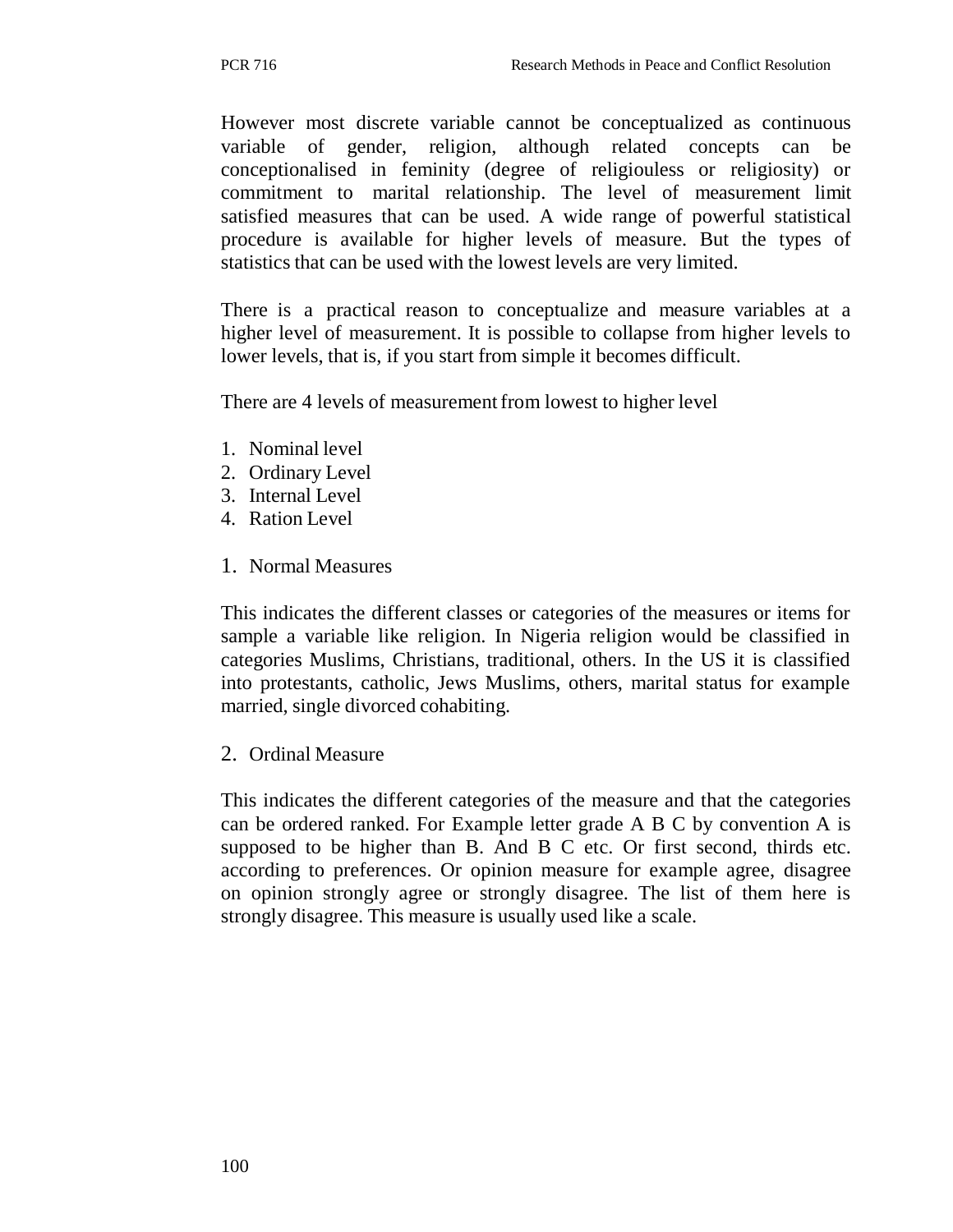#### 3. Interval Measure

This measures shows classes and categories that can be in order and in addition indicates and specifies the amount of distance between the different categories e.g. Temperature scale  $10^{\circ}$ ,  $20^{\circ}$ ,  $30^{\circ}$  etc. here the O's are arbitrary. They are there for the score without any significance for example e.g. IQ Scores.

#### 4. Ratio

Contains all the 3 categories that have been measured above. It has a 2.0 making it possible to have competition and proportion of ration. e.g. income (Le 200), age 1 Year 100years etc. but in most practical situation we can seldom differentiate between interval and ration measures e.g a rice in temperature from  $30^{\circ}$  to  $60^{\circ}$  does not mean that it is even twice as hot.

### **4.0 CONCLUSION**

Reliability is necessary for validity and is easy to achieve than validity. Although, reliability is necessary in order to have a valid measure concept, it does not guarantee that a measure can be valid. A measure can produce the same result over and over (i.e. it has reliability), but what it measures may not match the definition of the construct (validity).

# **5.0 SUMMARY**

The principles of reliability and validity are used in all forms of measurement. They are ideals to approach. You can use them in two ways: to avoid common errors that create unreliability and invalidity and to evaluate your measures. The issue of reliability and validity in measurement will help you become aware of specific instances in which pitfalls are likely to occur in measures of concepts.

#### **6.0 TUTOR MARKED ASSIGNMENT (TMA)**

- 1. What are ways to improve the reliability of a measure?
- 2. What is the difference between reliability and validity, and how do they complement each other?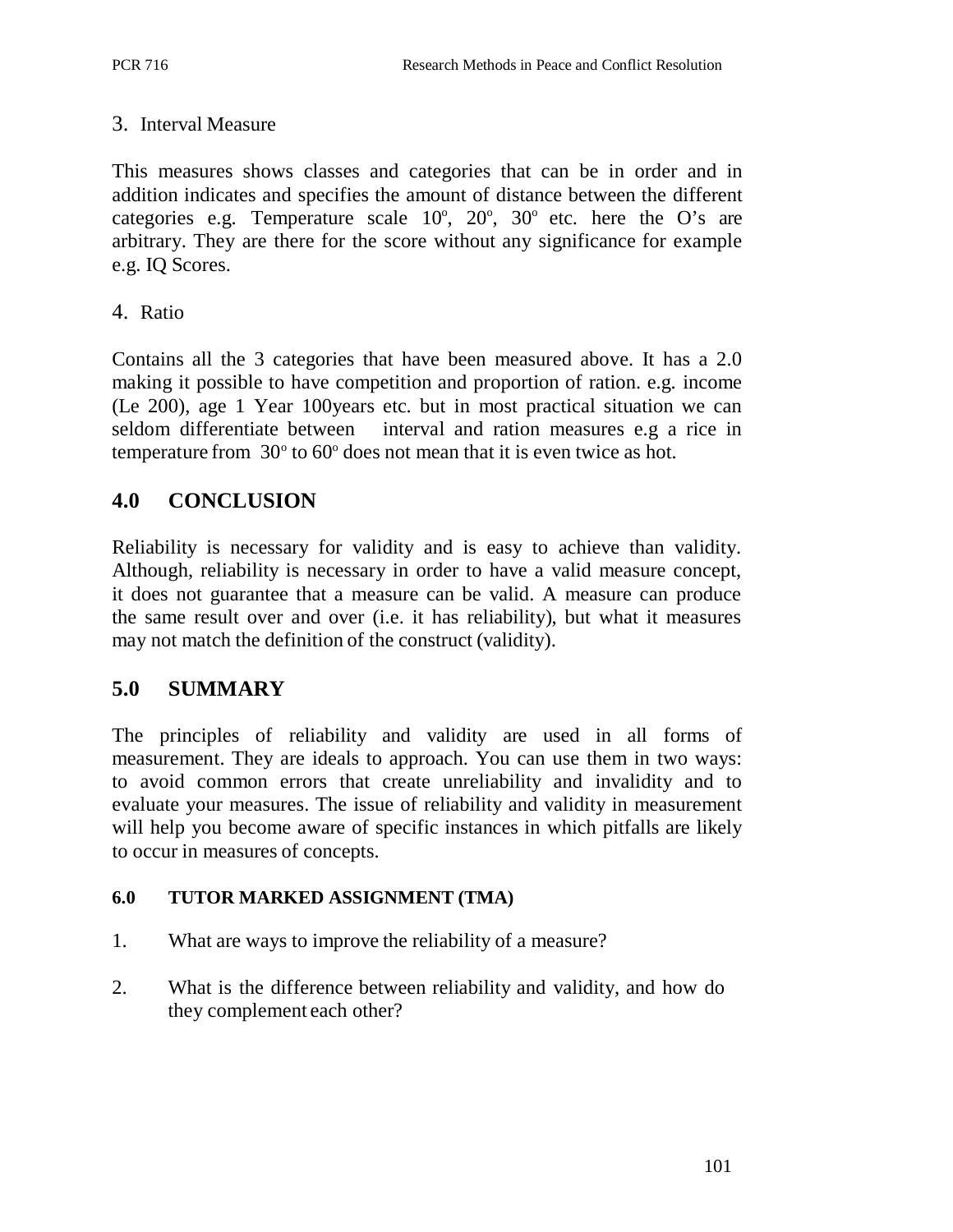# **7.0 REFERENCES/FURTHER READINGS**

- Carmines, Edward G. and Rich and A. Zeller (1970); Reliability and Validity Assessment; Beverly Hills, CA: Sage.
- Kirk, Jerome, and Marc L. Miller (1986); Reliability and Validity in Qualitative Research; Beverly Hills, CA: Sage.
- Winston, Chester (1974); Theory and Measurement in Sociology: New York: Wiley.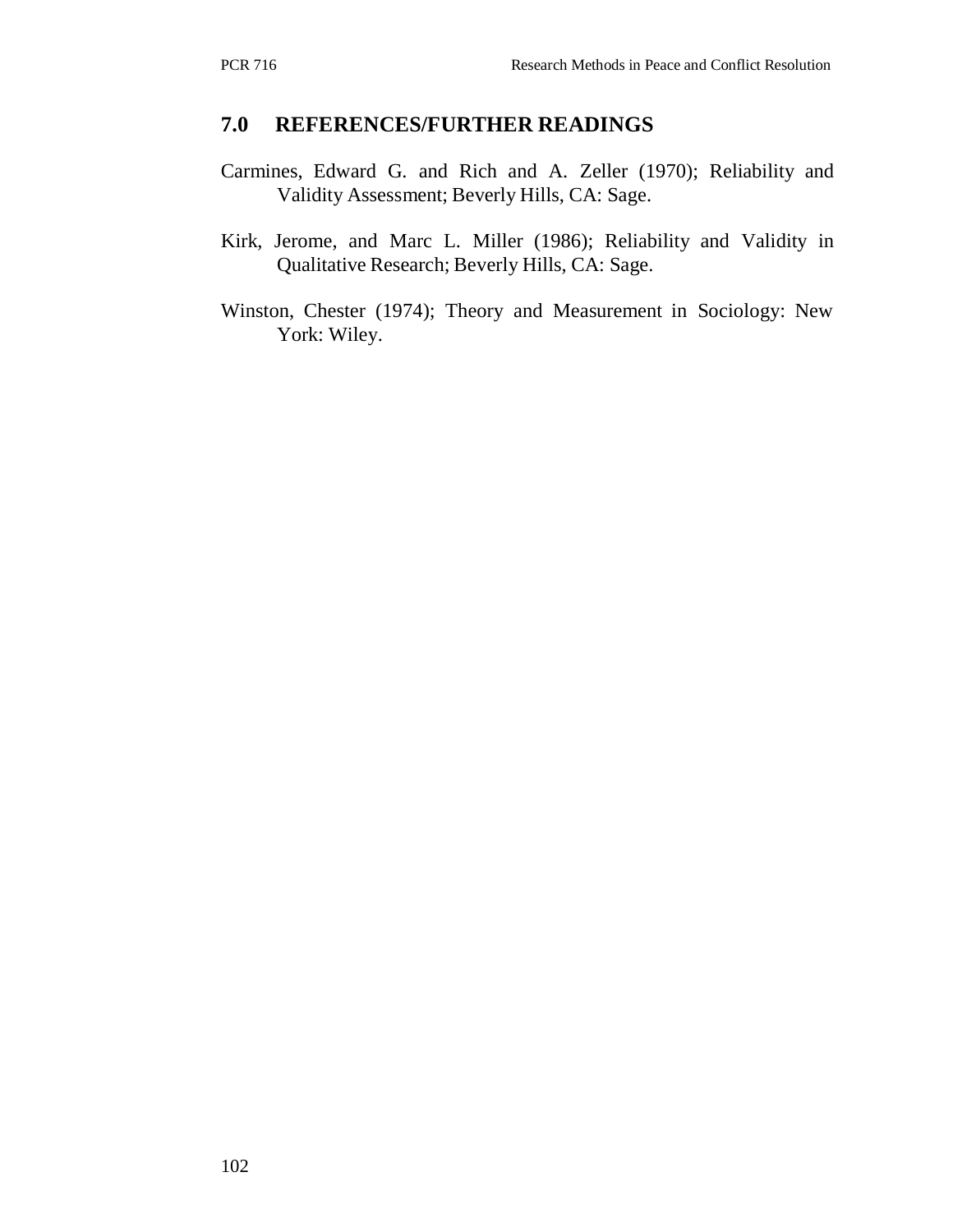# **UNIT 2: INDEXES AND SCALES IN SOCIAL RESEARCH**

#### **CONTENT**

- 1.0 Introduction
- 2.0 Objectives
- 3.0 Main Body
	- 3.1 Indexes and Scales
		- 3.1.1 Commonly Used Scales
		- 3.1.2 Using Semantic Differential Scale
		- 3.1.3 Guttmann Scaling
- 4.0 Conclusion
- 5.0 Summary
- 6.0 Tutor Marked Assignment (TMA)
- 7.0 Reference/Further Reading

# **1.0 INTRODUCTION**

Researchers have created thousands of different scales and indexes to measure social variables, scales and indexes have been developed to measure the degree of formalization in bureaucratic organizations, the prestige of occupations, the adjustment of people to manage the intensity of group interaction, the level of social activity in a community.

# **2.0 OBJECTIVES**

At the end of this unit you should be able to

Explain the Principles of scale and index construction Discuss how to explore some major types of Scale and Index? Explain that every social phenomenon can be measured.

#### **3.0 MAIN BODY**

#### **3.1 Indexes and Scales**

The term indexes and scales can be very confusing because they are often used interchangeably. One's researchers' scale can be another index. Both of the produce ordinal or interval level measures. For most purposes in social research can regard scales and indexes as interchangeable because social researchers do not use consistent nomenclature system of naming.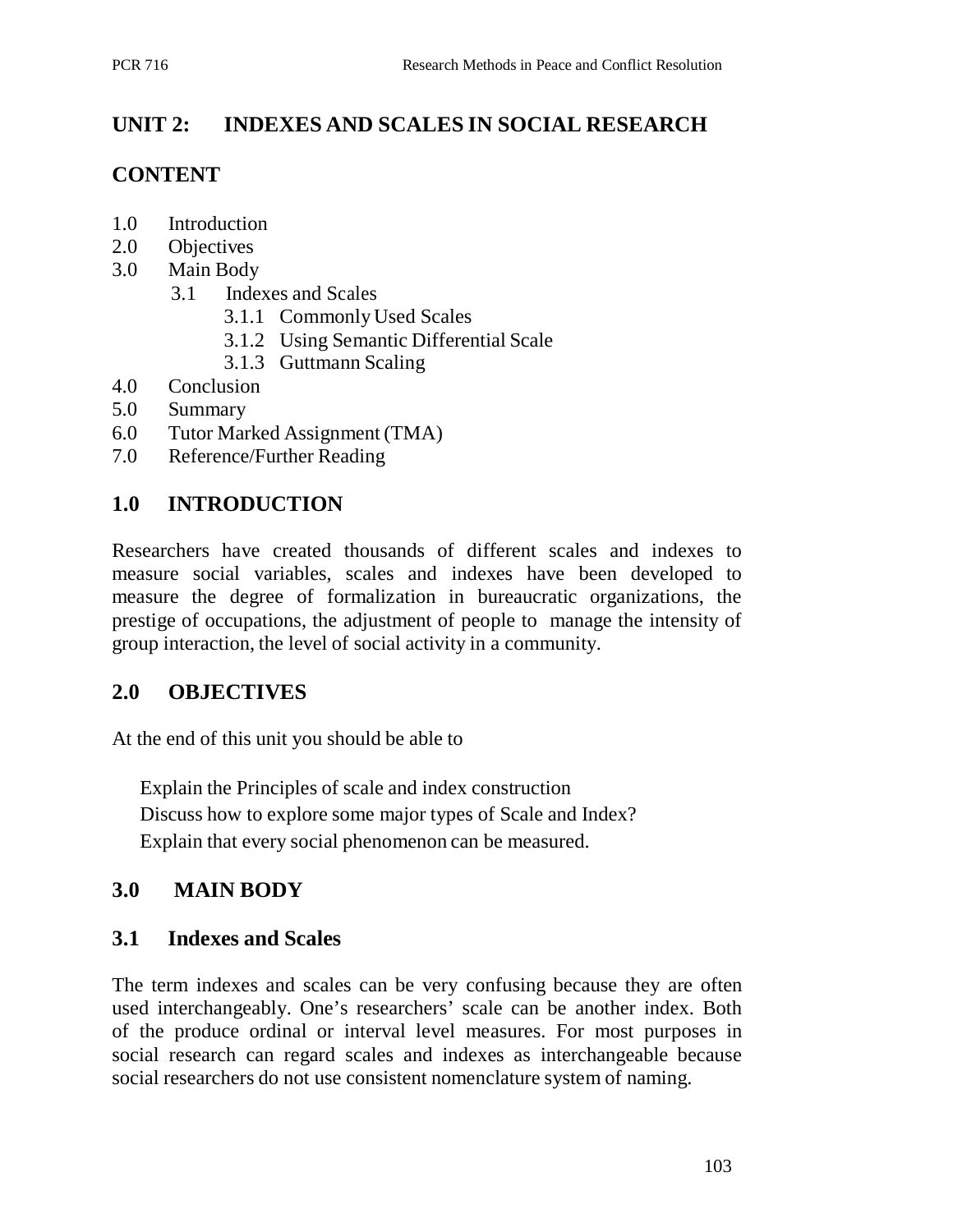A scale is a measure in which the reliable captures the incentive, directive level or potency of a variable. It arranges responses or observation in a continuous.

A scale can use a single lowest continuous highest indicator or a multiple indicator of which most are of the ordinary level of measurement.

An index is a measure in which the researcher acts or combine several district indicators to consumer index which is a composite score, this composite score is often a simple sum of multiple indicator.

Indexes are often measured at the internal or ratio level where as scales are, measured at the nominal and ordinal levels. Researchers sometimes combine feature of scale and indexes into a single measure. This is a situation where researchers have several indicators that are scales showing intensity and direction.

Examples of indexes.

- 1. Consumer Price Index (CPI). A measure used in prices and created by combining a total of buying goods and services, e.g. food, rent transportation, clothing etc, compared with a cost at a previous period and see how it has increased.
- 2. Crime index used in the us by the FBI. A combination of police report in the so called index crime such as criminal homicide, aggravated assault, forceful rape, robbery, burglary harcery of 50 dollars or more and auto theft.

#### **3.1.1 Commonly Used Scales**

#### 1. LIKERT SCALE

This is widely used in survey research for measuring people's opinions and altitudes. It was developed in the 1930's by Resins Likert and is the summation or addition of a number of responses by persons given the relation of whether they agree or disagree with a statement of whether the statement is true or false. So from that the percentage of people is measured. The Likert scale needs a minimum of two categories of agree/disagree, however it's usually better to have up to 5 categories of strongly agree, agree no opinion, disagree and strongly disagree.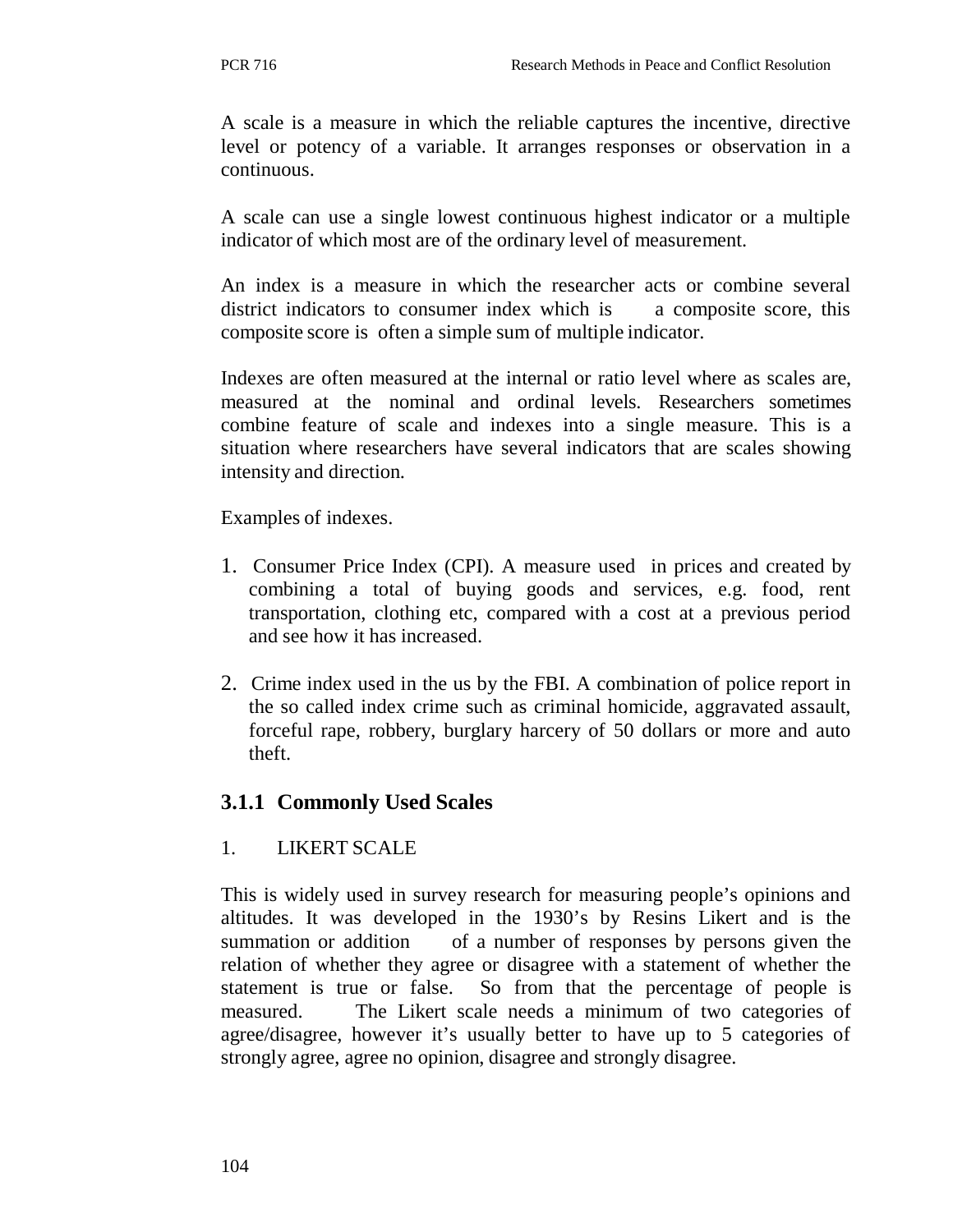#### 2. Thurstone Scaling

This was developed in the 1920's by Lewis Thurstone and it's based on the law of comparative judgment, which addresses the issues of measuring or comparing altitude when each person makes a unique. He does this by according or fixing the position of one person's altitudes relative to that of others as each of them makes individual. Subjective judgment. The law of comparative judgment stated that it is possible to identify a single most common response for each subject or concept being judge" of abortions. Although different people arrive at some different judgment the individual judgment closter around a single most common respond. The dispersion of the different individual response cluster from this single most common response called the normal distribution. In Thurstone scaling the researcher develop statement regarding an object of interest using scaling to pull than by eliminating ambiguous statement of Niger Delta. Each judge rates the statements on an underline continuum of favorable or unfavouarble. The researcher then examines the ratings and keeps those statements based on two factors.

- a) Agreements among judges
- b) Statement location on a range of values.

In Thurstone scaling we begun with a large number of evaluative statements that should be exhausted and covers all shades of opinion. Each statement should be clear and precise and express the same opinion. Good statements refer to the presence and are not capable of being referred to as facts. They are unlikely to be endorsed by everyone and are stated in simple sentences and around words like "Always" and "Never" proven down the statements are randouly mixed and presented to respondent to state whether they agree or disagree. Some of the limitation of Thurstone scaling is:

It measures only agreement or disagreement of statement and not the intensity of agreement

Assumes that judges and others agree on where statements appear in a scheme.

It is time consuming and costly

It is possible to get the same over all score in several ways because agreement and disagreement with different combination of statement can produce the same result.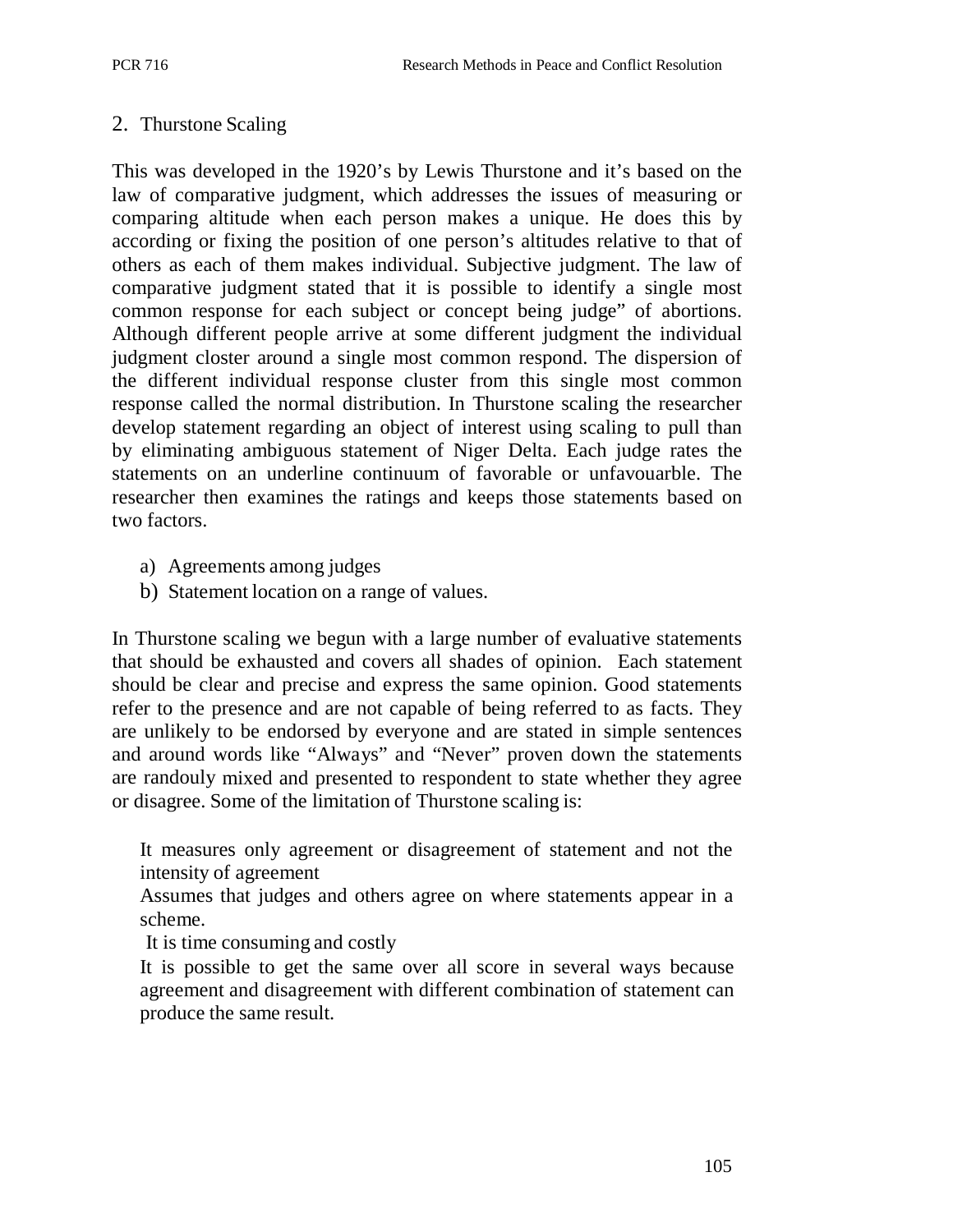#### 3. Bogardus Social Distance Scale

Also developed in the 1920's by Emory Bogadus to measure the willingness of members of different ethnic groups to associate with one another. It can be used to see how close or distance people feel towards some other groups of religious minority or a deviant group.

The scale is based on a simple logic i.e. people response to a series of ordered statement that are most threatening and are socially distance at one end and those that are least threatening and most socially intimate at another end. The scale is used with one group. The measure of social distant can be used either as independent variable or dependent variable. For example, we may have the hypothesis of social distance, relating to education.

4. Semantic Differential Scale

Developed in the 1950'S by Osgood. It provides an indirect measure of how a person feels about a concept, object or another person. It measures subjective feelings towards something using adjective. This is because we communicate evaluation through adjective spoken or written language. Because most adjectives have polar opposite e.g. Light –Dark, Slow – fast, hard – soft etc. The technique uses polar opposite adjective to create a rating measure or scale. The semantic different scale captures the connotation associated with what is being evaluated and provides an indirect measure of it. We can use it in marketing to tell how consumers feel about a product; can be used in politics to tell how voters feel about a candidate or issue. Can be used in health care provision to tell providers how their clients feel about them and their services.

#### **3.1.2 Using Semantic Differential Scale**

- 1. Preset to reproduce or subjects a list of pared opposite adjective with a continuum of  $7 - 11$  points between them.
- 2. Respondents marks the score in the continuum between the adjective that expresses their feelings. The adjectives can be very diverse and should be well mixed e.g. positive attempts should not be located mostly on either the right or left side of the continuum. Result of a SDS tells a researcher how one person perceives a concept and how different people view the same concept e.g. a political analyst might discover that young water perceive a candidate as traditionally discover that young water perceive a candidate as traditionally meek and slow and half way between good and bad. Whereas elderly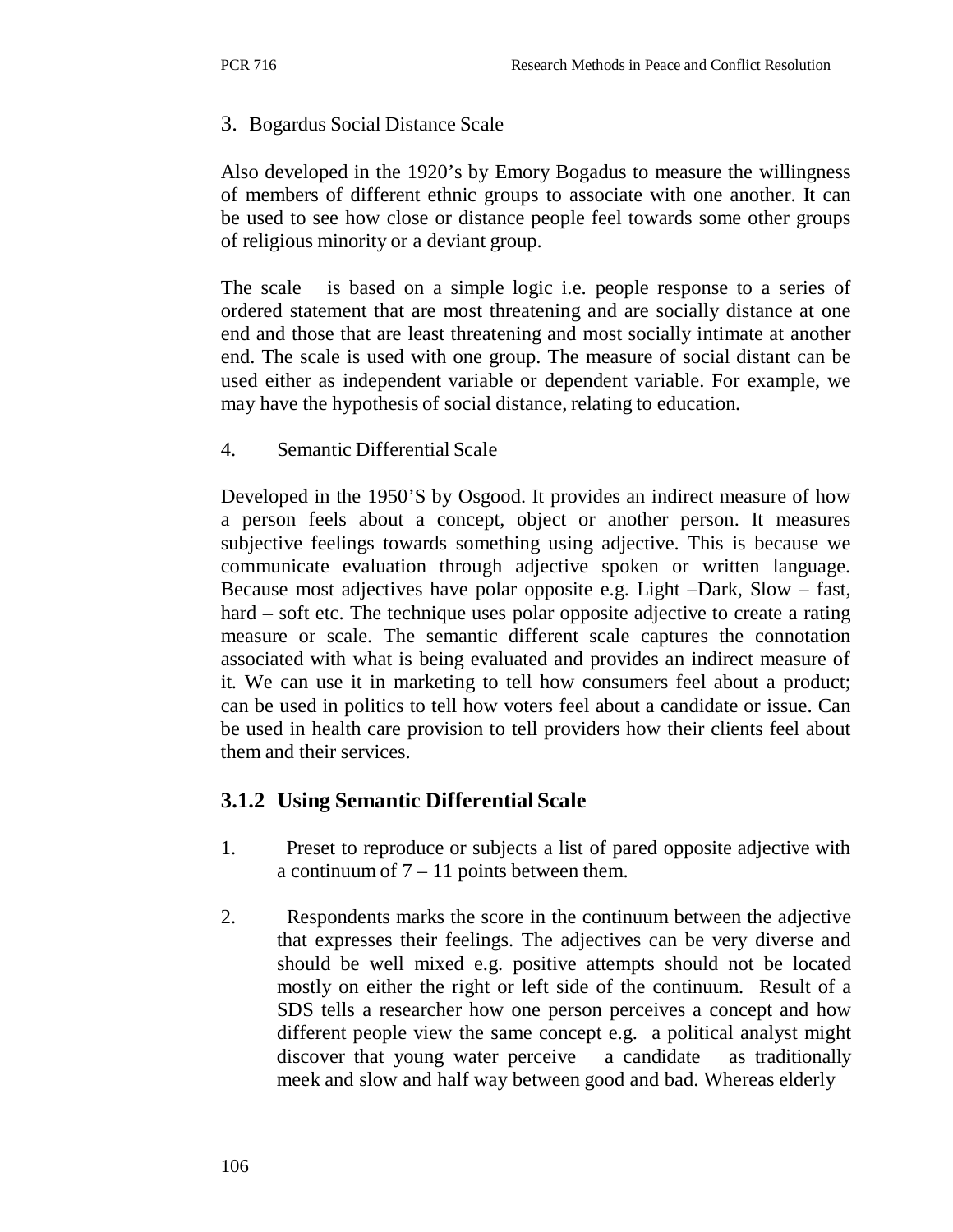voters can perceive the same candidate as leaders towards strong fast and good and half way between traditional and modern.

### **3.1.3 Guttman Scaling**

It is also known as communicative scaling, used to evaluate data after they have been collected. To use this successfully, the researcher must deposit the instrument of data collection with Guttman in mind. This was developed by Louis Guttman in the 1940s and used to determine whether relationships exist among a set of indicators or measurable item such as questionnaire items, Votes or observed characteristics.

Guttman scaling can be used to measure different phenomena like patterns of crimes or drug use, characteristic of societies or organizations, voting or political participation Psychological disorder etc. it uses Yes or No or present/Absence fashions and usually contained about 3-20 indicators. The indicators are selected on the basis of logical relationship amongst them. After which the results a placed into a G/S that determines whether the items form a pattern that corresponded to the identified logical relationship.

The logical relationship amongst items in G/S is Hierarchical. Most items or people have or agree to lower order items and smaller numbers of case or people or items have the higher order of cases, or relationship. This higher order items are also related to lower order items. e.g parentage and wealth or children and parents. Lower order items are necessarily suggesting to higher order items. But are not sufficient however, HOI are necessary and sufficient to LOI. The application of GMS are known as scalegram analysis and its allows a researcher to test whether a hierarchical relationship exist among items under studies. For e.g. it is easier for a child to known his/her age than the name of his/her mother friends than the name of political leaders in an Local Government Area. Items are said to be scalable or capable of forming a G/S if a hierarchical pattern exist among them. Wherever a list of items exist e.g Parents and children have some which are scalable. Scale items which are scalable and those that are non – scale items or errors e.g children who do not have parents in the camp. e.g. knowing her age, name of mothers friend and the names of political leaders or knowing only one or not know at all. There are other combinations that are not scaled knowing the names of community leaders.

| $\mathbf{V}$ |              | V |   | V |
|--------------|--------------|---|---|---|
| $\mathbf{V}$ | $\mathbf{V}$ |   | X |   |
| $\mathbf{V}$ |              | X |   | X |
| $\mathbf{X}$ |              | X |   | X |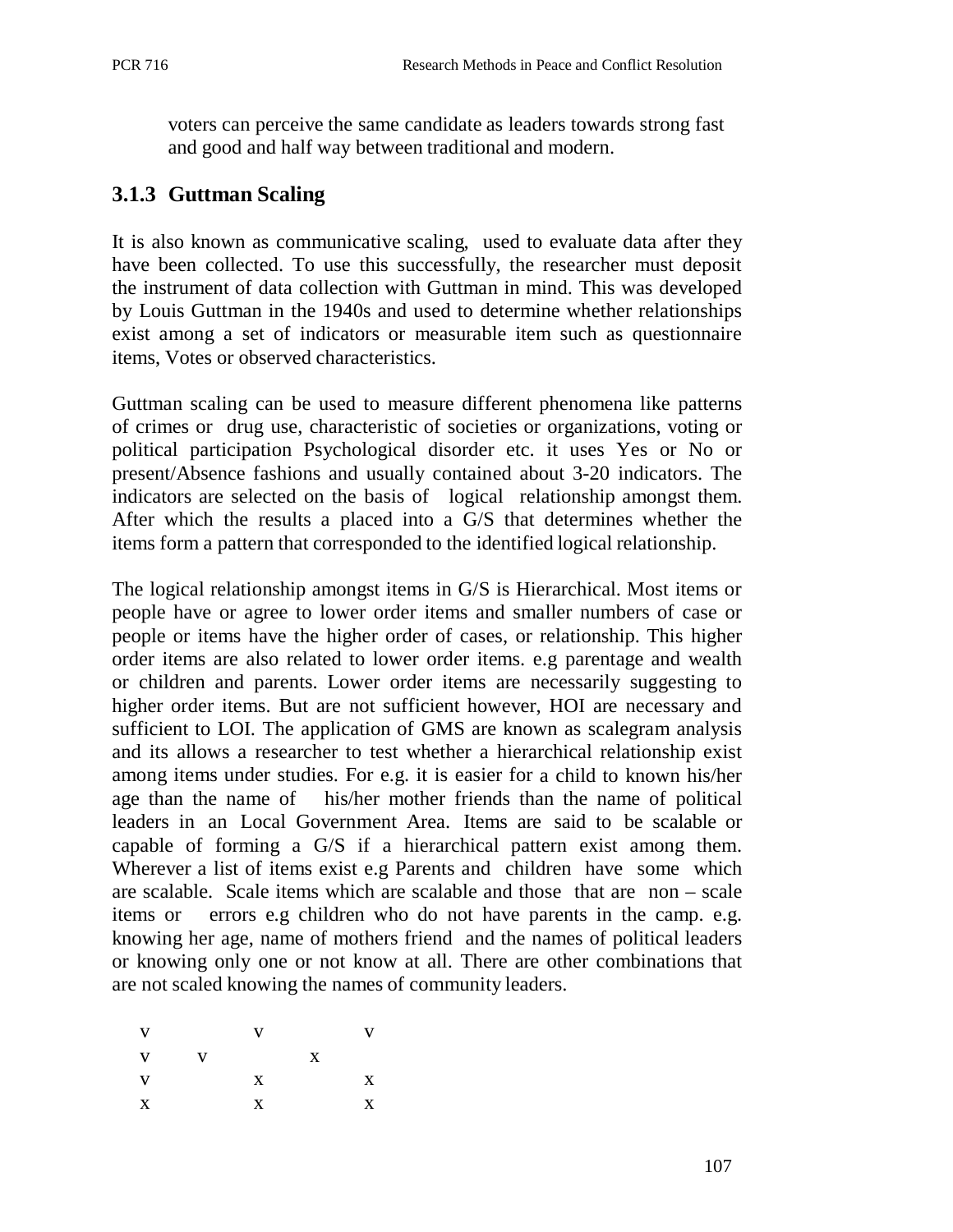Other combination of patterns is possible but not scalable. If a Hierarchical relationship exists among items than most answers fits into the scalable pattern. The strength or degree to which items can be scaled is measured with summary statistical indicating whether responses can be reproduced based on the hierarchical patterns. Such strength or degree vary between O % and 100%.

### **4.0 CONCLUSION**

The principles of index and scale construction extend the logic of measurement described in the last unit. Researchers use scales and indexes to obtain a more valid and reliable measure of a variable. In addition, you learned about several issues to consider in scale and index construction.

# **5.0 SUMMARY**

By now you should be familiar with the names of the major types of scales (Linkert, Thurstone, Bogardus, Semantic Differential, Guttman Scales) etc. because they are often mentioned in published reports. These indexes and scales can be found in so many research literature.

#### 6.0 **TUTOR MARKED ASSIGNMENT(TMA)**

- 1. What is the difference between the logic of a scale and that of an index?
- 2. How do researchers resolve problems of missing data in indexes.

#### **7.0 REFERENCES/FURTHER READINGS**

- Carley, Michael (19l81); Social Measurement and Social Indicators: Issues of Policy and Theory; Allen and Unwin.
- Kim, Jae-On, and Charles W. Mueller (1978); Introduction to Factor Analysis: What it is and How to Do it; Beverly Hills, CA: Sage.
- Miller, Delbert C. (1991); Handbook of Research Design and Social Measurement, 5<sup>th</sup> ed. Newbury Park, CA: Sage.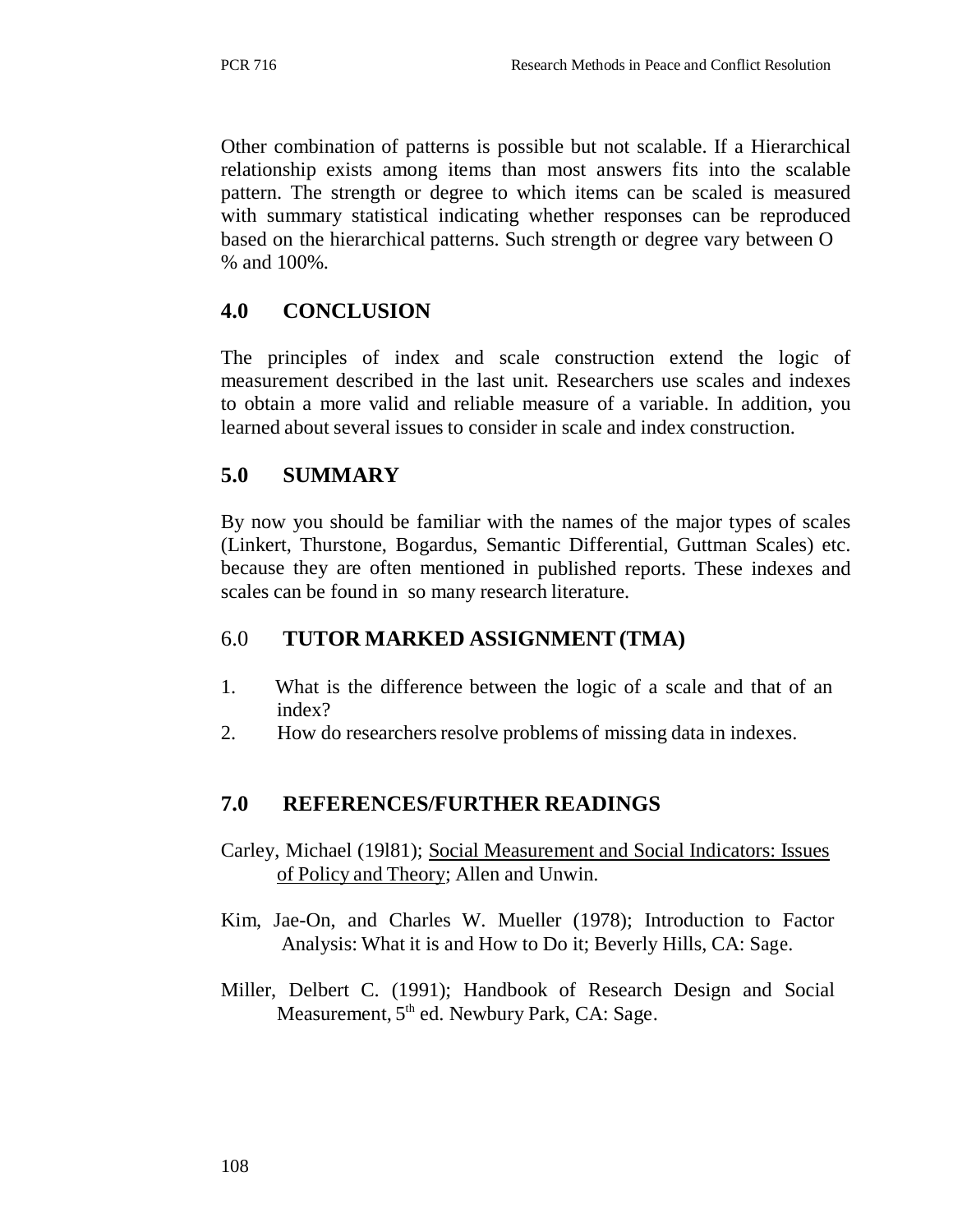# **UNIT 3: QUANTITATIVE RESEARCH DESIGNS**

### **CONTENT**

- 1.0 Introduction
- 2.0 Objectives
- 3.0 Main Body
	- 3.1 Learning the Language of Variable and Hypothesis
		- 3.1.1 What is Variable?
		- 3.1.2 Causal Relationship and Hypotheses
		- 3.1.3 Five Characteristics of Causal Hypothesis
		- 3.1.4 Future Research Test
		- 3.1.5 New Hypotheses Developed
- 4.0 Conclusion
- 5.0 Summary
- 6.0 Tutor Marked Assignment
- 7.0 References/Further Readings

# **1.0 IINTRODUCTION**

Quantitative research relies primarily on assumptions from the positivist approach to science. Qualitative research uses a language of variables, hypotheses, units of analysis, and causal explanation. The logical errors that may arise when developing a causal explanation illustrate why it is essential to understand the components of research design and how they relate to one another.

#### **2.0 OBJECTIVES**

At the end of this unit you should be able to: Discuss how to design a quantitative research project; Explain the language of quantitative research.

# **3.0 MAIN BODY**

# **3.1 Learning the Language of Variables and Hypothesis**

#### **3.1.1 What is Variable?**

Variation and Variable: the variable is a central idea in quantitative research. Simply defined, a variable is a concept that varies. The language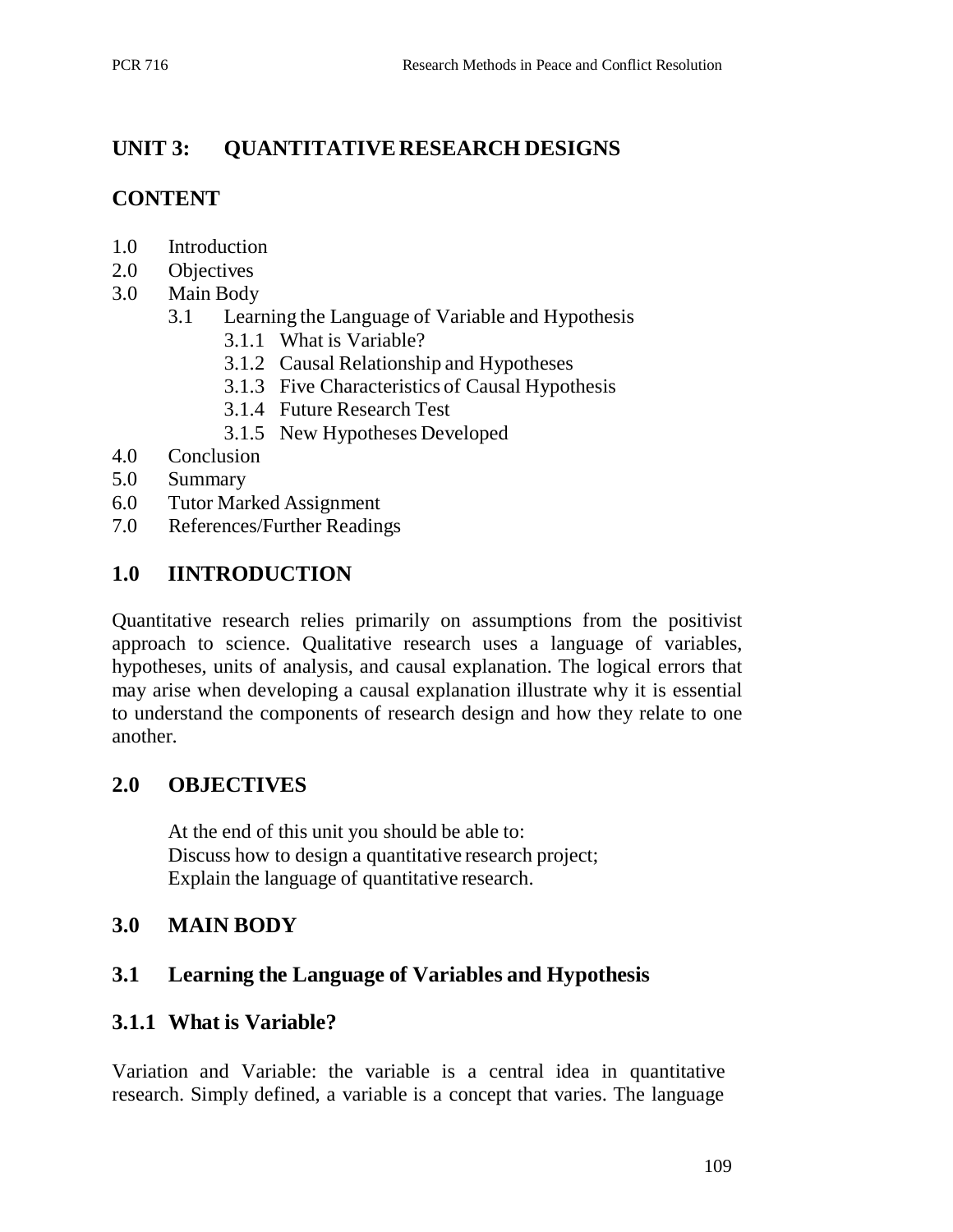of quantitative research is a language of variables and relationships among variables.

You learned about two types of concepts, t that refer to a fixed phenomenon (e.g., the ideal type of bureaucracy) and those that vary in quantity, intensity, or amount (e.g. amount of education). The second type of concept and measures of the concepts are variables. Variables take on two or more values. Once you begin to look for them, you will see variables in this order. For example, gender is a variable; it can take on two values, male or female. Marital status is a variable; it can tame on the values of never married single, married, divorced, or widowed. Type of crime committed is a variable; it can take on values of robbery, burglary, theft, murder, and so forth. Family income is a variable; it can take on values from zero to billions of dollars. A person's attitude toward abortion is a variable; it can range from strongly in favour of legal abortion to strongly anti-abortion.

The values or the categories of a variable are its attribute.. It is easy to confuse variables with attributes. Variables and attributes are related, but they have distinct purposes. The confusion arises because the attribute of one variable can itself become a separate variable with a slight change in definition. The distinction is between concepts themselves that vary and conditions within concepts that vary. For example, "male" is not a variable; it describes a category of gender and is an attribute of the variable "gender". Yet, a related idea, "degree of masculinity", is a variable. It describes the intensity or strength of attachment to attitudes, belief, and behaviours associated with the concept of "masculine" within a culture.

It is not always easy to determine whether a variable is independent or dependent. Two questions help you identify the independent variable. First, does it come before other variables in time? Independent variables come before any other type. Second, if the variables occur at the same time, does the author suggest that one variable has an impact on another variable? Independent variables affect or have an impact on other variables. Research topics are often phrased in terms of the dependent variables because dependent variables are the phenomenon if explained. For example, suppose a researcher examines the reasons for an increase in the crime rate in Dallas. Texas; the dependent variable is the crime rate.

A basic causal relationship requires only an independent and a dependent variable. A third type of variable, the intervening variable, appears in more complex chains of causal relations. It comes between the independent and dependent variables and shows the link or mechanism between them. Advances in knowledge depend not only on documenting cause-and-effect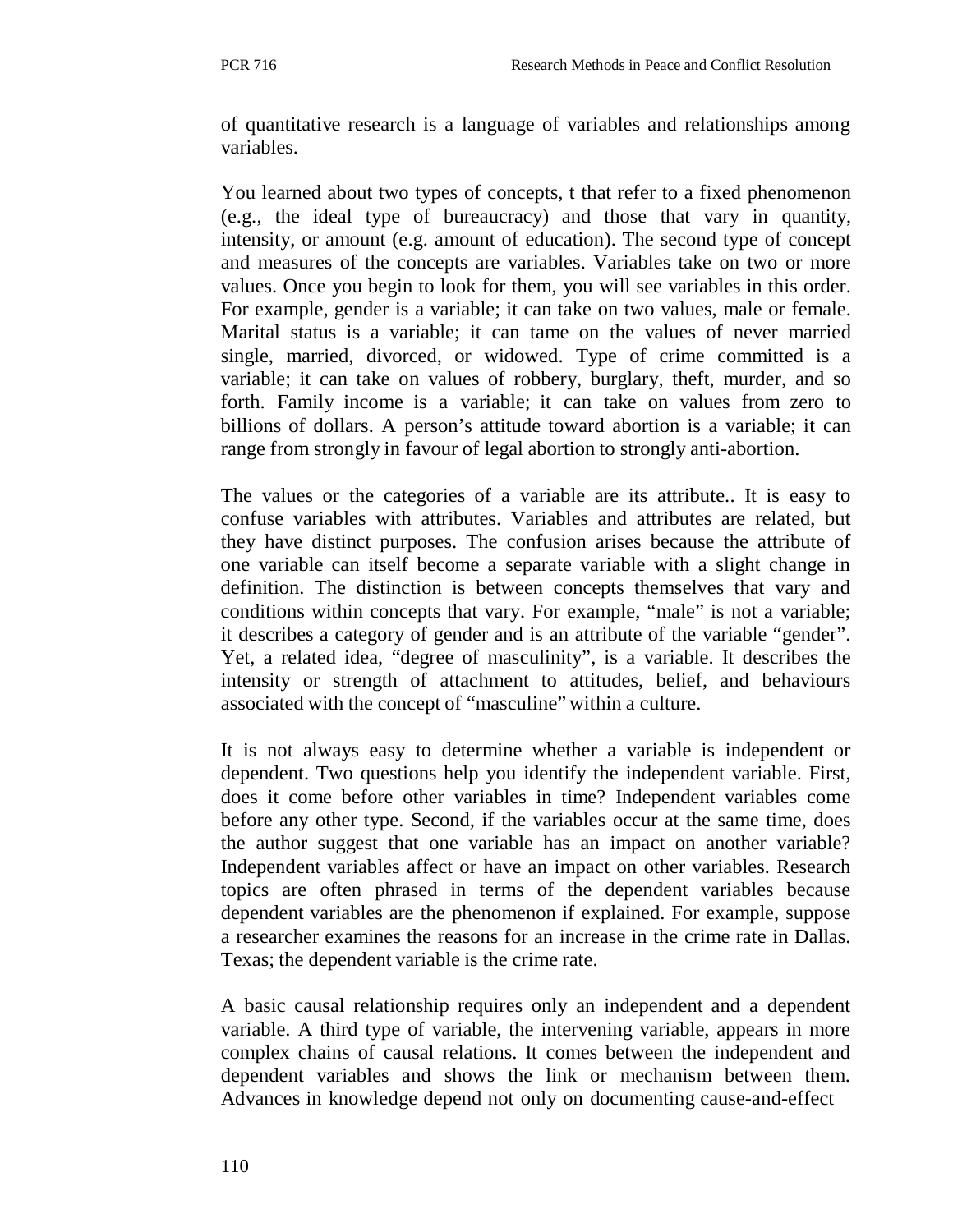relationships but also on specifying the mechanisms that account for the causal relation. In a sense, the intervening variable acts as a dependent variable with respect to the independent variable and acts as an independent variable toward the dependent variable.

For example, the French sociologist Emile Durkheim developed a theory of suicide that specified a causal relationship between manual status and suicide rates. Durkheim found evidence that married people are less likely to commit suicide than single people. He believed that married people have greater social integration (i.e. feelings of belong to a group or family) and thought that a major cause of one type of suicide was that people lacked a sense of belonging to a group. Thus, his theory can be restated as a threevariable relationship: marital status (independent variable) causes the degree of social integration (intervening variable), which affects suicide (dependent variable). Specifying the chain of casualty makes the linkages in a theory clearer and helps a researcher test complex explanations.

Simple theories have one dependent and one independent variable, whereas complex theories can contain dozens of variables with multiple independent, intervening, and dependent variables. For example, a theory of criminal behaviour (dependent variable) identifies four independent variables: an individual's economic hardship, opportunities to commit crime easily, membership in a deviant subgroup of society that does not disapprove of crime, and lack of punishment for criminal acts. A multicause explanation usually specifies the independent variable that has the greatest causal effect.

A complex theoretical explanation contains a string of multiple intervening variables that are linked together. For example, family disruption causes lower self-esteem among children, which causes depression, causes poor grades in school, reduced prospects for a good job, a lower adult income. The chain of variables is: family disruption (independent), childhood selfesteem (intervening), depression (intervening), grades in school (intervening), job prospects (intervening), adult income (dependent).

Two theories on the same topic may have different independent variables or predict different independent variables to be important. In addition, two theories may agree about the independent and dependent variables but differ on the intervening variable or causal mechanism. For example, two theories say that family disruption causes lower adult income, but for different reasons. One theory holds that disruption encourages children to join deviant peer groups that are not socialized to norms of work and thrift.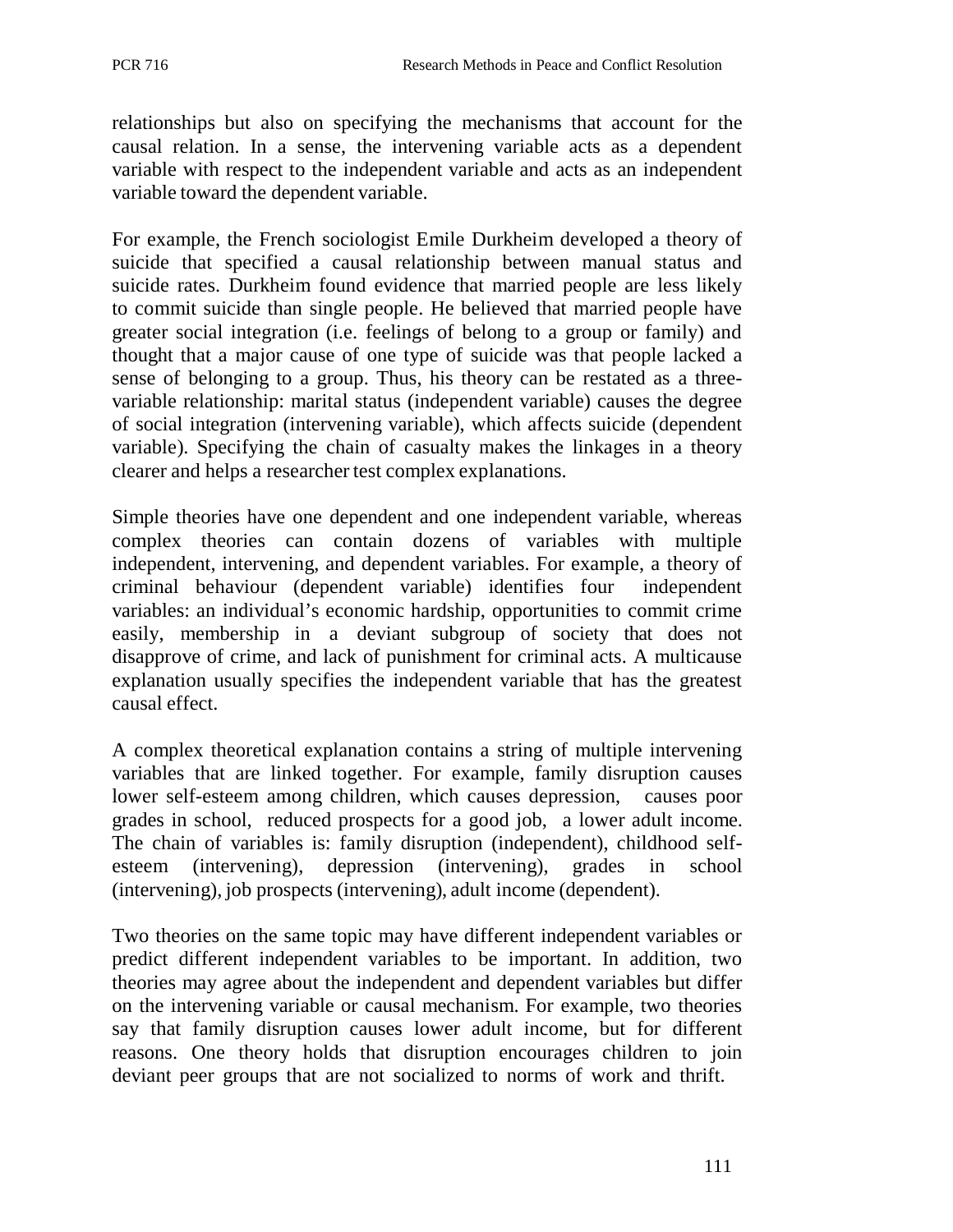Another emphasizes the impact of the disruption on childhood depression and poor academic performance, which directly affect job performance.

# **3.1.2 Causal Relationships and Hypothesis**

The Hypothesis and Causality. A hypothesis is a proposition to be tested or a tentative statement of a relationship between two variables. Hypotheses are guesses about how the social world works stated in a value-neutral form. As Kerlinger (1979:25) notes:

> Hypotheses are much more important in scientific research than they would appear to be just by knowing what they are and how they are constructed. They have a deep and highly significant purpose of taking man out of himself, so to speak... hypothesis are powerful tools for the advancement of knowledge, because, although formulated by man, they can be tested and shown to be correct or incorrect apart from man's values and beliefs

A causal hypothesis has five characteristics. The first two characteristics define the minimum elements of a hypothesis. The third restates hypotheses. For example, the hypothesis that attending religious services reduces the probability of divorce and can be restated as a prediction: Couples who attending religious services frequently have a lower divorce rate than do couples who rarely attend religious services. The prediction can be tested against empirical evidence. The fourth characteristic states that hypotheses should not be viewed in isolation. They should be logically tied to a research question and ultimately to a theory. Researchers test hypotheses to answer the research question or find empirical support for a theory. The last characteristic requires that a researcher use empirical data to test hypotheses.

# **3.1.3 Five Characteristics of Causal Hypotheses**

- 1. It has at least two variables
- 2. It expresses a causal or cause-effect relationship
- 3. It can be expressed as a prediction or expected future outcome
- 4. It is logically linked to a research question and a theory
- 5. it is probable falsifiable; that is, it is capably of being tested against empirical evidence and shown to be true or false.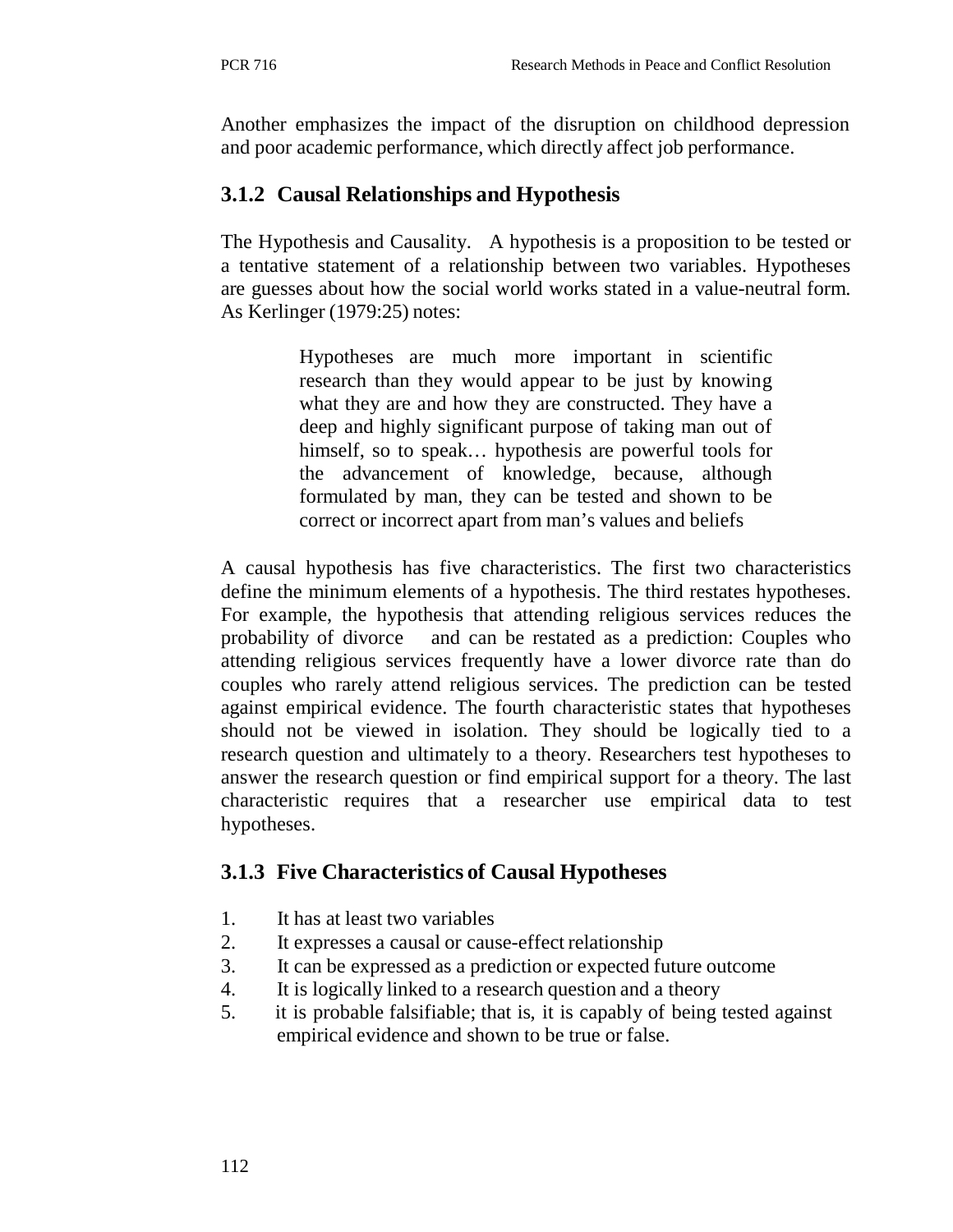Statements that are necessarily true as logic or questions that are impossible are through scientific observation (What is a life? Is there a God?) cannot be scientific cases.

The result of testing a hypothesis is three outcomes:

#### **TIME 1: Which of the eight potential hypotheses in competition to explain a dependent variable is best?**

#### H1 H2 H3 H4 H5 H6 H7 H8

**TIME 2: Research tests the hypotheses and shows support for some but rejects others.**



#### **3.1.4 TIME 3: Future research tests remaining hypotheses in contention**



New hypothesis developed and addressed for consideration: H9

#### **TIME 4: Future research tests the hypotheses still in contention**

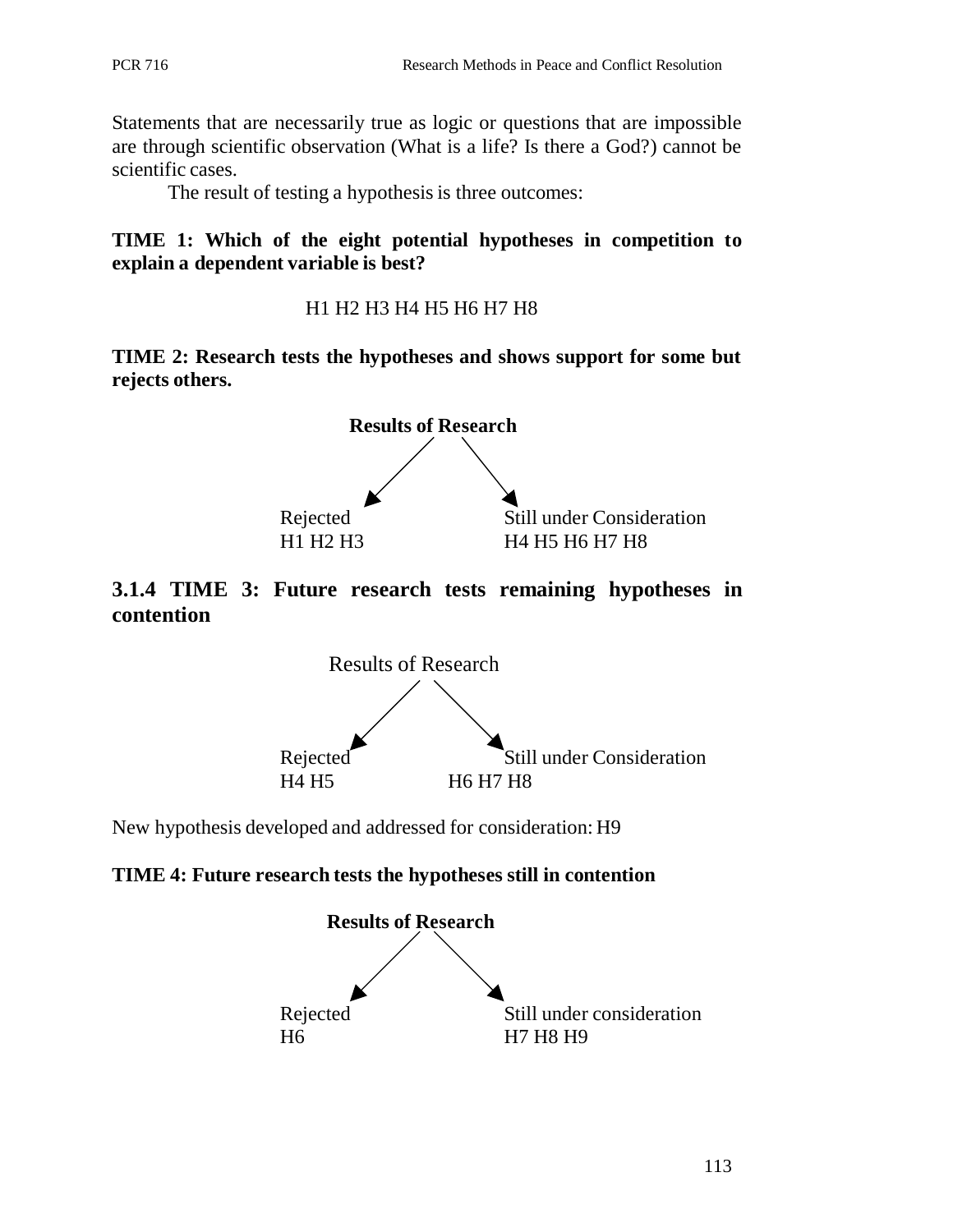### **3.1.5 New hypotheses developed and added for consideration: H10 H11**

There are several forms researchers use to test both the direction and the strength of a relationship between variables. By ruling out competing hypotheses as alternative explanation for a relationship, a researcher strengthens the evidence for a causal relationship.

When evaluating the test of a hypothesis, researchers treat evidence that supports hypothesis differently from evidence that opposes it. Recall the preceding discussion of proof. A hypothesis cannot be proved, but it can be disproved. Empirical support for a hypothesis means that the hypothesis remains a possibility or is still in the running.

### **4.0 CONCLUSION**

In this unit we have learned about the components of quantitative research that are based on a positionist approach to research. Quantitative research techniques share a language and logic from positivism that separate them from research techniques based on other approaches.

We have also learnt about the language of quantitative research designs.

# **5.0 SUMMARY**

In retrospect, we have clearly seen that quantitative research design uses a deductive logic. When using it, you begin with a general topic narrow it down to research questions and hypotheses, and finally test hypotheses against empirical evidence.

We saw that theoretical explanations and concepts are a critical part of research design. Explanations and concepts are the basis of variables and the interrelationships.

# **6.0 TUTOR MARKED ASSIGNMENT (TMA)**

- 1. Describe the differences between independent, dependent, and intervening variables.
- 2. Why don't we prove results in social research?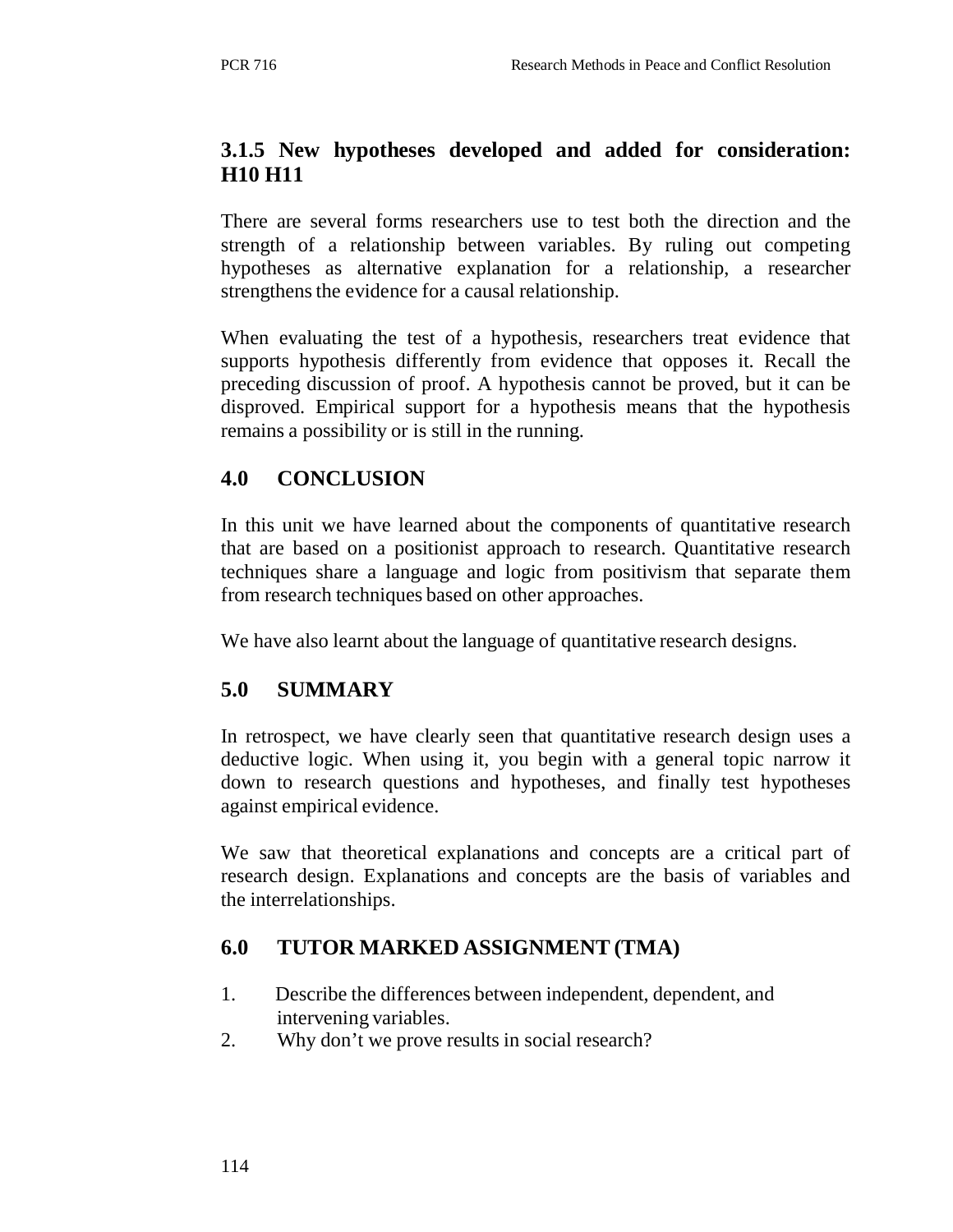# **7.0 REFERENCES/FURTHER READINGS**

- Blalock, Hubert M.Jr. (1969); Theory Construction: From Verbal to Mathematical Formulations; Englewood Cliffs, NJ: Prentice Hall.
- Campbell, John P., Richard L. Daft and Charles L. Hulin (1982); What to Study: Generating and Developing research questions Developing Research Questions: Beverly Hills, CA: Sage.
- Davis, James A. (1985), The Logic of Causal order. Beverly Hills. CA; Sage.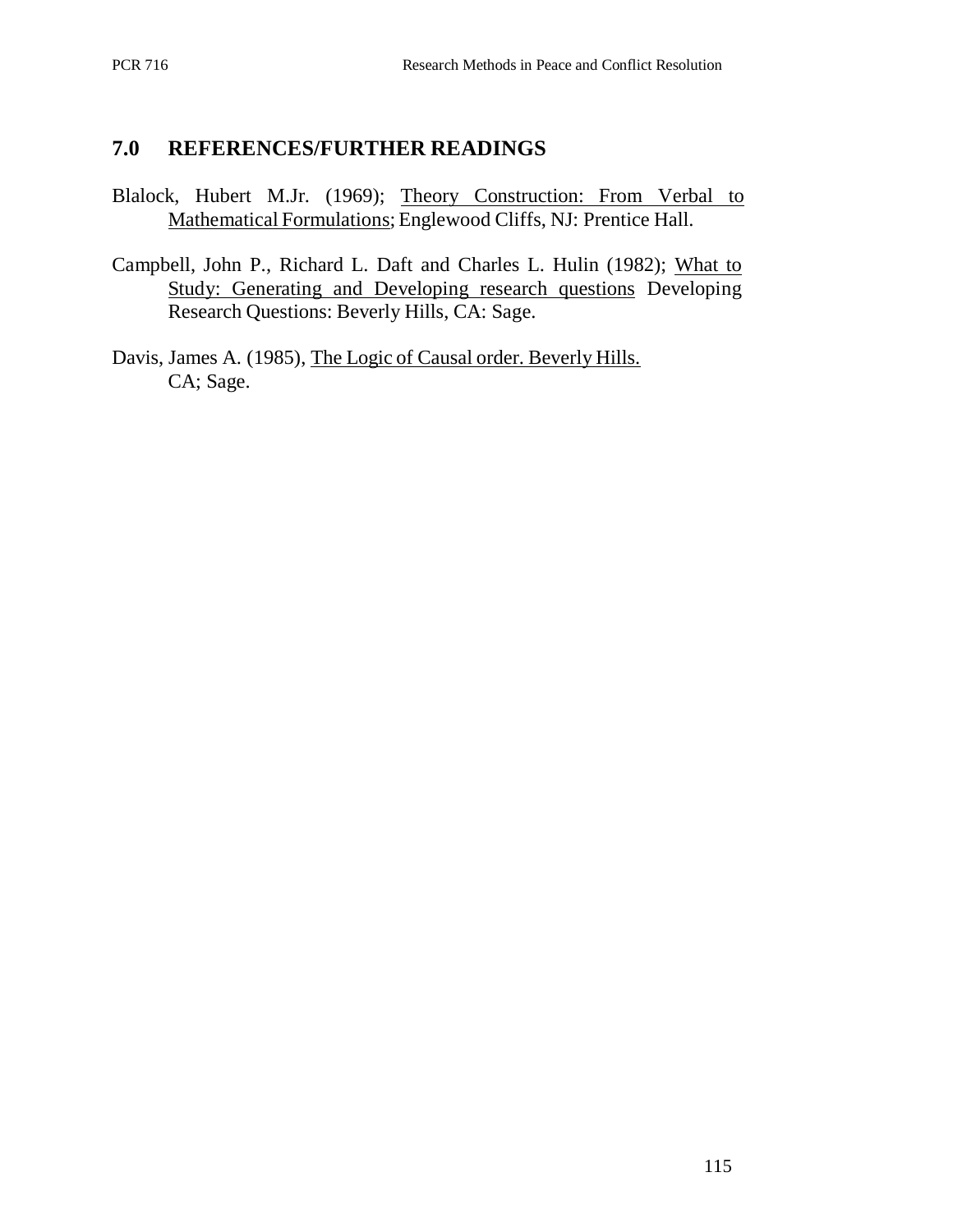# **UNIT 4: SAMPLING**

### **CONTENT**

- 1.0 Introduction
- 2.0 Objectives
- 3.0 Main Body
	- 3.1 Why Sample?
		- 3.1.1 Populations, Elements and Sampling Frames
		- 3.1.2 Non-ProbabilitySampling
		- 3.1.3 Types of Samples
		- 3.1.4 Snowball Sampling
		- 3.1.5 Types of Probability Samples
- 4.0 Conclusion
- 5.0 Summary
- 6.0 Tutor Marked Assignment
- 7.0 References/Further Readings

# **1.0 INTRODUCTION**

Sampling is a powerful technique with wide applications beyond social research. It is used in such fields as accounting, astronomy, chemistry, manufacturing, and zoology. In social research, it is used primarily in survey research, content analysis and non reactive research.

# **2.0 OBJECTIVES**

At the end of this unit you will be able to:

Explain sampling and its concepts;

Discuss how to apply the concept in practice.

# **3.0 MAIN BODY**

#### **3.1 Why Sample?**

Sampling, like random assignment, is a process of systematically selecting cases for inclusion in a research project. When a researcher randomly assigns, she sorts a collection of cases into two or more groups using a random process. By contrast, in random sampling she selects a smaller subset of cases from a larger pool of cases. A researcher can both sample and randomly assign. She can first sample to obtain a smaller set of cases (e.g. 150 people out of 20,000) and then use random assignment to divide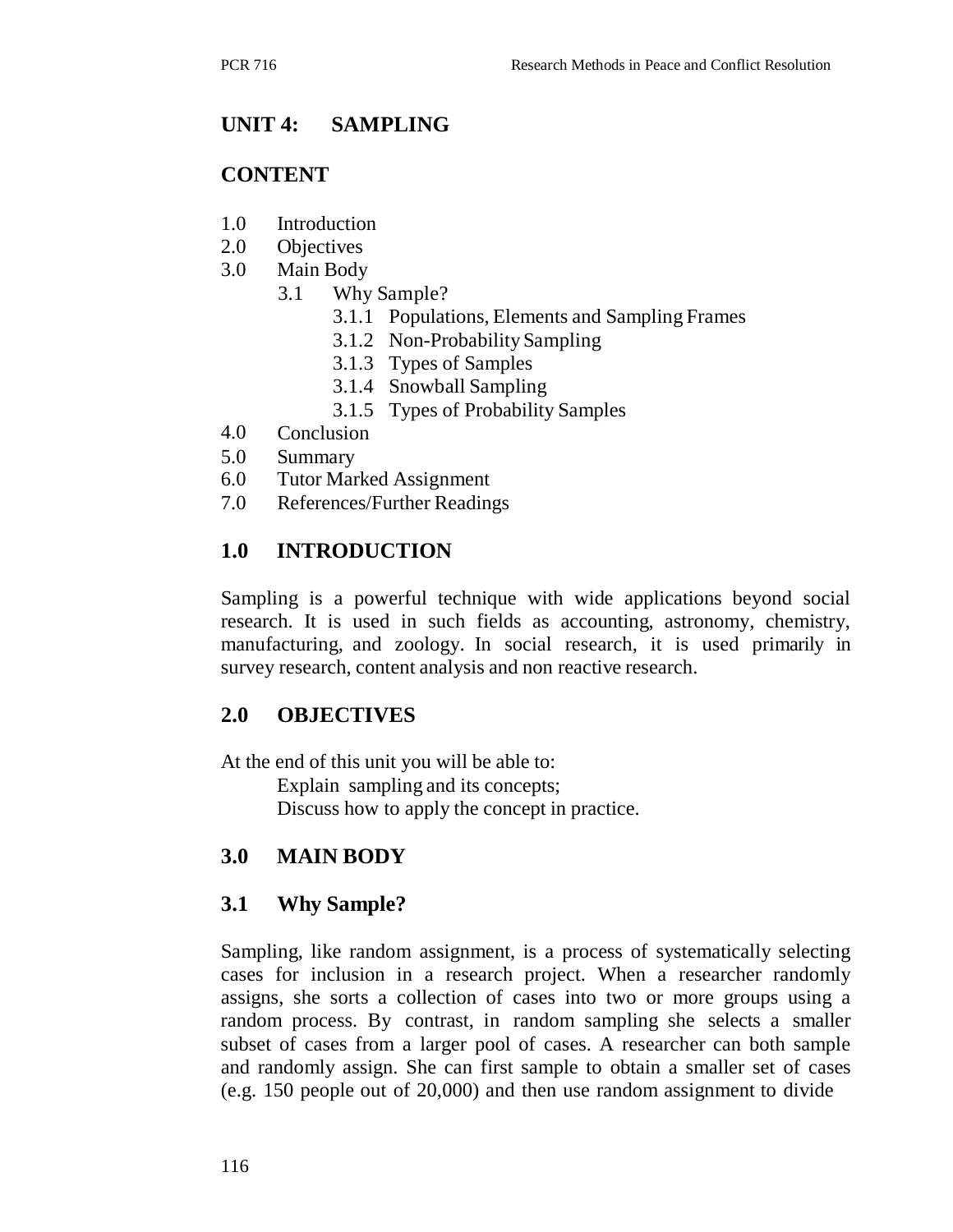by a much larger pool of cases, may be one of the disbelief. It sounds too good to be true. But sampling is powerful and it works. With a wellconducted sample, a researcher can measure variables with 2,000 cases, generalize to 200 million, and not be off by more than 2 to 4 percent from the results that would be obtained if all 200 million were used.

How is it possible to use so few cases to generalize accurately to so many? It is not based on trickery or magic but on logical statistical reasoning that has been tested repeatedly with empirical evidence. Moreover, a researcher cannot use just any sample is generalize accurately. The sample must be selected according to precise procedure, and statements made about it are subject to limitations.

# **3.1.1 Populations, Elements and Sampling Frames**

A researcher draws a sample from a larger pool of cases, or elements. A sampling element is the unit of analysis or case in a population. It can be a person, a group, an organization, a written document nor symbolic message, or even a social action (e.g. an arrest, a divorce, a kiss) that is being measured. The large pool is the population which has an important role in sampling. Sometimes the term universe (defined in chapter 6) is used interchangeably with population. To define the population, a researcher specifies the unit being sampled, the geographical location and the temporal boundaries of populations. Consider the examples of population in Box 10.1. All the examples include the elements to be sampled (people, businesses, hospital admissions, commercials) and geographical and time boundaries.

A researcher begins with an idea of the population (e.g. all people in a city) but defines it more precisely. The term *target population* refers to the specific pool of cases that she wants to study. The ratio of the size of the sample to the size of the target population is the sampling ratio. For example, the population has 50,000 people, and a researcher draws a sample of 150 from it. Her sampling ratio is  $150050.000 = 0.003$  or 03%.

# **3.1.2 Non-probability Sampling**

Samples can be divided into two groups: those that are based on the principles of randomness from probability theory, and those that are not. Sampling based on probability theory test a researcher say precise things about sampling and use powerful statistics. Samples that are not based on probability theory are more limited. A researcher uses them out of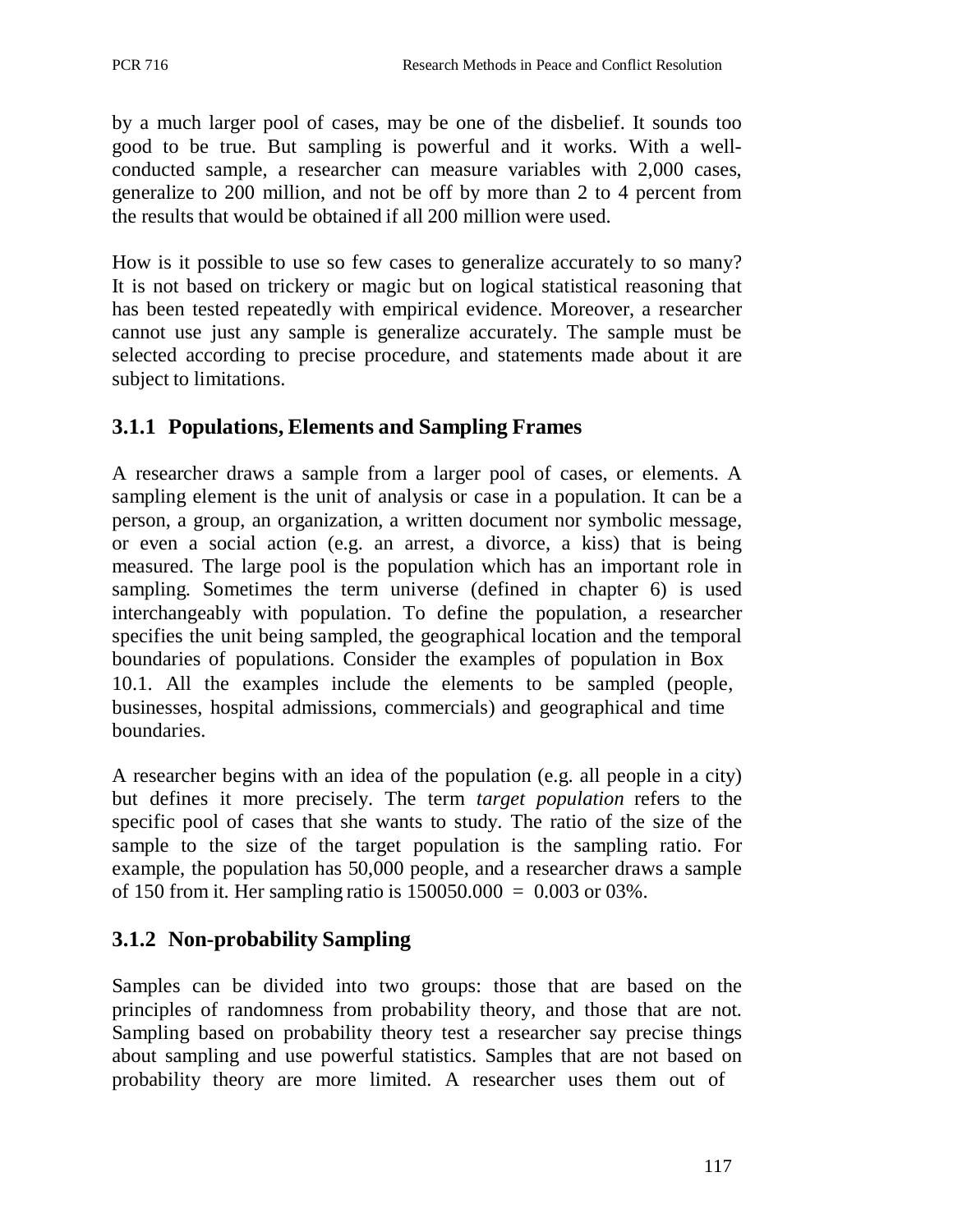ignorance, because of a lack of time, or in special situations. Except for special situations, quantitative researchers prefer probability samples.

#### **3.1.3 Types of Samples:**

| <b>Non-Probability</b>                                  | <b>Probability</b>                                       |
|---------------------------------------------------------|----------------------------------------------------------|
| <i>Haphazard:</i> Select anyone who is<br><sub>on</sub> | <i>Simple:</i> Select people based<br>on                 |
| convenient                                              | a true random procedure                                  |
| <i>Quota:</i> Select anyone in predetermined<br>groups  | <i>Systematic:</i> Select every person<br>(quasi-random) |
| <i>Snowball:</i> Select people connected to<br>select   | Randomly<br>Systematic:                                  |
| one another<br>groups                                   | people in predetermined                                  |
| <i>Purposive:</i> Select anyone in a hard-to-<br>random | <i>Cluster:</i> Take multistage                          |
| find target population                                  | samples in each several<br>levels                        |

She selected some because they had low incomes and some because they had high incomes. Some were male and some were female.

In this study of the political influence of corporate elites, Michael Useem (1984) used a type of quota and purposive sampling. He interviewed 72 directors of major British corporations and 57 officials from large U.S firms. He chose the sample to include both U.S and British firms and to include some directors who sat on the boards of more than one firm In addition, he matched firms by industry and size, and limited geographical locations in order to reduce travel costs.

# **3.1.4 Snowball Sampling**

Social researchers are often interested in an interconnected network of people or organizations. The network could be scientific around the world investigating the same problem, the elites of a medium-sized city, the members of an organized crime family, persons who sit on the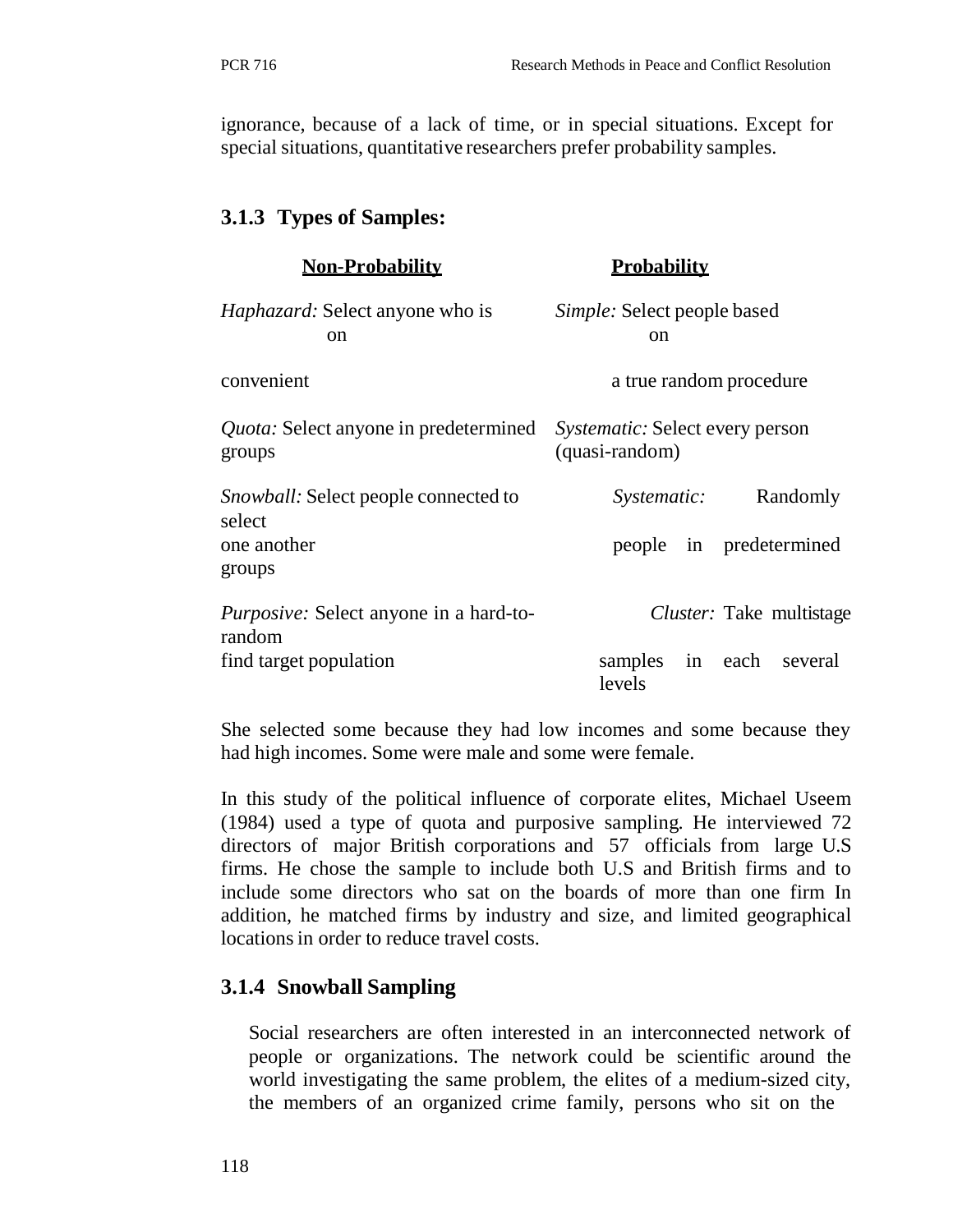boards of directors of major banks and corporations, or people on a college campus who have had sexual relations with each other. The crucial feature is that each person or unit is connected with another through a director or indirect linkages. This does not mean that each person directly knows, interacts with, or is influenced by every other person in the network. Rather, it means that taken as a whole, with direct and indirect links, most are within an interconnected web of linkages.

# **3.1.5 Types of Probability Samples**

*Simple Random:* The simple random sample is both the easiest random sample to understand and the one on which other types are modeled. In simple random sampling, a researcher develops an accurate sampling frame, selects elements from the sampling frame according to a mathematically random procedure, then locates the exact element that was selected for inclusion in the sample.

After numbering all elements in a sampling frame, a researcher uses a list of random numbers to decide which elements to select. She needs as many random numbers as there are elements to be sampled, for example, for a sample of 100 you need 100 random numbers. She can get random numbers from a *random number table*, a table of numbers chosen in a mathematically random way. Random number tables are available in most statistics and research methods books, including this one (see Appendix B). The numbers are generated by a pure random process so that any number has an equal probability of appearing in any position. Computer programs can also produce lists of random numbers.

# **4.0 CONCLUSION**

We have known sampling as being widely used in social research, especially in survey research and non-reactive research techniques. We are now aware of four types of sampling that are not based on random processes: haphazard, quota, snowball and purposive, only the last two are acceptable, and even then their use depends on special circumstances.

# **5.0 SUMMARY**

In general, probability sampling is preferred because it produces a sample that represents the population and enables the researcher the researcher to use powerful statistical techniques.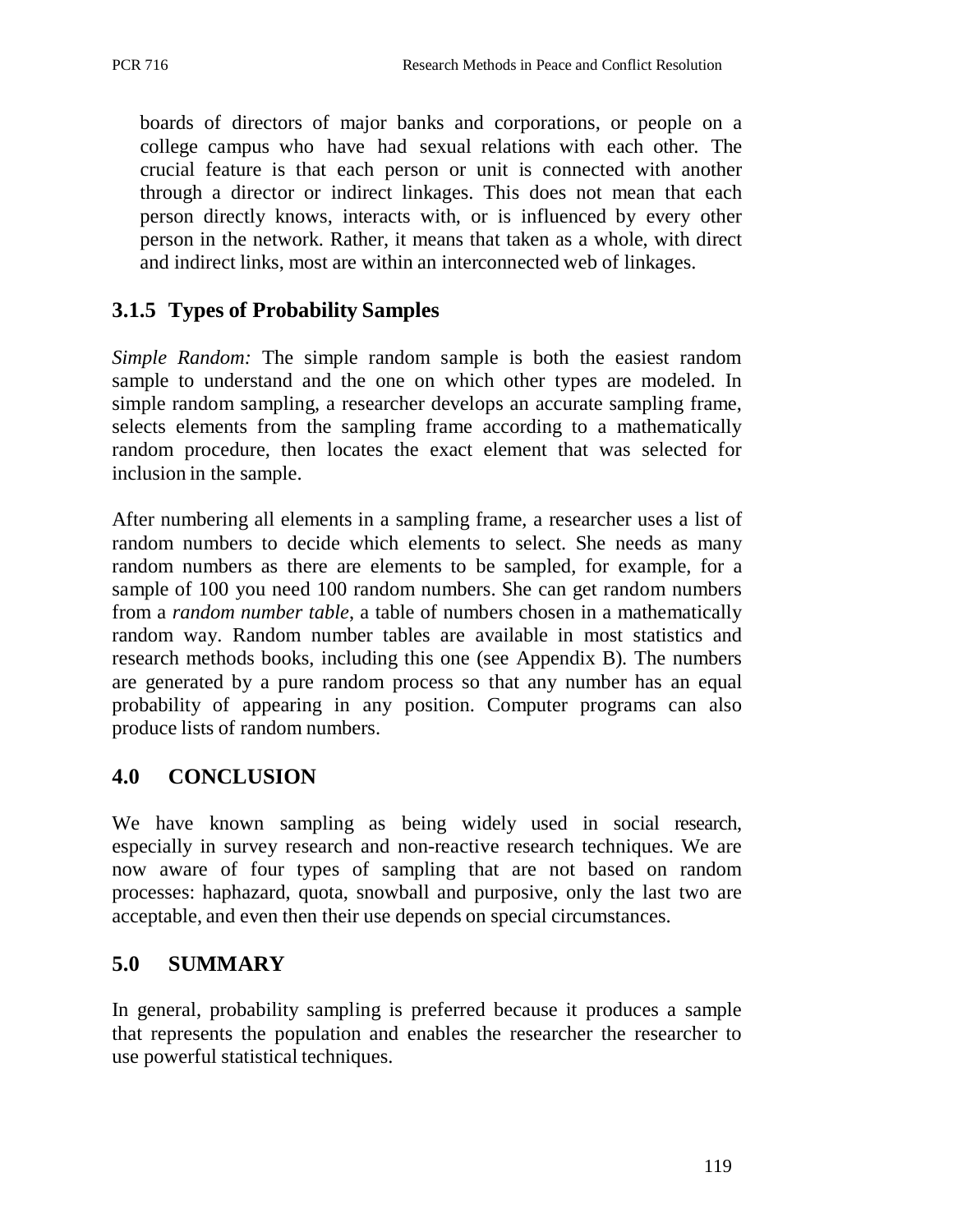Likewise, sampling issues influence research design, measurement of variables and data collection strategies.

# **6.0 TUTOR MARKED ASSIGNMENT (TMA)**

- 1. What is a sampling frame and why is important?
- 2. When is purpose sampling used?

# **7.0 REFERENCES/FURTHER READINGS**

Davis, James A. (1985); Why Sampling?; Beverly Hills, CA: Sage.

Campbell, John and Charles L. Hulin (1982); What to Study: Generating and Developing Research Questions; Beverly Hills, CA: Sage.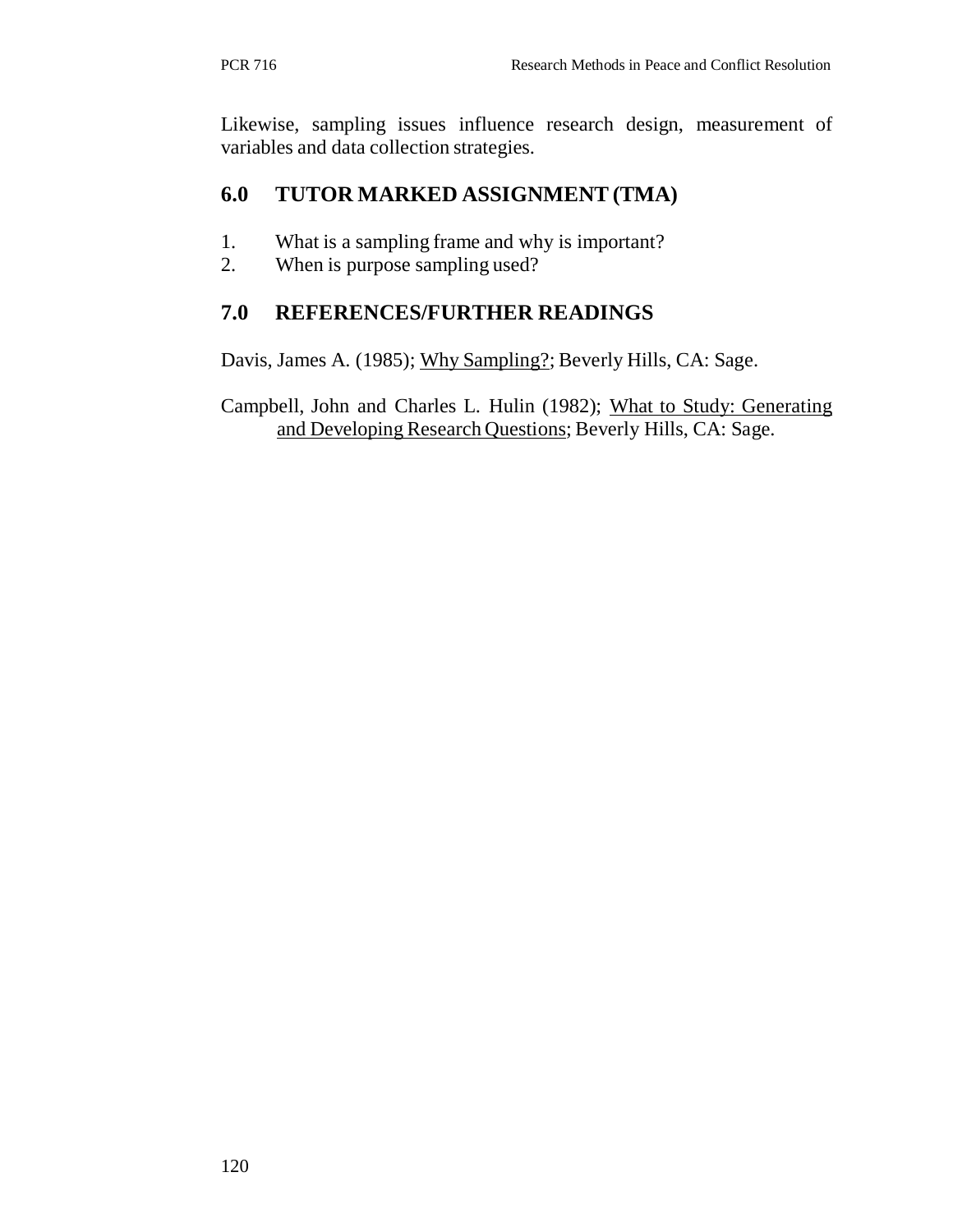# **MODULE 6**

#### **INTRODUCTION**

- Unit 1 Experimental Research
- Unit 2 Survey Research
- Unit 3 Field Research
- Unit 4 Qualitative Research Design

# **UNIT 1: EXPERIMENTAL RESEARCH**

### **CONTENT**

- 1.0 Introduction
- 2.0 Objectives
- 3.0 Main Body
	- 3.1 Experimental Research
		- 3.1.1 Research Appropriate for an Experiment
		- 3.1.2 Research Question for an Experimental Research
		- 3.1.3 A Short History of the Experiment
- 4.0 Conclusion
- 5.0 Summary
- 6.0 Tutor Marked Assignment
- 7.0 References/Further Readings

#### **1.0 INTRODUCTION**

Experimentation, the principal scientific method to be emphasized here, involves a simple level for the comparison of groups or individuals who have been differentially exposed to changes in their environment. Experimental research is the easiest to grasp and is used across many other fields of science.

#### **2.0 OBJECTIVES**

At the end of this unit you should be able to

Explain how to conduct a particular type of quantitative research; Discuss the logic that guides experimental research; Identify experimental research methods.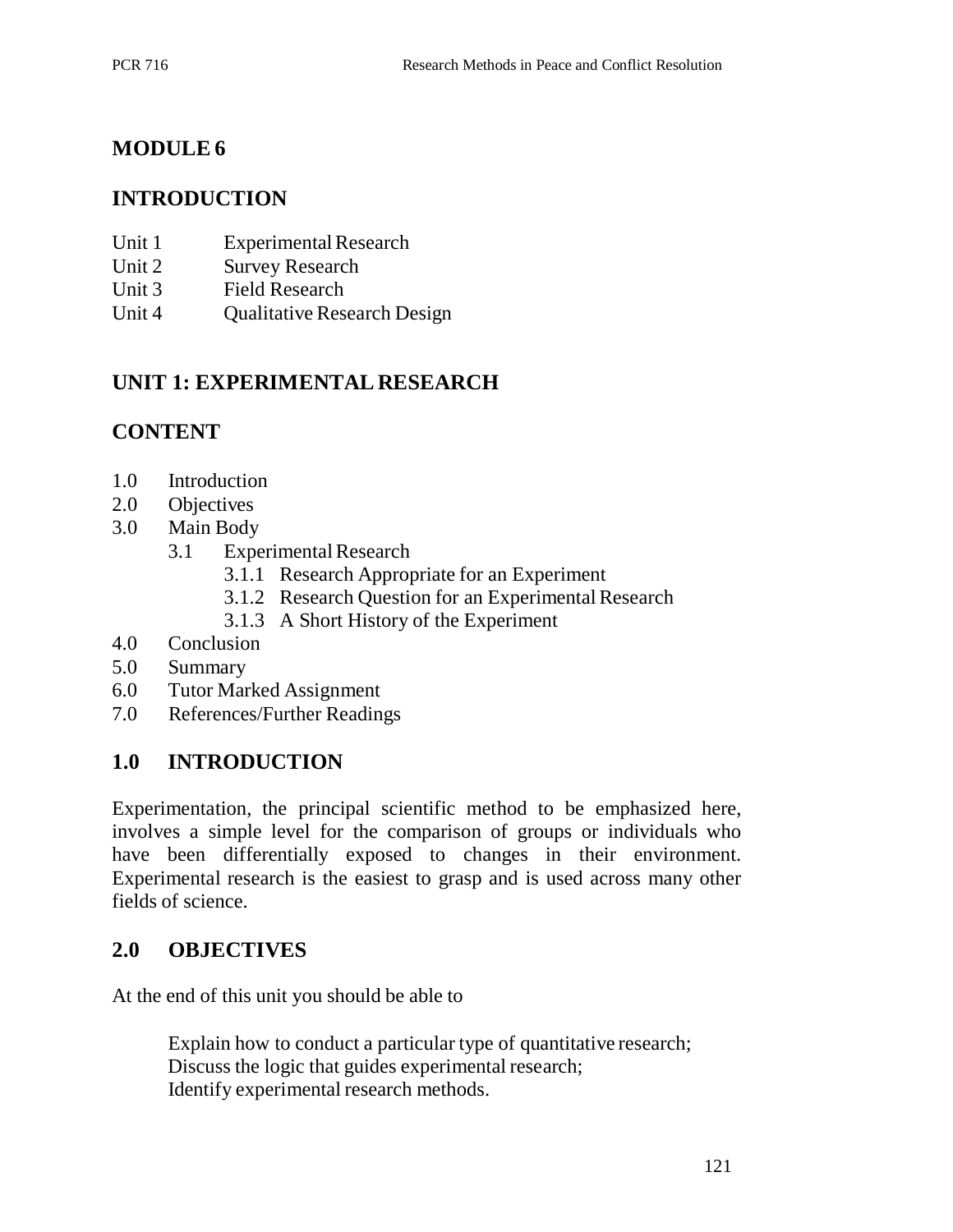# **3.0 MAIN BODY**

# **3.1 Experimental Research**

Experimental research builds on the principles of a positivist approach more directly than do the other research technique. Researchers in the natural sciences (e.g., chemistry and physics), related applied fields (e.g., agriculture, engineering, medicine), and the social sciences conduct experiments. The logic that guides an experiment on plant growth in biology or testing a metal in engineering is applied in experiments on human social behaviour. Although it is most widely used in psychology, the experiment is found in education, criminal justice, journalism, marketing, nursing, political science, social work, and sociology.

The experiment's basic logic extends commonsense thinking. Commonsense experiments are less careful or systematic than scientifically based experiments. In commonsense language, "an experiment" means modifying something in a situation, than comparing an outcome to what existed without the modification. For example, I try to start my car, to my surprise, it does not start. I "experiment" by cleaning off the battery connections, then try to start it again. I modified something (cleaned the connections) and compared the outcome (whether the car started) to the previous situation (it did not start). I began with an implicit "hypothesis" – a building of crud on the connections is the reason the car is not starting, and once the crud is cleaned off, the car will start. This illustrates three things researchers do in experiments: (1) begin with a hypothesis; (2) modify something in a situation; and (3) compare outcomes with and without the modification.

Compared to the other social research techniques, experimental research is the strongest for testing causal relationships because the three conditions for causality (temporal order, association or alternative explanations) are clearly met in experimental designs.

# **3.1.1 Research Question Appropriate for an Experiment**

*The Issue of an Appropriate Technique:* Social researchers use different research techniques (e.g. experiments, surveys) because some research questions can be addressed with certain techniques but not with others. New researchers often ask which research technique best fits which problem. This is difficult to answer because there is no fixed match between problems and technique; the answer is, make an informed judgment.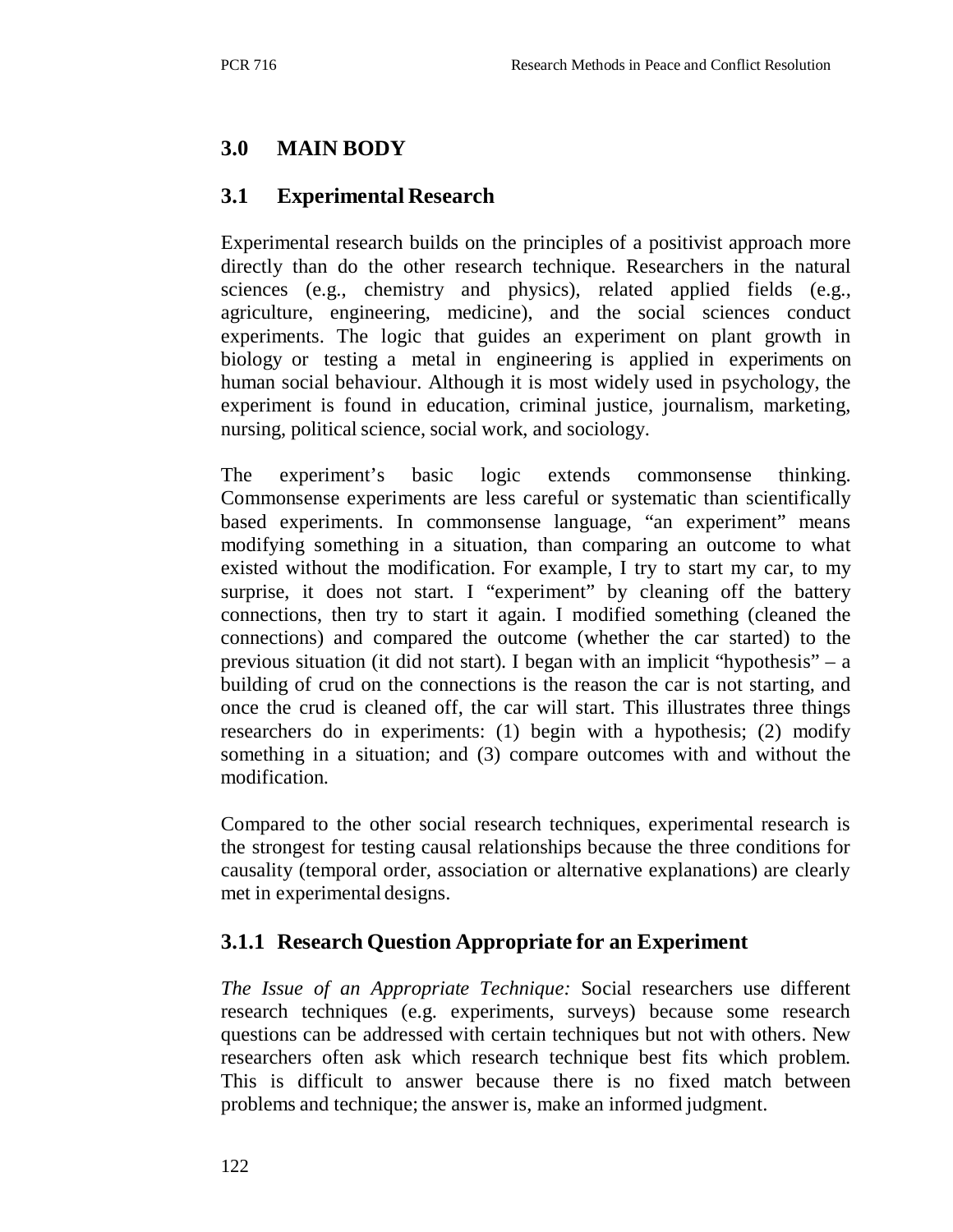General guidelines exist for fitting techniques to problems. Beyond guidelines, you can develop judgment from reading research reports, understanding the strengths and weaknesses of different techniques, assisting more experienced researchers with their research, and gaining practical experience.

### **3.1.2 Research Questions for Experimental Research**

The logic of experimental design guides the types of research problems best addressed by experiments. A crucial factor is that in experimental design a researcher changes a situation and has control over the setting in which the change is introduced. Only those research problems that let a researcher manipulate conditions are appropriate for experimental research. For example, experimental research cannot answer. "Do people who complete a college education increase their average annual income?" Researcher cannot randomly assign thousands of people across the country to a college or noncollege group. Even when a whole nation is not involved, many situations cannot be controlled. For example, do people who have younger siblings (brothers and sisters) have better leadership skills than only children? Researchers cannot assign couples to groups and then force them to produce or not producer children so that they can examine leadership skills.

Social scientists are more limited than natural scientists in the degree to which they can intervene for research purposes. Social researchers are very creative in inventing treatments for independent variables (e.g., pressure to conform, anxiety, cooperation, high self-esteem), but they cannot manipulate or create many independent variables (e.g., sex, marital status, age, religious belief, level of income, parents' political affiliation, or size of community where raised). Researchers must decide which is most effective for answering the specific question, within practical and ethical limitations. For example, a research question is, "Does fear of crime affect the behaviours of elderly people by motivating them to seek self-protection and security?" An experimental researcher creates different levels of fear of crime among groups of elderly subjects. To create a fear of crime, she has subjects read about crimes, shows them films about crime, or places them in fear-inducing situations (e.g., in a locked room with a dangerous looking person who makes threatening statements). Next, he measures whether the subjects act in self protective ways (e.g., push a button to create a physical barrier between themselves and the dangerous person) or answer questions about hypothetical situations involving security in certain ways (e.g., plan to buy new locks).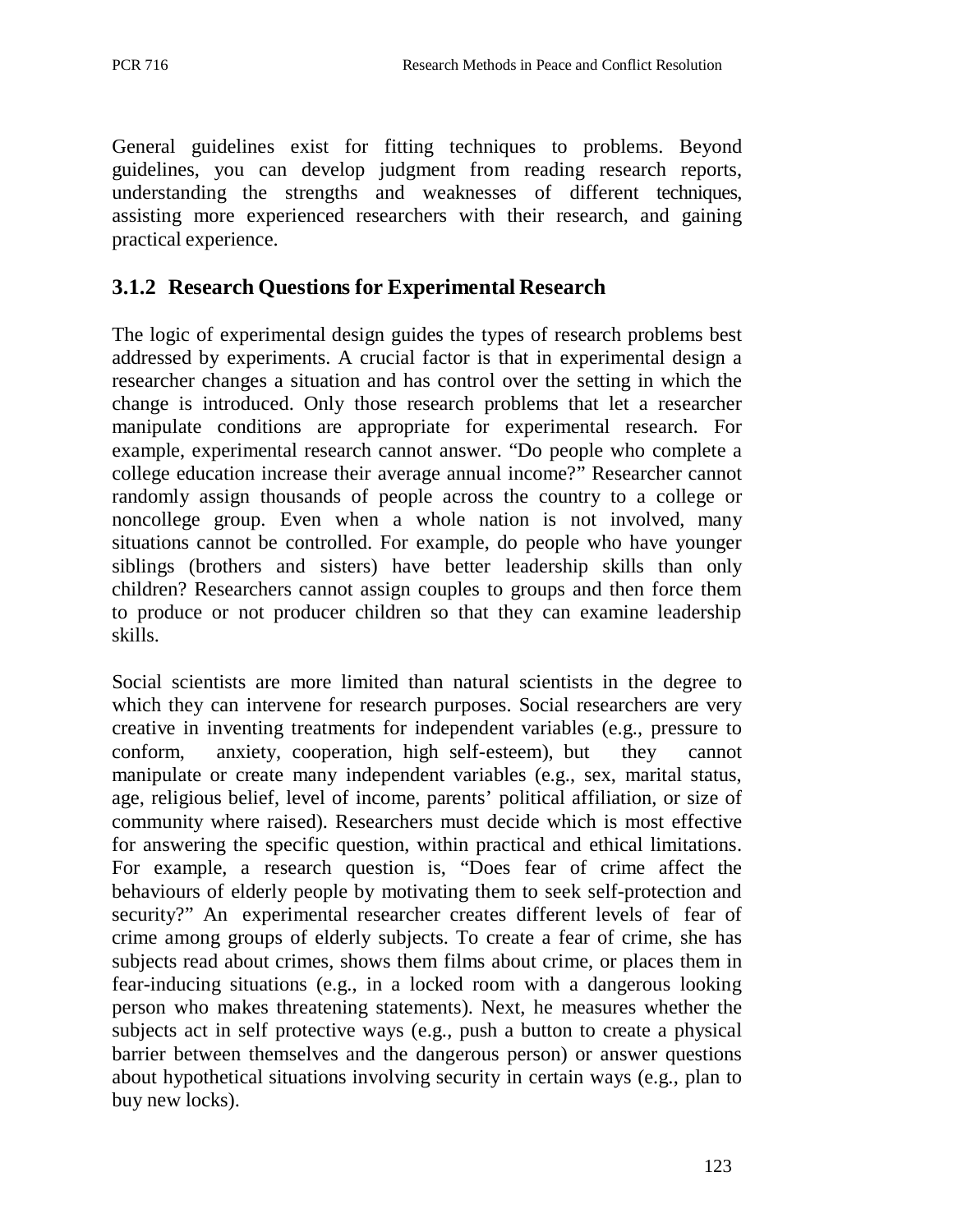Other techniques (e.g., survey research) can address the same issue. A survey researcher asks elderly people questions about how much they fear crime and what they have done for self-protection and security. He measures fear by asking subjects to tell how much they already fear crime on the basis of their previous experiences.

A source of confusion is that researchers can use a prior fixed condition (e.g., age or sex) as a variable in experiments. For example, Spillers (1982) asked whether age affected a child's decision to play with a disabled child. Her subjects were 32 preschool and 32 third-grade children. She showed each subject four pairs of photos, each pair showing one child in a wheelchair and the other standing. The children in the photographs were mixed for physical attractiveness, age, and sex. Each subject was asked, "Which child would you like to play with?" Spillers found that more thirdgraders than preschool children accepted the disabled child. Spillers did not modify the independent variable, age, to find its effect on the dependent variable, playmate choice, but she manipulated the decision process and controlled the setting in which it occurred.

### **3.1.3 A Short History of the Experiment in Social Research**

The experimental method was borrowed by the social sciences from the natural sciences, and began in psychology. It was not widely accepted in psychology until after the beginning of the twentieth century. Thus, the experimental method was not a method for social research until after 1900.

Wilhelm M. Wundt (1832 – 1920), a Germany psychologist and physiologists, introduced the experimental method into psychology. During the late 1800s Germany was the center of graduate education, and leading social scientists from around the world went to Germany to study. Wundt established a laboratory for experimentation in psychology which became a model many other social researchers. By 1908 researchers at many African and other universities established psychology laboratories to conduct experimental social research. The experiment placed a more philosophical, introspective narrative approach that was closer to interpretative social science. For example, William, J.  $(1842 - 1910)$ , the foremost American philosopher and psychologist of the 1890s, did not embrace the experimental method.

From the turn of the century to the time of World War II, the experimental method was narrated and became entrenched in social research. The method's widespread appeal was that it deferred an objective, unbiased,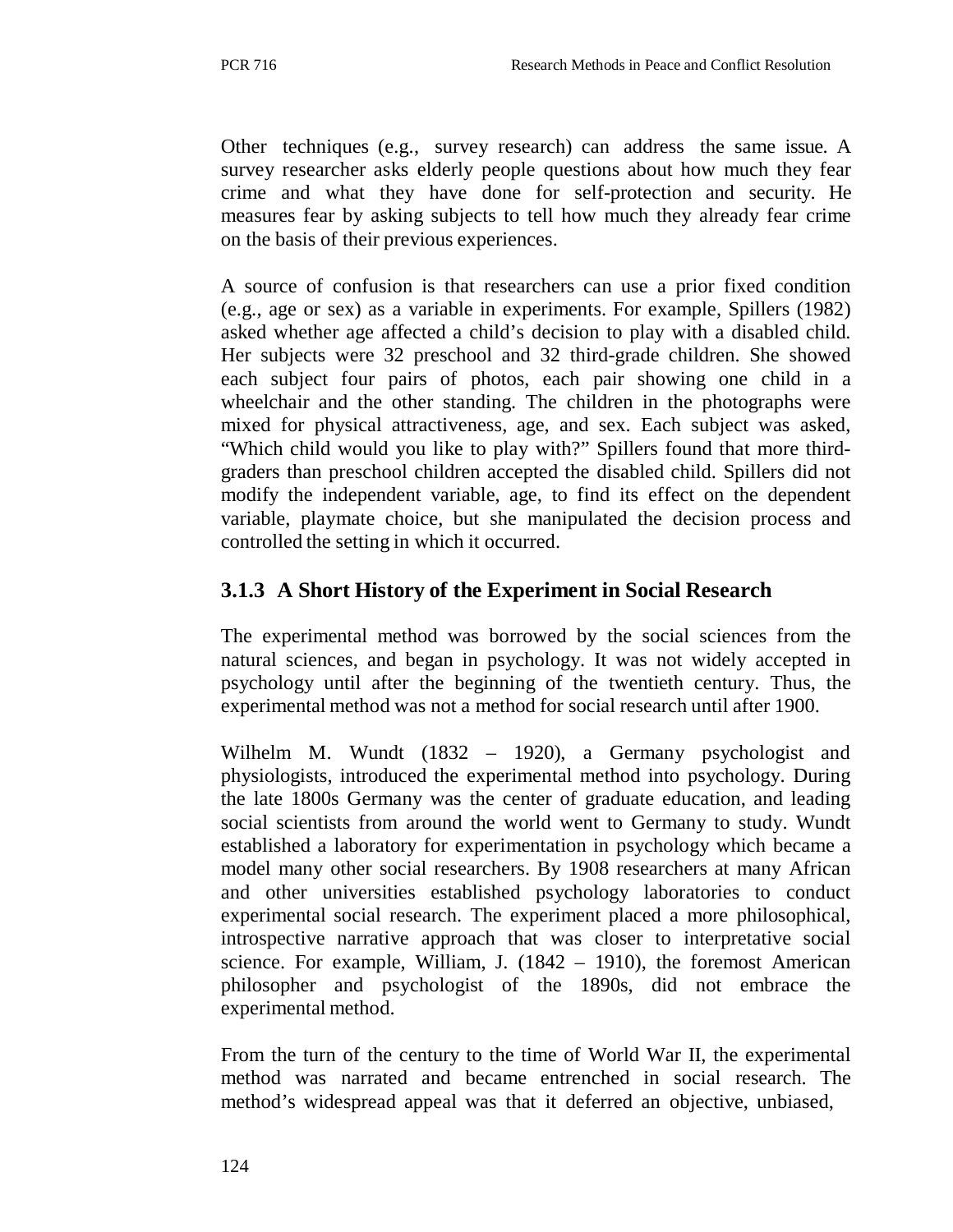scientific writers study of human mental and social life at a time when the scientific study of social life was just given acceptance.

Four trends speeded the expansion of the experimental method in this period: the rise of behaviourism, the spread of quantification, choice in research subjects, and practical applications.

Early reports of empirical social research gave the names of the people who participated in research and most early subjects as professional researchers. During the first half of the twentieth century reports treated subjects anonymously and only reported the results of their actions. Subjects were increasingly college students or school-children. These changes reflected an increasingly objective and distant relationship between the researcher and the people studied. People increasingly used experimental methods for applied purposes. For example, intelligence testing was adopted by the US Army during World War I to sort thousands of men into different positions. The leader of the "scientific management" movement, Frederick W. Taylor, advocated the use of the experimental method in factories and worked with management to modify factory conditionsto increase worker productivity.

Through the 1950s and 1960s researchers continued to use the experimental method. They became concerned with artifacts, or sources of alternative explanations that could slip into experimental design. They discovered new artifacts and created ways to reduce these possible sources of systematic error in experiments with new research designs and statistical procedures. Experiments became more logically rigorous, and by the 1970s methodological criteria were increasingly used to evaluate research. A related trend that began in the 1960s was the increased use of deception and a concern with ethical issues. For example, a now common practice of debriefing did not come into use until the mid-1960s. The experiment is still widely used because of its logical rigour and simplicity, consistency with positivist assumptions, and relatively low cost.

# **4.0 CONCLUSION**

In this unit, we have discussed about the methods of experimental research. Again, experimental research provides precise and relatively unambiguous evidence for a causal relationship.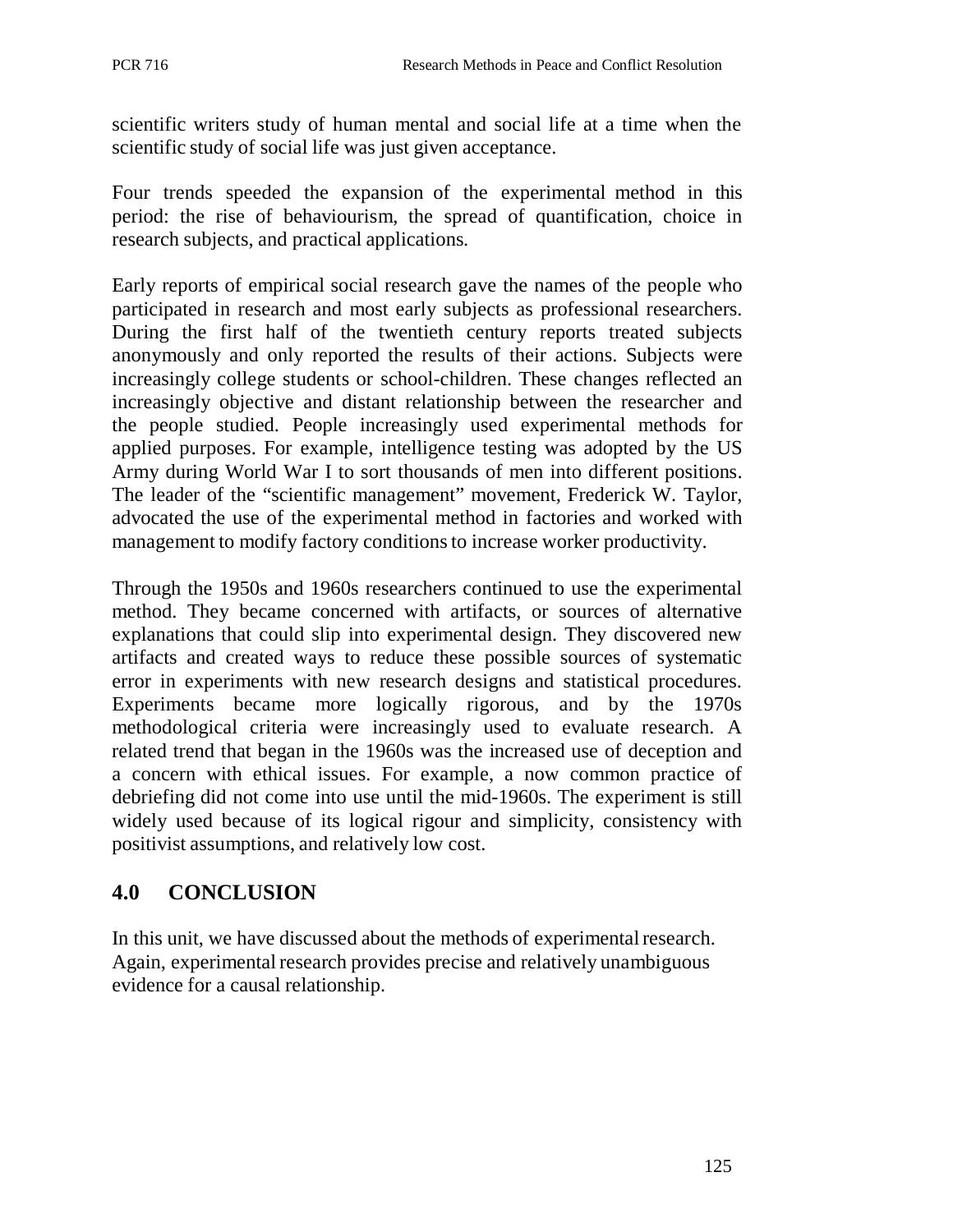# **5.0 SUMMARY**

On the whole, the real strength of experimental research is its control and logical rigour in establishing evidence for causality. In general, experiments tend to be easier to replicate less expensive, and less time-consuming than the other techniques.

# **6.0 TUTOR MARKED ASSIGNMENT (TMA)**

- 1. What are the seven elements or parts of an experiment?
- 2. What distinguishes pre-experimental designs from the classical design?

# **7.0 REFERENCES/FURTHER READINGS**

- Campbell, Donald T., and Julian C. Stanley (1963); Experimental and Quasi-Experimental designsfor Research; Chicago: and McHally.
- Cook, Thomas D., and Donald T. Campbell (1979); Quasi-Experimental Design: Design and Analysis Issues for Field Settings; Chicago: Rand McNally.

Spector, Paul E. (1981); Research Designs; Beverly Hills, CA:Sage.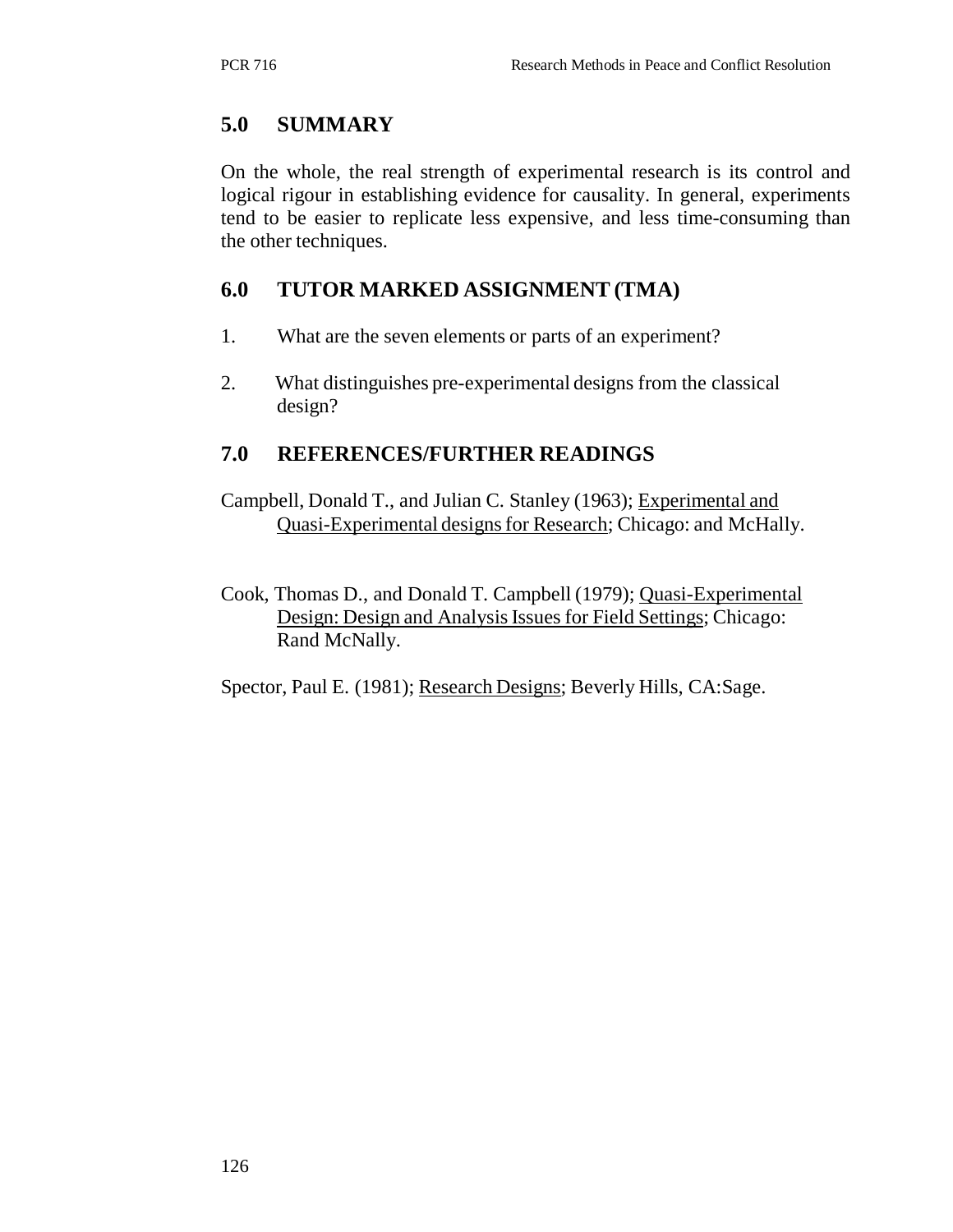# **UNIT 2: SURVEY RESEARCH**

### **CONTENT**

- 1.0 Introduction
- 2.0 Objectives
- 3.0 Main Body
	- 3.1 The Meaning of Survey Research
		- 3.1.1 Research Questions Appropriate for a Survey
		- 3.1.2 A History of Survey Research
		- 3.1.3 Steps in Conducting a Survey
- 4.0 Conclusion
- 5.0 Summary
- 6.0 Tutor Marked Assignment
- 7.0 References/Further Readings

## **1.0 INTRODUCTION**

Every method of data collection, including the survey is only an approximation to knowledge. Each provides a different glimpse of reality, and all have limitations when used alone. Before undertaking a survey the researcher would do well to ask if this is the most appropriate and fruitful method for the problem at hand. The survey is highly valuable for studying some problems, such as public opinion, and worthless for others.

### **2.0 OBJECTIVES**

At the end of this unit you should be able to;

Explain when a survey research method is employed. Highlight the techniques of survey. Discuss the logic of survey research.

## **3.0 MAIN BODY**

### **3.1 The Meaning of Survey Research**

The survey is the most widely used data-gathering technique in sociology, and it is used in many other fields as well. Social researchers and others use surveys for many purposes. In fact, surveys are almost too popular. People sometimes say, "Do a survey" to get information about the social world,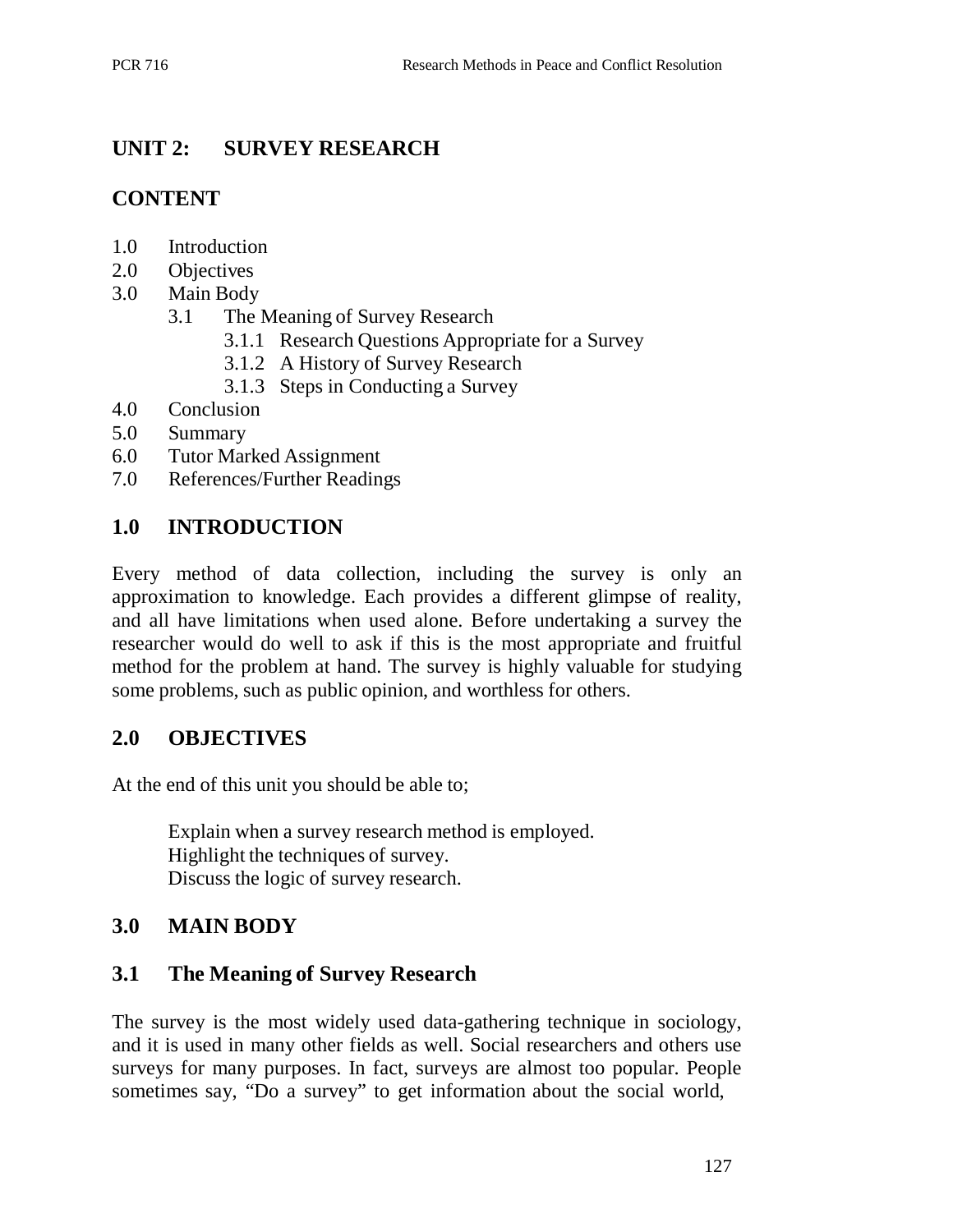when they should be asking, "What is the most appropriate research design?" Despite the popularity of surveys, it is easy to conduct a survey that yields misleading or worthless results. Good surveys require thought and effort. "Surveys, like other scientific and technical tools, can be well made or poorly made and can be used in appropriate or inappropriate ways" (Bradburn & Sudman, 1988:37).

This chapter focuses on surveys in social research because of surveys are based on the professional social research survey. In this chapter, you will learn the main ingredients of good survey research, as well as the limitations of the survey method.

## **3.1.1 Research Questions Appropriate for a Survey**

Survey research has been developed within the positivists approach to social science. Surveys produce quantitative information about the social world and describe features of people or the social world. They are also used to explain or explore. The survey asks many people (called respondents) about their beliefs, opinions, characteristics, and past or present behaviour.

Surveys are appropriate for research questions about self-reported beliefs or behaviours. They are strongest when the answers people give to questions, measure variables. Researchers usually ask about many things at one time in surveys, measure many variables (often with multiple indicators).

Although the categories overlap, the following can be asked in a survey:

- 1. *Behaviour:* How frequently do you brush your teeth? Did you vote in the last city election? When did you last visit a close relative?
- 2. *Attitudes/beliefs/opinions:* Do you think other people say many negative things about you when you are not there? What is the biggest problem facing the nation these days?
- 3. *Characteristics:* Are you married, never married single, divorced, separated, or widowed? Do you belong to a union? What is your age?
- 4. *Expectations:* Do you plan to buy a new car in the next twelve months? How much schooling do you think your child will get? Do you think the population in this town will grow, shrink, or stay the same?
- 5. *Self-*classification: Do you consider yourself to be liberal, moderate, or conservative? Into which social class would you put your family? Would you say you are highly religious, or not religious?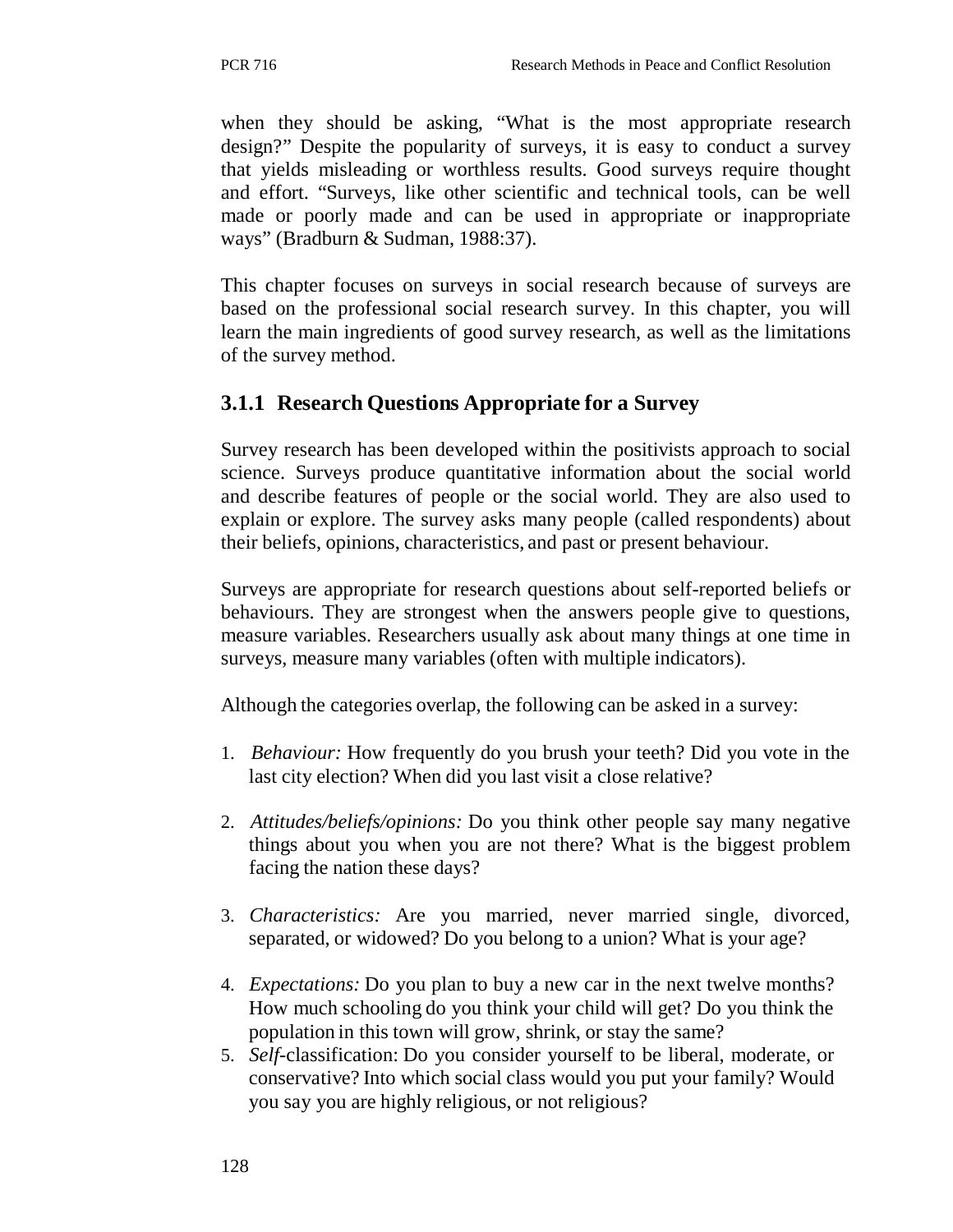6. *Knowledge:* Who was elected mayor in the last election? About what percentage of the people in this city are nonwhite? Is it legal to own a personal copy of Karl Marx's *Communist Manifesto* in this country?

### **3.1.2 A History of Survey Research**

The modern survey can be traced back to ancient forms of the census. A census is a compilation of the characteristics of the entire population statutory. It is based on what they tell officials or what officials observed. For example, the *Domesday Book* was a famous census of England conducted in 1085 – 1086 by William the Conqueror. Early census assessed the property available for taxation or the young men available for military service. With the development of representative democracy, the use of the census expanded to assigning a number of elected representatives based on the population in a district.

The survey method was used in the United States and Great Britain to document the extensive urban poverty that followed industrialization in the late nineteenth century. Early surveys were overviews that examined an area using several data collection methods, including questionnaires. Scientific sampling and statistical analysis were very limited or absent.

Early surveys were associated with social reform movements and the formation of the social science and social service professions. For example, between 1851 and 1864 Henry Mayhew published the four-volume *London Labour and the London Poor,* based on conversations with street people and observations of daily life. Charles Booth's seventeen-volume (1889 – 1902) *Labour and Life of the People of London* and B. Seebohm Rowntree's *Poverty: A Study of Town Life* (1906) also examined the extent of urban poverty. In the US, a similar concern is found in two early survey, *Hall House Maps and Papers of 1895* and W.E.B. DuBois' *Philadelphia Negro*  (1899).

Three developments shaped the expansion of survey research between 1900 and World War II. First, scientific (i.e., random) sampling techniques were expanded to surveys, especially after the *Literary Digest* debacle, and more sophisticated opinion polling was advanced by the Gallup organization. Second, the development of scales and indexes improved the measurement of attitudes, opinions, and subjective aspects of social life. Third, the survey method was used for a variety of purposes. Market research emerged as a distinct field and adapted surveys for studying consumers. Journalists used surveys to measure public opinion and the impact of a new invention for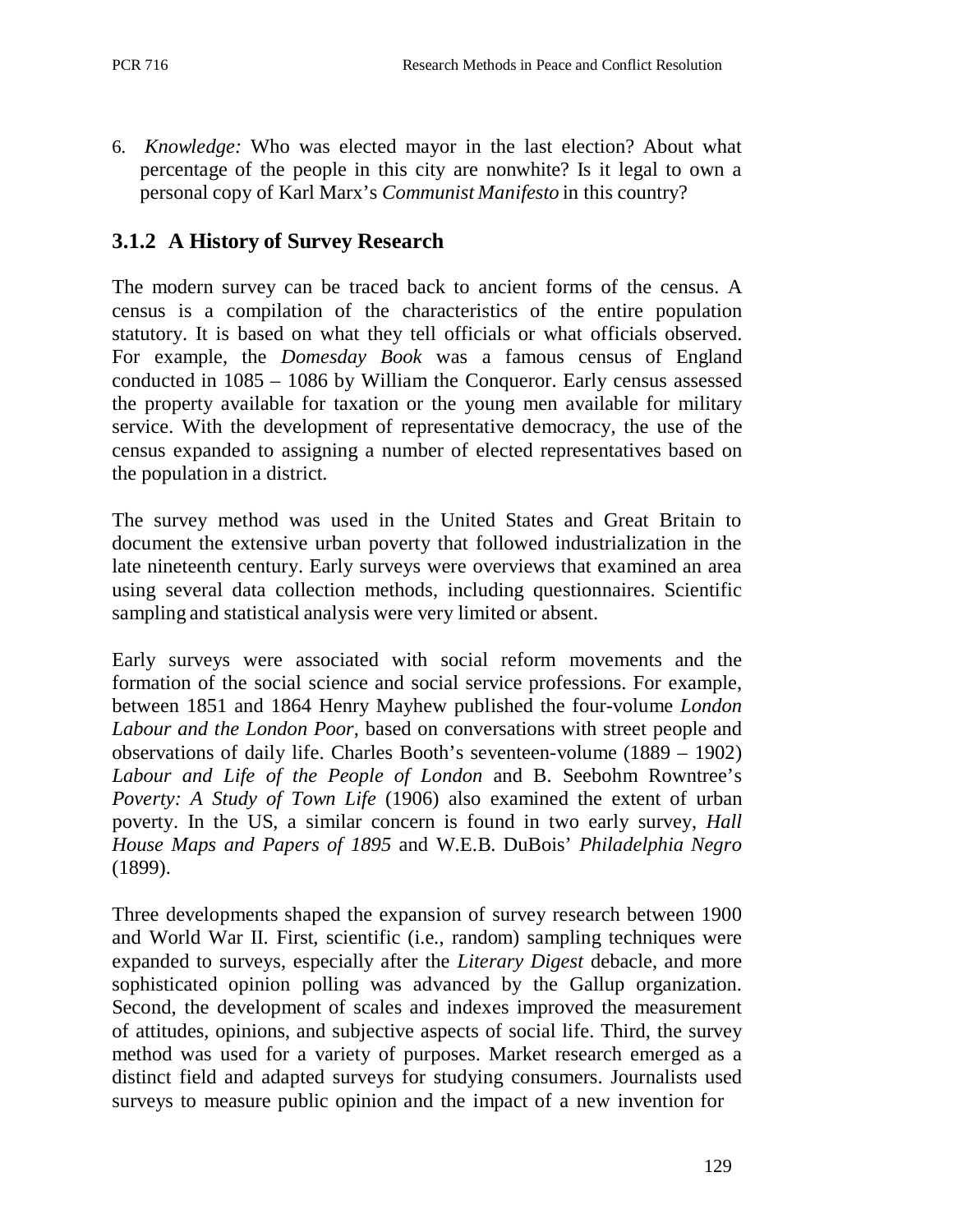example, the radio. Reformers used surveys to study rural life. Religious organizations and chantries used surveys to identify areas of need. Government agencies used surveys to better deliver services for agricultural and social programmes. Social scientists also began to use surveys for basic research.

Survey research expanded and matured during World War II, especially in the US. Academic social researchers and practitioners from industry converged on Washington, D.C., to work in the war effort. Survey researchers studied morale, consumer demand, production capacity, enemy propaganda, and the effectiveness of bombing.

The wartime cooperation helped academic social researchers and applied practitioners learn from each other and gain experience in conducting many large-scale surveys. The academic researchers helped practitioners appreciate precise measure, sampling, and statistical analysis. Academic social scientists learned the practical side of organizing and conducting large-scale surveys.

After World War II the extensive government survey research establishment was dismantled. This was in part a cost-cutting move; also, the members of Congress feared that survey research could be used to advance particular social or economic policies, including helping African Americans who lived in racially segregated southern states.

Survey researchers returned to universities and created new social research organizations. All the universities were hesitant to embrace survey search. Survey research was expensive and involved many people. In addition, traditional social researchers were wary of quantitative research and are skeptical of a technique used in private industries. The culture of applied researchers and basis oriented polltakers clashed with that of trade and basic researchers who lacked statistical training.

This growth of surveys was not limited to United States. Scheuch (1990) reports that within three years of the ending of World War II, action survey research institutes had been established within France, Norway, Germany, Italy, the Netherlands, Czechoslovakia, and Britain.

Despite initial uncertainty, survey research grew from the 1940s to the 1970s. For example, about 18 percent of articles published in social journals used the survey method in 1939 – 1945 this rose to 55 percent by 1964 – 1965. A drawn expansion of US higher education and of social science fields during the 1960s also spread the growth of survey research. More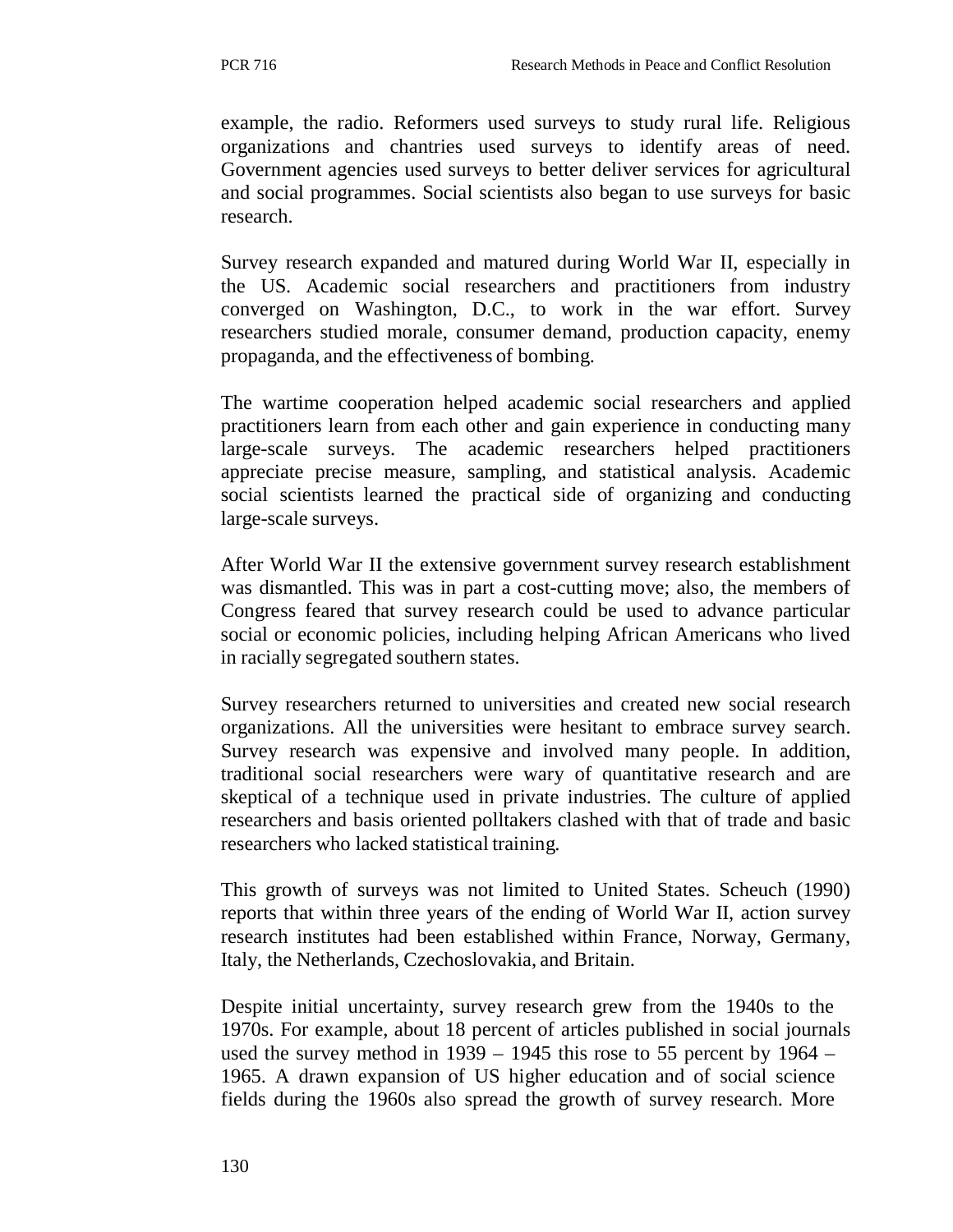people learned about survey research, and the members gained in popularity. Five factors contributed to the growth of survey research.

### **3.1.3 Steps in Conducting a Survey**

The survey researcher follows a deductive approach. He begins with a theoretical or applied research problem and ends with empirical measurement and data analysis. Once a researcher decides that the survey is an appropriate method, two basic steps in a research project, the research design and data collection.

In the first phase, the research develops an instrument, a survey questionnaire or interview schedule, which he uses to measure variables. Respondents read the questions themselves and mark answers on a questionnaire. An interview schedule is a set of questions read to the respondent by an interviewer, who also records responses. To simplify the discussions, I will use only the term questionnaires.

A survey researcher conceptualizes and operationalizes variables as questions. He writes and rewrites questions for charity and completeness. He organizes questions on the questionnaire based on the research question, the respondents, and the type of survey. The types of surveys are discussed later.

When preparing a questionnaire, the researcher thinks ahead of how he will record and organize data for analysis. The pilot tests the questionnaire with a small set of respondents similar to those in the final survey. If interviewers are used, he trains them with the questionnaire. He asks respondents in the pilot test whether the questions were clear and explores their interpretations to see whether his intended meaning was clear. The researcher also draws the sample during this phase.

After the planning phase, the researcher is ready to collect data. This phase is usually shorter than the planning phase. He locates sampled respondents in person, by telephone, or by mail. He gives respondents information and instructions on completing the questionnaire or interview. The questions follow, and there is a simple stimulus-response or question-answer pattern. He accurately records answers or responses immediately after they are given. After all respondents complete the questionnaire and are thanked, he organizes the data and prepares them for statistical analysis.

Survey research can be complex and expensive. It can involve coordinating many people and steps. The administration of survey research requires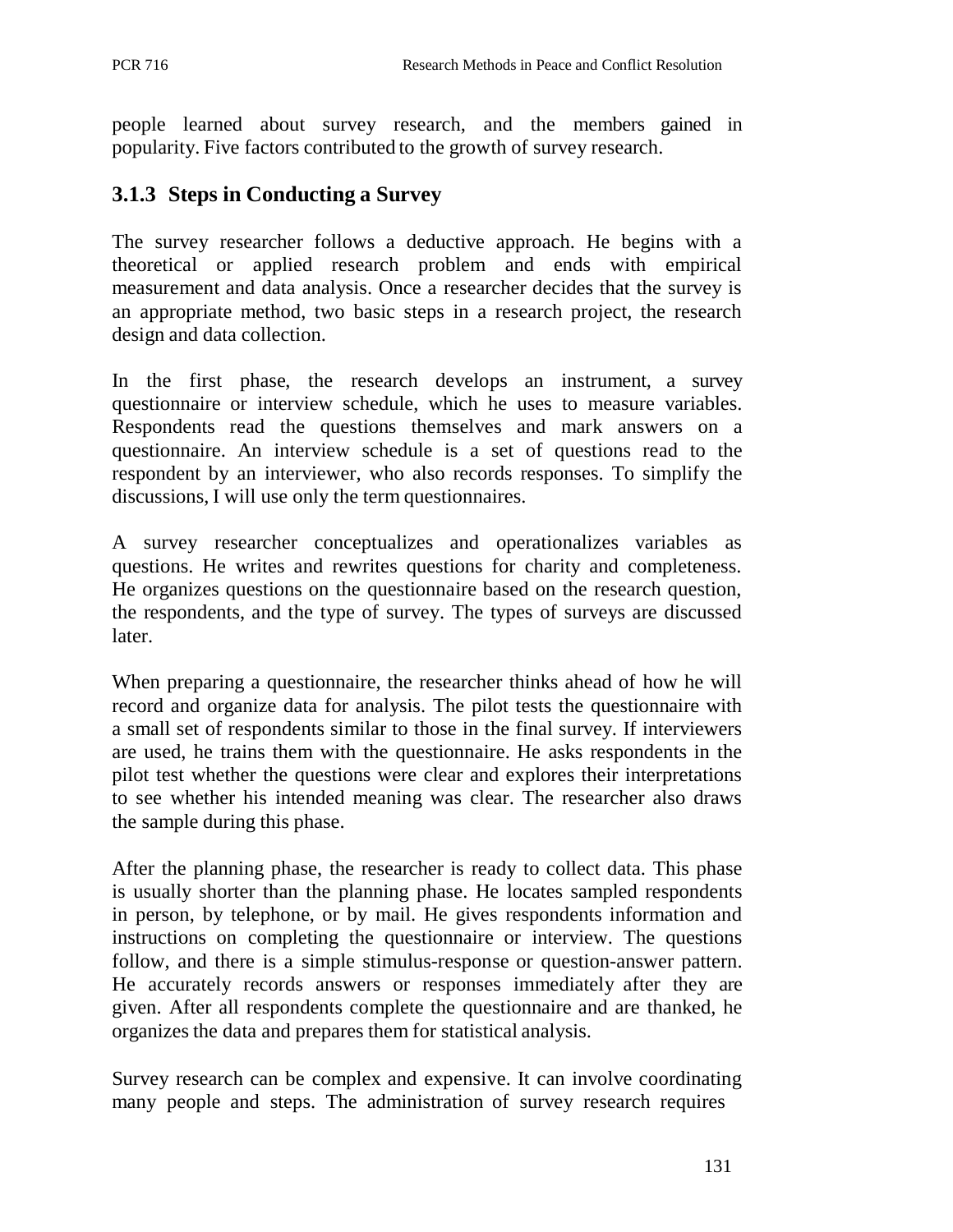organization and accurate record keeping. The researcher keeps track of each respondent, questionnaire, and interviewer. For example, he gives each sampled respondent an identification number, which also appears on the questionnaire. He then checks completed questionnaires against a list of sampled respondents. He reviews responses on individual questionnaires, stores original questionnaires, and transfers information from questionnaires to a special formal. Meticulous bookkeeping and labeling are essential. Otherwise, the researcher may find that valuable data and effort are lost through sloppiness.

## **4.0 CONCLUSION**

The survey research often called the sample survey because random sampling is usually used with it, it is a distinct techniques. It is also a process of asking many people the same questions and examining their answers.

Survey research can be thought of as "data construction". The survey is a process in which researchers translate a research problem into questionnaires, and then use these with respondents to create data.

# **5.0 SUMMARY**

We have seen that survey research is the most widely used social research technique. It has a long history, but it has undergone dramatic expansion and maturation in the past three decades. We have also learnt about the principles of writing good survey questions. There are numerous things to avoid and to include when writing questions. We are now aware of the advantages and disadvantages of three types of survey research: mail, telephone interviews, and face-to-face interviews. We saw that interviewing, especially face-to-face interviewing, can be difficult.

In other words, the survey is a method of constructing quantitative data that can be analyzed from the answers respondents give to questions.

# **6.0 TUTOR MARKED ASSIGNMENTS (TMA)**

1. What are the six types of things surveys often ask about? Give an example of each that is different from the examples in the book.

## **7.0 REFERENCES/FURTHER READINGS.**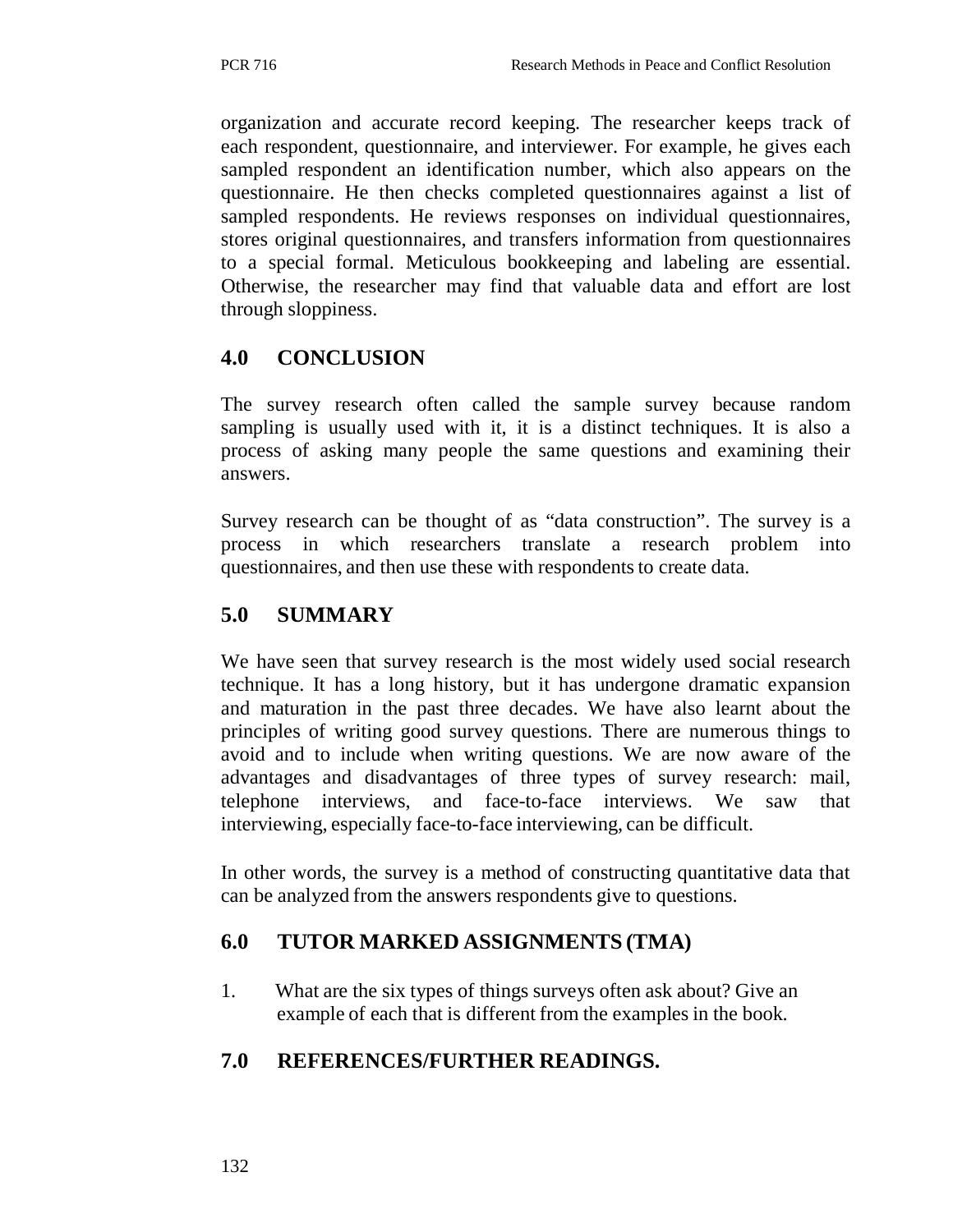- Bradburn, Norman M. and Seymour Sudman (1998); Polls and Survey: Understanding What They Tell Us; San Francisco: Jossey-Bass.
- Converse Jean M. and Stanley Presser (1986); Survey Questions: Handcrafting the Standardized Questionnaire; Beverly Hills. Sage.

Dillman Don A. (1978); Mail and Telephone Surveys; New York: Wiley.

Fowler, Floyd J. (Jr) (1984); Survey Research Methods; Beverly Hills, CA: Sage.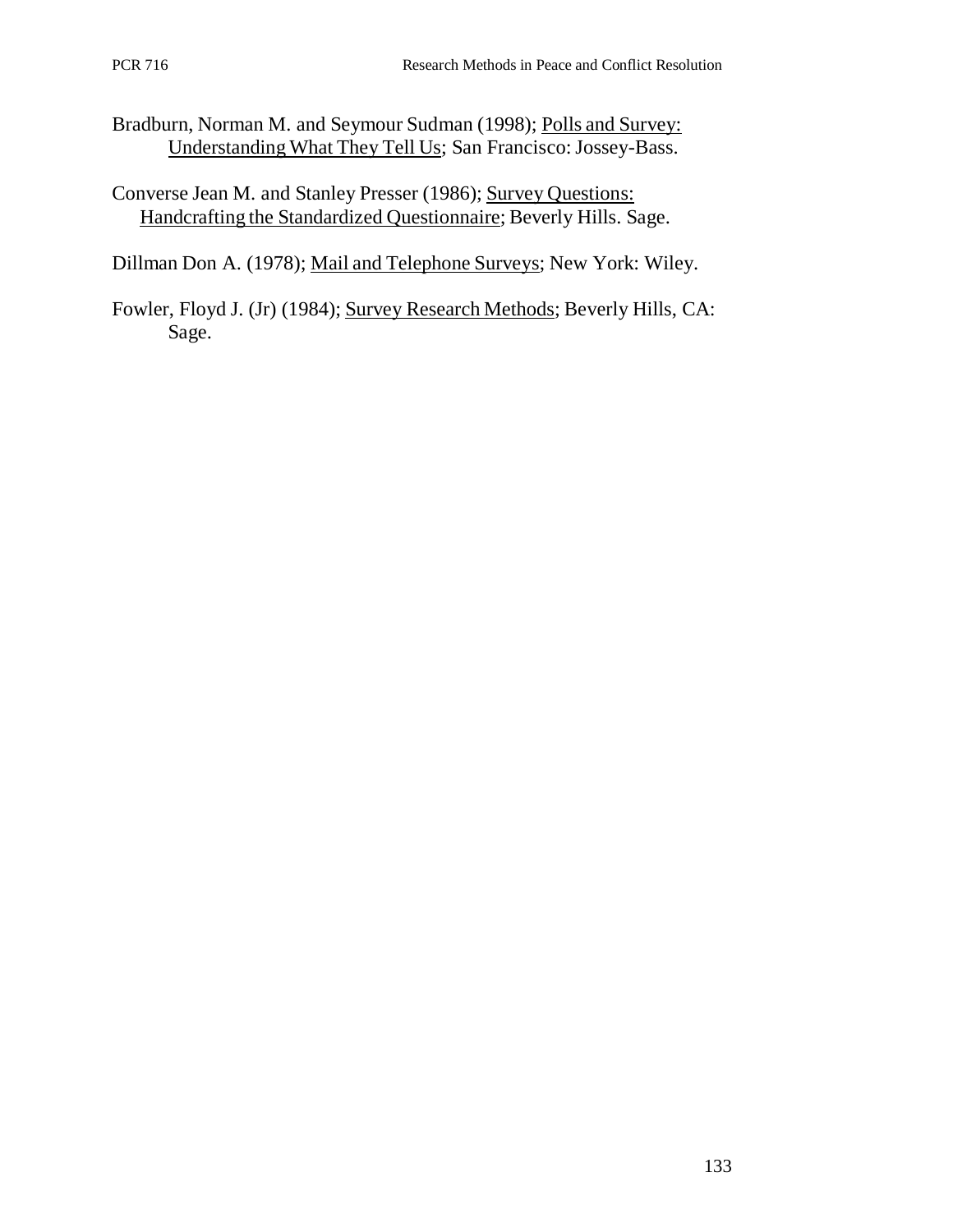# **UNIT 3: FIELD RESEARCH**

## **CONTENT**

- 1.0 Introduction
- 2.0 Objectives
- 3.0 Main Body
	- 3.1 Field Research
		- 3.1.1 Appropriate Questions for Field Research
		- 3.1.2 The Logic of Field Research
- 4.0 Conclusion
- 5.0 Summary
- 6.0 Tutor Marked Assignment
- 7.0 References/Further Readings

# **1.0 INTRODUCTION**

Field research is the study of people acting in the natural courses of their daily lives. The field worker ventures into the worlds of others in order to learn first hand about how they live, how they talk and behave, and what captivates and distresses them. It is also seen as a method of studying which practitioners try to understand the meanings that, activities observed have for those engaging in them.

## **2.0 OBJECTIVES**

At the end of this unit, you should be able to:

Explain the logic of field research;

Discuss the method of observing and collecting data in field research.

# **3.0 MAIN BODY**

## **3.1 Field Research**

In field research, the individual researcher directly talks with and observes the people being studied. Through interaction over months or years, the researcher learns about them, their life histories, their hobbies and interests as well as their habits, hopes, fears, and dreams. Meeting new people, developing friendships, and discovering new serial worlds can be fun. It is also time – consuming emotionally draining, and sometimes physically dangerous.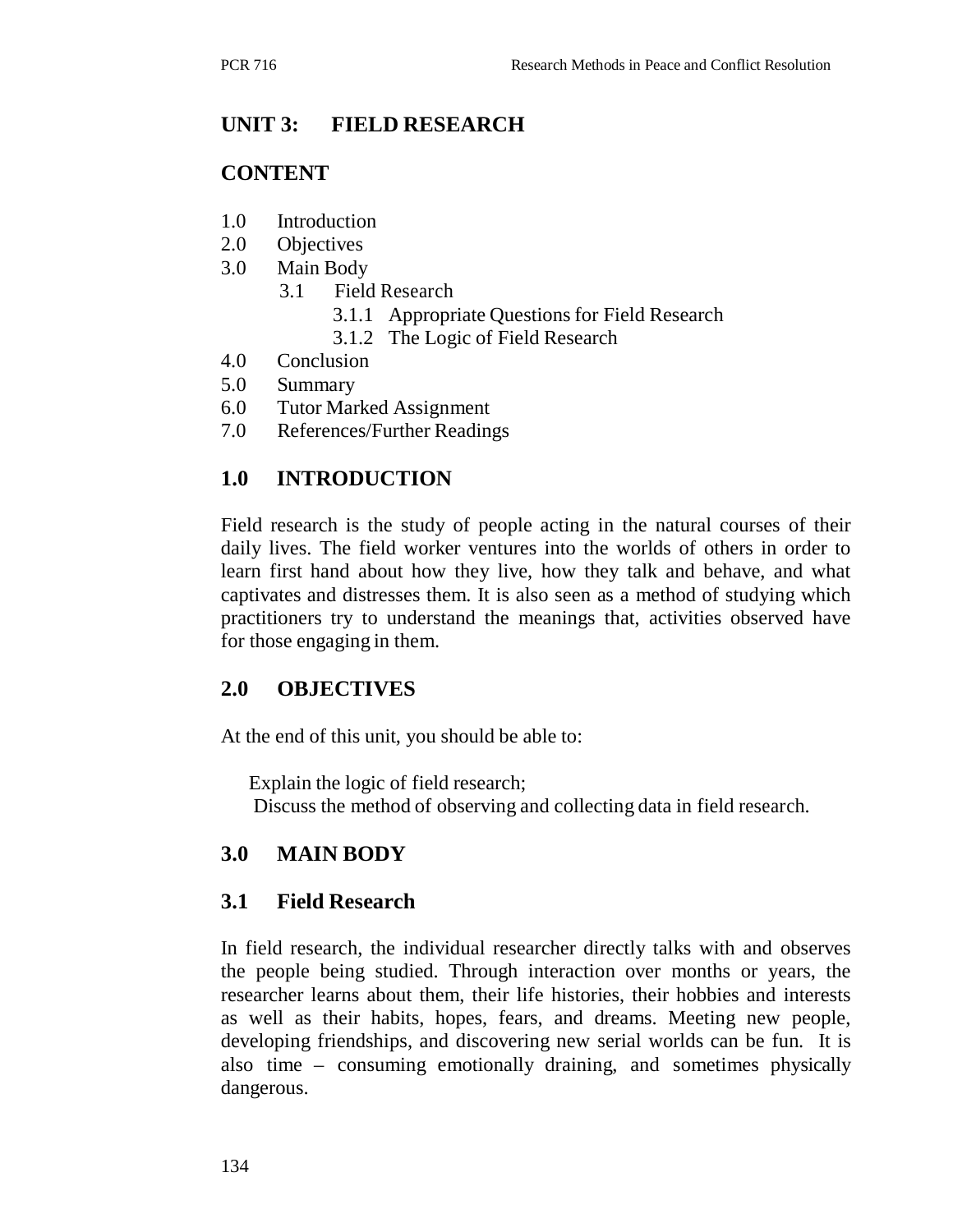## **3.1.1 Appropriate Questions for Field Research**

When should you use field research? Field research is appropriate when the research question involves learning about, understanding, or describing a group of interacting people. It is usually best when the question is: "How do people do in the social world?" or "what is the social world of X like? It can be used when other methods (e.g, survey experiments) are not practical, as in studying street gangs. Jack Doughlas (1976) says that most of what social researchers really want to learn about can be studies only through the direct involvement of a researcher in the field.

Field researcher study people in a location or settings. It has been used to study entire community. At the beginning, field researchers should start with a relatively small group (thirty or fewer) who interact with each other on a regular basis in a relatively fixed setting (e.g., a street corner, church, bathroom, beauty parlor, baseball fields).

Field research is also used to study amorphous social experience that are not fixed in a place, but where intensive interviewing and observation are the only way to gain access to the experiences for example, the feelings of a person who is being mugged, or who is a widow or somebody who committed suicide.

In the second phase, from the 1940s to the 1960s. The Chicago school developed participant observation as a distinct technique. It applied an expanded anthropological model to group and setting in the researcher's society. Three principles emerged.

- 1. Study people in their natural settings, or in situations
- 2. Study people by directly interacting with them
- 3. Gain an understanding of the social world and make theoretical statements about the member's perspective.

Over time, the method moved from strict description to theoretical analyses based on involvement by the researcher in the field.

After World War II, field research faced increased competition from survey and quantitative research. Field research declined as a proportion of all social research from World War II to the 1970s. in the 1970s and 1980s, however, several changes rejuvenated field research. First, field researchers borrowed from cognitive psychology, cultural anthropology, folklore, and linguistics. Second, researchers examined the epistemological roots and philosophical assumptions of social science (see Chapter 3) that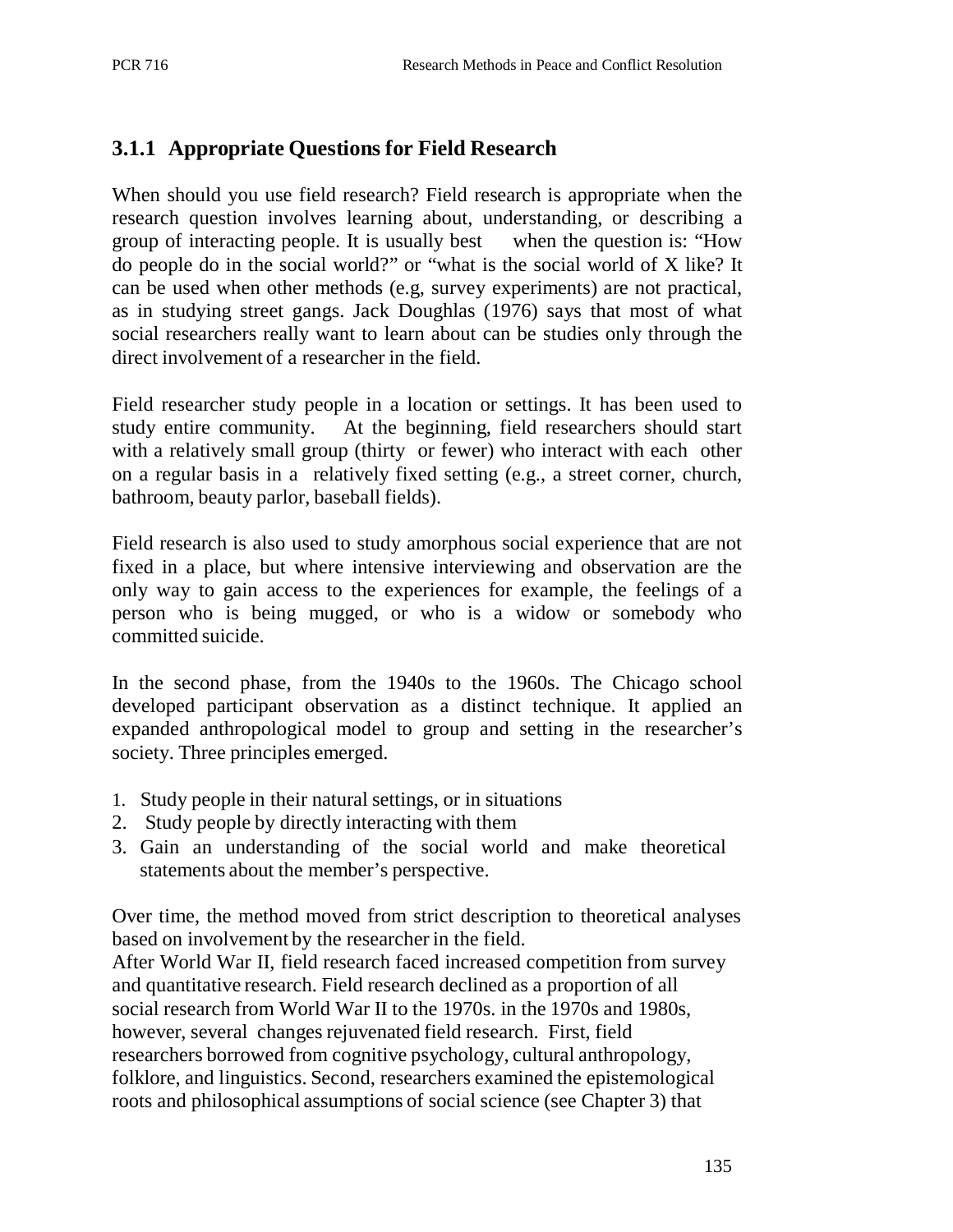justified their method. Finally, field researcher became more self-conscious about their techniques and methods. They wrote about methodology and became more systematic about it as a research technique.

Today, field research has a distinct set of methodologies. Field researchers directly observe and interact their perspective. They embrace an activist or social constructional perspective on social life.

A simple definition of *Ethomethodology is* "the studies of common sense knowledge". *Ethomethodologgist* is a common sense by observing its reaction and use in ongoing social interaction in natural settings. *Ethomethodology* is a radical in natural settings. *Ethomethodology* is a radical or extreme form of filed research, based on phenomenological philosophy and a social constructionist approach. It involves the specialized, highly detailed analysis of micro situations (e.g, transcripts of short conversations or videotapes of social interactions). Compared to Chicago school field research. It is more concerned about method and argues that research findings result as much from the method used as from the social life studies.

*Ethomethodology* assumes that social meaning is fragile and fluid, not fixed, table, or solid. Meaning is constantly being created and re-created in an ongoing process. For this reason, Ethomethodologist analyze language, including pauses and the context of speech. They assume that people "accomplish" common sense understanding by using tacit social – cultural rules, and scial interaction is a process of reality construction. People interpret everyday events by using cultural knowledge and clues from the social context. *Ethomethodologists* examine how ordinary people in everyday settings apply tacit rules to make sense of social life (e.g, to know whether or not someone is joking).

*Ethomethodologists* examine ordinary social interaction in great detail to identify the rules for constructing, social reality and common sense, including how these are applied, and how rules are created. For example, they argue that standardized tests or survey interviews measure a person's ability to pick up implicit clues and apply common sense more than measuring objective facts.

*Ethomethodologist* sometimes use "breaching" experiments to demonstrate the simple tacit rules that people rely on, to create a sense of reality in everyday life (also see the discussion of breakdown later on). The researchers purposefully violate a tacit social norm. The breach usually creates a powerful social response, which verifies the rule's existence,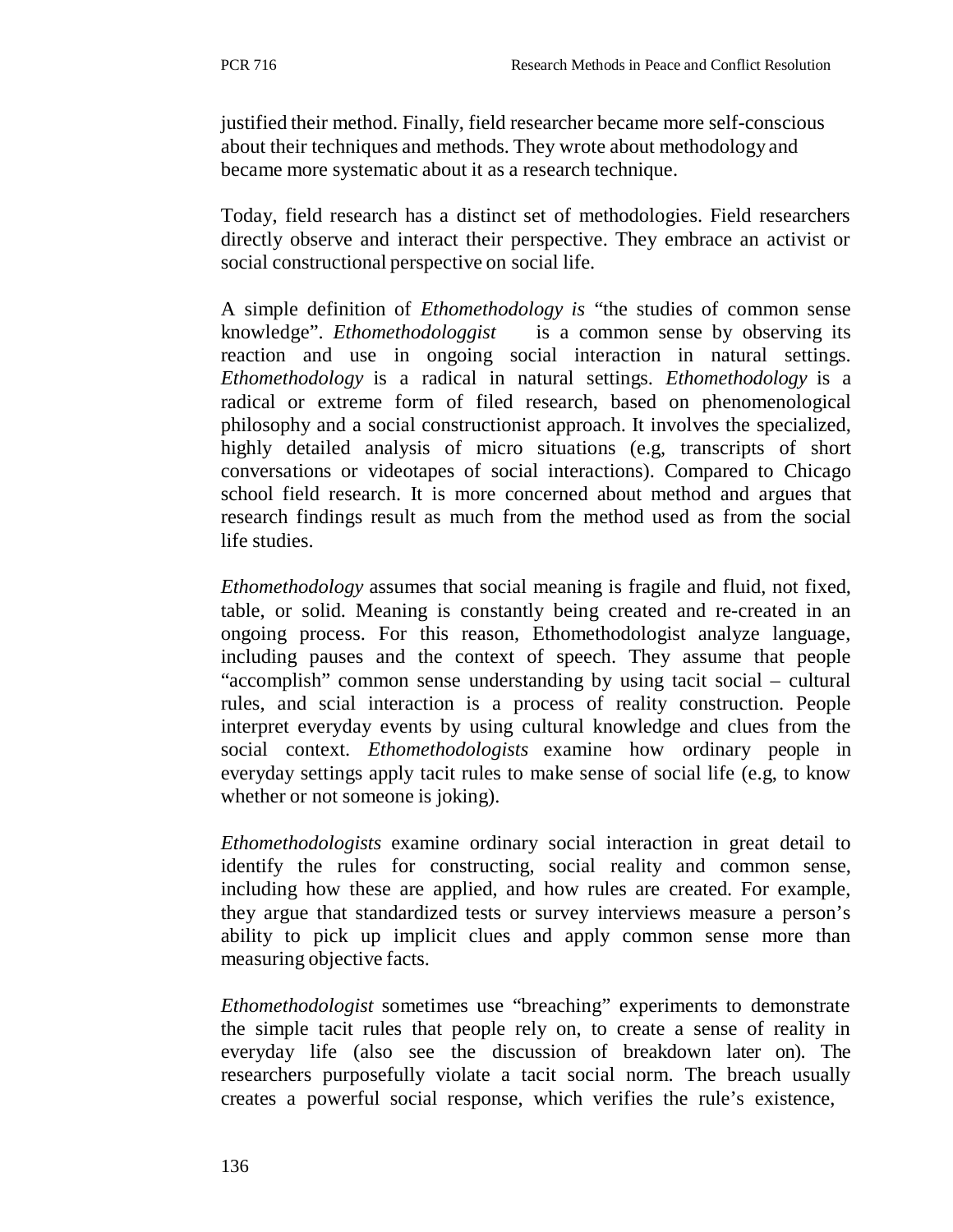shows the fragility of social reality, and demonstrates that such tacit rules, are essential for the flow of ordinary life. For example, *Ethomethodology*'s founder, Harold Garlinked, sent students to stores where they were told to "mistake" customers for sales clerks. At first, the customers were confused and stammered explanations. But as the student persisted in the misinterpretation, the bewildered customers either reluctantly accepted the new definition of the situation and awkwardly filled the sales clerk role, or "blew up" and "lost their cool." The breach illustrated how the operation of social reality depended on tacit knowledge (e.g., distinguishing sales clerks from customers). Filmmakers use similar situations for comic effect when people from a different culture who do not share the same tacit rules or are unaware of the unspoken rules of proper behaviour are seen as humorous.

# **3.1.2 The Logic of Field Research**

What is Field Research?

It is difficult to pin down a specific definition of field research because it is so amorphous, more of an orientation toward research than a fixed set of techniques to apply. A field researcher uses various methods to obtain information. As Schatzman and Strauss (1973: 14) said, "field method is more like an umbrella of activity beneath which any techniques may be used for gaining the desired knowledge, and for process of thinking about this information." A field researcher is a "methodological pragmatist" (Schatzman and Strauss, (1973: 7). A resourceful, talented individual who has ingenuity, and an ability to think on her feet while in the field.

## **4.0 CONCLUSION**

In this unit we have discussed about field research and the field research process (choosing a site and gaining access, relating in the field, observing and collecting data, and the field interview). Although field researchers begin data analysis and theorizing during the data Collection Phase.

## **5.0 SUMMARY**

The emphasis in this unit has been on what field research involves its origins, its use, and the overall process. You can now appreciate implications of saying that in field research the researcher is directly involved with those being studied and is immersed in natural setting.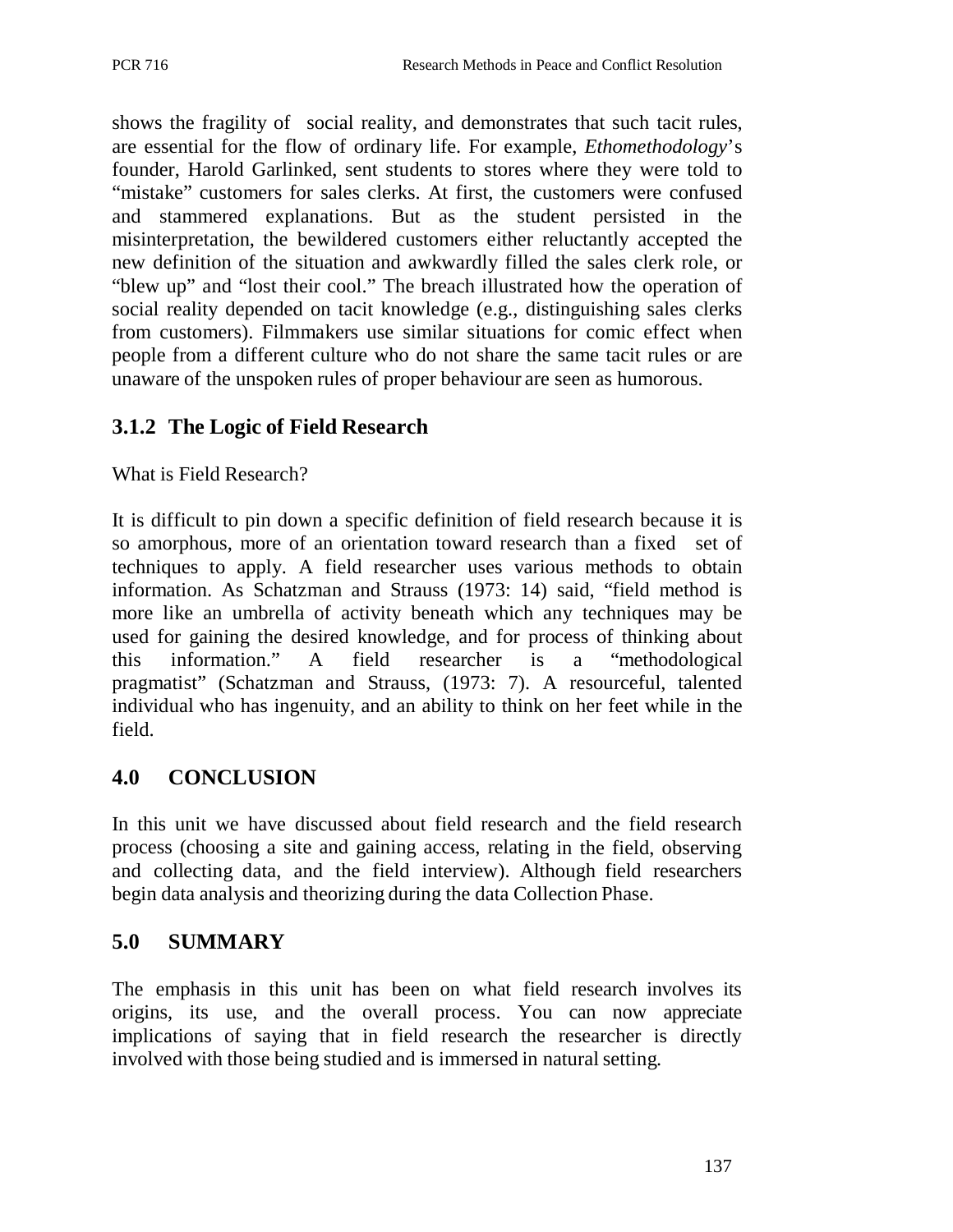Social researchers use it as a way to study parts of the social world that otherwise could not be studies.

Field research is strongest when a researcher wants to study a small group of people interacting in the present. It is valuable for micro-level or smallgroup of face-to-face interaction.

### **6.0 TUTOR MARKED ASSIGNMENT (TMA)**

1. List five of the ten things the "methodological pragmatist" field researcher has to read in the literature before beginning fieldwork? How does this relate to defocusing?

### **7.0 REFERENCES/FURTHER READINGS**

- Adler, Patricia A., and Peter Adler (1987); Membership Rolesin Field Research; Beverly Hills, CA: Sage.
- Emerson, Robert M. (1983); Contemporary Field Research: A Collection of Readings; Boston: Little, Brown.
- Lofland, John, and Lyn H. Lofland 91984); Analyzing Social Settings: A Guide to Qualitative Observation and Analysis;  $2<sup>nd</sup>$  ed. Bekmont, CA: Wadracs.
- Spradley, James P. (1979); Participant Observation; New York: Holt, Rinchart and Winston.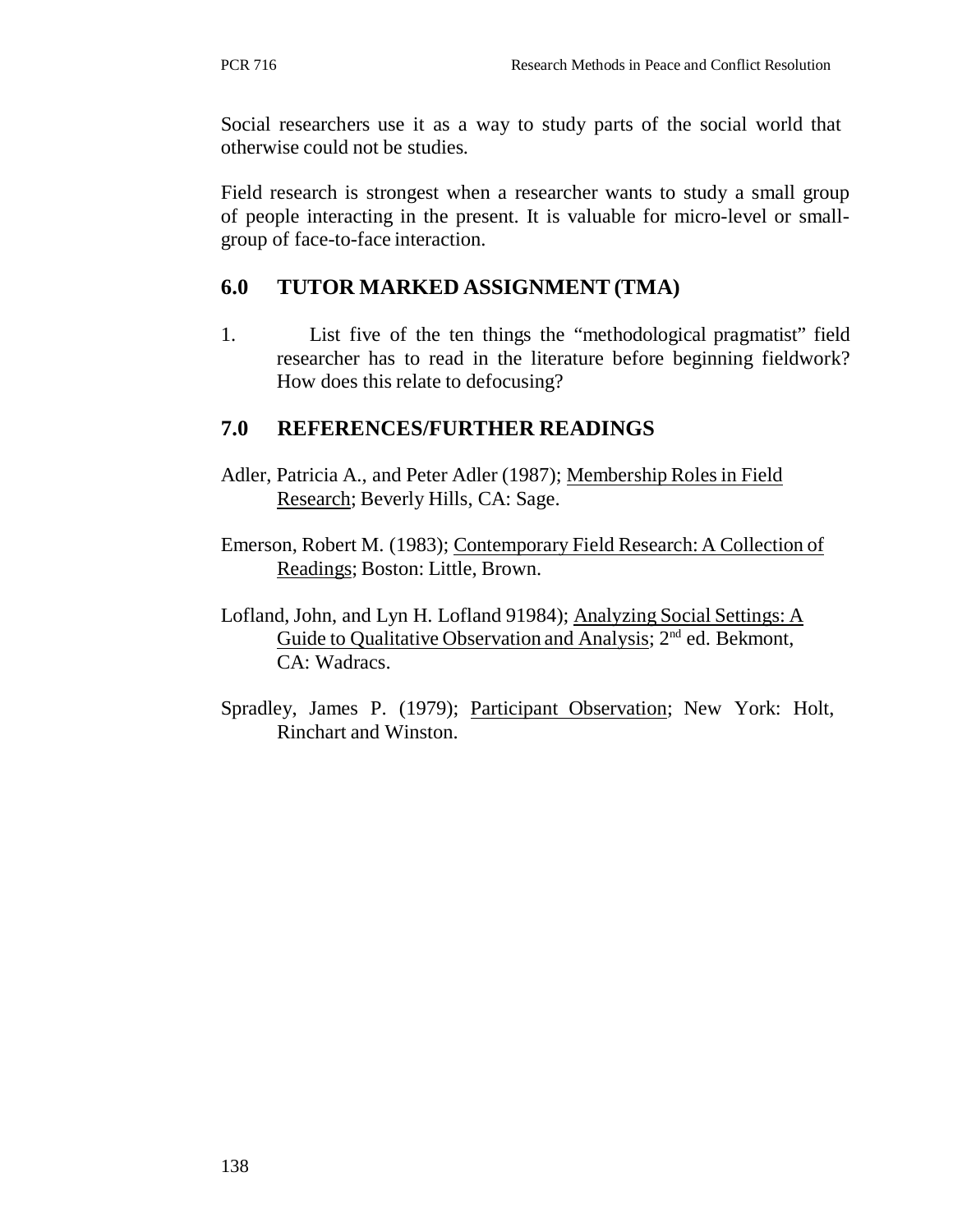# **UNIT 4: QUALITATIVE RERSEARCH DESIGN**

## **CONTENT**

- 1.0 Introduction
- 2.0 Objectives
- 3.0 Main Body
	- 3.1 Qualitative Research Design
		- 3.1.1 The Qualitative Orientation
		- 3.1.2 Non-Posivitism
		- 3.1.3 A Logic in Practice
- 4.0 Conclusion
- 5.0 Summary
- 6.0 Tutor Marked Assignment
- 7.0 References/Further Readings

## **1.0 INTRODUCTION**

Social researchers systematically collect and analyze empirical evidence in order to understand and explain social life. But a qualitative researcher goes about this differently than a quantitative researcher does. The most obvious difference is that qualitative data have to be in the form of words, sentence, and paragraphs rather than numbers.

## **2.0 OBJECTIVES**

At the end of this unit, you should be able to: Discuss the qualitative research orientation; Explain qualitative research design; Highlight qualitative research techniques.

## **3.0 MAIN BODY**

## **3.1 QUALITATIVE RESEARCH DESIGN**

The orientation of qualitative research, its assumptions about social life, its objectives for research, and the way it deals with data are often at odds with the quantitative approach. Such differences can create confusion among students, researchers, and the readers of research reports. Those who judge qualitative research by quantitative standards are often disappointed.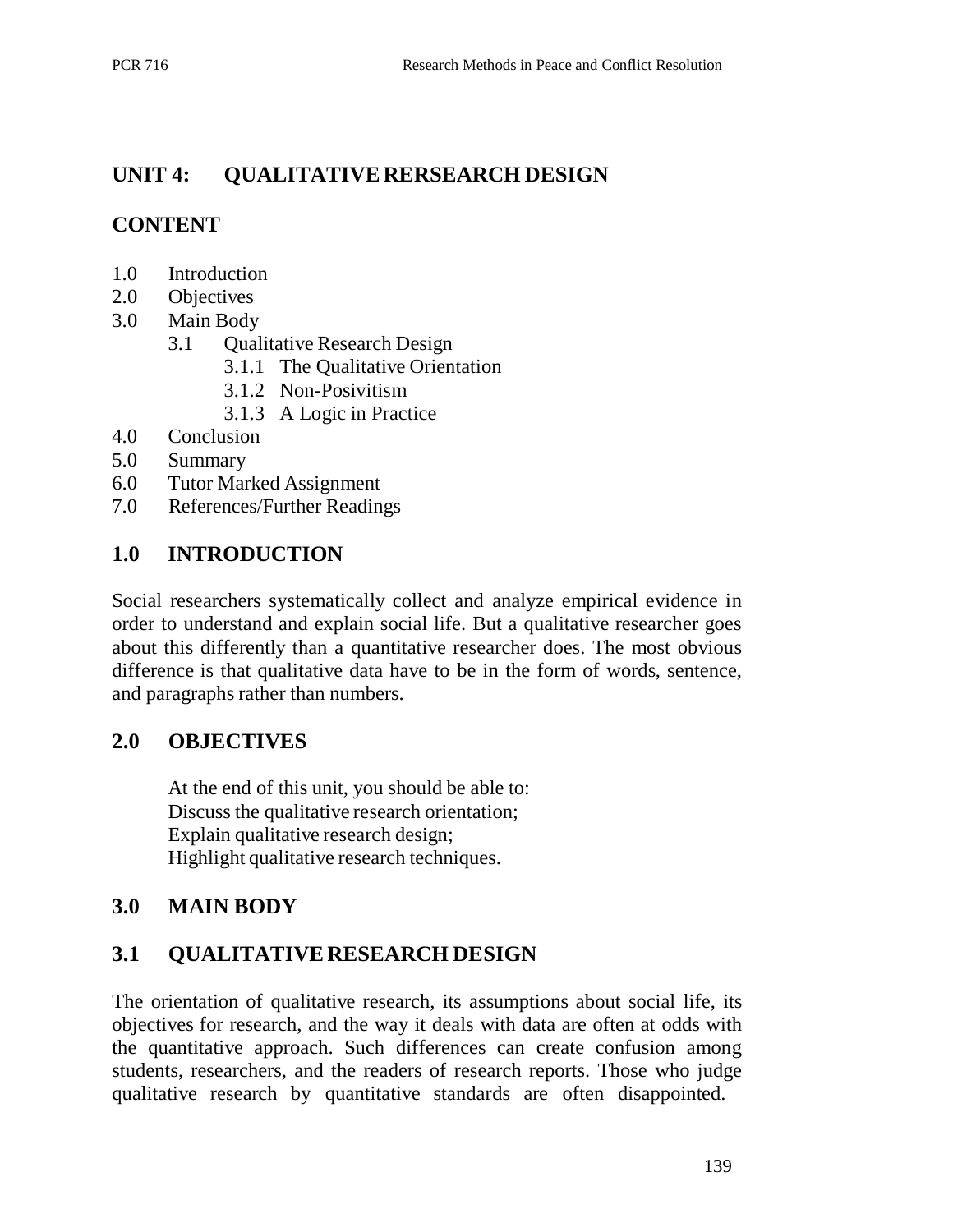Nevertheless, most people find reports of qualitative research more enjoyable to read. Instead of a formal, neutral tone with statistics, qualitative reports often contain rich description, colourful details, and unusual characters; they give the reader a feel for social settings.

Some people think that qualitative research is easier to do than quantitative research. They believe that a qualitative researcher simply wanders into an intriguing area of social life, keeps her eyes open, and generates an insightful, fascinating report. Although qualitative researchers do not have to know about statistics and rarely begin with a formal theory, the belief that qualitative research is easy is a myth. Simple dichotomies between better and worse or easier and harder research will not help you understand the differences between qualitative and quantitative research. The triumph of classic qualitative studies is due more to the dedication, hard work, sensitivity, and writing skill of the individual researchers than to anything intrinsic in the research approach itself.

Qualitative research contains several techniques (e.g., grounded theory), ethnography, life history, conversational analysis). Specific techniques are more appropriate for particular topics. Interestingly, female researchers are more likely than male researchers to use qualitative research. This chapter does not give specific rules of qualitative research, nor does it explore the types of qualitative research. It emphasizes their common elements, how they differ from quantitative research, and characteristics of qualitative research design. Of course, researchers often combine elements from qualitative and quantitative methods in specific research projects.

# **3.1.1 The Qualitative Orientation**

In this section you will learn some ways in which a qualitative research orientation differs from that of quantitative research – a reliance on non positivist approaches to science, the greater use of "logic in practice", and the following of a more cyclical research path also.

## **3.1.2 Non positivist**

Qualitative social research relies largely on the interpretive and critical approaches to social science. The two approaches differ from each other in important ways, but both are alternatives to positivism, which is the foundation of quantitative research. Quantitative research is contrary to most of the core assumptions and goals of interpretive social science (see Chapter 4). In contrast to interpretive researchers, critical researchers use quantitative live techniques. When they do so, however, radical social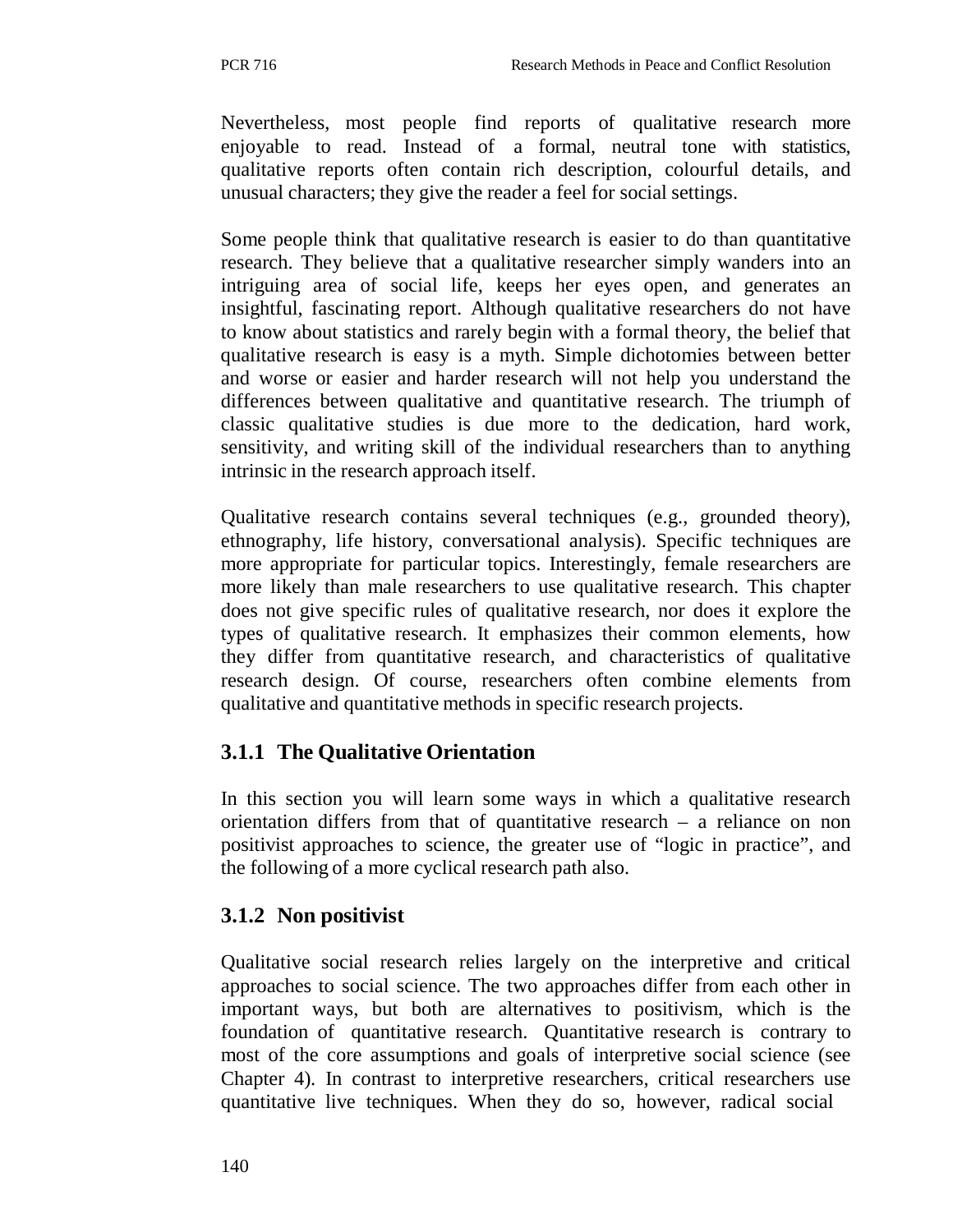researchers diverge from strict positivism. They apply them in a different way; give theoretical context a major role, critique social conditions, and reveal deep structure of social relations.

There is no one-to-one correspondence between research techniques and the approaches to social science. Nevertheless, historical-comparative research is most compatible with a critical approach. Sometimes it is also used by researchers who adopt the interpretive or the positivist approach. Field research is suited to the assumptions of an interpretive approach, but some critical researchers also use it.

The significance of the three approaches is evident in how a researcher sees data. A quantitative researcher assumes that sociological concepts can be conceptualized as variables, and that he can develop objective, precise measures that attach numbers which capture important features of the social world. By contrast, a qualitative researcher focuses on subjective meanings, definitions, metaphors, symbols, and descriptions of specific cases. She attempts to capture aspects of the social world (e.g., sights, odours, atmosphere) for which it is difficult to develop precise measures expressed as numbers.

The three approaches' relate to research techniques can be illustrated by the contrast between the technocratic and transcendent perspectives to research. The technocratic perspective fits better with positivism, and quantitative researchers more frequently, albeit unknowingly, fall into it. In it the researcher is the expert, and research questions often originate with the sponsors of the research (i.e., those who supply funds). The goal of research is to discover and document law-like generalizations that are oriented toward increasing efficiency. Thus, this is the perspective of a technician who serves bureaucratic needs.

By contrast, the transcendent perspective more closely fits the interpretive and critical approaches. In it, research questions originate with the standpoint of the people being studied, not that of outsiders. Its goal is to remove false beliefs held by those being studied and to treat people as creative, compassionate living beings, not as objects. It often raises questions about power or inequality and views social relations more as the outcome of willful actions than as laws of human nature. It tries to help people grow, take charge of their lives and engage in social change- that is, to transcend current social condition.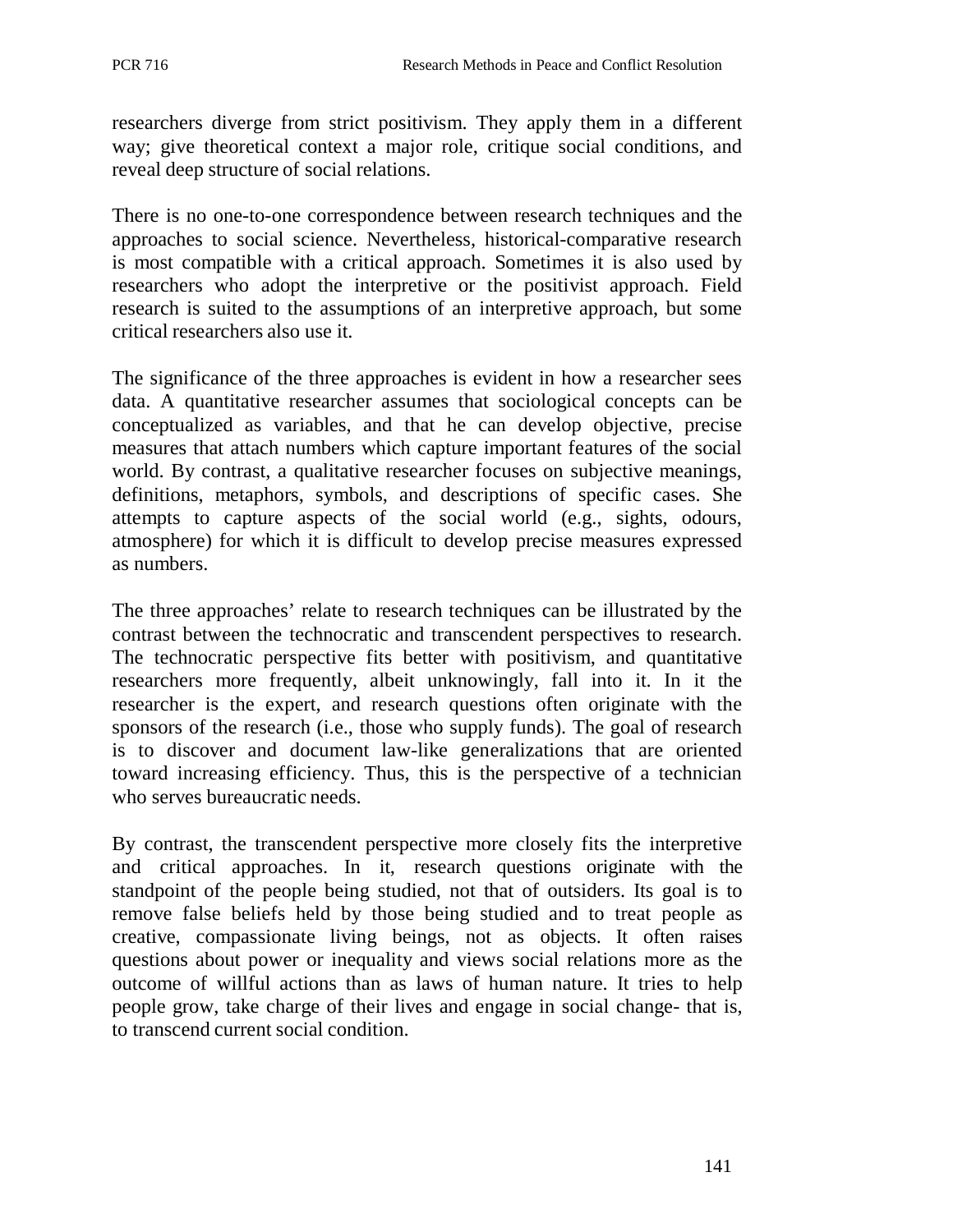# **3.1.3 A Logic in Practice**

According to Kaplan (1964:3-11) statements about how to do social research follow two logics: reconstructed logic and logic in practice. All research mixes both types, although the proportion of each type of logic varies. Statements about quantitative research are likely to be "reconstructed", whereas qualitative research arises more "in practice".

Reconstructed logic means that the logic of how to do research is highly organized and restated in an idealized, formal, and systematic form. It is "reconstructed" into logically consistent rules and terms. It is a "cleansed" model of how good research should proceed. This logic tends to appear in textbooks and in published research reports. For example, the rules for conducting a simple random sample are very straightforward and follow a step-by-step procedure.

Logic in practice is the logic of how research is actually carried out. It is relatively messy, with more ambiguity, and is tied to specific cases and oriented toward practical completion of a task. It has fewer set rules and is based on judgment calls or norms shared among experienced researchers. It depends on an informal folk wisdom passed among researchers when they get together over lunch, dinner, or beer and discuss doing research.

Quantitative research is usually described as using reconstructed logic. This makes it easier to define and learn about from books or formal instruction. Quantitative research reports can also describe the technical research procedures used (e.g., a systematic random sample of 300 drawn from a telephone directory (Likert scaling), which are based on shared, explicit methods.]

Quantitative research uses more of a logic in practice. It relies on the informal wisdom that has developed from the experiences of researchers. Qualitative research reports may not discuss method (common for historical comparative research) or may have a personal autobiographical account tailored towards a particular study (common for field research). Few procedures or terms are standardized and there is a debate among qualitative researchers about whether they ever should be. Many qualitative researchers learned how to do research by reading many reports, by trial and error, and by working in an apprentice role with an experienced researcher. This does not mean that qualitative research is less valid, but it may be more difficult for someone learning about it for the first time to grasp.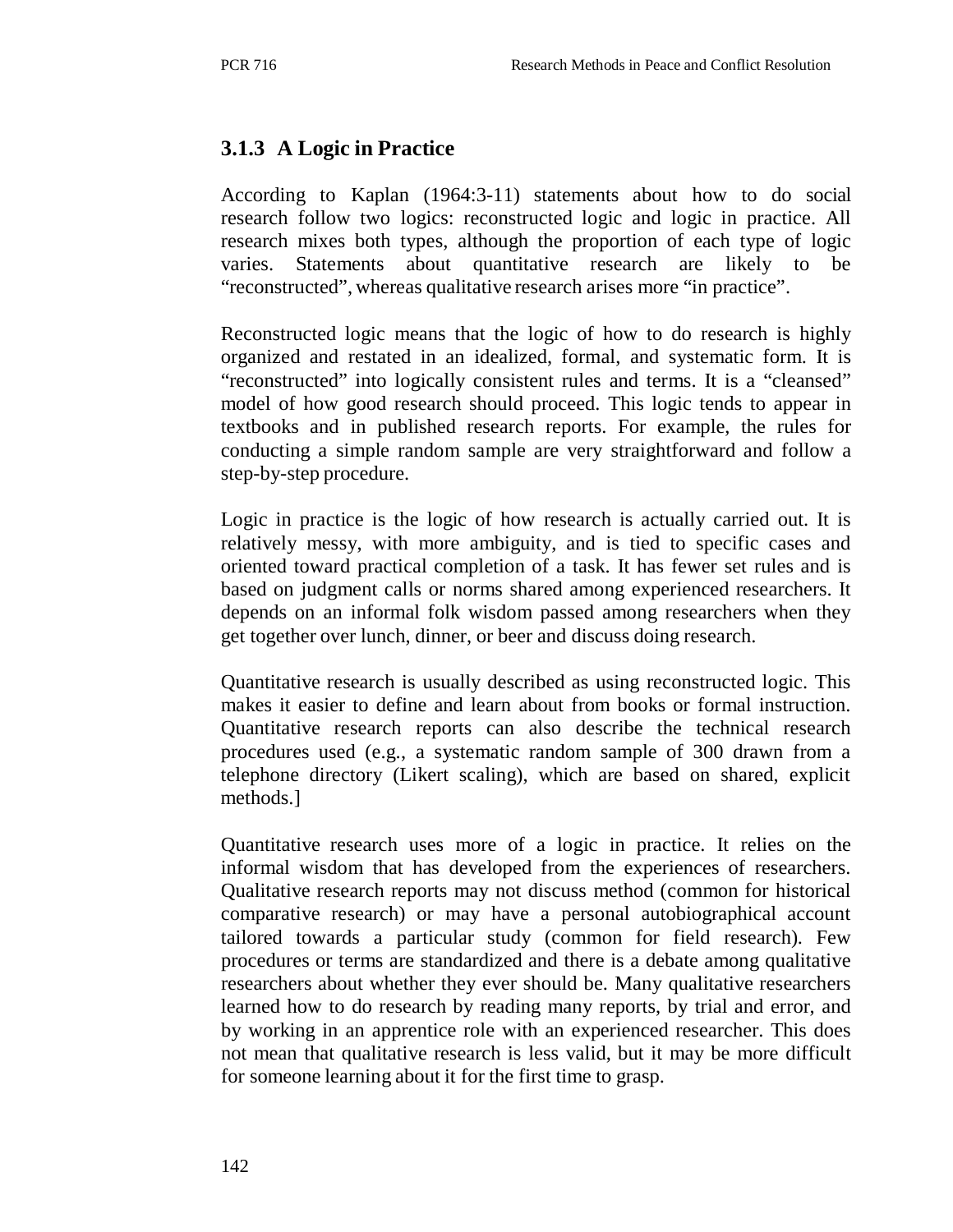### **4.0 CONCLUSION**

We have discussed about specific ways to design research. As the logic in practice and a cyclical research path suggest, such issues are difficult to separate from doing the research itself.

## **5.0 SUMMARY**

This unit focused on the differences between quantitative and qualitative research and the general characteristics of qualitative research. Its primary purpose has been to acquaint you with the point of view of qualitative research. It is important to make the transition from the mind set of quantitative research before examining specific ways to conduct qualitative research.

### **6.0 TUTOR MARKED ASSIGNMENT(TMA)**

1. What are the implications of saying that qualitative research uses more of logic?

### **7.0 REFERENCES/FURTHER READINGS**

Berger, Peter L. and Thomas Luckmann (1970); The Social Construction of Reality: A Treatise in the Sociology of Knowledge; New York: Doubleday.

Carr, Edward Hallet (1961); What is History?; New York: Vintage.

Marshall, Catherine and Gretchen B. Rossman (1989); Designing Qualitative Research; Beverly Hills, CA: Sage.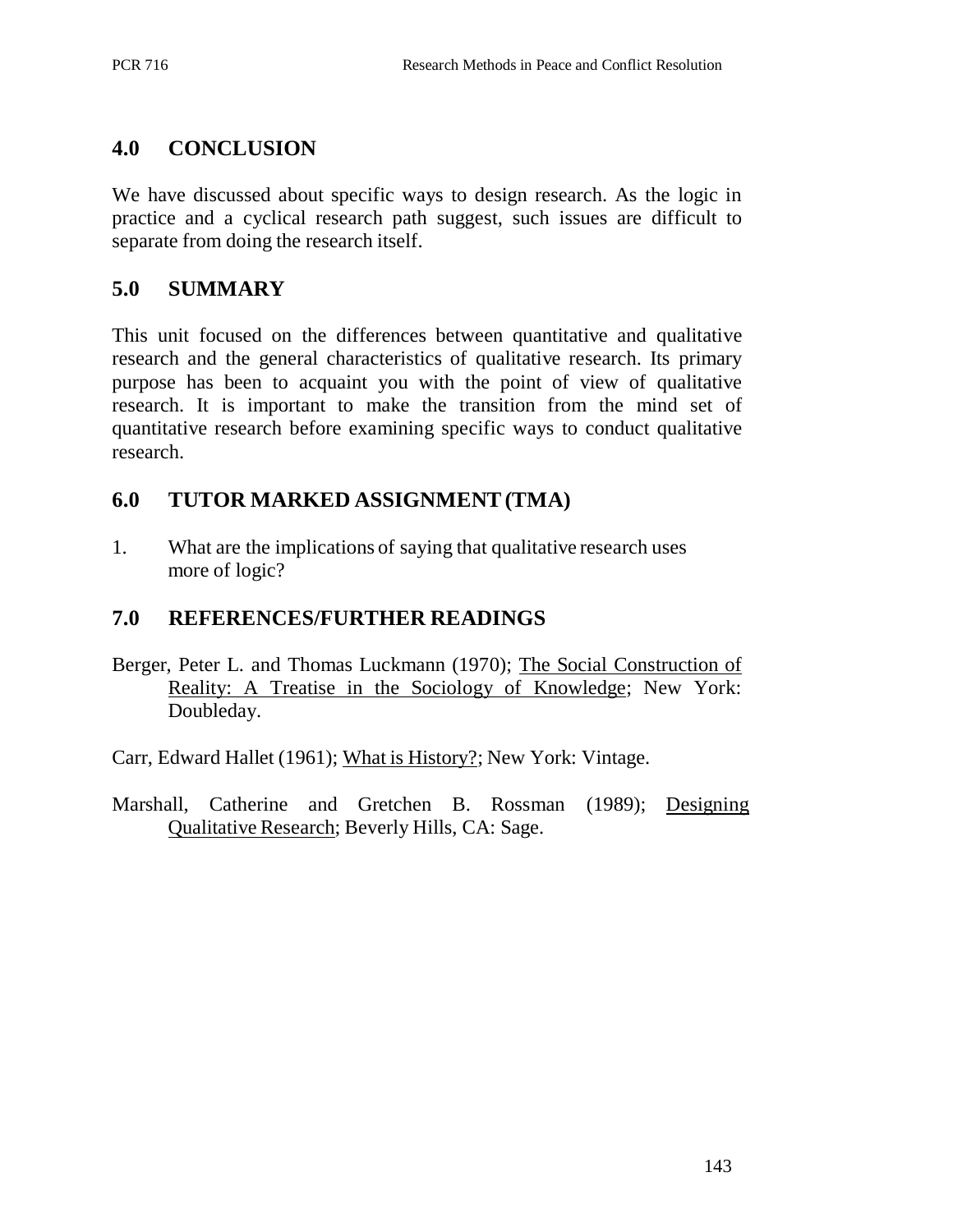## **MODULE 7**

## **INTRODUCTION**

- Unit 1 Analysing Qualitative Data
- Unit 2 Analysing Quantitative Data
- Unit 3 The Use of Case Studies

## **UNIT 1: ANALYZING QUALITATIVE DATA**

## **CONTENT**

- 1.0 Introduction
- 2.0 Objectives
- 3.0 Main Body
	- 3.1 The Process of Analysis
		- 3.1.1 Differences between Quantitative and Qualitative Analysis
		- 3.1.2 A Comparison
		- 3.1.3 Explanation and Qualitative Data
		- 3.1.4 Conceptualization in Qualitative Research
		- 3.1.5 Coding Qualitative Data
		- 3.1.6 Analytic Memo Writing
		- 3.1.7 Method of Qualitative Data Analysis
- 4.0 Conclusion
- 5.0 Summary
- 6.0 Tutor Marked Assignment
- 7.0 References/Further Readings

# **1.0 INTRODUCTION**

Qualitative data are in the form of text, written words, phrases, or symbols describing or representing people, actions and events in social life. Except for the occasional content analysis study, qualitative researchers rarely use statistical analysis. This does not mean that qualitative data analysis is based on speculation or on vague impressions. It can be systematic and logically rigorous, although in a different way from quantitative or statistical analysis.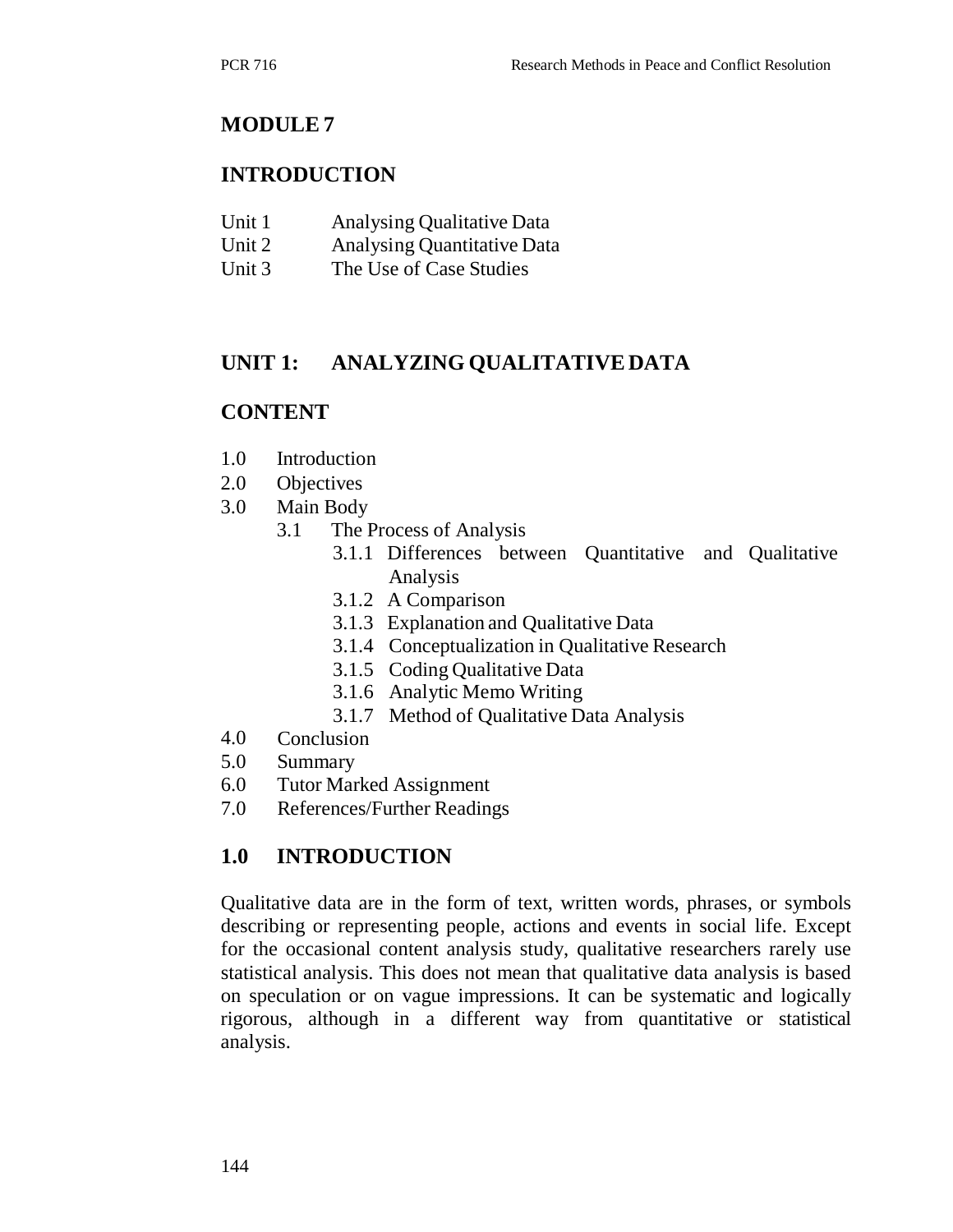### **2.0 OBJECTIVES**

At the end of this unit, you should be able to: Discuss the methods of qualitative data analysis; Explain qualitative analysis techniques and the approaches.

### **3.0 MAIN BODY**

#### **3.1 The Process of Analysis**

In the past, few qualitative researchers explained how they analyzed data. In fact, a common criticism of qualitative research was that data analysis was not made explicit or open to inspection. Qualitative data analysis has moved to a more explicit and systematic step-by-step approach. Nevertheless no single qualitative data analysis approach is widely accepted. In this chapter you will learn about a few qualitative analysis techniques. Some of the approaches are used more often in historical comparative and some more in field research.

### **3.1.1 Differences Between Quantitative And Qualitative Analysis.**

One way to learn about qualitative data analysis is to compare it with something some thing already familiar to you qualitative data analysis.

## **3.1.2 A Comparison**

Qualitative data analysis differs from quantitative analysis in four ways, first, quantitative researcher chooses from a specialized, standardized set of data analysis techniques. Hypothesis testing and statistical method vary little across different social research project or across the natural and social science. Quantitative analysis is highly developed and builds on applied mathematics. By contrast, qualitative data analysis is less standardized. The wide variety in possible approaches to qualitative research is matched by many approaches to data analysis. Qualitative research is often inductive. Researcher rarely knows the specific data analysis to use when they begin a project. As Schatzman and Strauss (1973:108) remarked that "qualitative analysis do not often enjoy the operational advantages of their quantitative cousins in being able to predict their own analytic process; consequently, they cannot refine and order their raw data by operations built initially into the design of the research."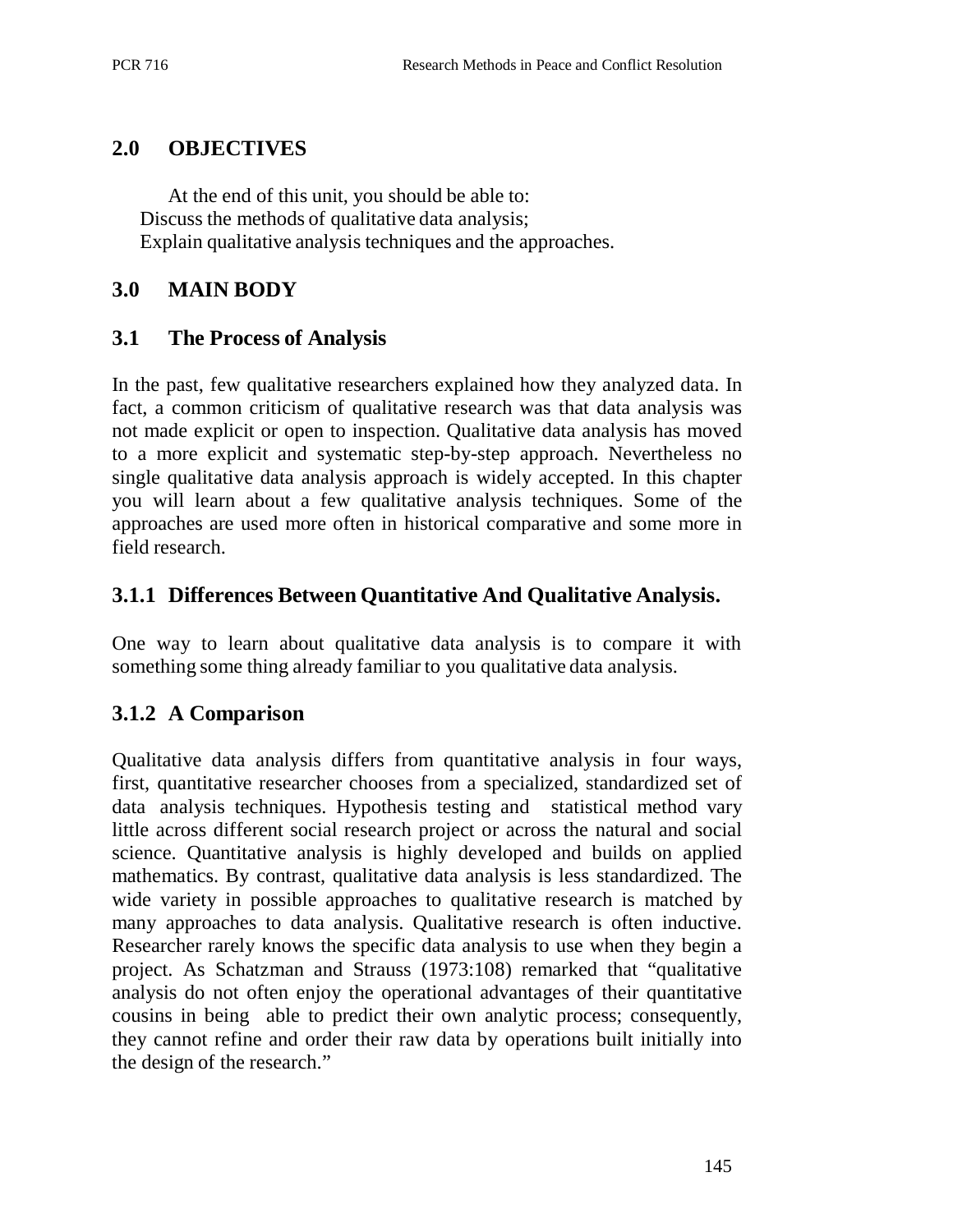A second difference is that quantitative researcher does not begin data analysis until they have collected all the data and condensed them into several numbers. They then manipulate the numbers in to see patterns or relationships. Qualitative researchers can look for patterns or relationships, but they begin analysis early in a research project, while they are still collecting data. The result of the early data analysis, guide subsequent data collection. Thus, analysis is less a distinct final stage of research than a direction of research that stretches across all stages.

A third difference is in how each relates to social theory. Quantitative researcher manipulates number that represents empirical facts in order to test an abstracts hypothesis with variable constructs. By contracts, qualitative researchers create new concepts and theory by blending together empirical evidence and abstract concepts. Instead of testing a hypothesis, a qualitative analyst may illustrate or color as evidence, showing that a theory generalization, or interpretation, is plausible.

A last difference is the difference of abstraction or distance from the details of social life. In all data analysis a researcher plans for data into categories which he manipulates in order to identify patterns and arrive at generalization that summarises distinction within the concrete, raw data. In quantitative analysis this process is clothed in statistic, hypotheses, and variables. Quantitative researchers use the symbolic language of statistical relationships between variables to discuss causal relations. They assume that social life can be measured using numbers, and when they manipulate the number according to the law of statistics, the number reveal features of social life.

Qualitative analysis is less abstract than statistical analysis and is closer to raw data. Qualitative analysis does not draw on a large, well-established body of formal knowledge from mathematics and statistics. The data are in form of words, which are relatively imprecise, diffuse and context-based, and can have more than one meaning.

Words are not only more fundamental intellectually: one may also say that they are necessarily superior to mathematics in the special structure of the discipline. For word is a mode of expression with greater open-endedness, more capable of connecting various realms of arguments and experience, and more capacity for reaching intellectual audience.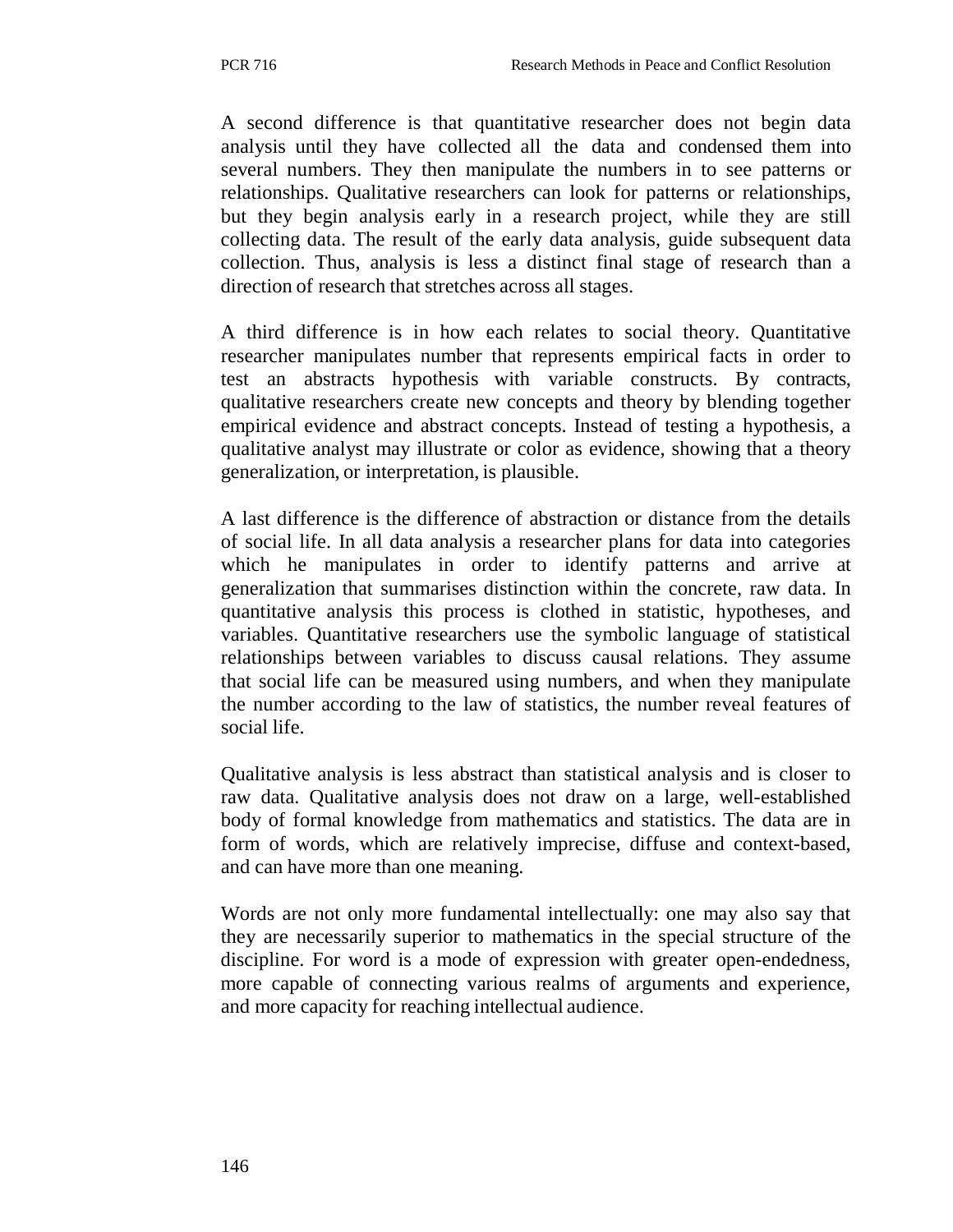### **3.1.3 Explanation and Qualitative Data**

Qualitative explanation takes many forms. A Qualitative researcher does not have to choose between a rigid ideologhic-nomothenic-dischotomy, that is, between describing specific and verifying universal laws. Instead, she develops explanation or generalization that is close to concrete data and contexts but is more than simple descriptions. She usually uses a low level, less abstract theory, which is grounded in concrete details. She may build new theory to create a realistic picture of social life and stimulate understanding more than, to test a causal hypothesis. For explanations tend to be rich in detail, sensitive to context, and capable of showing the complex process or sequences of social life. The explanation may be causal. But this is not always the case. Her goal is to organize a large quantity of specific details into a coherent picture, model, or set of interlocked concepts.

A qualitative researcher rarely tries to document universal laws; rather she divides explanation into two categories highly unlikely and plausible. The researcher is satisfied when she "bulk a case" or "supplies supportive evidence" she may eliminate some theoretical explanation and will be considered with a pattern in the data. Qualitative analysis can eliminate an explanation by showing that a wide array of evidence contradicts it. The data might support more than one explanation will not be consistence in addition to eliminating less plausible explanations, qualitative data analysis help to verify a sequence of events or the steps of finding associations among variables, and it is useful in supporting canal arguments.

The form of analysis and theorizing in qualitative research sometimes make it difficult to see generalization. Some equalization researchers are almost entirely descriptive and avoid theories and concepts explicit without an analytic interpretation or theory provided by the researcher, the readers of qualitative research may use their own everyday, taken – for – granted ideas. Their commonsense frame work is likely to contain implicit assumption, biases, ethnocentrism and ill-defined concepts from dominant cultural values.

## **3.1.4 Conceptualization in Qualitative Research**

Quantitative researchers' conception variables and refine concepts as part of the process of measuring variables that comes before data collection or analysis. By contrast, qualitative researchers form new concept or refine concepts that are grounded in the data. Concept formation is an integral part of data analysis and begins during data collection. Thus,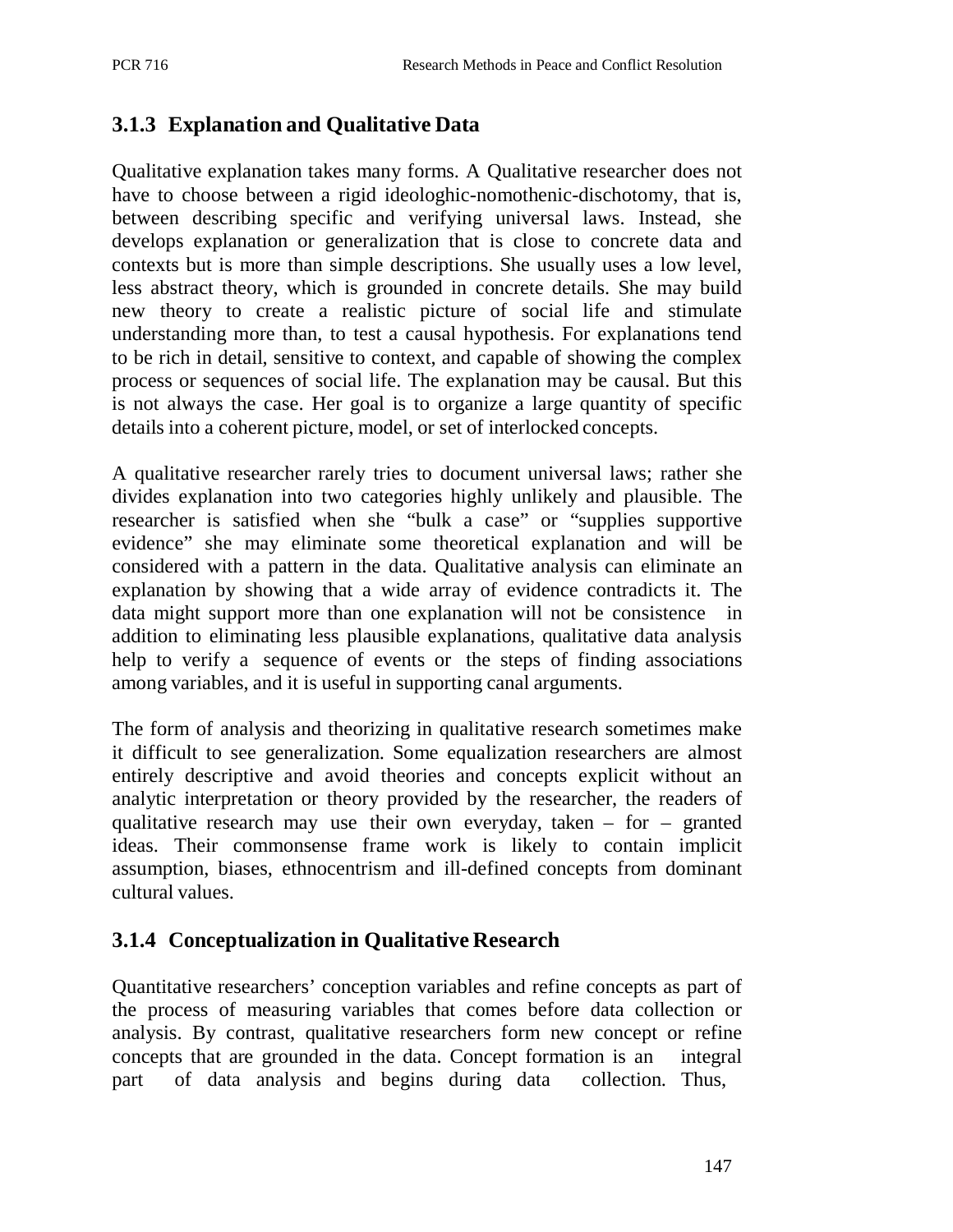conceptualization is one way that a qualitative researcher organizes and makes sense of data.

A qualitative researcher analyzes data by organizing it into categories on the basis of themes concepts, or similar features. He develops new concepts, formulates conceptual definitions and examines the relationships among concepts. Eventually, he links concepts to each other in terms of a sequence, as oppositional sets  $(X$  is the opposite of  $Y$ ), or as sets of similar categories that he interweaves into theoretical statements. Qualitative researchers conceptualize or form concepts as they read through and ask critical questions of data (e.g., Field notes, historical documents, secondary sources).

## **3.1.5 Coding Qualitative Data**

A quantitative researcher codes after all the data has been collected. She arranges measures of variables, which are in the form for statistical analysis.

Coding data has a different meaning and role in qualitative research. A researcher organizes the raw data into conceptual categories, and creates themes or concepts which she then uses to analyze data. Instead of a simple clerical task, qualitative coding is an integral part of data analysis. It is guided by the research question and leads to new questions. It frees a researcher from entanglement in the details of the raw data and encourages higher-level thinking about them. It also moves her towards theory and generalizations. Miles and Huber man (1984156) define qualitative research codes:

A code is an abbreviation or Symbol applied to a segment of words … in order to classify the words. Codes are categories. They usually derive from research questions. Hypothesis. Key concepts and important themes. They are retrieval and organized devices that allow the analysis to spot quickly, pull out the and cluster all the segments relating to a particular question, hypothesis, concept, or theme. (Emphasis is original)

## **3.1.6 Analytic Memo Writing**

Qualitative researcher is always writing notes. Their data are recorded in notes; they write comments on their method or research strategy in notes, and so on. They are compulsive note-takers, keep their notes organized in files, and often have many files with different kinds of notes, files on methodological issues. (e.g. location of sources or ethical issues). Files of maps or diagrams, files on possible overall outlines of a final report or chapter, files on specific people or events.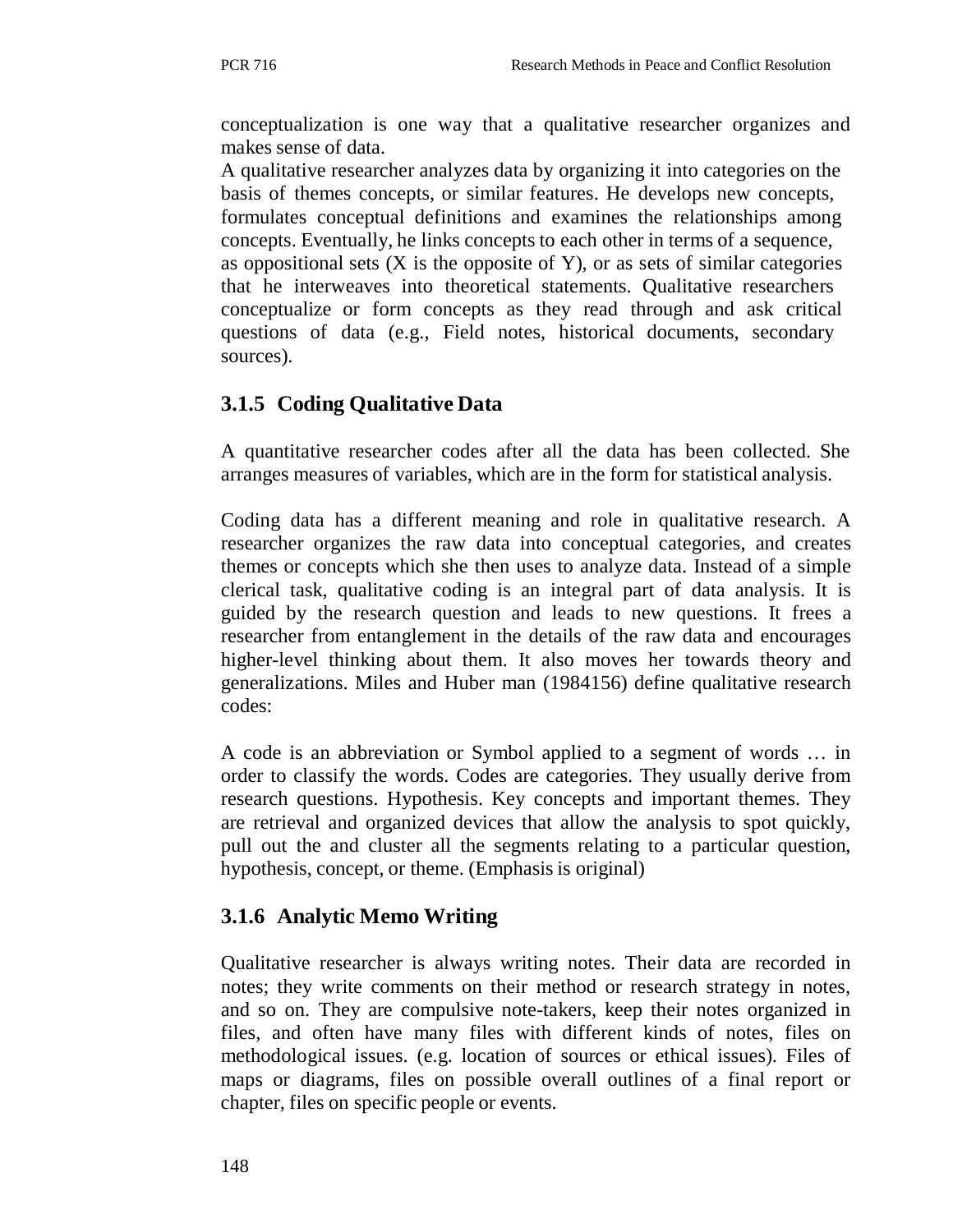The analysis memo is a specific type of note. It is a memo, or discussion of thought and ideas about the coding process, which a researcher writes to him-selves. Each coded theme or concepts form the basis of separate memo, and the memo contains a discussion of the concepts of theme. The rough theoretical notes form the beginning of analysis memos.

### **3.1.7 Method of Qualitative Data Analysis.**

The coding and memo-writing techniques discussed in the previous section are generic and can be used in most types of analyses. There are also more specific method of qualitative data analysis. In this section you will learn about five such methods selected from the all possible method: successive approximation, and illustrative method, analytic comparison, domain analysis, and ideal types. Qualitative researcher sometimes combines the method or uses them with quantitative analysis.

In general, data analysis means a search for pattern in data-recurrent behaviors, object or body knowledge. Once a pattern is identified it is interpreted in term of a socials theory and the setting in which it occurred. The qualitative researcher moves from the description of a historical events or social setting to a more general interpretation of its meaning.

## **4.0 CONCLUSION**

In many respects qualitative data are more difficult to deal with than data in the form of numbers. Numbers have mathematical properties that let a researcher use statistical procedures. Qualitative analysis acquires more effort by an individual researcher to read and re-read data notes, reflect on what is read, and make comparisons based on logic and judgment.

### **5.0 SUMMARY**

We have seen that most forms of qualitative data analysis involve coding and writing analytic memos. Both are labour-intensive efforts by the researcher to read over data carefully and think about them seriously. In addition, you learned about methods that researchers have used for the analysis of qualitative data. They are, a sample of the many methods of qualitative data analysis. You also learned about the importance of thinking about negative evidence and events that are not present in the data.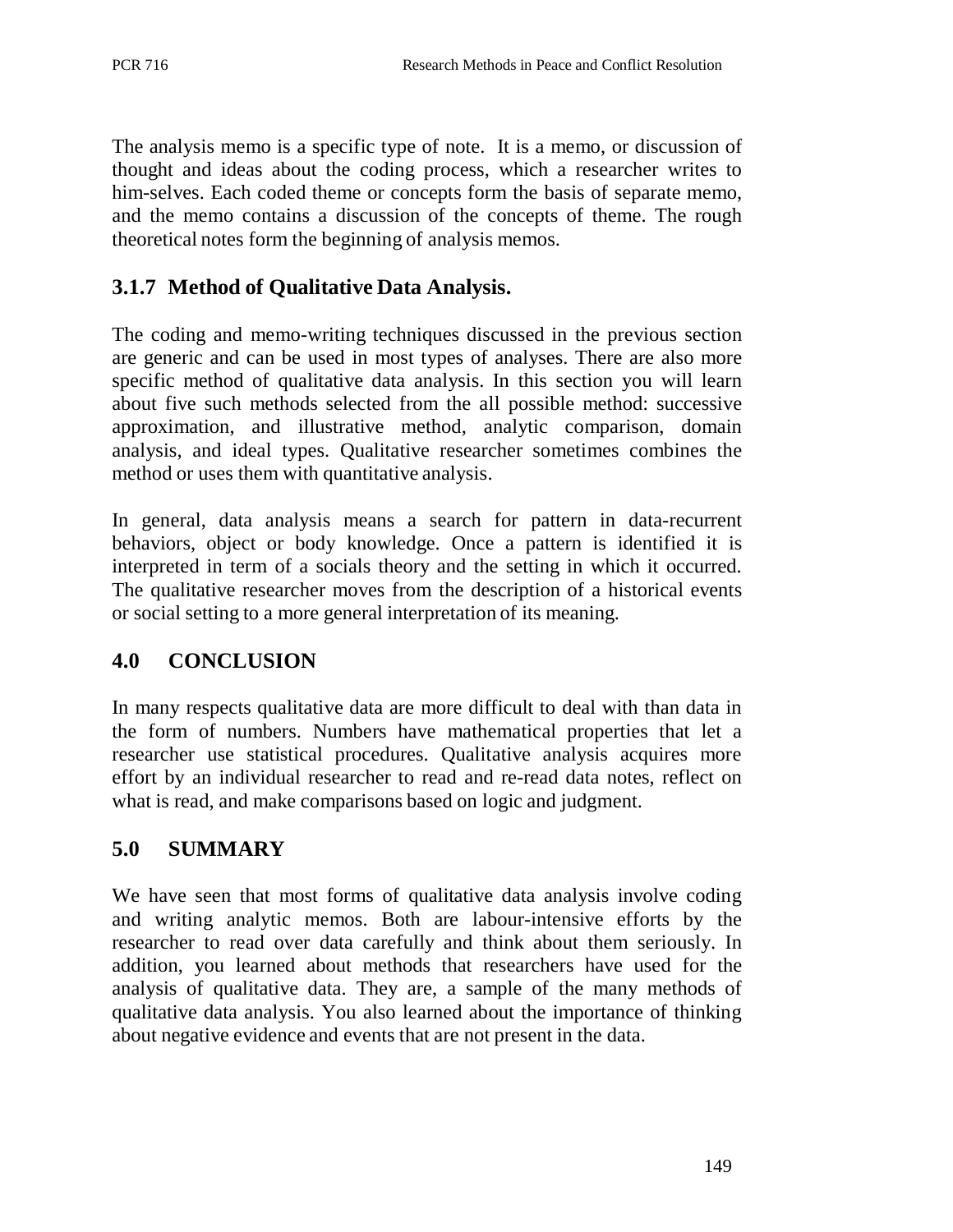## **6.0 TUTOR MARKED ASSIGNMENT (TMA)**

- 1. Identify four differences between quantitative and qualitative data analysis.
- 2. How does the process of conceptualization differ in qualitative and quantitative research?

## **7.0 REFERENCES/FURTHER READINGS**

- Miles, Matthew B. and A. Michael Huberman (1984); Qualitative Data Analysis; Beverly Hills, CA: Sage.
- Magin, Charles C. (1987); The Comparative Method: Moving Beyond Qualitative and Quantitative Strategies; Berkeley, University of California Press.
- Stinchcombe, Arthur L. (1978); Theoretical Methods in Social History; New York: Academic Press.
- Strauss, Anselm (1987); Qualitative Analysis for Social Scientists; New York: Cambridge University Press.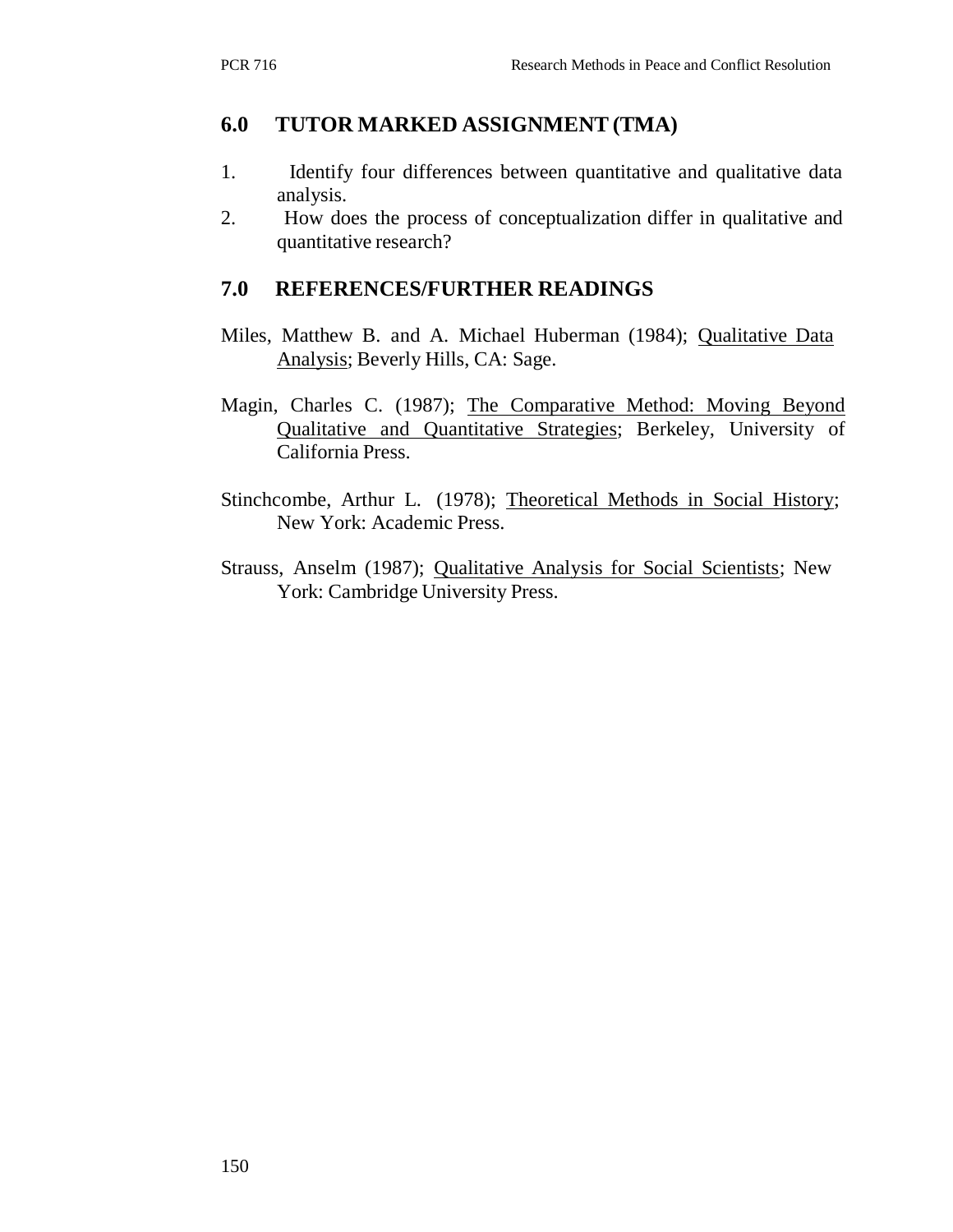# **UNIT 2: ANALYSING QUANTITATIVE DATA**

# **CONTENT**

- 1.0 Introduction
- 2.0 Objectives
- 3.0 Main Body
	- 3.1 The Process of Quantitative Analysis
		- 3.1.1 Computers and Social Research
		- 3.1.2 How Computers Help the Social Researcher
		- 3.1.3 Results with one Variable Frequency Distribution
- 4.0 Conclusion
- 5.0 Summary
- 6.0 Tutor Marked Assignment
- 7.0 Reference/Further Readings
- 1.0 Introduction

# **1.0 INTRODUCTION**

If you read a research report or article based on quantitative data, you will probably find that it has charts, graphs and tables full of numbers. The charts and tables allow you see the evidence collected by the researcher and learn for yourself what is in it.

# **2.0 OBJECTIVES**

At the end of this unit, you should be able to;

Explain the use of computers in social research; Discuss the fundamentals of organizing and analyzing quantitative data.

# **3.0 MAIN BODY**

# **3.1 The Process of Qualitative Analysis**

The analysis of quantitative data is a complex field of knowledge. It is as large as the rest of the research methods put together. This chapter cannot substitute for a course in social statistics. It covers only the basic statistical concepts and data-handling techniques necessary to understand social research.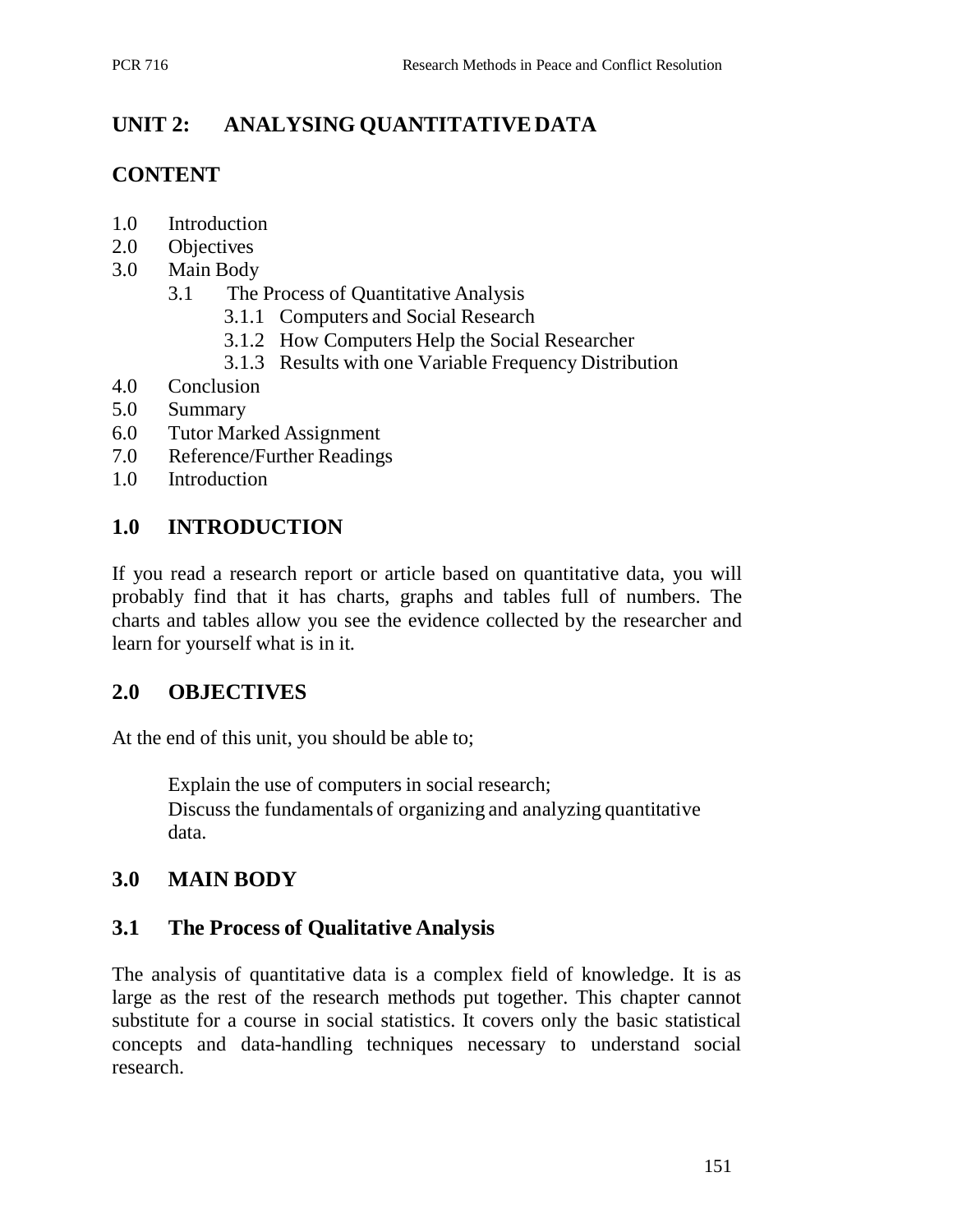Coding can be a simple clerical task when the data are recorded as numbers on well-organized record sheets, but it is very difficult when, for example, a researcher wants to code answers to open-ended survey questions into numbers in a process similar to latent content analysis.

Researchers use a coding system and a code-book for data coding. The coding system is a set of rules stating that certain numbers are assigned to variable attributes. For example, a researcher codes males as 1 and females as 2. Each category of variable and missing information needs a code. A *codebook* is a document (i.e. one or more pages) describing the coding system and the location of data for variables in a format that computers can use.

When you code data, it is very important to create a well-organized, detailed codebook or make multiple copies of it. If you do not weigh down the details of the coding system or if you misplace the codebook, you have lost the keys of the data and will have to recode the new data over again.

A researcher transfers information from questionnaires, recording sheets, or similar raw data forms into a format for computers in four ways: code sheets, direct entry, optical scan sheets, and CATI. First, she can use graph paper or special grid forms for computers (called transfer or code sheets) by writing code numbers in squares that correspond to a row and column location, then typing it into a computer. Secondly, she can sit at a computer and directly type in the data.

After very careful coding, a researcher checks the accuracy of coding, or "cleans" the data. A researcher may code a 10 to 15 percent random sample of the data a second time. If no coding errors appear, she proceeds. If she finds errors, she rechecks mail coding.

Researchers verify coding after the data are in a computer in two ways. *Possible code cleaning* (or wild code checking) involves checking the categories of all variables for impossible codes. For example, respondent sex is coded I = Male,  $2$  = Female. Finding a 4 for a case in the field for the sex variable indicates a coding error. A second method, *contingency cleaning* (or consistency checking), involves cross-classifying two variables and looking for logically impossible combinations. For example, education is cross-classified by occupation. If a respondent is recorded as never having passed the eighth grade and also is recorded as being a legitimate medical doctor, the researcher checks for a coding error.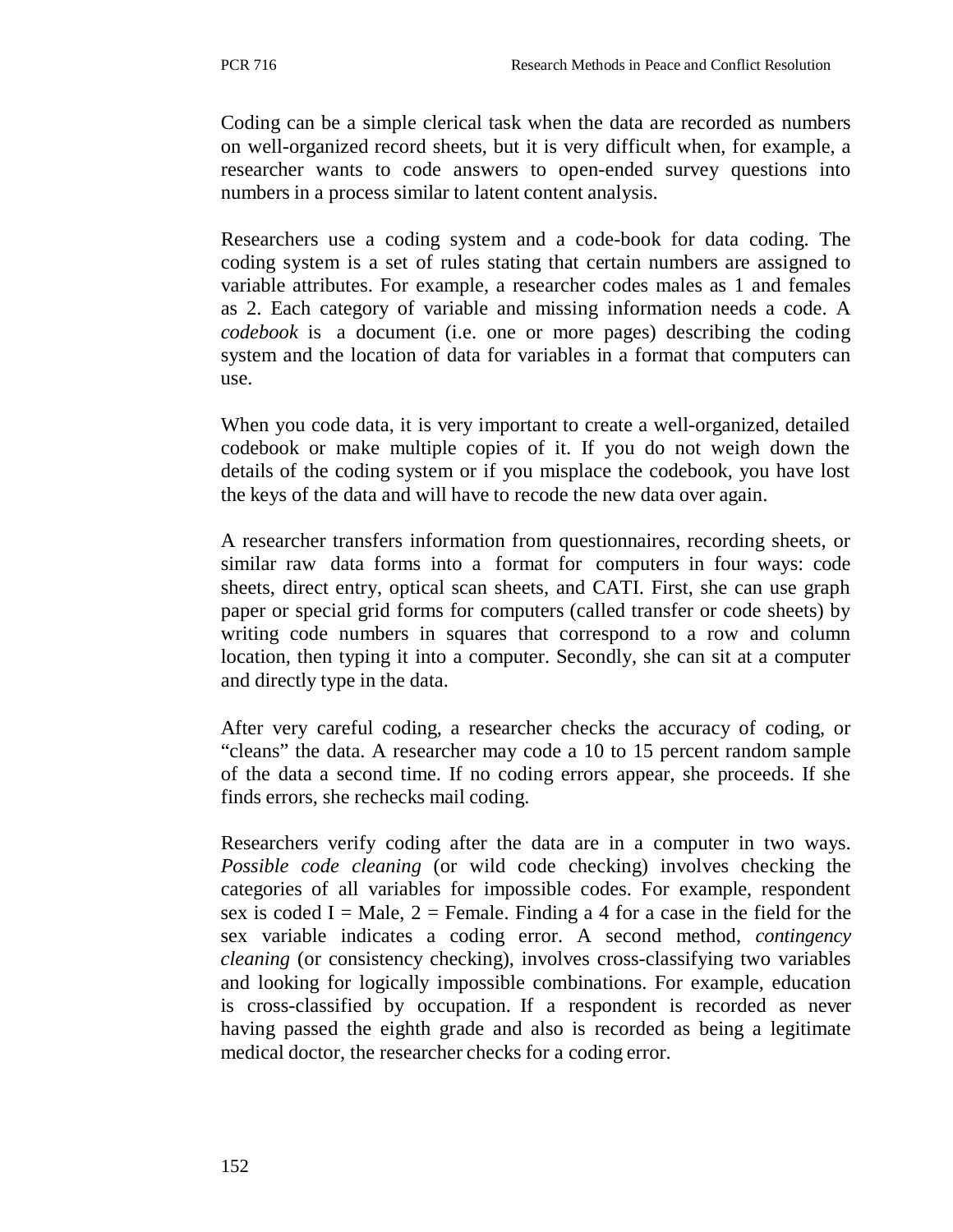A researcher can modify data after they are in a computer. She cannot use more refined categories than were used when collecting the original data, but she can combine or group information. For example, she can group ratio-level income data into five ordinal categories. Also, she can combine information from several indicators to create a new variable or add the responses to several questionnaire items into an index score.

### **3.1.1 Computers and Social Research**

#### *What is a Computer?*

Computers have revolutionized social research and are now a standard tool in social research. Researchers who analyze quantitative data use a computer. Just as people operate certain machines (e.g. telephones, televisions, automobiles), so they can perform specific tasks more efficiently (e.g. talk to someone across the country, watch programs, travel. Researchers use computers to perform specialized tasks, e.g. organize data, calculate statistics, write reports) much more effectively and efficiently.

This section cannot teach you how to use computers. That requires hands on assistance and instruction tailored to the specific computer system you will be using. Instead, it gives you a general background on computers, some basic terminology, and explains how computers are used in quantitative research.

*Early Computers:* By today's standards, the early computers of the 1960s were very large, very expensive, and very slow. They could cost as much as \$1 million, and were the size of a dozen large refrigerators, consumed huge quantities of electricity, had to be kept in special rooms under controlled temperature conditions and were constantly maintained by a team of technicians. Nevertheless, these large computers called *mainframe computers* were more accurate, handled more information and could precisely perform complex calculations much faster than the older cardsorting or calculating machines combined. In addition, they could "read" and follow complex instructions called *computer programs.*

By the 1970s, mainframe computers had become cheaper and much more powerful. Colleges, government agencies and companies still use mainframe computers for analyzing large amounts of data. Modern mainframe computers are extremely powerful and can be used by many people at the same time thorough time-sharing. This means that the computer is so powerful and fast that it can do many different tasks for many people simultaneously. Researchers who use complex statistics that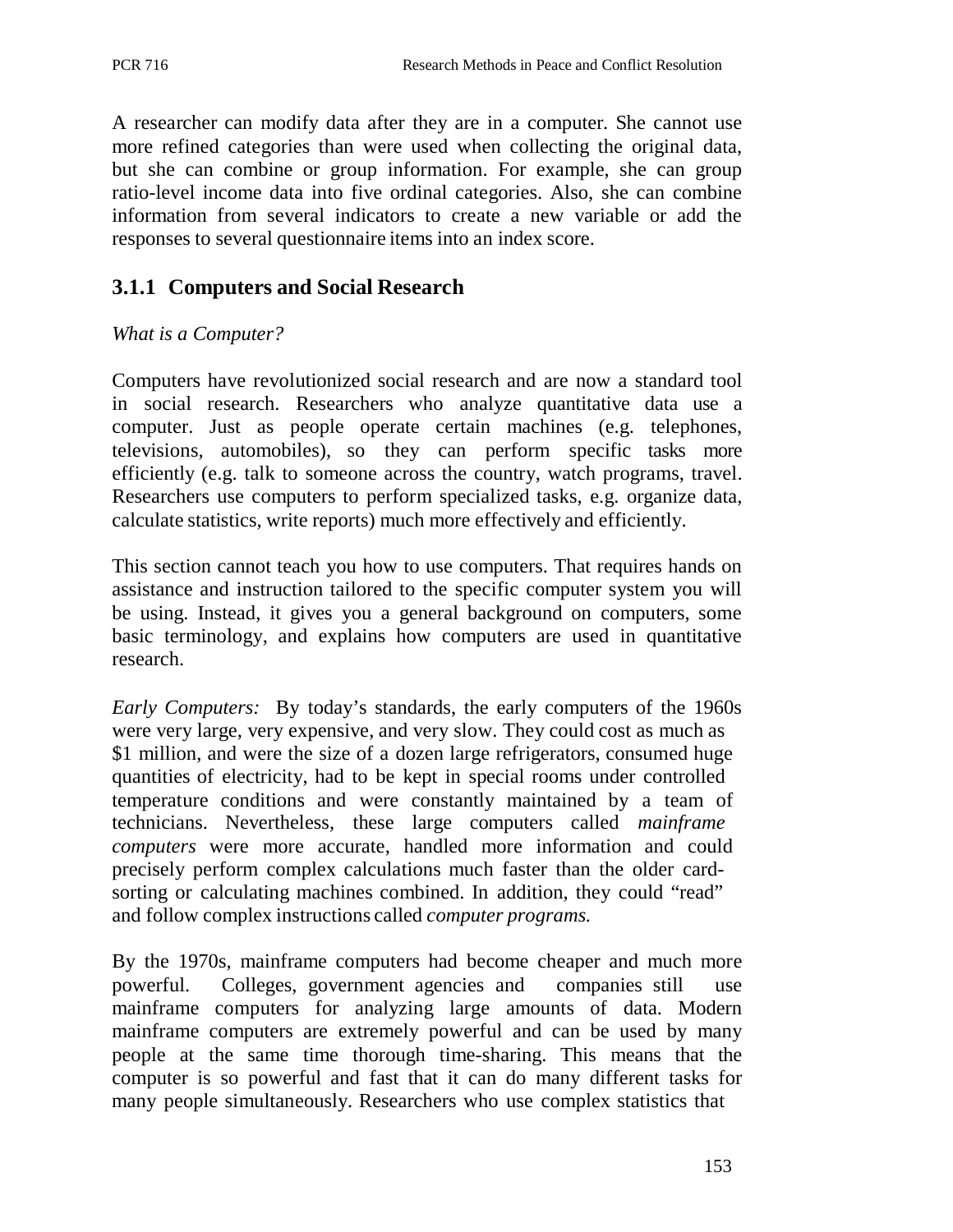involves many calculations with dozens of variables and very large data sets (e.g. a million cases) still use mainframes.

## **3.1.2 How Computers Help the Social Researcher**

Computers are a necessity for today's quantitative social researcher. Social researchers use mainframe or microcomputers for many purposes: to write reports, to organize large amounts of data and to compare statistical measures. Computers help them perform these tasks much faster and with much greater accuracy than is possible by hand. Without the appropriate computer a researcher cannot analyze data from a large-scale research project or calculate complicated statistics. Although a person must invest time in learning how to use computers, the investment saves an enormous amount of time later when it is used. A trained researcher with the proper computer can do in minutes what once took a year to do by hand.

The electronic apparatus (boxes, switches, machines, wires) of the computer is called *hardware*. This is to distinguish it from *software*, the electronic messages that computers can read, including computer programs (e.g. instructions that computers read and follow). A researcher needs both hardware and software to use a computer. Without the correct software, hardware can do nothing. and various kinds of statistics.

## **3.1.3 Results with one Variable Frequency Distribution**

The word *statistics* has several meanings. Statistics can mean a set of collected numbers (e.g., numbers telling how many people live in a city). It can mean a branch of applied mathematics used to manipulate and summarize the features of numbers. Social researchers use both types of statistics. Here, we focus on the second type – ways to manipulate and summarize numbers that represent data from a research project.

## **4.0 CONCLUSION**

You learned about organizing quantitative data to prepare them for analysis, and analyzing those (organizing data into charts or tables, or summarizing them with statistical measures). Researchers use statistical analysis to test hypotheses and answer research questions.

Beginner researchers sometimes feel they have done something wrong if their results do not support a hypothesis. There is nothing wrong with rejecting a hypothesis. The goal of scientific research is to produce knowledge that truly reflects the social world, not to defend pet ideas or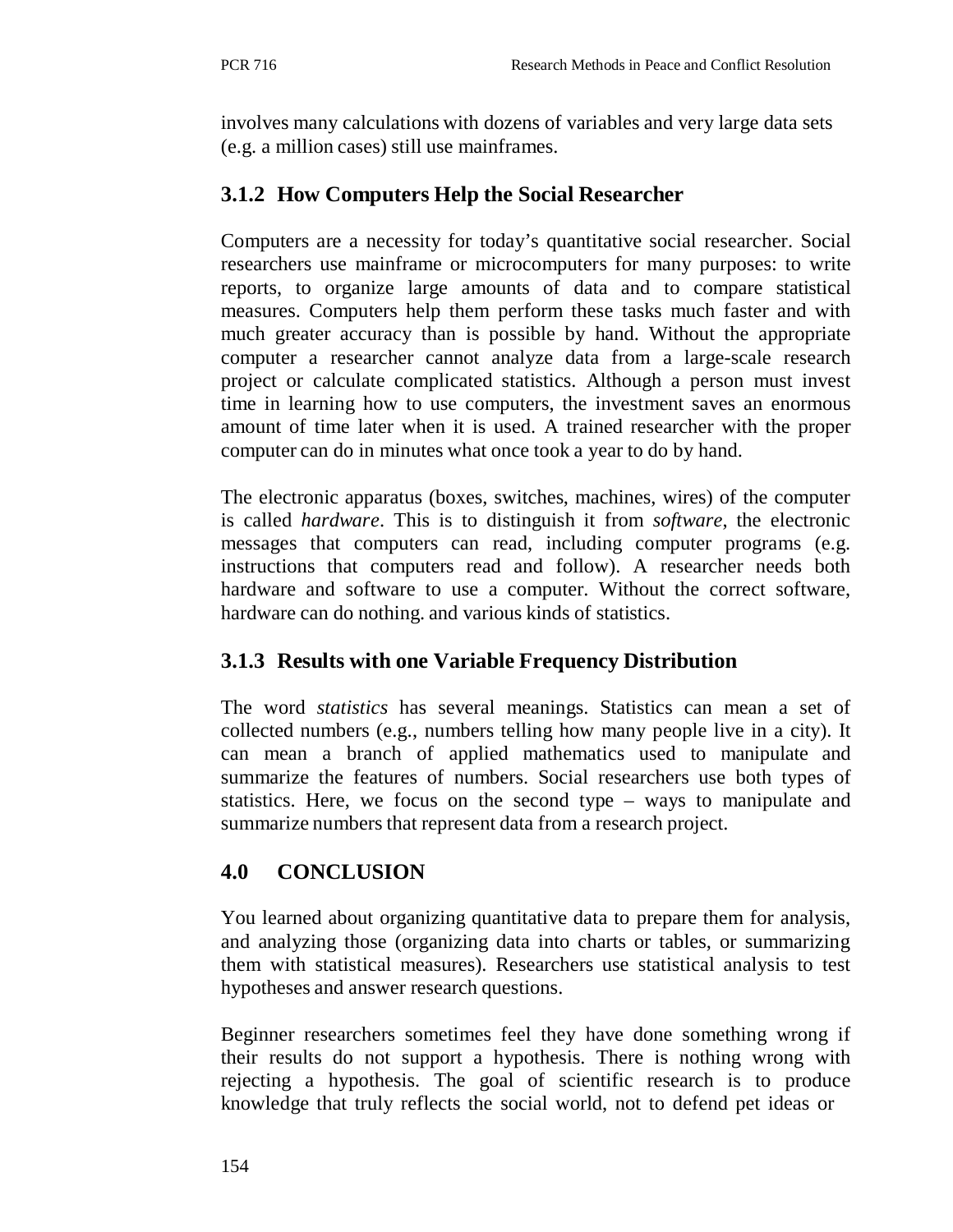hypotheses. Hypotheses are theoretical guesses based on limited knowledge; they need to be tested. Excellent-quality research can find that a hypothesis is wrong, and poor-quality research can support a hypothesis. Good research depends on high quality methodology, not on supporting a specific hypothesis.

# **5.0 SUMMARY**

We have seen how data must first be coded and then analyze using univariate or bivariate statistic. Bivariate relationship might be spurious, so controlled variables and multivariate analysis are often necessary. We have also learnt some basics about the use of computers in social research and about inferential statistics.

Good research means guarding against possible errors or obstacles to true inferences from data to the social world. Errors can enter into the research process and affect results at many places: research design, measurement, data collection, coding, calculating statistics and constructing tables, or interpreting results. Even if a researcher can design, measure, collect, code and calculate without error, another step in the research process remains. It is to interpret the tables, charts and statistics and answer the question: "What does it all mean?" The only way to assign meaning to facts, charts, tables or statistics is to use theory.

# **6.0 TUTOR MARKED ASSIGNMENT(TAM)**

- 1. What is a codebook and how is it used in research?
- 2. How do researchers clean data and check their coding?

# **7.0 REFERENCES/FURTHER READINGS**

- Achen, Christopher H. (1982); Interpreting and Using Regression; Beverly Hills, CA: Sage.
- Andrews, Frank M., et al (1981); A Guide for Selecting Statistical Techniques for Analyzing Social Science Data; Ann Arbor; Institute of Social Research, University of Michigan.
- Blalock, Hubert M. (Jr); (1979); Social Statistics,  $2<sup>nd</sup>$  ed. New York; McGraw-Hill.

Zeisel, Hans (1985); Say it with Figures,  $6<sup>th</sup>$  ed; New York: Harper & Row.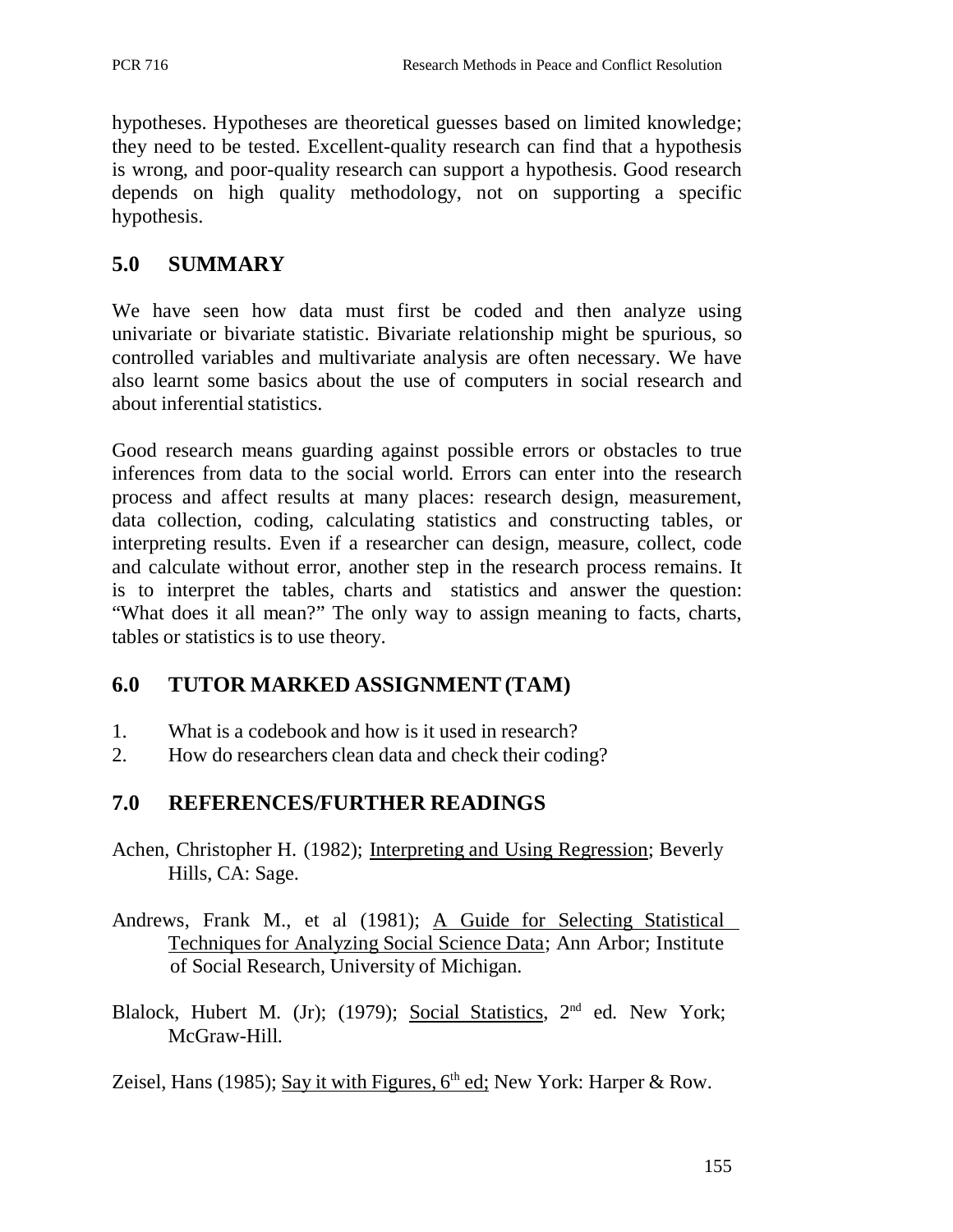# **UNIT 3 THE USE OF CASE STUDIES**

## **CONTENT**

- 1.0 Introduction
- 2.0 Objectives
- 3.0 Main Body
	- 3.1 Different Examples and Coding
		- 3.1.1 Actions of the Researcher
		- 3.1.2 Exercise
- 4.0 Conclusion
- 5.0 Summary
- 6.0 Tutor Marked Assignment (TMA)
- 7.0 References/Further Readings

# **1.0 INTRODUCTION**

In this unit, we shall examine the use of case studies in social research.. It is often desirable, especially when detailed information is required about a particular societal problem. Instead of trying to study very large samples, a case study/or case studies may be chosen to enable in-depth study of phenomena that may otherwise be too expensive to study in totality.

## **2.0 OBJECTIVES**

By the end of this unit, you should be able to:

Appreciate the role of case studies in social research Identify studies that are more useful through the use of case studies Explain the meaning of coding Discuss the problem of overgeneralization of findings in Peace and Conflict Research

## **3.0 MAIN BODY**

## **3.1 Different Examples and Coding**

For example, if we take the Niger Delta case, the researcher may ask openended or unstructured questions thus: What are the factors promoting conflict in the Niger Delta? The answers respondents may possibly give include: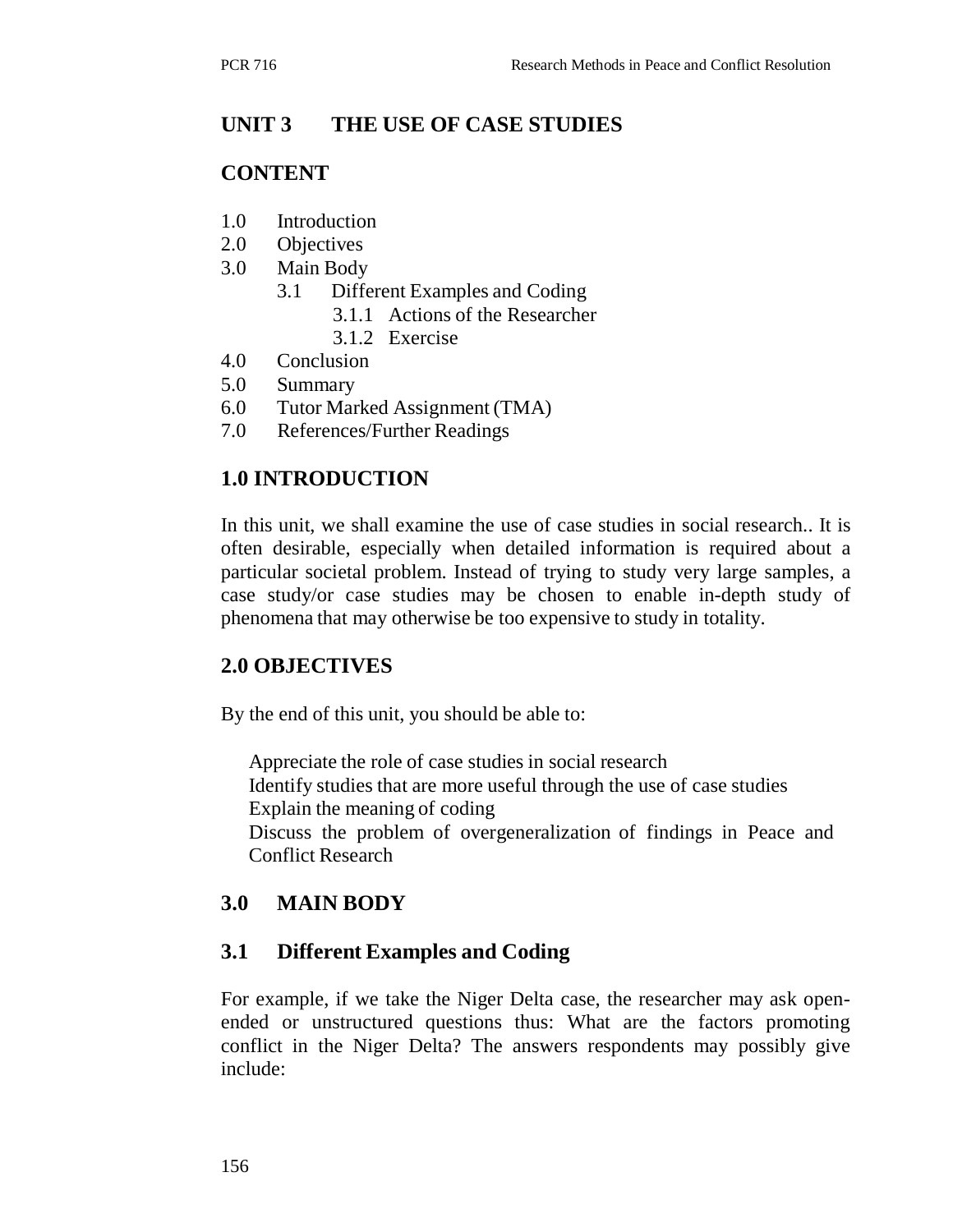- 1. Unemployment
- 2. Poor allocation of resources
- 3. Environmental degradation
- 4. Inequality
- 5. Oppression
- 6. Sense of resource ownership
- 7. Marginalization
- 8. Age long enmity and ill-feelings
- 9. Age long differences
- 10. Social stratification
- 11. Lack of unity
- 12. Low standard of living
- 13. Restiveness of youth
- 14. Inherent selfish nature of human beings
- 15. Greed
- 16. High level of illiteracy
- 17. Enlightenment
- 18. Awareness of human right
- 19. Class struggle/tussles
- 20. Political differences
- 21. Jealousy
- 22. Hunger
- 23. Instability of government.

When all these answers are given to the researcher, he then tries to codify them e.g. by putting likely/similar answers together e.g.

- unemployment, restiveness of youth, hunger, low standard of living
- inequality, age long enmity/ill-feelings, social stratification
- oppression, marginalization etc.

Actions Taken By The Researcher Before Coding:

- (i) Types of agencies involved, which could be international or domestic; multilateral or bilateral, governmental and nongovernmental organizations;
- (ii) Number of governmentsinvolved in the resolution of the conflicts;
- (iii) Number of warring factions involved in the peace meeting/resoluton of conflicts etc;
- (iv) Number of sources of weapons identified by the conflict managers
- (v) Number of sources of weaponry willing to cooperate with resolution efforts.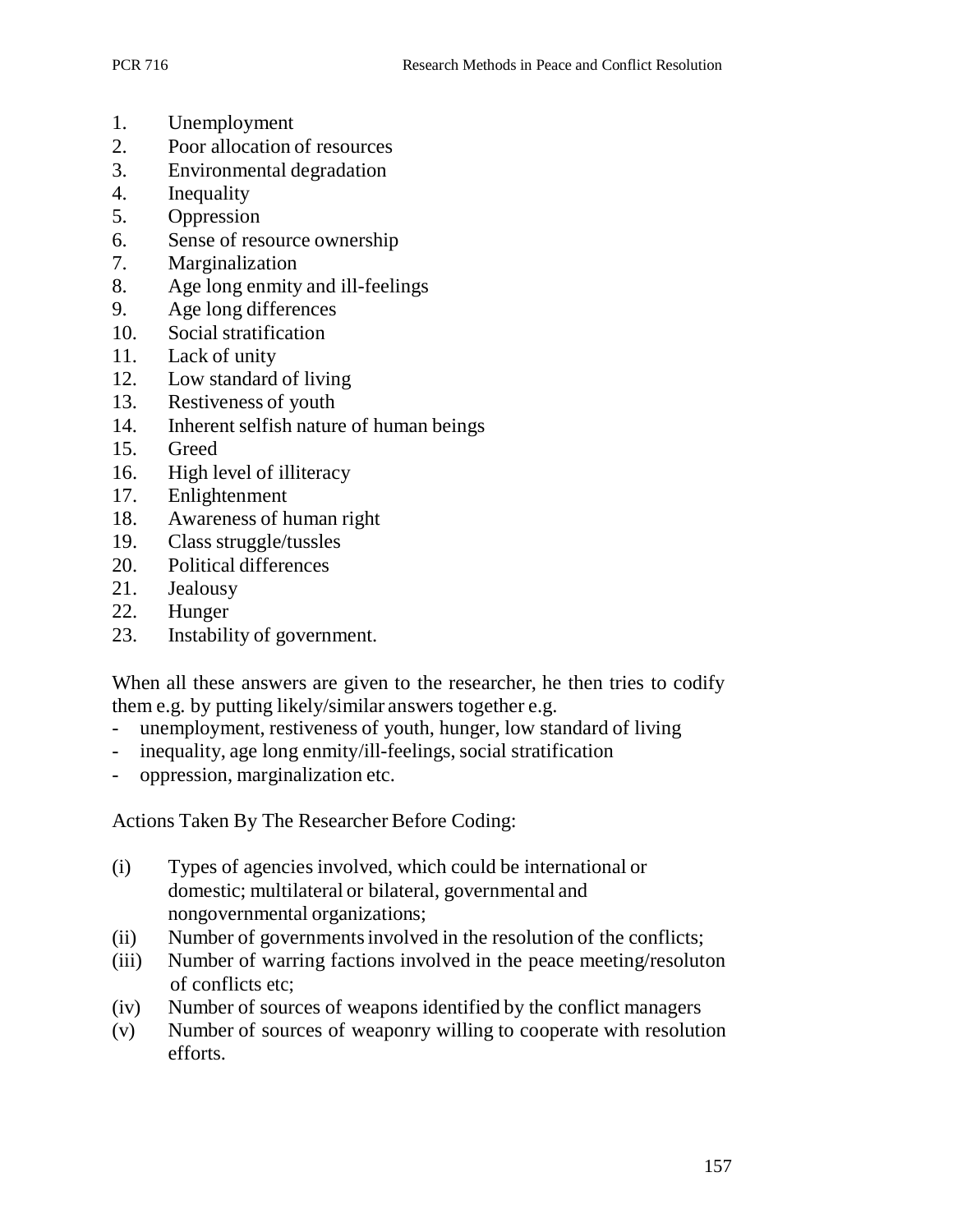Coding requires that the researcher while examining and analyzing quantitative data to test hypothesis, needs to put them in a different form.

This is called data coding. It means systematically reorganizing raw data into a format that is *machine-readable* (i.e. easy to analyze using computers). In content and data analysis, researchers create and consistently apply rules for transferring information from one form to another. Let us take an example from a study of the American society. In a study of skin tone and social stratification among African Americans Keith and Herin (1991) linked an empirical generalization to a theory. In the test, they raised a hypothesis that African Americans with lighter skin tone tend to have better economic background as compared to the dark skinned ones. And they found support for this generalization. They then put up a theory in order to justify the generalization using certain concept that whites are more willing to help skin toned blacks, which is an indication of partial white aristocracy like using fair skinned blacks as stewards and bedmates. This relationship made it easier for lighter skin slaves to buy their freedom than the darker ones.

Other generalizations include: that over the years African Americans with lighter skin tone tend to have greater access to skill education and advantages than black skinned Negroes. The same also went with the access of lighter skinned Negroes to opportunities, including that of belonging socially in the community, and engaging in inter-marriages with the whites.

The larger theory makes the empirical generalization richer because it connects it to other ideas under slavery i.e. opportunity to obtain education and patterns of selecting marriage patterns. These are the causes of differences in education and income between dark skinned and light skinned blacks.

#### **Exercise**

Discuss the use of case studies in conflict research.

## **4.0 CONCLUSION**

Case study is an important way of engaging in research in such a way that the researcher has concrete information as is possible. If the case study is carefully selected, it is possible to have a reasonable degree of generalization of the findings of the study. However, one must always be careful of the tendency at overgeneralization of findings. However, there is a saying in conflict studies, that no one conflict is the same as the other, in